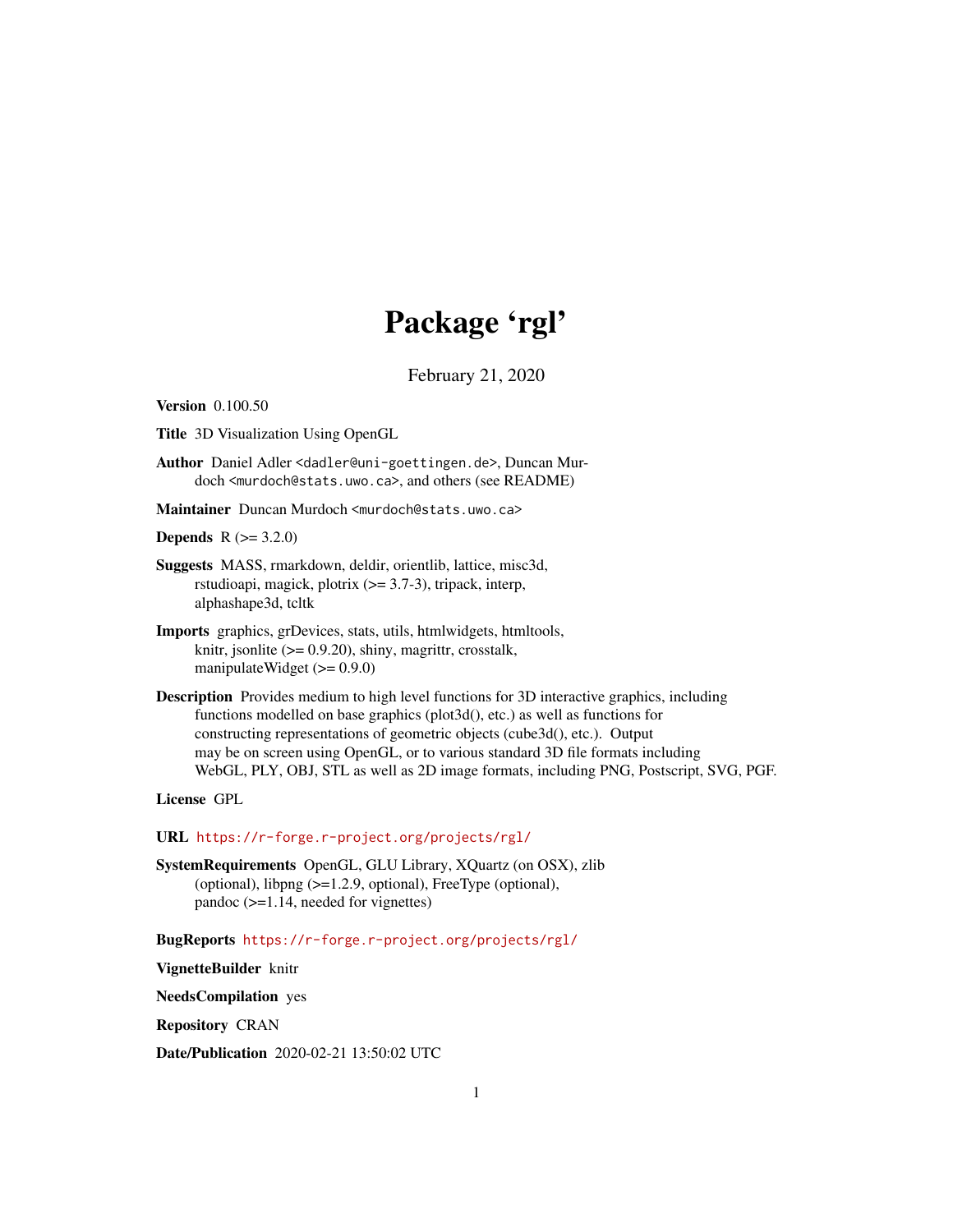# R topics documented:

|                                                                                                                                                          | $\overline{4}$ |
|----------------------------------------------------------------------------------------------------------------------------------------------------------|----------------|
|                                                                                                                                                          | 5              |
|                                                                                                                                                          | 6              |
|                                                                                                                                                          | 7              |
|                                                                                                                                                          | 8              |
|                                                                                                                                                          | 9              |
| arc3d                                                                                                                                                    | 11             |
|                                                                                                                                                          | 12             |
|                                                                                                                                                          | 14             |
|                                                                                                                                                          | 16             |
|                                                                                                                                                          | 18             |
|                                                                                                                                                          | 19             |
|                                                                                                                                                          | 20             |
|                                                                                                                                                          | 21             |
|                                                                                                                                                          | 23             |
|                                                                                                                                                          | 25             |
|                                                                                                                                                          | 26             |
|                                                                                                                                                          | 27             |
|                                                                                                                                                          | 29             |
|                                                                                                                                                          | 30             |
|                                                                                                                                                          | 32             |
|                                                                                                                                                          | 33             |
|                                                                                                                                                          | 35             |
|                                                                                                                                                          | 36             |
|                                                                                                                                                          | 37             |
|                                                                                                                                                          | 38             |
|                                                                                                                                                          | 39             |
|                                                                                                                                                          | 40             |
|                                                                                                                                                          | 41             |
|                                                                                                                                                          | 41             |
|                                                                                                                                                          | 43             |
|                                                                                                                                                          | 45             |
|                                                                                                                                                          | 46             |
|                                                                                                                                                          | 48             |
|                                                                                                                                                          | 50             |
|                                                                                                                                                          | 51             |
|                                                                                                                                                          | 56             |
| $\text{par3dinter}$ $\text{Center}$ $\ldots$ $\ldots$ $\ldots$ $\ldots$ $\ldots$ $\ldots$ $\ldots$ $\ldots$ $\ldots$ $\ldots$ $\ldots$ $\ldots$ $\ldots$ | 58             |
| pch <sub>3d</sub>                                                                                                                                        | 59             |
| persp3d                                                                                                                                                  | 60             |
| $persp3d.$ deldi $r \ldots \ldots \ldots \ldots \ldots \ldots \ldots \ldots \ldots \ldots \ldots \ldots$                                                 | 63             |
| persp3d.function                                                                                                                                         | 65             |
|                                                                                                                                                          | 67             |
|                                                                                                                                                          | 69             |
|                                                                                                                                                          | 71             |
|                                                                                                                                                          | 73             |
|                                                                                                                                                          |                |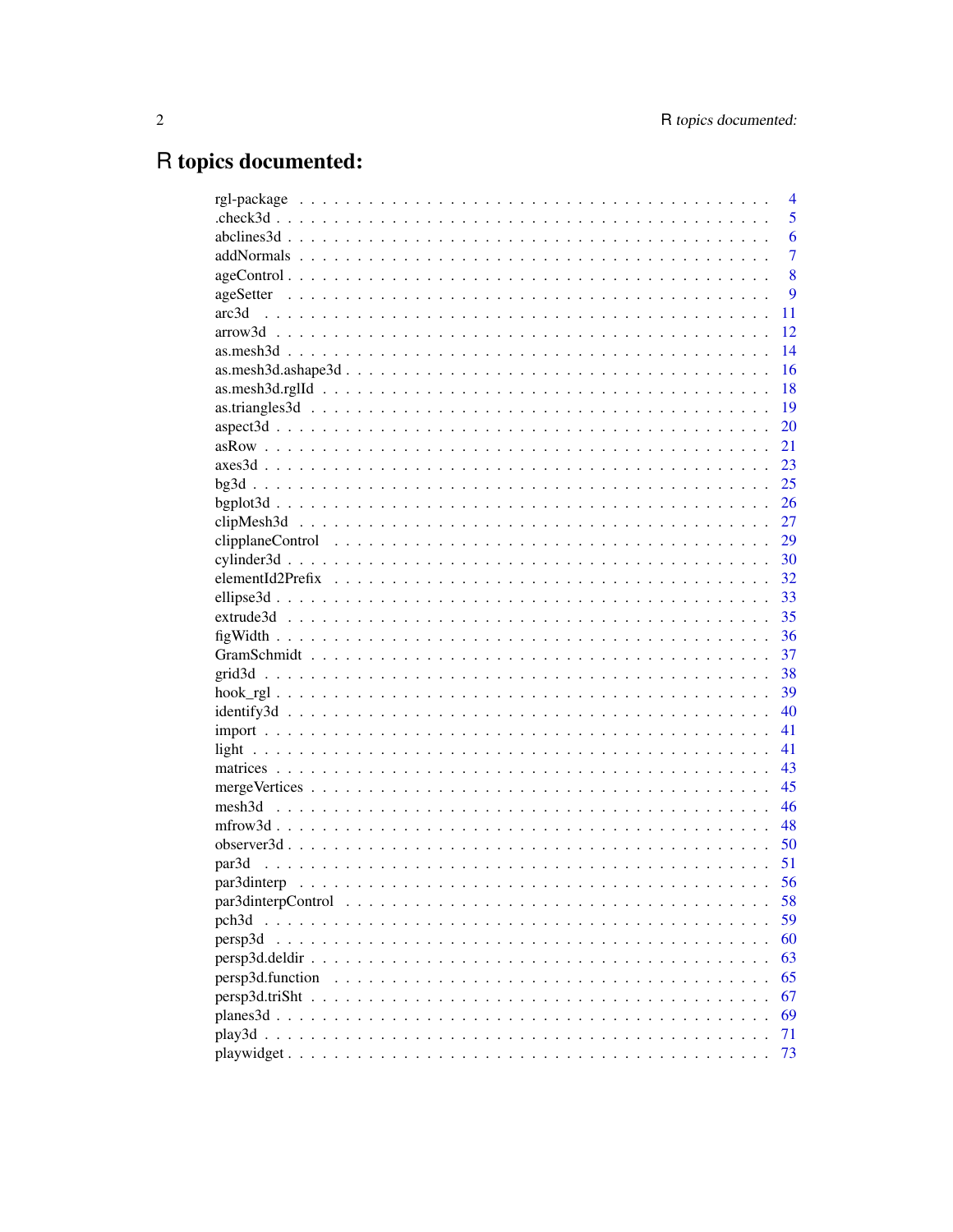|              | 75 |
|--------------|----|
|              | 78 |
|              | 79 |
|              | 81 |
|              | 82 |
|              | 84 |
|              | 85 |
|              | 86 |
|              | 90 |
|              | 91 |
|              |    |
|              |    |
|              |    |
|              |    |
|              |    |
|              | 99 |
|              |    |
|              |    |
|              |    |
|              |    |
|              |    |
|              |    |
|              |    |
|              |    |
|              |    |
|              |    |
|              |    |
|              |    |
|              |    |
|              |    |
|              |    |
|              |    |
|              |    |
|              |    |
|              |    |
|              |    |
|              |    |
|              |    |
| shapelist3d  |    |
|              |    |
|              |    |
| show2d       |    |
|              |    |
|              |    |
| sprites      |    |
|              |    |
| subscene3d   |    |
| subsceneInfo |    |
|              |    |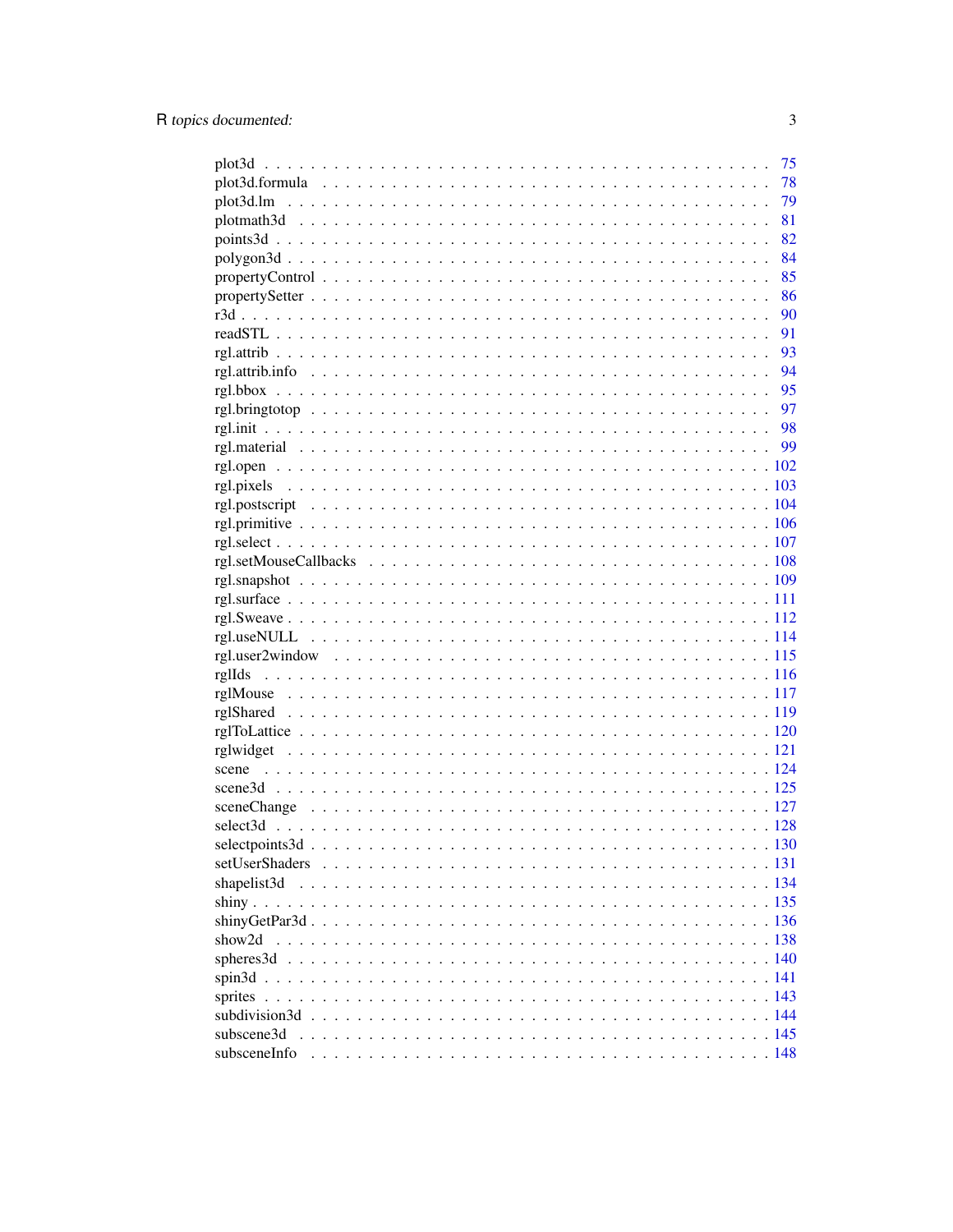<span id="page-3-0"></span>

| webGL controls $\ldots \ldots \ldots \ldots \ldots \ldots \ldots \ldots \ldots \ldots \ldots \ldots \ldots$ |  |
|-------------------------------------------------------------------------------------------------------------|--|
|                                                                                                             |  |
|                                                                                                             |  |
|                                                                                                             |  |
|                                                                                                             |  |
|                                                                                                             |  |

#### **Index** 2008 **Index** 2008 **Index**

rgl-package *3D visualization device system*

### Description

3D real-time rendering system.

#### Details

RGL is a 3D real-time rendering system for R. Multiple windows are managed at a time. Windows may be divided into "subscenes", where one has the current focus that receives instructions from the R command-line. The device design is oriented towards the R device metaphor. If you send scene management instructions, and there's no device open, it will be opened automatically. Opened devices automatically get the current device focus. The focus may be changed by using [rgl.set\(](#page-101-1)) or [useSubscene3d\(](#page-144-1)).

rgl provides medium to high level functions for 3D interactive graphics, including functions modelled on base graphics ([plot3d\(](#page-74-1)), etc.) as well as functions for constructing geometric objects ([cube3d\(](#page-45-1)), etc.). Output may be on screen using OpenGL, or to various standard 3D file formats including WebGL, PLY, OBJ, STL as well as 2D image formats, including PNG, Postscript, SVG, PGF.

The [open3d\(](#page-50-1)) function attempts to open a new RGL window, using default settings specified by the user.

rgl also includes a lower level interface which is described in the [rgl.open](#page-101-2) help topic. We recommend that you avoid mixing rgl. \* and \*3d calls.

See the first example below to display the ChangeLog.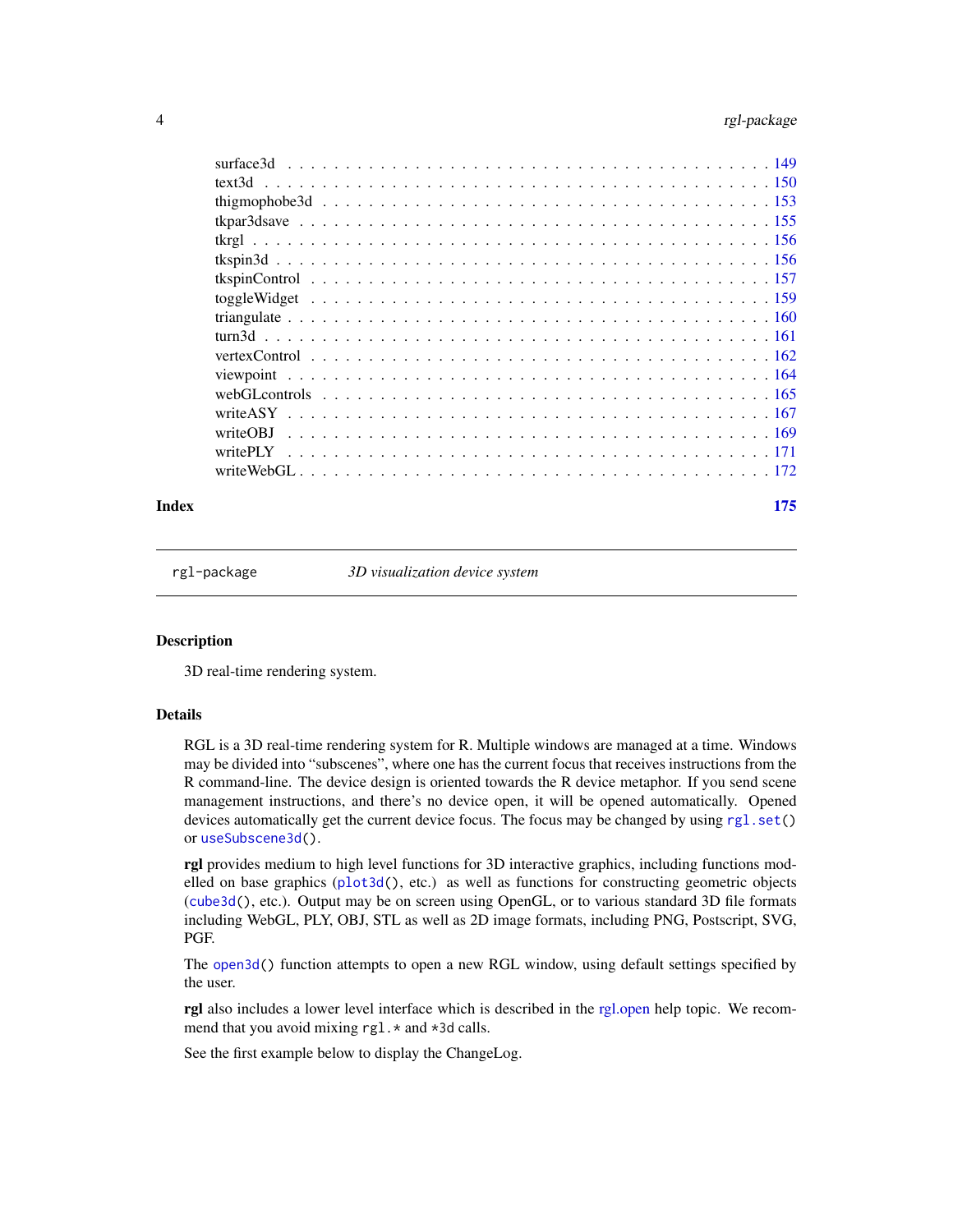#### <span id="page-4-0"></span>.check3d 5

## See Also

[r3d](#page-89-1) for a description of the \*3d interface; [par3d](#page-50-2) for a description of scene properties and the rendering pipeline; [rgl.useNULL](#page-113-1) for a description of how to use rgl on a system with no graphics support.

### Examples

```
file.show(system.file("NEWS", package = "rgl"))
example(surface3d)
example(plot3d)
```
### .check3d *Check for an open rgl window.*

### Description

Mostly for internal use, this function returns the current device number if one exists, or opens a new device and returns that.

### Usage

.check3d()

### Value

The device number of an rgl device.

### Author(s)

Duncan Murdoch

#### See Also

[open3d](#page-50-1)

```
rgl.dev.list()
.check3d()
rgl.dev.list()
.check3d()
rgl.dev.list()
rgl.close()
```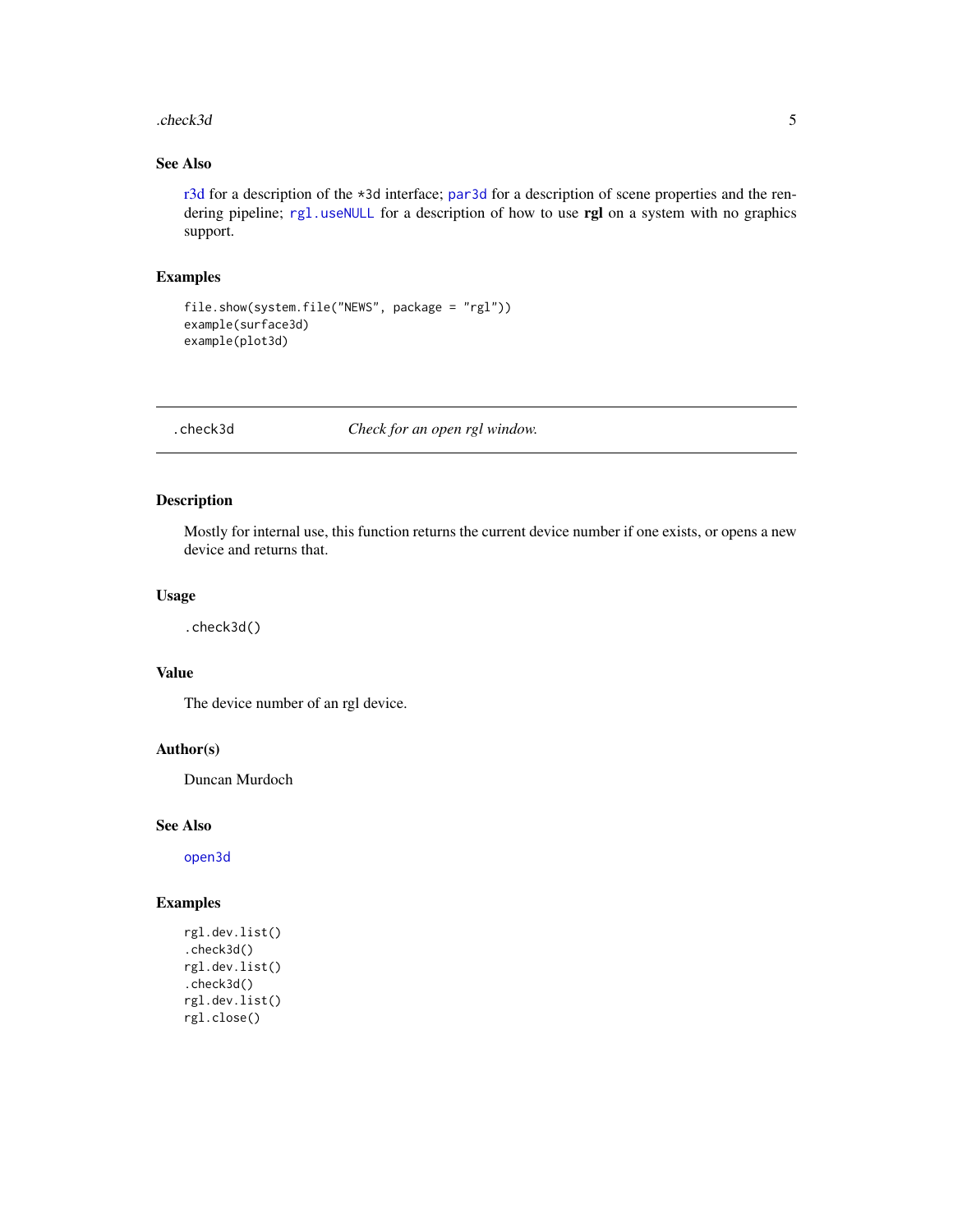<span id="page-5-0"></span>

This adds mathematical lines to a scene. Their intersection with the current bounding box will be drawn.

#### Usage

```
rgl.abclines(x, y = NULL, z = NULL, a, b = NULL, c = NULL, ...)
abclines3d(x, y = NULL, z = NULL, a, b = NULL, c = NULL, ...)
```
### Arguments

| x, y, z                 | Coordinates of points through which each line passes. |
|-------------------------|-------------------------------------------------------|
| a, b, c                 | Coordinates of the direction vectors for the lines.   |
| $\cdot$ $\cdot$ $\cdot$ | Material properties.                                  |

#### Details

These functions draw the segment of a line that intersects the current bounding box of the scene using the parametrization  $(x, y, z) + (a, b, c) * s$  where s is a real number.

Any reasonable way of defining the coordinates  $x, y, z$  and  $a, b, c$  is acceptable. See the function [xyz.coords](#page-0-0) for details.

### Value

A shape ID of the object is returned invisibly.

#### See Also

[planes3d](#page-68-1), [rgl.planes](#page-68-2) for mathematical planes.

[segments3d](#page-81-1) draws sections of lines that do not adapt to the bounding box.

```
plot3d(rnorm(100), rnorm(100), rnorm(100))
abclines3d(0, 0, 0, a = diag(3), col = "gray")
```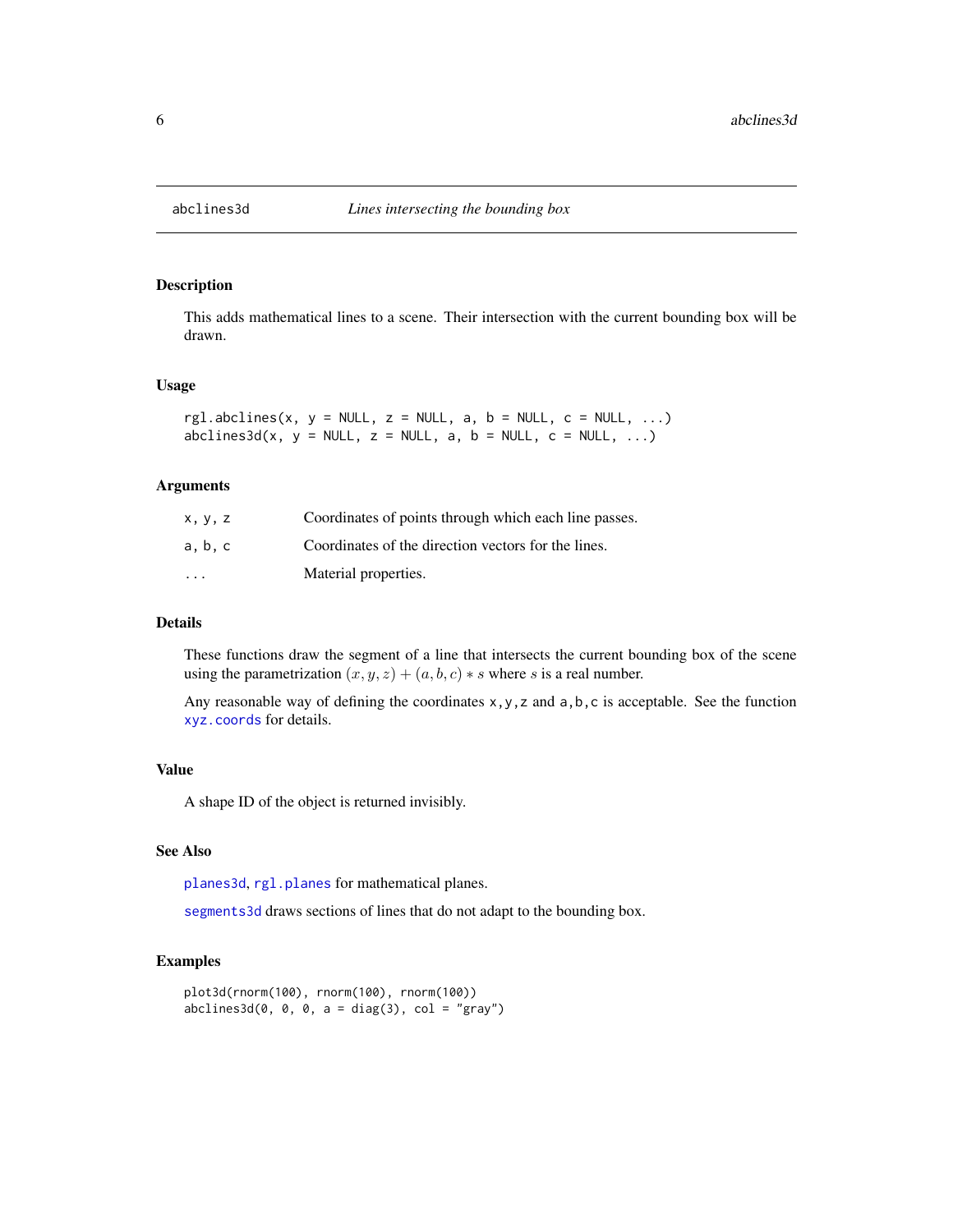<span id="page-6-1"></span><span id="page-6-0"></span>

This generic function adds normals at each of the vertices of a polyhedron by averaging the normals of each incident face. This has the effect of making the surface of the object appear smooth rather than faceted when rendered.

#### Usage

addNormals(x, ...)

### Arguments

|         | An object to which to add normals.                                           |
|---------|------------------------------------------------------------------------------|
| $\cdot$ | Additional parameters which will be passed to the methods. Currently unused. |

### Details

Currently methods are supplied for ["mesh3d"](#page-45-2) and ["shapelist3d"](#page-133-1) classes.

### Value

A new object of the same class as x, with normals added.

### Author(s)

Duncan Murdoch

```
open3d()
y <- subdivision3d(tetrahedron3d(col = "red"), depth = 3)
shade3d(y) # No normals
y <- addNormals(y)
shade3d(translate3d(y, x = 1, y = 0, z = 0)) # With normals
```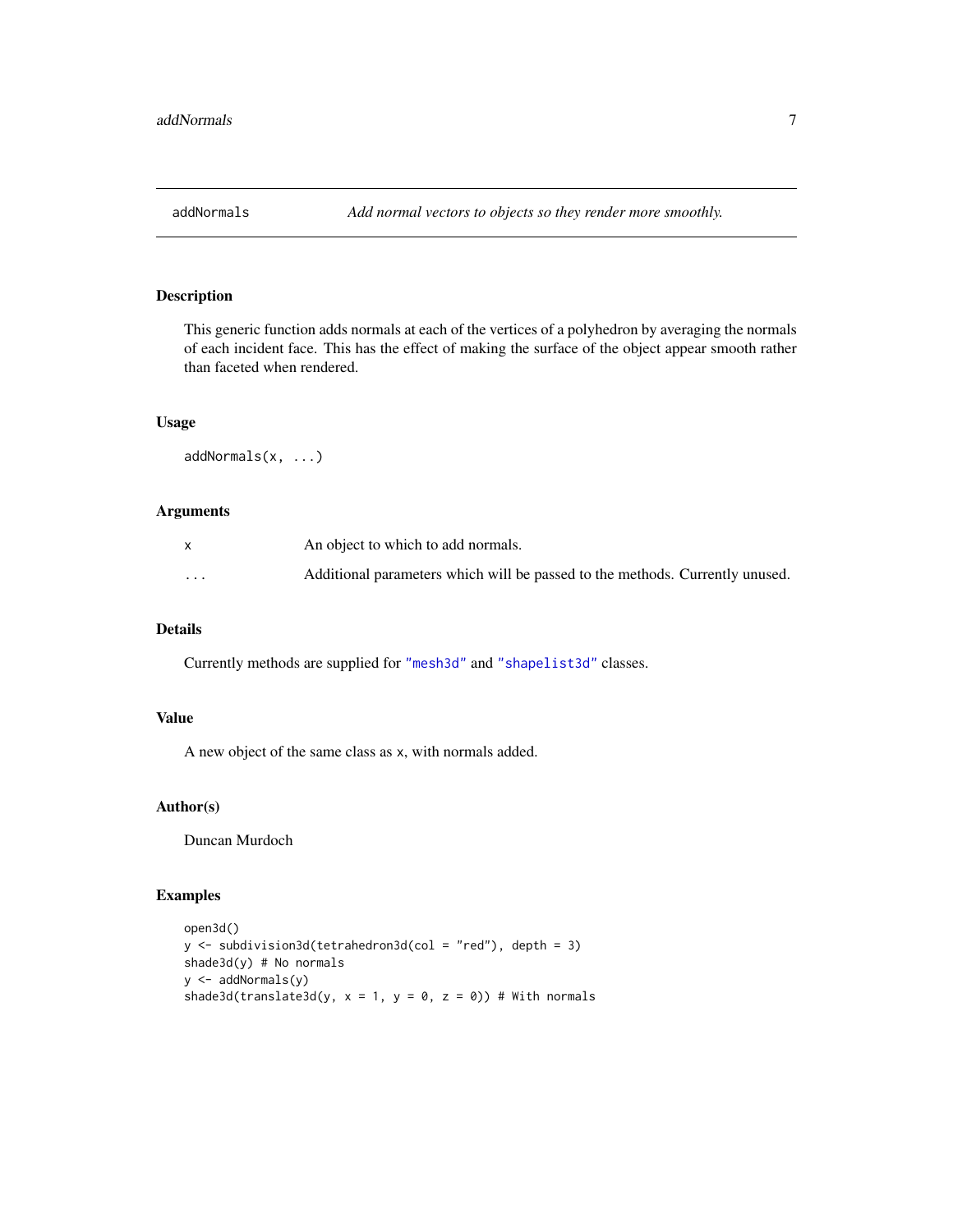This is a function to produce actions in response to a [playwidget](#page-72-1) or Shiny input control. The mental model is that each of the vertices of some object has a certain birth time; a control sets the current time, so that vertices have ages depending on the control setting. Attributes of those vertices can then be changed.

### Usage

```
ageControl(births, ages, objids, value = 0,
           colors = NULL, alpha = NULL, radii = NULL, vertices = NULL,
           normals = NULL, origins = NULL, texcoords = NULL,
           x = NULL, y = NULL, z = NULL,red = NULL, green = NULL, blue = NULL)
```
#### Arguments

| births                    | Numeric birth times of vertices.                                                                                                                                           |
|---------------------------|----------------------------------------------------------------------------------------------------------------------------------------------------------------------------|
| ages                      | Chosen ages at which the following attributes will apply.                                                                                                                  |
| objids                    | Object ids to which the changes apply.                                                                                                                                     |
| value                     | Initial value; typically overridden by input.                                                                                                                              |
|                           | colors, alpha, radii, vertices, normals, origins, texcoords<br>Attributes of the vertices that can be changed. There should be one entry or row<br>for each entry in ages. |
| x, y, z, red, green, blue |                                                                                                                                                                            |
|                           | These one-dimensional components of vertices and colors are provided for con-<br>venience.                                                                                 |

### Details

All attributes must have the same number of entries (rows for the matrices) as the ages vector. The births vector must have the same number of entries as the number of vertices in the object.

Not all objects contain all attributes; if one is chosen that is not a property of the corresponding object, a Javascript alert() will be generated. (This restriction may be removed in the future by attempting to add the attribute when it makes sense.)

If a births entry is NA, no change will be made to that vertex.

#### Value

A list of class "rglControl" of cleaned up parameter values, to be used in an rgl widget.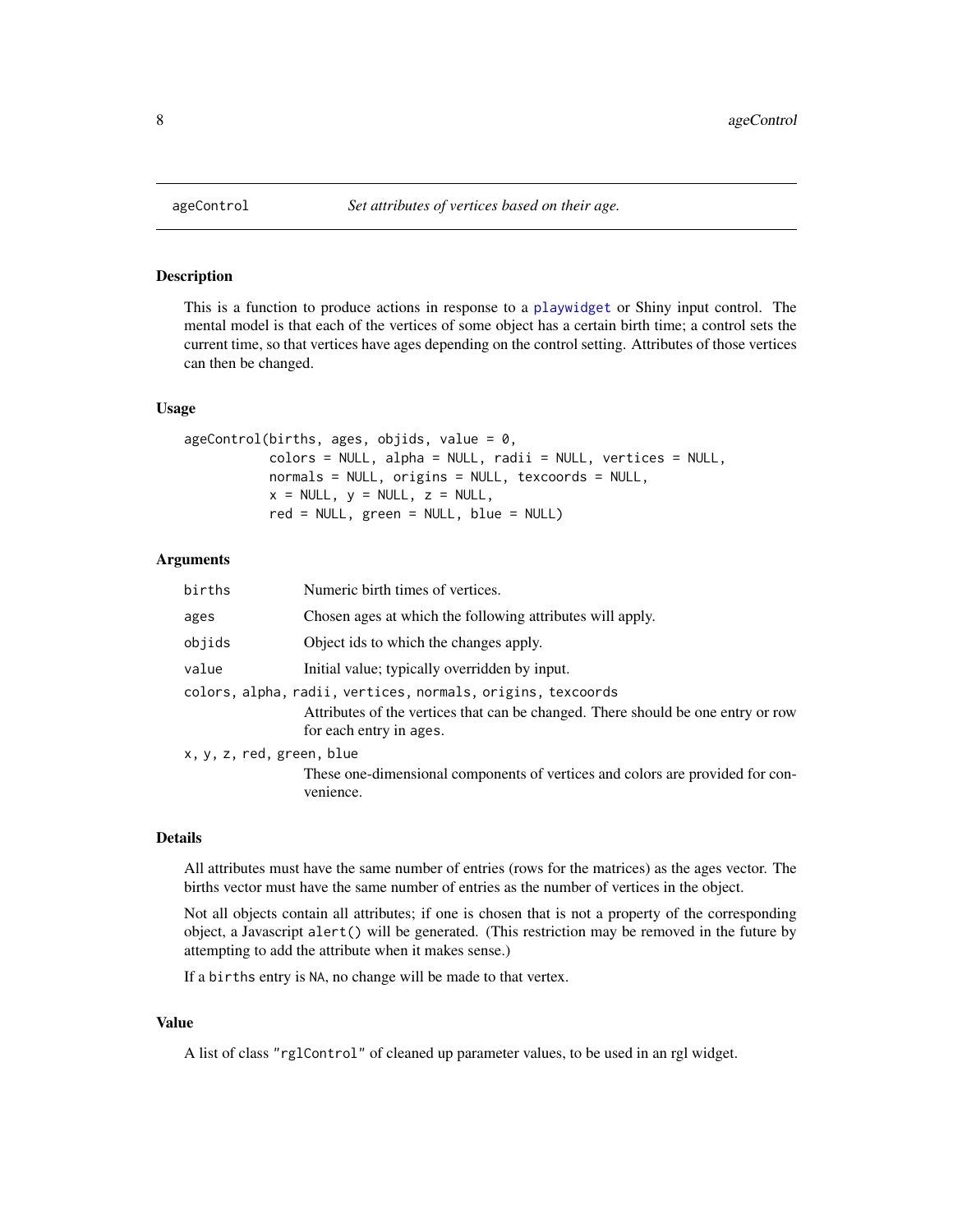#### <span id="page-8-0"></span>ageSetter 9

#### Author(s)

Duncan Murdoch

#### Examples

```
saveopts <- options(rgl.useNULL = TRUE)
theta \leq seq(0, 4*pi, len=100)
xyz <- cbind(sin(theta), cos(theta), sin(theta/2))
lineid <- plot3d(xyz, type="l", alpha = 0, lwd = 5, col = "blue")["data"]
widget <- rglwidget() %>%
playwidget(ageControl(births = theta,
                      ages = c(-4*pi, -4*pi, 1-4*pi, 0, 0, 1),objids = lineid,
                      alpha = c(0, 1, 0, 0, 1, 0),
           start = 0, stop = 4*pi,
           step = 0.1, rate = 4)
if (interactive())
  widget
options(saveopts)
```
ageSetter *Set WebGL scene properties based on the age of components of objects.*

### Description

Many rgl shapes contain lists of vertices with various attributes (available via [rgl.attrib](#page-92-1)). This function modifies the data for those attributes in a WebGL scene.

#### Usage

```
ageSetter(births, ages,
        colors = NULL, alpha = NULL, radii = NULL,vertices = NULL, normals = NULL, origins = NULL,
         texcoords = NULL,
         objids, prefixes = ", digits = 7,
        param = seq(floor(min(births)), ceiling(max(births))))
```
### Arguments

| births | Numeric vector with one value per vertex, used to determine the "age" of the<br>vertex when displaying it. |
|--------|------------------------------------------------------------------------------------------------------------|
| ages   | A non-decreasing sequence of "ages".                                                                       |
|        | colors, alpha, radii, vertices, normals, origins, texcoords                                                |
|        | Attributes of the vertices. Non-NULL attributes will be interpolated from these                            |
|        | values. See the Details section below.                                                                     |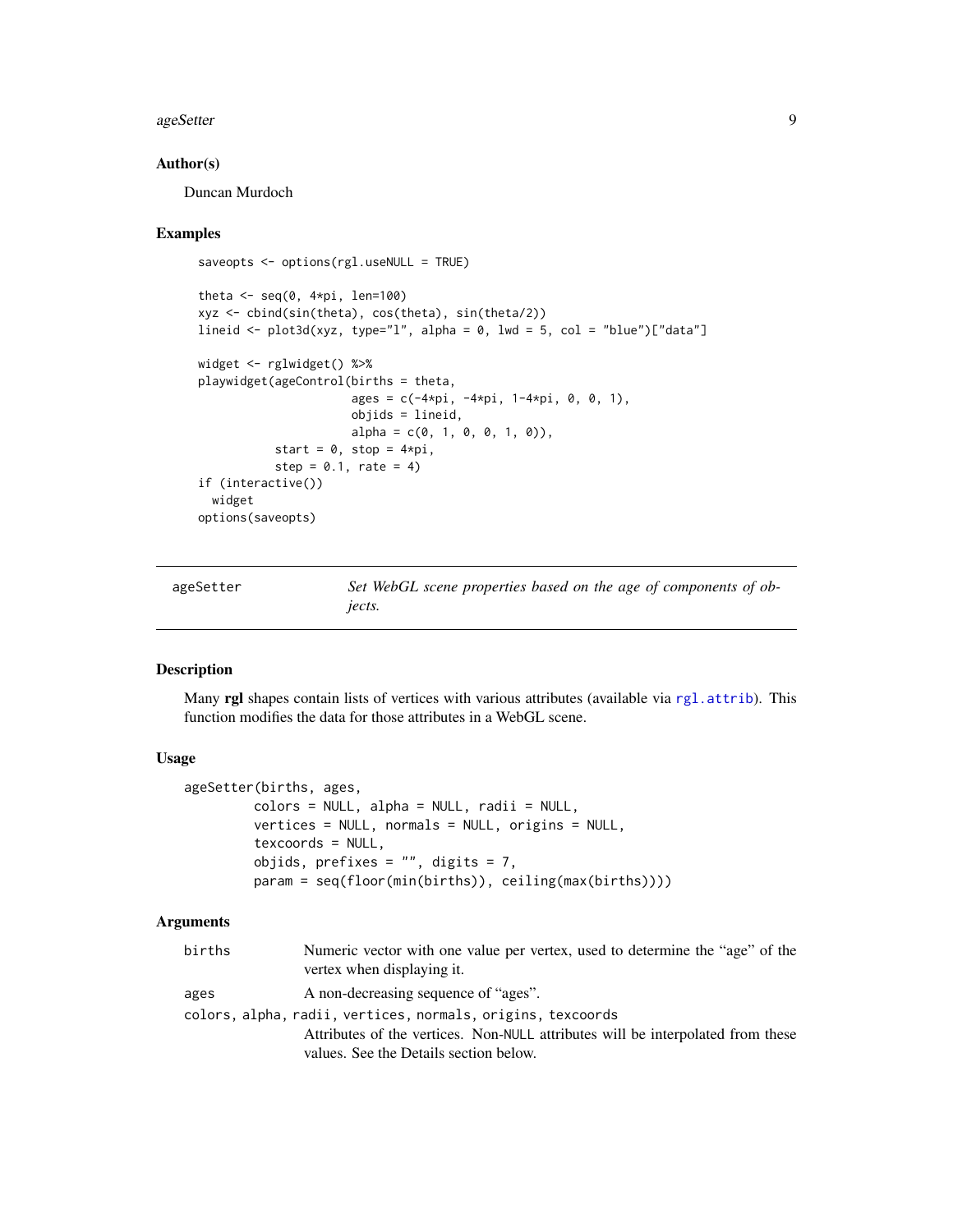| objids, prefixes |                                                                                        |
|------------------|----------------------------------------------------------------------------------------|
|                  | The object ids and scene prefixes to modify. These are recycled to the same<br>length. |
| digits           | How many digits to output in the generated Javascript code.                            |
| param            | Default values to be used by a slider control calling the generated function.          |

### Details

The vertex attributes are specified as follows:

colors A vector of colors in a format suitable for input to [col2rgb](#page-0-0)

alpha A numeric vector of alpha values between 0 and 1.

radii A numeric vector of sphere radii.

vertices A 3-column matrix of vertex coordinates.

normals A 3-column matrix of vertex normals.

origins A 2-column matrix of origins for text or sprites.

texcoords A 2-column matrix of texture coordinates.

All attributes must have the same number of entries (rows for the matrices) as the ages vector. The births vector must have the same number of entries as the number of vertices in the object.

Not all objects contain all attributes listed here; if one is chosen that is not a property of the corresponding object, a Javascript alert() will be generated.

#### Value

A character vector of class c("ageSetter","propertySetter") containing Javascript code defining a function suitable for use in a [propertySlider](#page-85-1).

The function takes a single argument, time, and uses it to compute the "age" of vertex i as time -births[i]. Those are then used with the ages argument to linearly interpolate settings of the specified attributes. Extrapolation is constant. Repeated values in ages can be used to obtain discontinuities in the settings.

#### Author(s)

Duncan Murdoch

### See Also

[propertySlider](#page-85-1); more detailed control is available in [vertexSetter](#page-85-1).

```
propertySlider(ageSetter(births = 1:10, ages = c(-1, 0, 1),
             alpha = c(0, 1, 1), objids = 123)
```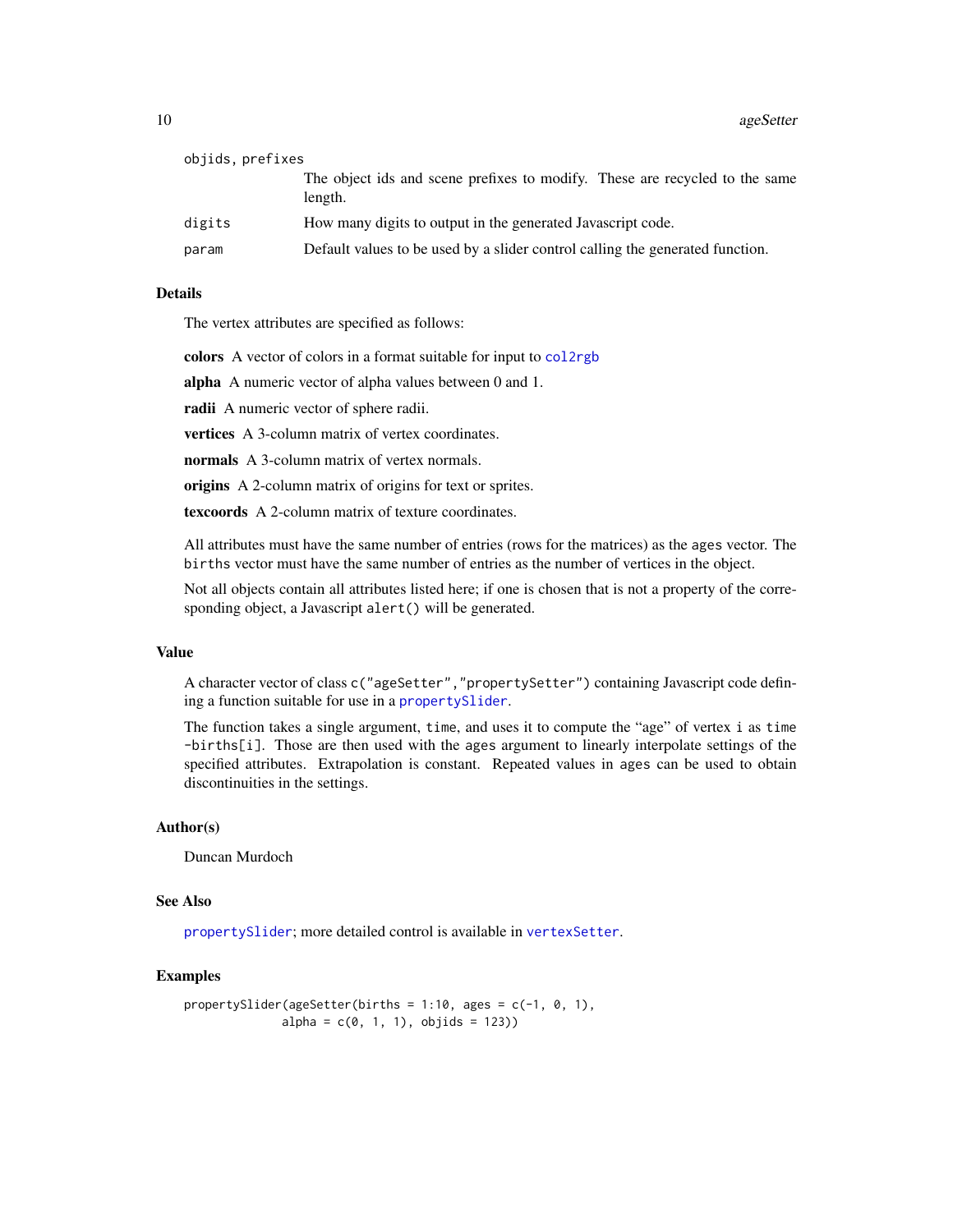<span id="page-10-0"></span>

Given starting and ending points on a sphere and the center of the sphere, draw the great circle arc between the starting and ending points. If the starting and ending points have different radii, a segment of a logarithmic spiral will join them.

#### Usage

```
arc3d(from, to, center, radius, n, circle = 50, base = 0,plot = TRUE, ...
```
#### Arguments

| from     | One or more points from which to start arcs.                                                                                                                                                             |
|----------|----------------------------------------------------------------------------------------------------------------------------------------------------------------------------------------------------------|
| to       | One or more destination points.                                                                                                                                                                          |
| center   | One or more center points.                                                                                                                                                                               |
| radius   | If not missing, a vector of length n giving the radii at each point between from<br>and to. If missing, the starting and ending points will be joined by a logarithmic<br>spiral.                        |
| n        | If not missing, how many segments to use between the first and last point. If<br>missing, a value will be calculated based on the angle between starting and end-<br>ing points as seen from the center. |
| circle   | How many segments would be used if the arc went completely around a circle.                                                                                                                              |
| base     | See Details below.                                                                                                                                                                                       |
| plot     | Should the arcs be plotted, or returned as a matrix?                                                                                                                                                     |
| $\ddots$ | Additional parameters to pass to points3d.                                                                                                                                                               |

#### Details

If any of from, to or center is an n by 3 matrix with  $n > 1$ , multiple arcs will be drawn by recycling each of these parameters to the number of rows of the longest one.

If the vector lengths of from -center and to -center differ, then instead of a spherical arc, the function will draw a segment of a logarithmic spiral joining the two points.

By default, the arc is drawn along the shortest great circle path from from to to, but the base parameter can be used to modify this. If base = 1 is used, the longer arc will be followed. Larger positive integer values will result in base -1 loops in that direction completely around the sphere. Negative values will draw the curve in the same direction as the shortest arc, but with abs(base) full loops. It doesn't make much sense to ask for such loops unless the radii of from and to differ, because spherical arcs would overlap. Normally the base parameter is left at its default value of 0.

When base is non-zero, the curve will be constructed in multiple pieces, between from, to, -from and -to, for as many steps as necessary. If n is specified, it will apply to each of these pieces.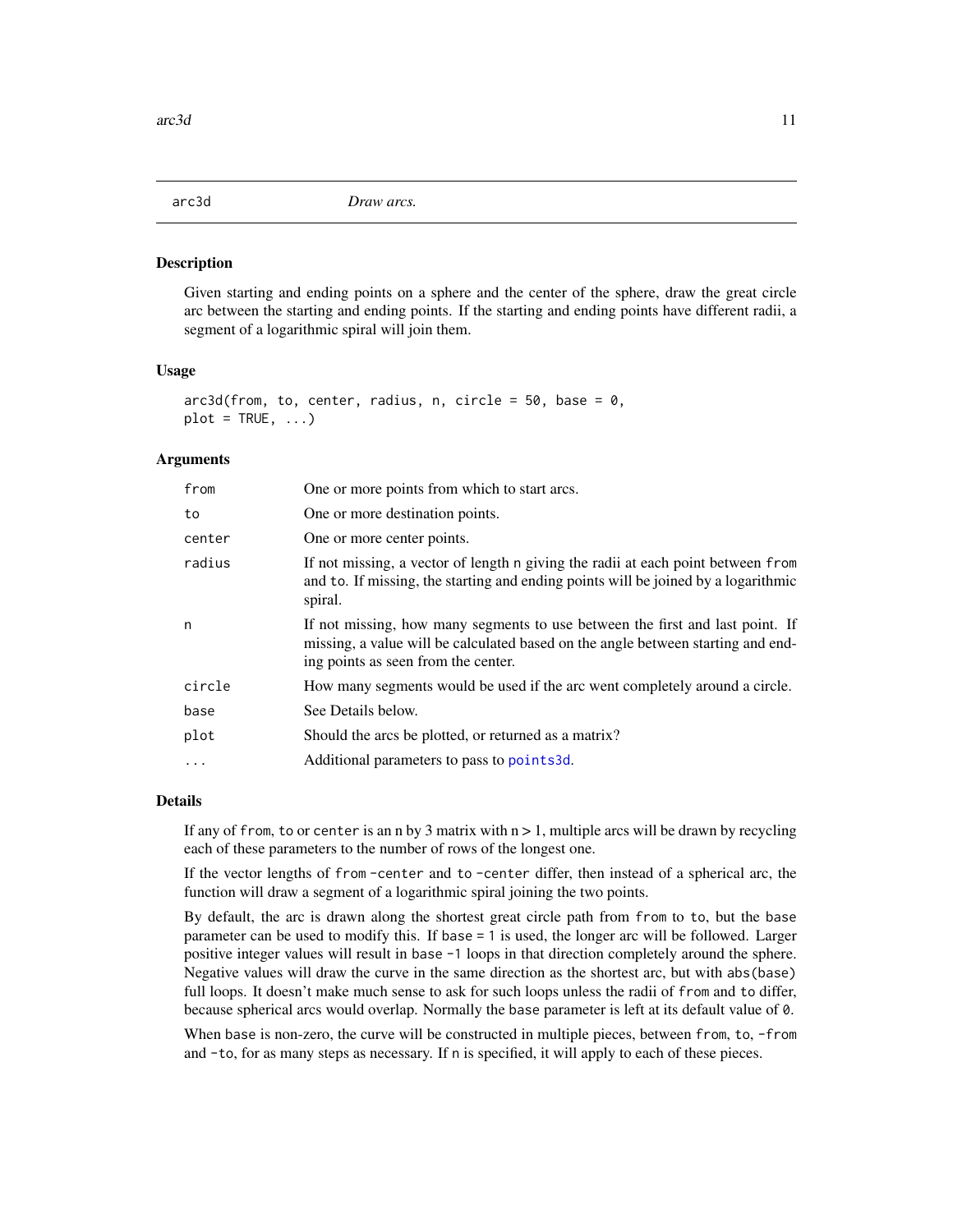If plot = TRUE, called mainly for the side effect of drawing arcs. Invisibly returns the object ID of the collection of arcs.

If plot = FALSE, returns a 3 column matrix containing the points that would be drawn as the arcs.

### Author(s)

Duncan Murdoch

#### Examples

```
normalize <- function(v) v/sqrt(sum(v^2))
# These vectors all have the same length
from <- t(apply(matrix(rnorm(9), ncol = 3), 1, normalize))
to <- normalize(rnorm(3))
center \leq c(\emptyset, \emptyset, \emptyset)open3d()
spheres3d(center, radius = 1, col = "white", alpha = 0.2)
arc3d(from, to, center, col = "red")
arc3d(from, 2*to, center, col = "blue")
text3d(rbind(from, to, center, 2*to),
       text = c(paste0("from", 1:3), "to", "center", "2*to"),
       depth_mask = FALSE, depth_test = "always")
```
<span id="page-11-1"></span>arrow3d *Draw an arrow in a scene.*

### Description

Draws various types of arrows in a scene.

#### Usage

```
arrow3d(p0 = c(1, 1, 1), p1 = c(0, 0, 0),barblen, s = 1/3, theta = pi/12,
       type = c("extrusion", "lines", "flat", "rotation"),
       n = 3, width = 1/3, thickness = 0.618 * width,
       spriteOrigin = NULL,
       plot = TRUE, ...)
```
<span id="page-11-0"></span>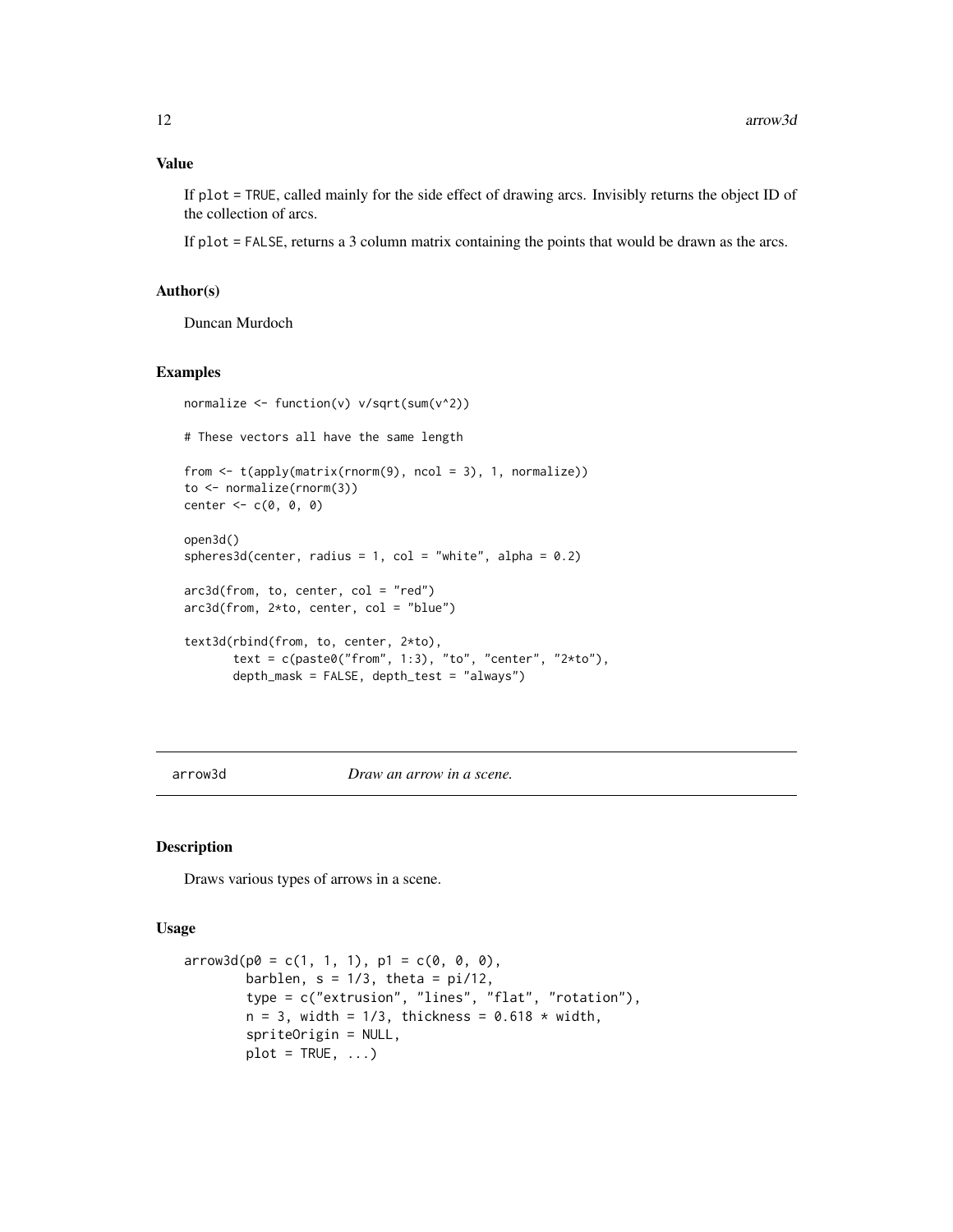#### $\arccos 3d$  13

#### **Arguments**

| p0           | The base of the arrow.                                                                                       |
|--------------|--------------------------------------------------------------------------------------------------------------|
| p1           | The head of the arrow.                                                                                       |
| barblen      | The length of the barbs (in display coordinates). Default given by s.                                        |
| S            | The length of the barbs as a fraction of line length. Ignored if barblen is present.                         |
| theta        | Opening angle of barbs                                                                                       |
| type         | Type of arrow to draw. Choose one from the list of defaults. Can be abbreviated.<br>See below.               |
| n            | Number of barbs.                                                                                             |
| width        | Width of shaft as fraction of barb width.                                                                    |
| thickness    | Thickness of shaft as fraction of barb width.                                                                |
| spriteOrigin | If arrow is to be replicated as sprites, the origins relative to which the sprites are<br>drawn.             |
| plot         | If TRUE (the default), plot the object; otherwise return the computed data that<br>would be used to plot it. |
| $\cdots$     | Material properties passed to polygon3d, shade3d or segments3d.                                              |

### Details

Four types of arrows can be drawn. The shapes of all of them are affected by  $p\theta$ ,  $p1$ , barblen, s, theta, material properties in ..., and spriteOrigin. Other parameters only affect some of the types, as shown.

- "extrusion" (default) A 3-dimensional flat arrow, drawn with [shade3d](#page-45-1). Affected by width, thickness and smooth.
- "lines" Drawn with lines, similar to [arrows](#page-0-0), drawn with [segments3d](#page-81-1). Affected by n.

"flat" A flat arrow, drawn with [polygon3d](#page-83-1). Affected by width and smooth.

"rotation" A solid of rotation, drawn with [shade3d](#page-45-1). Affected by n and width.

Normally this function draws just one arrow from  $p\emptyset$  to  $p1$ , but if spriteOrigin is given (in any form that [xyz.coords\(](#page-0-0)spriteOrigin) can handle), arrows will be drawn for each point specified, with p0 and p1 interpreted relative to those origins. The arrows will be drawn as 3D sprites which will maintain their orientation as the scene is rotated, so this is a good way to indicate particular locations of interest in the scene.

#### Value

If plot = TRUE (the default), this is called mainly for the side effect of drawing the arrow; invisibly returns the id(s) of the objects drawn.

If plot = FALSE, the data that would be used in the plot (not including material properties) is returned.

#### Author(s)

Design based on heplots:[:arrow3d](#page-11-1), which contains modifications by Michael Friendly to a function posted by Barry Rowlingson to R-help on 1/10/2010. Additions by Duncan Murdoch.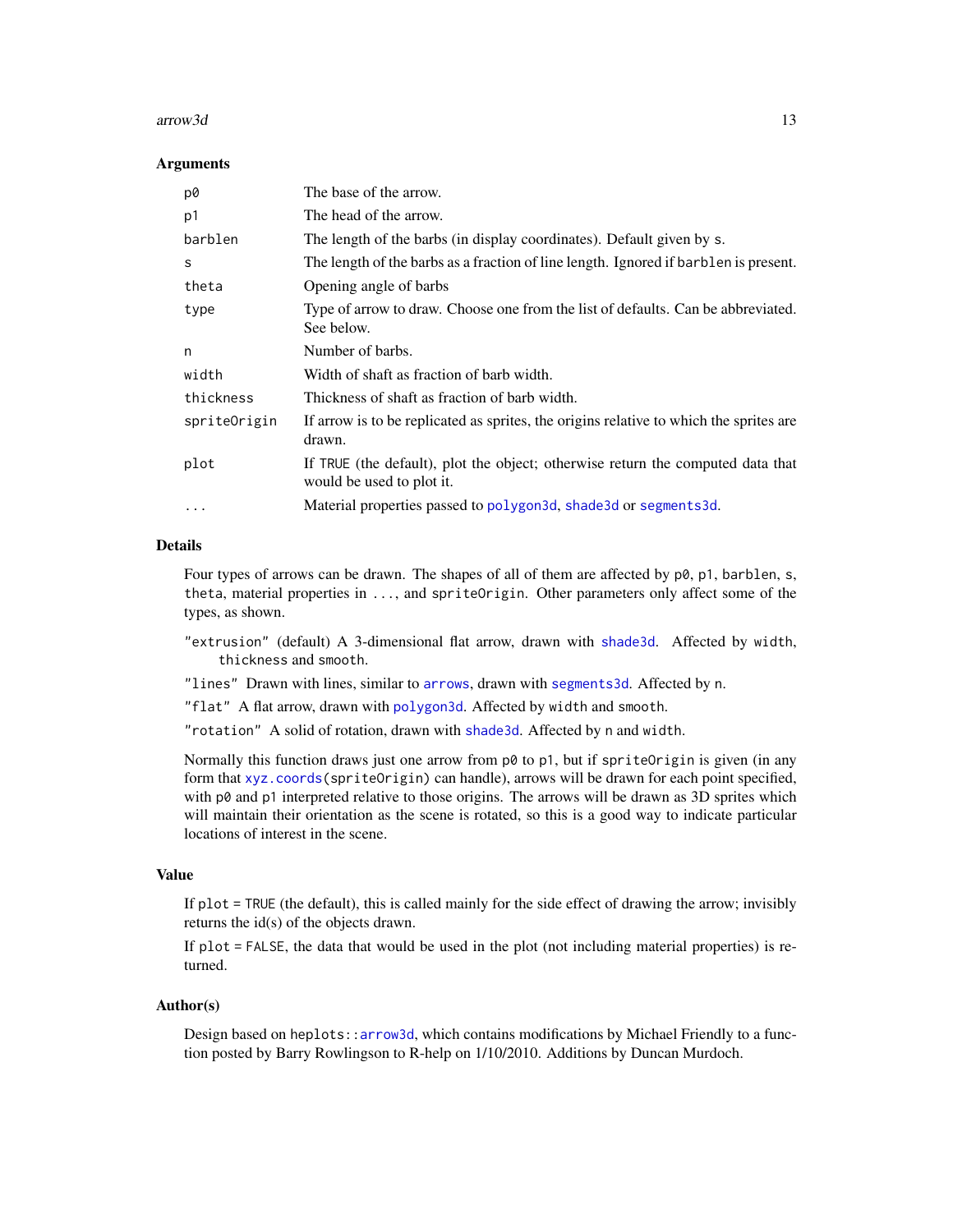### Examples

```
xyz \le matrix(rnorm(300), ncol = 3)
plot3d(xyz)
arrow3d(xyz[1,], xyz[2,], type = "extrusion", col = "red")arrow3d(xyz[3,], xyz[4,], type = "flat", col = "blue")arrow3d(xyz[5,], xyz[6,], type = "rotation", col = "green")arrow3d(xyz[7,], xyz[8,], type = "lines", col = "black")
arrow3d(spriteOrigin = xyz[9:12,], col = "purple")
```
<span id="page-13-1"></span>

as.mesh3d *Convert object to mesh object*

### Description

The as [mesh3d](#page-45-2) generic function converts various objects to mesh3d objects.

The default method works takes takes a matrix of vertices as input and (optionally) merges repeated vertices, producing a [mesh3d](#page-45-2) object as output. It will contain either triangles or quads according to the triangles argument.

If the generic is called without any argument, it will pass all rgl ids from the current scene to the [as.mesh3d.rglId](#page-17-1) method.

### Usage

```
as.mesh3d(x, ...)
## Default S3 method:
as.mesh3d(x, y = NULL, z = NULL,triangles = length(x) %% 3 == \theta,
             smooth = FALSE,tolerance = sqrt(.Machine$double.eps),
             notEqual = NULL,merge = TRUE,
             ...)
```
### Arguments

| x, y, z   | For the generic, $x$ is the object to convert. For the default method, $x$ , $y$ and $z$ are<br>coordinates. Any reasonable way of defining the coordinates is acceptable. See<br>the function xyz. coords for details. |
|-----------|-------------------------------------------------------------------------------------------------------------------------------------------------------------------------------------------------------------------------|
| triangles | Logical value indicating whether the coordinates are for triangles or quadrilat-<br>erals.                                                                                                                              |
| smooth    | If TRUE, add Normals will be called on the mesh object to make it render smoothly.                                                                                                                                      |
| tolerance | The numerical tolerance to be used in all, equal to determine whether two<br>vertices should be merged.                                                                                                                 |

<span id="page-13-0"></span>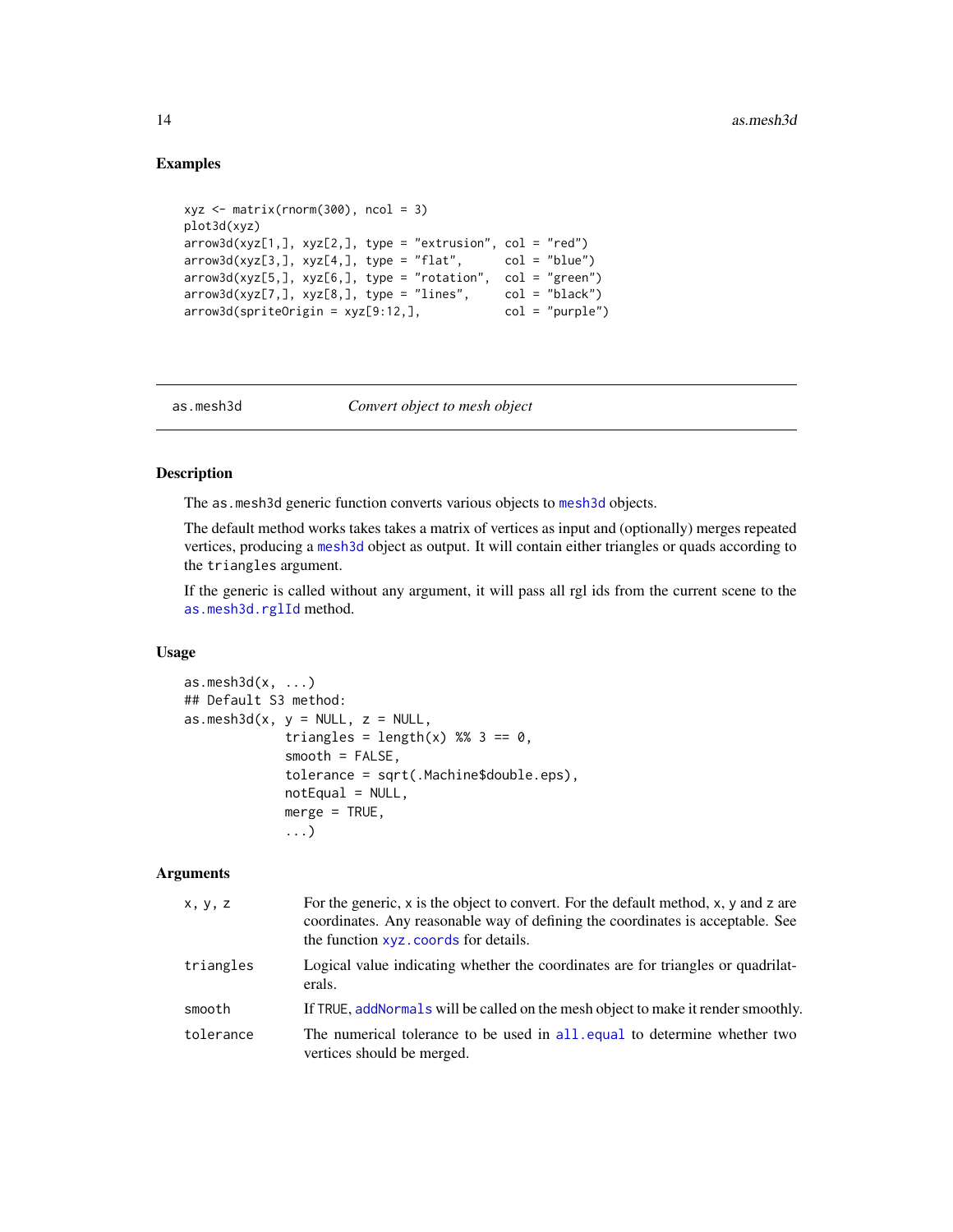| notEqual | If not NULL, an n by n matrix of logical values, where n is the number of vertices<br>as input. TRUE entries indicate that the corresponding pair of vertices should not<br>be merged even if they appear equal. |
|----------|------------------------------------------------------------------------------------------------------------------------------------------------------------------------------------------------------------------|
| merge    | Should apparently equal vertices be merged?                                                                                                                                                                      |
| $\cdot$  | Material properties to pass to tmesh3d or qmesh3d.                                                                                                                                                               |

### Details

The motivation for this function is the following problem: I was asked whether rgl could render a surface made up of triangles or quadrilaterals to look smooth. It can do that, but needs normals at each vertex; they should be the average of the normals for each polygon sharing that vertex. Then OpenGL will interpolate the normals across the polygons and give the illusion of smoothness.

To do this, it needs to know which polygons share each vertex. If the surface is described as a list of triangles or quadrilaterals, that means identifying vertices that are in multiple polygons, and converting the representation to a ["mesh3d"](#page-45-2) object (which is a matrix of vertices and a matrix of vertex numbers making up triangles or quads). Then the [addNormals](#page-6-1) function will add the normals.

Sometimes two polygons will share vertices (within numerical tolerance) without the user wanting them to be considered internal to the surface, or might want one sharp edge in an otherwise smooth surface. This means I needed a way to declare that two vertices from the original list of vertices in the triangles or quads are "not equal", even when they test numerically equal. That's what the notEqual matrix specifies.

#### Value

A ["mesh3d"](#page-45-2) object with the same faces as in the input, but (if merge=TRUE) with vertices that test equal to within tolerance merged.

### Author(s)

Duncan Murdoch

```
xyz \le matrix(c(-1, -1, -1,
               -1, 1, -1,1, 1, -1,
                 1, -1, -1,
               -1, 1, -1,
               -1, 1, 1,1, 1, 1,
                1, 1, -1,
                1, -1, -1,1, 1, -1,
                1, 1, 1,
                1, -1, 1), byrow = TRUE, ncol = 3)
mesh \leq as.mesh3d(xyz, triangles = FALSE, col = "red")
mesh$vb
mesh$ib
open3d()
shade3d(mesh)
```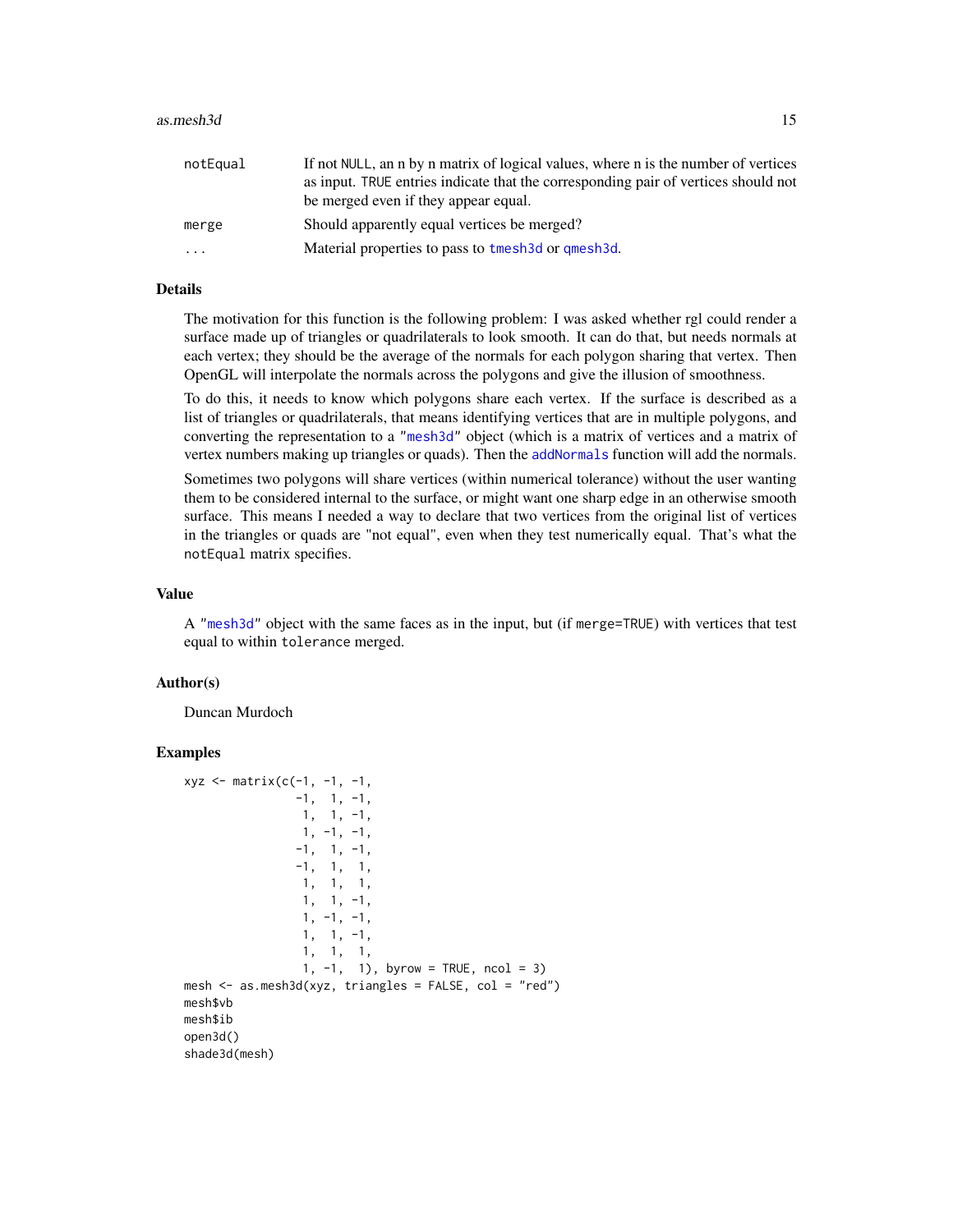```
# Stop vertices 2 and 5 from being merged
notEQ <- matrix(FALSE, 12, 12)
notEQ[2, 5] <- TRUE
mesh <- as.mesh3d(xyz, triangles = FALSE, notEqual = notEQ)
mesh$vb
mesh$ib
```
as.mesh3d.ashape3d *Convert alpha-shape surface of a cloud of points to mesh3d object.*

### Description

The [alphashape3d::ashape3d](#page-0-0) function computes the 3D  $\alpha$ -shape of a cloud of points. This is an approximation to the visual outline of the cloud. It may include isolated points, line segments, and triangular faces: this function converts the triangular faces to an rgl [tmesh3d](#page-45-1) object.

#### Usage

## S3 method for class 'ashape3d' as.mesh3d(x,  $alpha = x$alpha[1],$ tri\_to\_keep = 2L,  $col = "gray",$ smooth = FALSE, normals = NULL,

 $texfore{to}$  = NULL,  $\dots$ )

### Arguments

| $\mathsf{x}$       | An object of class "ashape3d".                                                                                 |  |
|--------------------|----------------------------------------------------------------------------------------------------------------|--|
| alpha              | Which alpha value stored in x should be converted?                                                             |  |
| tri_to_keep        | Which triangles to keep. Expert use only: see triang entry in <b>Value</b> section of<br>ashape3d for details. |  |
| col                | The surface colour.                                                                                            |  |
| smooth             | Whether to attempt to add normals to make the surface look smooth. See the<br>Details below.                   |  |
| normals, texcoords |                                                                                                                |  |
|                    | Normals and texture coordinates at each vertex can be specified.                                               |  |
|                    | Additional arguments to pass to use as material 3d properties on the resulting<br>mesh.                        |  |

<span id="page-15-0"></span>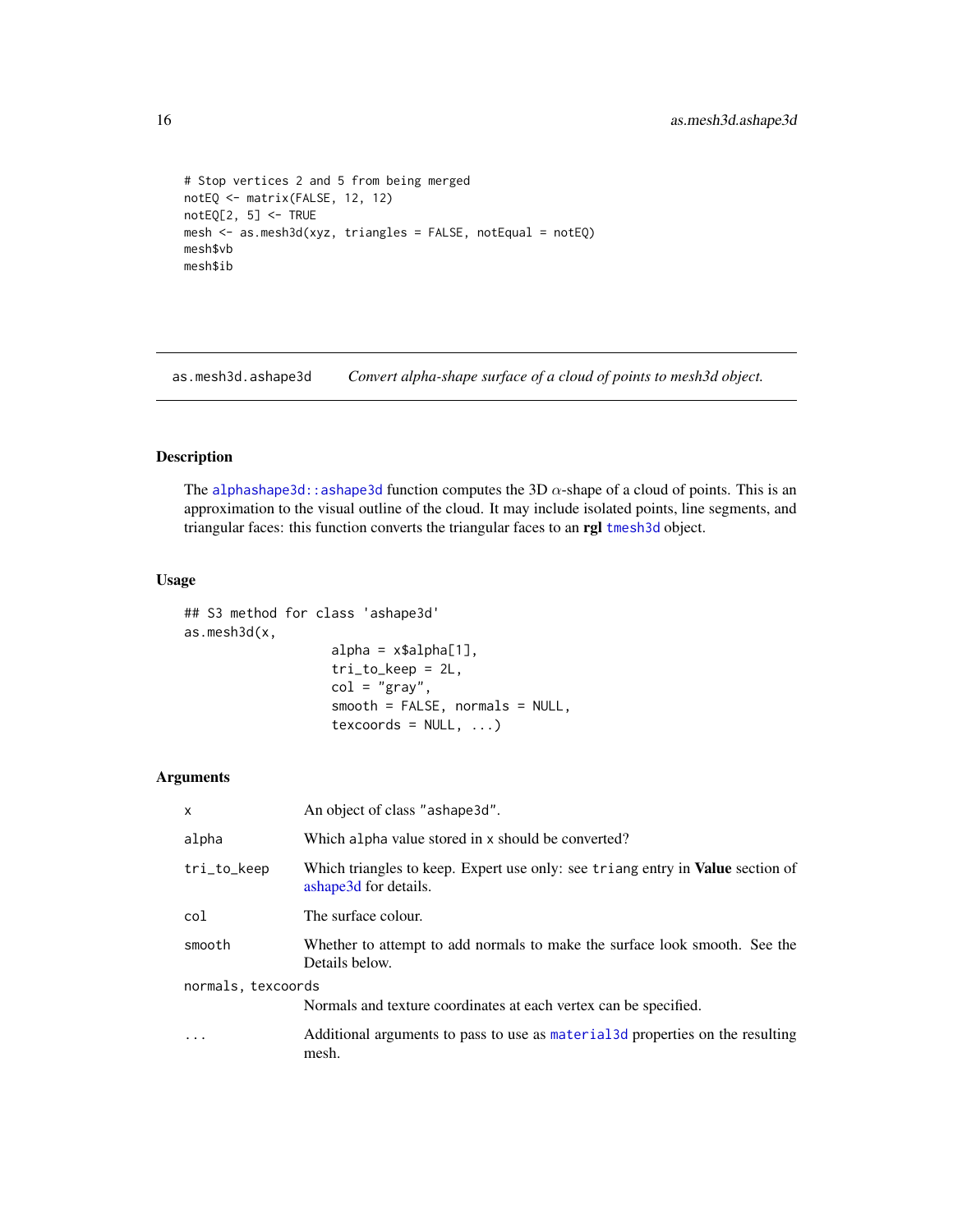#### Details

Edelsbrunner and Mucke's (1994)  $\alpha$ -shape algorithm is intended to compute a surface of a general cloud of points. Unlike the convex hull, the cloud may have voids, isolated points, and other oddities. This function is designed to work in the case where the surface is made up of simple polygons.

If smooth = TRUE, this method attempts to orient all of the triangles in the surface consistently and add normals at each vertex by averaging the triangle normals. However, for some point clouds, the  $\alpha$ -shape will contain sheets of polygons with a few solid polyhedra embedded. This does not allow a consistent definition of "inside" and outside. If this is detected, a warning is issued and the resulting mesh will likely contain boundaries where the assumed orientation of triangles changes, resulting in ugly dark lines through the shape. Larger values of alpha in the call to alphashape3d: : ashape3d may help.

Methods for [plot3d](#page-74-1) and [persp3d](#page-59-1) are also defined: they call the as. mesh3d method and then plot the result.

### Value

A "mesh3d" object, suitable for plotting.

#### Author(s)

Duncan Murdoch

#### References

Edelsbrunner, H., Mucke, E. P. (1994). Three-Dimensional Alpha Shapes. ACM Transactions on Graphics, 13(1), pp.43-72.

Lafarge, T. and Pateiro-Lopez, B. (2017). alphashape3d: Implementation of the 3D Alpha-Shape for the Reconstruction of 3D Sets from a Point Cloud. R package version 1.3.

```
if (requireNamespace("alphashape3d", quietly = TRUE)) {
 set.seed(123)
 n <- 400 # 1000 gives a nicer result, but takes longer
 xyz <- rbind(cbind(runif(n), runif(n), runif(n)),
               cbind(runif(n/8, 1, 1.5),
                     runif(n/8, 0.25, 0.75),
                     runif(n/8, 0.25, 0.75)))
 ash <- suppressMessages(alphashape3d::ashape3d(xyz, alpha = 0.2))
 m <- as.mesh3d(ash, smooth = TRUE)
 open3d()
 mfrow3d(1, 2, sharedMouse = TRUE)
 plot3d(xyz, size = 1)
 plot3d(m, col = "red", alpha = 0.5)points3d(xyz, size = 1)
}
```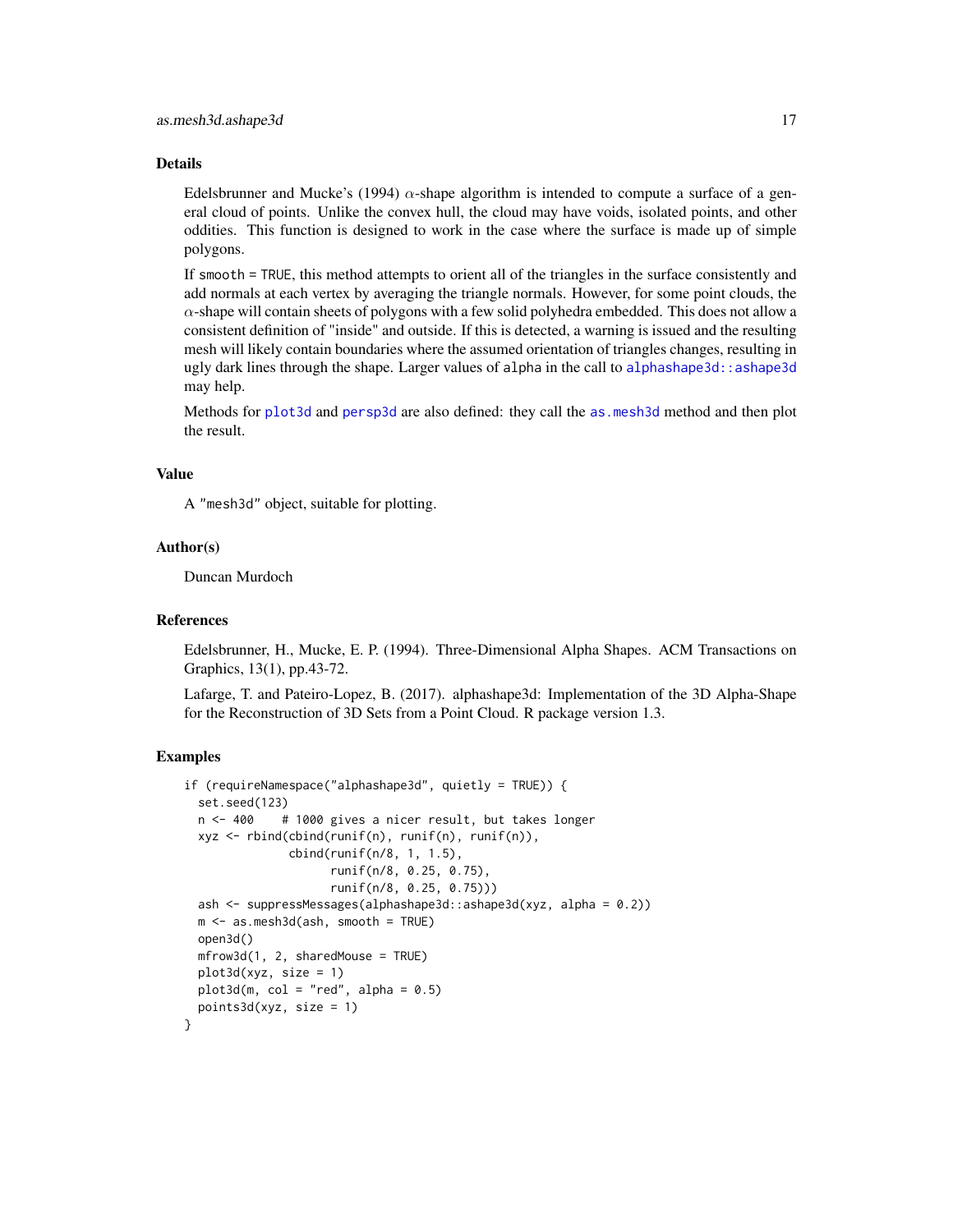<span id="page-17-1"></span><span id="page-17-0"></span>

This method attempts to read the attributes of objects in the rgl display and construct a mesh3d object to approximate them.

### Usage

```
## S3 method for class 'rglId'
as.mesh3d(x, type = NA, subscence = NA, ...)
```
#### Arguments

| X        | A vector of rgl identifiers of objects in the specified subscene.              |
|----------|--------------------------------------------------------------------------------|
| type     | A vector of names of types of shapes to convert. Other shapes will be ignored. |
| subscene | Which subscene to look in; the default NA specifies the current subscene.      |
| $\cdots$ | Ignored.                                                                       |

#### Details

This function attempts to construct a triangle mesh to approximate one or more objects from the current display. It can only handle objects of types from c("triangles","quads","planes","surface").

Since this method only produces triangular meshes, they won't necessarily be an exact match to the original object.

If the generic [as.mesh3d](#page-13-1) is called with no x argument, this method will be called with x set to the ids in the current scene.

#### Value

A triangular mesh object.

### Author(s)

Duncan Murdoch

### See Also

[as.triangles3d.rglId](#page-18-1) for extracting the triangles, [clipMesh3d](#page-26-1) to apply complex clipping to a mesh object.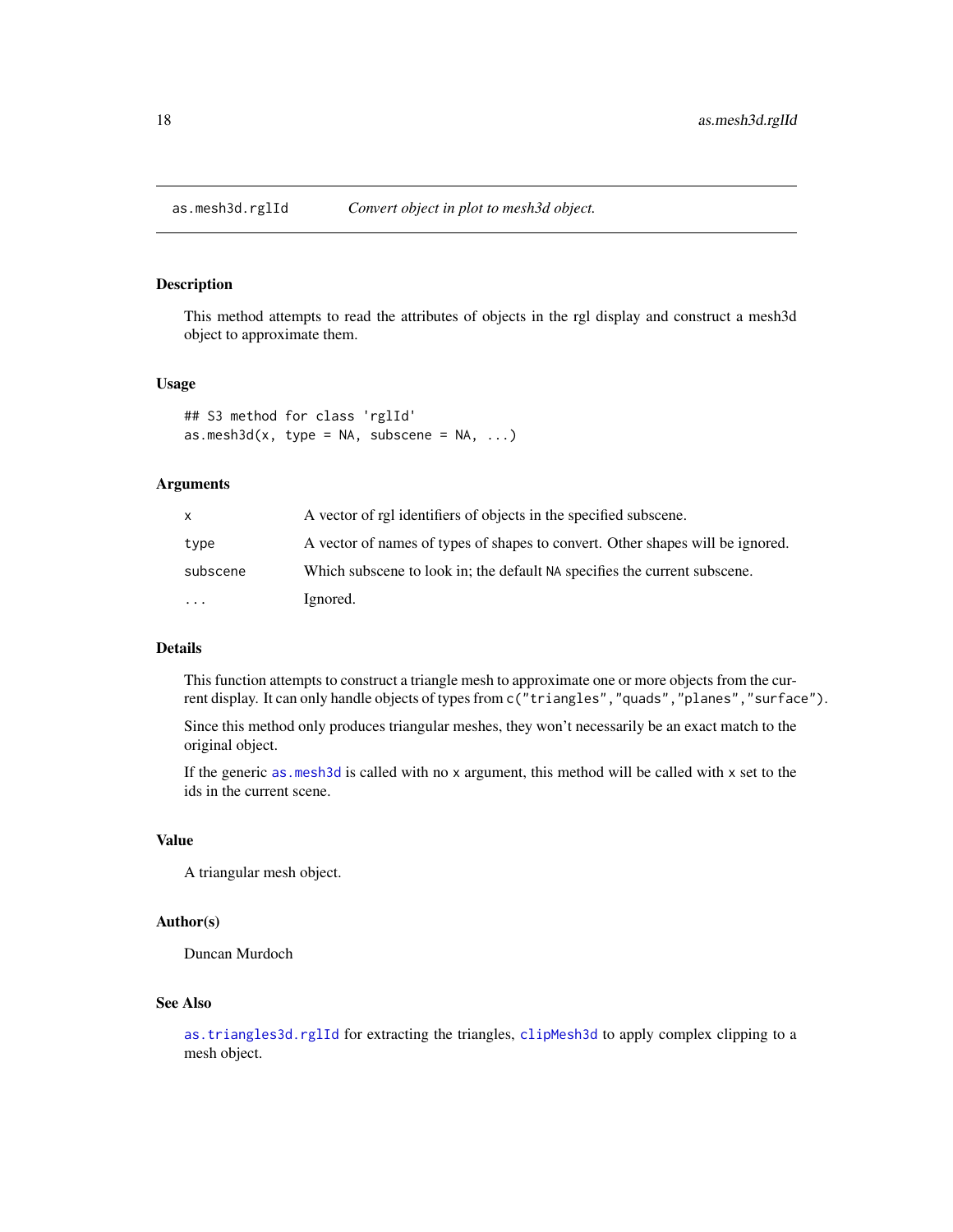### <span id="page-18-0"></span>as.triangles3d 19

#### Examples

```
# volcano example taken from "persp"
#
data(volcano)
z \le -2 \times volcano # Exaggerate the relief
x \le -10 \times (1: nrow(z)) # 10 meter spacing (S to N)
y \le -10 \times (1:\text{ncol}(z)) # 10 meter spacing (E to W)
zlim \leftarrow range(y)zlen <- zlim[2] - zlim[1] + 1
colorlut <- terrain.colors(zlen) # height color lookup table
col \le colorlut[ z - zlim[1] + 1 ] # assign colors to heights for each point
open3d(useNULL = TRUE)
surface3d(x, y, z, color = col)m \leq -as.mesh3d()rgl.close()
open3d()
shade3d(m)
```
as.triangles3d *Convert an object to triangles.*

### <span id="page-18-1"></span>Description

This generic and its methods extract or creates a matrix of coordinates of triangles from an object, suitable for passing to [triangles3d](#page-81-1).

#### Usage

```
as.triangles3d(obj, ...)
## S3 method for class 'rglId'
as.triangles3d(obj,
               attribute = c("vertices", "normals", "texcoords", "colors"),
               subscene = NA,
               ...)
```
### Arguments

| obi                     | The object to convert.                       |
|-------------------------|----------------------------------------------|
| attribute               | Which attribute of an rgl object to extract? |
| subscene                | Which subscene is this object in?            |
| $\cdot$ $\cdot$ $\cdot$ | Additional arguments used by the methods.    |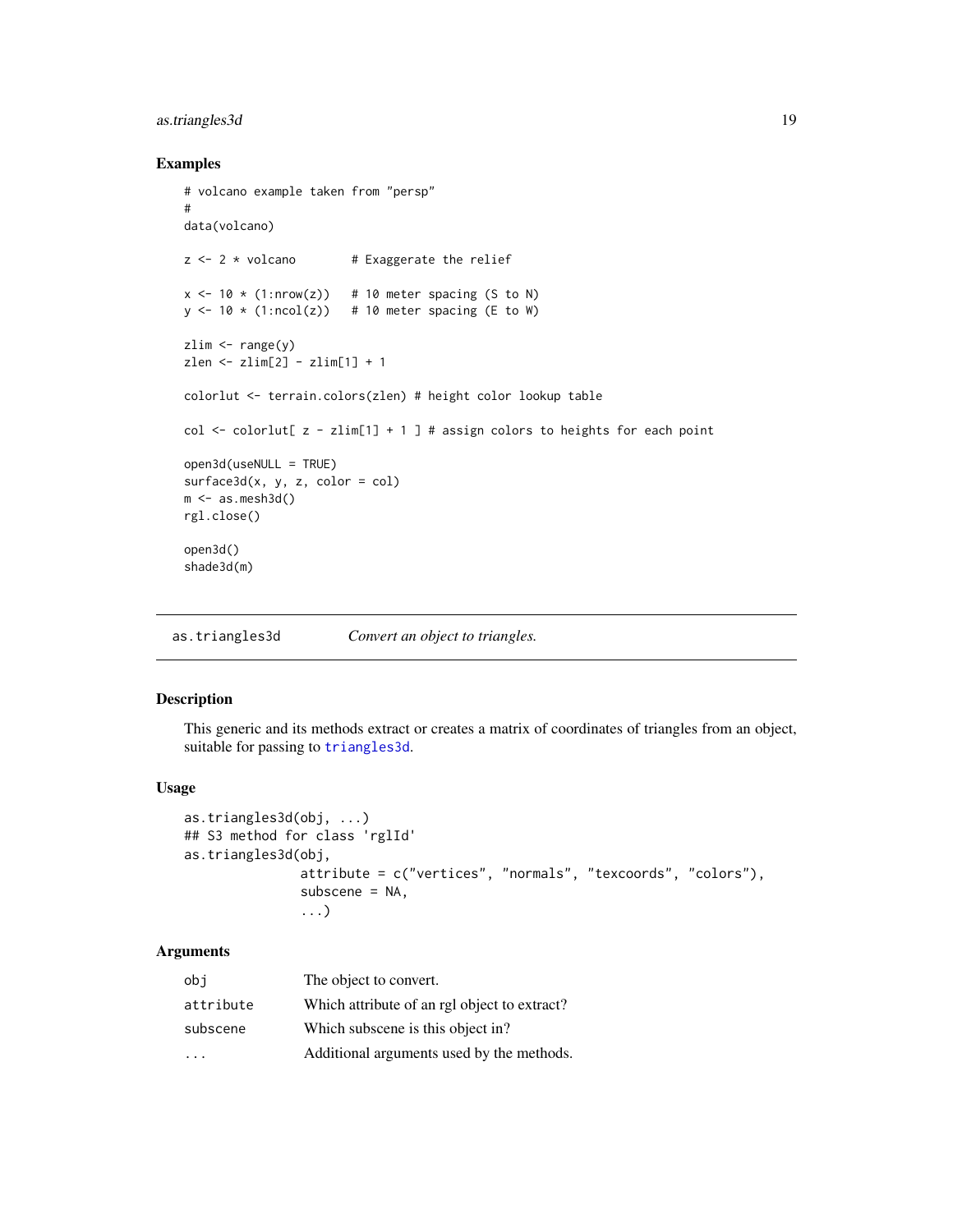## <span id="page-19-0"></span>Details

The method for "rglId" objects can extract several different attributes, organizing them as it would organize the vertices for the triangles.

### Value

An n x 3 matrix containing the vertices of triangles making up the object. Each successive 3 rows of the matrix corresponds to a triangle.

If the attribute doesn't exist, NULL will be returned.

### Author(s)

Duncan Murdoch

### See Also

[as.mesh3d](#page-13-1) to also capture material properties.

### Examples

```
open3d()
x \le - surface3d(x = 1:10, y = 1:10, z = rnorm(100), col = "red")
tri <- as.triangles3d(x)
open3d()
triangles3d(tri, col = "blue")
```
### aspect3d *Set the aspect ratios of the current plot*

#### Description

This function sets the apparent ratios of the x, y, and z axes of the current bounding box.

### Usage

 $aspect3d(x, y = NULL, z = NULL)$ 

### Arguments

| The ratio for the x axis, or all three ratios, or "iso" |
|---------------------------------------------------------|
| The ratio for the y axis                                |
| The ratio for the z axis                                |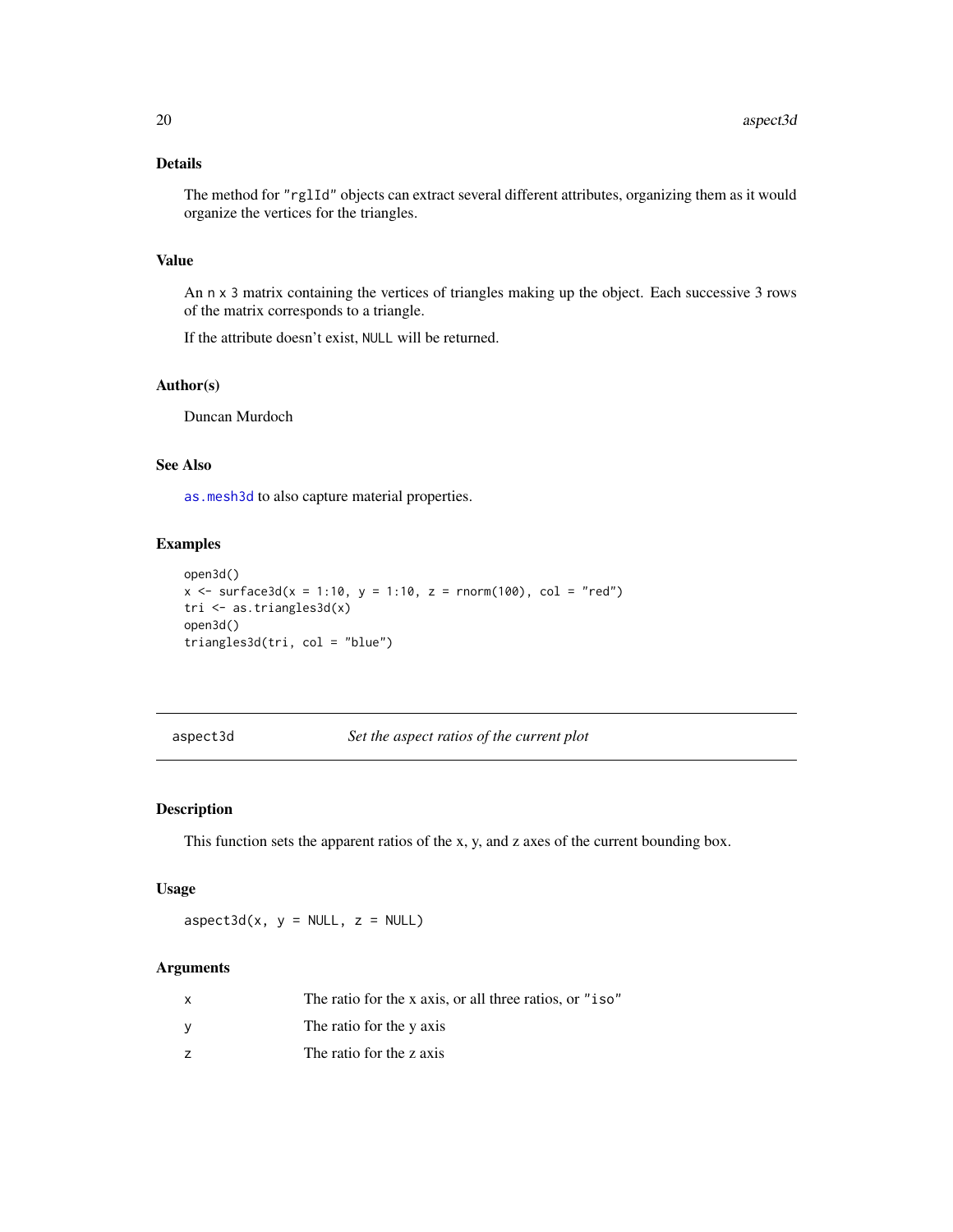#### <span id="page-20-0"></span> $asRow$  21

### Details

If the ratios are all 1, the bounding box will be displayed as a cube approximately filling the display. Values may be set larger or smaller as desired. Aspect "iso" signifies that the coordinates should all be displayed at the same scale, i.e. the bounding box should not be rescaled. (This corresponds to the default display before aspect3d has been called.) Partial matches to "iso" are allowed.

```
aspect3d works by modifying par3d("scale").
```
### Value

The previous value of the scale is returned invisibly.

#### Author(s)

Duncan Murdoch

#### See Also

[plot3d](#page-74-1), [par3d](#page-50-2)

#### Examples

```
x < - rnorm(100)
y <- rnorm(100)*2
z < - rnorm(100)*3
open3d()
plot3d(x, y, z)
aspect3d(1, 1, 0.5)
highlevel() # To trigger display
open3d()
plot3d(x, y, z)
aspect3d("iso")
highlevel()
```
asRow *Convenience functions for rgl HTML layouts*

### Description

The asRow function arranges objects in a row in the display; the getWidgetId function extracts the HTML element ID from an HTML widget.

#### Usage

```
asRow(..., last = NA, height = NULL, colsize = 1)getWidgetId(widget)
```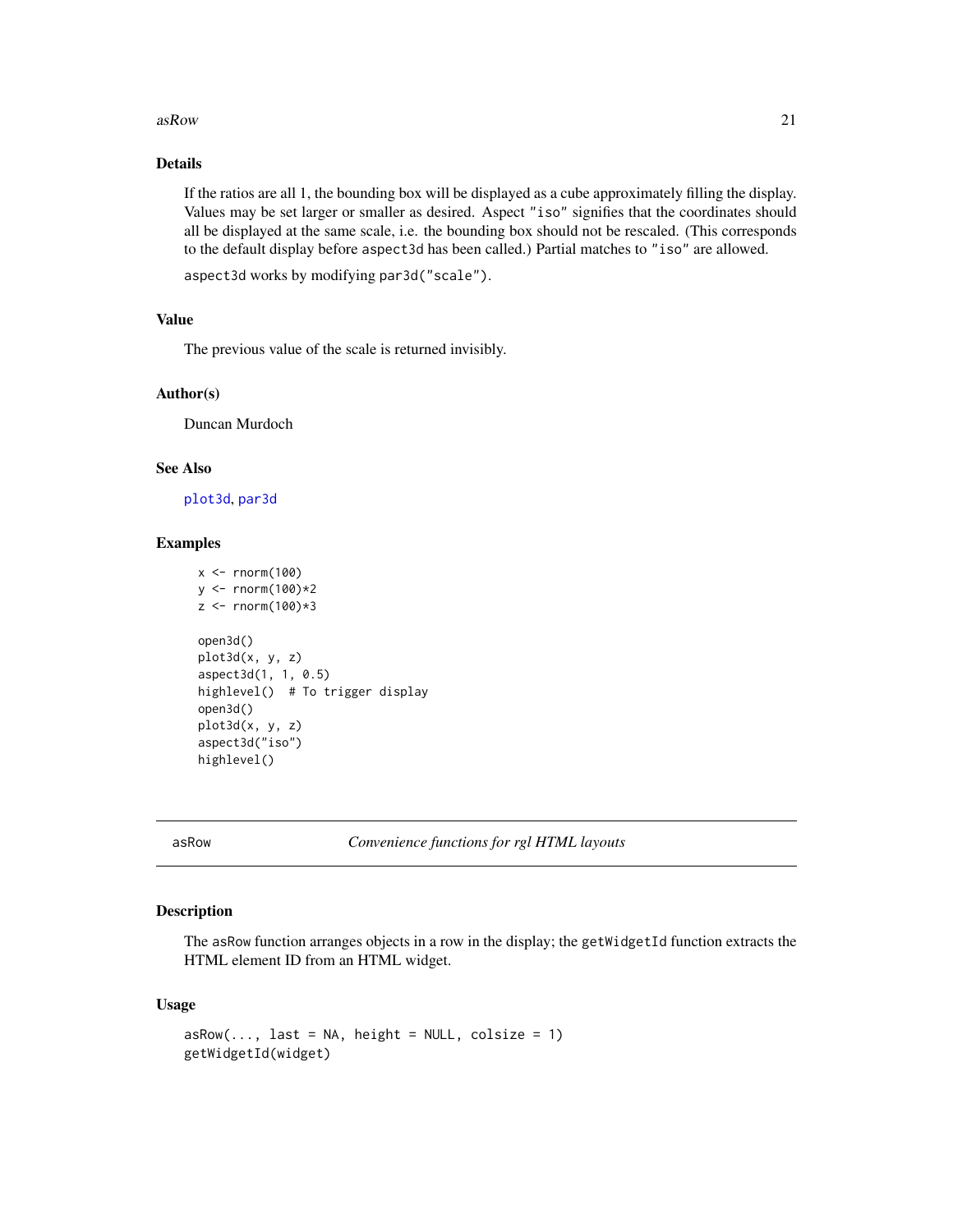### **Arguments**

| $\cdot$ | Either a single "combine Widgets" object produced by as Row or a %>% pipe of<br>rgl objects, or several objects intended for rearrangement. |
|---------|---------------------------------------------------------------------------------------------------------------------------------------------|
| last    | If not NA, the number of objects from  that are to be arranged in a row. Earlier<br>ones will remain in a column.                           |
| height  | An optional height for the resulting row. This is normally specified in pixels, but<br>will be rescaled as necessary to fit the display.    |
| colsize | A vector of relative widths for the columns in the row.                                                                                     |
| widget  | A single HTML widget from which to extract the HTML element ID.                                                                             |

#### Details

asRow produces a "combineWidgets" object which is a single column whose last element is another "combineWidgets" object which is a single row.

If n objects are given as input and last is given a value less than n, the first n -last objects will be displayed in a column above the row containing the last objects.

### Value

asRow returns a single "combineWidgets" object suitable for display or nesting within a more complicated display.

getWidgetId returns a character string containing the HTML element ID of the widget.

### Author(s)

Duncan Murdoch

#### See Also

[pipe](#page-40-1) for the %>% operator.

```
library(crosstalk)
sd <- SharedData$new(mtcars)
ids <- plot3d(sd$origData(), col = mtcars$cyl, type = "s")
# Copy the key and group from existing shared data
rglsd <- rglShared(ids["data"], key = sd$key(), group = sd$groupName())
w <- rglwidget(shared = rglsd) %>%
asRow("Mouse mode: ", rglMouse(getWidgetId(.)),
      "Subset: ", filter_checkbox("cylinderselector",
                "Cylinders", sd, \sim cyl, inline = TRUE),
     last = 4, colsize = c(1, 2, 1, 2), height = 60if (interactive())
 w
```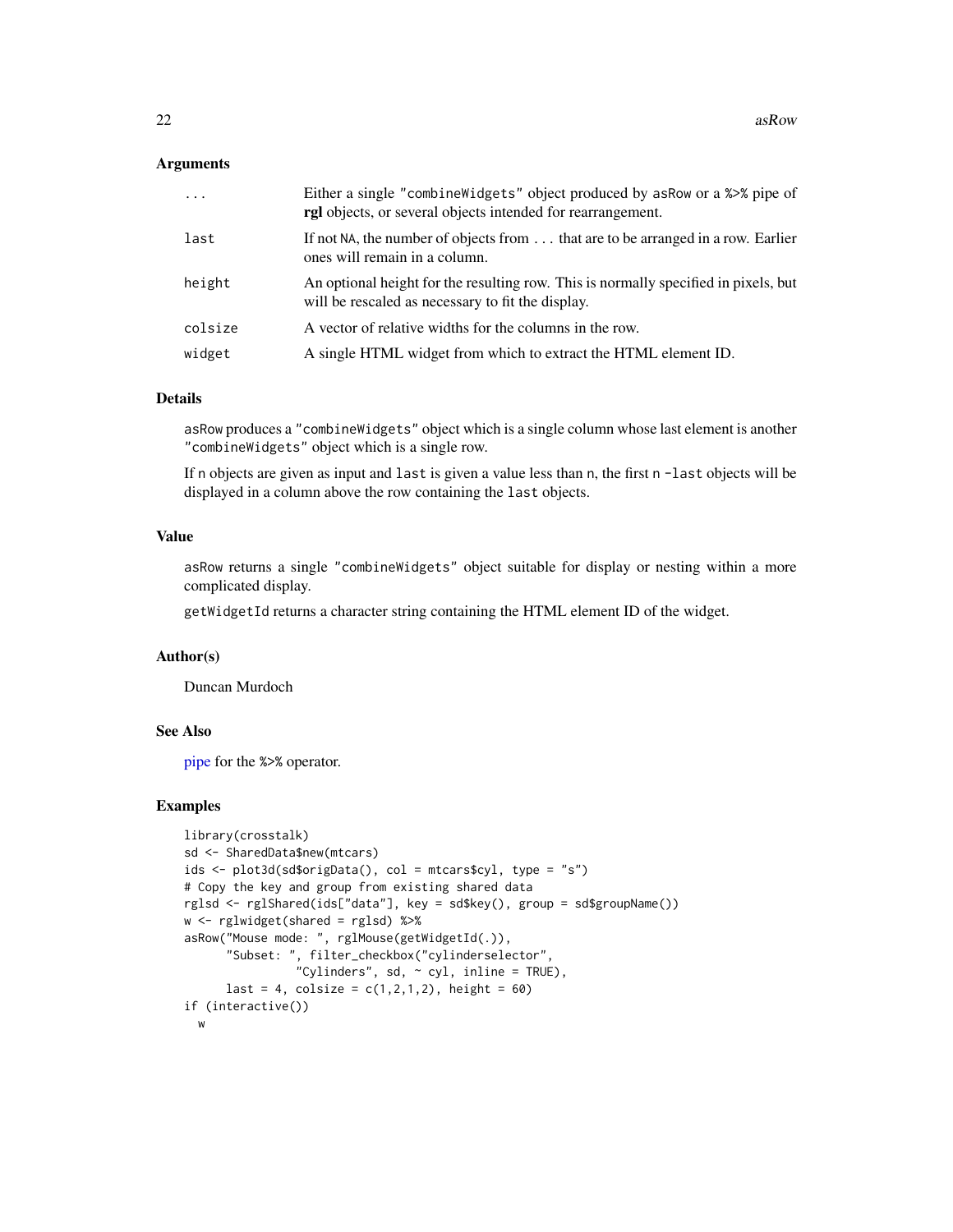<span id="page-22-0"></span>

These functions draw axes, boxes and text outside the range of the data. axes3d, box3d and title3d are the higher level functions; normally the others need not be called directly by users.

#### Usage

```
axes3d(edges = "bbox", labels = TRUE, tick = TRUE, nticks = 5,box = FALSE, expand = 1.03, ...)
box3d(...)
title3d(main = NULL, sub = NULL, xlab = NULL, ylab = NULL,
zlab = NULL, line = NA, ...)
axis3d(edge, at = NULL, labels = TRUE, tick = TRUE, line = 0,
pos = NULL, \n  <i>nticks = 5, \ldots</i> )mtext{text3d(text, edge, line = 0, at = NULL, pos = NA, ...})
```
### Arguments

| edges            | a code to describe which $edge(s)$ of the box to use; see Details below |
|------------------|-------------------------------------------------------------------------|
| labels           | whether to label the axes, or (for axis3d) the labels to use            |
| tick             | whether to use tick marks                                               |
| nticks           | suggested number of ticks                                               |
| box              | draw the full box if "bbox" axes are used                               |
| expand           | how much to expand the box around the data                              |
| main             | the main title for the plot                                             |
| sub              | the subtitle for the plot                                               |
| xlab, ylab, zlab |                                                                         |
|                  | the axis labels for the plot                                            |
| line             | the "line" of the plot margin to draw the label on                      |
| edge, pos        | the position at which to draw the axis or text                          |
| text             | the text to draw                                                        |
| at               | the value of a coordinate at which to draw the axis                     |
| $\ddotsc$        | additional parameters which are passed to bbox 3d or material 3d        |
|                  |                                                                         |

### Details

The rectangular prism holding the 3D plot has 12 edges. They are identified using 3 character strings. The first character ('x', 'y', or 'z') selects the direction of the axis. The next two characters are each '-' or '+', selecting the lower or upper end of one of the other coordinates. If only one or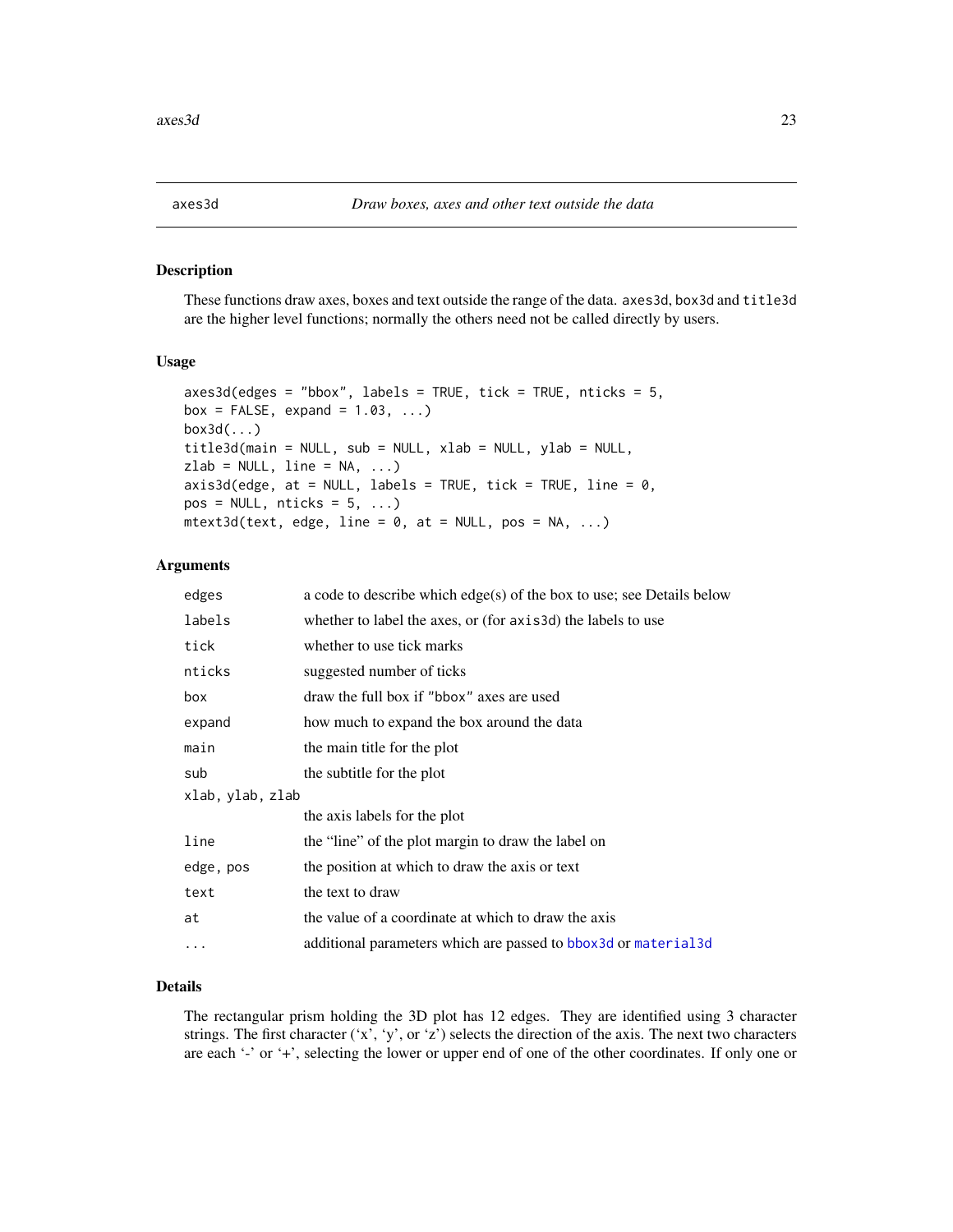two characters are given, the remaining characters default to  $\cdot$ . For example edge =  $x + 1$  draws an x-axis at the high level of y and the low level of z.

By default, axes3d uses the [bbox3d](#page-94-1) function to draw the axes. The labels will move so that they do not obscure the data. Alternatively, a vector of arguments as described above may be used, in which case fixed axes are drawn using axis3d.

If pos is a numeric vector of length 3, edge determines the direction of the axis and the tick marks, and the values of the other two coordinates in pos determine the position. See the examples.

#### Value

These functions are called for their side effects. They return the object IDs of objects added to the scene.

#### Author(s)

Duncan Murdoch

### See Also

Classic graphics functions [axis](#page-0-0), [box](#page-0-0), [title](#page-0-0), [mtext](#page-0-0), and rgl function [bbox3d](#page-94-1).

```
open3d()
points3d(rnorm(10), rnorm(10), rnorm(10))
# First add standard axes
axes3d()
# and one in the middle (the NA will be ignored, a number would
# do as well)
axis3d('x', pos = c(NA, 0, 0))# add titles
title3d('main', 'sub', 'xlab', 'ylab', 'zlab')
rgl.bringtotop()
open3d()
points3d(rnorm(10), rnorm(10), rnorm(10))
# Use fixed axes
axes3d(c('x', 'y', 'z'))
# Put 4 x-axes on the plot
axes3d(c('x--', 'x-+', 'x+-', 'x++'))
axis3d('x', pos = c(NA, 0, 0))title3d('main', 'sub', 'xlab', 'ylab', 'zlab')
```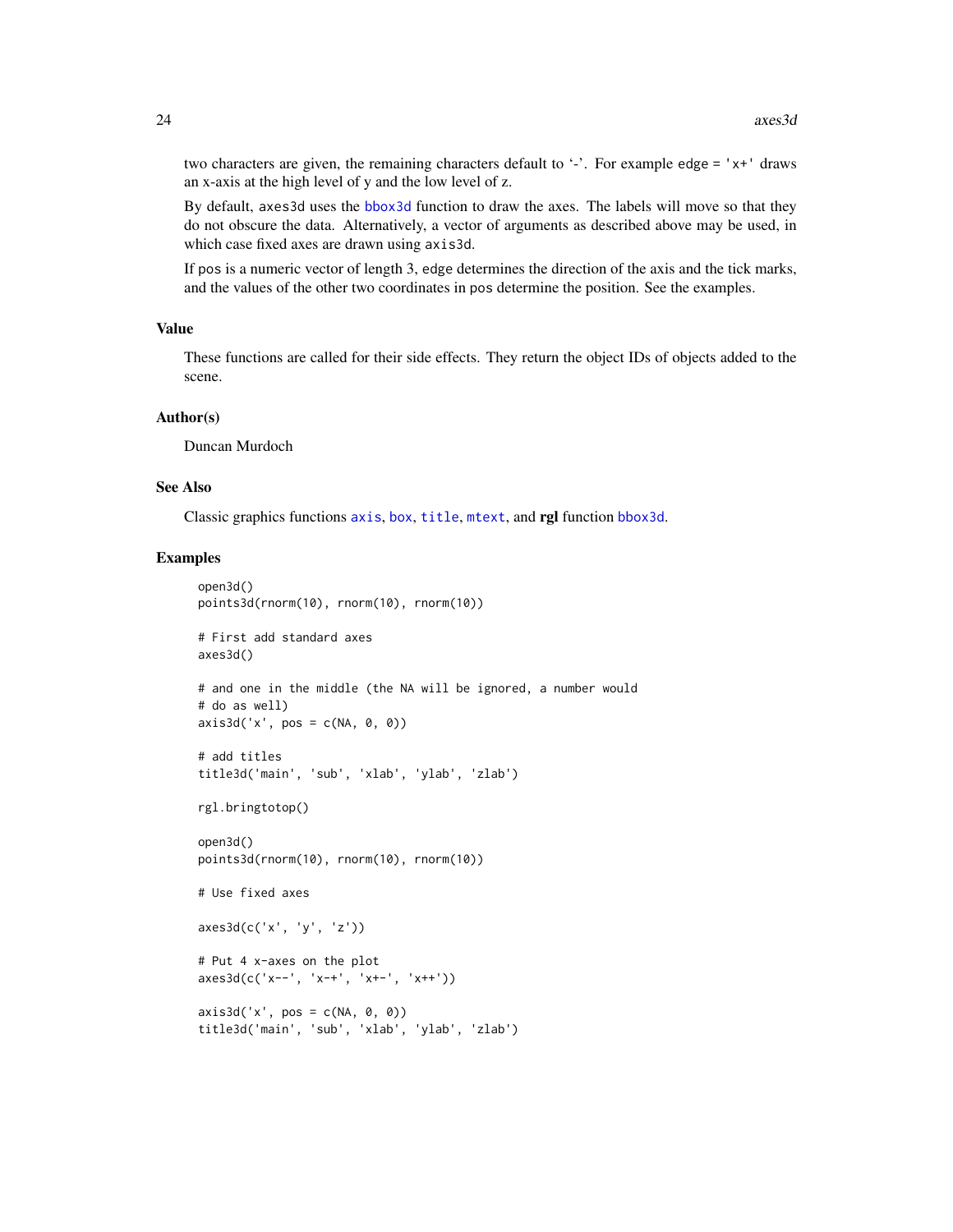<span id="page-24-1"></span><span id="page-24-0"></span>

Set up the background of the scene.

### Usage

```
bg3d(...)
rgl.bg( sphere = FALSE, fogtype = "none", color = c("black", "white"),
back = "lines", ...)
```
#### Arguments

| fogtype | fog type:                                                                                                                                               |
|---------|---------------------------------------------------------------------------------------------------------------------------------------------------------|
|         | "none" no fog                                                                                                                                           |
|         | "linear" linear fog function                                                                                                                            |
|         | "exp" exponential fog function                                                                                                                          |
|         | "exp2" squared exponential fog function                                                                                                                 |
| sphere  | logical, if true, an environmental sphere geometry is used for the background<br>decoration.                                                            |
| color   | Primary color is used for background clearing and as fog color. Secondary color<br>is used for background sphere geometry. See material 3d for details. |
| back    | Specifies the fill style of the sphere geometry. See material 3d for details.                                                                           |
| .       | Material properties. See material 3d for details.                                                                                                       |
|         |                                                                                                                                                         |

### Details

If sphere is set to TRUE, an environmental sphere enclosing the whole scene is drawn.

If not, but the material properties include a bitmap as a texture, the bitmap is drawn in the background of the scene. (The bitmap colors modify the general color setting.)

If neither a sphere nor a bitmap background is drawn, the background is filled with a solid color.

### Note

The [writeWebGL](#page-171-1) function only supports solid color backgrounds.

### See Also

[material3d](#page-98-1), [bgplot3d](#page-25-1) to add a 2D plot as background.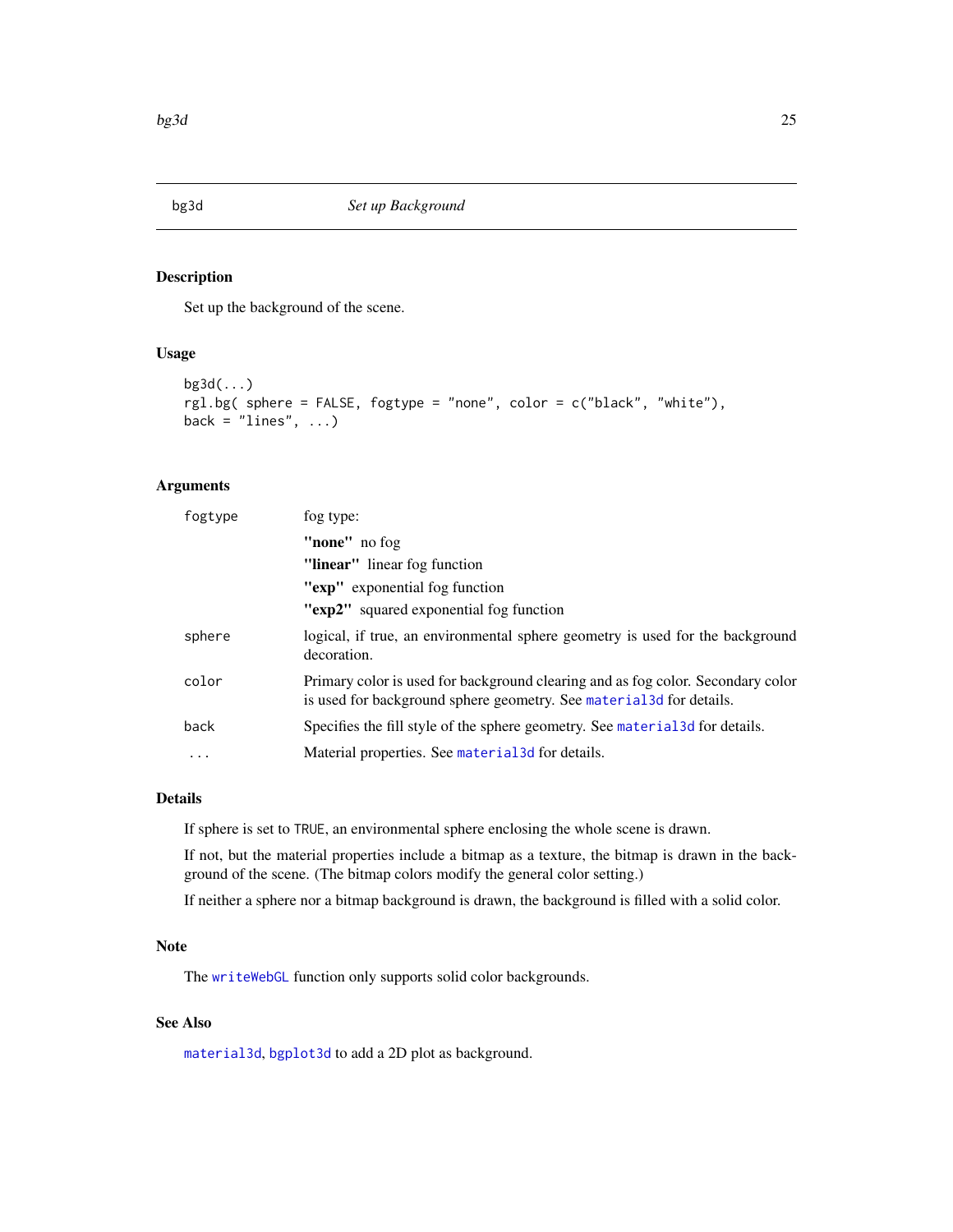#### Examples

```
open3d()
# a simple white background
bg3d("white")
# the holo-globe (inspired by star trek):
bg3d(sphere = TRUE, color = c("black", "green"), lit = FALSE, back = "lines" )
# an environmental sphere with a nice texture.
bg3d(sphere = TRUE, texture = system.file("textures/sunsleep.png", package = "rgl"),
      back = "filled" )# The same texture as a fixed background
open3d()
bg3d(texture = system.file("textures/sunsleep.png", package = "rgl"), col = "white")
```
<span id="page-25-1"></span>

| bgplot3d | Use base graphics for RGL background |
|----------|--------------------------------------|
|          |                                      |

#### Description

Add a 2D plot or a legend in the background of an RGL window.

#### Usage

```
bgplot3d(expression, ...)
legend3d(...)
```
#### Arguments

| expression | Any plotting commands to produce a plot.          |
|------------|---------------------------------------------------|
| $\cdots$   | Arguments to pass to the bg3d or legend function. |

### Details

The bgplot3d function opens a [png](#page-0-0) device and executes expression, producing a plot there. This plot is then used as a bitmap background for the current RGL subscene.

The legend3d function draws a standard 2D legend to the background of the current subscene by calling bgplot3d to open a device, and setting up a plot region there to fill the whole display.

<span id="page-25-0"></span>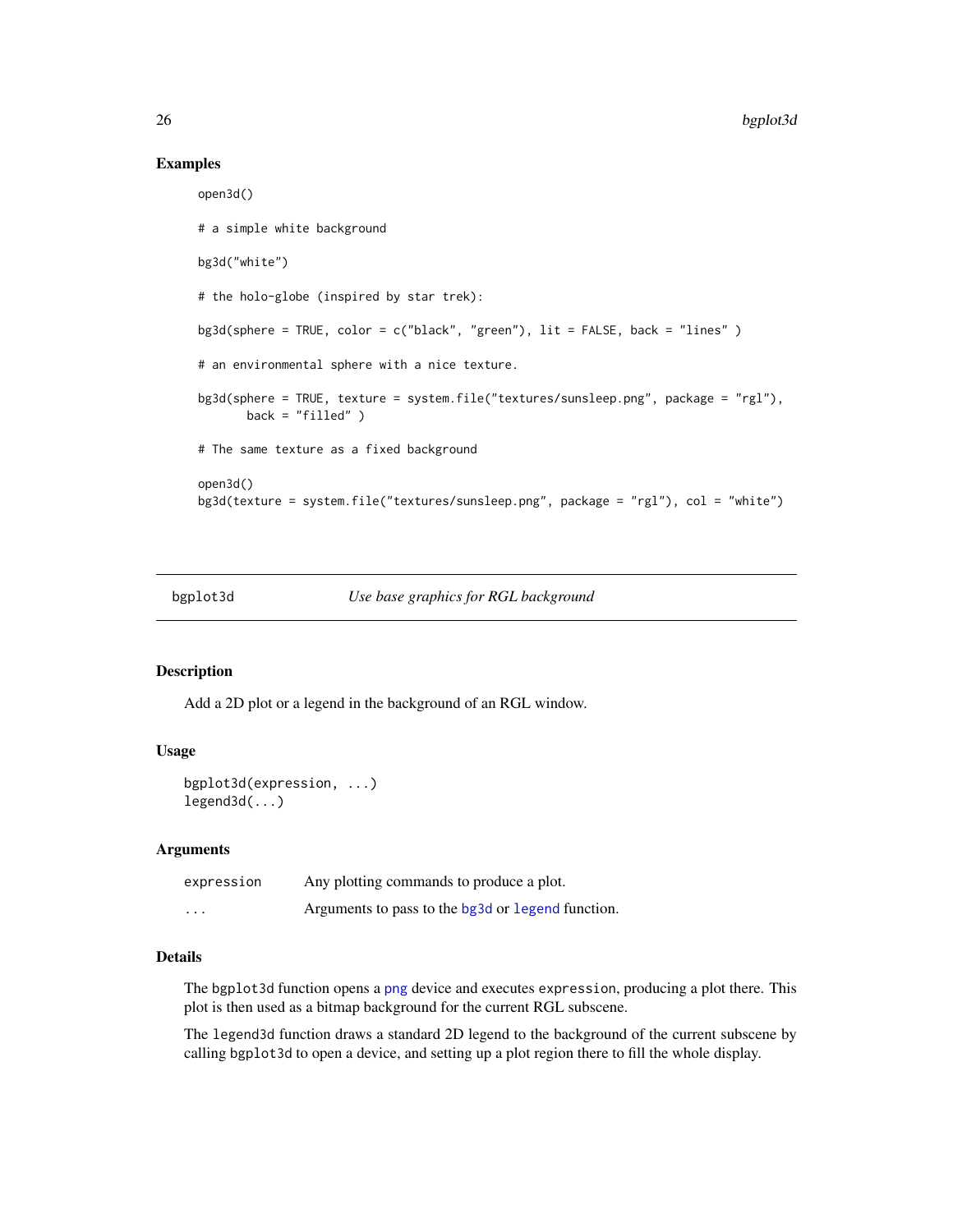### <span id="page-26-0"></span>clipMesh3d 27

### Value

The bgplot3d function invisibly returns the ID of the background object that was created, with attribute "value" holding the value returned when the expression was evaluated.

The legend3d function does similarly. The "value" attribute is the result of the call to [legend](#page-0-0). The scaling of the coordinates runs from 0 to 1 in X and Y.

### Note

Because the background plots are drawn as bitmaps, they do not resize very gracefully. It's best to size your window first, then draw the background at that size.

### Author(s)

Duncan Murdoch

### See Also

[bg3d](#page-24-1) for other background options.

#### Examples

```
x \le rnorm(100)
y <- rnorm(100)
z \le- rnorm(100)
open3d()
# Needs to be a bigger window than the default
par3d(windowRect = c(100, 100, 612, 612))parent <- currentSubscene3d()
mfrow3d(2, 2)
plot3d(x, y, z)
next3d(reuse = FALSE)
bgplot3d(plot(y, z))
next3d(reuse = FALSE)
bgplot3d(plot(x, z))
next3d(reuse = FALSE)
legend3d("center", c("2D Points", "3D Points"), pch = c(1, 16))
useSubscene3d(parent)
```
<span id="page-26-1"></span>clipMesh3d *Clip mesh to general region*

#### **Description**

Modifies a mesh3d object so that values of a function are bounded.

#### Usage

```
clipMesh3d(mesh, fn, bound = 0, greater = TRUE,attribute = "vertices")
```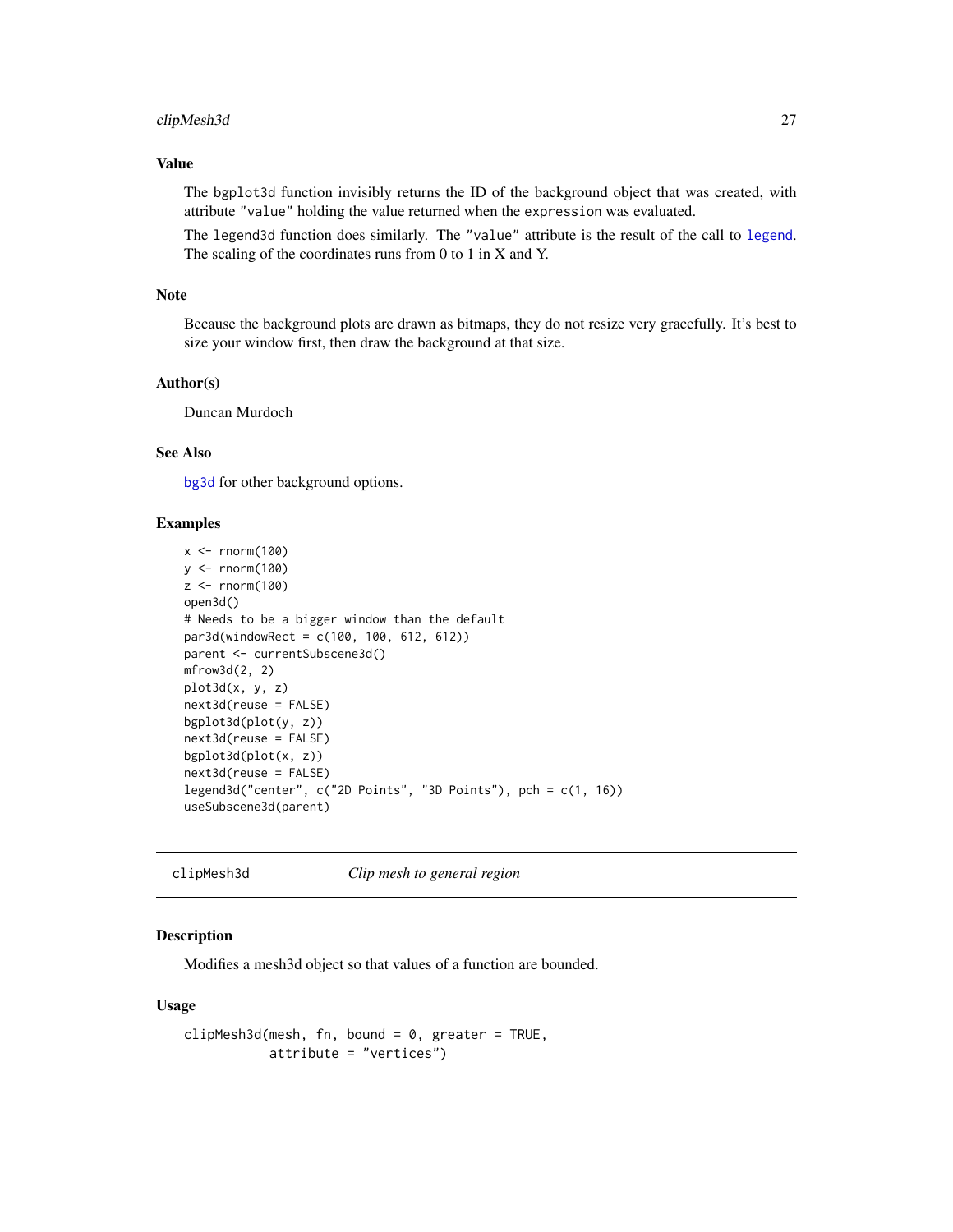#### Arguments

| mesh      | A mesh3d object.                                                                                                             |
|-----------|------------------------------------------------------------------------------------------------------------------------------|
| fn        | A function used to determine clipping, or a vector of values from such a function,<br>with one value per vertex in the mesh. |
| bound     | The value(s) of $f_n$ on the clipping boundary.                                                                              |
| greater   | Logical; whether to keep $fn \geq 5$ bound or not.                                                                           |
| attribute | Which attribute(s) to pass to fn? Possible values are c ("vertices", "normals", "texcoords", "index")                        |

### Details

This function transforms a mesh3d object.

First, all quads are converted to triangles.

Next, each vertex is checked against the condition. If fn is a numeric vector, with one value per vertex, those values will be used in the test. If it is a function, it will be passed a matrix, whose columns are the specified attribute(s), with one row per vertex. It should return a vector of values, one per vertex, to check against the bound. The "vertices" and "normals" values will be converted to Euclidean coordinates. "index" will be an integer from 1 to the number of vertices.

Modifications to the triangles depend on how many of the vertices satisfy the condition (fn  $\ge$ = bound or fn <= bound, depending on greater) for inclusion.

- If no vertices in a triangle satisfy the condition, the triangle is omitted.
- If one vertex satisfies the condition, the other two vertices in that triangle are shrunk towards it by assuming fn is locally linear.
- If two vertices satisfy the condition, the third vertex is shrunk along each edge towards each other vertex, forming a quadrilateral made of two new triangles.
- If all vertices satisfy the condition, they are included with no modifications.

#### Value

A new mesh3d object in which all vertices (approximately) satisfy the clipping condition. Note that the order of vertices will likely differ from the original order, and new vertices will be added near the boundary.

### Author(s)

Duncan Murdoch

### References

See <https://stackoverflow.com/q/56242470/2554330> for the motivating example.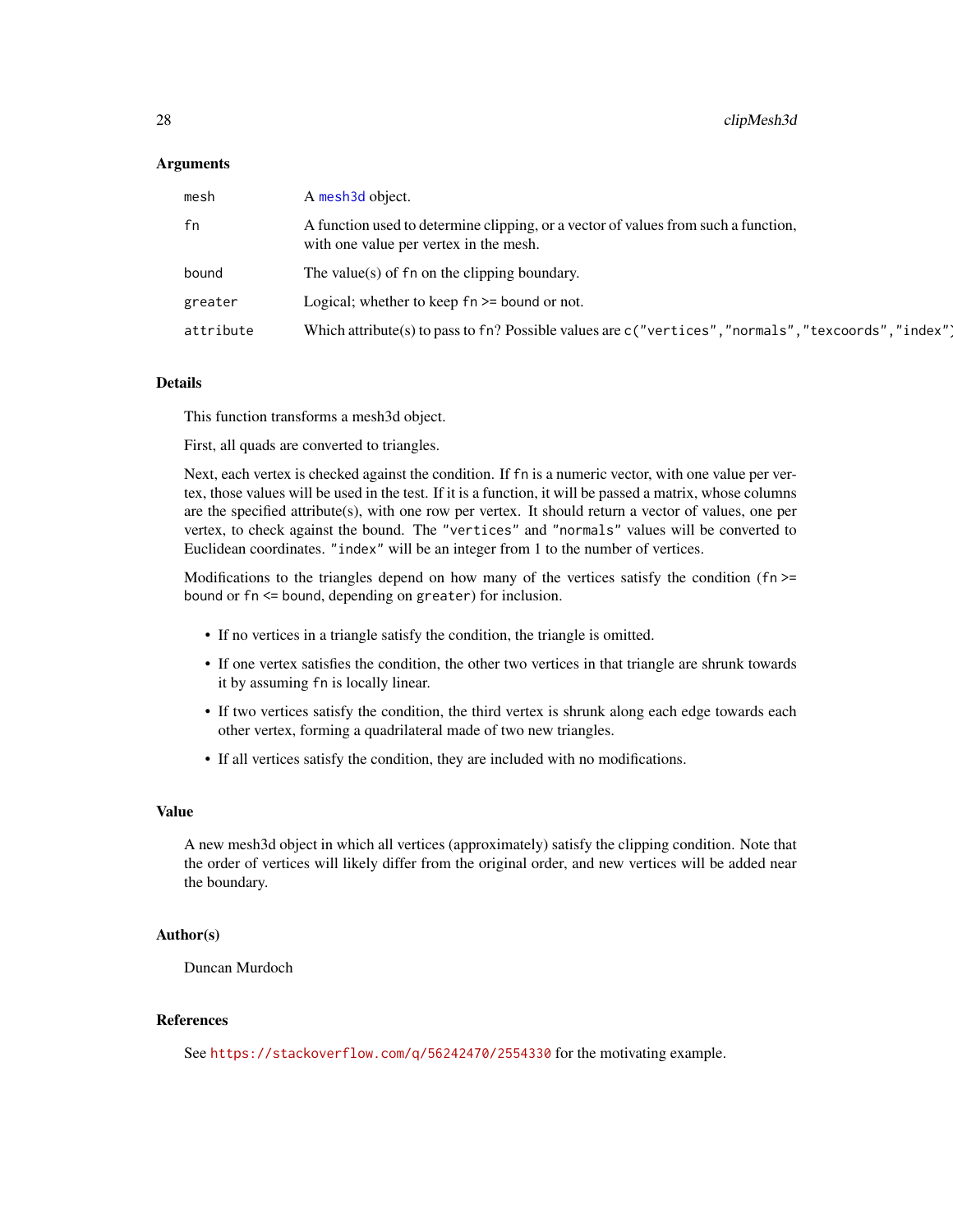### <span id="page-28-0"></span>clipplaneControl 29

#### Examples

```
if (requireNamespace("misc3d")) {
 # Togliatti surface equation: f(x,y,z) = 0# Due to Stephane Laurent
 f \leftarrow function(x, y, z)w < -164*(x-w)*(x^4-4*x^3*w-10*x^2*y^2-4*x^2*w^2+16*x*w^3-20*x*y^2*w+5*y^4+16*w^4-20*y^2*w^2) -
      5*sqrt(5-sqrt(5))*(2*z-sqrt(5-sqrt(5))*w)*(4*(x^2+y^2-z^2)+(1+3*sqrt(5))*w^2)^2
 }
 # make grid
 # The original had 220 instead of 20, this is coarse to be quicker
 nx <- 20; ny <- 20; nz <- 20
 x \leftarrow \text{seq}(-5, 5, \text{length}=\text{nx})y \leq -\text{seq}(-5, 5, \text{length} = ny)z \leq - seq(-4, 4, length=nz)
 g <- expand.grid(x=x, y=y, z=z)
 # calculate voxel
 voxel \leq array(with(g, f(x,y,z)), dim = c(nx,ny,nz))
 # compute isosurface
 open3d(useNULL = TRUE)
 surf <- as.mesh3d(misc3d::contour3d(voxel, maxvol=max(voxel), level=0, x=x, y=y, z=z))
 rgl.close()
 surf$normals <- NULL
 surf <- mergeVertices(surf)
 surf <- addNormals(surf)
 fn \leq function(x) {
    rowSums(x^2)
 }
 open3d()
 shade3d(clipMesh3d(surf, fn, bound = 4.8^2,
                      greater = FALSE), col="red")
}
```
clipplaneControl *Sets attributes of a clipping plane.*

### Description

This is a function to produce actions in a web display. A [playwidget](#page-72-1) or Shiny input control (e.g. a [sliderInput](#page-0-0) control) sets a value which controls attributes of one or more clipping planes.

### Usage

```
clipplaneControl(a = NULL, b = NULL, c = NULL, d = NULL, plane = 1, clipplaneids, ...)
```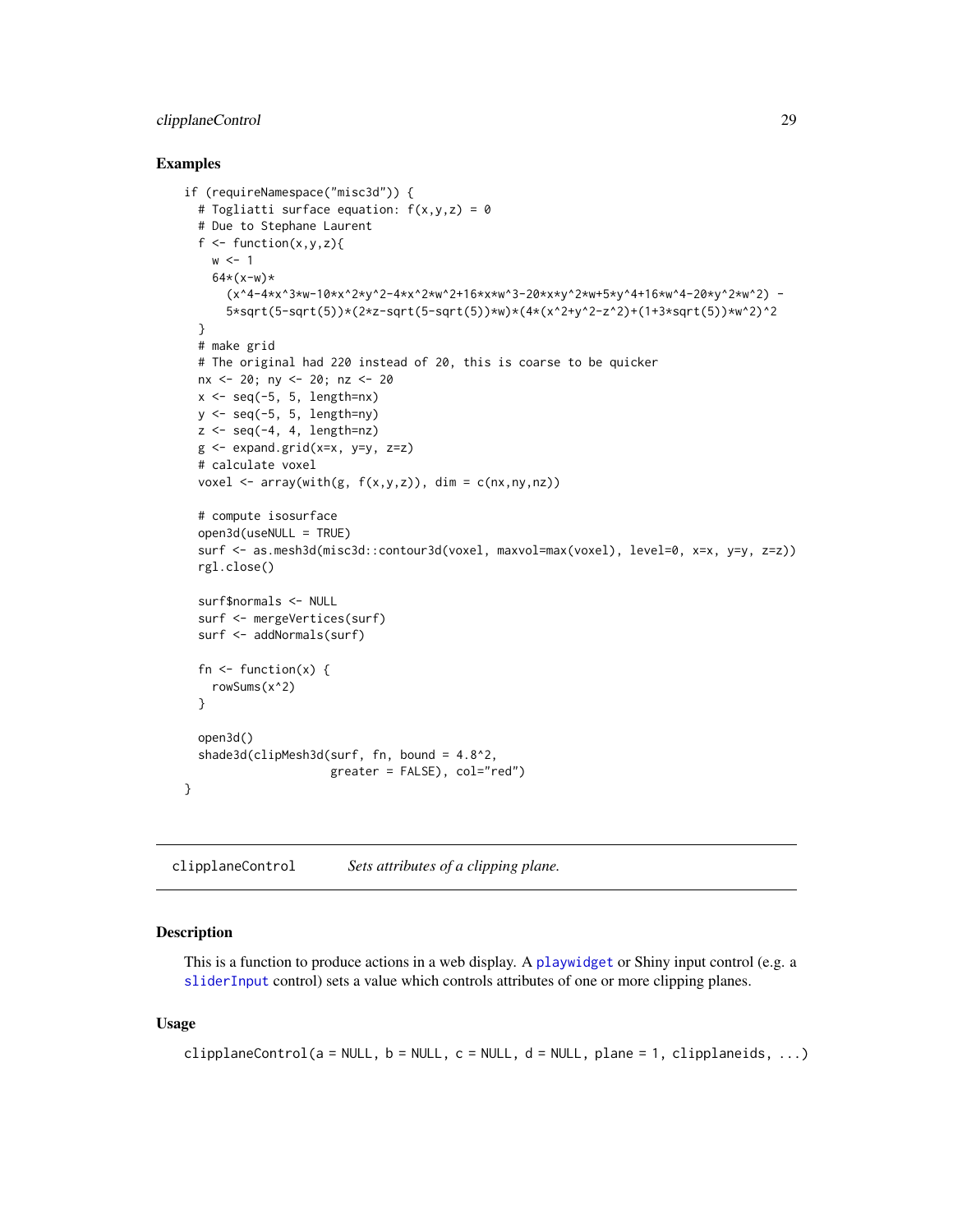#### <span id="page-29-0"></span>**Arguments**

| a, b, c, d   | Parameter values for the clipping planes.   |
|--------------|---------------------------------------------|
| plane        | Which plane in the clipplane object?        |
| clipplaneids | The id of the clipplane object.             |
|              | Other parameters passed to propertyControl. |

### Value

A list of class "rglControl" of cleaned up parameter values, to be used in an rgl widget.

### Author(s)

Duncan Murdoch

### Examples

```
open3d()
saveopts <- options(rgl.useNULL = TRUE)
xyz <- matrix(rnorm(300), ncol = 3)
id \leftarrow plot3d(xyz, type="s", col = "blue", zlim = c(-3,3))["clipplanes"]dvals <-c(3, -3)widget <- rglwidget() %>%
  playwidget(clipplaneControl(d = dvals, clipplaneids = id),
             start = 0, stop = 1, step = 0.01,
             rate = 0.5)
if (interactive())
  widget
options(saveopts)
```
cylinder3d *Create cylindrical or "tube" plots.*

#### Description

This function converts a description of a space curve into a ["mesh3d"](#page-45-2) object forming a cylindrical tube around the curve.

### Usage

```
cylinder3d(center, radius = 1, twist = 0, el = NULL, e2 = NULL, e3 = NULL,sides = 8, section = NULL, closed = 0,
rotationMinimizing = is.null(e2) && is.null(e3),
debug = FALSE, keepVars = FALSE)
```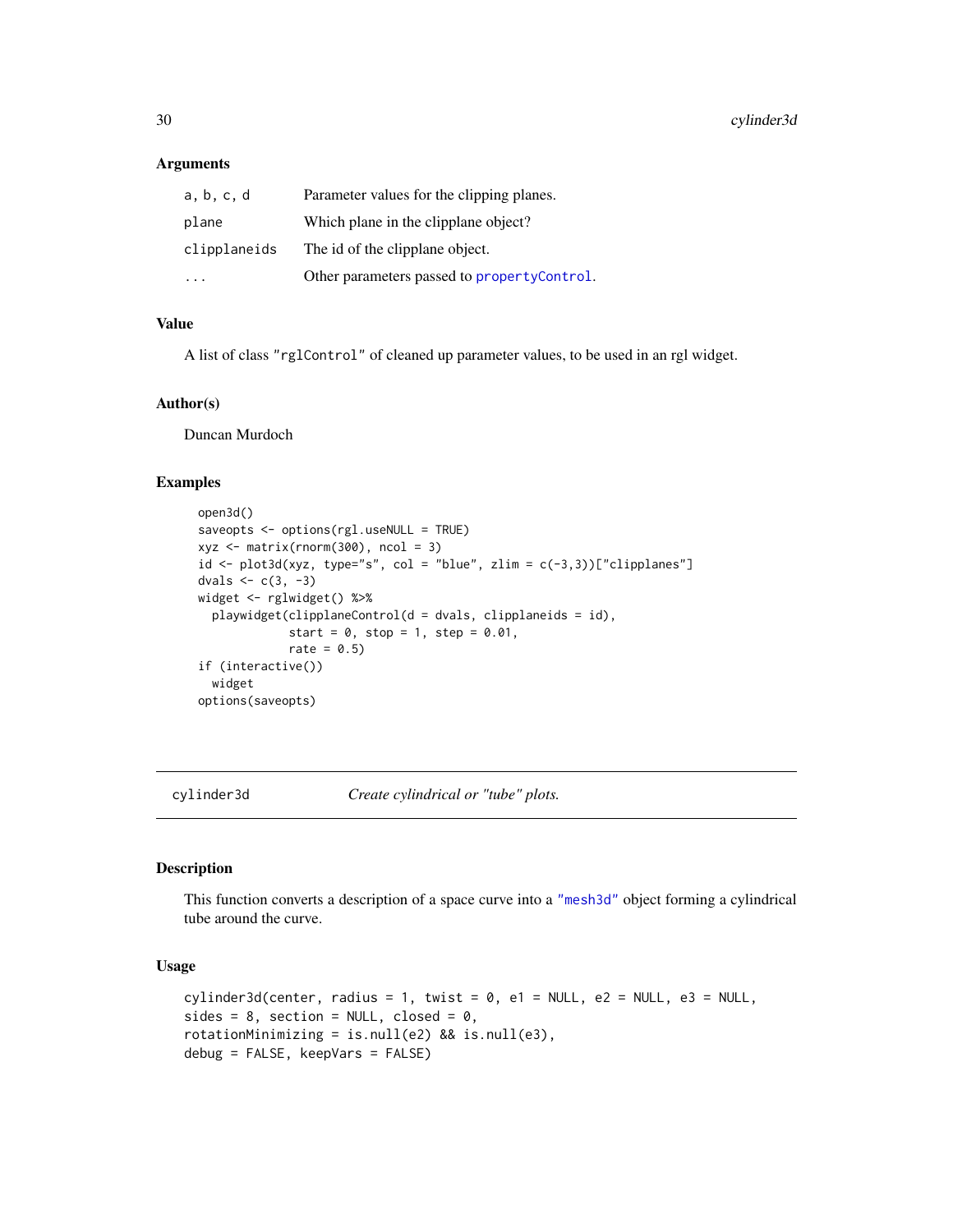#### cylinder3d 31

#### Arguments

| center             | An n by 3 matrix whose columns are the x, y and z coordinates of the space<br>curve.                                                          |  |
|--------------------|-----------------------------------------------------------------------------------------------------------------------------------------------|--|
| radius             | The radius of the cross-section of the tube at each point in the center.                                                                      |  |
| twist              | The amount by which the polygon forming the tube is twisted at each point.                                                                    |  |
| e1, e2, e3         | The local coordinates to use at each point on the space curve. These default to a<br>rotation minimizing frame or Frenet coordinates.         |  |
| sides              | The number of sides in the polygon cross section.                                                                                             |  |
| section            | The polygon cross section as a two-column matrix, or NULL.                                                                                    |  |
| closed             | Whether to treat the first and last points of the space curve as identical, and close<br>the curve, or put caps on the ends. See the Details. |  |
| rotationMinimizing |                                                                                                                                               |  |
|                    | Use a rotation minimizing local frame if TRUE, or a Frenet or user-specified<br>frame if FALSE.                                               |  |
| debug              | If TRUE, plot the local Frenet coordinates at each point.                                                                                     |  |
| keepVars           | If TRUE, return the local variables in attribute "vars".                                                                                      |  |

#### Details

The number of points in the space curve is determined by the vector lengths in center, after using [xyz.coords](#page-0-0) to convert it to a list. The other arguments radius, twist, e1, e2, and e3 are extended to the same length.

The closed argument controls how the ends of the cylinder are handled. If closed  $> 0$ , it represents the number of points of overlap in the coordinates. closed  $==$  TRUE is the same as closed  $= 1$ . If closed > 0 but the ends don't actually match, a warning will be given and results will be somewhat unpredictable.

Negative values of closed indicate that caps should be put on the ends of the cylinder. If closed  $== -1$ , a cap will be put on the end corresponding to center[1,]. If closed  $== -2$ , caps will be put on both ends.

If section is NULL (the default), a regular sides-sided polygon is used, and radius measures the distance from the center of the cylinder to each vertex. If not NULL, sides is ignored (and set internally to nrow(section)), and radius is used as a multiplier to the vertex coordinates. twist specifies the rotation of the polygon. Both radius and twist may be vectors, with values recycled to the number of rows in center, while sides and section are the same at every point along the curve.

The three optional arguments e1, e2, and e3 determine the local coordinate system used to create the vertices at each point in center. If missing, they are computed by simple numerical approximations. e1 should be the tangent coordinate, giving the direction of the curve at the point. The cross-section of the polygon will be orthogonal to e1. When rotationMinimizing is TRUE, e2 and e3 are chosen to give a rotation minimizing frame (see Wang et al., 2008). When it is FALSE, e2 defaults to an approximation to the normal or curvature vector; it is used as the image of the y axis of the polygon cross-section. e3 defaults to an approximation to the binormal vector, to which the x axis of the polygon maps. The vectors are orthogonalized and normalized at each point.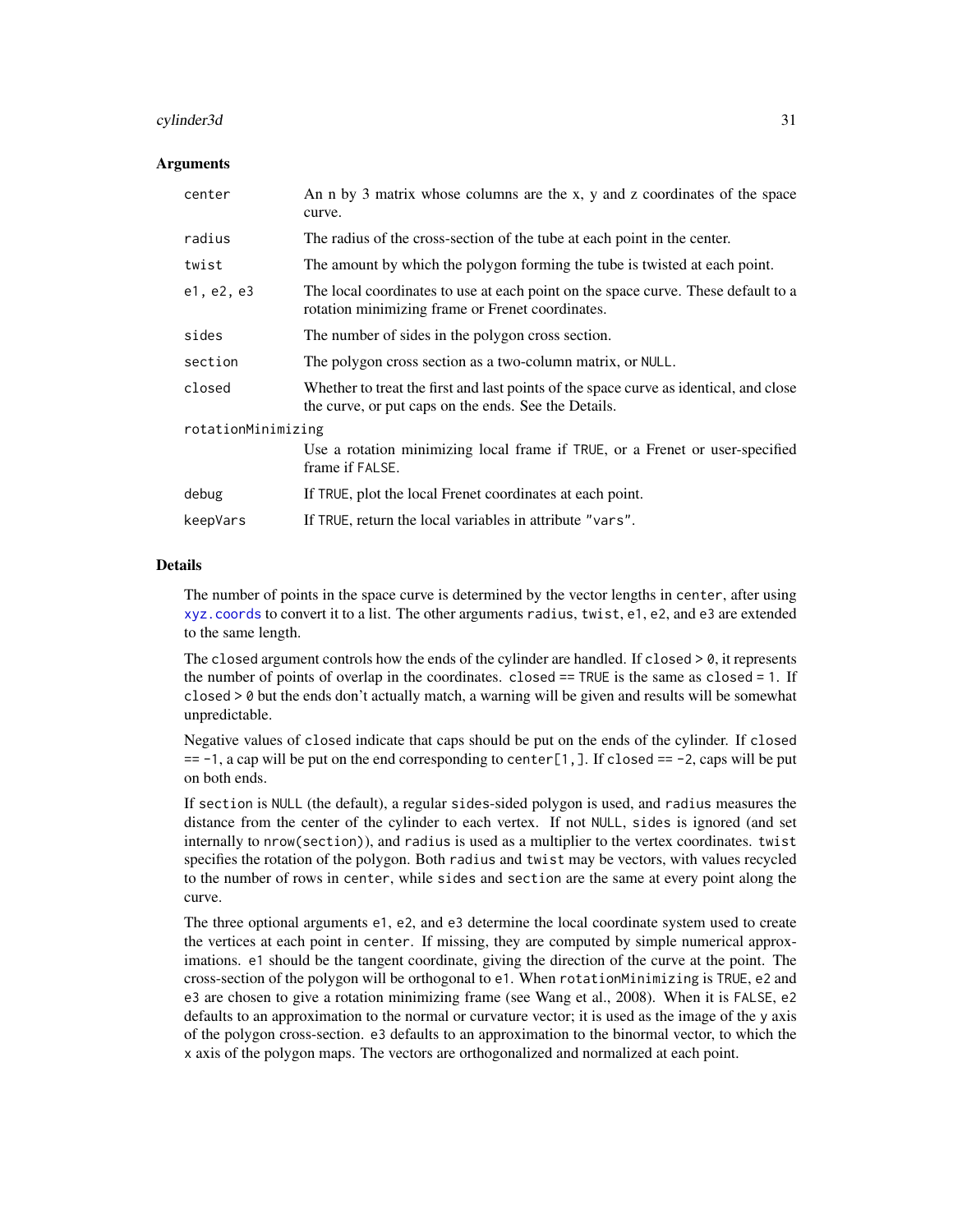### <span id="page-31-0"></span>Value

A ["mesh3d"](#page-45-2) object holding the cylinder, possibly with attribute "vars" containing the local environment of the function.

### Author(s)

Duncan Murdoch

### References

Wang, W., Jüttler, B., Zheng, D. and Liu, Y. (2008). Computation of rotation minimizing frames. ACM Transactions on Graphics, Vol. 27, No. 1, Article 2.

### Examples

```
# A trefoil knot
open3d()
theta \leq seq(0, 2*pi, len = 25)
knot <- cylinder3d(
      center = cbind(
        sin(theta) + 2*sin(2*theta),
        2*sin(3*theta),
        cos(theta) - 2*cos(2*theta),e1 = \text{cbind}(
        cos(theta) + 4*cos(2*theta),
        6*cos(3*theta),
        sin(theta) + 4*sin(2*theta)),
      radius = 0.8,
      closed = TRUE)
shade3d(addNormals(subdivision3d(knot, depth = 2)), col = "green")
```
elementId2Prefix *Use widget with old-style controls.*

#### Description

The [rglwidget](#page-120-1) control is designed to work in the **htmlwidgets** framework. Older rgl web pages that used [writeWebGL](#page-171-1) or knitr used a different method of linking the controls to the scene. This is a partial bridge between the two systems.

### Usage

elementId2Prefix(elementId, prefix = elementId)

#### Arguments

| elementId | An element identifier from a rglwidget call. |
|-----------|----------------------------------------------|
| prefix    | The prefix to use in the old-style control.  |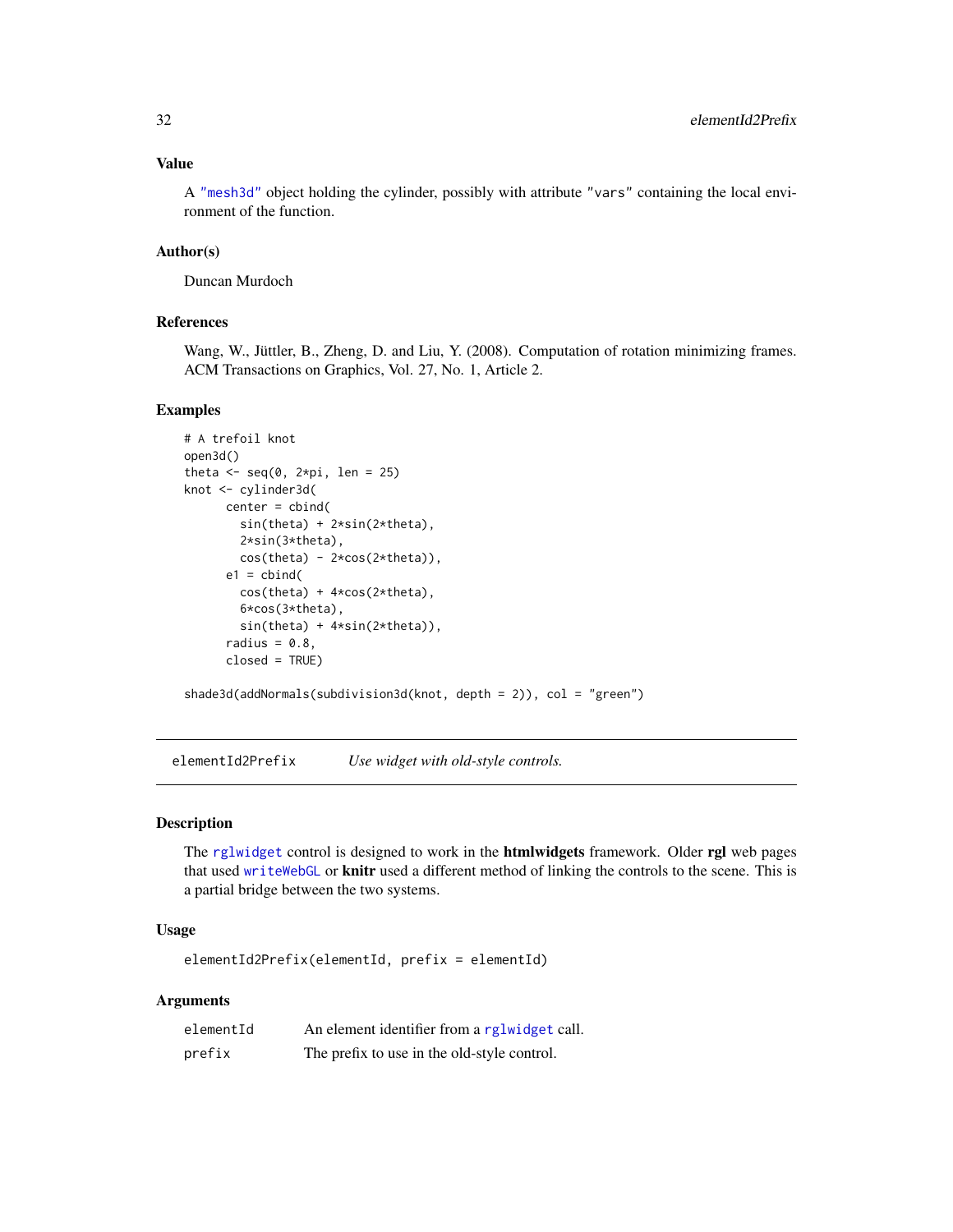#### <span id="page-32-0"></span>ellipse3d 33

### Details

Because of the order of initialization, this isn't a perfect bridge. The old-style control will not set the scene to the initial value from the control, but subsequent changes to the control should be passed to the widget.

#### Value

This function generates Javascript code, so it should be used in an results = "asis" block in a knitr document.

#### Author(s)

Duncan Murdoch

### Examples

```
## Not run:
rglwidget(elementId = "thewidget")
elementId2Prefix("thewidget", "theprefix")
subsetSlider(subsets = as.list(1:5),
             prefixes = "theprefix", subscenes = 1)
```
## End(Not run)

ellipse3d *Make an ellipsoid*

### **Description**

A generic function and several methods returning an ellipsoid or other outline of a confidence region for three parameters.

#### Usage

```
ellipse3d(x, ...)
## Default S3 method:
ellipse3d(x, scale = c(1, 1, 1), centre = c(0, 0, 0), level = 0.95,
t = sqrt(qchisq(level, 3)), which = 1:3, subdivide = 3, smooth = TRUE, ...)
## S3 method for class 'lm'
ellipse3d(x, which = 1:3, level = 0.95, t = sqrt(3 * qf(level,
                                                3, x$df.residual)), ...)
## S3 method for class 'glm'
ellipse3d(x, which = 1:3, level = 0.95, t, dispersion, ...)
## S3 method for class 'nls'
ellipse3d(x, which = 1:3, level = 0.95, t = sqrt(3 * qf(level,
                                                3, s$df[2])), ...)
```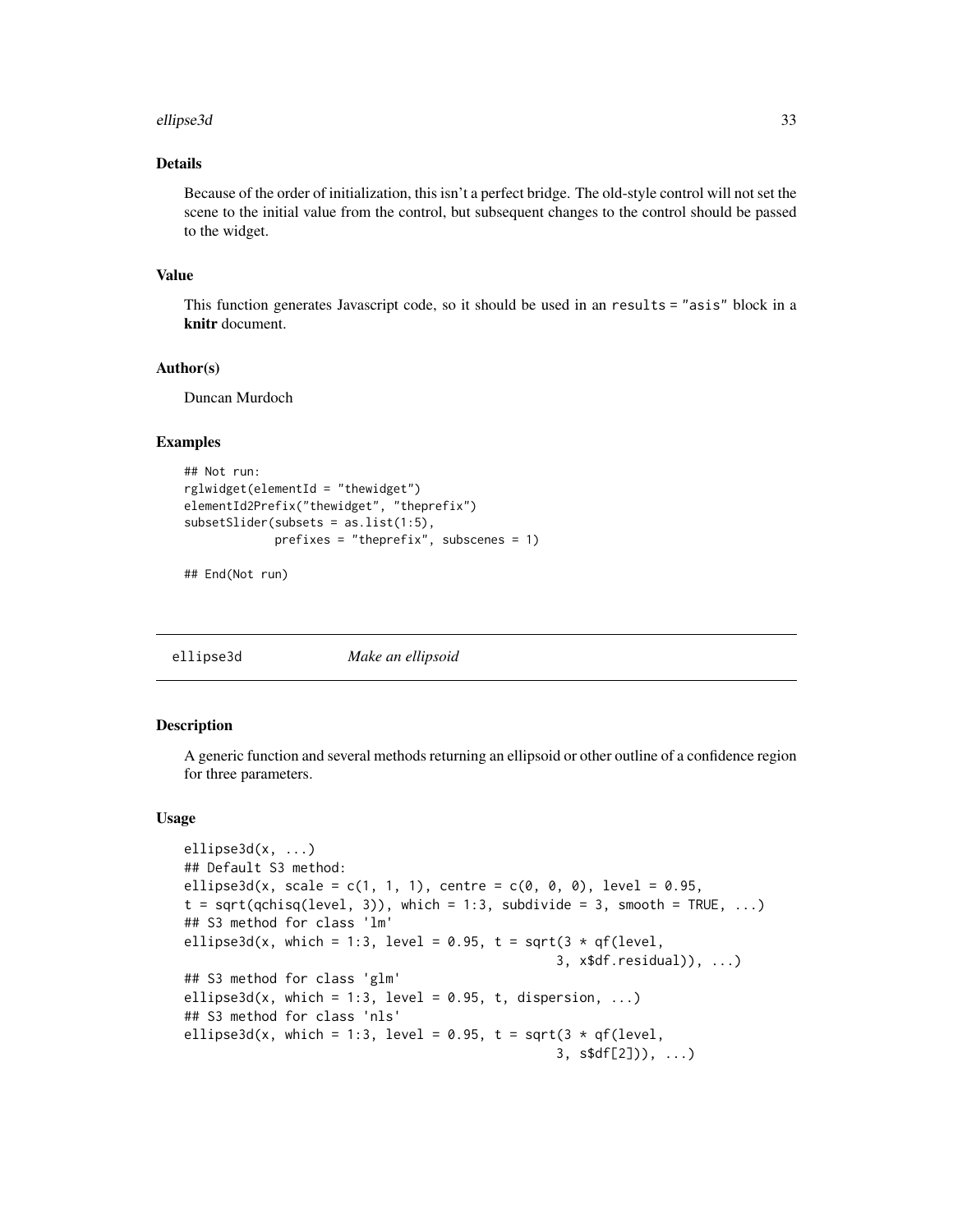### Arguments

| $\times$   | An object. In the default method the parameter x should be a square positive def-<br>inite matrix at least 3x3 in size. It will be treated as the correlation or covariance<br>of a multivariate normal distribution. |
|------------|-----------------------------------------------------------------------------------------------------------------------------------------------------------------------------------------------------------------------|
| $\cdots$   | Additional parameters to pass to the default method or to qmesh3d.                                                                                                                                                    |
| scale      | If $x$ is a correlation matrix, then the standard deviations of each parameter can<br>be given in the scale parameter. This defaults to $c(1,1,1)$ , so no rescaling will<br>be done.                                 |
| centre     | The centre of the ellipse will be at this position.                                                                                                                                                                   |
| level      | The confidence level of a simultaneous confidence region. The default is 0.95,<br>for a 95% region. This is used to control the size of the ellipsoid.                                                                |
| t          | The size of the ellipse may also be controlled by specifying the value of a t-<br>statistic on its boundary. This defaults to the appropriate value for the confidence<br>region.                                     |
| which      | This parameter selects which variables from the object will be plotted. The<br>default is the first 3.                                                                                                                |
| subdivide  | This controls the number of subdivisions (see subdivision 3d) used in con-<br>structing the ellipsoid. Higher numbers give a smoother shape.                                                                          |
| smooth     | If TRUE, smooth interpolation of normals is used; if FALSE, a faceted ellipsoid<br>will be displayed.                                                                                                                 |
| dispersion | The value of dispersion to use. If specified, it is treated as fixed, and chi-square<br>limits for $t$ are used. If missing, it is taken from summary $(x)$ .                                                         |

#### Value

A [mesh3d](#page-45-2) object representing the ellipsoid.

```
# Plot a random sample and an ellipsoid of concentration corresponding to a 95%
# probability region for a
# trivariate normal distribution with mean 0, unit variances and
# correlation 0.8.
if (requireNamespace("MASS")) {
  Sigma <- matrix(c(10, 3, 0, 3, 2, 0, 0, 0, 1), 3, 3)
 Mean <-1:3x <- MASS::mvrnorm(1000, Mean, Sigma)
  open3d()
  plot3d(x, box = FALSE)plot3d( ellipse3d(Sigma, centre = Mean), col = "green", alpha = 0.5, add = TRUE)
}
# Plot the estimate and joint 90% confidence region for the displacement and cylinder
# count linear coefficients in the mtcars dataset
```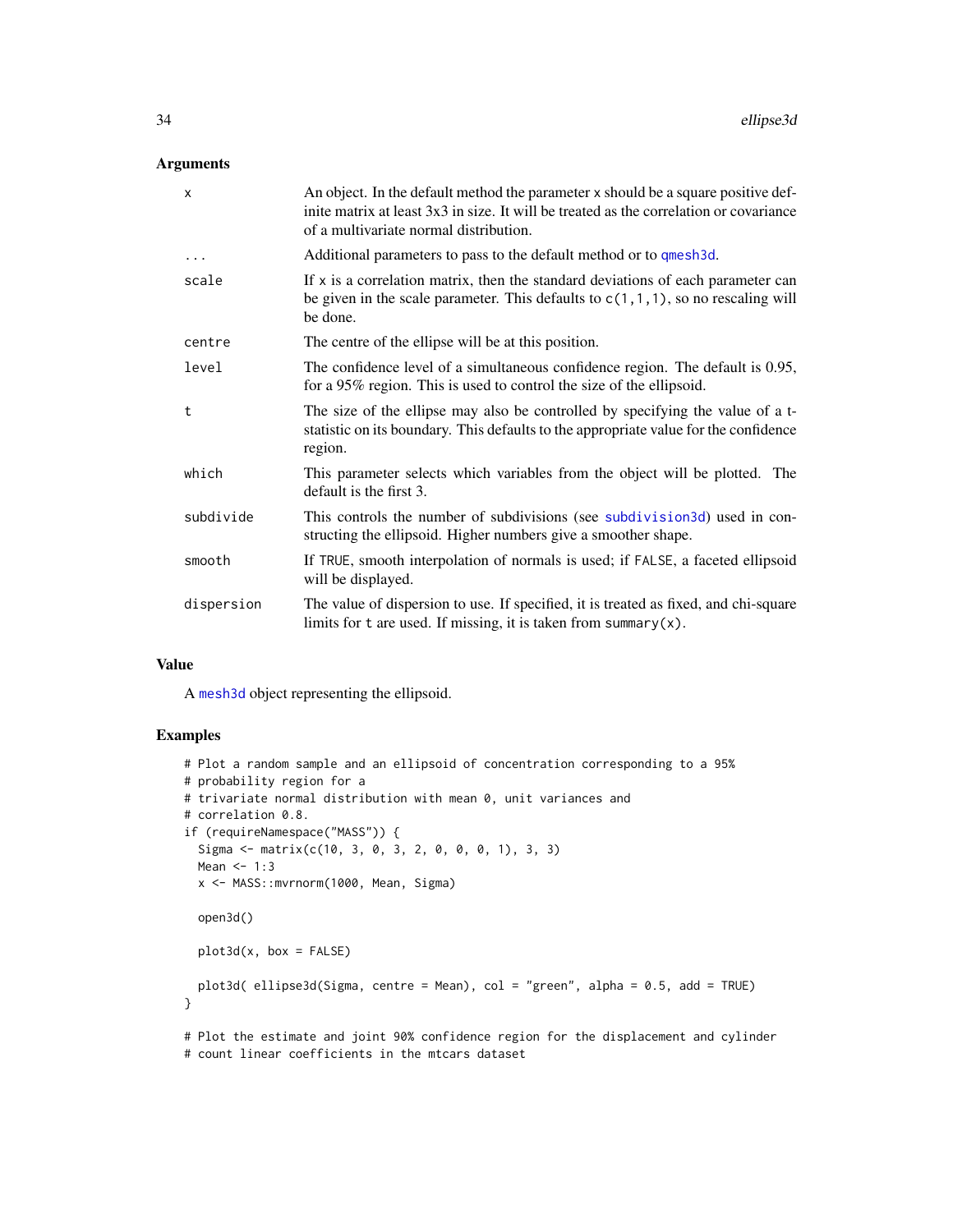#### <span id="page-34-0"></span>extrude3d 35

```
data(mtcars)
fit \leftarrow lm(mpg \sim disp + cyl , mtcars)
open3d()
plot3d(ellipse3d(fit, level = 0.90), col = "blue", alpha = 0.5, aspect = TRUE)
```
extrude3d *Generate extrusion mesh*

### Description

Given a two-dimensional polygon, this generates a three-dimensional extrusion of the shape by triangulating the polygon and creating a cylinder with that shape as the end faces.

#### Usage

 $extrude3d(x, y = NULL, thickness = 1, smooth = FALSE, ...)$ 

#### Arguments

| x, y      | A polygon description in one of the forms supported by triangulate.                   |
|-----------|---------------------------------------------------------------------------------------|
| thickness | The extrusion will have this thickness.                                               |
| smooth    | logical; should normals be added so that the edges of the extrusion appear<br>smooth? |
| $\cdots$  | Other parameters to pass to tmesh 3d when constructing the mesh.                      |

### Details

The extrusion is always constructed with the polygon in the xy plane at  $z = 0$  and another copy at  $z =$  thickness. Use the transformation functions (e.g. [rotate3d](#page-42-1)) to obtain other orientations and placements.

#### Value

A mesh object containing a triangulation of the polygon for each face, and quadrilaterals for the sides.

### Author(s)

Duncan Murdoch

#### See Also

[polygon3d](#page-83-1) for a simple polygon, [triangulate](#page-159-1) for the triangulation, [turn3d](#page-160-1) for a solid of rotation.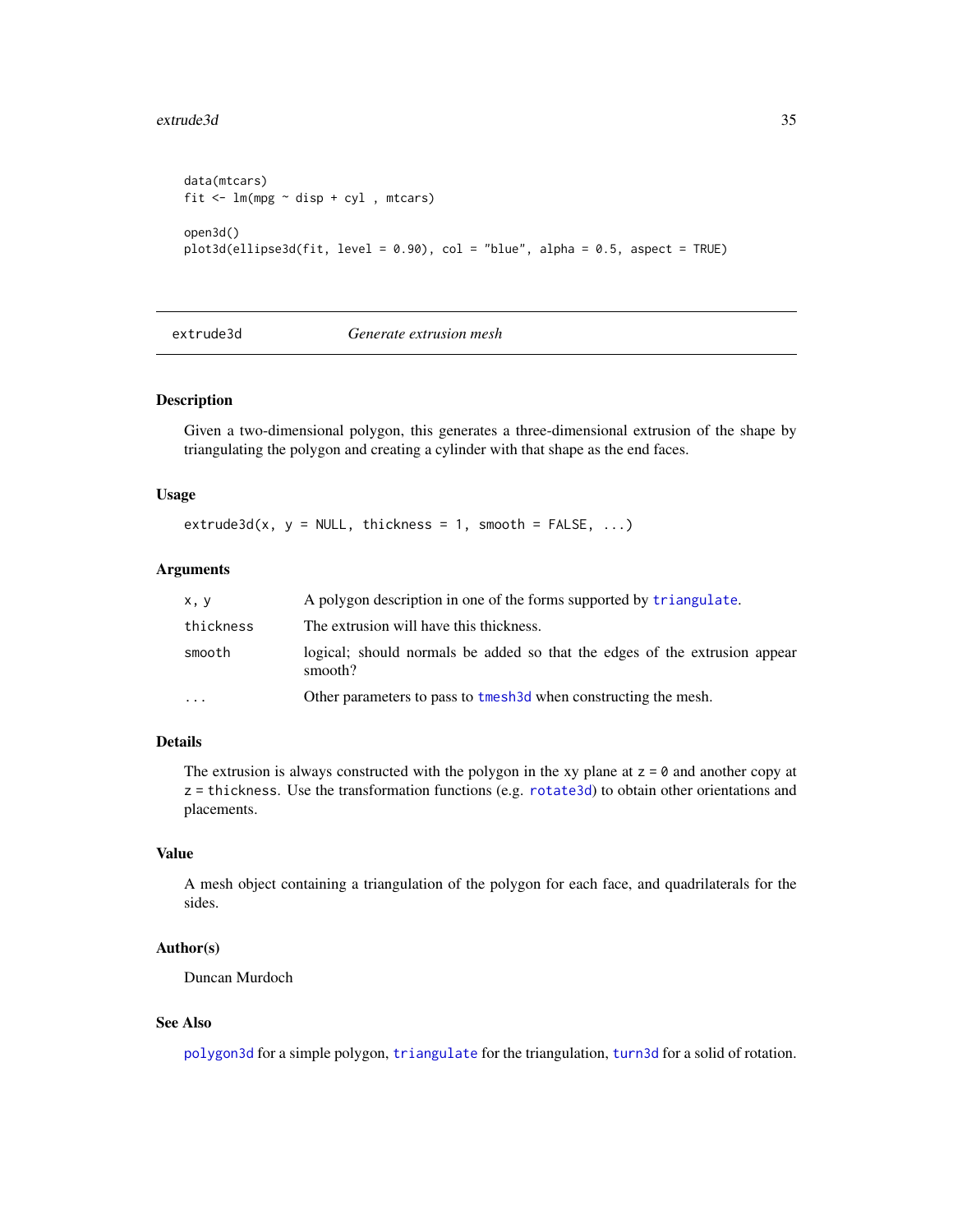#### Examples

```
x \leq -c(1:10, 10:1)y <- rev(c(rep(c(0, 2), 5), rep(c(1.5, -0.5), 5)))
plot(x, y, type = "n")polygon(x, y)
open3d()
shade3d( extrude3d(x, y), col = "red" )
```
figWidth *Get R Markdown figure dimensions in pixels.*

### Description

In an R Markdown document, figure dimensions are normally specified in inches; these are translated into pixel dimensions when HTML output is requested and [rglwidget](#page-120-1) is used. These functions reproduce that translation.

### Usage

figWidth() figHeight()

### Value

When used in an R Markdown document, these functions return the requested current dimensions of figures in pixels. Outside such a document, NULL is returned.

### Author(s)

Duncan Murdoch

```
# No useful return value outside of R Markdown:
figWidth()
figHeight()
```
<span id="page-35-0"></span>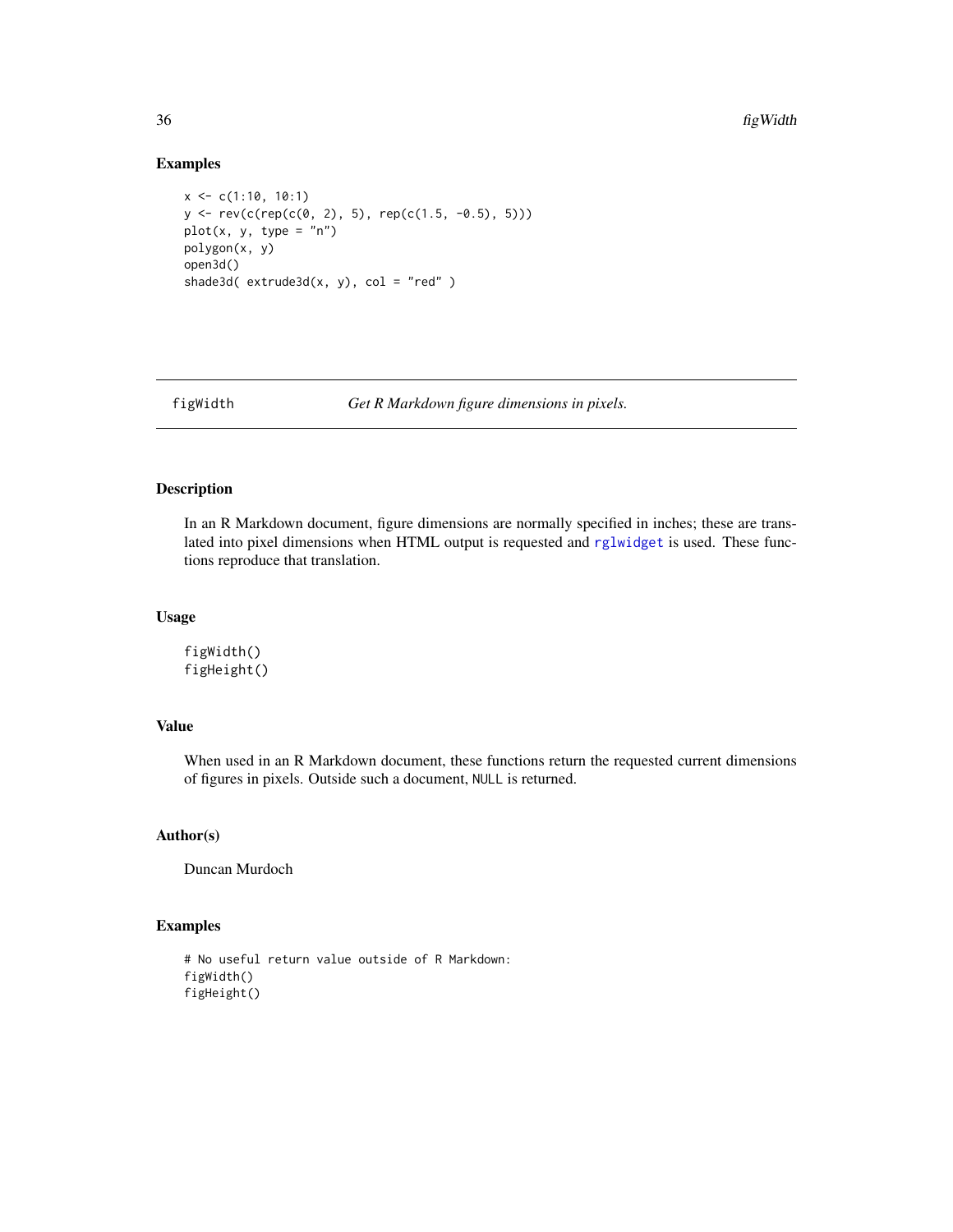# Description

Generate a 3x3 orthogonal matrix using the Gram-Schmidt algorithm.

### Usage

```
GramSchmidt(v1, v2, v3, order = 1:3)
```
# Arguments

| v1. v2. v3 | Three length 3 vectors (taken as row vectors).     |
|------------|----------------------------------------------------|
| order      | The precedence order for the vectors; see Details. |

### Details

This function orthogonalizes the matrix  $rbind(v1, v2, v3)$  using the Gram-Schmidt algorithm. It can handle rank 2 matrices (returning a rank 3 matrix). If the original is rank 1, it is likely to fail.

The order vector determines the precedence of the original vectors. For example, if it is  $c(i, j, k)$ , then row i will be unchanged (other than normalization); row j will normally be transformed within the span of rows i and j. Row k will be transformed orthogonally to the span of the others.

# Value

A 3x3 matrix whose rows are the orthogonalization of the original row vectors.

# Author(s)

Duncan Murdoch

# Examples

```
# Proceed through the rows in order
print(A \leq matrix(rnorm(9), 3, 3))GramSchmidt(A[1, ], A[2, ], A[3, ])
# Keep the middle row unchanged
print(A <- matrix(c(rnorm(2), 0, 1, 0, 0, rnorm(3)), 3, 3, byrow = TRUE))
GramSchmidt(A[1, ], A[2, ], A[3, ], order = c(2, 1, 3))
```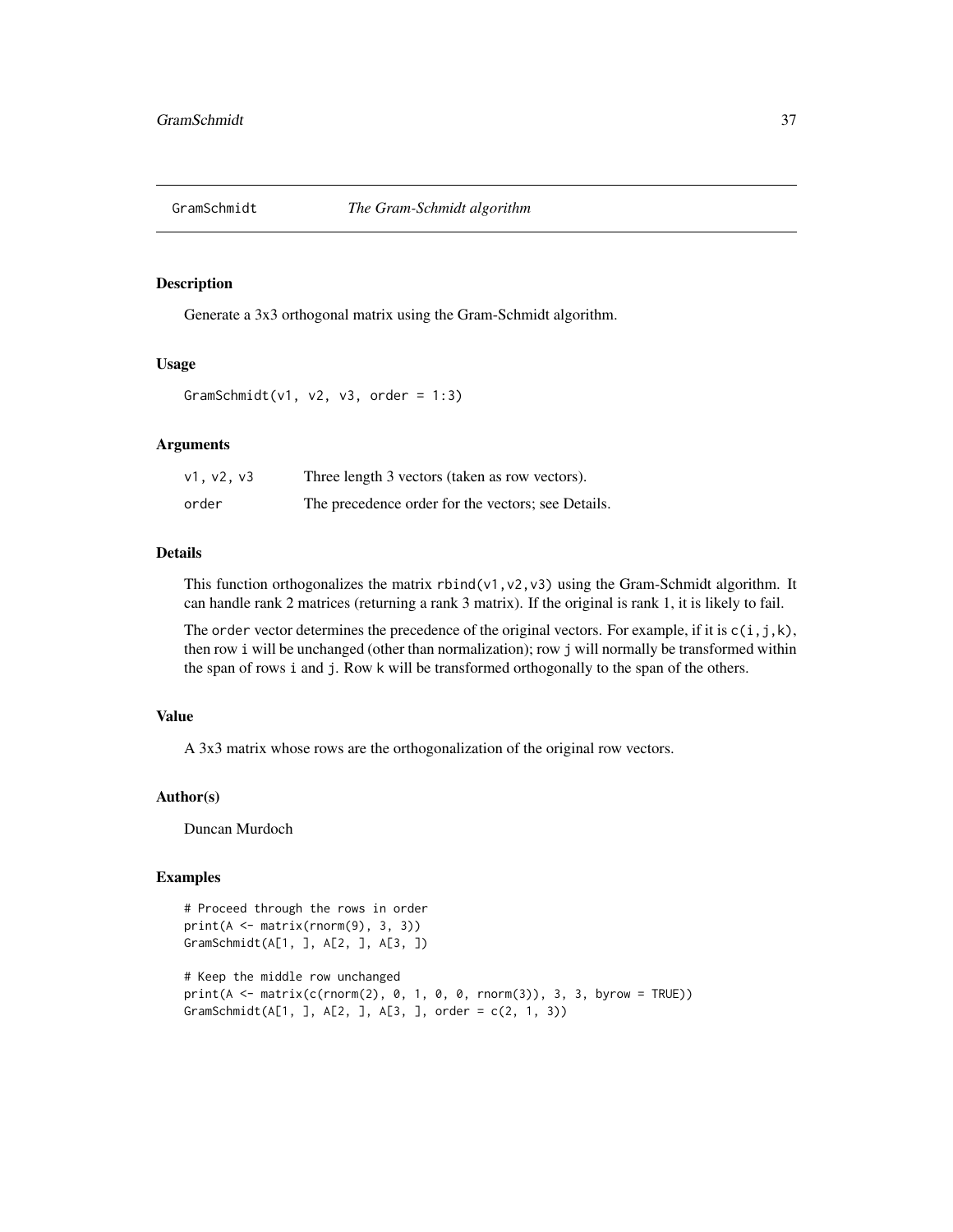#### Description

This function adds a reference grid to an RGL plot.

# Usage

grid3d(side, at = NULL, col = "gray", lwd = 1, lty = 1, n = 5)

#### Arguments

| side | Where to put the grid; see the Details section.                            |
|------|----------------------------------------------------------------------------|
| at   | How to draw the grid; see the Details section.                             |
| col  | The color of the grid lines.                                               |
| lwd  | The line width of the grid lines. (Currently only $1ty = 1$ is supported.) |
| ltv  | The line type of the grid lines.                                           |
| n    | Suggested number of grid lines; see the Details section.                   |
|      |                                                                            |

#### Details

This function is similar to [grid](#page-0-0) in classic graphics, except that it draws a 3D grid in the plot.

The grid is drawn in a plane perpendicular to the coordinate axes. The first letter of the side argument specifies the direction of the plane: "x", "y" or "z" (or uppercase versions) to specify the coordinate which is constant on the plane.

If at = NULL (the default), the grid is drawn at the limit of the box around the data. If the second letter of the side argument is "-" or is not present, it is the lower limit; if "+" then at the upper limit. The grid lines are drawn at values chosen by [pretty](#page-0-0) with n suggested locations. The default locations should match those chosen by [axis3d](#page-22-0) with nticks = n.

If at is a numeric vector, the grid lines are drawn at those values.

If at is a list, then the "x" component is used to specify the x location, the "y" component specifies the y location, and the "z" component specifies the z location. Missing components are handled using the default as for at = NULL.

Multiple grids may be drawn by specifying multiple values for side or for the component of at that specifies the grid location.

## Value

A vector or matrix of object ids is returned invisibly.

#### Note

If the scene is resized, the grid will not be resized; use [abclines3d](#page-5-0) to draw grid lines that will automatically resize.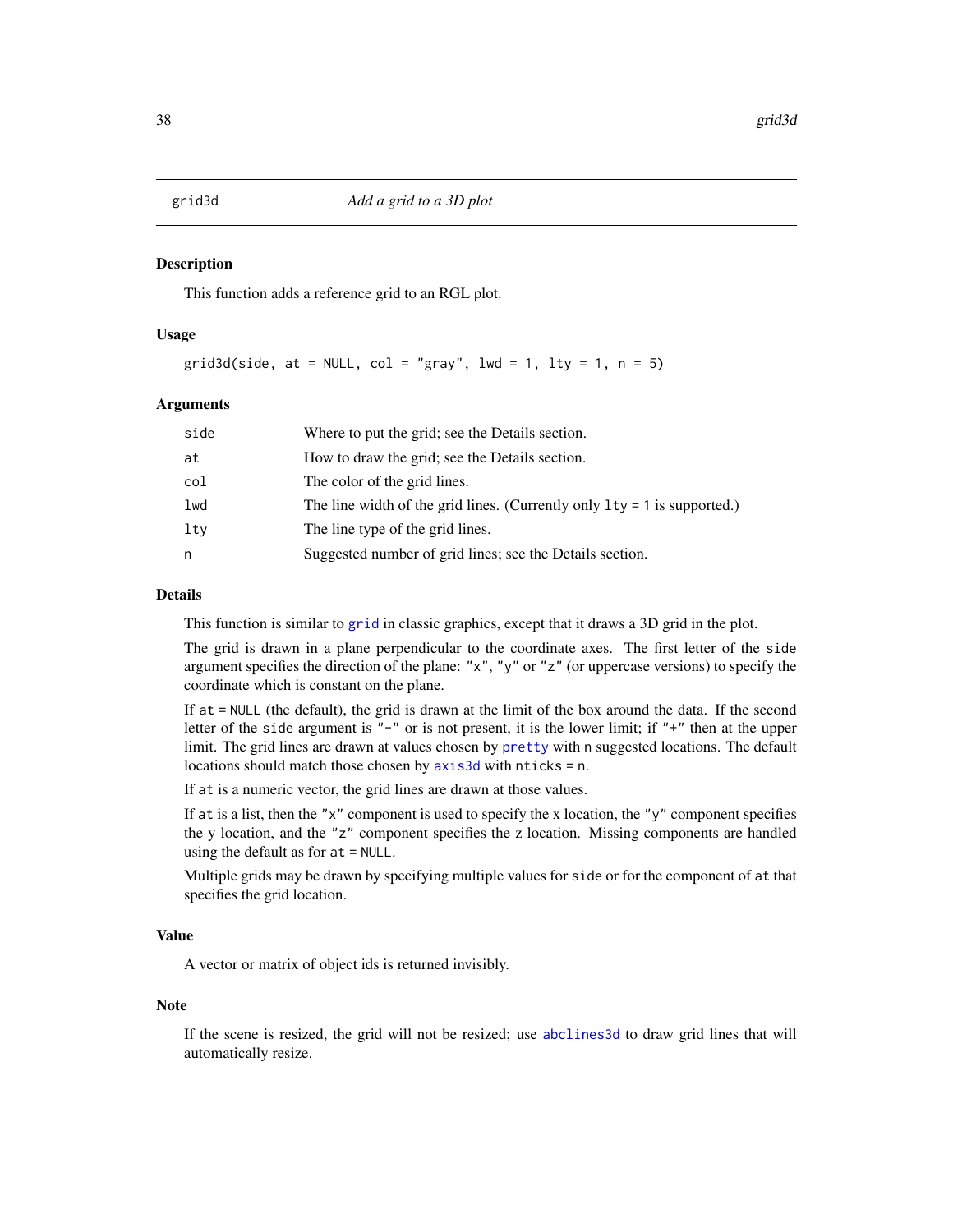hook\_rgl 39

## Author(s)

Ben Bolker and Duncan Murdoch

#### See Also

[axis3d](#page-22-0)

# Examples

```
x \le -1:10y \le -1:10z \le matrix(outer(x - 5, y - 5) + rnorm(100), 10, 10)
open3d()
persp3d(x, y, z, col = "red", alpha = 0.7, aspect = c(1, 1, 0.5))grid3d(c("x", "y+", "z"))
```
# hook\_rgl *Hook functions to use with* knitr

#### Description

These functions allow **rgl** graphics to be embedded in **knitr** documents, either as bitmaps (hook\_rgl with format "png"), fixed vector graphics (hook\_rgl with format "eps", "pdf" or "postscript"), or interactive WebGL graphics (hook\_webgl).

## Usage

```
setupKnitr()
hook_rgl(before, options, envir)
hook_webgl(before, options, envir)
```
## Arguments

before, options, envir

Standard knitr hook function arguments.

## Details

The setupKnitr $()$  function needs to be called once at the start of the document to install the **knitr** hooks and to initialize hook\_webgl.

The following chunk options are supported:

- rgl.keepopen: no longer used. Ignored with a warning.
- rgl.newwindow (default FALSE): Whether to open a new window for the display.
- rgl.margin (default 100): number of pixels by which to indent the WebGL window.
- dpi, fig.retina, fig.width, fig.height: standard knitr chunk options used to set the size of the output.
- dev: used by hook\_rgl to set the output format. May be "eps", "postscript", "pdf" or "png" (default: "png").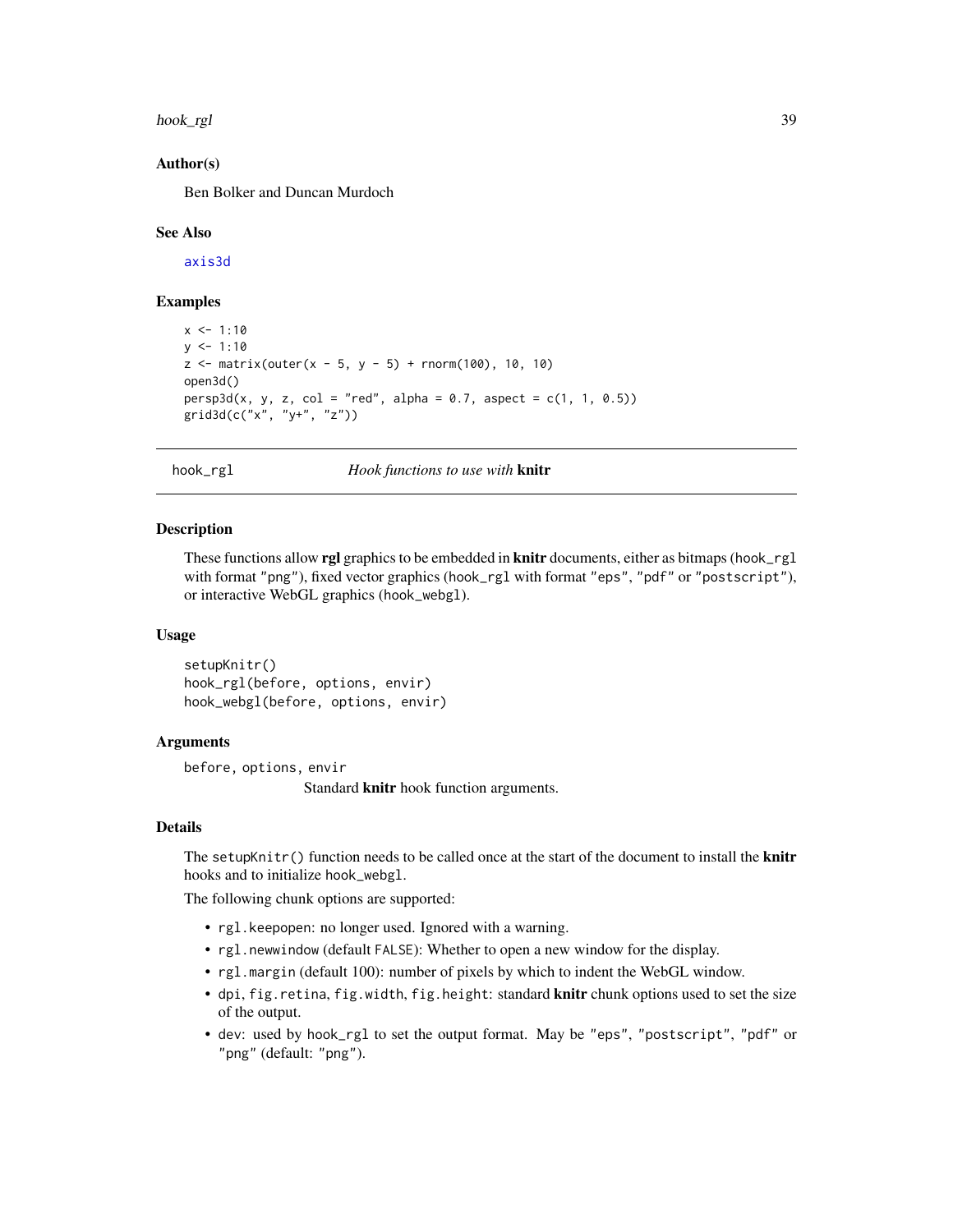A string to be embedded into the output, or NULL if called when no output is available.

### Author(s)

Originally by Yihui Xie in the knitr package; modified by Duncan Murdoch.

### See Also

[rgl.Sweave](#page-111-0) embeds fixed images in Sweave documents.

identify3d *Identify points in plot.*

## Description

Identify points in a plot, similarly to the [identify](#page-0-0) function in base graphics.

## Usage

```
identity3d(x, y = NULL, z = NULL, labels = seq_along(x), n = length(x),plot = TRUE, adj = c(-0.1, 0.5), tolerance = 20,buttons = c("right", "middle"))
```
## Arguments

| x, y, z   | coordinates of points in a scatter plot. Alternatively, any object which defines<br>coordinates (see xyz. coords) can be given as x, and y and z left missing. |
|-----------|----------------------------------------------------------------------------------------------------------------------------------------------------------------|
| labels    | an optional character vector giving labels for the points. Will be coerced using<br>as character, and recycled if necessary to the length of x.                |
| n         | the maximum number of points to be identified.                                                                                                                 |
| plot      | logical: if plot is TRUE, the labels are printed near the points and if FALSE they<br>are omitted.                                                             |
| adi       | numeric vector to use as adj parameter to text3d when plotting the labels.                                                                                     |
| tolerance | the maximal distance (in pixels) for the pointer to be 'close enough' to a point.                                                                              |
| buttons   | a length 1 or 2 character vector giving the buttons to use for selection and quit-<br>ting.                                                                    |

# Details

If buttons is length 1, the user can quit by reaching n selections, or by hitting the escape key, but the result will be lost if escape is used.

## Value

A vector of selected indices.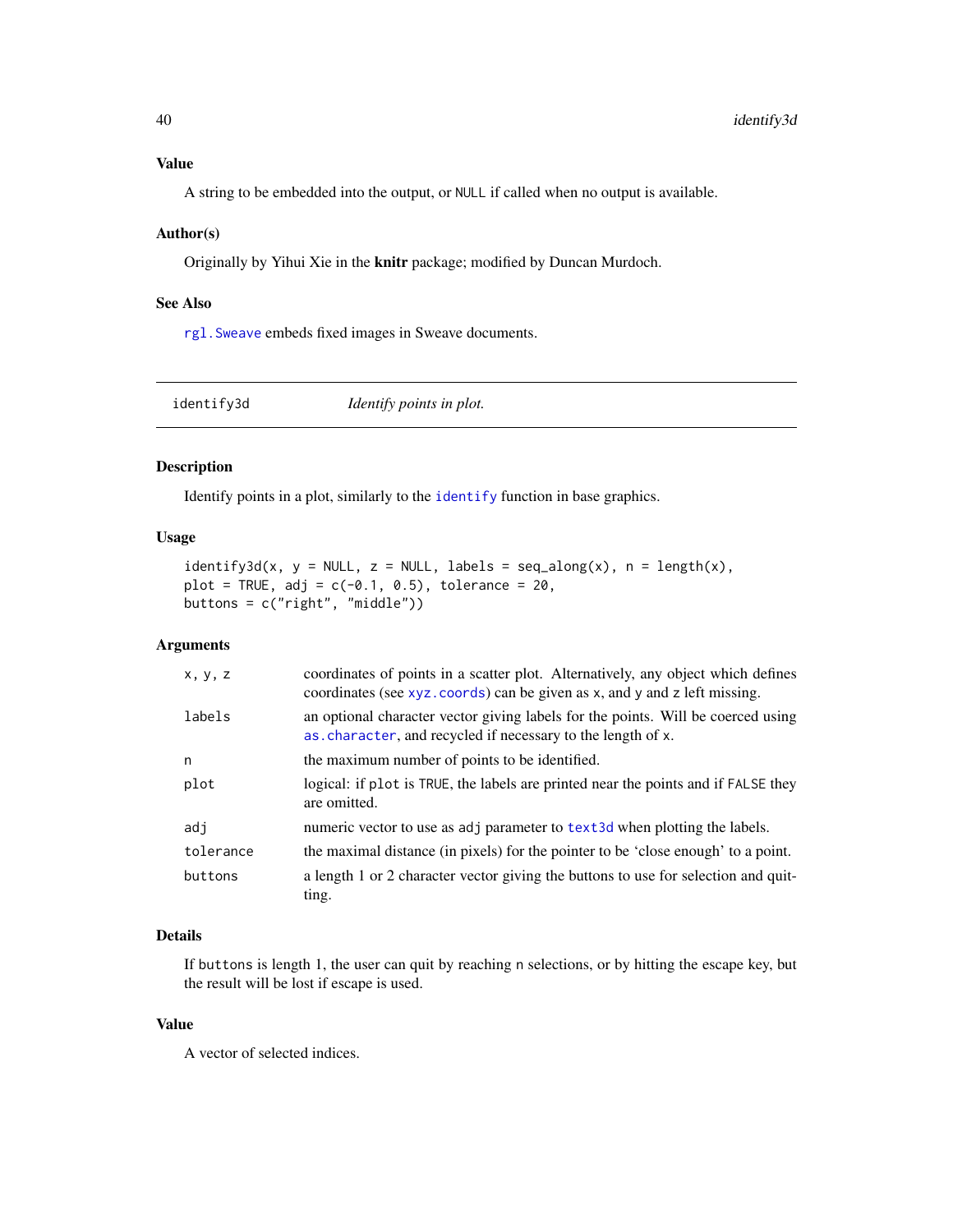#### import 41

# Author(s)

Duncan Murdoch

# See Also

[identify](#page-0-0) for base graphics, [select3d](#page-127-0) for selecting regions.

import *Imported from magrittr*

# <span id="page-40-0"></span>Description

This object is imported from magrittr. Follow the link to its documentation.

# magrittr [%>%](#page-40-0)

Pipes can be used to string together [rglwidget](#page-120-0) calls and [playwidget](#page-72-0) calls. See [ageControl](#page-7-0) for an example.

light *add light source*

## Description

add a light source to the scene.

## Usage

```
light3d(theta = 0, phi = 15, x = NULL, ...)rgl.light( theta = 0, phi = 0, viewpoint.rel = TRUE, ambient = "#FFFFFF",
         diffuse = "#FFFFFF", specular = "#FFFFFF", x = NULL, y = NULL, z = NULL)
```
## Arguments

| theta, phi                 | polar coordinates, used by default                                                                  |
|----------------------------|-----------------------------------------------------------------------------------------------------|
| viewpoint.rel              | logical, if TRUE light is a viewpoint light that is positioned relative to the current<br>viewpoint |
| ambient, diffuse, specular |                                                                                                     |
|                            | light color values used for lighting calculation                                                    |
| x, y, z                    | cartesian coordinates, optional                                                                     |
| $\cdots$                   | generic arguments passed through to RGL-specific (or other) functions                               |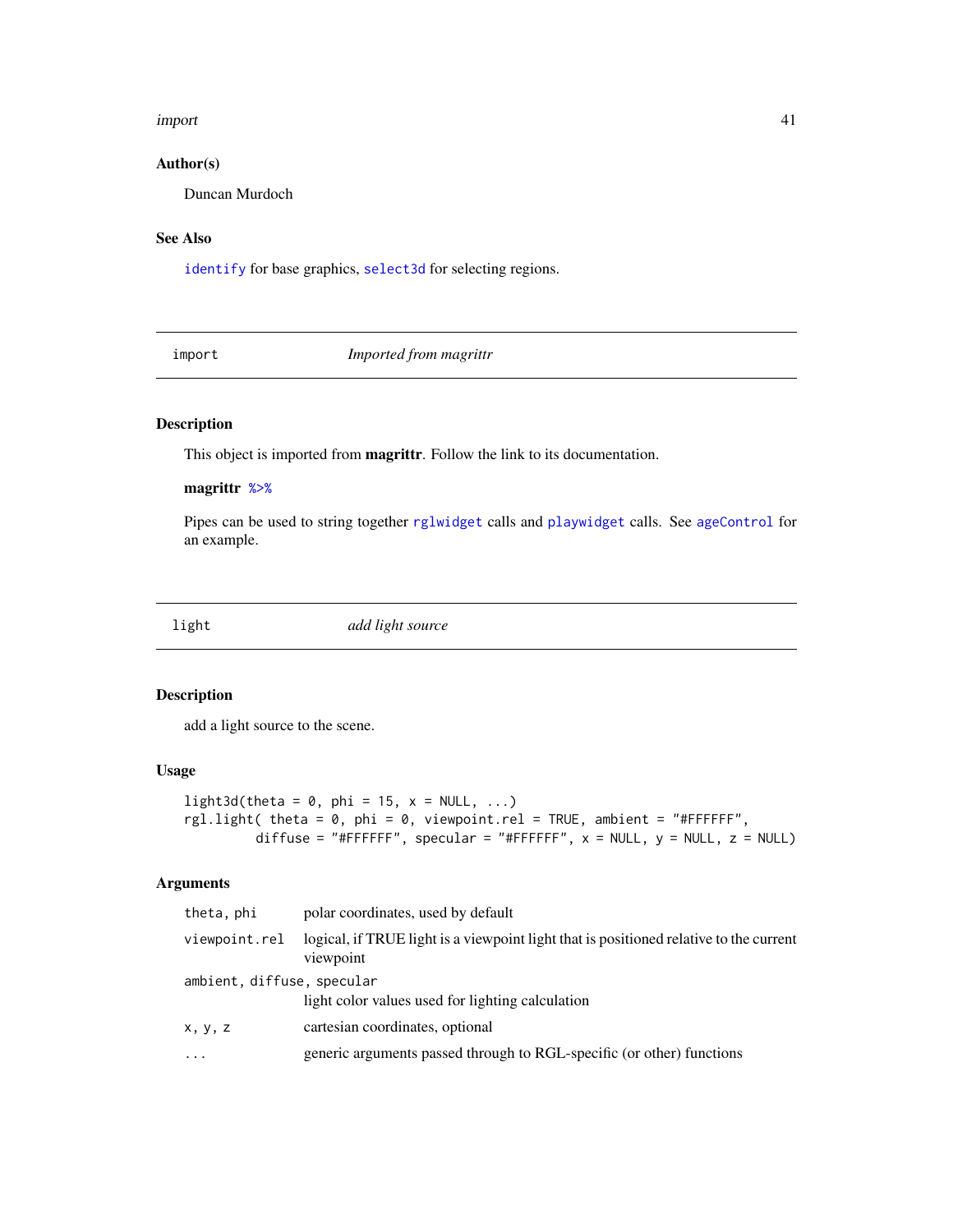# Details

Up to 8 light sources are supported. They are positioned either in world space or relative to the camera. By providing polar coordinates to theta and phi a directional light source is used. If numerical values are given to x, y and z, a point-like light source with finite distance to the objects in the scene is set up.

If  $x$  is non-null,  $xyz$  coords will be used to form the location values, so all three coordinates can be specified in x.

# Value

This function is called for the side effect of adding a light. A light ID is returned to allow [rgl.pop](#page-123-0) to remove it.

## See Also

[rgl.clear](#page-123-0) [rgl.pop](#page-123-0)

## Examples

```
#
# a lightsource moving through the scene
#
data(volcano)
z \le -2 * volcano # Exaggerate the relief
x \le -10 \times (1: nrow(z)) # 10 meter spacing (S to N)
y \le -10 \times (1:\text{ncol}(z)) # 10 meter spacing (E to W)
zlim \leftarrow range(z)zlen <- zlim[2] - zlim[1] + 1
colorlut <- terrain.colors(zlen) # height color lookup table
col \le colorlut[ z - zlim[1] + 1 ] # assign colors to heights for each point
open3d()
bg3d("gray50")
surface3d(x, y, z, color = col, back = "lines")r <- max(y) - mean(y)lightid \leq spheres3d(1, 1, 1, alpha = 0)
frame <- function(time) {
    a \leftarrow \text{pi*(time - 1)}save <- par3d(skipRedraw = TRUE)
    clear3d(type = "lights")
    rgl.pop(id = lightid)
    xyz <- matrix(c(r*sin(a) + mean(x), r*cos(a) + mean(y), max(z)), ncol = 3)light3d(x = xyz, diffuse = "gray75",specular = "gray75", viewpoint.rel = FALSE)
    light3d(diffuse = "gray10", specular = "gray25")
    lightid <<- spheres3d(xyz, emission = "white", radius = 4)
    par3d(save)
    Sys.sleep(0.02)
    NULL
}
```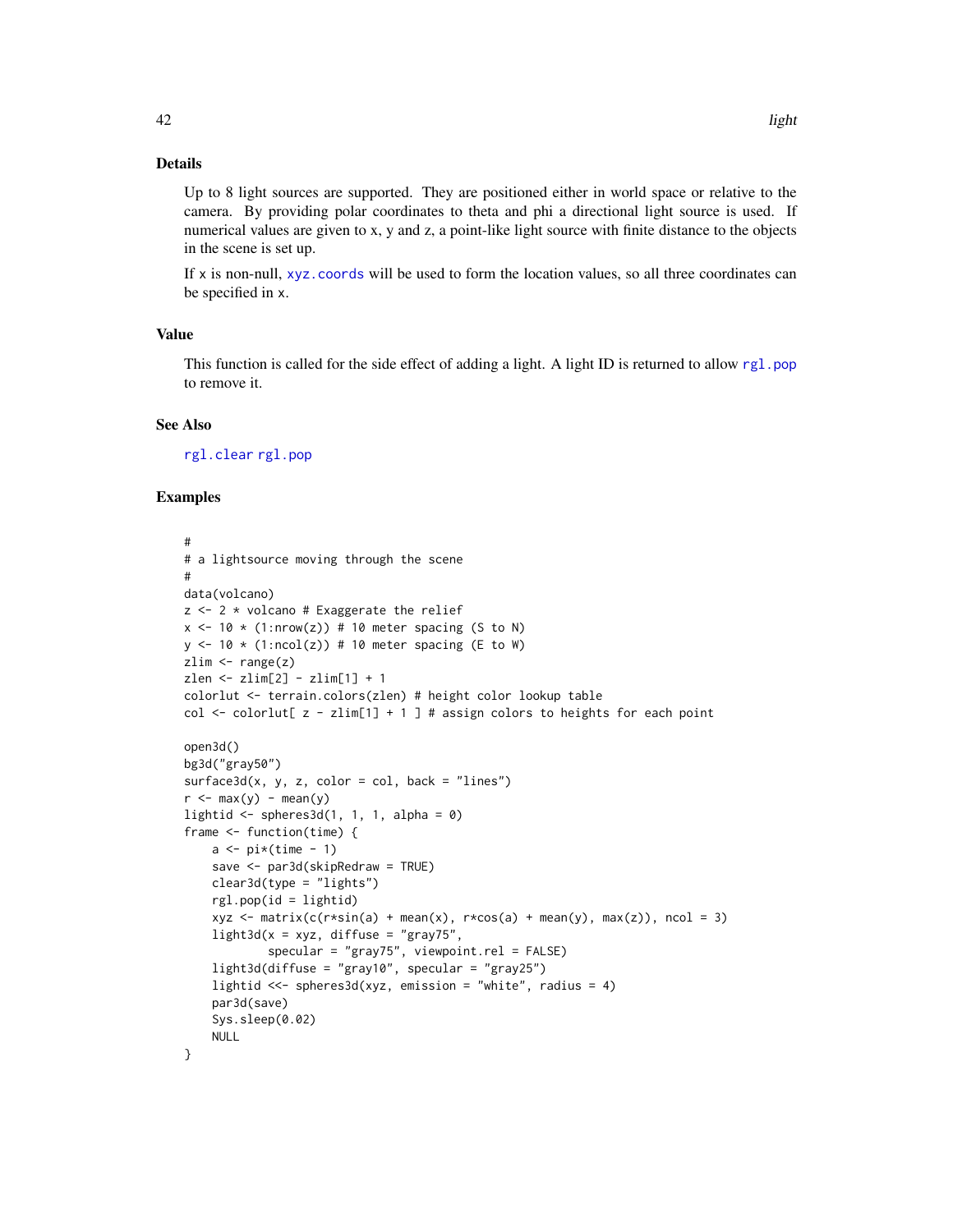#### matrices and the contract of the contract of the contract of the contract of the contract of the contract of the contract of the contract of the contract of the contract of the contract of the contract of the contract of t

```
play3d(frame, duration = 2)
```
## **Description**

These functions construct 4x4 matrices for transformations in the homogeneous coordinate system used by OpenGL, and translate vectors between homogeneous and Euclidean coordinates.

#### Usage

```
identityMatrix()
scaleMatrix(x, y, z)
translationMatrix(x, y, z)
rotationMatrix(angle, x, y, z, matrix)
asHomogeneous(x)
asEuclidean(x)
scale3d(obj, x, y, z, ...)
translate3d(obj, x, y, z, ...)
rotate3d(obj, angle, x, y, z, matrix, ...)
transform3d(obj, matrix, ...)
```
## Arguments

| x, y, z, angle, matrix  |                                               |
|-------------------------|-----------------------------------------------|
|                         | See details                                   |
| obi                     | An object to be transformed                   |
| $\cdot$ $\cdot$ $\cdot$ | Additional parameters to be passed to methods |

#### Details

OpenGL uses homogeneous coordinates to handle perspective and affine transformations. The homogeneous point  $(x, y, z, w)$  corresponds to the Euclidean point  $(x/w, y/w, z/w)$ . The matrices produced by the functions scaleMatrix, translationMatrix, and rotationMatrix are to be left-multiplied by a row vector of homogeneous coordinates; alternatively, the transpose of the result can be right-multiplied by a column vector. The generic functions scale3d, translate3d and rotate3d apply these transformations to the obj argument. The transform3d function is a synonym for rotate3d(obj,matrix = matrix).

By default, it is assumed that obj is a row vector (or a matrix of row vectors) which will be multiplied on the right by the corresponding matrix, but users may write methods for these generics which operate differently. Methods are supplied for [mesh3d](#page-45-0) objects.

To compose transformations, use matrix multiplication. The effect is to apply the matrix on the left first, followed by the one on the right.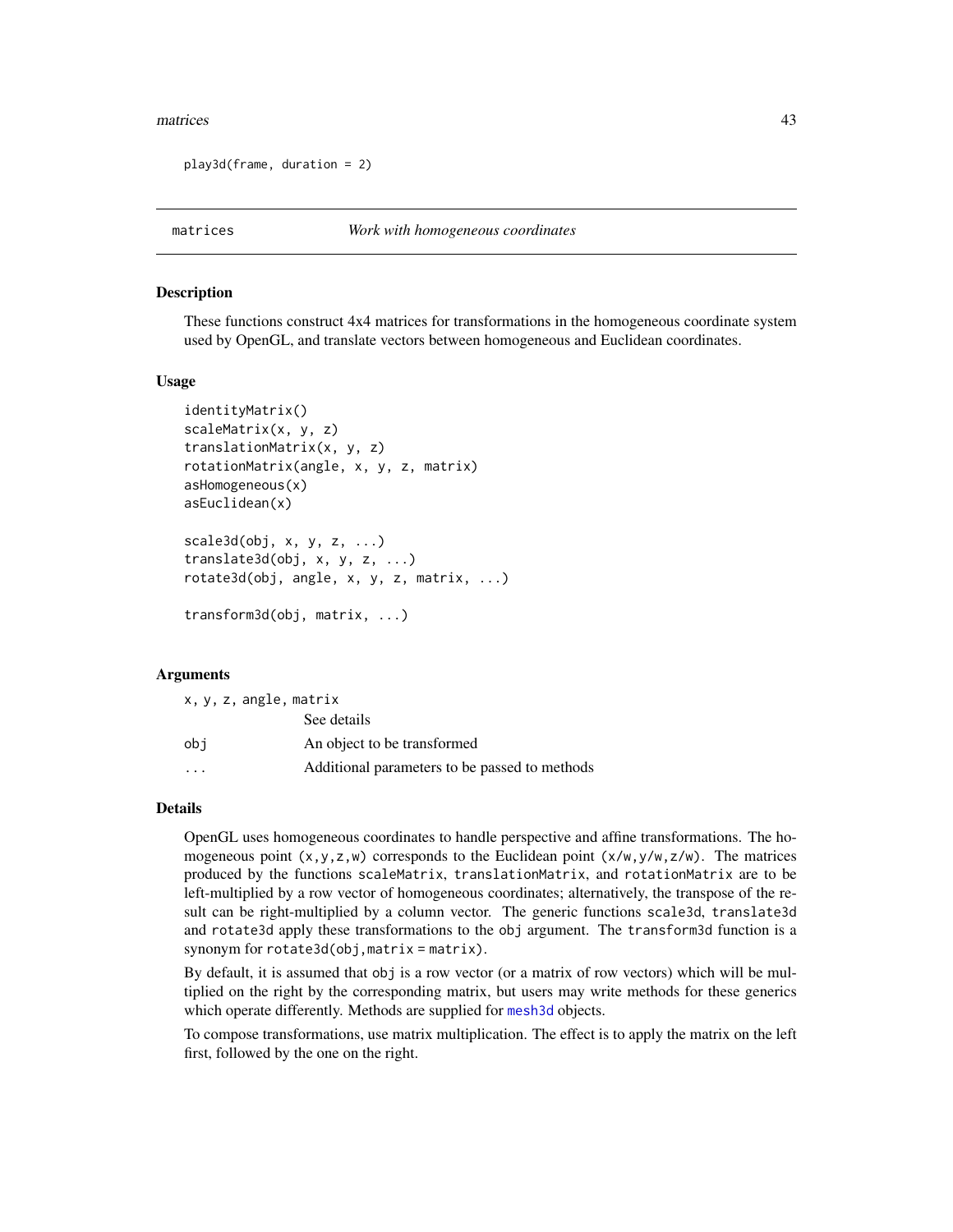#### 44 matrices

identityMatrix returns an identity matrix.

scaleMatrix scales each coordinate by the given factor. In Euclidean coordinates,  $(u, v, w)$  is transformed to (x\*u,y\*v,z\*w).

translationMatrix translates each coordinate by the given translation, i.e.  $(u, v, w)$  is transformed to  $(u + x, v + y, w + z)$ .

rotationMatrix can be called in three ways. With arguments angle,  $x, y, z$  it represents a rotation of angle radians about the axis  $x, y, z$ . If matrix is a 3x3 rotation matrix, it will be converted into the corresponding matrix in 4x4 homogeneous coordinates. Finally, if a 4x4 matrix is given, it will be returned unchanged. (The latter behaviour is used to allow transform3d to act like a generic function, even though it is not.)

Use as Homogeneous $(x)$  to convert the Euclidean vector x to homogeneous coordinates, and as Euclidean $(x)$ for the reverse transformation.

# Value

identityMatrix, scaleMatrix, translationMatrix, and rotationMatrix produce a 4x4 matrix representing the requested transformation in homogeneous coordinates.

scale3d, translate3d and rotate3d transform the object and produce a new object of the same class.

### Author(s)

Duncan Murdoch

#### See Also

[par3d](#page-50-0) for a description of how rgl uses matrices in rendering.

## Examples

```
# A 90 degree rotation about the x axis:
```

```
rotationMatrix(pi/2, 1, 0, 0)
```
# Find what happens when you rotate (2, 0, 0) by 45 degrees about the y axis:

```
x \le - asHomogeneous(c(2, 0, 0))
y \leq -xasEuclidean(y)
```

```
# or more simply...
```
rotate3d(c(2, 0, 0), pi/4, 0, 1, 0)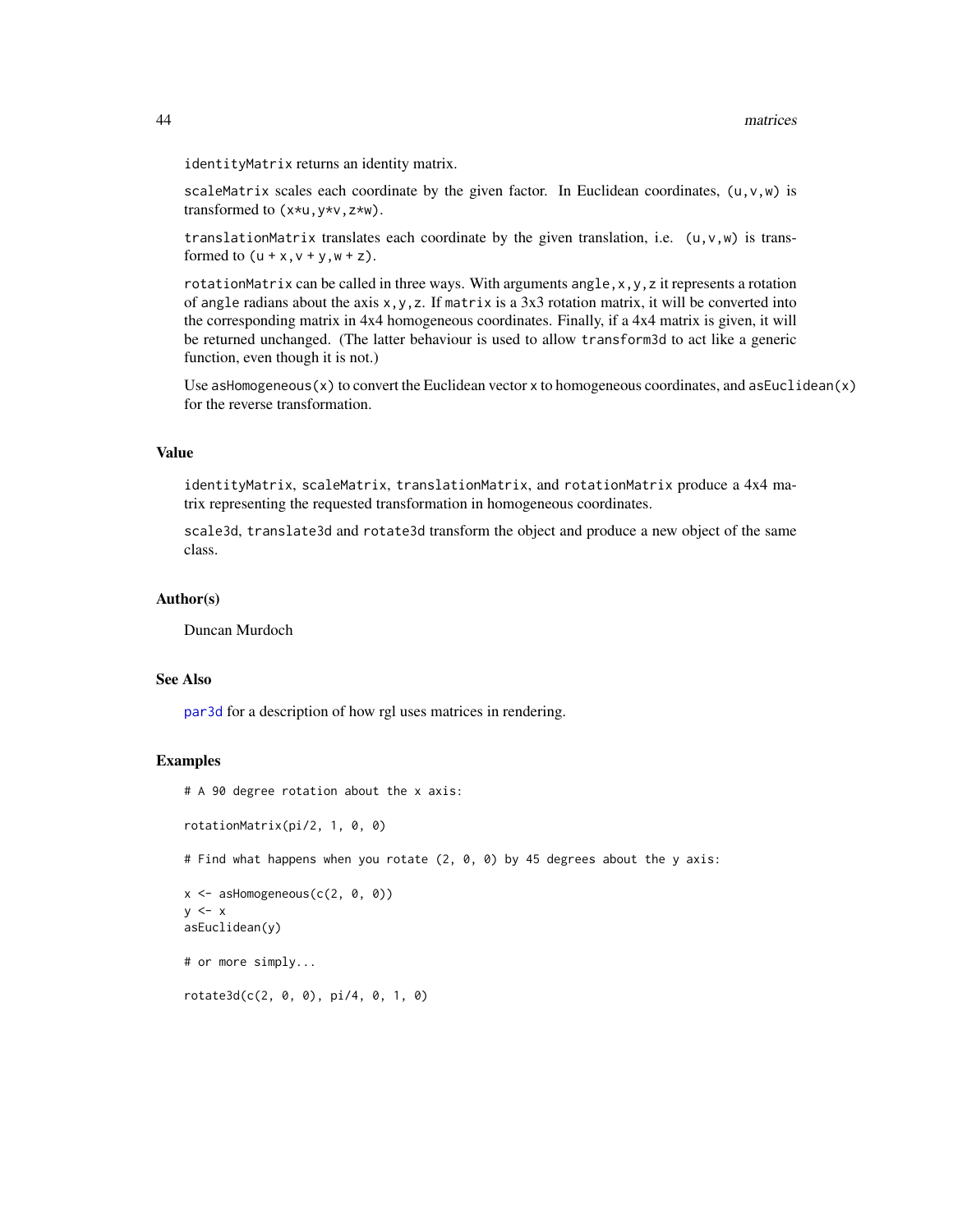## Description

A mesh object can have the same vertex listed twice. Each copy is allowed to have separate normals, texture coordinates, and color. However, it is more efficient to have just a single copy if those differences aren't needed. For automatic smoothing using [addNormals](#page-6-0), triangles and quads need to share vertices. This function merges identical (or similar) vertices to achieve this.

#### Usage

mergeVertices(mesh,  $notEqual = NULL,$ attribute = "vertices", tolerance = sqrt(.Machine\$double.eps))

## Arguments

| mesh      | A mesh3d object.                                                                                                                     |
|-----------|--------------------------------------------------------------------------------------------------------------------------------------|
| notEqual  | A logical matrix indicating that certain pairs should not be merged even if they<br>appear identical.                                |
| attribute | Which attribute(s) should be considered in comparing vertices? A vector chosen<br>from c("vertices","colors","normals","texcoords")) |
| tolerance | When comparing vertices using all equal, this tolerance will be used to ignore<br>rounding error.                                    |

# Value

A new mesh object.

### Author(s)

Duncan Murdoch

## See Also

[as.mesh3d.rglId](#page-17-0), which often constructs mesh objects containing a lot of duplication.

# Examples

```
(mesh1 <- cube3d())
id \le - shade3d(mesh1, col = rainbow(6), meshColor = "face")
(mesh2 <- as.mesh3d(id))
(mesh3 <- mergeVertices(mesh2))
```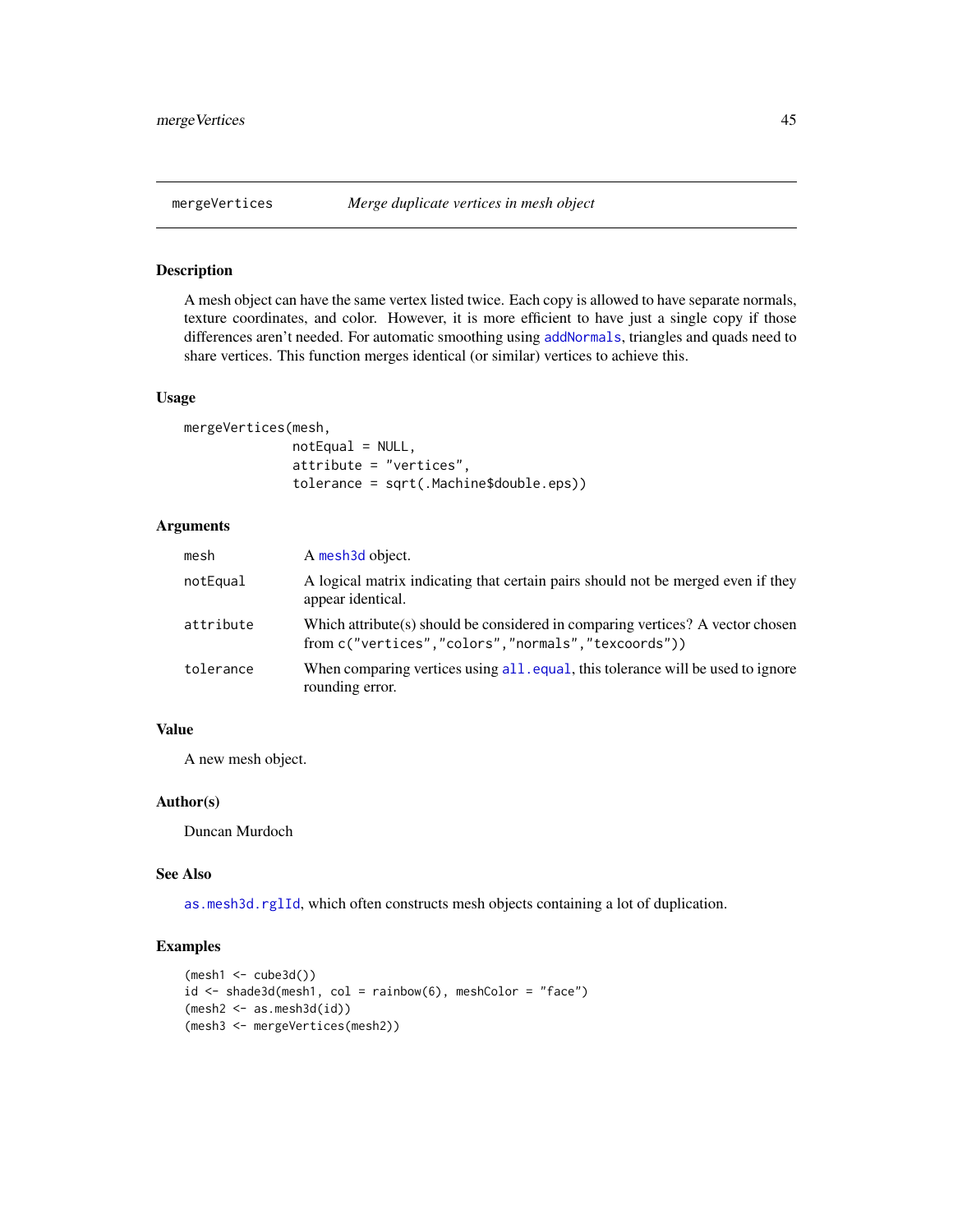<span id="page-45-0"></span>

## <span id="page-45-1"></span>Description

3D triangle and quadrangle mesh object creation and a collection of sample objects.

#### Usage

```
qmesh3d(vertices, indices, homogeneous = TRUE, material = NULL,
         normals = NULL, texcoords = NULL,
        meshColor = c("vertices", "edges", "faces", "legacy"))
  tmesh3d(vertices, indices, homogeneous = TRUE, material = NULL,
         normals = NULL, texcoords = NULL,
        meshColor = c("vertices", "edges", "faces", "legacy"))
  cube3d(trans = identityMatrix(), ...)tetrahedron3d(trans = identityMatrix(), ...)
  octahedron3d(trans = identityMatrix(), ...)
  icosahedron3d(trans = identityMatrix(), ...)
  dodecahedron3d(trans = identityMatrix(), ...)
  cuboctahedron3d(trans = identityMatrix(), ...)oh3d(trans = identityMatrix(), ...) # an 'o' object
  dot3d(x, ...) # draw dots at the vertices of an object
  ## S3 method for class 'mesh3d'
dot3d(x, override = TRUE,meshColor = c("vertices", "edges", "faces", "legacy"),...)
 wire3d(x, ...) # draw a wireframe object
  ## S3 method for class 'mesh3d'
wire3d(x, override = TRUE,meshColor = c("vertices", "edges", "faces", "legacy"), ...)
  shade3d(x, ...) # draw a shaded object
  ## S3 method for class 'mesh3d'
shade3d(x, override = TRUE,meshColor = c("vertices", "faces", "legacy"), ...)
```
#### Arguments

| x           | a mesh3d object (class qmesh3d or tmesh3d).                              |
|-------------|--------------------------------------------------------------------------|
| vertices    | 3- or 4-component vector of coordinates                                  |
| indices     | 4-component vector of vertex indices                                     |
| homogeneous | logical indicating if homogeneous (four component) coordinates are used. |
| material    | material properties for later rendering                                  |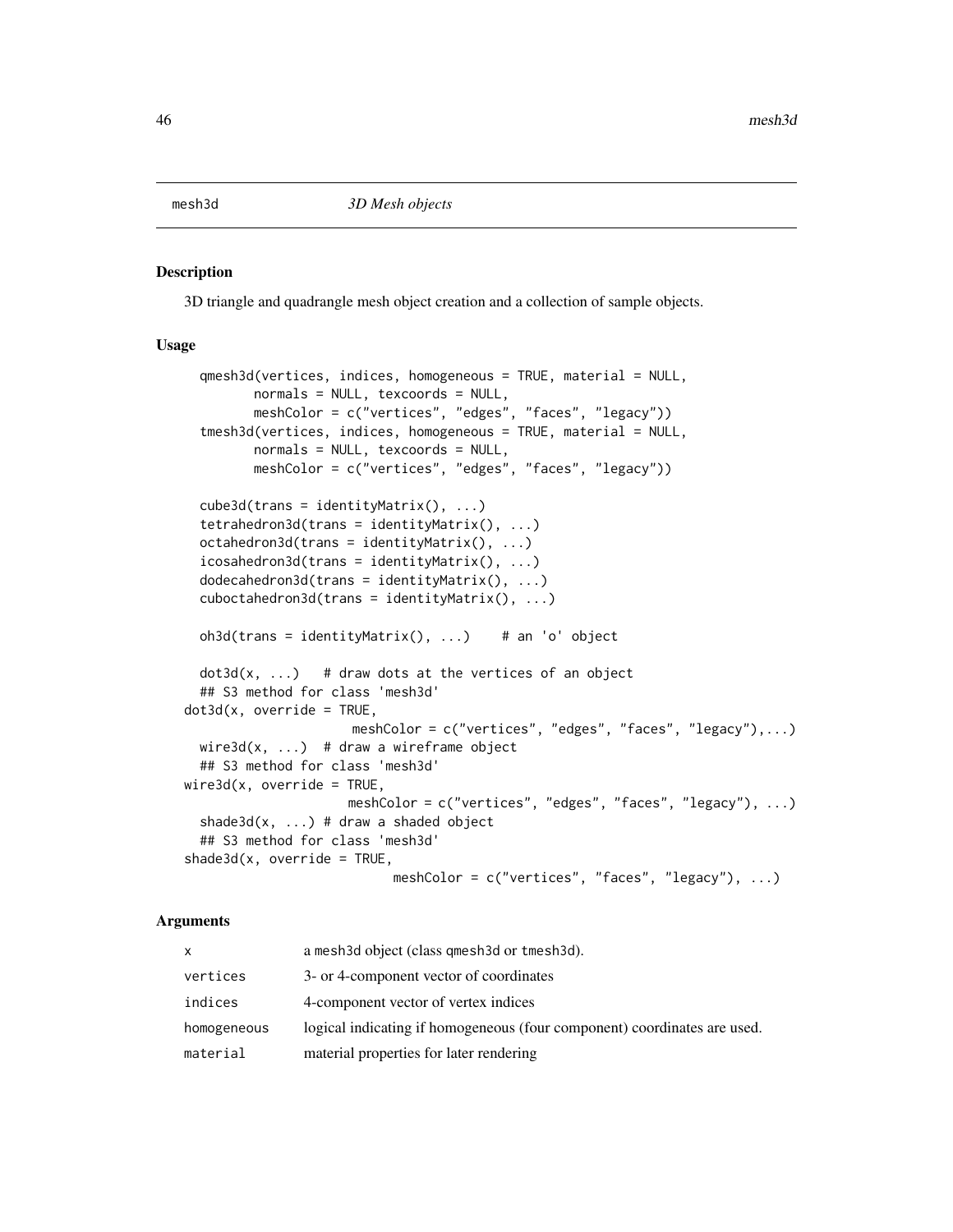#### $mesh3d$   $47$

| normals   | normals at each vertex                                                    |
|-----------|---------------------------------------------------------------------------|
| texcoords | texture coordinates at each vertex                                        |
| trans     | transformation to apply to objects; see below for defaults                |
| $\cdot$   | additional rendering parameters                                           |
| override  | should the parameters specified here override those stored in the object? |
| meshColor | how should colours be interpreted? See details below                      |

#### Details

These functions create and work with mesh3d objects, which consist of a matrix of vertex coordinates together with a matrix of indices indicating which vertex is part of which face. Such objects may have triangular faces, planar quadrilateral faces, or both.

The sample objects optionally take a matrix transformation trans as an argument. This transformation is applied to all vertices of the default shape. The default is an identity transformation.

The "shape3d" class is a general class for shapes that can be plotted by dot3d, wire3d or shade3d.

The "mesh3d" class is a class of objects that form meshes: the vertices are in member vb, as a 3 or 4 by n matrix. Meshes with triangular faces will contain it, a  $3 \times n$  matrix giving the indices of the vertices in each face. Quad meshes will have vertex indices in ib, a 4 \* n matrix. Individual meshes may have both types of faces.

The meshColor argument controls how material colours are interpreted. This parameter was added in rgl version 0.100.1 (0.100.27 for dot3d, tmesh3d and qmesh3d). Possible values are:

"vertices" Colours are applied by vertex, in the order they appear in the vb matrix.

- "edges" Colours are applied to each edge: first to the 3 edges of each triangle in the it matrix, then the 4 edges of each quad in the ib matrix.
- "faces" Colours are applied to each face: first to the triangles in the it matrix, then to the quads in the ib matrix.
- "legacy" Colours are applied in the same way as in rgl versions earlier than 0.100.1.

Unique partial matches of these values will be recognized.

If colours are specified but meshColor is not and options(rgl.meshColorWarning = TRUE), a warning will be given that their interpretation may have changed. In versions 0.100.1 to 0.100.26 of rgl, the default was to give the warning; now the default is for no warning.

Note that the shade3d function doesn't support meshColor = "edges", and dot3d and wire3d function may draw items more than once (dot3d for other than meshColor = "vertices", wire3d for meshColor = "faces"). Which copy is visible depends on the order of drawing and the [material3d\(](#page-98-0)"depth\_test") setting.

### Value

qmesh3d, cube3d, oh3d, tmesh3d, tetrahedron3d, octahedron3d, icosahedron3d and dodecahedron3d return objects of class c("mesh3d","shape3d"). The first three of these are quad meshes, the rest are triangle meshes.

dot3d, wire3d, and shade3d are called for their side effect of drawing an object into the scene; they return an object ID (or vector of IDs, for some classes) invisibly.

See [rgl.primitive](#page-105-0) for a discussion of texture coordinates.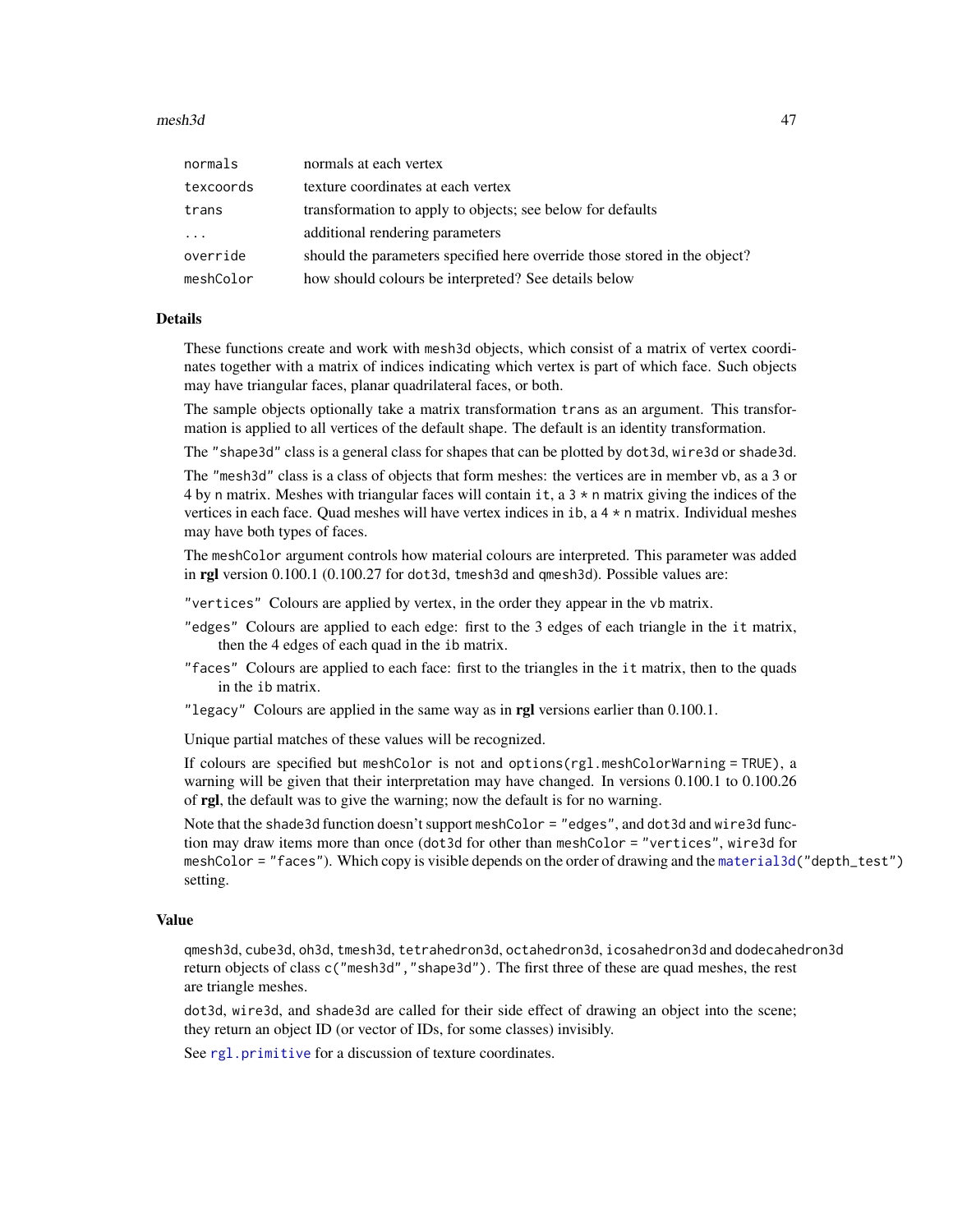## See Also

[r3d](#page-89-0), [par3d](#page-50-0), [shapelist3d](#page-133-0) for multiple shapes

## Examples

```
# generate a quad mesh object
vertices <- c(
  -1.0, -1.0, 0, 1.0,1.0, -1.0, 0, 1.0,
   1.0, 1.0, 0, 1.0,
   -1.0, 1.0, 0, 1.0)
indices <- c( 1, 2, 3, 4 )
open3d()
wire3d( qmesh3d(vertices, indices) )
# render 4 meshes vertically in the current view
open3d()
bg3d("gray")
l0 <- oh3d(tran = par3d("userMatrix"), color = "green" )
shade3d( translate3d( 10, -6, 0, 0 ))
l1 <- subdivision3d( l0 )
shade3d( translate3d( 11 , -2, 0, 0 ), color = "red", override = FALSE )
l2 <- subdivision3d( l1 )
shade3d( translate3d( l2 , 2, 0, 0 ), color = "red", override = TRUE )
l3 <- subdivision3d( l2 )
shade3d( translate3d( l3 , 6, 0, 0 ), color = "red" )
# render all of the Platonic solids
open3d()
shade3d( translate3d( tetrahedron3d(col = "red"), 0, 0, 0) )
shade3d( translate3d( cube3d(col = "green"), 3, 0, 0) )
shade3d( translate3d( octahedron3d(col = "blue"), 6, 0, 0) )
shade3d( translate3d( dodecahedron3d(col = "cyan"), 9, 0, 0) )
shade3d( translate3d( icosahedron3d(col = "magenta"), 12, 0, 0) )
```
mfrow3d *Set up multiple figure layouts in rgl.*

# Description

The mfrow3d and layout3d functions provide functionality in rgl similar to [par\(](#page-0-0)"mfrow") and [layout](#page-0-0) in classic R graphics.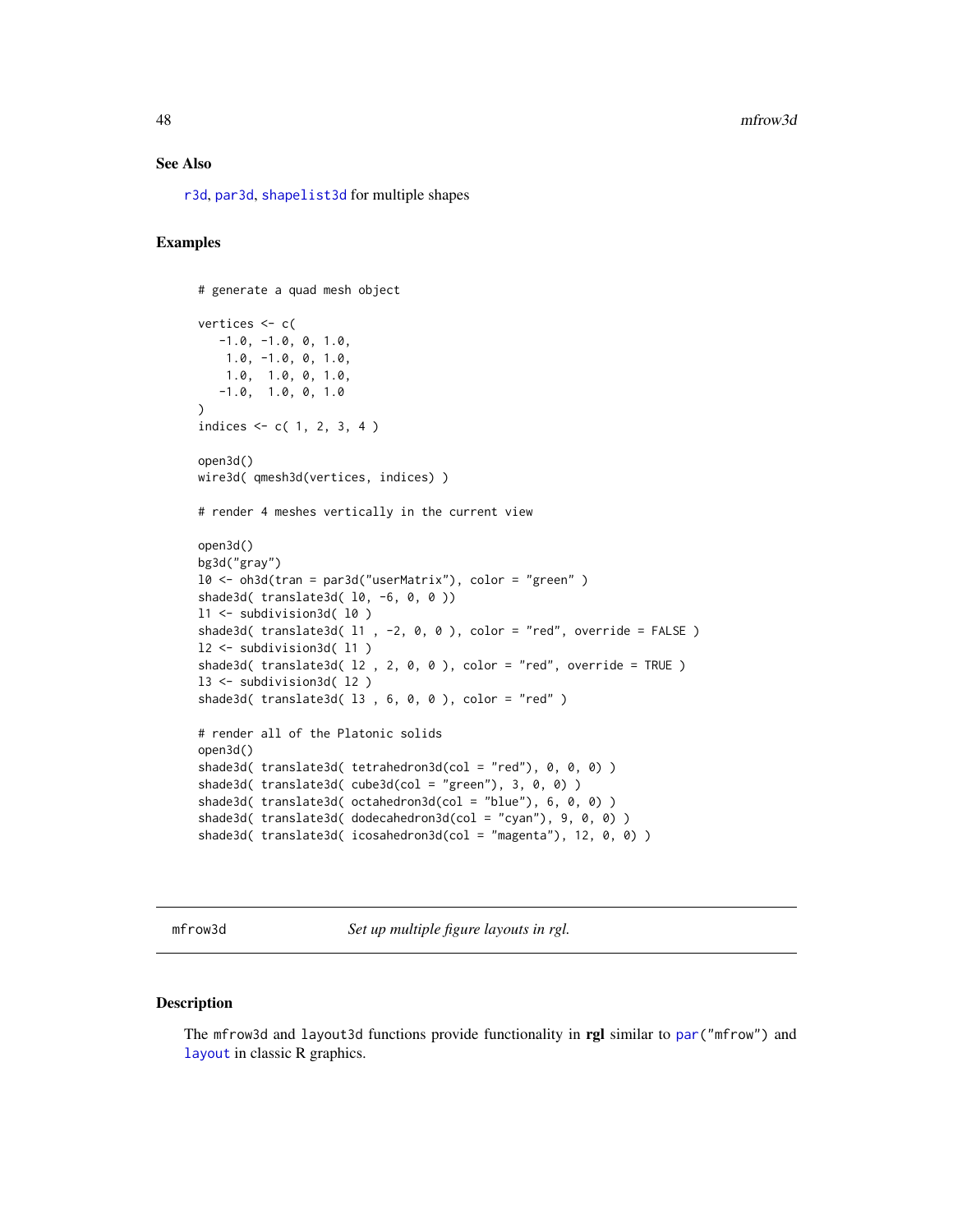#### mfrow3d 49

## Usage

```
subsceneList(value, window = rgl.cur())
mfrow3d(nr, nc, byrow = TRUE, parent = NA, sharedMouse = FALSE, ...)layout3d(mat, widths = rep.int(1, ncol(mat)),
             heights = rep.int(1, nrow(mat)),parent = NA, sharedMouse = FALSE,
              ...)
next3d(current = NA, clear = TRUE, reuse = TRUE)
clearSubsceneList(delete = currentSubscene3d() %in% subsceneList(),
                 window = rgl.cur()
```
## Arguments

| value                | A new subscene list to set. If missing, return the current one (or NULL).                            |  |
|----------------------|------------------------------------------------------------------------------------------------------|--|
| window               | Which window to operate on.                                                                          |  |
| nr, nc               | Number of rows and columns of figures.                                                               |  |
| byrow                | Whether figures progress by row (as with $par("mfrom")$ ) or by column (as with<br>$par("mfcol")$ ). |  |
| mat, widths, heights |                                                                                                      |  |
|                      | Layout parameters; see layout for their interpretation.                                              |  |
| parent               | The parent subscene. NA indicates the current subscene. See Details below.                           |  |
| sharedMouse          | Whether to make all subscenes par3d ("listeners") to each other.                                     |  |
| .                    | Additional parameters to pass to new Subscene 3d as each subscene is created.                        |  |
| current              | The subscene to move away from. NA indicates the current subscene.                                   |  |
| clear                | Whether the newly entered subscene should be cleared upon entry.                                     |  |
| reuse                | Whether to skip advancing if the current subscene has no objects in it.                              |  |
| delete               | If TRUE, delete the subscenes in the current window.                                                 |  |

## Details

rgl can maintain a list of subscenes; the mfrow3d and layout3d functions create that list. When the list is in place, next3d causes rgl to move to the next scene in the list, or cycle back to the first one.

Unlike the classic R graphics versions of these functions, these functions are completely compatible with each other. You can mix them within a single rgl window.

In the default case where parent is missing, mfrow3d and layout3d will call clearSubsceneList() at the start.

By default clearSubsceneList() checks whether the current subscene is in the current subscene list; if so, it will delete all subscenes in the list, and call [gc3d](#page-144-0) to delete any objects that are no longer shown. The subscene list will be set to a previous value if one was recorded, or NULL if not.

If parent is specified in mfrow3d or layout3d (even as NA), the new subscenes will be created within the parent.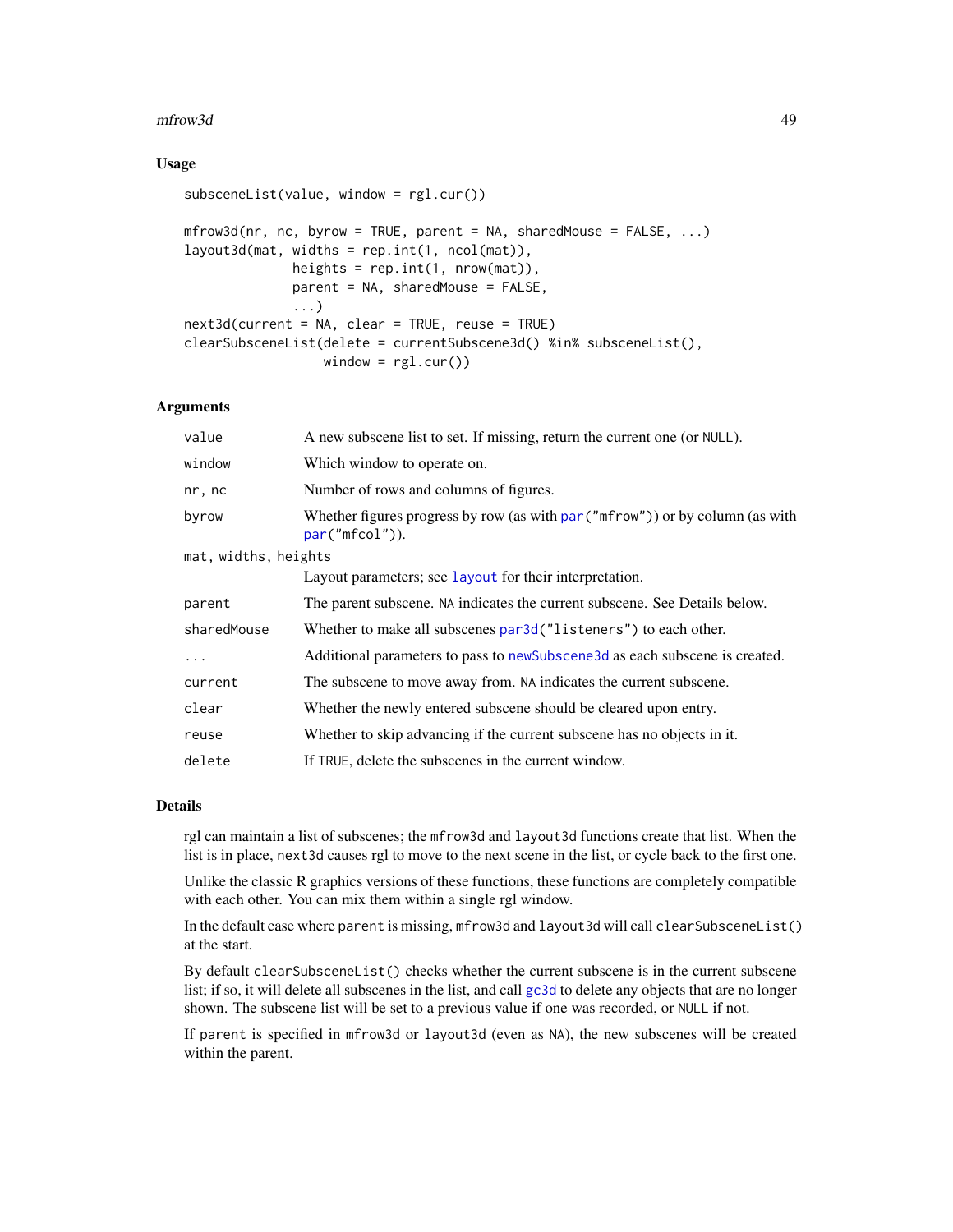# Value

mfrow3d and layout3d return a vector of subscene id values that have just been created. If a previous subscene list was in effect and was not automatically cleared, it is attached as an attribute "prev".

## Author(s)

Duncan Murdoch

# See Also

[newSubscene3d](#page-144-0), [par](#page-0-0), [layout](#page-0-0).

#### Examples

```
shapes <- list(Tetrahedron = tetrahedron3d(), Cube = cube3d(), Octahedron = octahedron3d(),
               Icosahedron = icosahedron3d(), Dodecahedron = dodecahedron3d(),
               Cuboctahedron = cuboctahedron3d())
col \leftarrow rainbow(6)open3d()
mfrow3d(3, 2)
for (i in 1:6) {
  next3d() # won't advance the first time, since it is empty
  shade3d(shapes[[i]], col = col[i])}
highlevel(integer()) # To trigger display as rglwidget
open3d()
mat \leq matrix(1:4, 2, 2)
mat < -rbind(mat, mat + 4, mat + 8)layout3d(mat, height = rep(c(3, 1), 3), sharedMouse = TRUE)for (i in 1:6) {
  next3d()
  shade3d(shapes[[i]], col = col[i])
  next3d()
  text3d(0, 0, 0, names(shapes)[i])
}
highlevel(integer())
```
<span id="page-49-0"></span>observer3d *Set the observer location.*

#### Description

This function sets the location of the viewer.

#### Usage

 $observer3d(x, y = NULL, z = NULL, auto = FALSE)$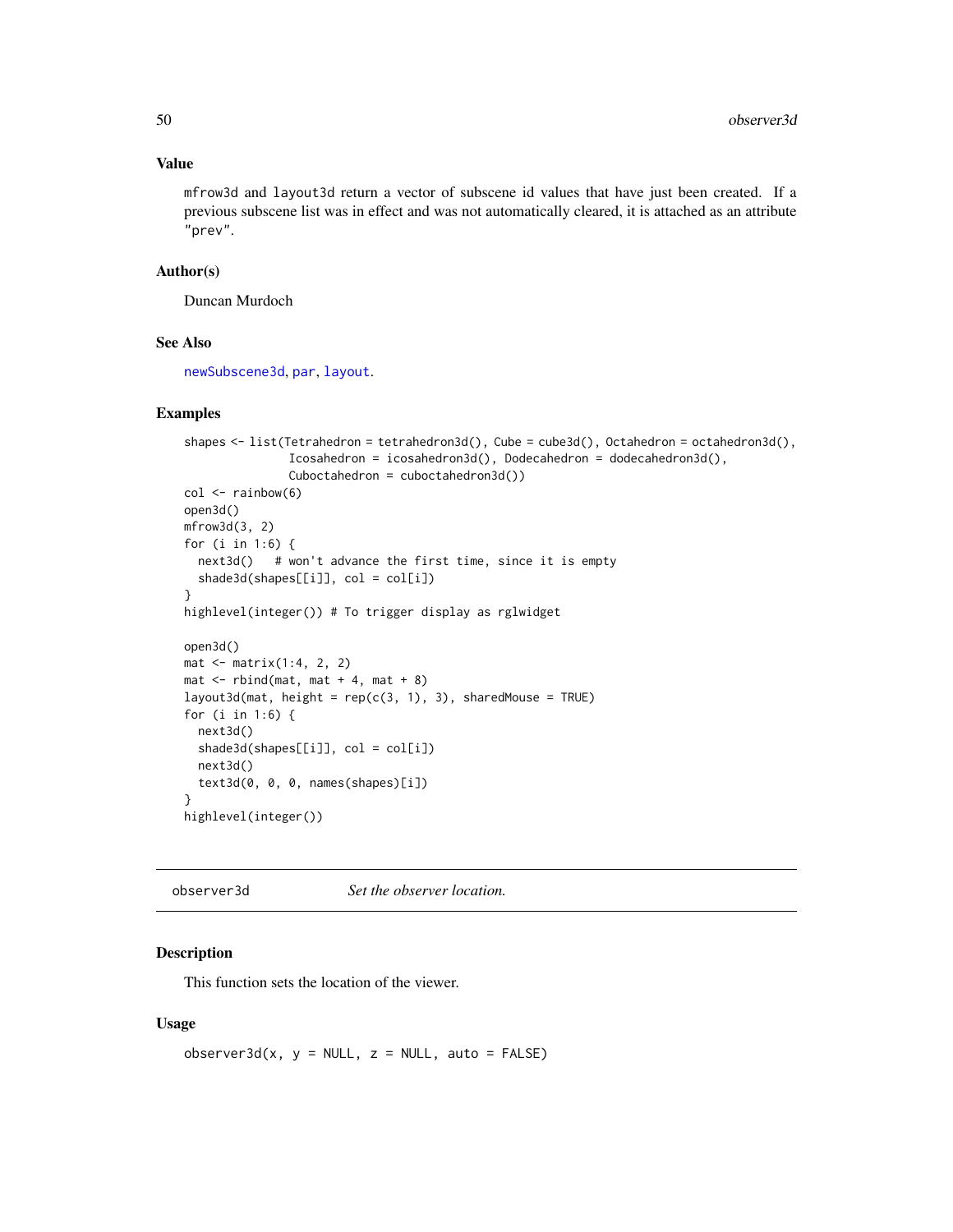#### $par3d$  51

#### Arguments

| x, y, z | The location as a 3 vector, using the usual xyz.coords conventions for speci-<br>fication. If $x$ is missing or any coordinate is NA, no change will be made to the<br>location. |
|---------|----------------------------------------------------------------------------------------------------------------------------------------------------------------------------------|
| auto    | If TRUE, the location will be set automatically by <b>rgl</b> to make the whole bounding<br>box visible.                                                                         |

# Details

This function sets the location of the viewer relative to the scene, after the model transformations (scaling, rotation) have been done, but before lighting or projection have been applied. (See [par3d](#page-50-0) for details on the rendering pipeline.)

The coordinate system is a slightly strange one: the X coordinate moves the observer location from left to right, and the Y coordinate moves up and down. The Z coordinate changes the depth from the viewer. All are measured relative to the center of the bounding box (par("bbox")) of the subscene. The observer always looks in the positive Z direction after the model rotation have been done. The coordinates are in post-scaling units.

# Value

Invisibly returns the previous value.

# Note

This function is likely to change in future versions of rgl, to allow more flexibility in the specification of the observer's location and orientation.

## Author(s)

Duncan Murdoch

## Examples

example(surface3d) # The volcano data observer3d(0, 0, 440) # Viewed from very close up

<span id="page-50-0"></span>par3d *Set or Query RGL Parameters*

## <span id="page-50-1"></span>Description

par3d can be used to set or query graphical parameters in rgl. Parameters can be set by specifying them as arguments to par3d in tag = value form, or by passing them as a list of tagged values.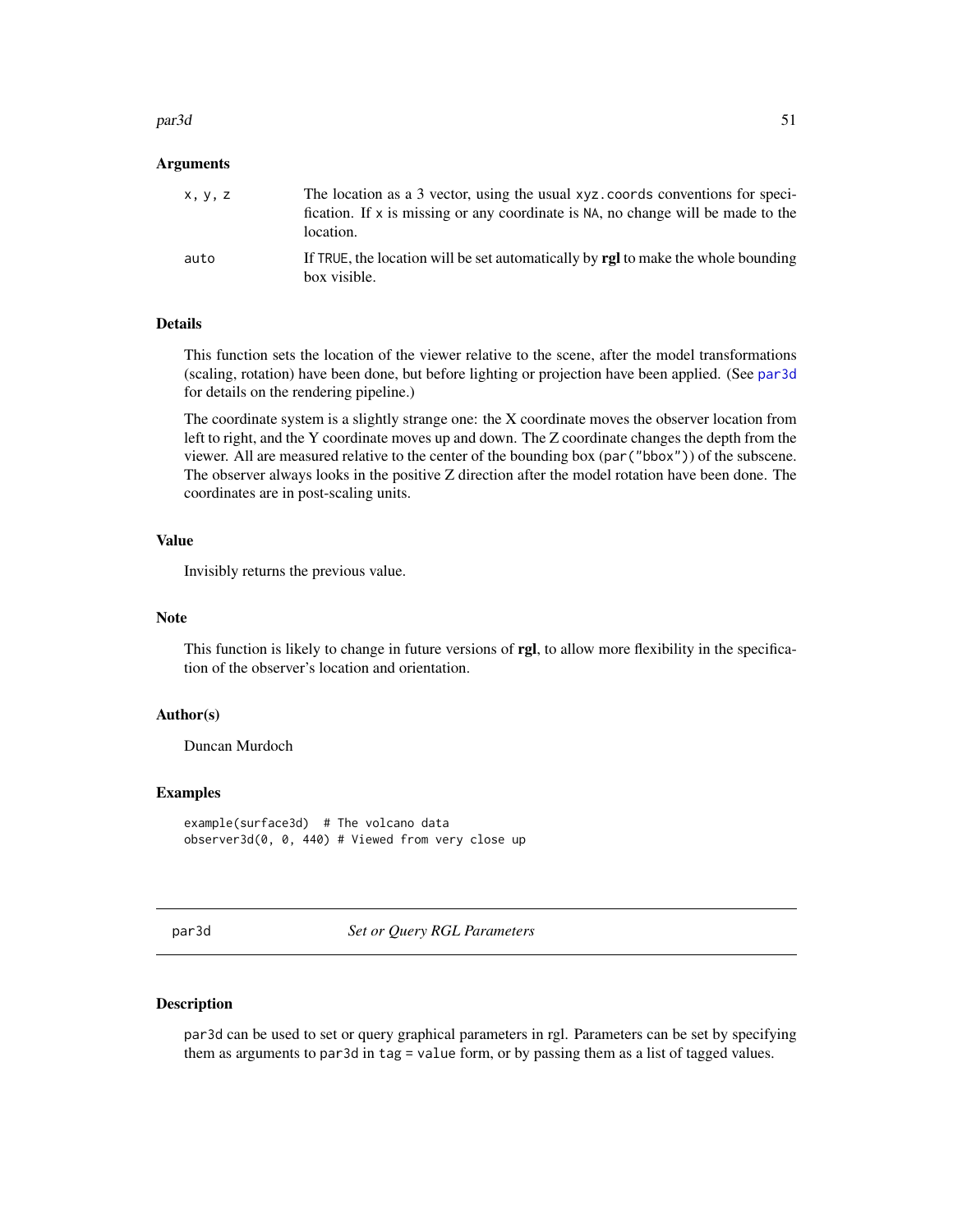#### Usage

```
par3d(..., no.readonly = FALSE, dev = rg1.cur(),subscene = currentSubscene3d(dev))
open3d(..., params = getr3dDefaults(),
   useNULL = rgl.useNULL()getr3dDefaults()
```
r3dDefaults

## Arguments

| $\cdots$    | arguments in tag = value form, or a list of tagged values. The tags must come<br>from the graphical parameters described below.         |
|-------------|-----------------------------------------------------------------------------------------------------------------------------------------|
| no.readonly | logical; if TRUE and there are no other arguments, only those parameters which<br>can be set by a subsequent par3d() call are returned. |
| dev         | integer; the rgl device.                                                                                                                |
| subscene    | integer; the subscene.                                                                                                                  |
| params      | a list of graphical parameters                                                                                                          |
| useNULL     | whether to use the null graphics device                                                                                                 |

## Details

Parameters are queried by giving one or more character vectors to par3d.

par3d() (no arguments) or par3d(no.readonly = TRUE) is used to get *all* the graphical parameters (as a named list).

By default, queries and modifications apply to the current subscene on the current device; specify dev and/or subscene to change this. Some parameters apply to the device as a whole; these are marked in the list below.

open3d opens a new rgl device, and sets the parameters as requested. The r3dDefaults list returned by the getr3dDefaults function will be used as default values for parameters. As installed this sets the point of view to 'world coordinates' (i.e. x running from left to right, y from front to back, z from bottom to top), the mouseMode to (zAxis,zoom,fov), and the field of view to 30 degrees. Users may create their own variable named r3dDefaults in the global environment and it will override the installed one. If there is a bg element in the list or the arguments, it should be a list of arguments to pass to the [bg3d](#page-24-0) function to set the background.

The arguments to open3d may include material, a list of material properties as in [r3dDefaults](#page-50-1), but note that high level functions such as [plot3d](#page-74-0) normally use the r3dDefaults values in preference to this setting.

If useNULL is TRUE, rgl will use a "null" device. This device records objects as they are plotted, but displays nothing. It is intended for use with [writeWebGL](#page-171-0) and similar functions.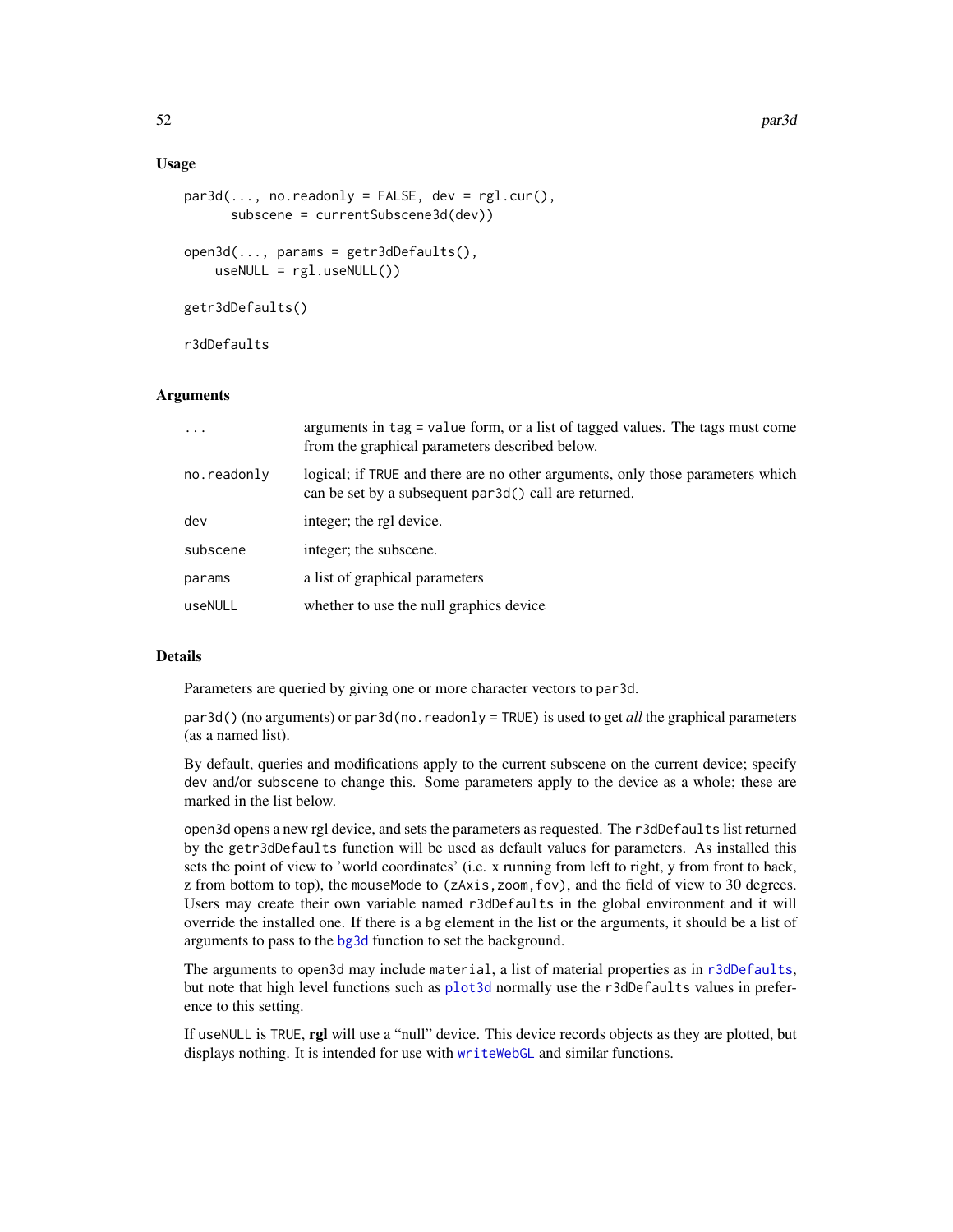#### $par3d$  53

## Value

When parameters are set, their former values are returned in an invisible named list. Such a list can be passed as an argument to par3d to restore the parameter values. Use  $par3d(no.readonly =$ TRUE) for the full list of parameters that can be restored.

When just one parameter is queried, its value is returned directly. When two or more parameters are queried, the result is a list of values, with the list names giving the parameters.

Note the inconsistency: setting one parameter returns a list, but querying one parameter returns an object.

The r3dDefaults variable is a list containing default settings. The getr3dDefaults function searches the user's global environment for r3dDefaults and returns the one in the rgl namespace if it was not found there. The components of the list may include any settable par3d parameter, or "material", which should include a list of default [material3d](#page-98-0) properties, or "bg", which is a list of defaults to pass to the [bg3d](#page-24-0) function.

# **Parameters**

*R.O.* indicates *read-only arguments*: These may only be used in queries, i.e., they do *not* set anything.

- activeSubscene *R.O.* integer. Used with [rgl.setMouseCallbacks](#page-107-0): during a callback, indicates the id of the subscene that was clicked.
- antialias *R.O.* in par3d, may be set in open3d. The (requested) number of hardware antialiasing planes to use (with multisample antialiasing). The OpenGL driver may not support the requested number, in which case par3d("antialias") will report what was actually set. Applies to the whole device.
- cex real. The default size for text.
- family character. The default device independent family name; see [text3d](#page-149-0). Applies to the whole device.

font integer. The default font number (from 1 to 5; see [text3d](#page-149-0)). Applies to the whole device.

useFreeType logical. Should FreeType fonts be used? Applies to the whole device.

- fontname **R.O.**; the system-dependent name of the current font. Applies to the whole device.
- FOV real. The field of view, from 0 to 179 degrees. This controls the degree of parallax in the perspective view. Isometric perspective corresponds to FOV = 0.
- ignoreExtent logical. Set to TRUE so that subsequently plotted objects will be ignored in calculating the bounding box of the scene. Applies to the whole device.
- maxClipPlanes *R.O.*; an integer giving the maximum number of clip planes that can be defined in the current system. Applies to the whole device.
- modelMatrix *R.O.*; a 4 by 4 matrix describing the position of the user data. See the Note below.
- listeners integer. A vector of subscene id values. If a subscene receives a mouse event (see mouseMode just below), the same action will be carried out on all subscenes in this list. (The subscene itself is normally listed as a listener. If it is not listed, it will not respond to its own mouse events.)
- mouseMode character. A vector of 4 strings describing what the 3 mouse buttons and the mouse wheel do. Partial matching is used. Possible values for the first 3 entries of mouseMode (corresponding to the mouse buttons) are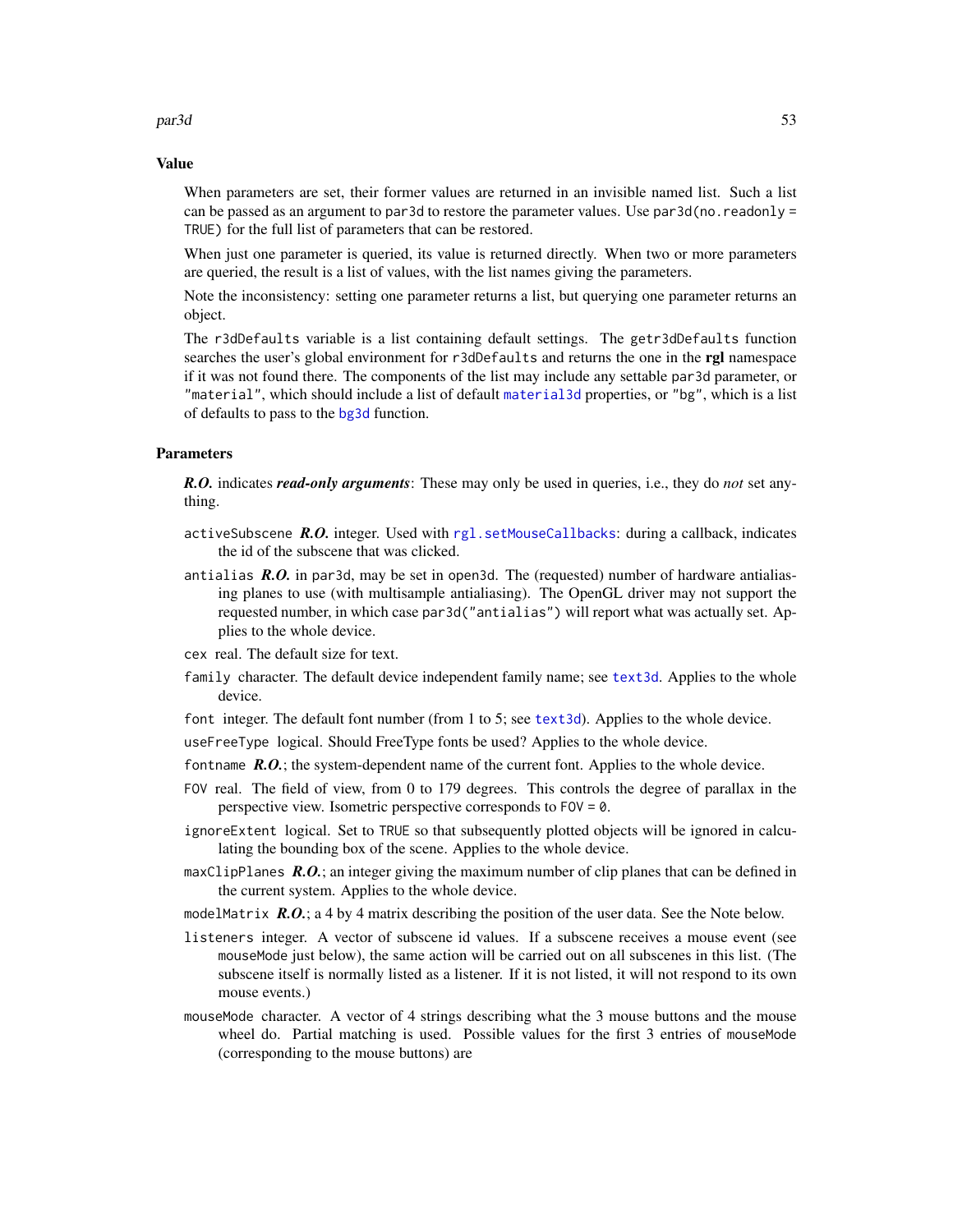- "none" No action for this button.
- "trackball" Mouse acts as a virtual trackball, rotating the scene.
- "xAxis" Similar to "trackball", but restricted to X axis rotation.
- "yAxis" Y axis rotation.
- "zAxis" Z axis rotation.
- "polar" Mouse rotates the scene by moving in polar coordinates.
- "selecting" Mouse is used for selection. This is not normally set by the user, but is used internally by the [select3d](#page-127-0) function.

"zoom" Mouse is used to zoom the display.

- "fov" Mouse changes the field of view of the display.
- "user" Used when a user handler is set by [rgl.setMouseCallbacks](#page-107-0).

Possible values for the 4th entry corresponding to the mouse wheel are

- "none" No action.
- "pull" Pulling on the mouse wheel increases magnification, i.e. "pulls the scene closer".
- "push" Pulling on the mouse wheel decreases magnification, i.e. "pushes the scene away". "user" Used when a user handler is set by [rgl.setWheelCallback](#page-107-1).

A common default on Mac OSX is to convert a two finger drag on a trackpad to a mouse wheel rotation.

- observer  $R.O.$ ; the position of the observer relative to the model. Set by observer 3d. See the Note below.
- projMatrix *R.O.*; a 4 by 4 matrix describing the current projection of the scene.
- scale real. A vector of 3 values indicating the amount by which to rescale each axis before display. Set by [aspect3d](#page-19-0).
- skipRedraw whether to update the display. Set to TRUE to suspend updating while making multiple changes to the scene. See demo(hist3d) for an example. Applies to the whole device.
- userMatrix a 4 by 4 matrix describing user actions to display the scene.
- userProjection a 4 by 4 matrix describing changes to the projection.
- viewport real. A vector giving the dimensions of the window in pixels. The entries are taken to be  $c(x,y,width, height)$  where  $c(x,y)$  are the coordinates in pixels of the lower left corner within the window.
- zoom real. A positive value indicating the current magnification of the scene.
- bbox *R.O.*; real. A vector of six values indicating the current values of the bounding box of the scene (xmin, xmax, ymin, ymax, zmin, zmax)
- windowRect integer. A vector of four values indicating the left, top, right and bottom of the displayed window (in pixels). Applies to the whole device.

### Rendering

The parameters returned by par3d are sufficient to determine where rgl would render a point on the screen. Given a column vector  $(x, y, z)$  in a subscene s, it performs the equivalent of the following operations:

1. It converts the point to homogeneous coordinates by appending  $w = 1$ , giving the vector  $v =$  $(x, y, z, 1)$ .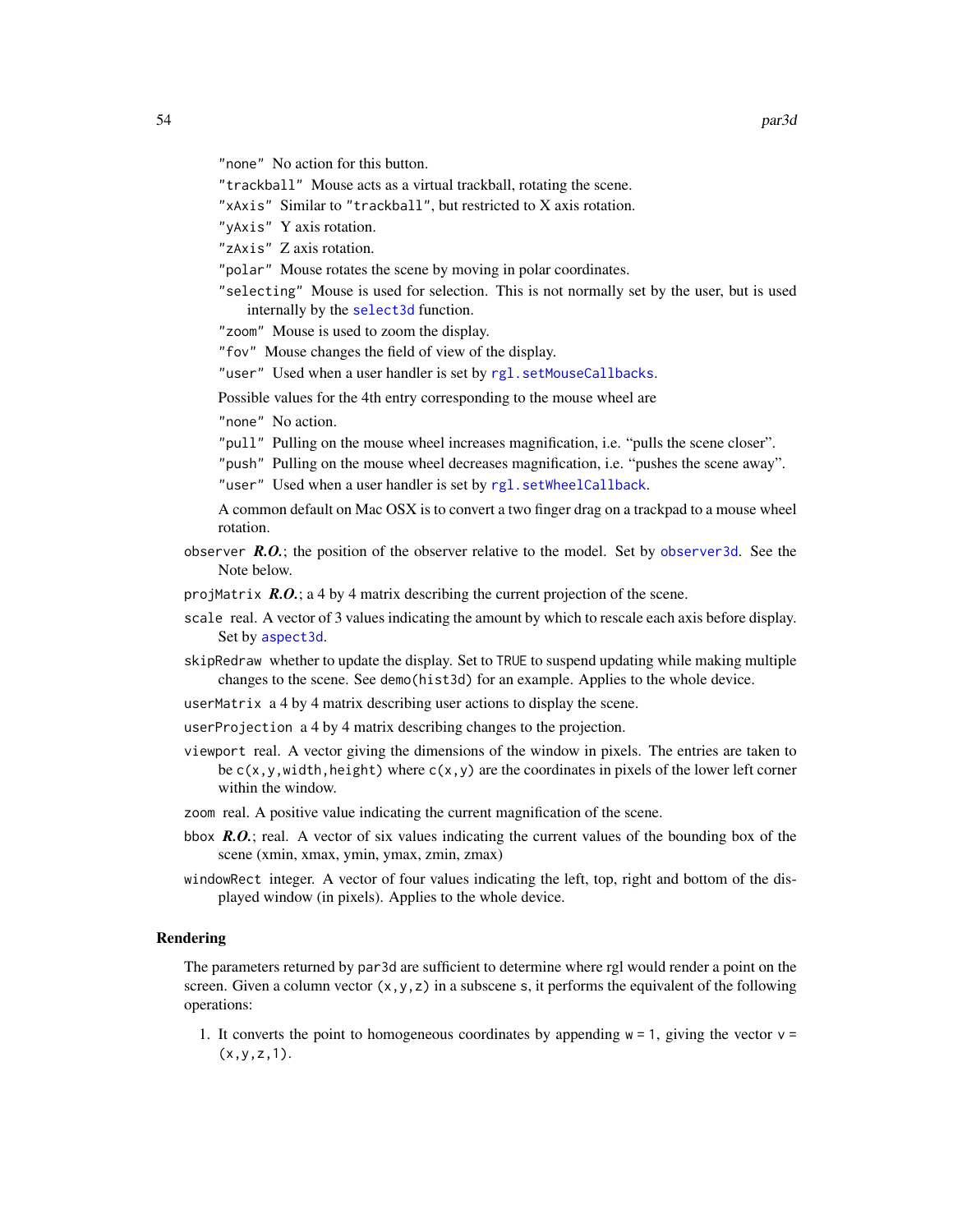#### par3d 55

- 2. It calculates the  $M = par3d('modelMatrix")$  as a product from right to left of the following matrices:
	- A matrix to translate the centre of the bounding box to the origin.
	- A matrix to rescale according to par3d("scale").
	- The par3d("userMatrix") as set by the user.
	- A matrix which may be set by mouse movements.
	- If s has the "model" set to "modify", a similar collection of matrices using parameters from the parent subscene.
- 3. It multiplies the point by M giving  $u = M$  %\*% v.
- 4. It multiplies that point by a matrix based on the observer position to translate the origin to the centre of the viewing region.
- 5. Using this location and information on the normals (which have been similarly transformed), it performs lighting calculations.
- 6. It obtains the projection matrix  $P = par3d("projMatrix")$  based on the bounding box and field of view or observer location, multiplies that by the userProjection matrix to give P. It multiplies the point by it giving  $P$  %\*% u = (x2, y2, z2, w2).
- 7. It converts back to Euclidean coordinates by dividing the first 3 coordinates by w2.
- 8. The new value z2/w2 represents the depth into the scene of the point. Depending on what has already been plotted, this depth might be obscured, in which case nothing more is plotted.
- 9. If the point is not culled due to depth, the x2 and y2 values are used to determine the point in the image. The par3d("viewport") values are used to translate from the range  $(-1,1)$  to pixel locations, and the point is plotted.
- 10. If hardware antialiasing is enabled, then the whole process is repeated multiple times (at least conceptually) with different locations in each pixel sampled to determine what is plotted there, and then the images are combined into what is displayed.

See [?matrices](#page-42-0) for more information on homogeneous and Euclidean coordinates.

Note that many of these calculations are done on the graphics card using single precision; you will likely see signs of rounding error if your scene requires more than 4 or 5 digit precision to distinguish values in any coordinate.

#### Note

The "xAxis", "yAxis" and "zAxis" mouse modes rotate relative to the coordinate system of the data, regardless of the current orientation of the scene.

When multiple parameters are set, they are set in the order given. In some cases this may lead to warnings and ignored values; for example, some font families only support cex = 1, so changing both cex and family needs to be done in the right order. For example, when using the "bitmap" family on Windows, par3d(family = "sans",  $cex = 2$ ) will work, but par3d( $cex = 2$ , family = "sans") will leave cex at 1 (with a warning that the "bitmap" family only supports that size).

Although par3d("viewport") names the entries of the reported vector, names are ignored when setting the viewport and entries must be specified in the standard order.

In rgl versions 0.94.x the modelMatrix entry had a changed meaning; before and after that it contains a copy of the OpenGL MODELVIEW matrix.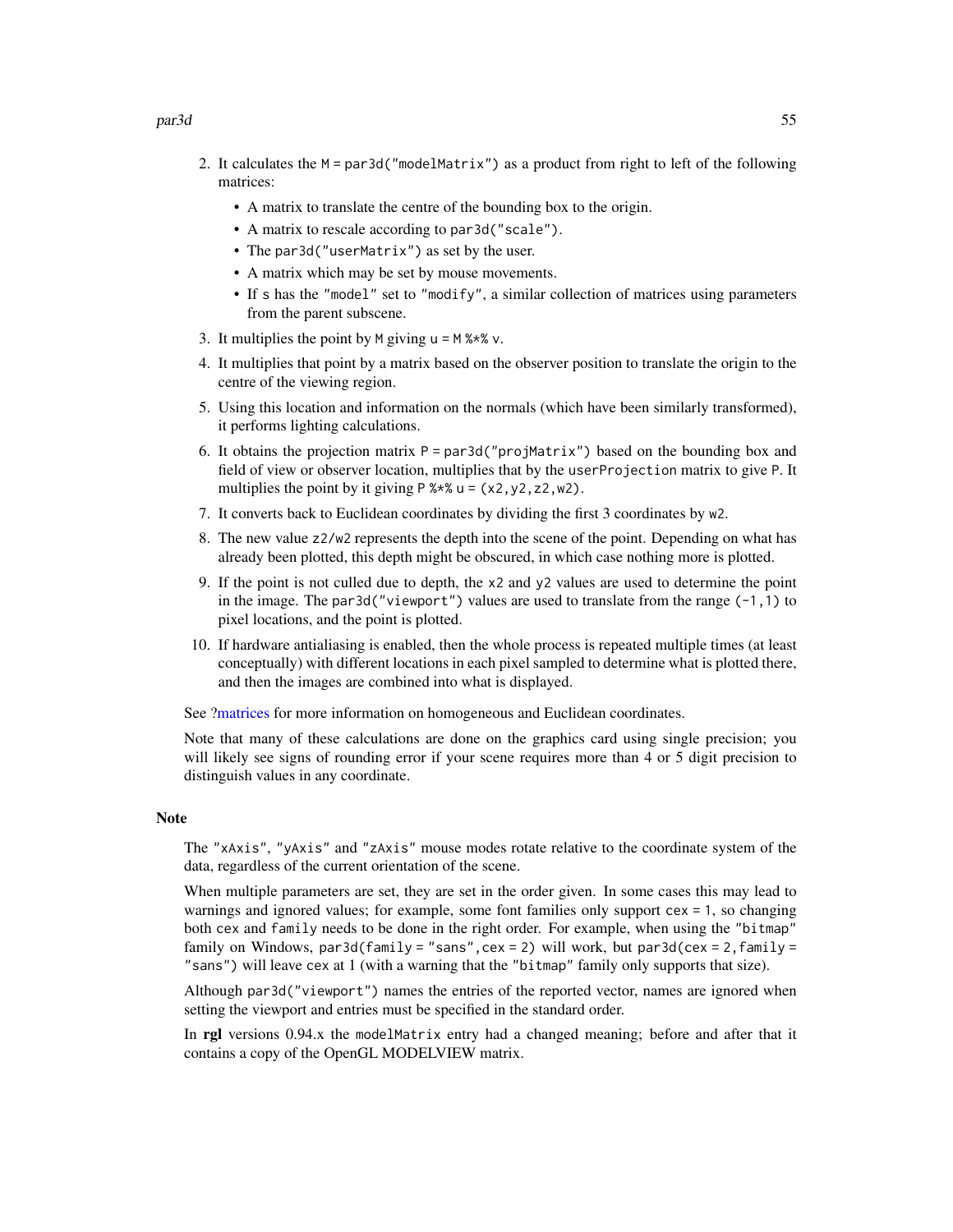As of version 0.100.32, when changing the "windowRect" parameter, the "viewport" for the root (or specified) subscene is changed immediately. This fixes a bug where in earlier versions it would only be changed when the window was redrawn, potentially after another command making use of the value.

## References

OpenGL Architecture Review Board (1997). OpenGL Programming Guide. Addison-Wesley.

#### See Also

[rgl.viewpoint](#page-163-0) to set FOV and zoom.

[rgl.useNULL](#page-113-0) for default usage of null device.

## Examples

```
r3dDefaults
open3d()
shade3d(cube3d(color = rep(rainbow(6), rep(4, 6))))save <- par3d(userMatrix = rotationMatrix(90*pi/180, 1, 0, 0))
highlevel() # To trigger display
save
par3d("userMatrix")
par3d(save)
highlevel()
par3d("userMatrix")
```
<span id="page-55-0"></span>par3dinterp *Interpolator for par3d parameters*

#### Description

Returns a function which interpolates par3d parameter values, suitable for use in animations.

### Usage

```
par3dinterp(times = NULL, userMatrix, scale, zoom, FOV,
           method = c("spline", "linear"),
           extrapolate = c("oscillate", "cycle", "constant", "natural"),
           dev = rg1.cur(), subscene = par3d("listeners", dev = dev))
```
# Arguments

| times      | Times at which values are recorded or a list; see below |
|------------|---------------------------------------------------------|
| userMatrix | Values of par3d("userMatrix")                           |
| scale      | Values of par3d("scale")                                |
| zoom       | Values of par3d("zoom")                                 |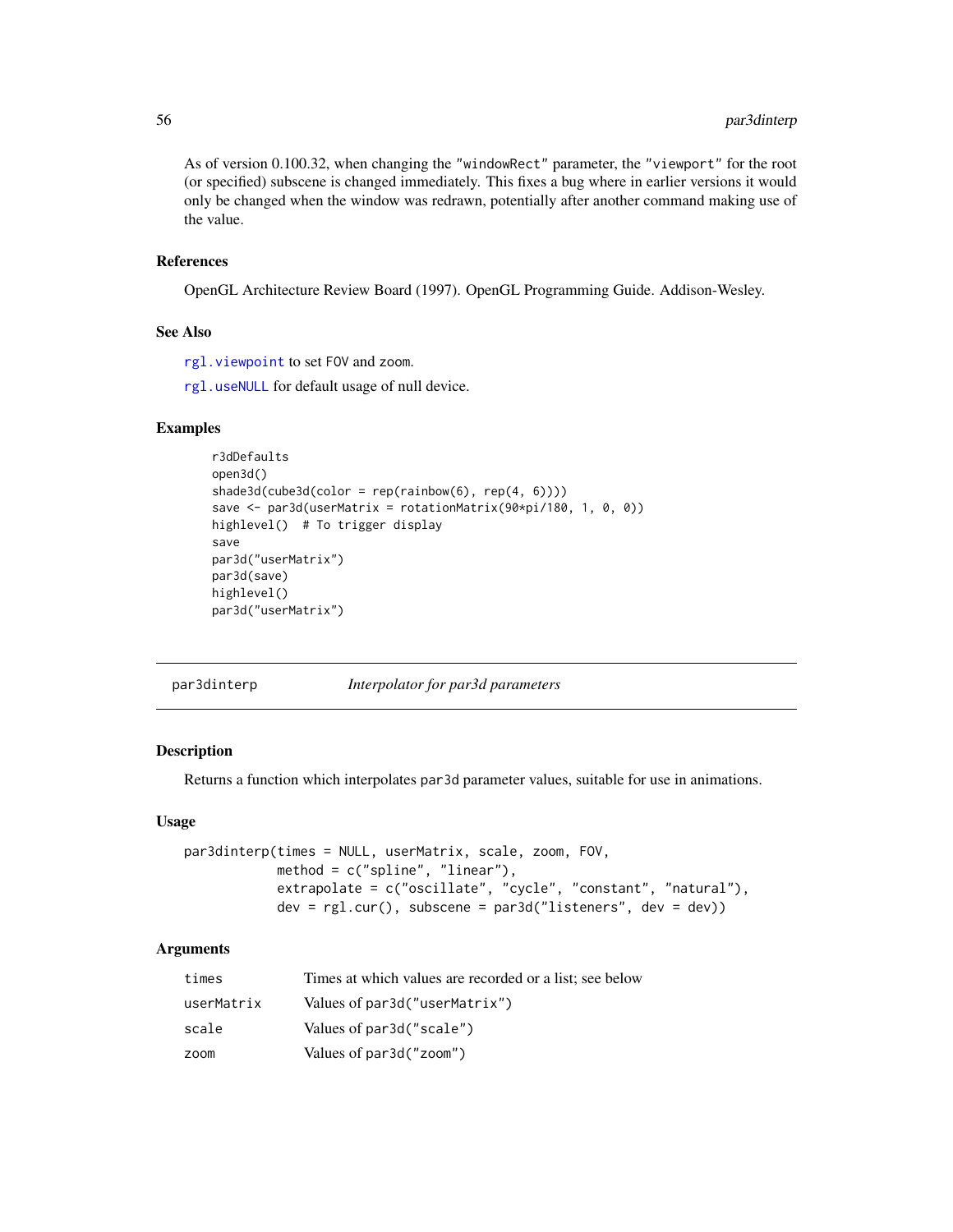# par3dinterp 57

| <b>FOV</b>  | Values of par3d("FOV")                    |
|-------------|-------------------------------------------|
| method      | Method of interpolation                   |
| extrapolate | How to extrapolate outside the time range |
| dev         | Which rgl device to use                   |
| subscene    | Which subscene to use                     |

#### Details

This function is intended to be used in constructing animations. It produces a function that returns a list suitable to pass to [par3d](#page-50-0), to set the viewpoint at a given point in time.

All of the parameters are optional. Only those par3d parameters that are specified will be returned.

The input values other than times may each be specified as lists, giving the parameter value settings at a fixed time, or as matrices or arrays. If not lists, the following formats should be used: userMatrix can be a 4  $\times$  4  $\times$  n array, or a 4  $\times$  4n matrix; scale should be an  $n \times 3$  matrix; zoom and FOV should be length n vectors.

An alternative form of input is to put all of the above arguments into a list (i.e. a list of lists, or a list of arrays/matrices/vectors), and pass it as the first argument. This is the most convenient way to use this function with the function [tkpar3dsave](#page-154-0).

Interpolation is by cubic spline or linear interpolation in an appropriate coordinate-wise fashion. Extrapolation may oscillate (repeat the sequence forward, backward, forward, etc.), cycle (repeat it forward), be constant (no repetition outside the specified time range), or be natural (linear on an appropriate scale). In the case of cycling, the first and last specified values should be equal, or the last one will be dropped. Natural extrapolation is only supported with spline interpolation.

# Value

A function is returned. The function takes one argument, and returns a list of par3d settings interpolated to that time.

### Note

Prior to rgl version 0.95.1476, the subscene argument defaulted to the current subscene, and any additional entries would be ignored by [play3d](#page-70-0). The current default value of par3d("listeners", dev = dev) means that all subscenes that share mouse responses will also share modifications by this function.

### Author(s)

Duncan Murdoch

## See Also

[play3d](#page-70-0) to play the animation.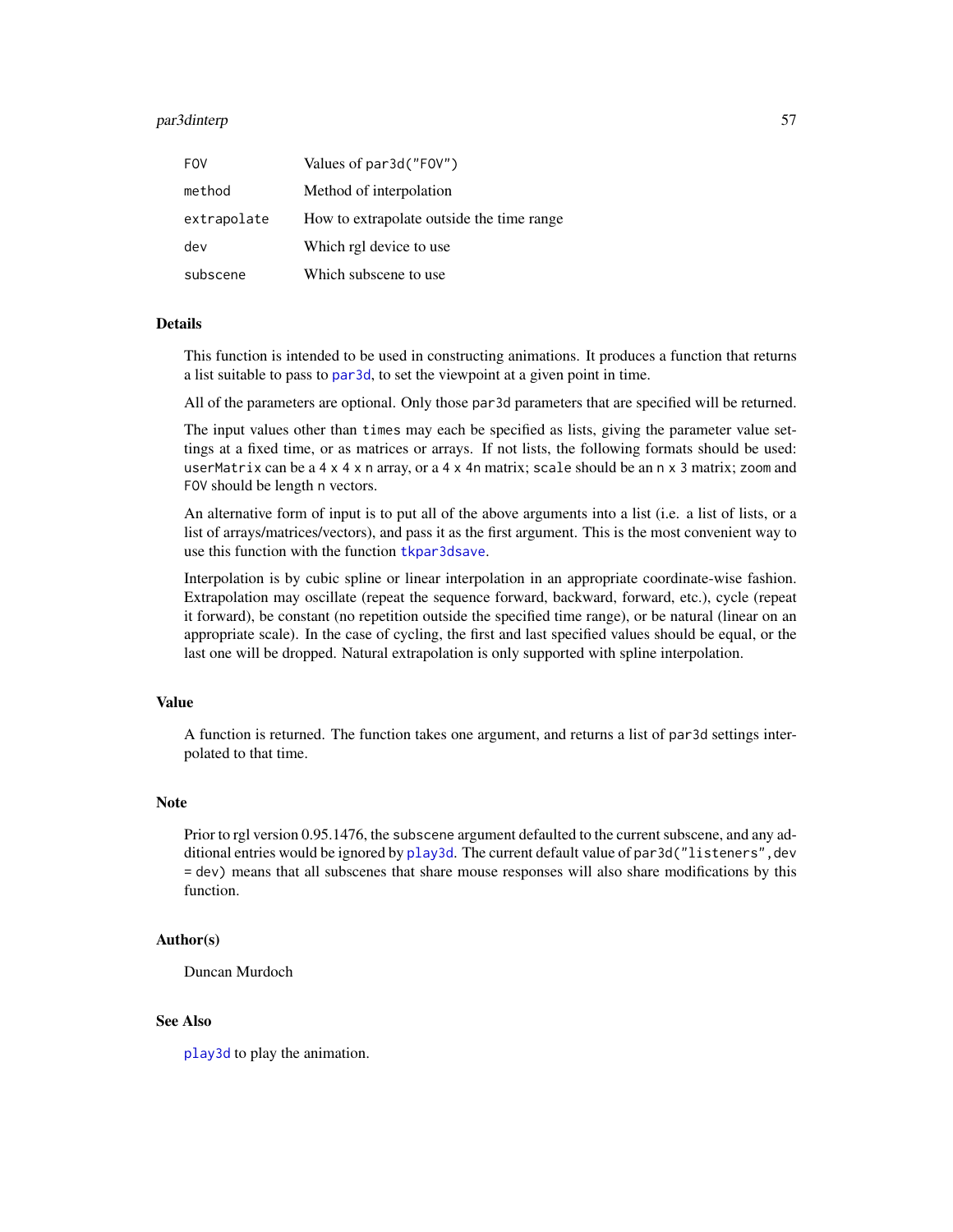## Examples

```
f \leftarrow par3dinterp( zoom = c(1, 2, 3, 1))f(\emptyset)f(1)
f(0.5)## Not run:
play3d(f)
## End(Not run)
```
par3dinterpControl *Control rgl widget like par3dinterp().*

# Description

This control works with [playwidget](#page-72-0) to change settings in a WebGL display in the same way as [par3dinterp](#page-55-0) does within R.

## Usage

```
par3dinterpControl(fn, from, to, steps, subscene = NULL, omitConstant = TRUE, ...)
```
# Arguments

| fn           | A function returned from par3dinterp.                           |
|--------------|-----------------------------------------------------------------|
|              | from, to, steps Values where fn should be evaluated.            |
| subscene     | Which subscene's properties should be modified?                 |
| omitConstant | If TRUE, do not set values that are constant across the range.  |
|              | Additional parameters which will be passed to property Control. |

# Details

par3dinterpSetter sets parameters corresponding to values produced by the result of par3dinterp.

# Value

Returns controller data in a list of class "rglControl".

## Author(s)

Duncan Murdoch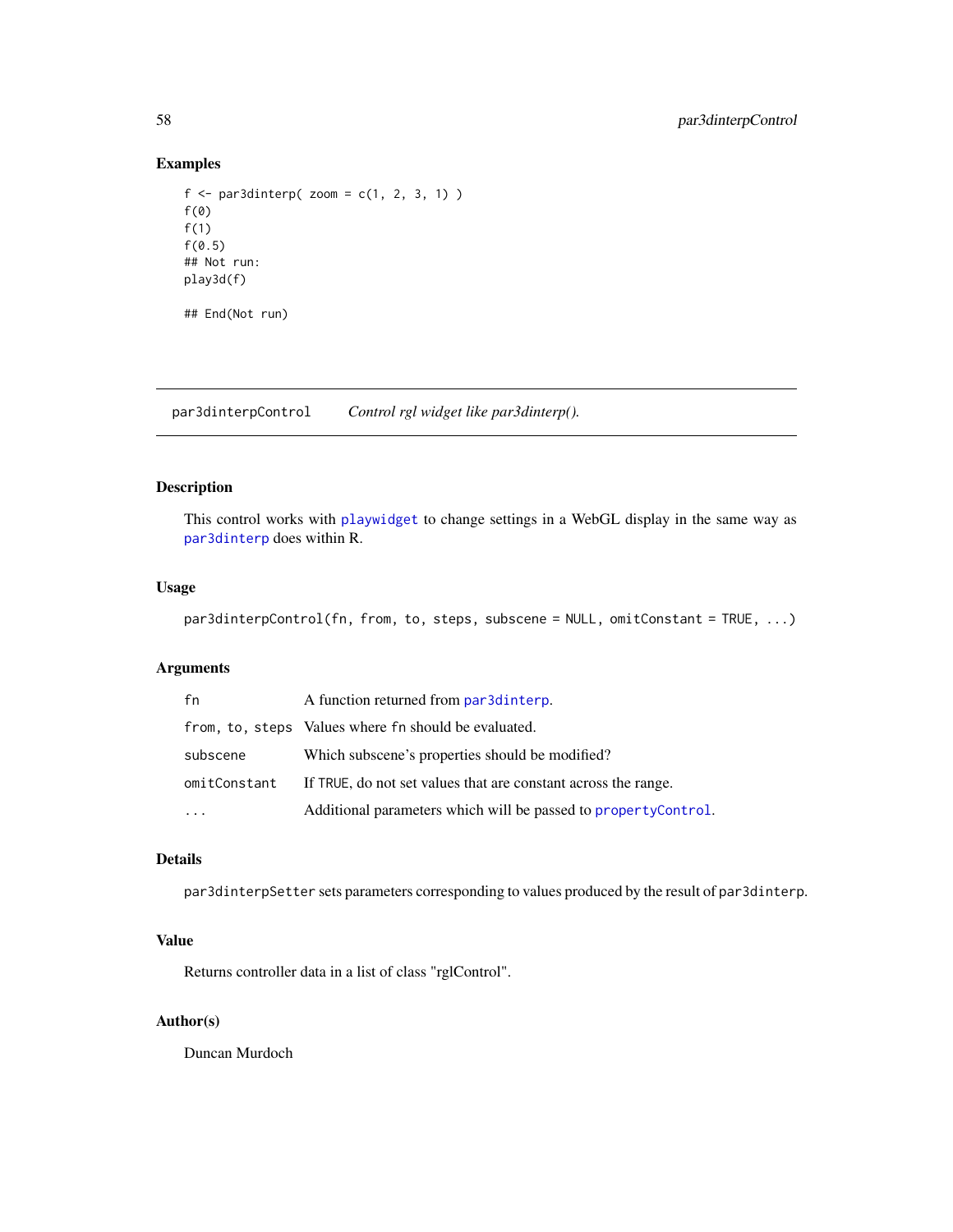### pch3d 59

## Examples

```
example(plot3d)
M <- r3dDefaults$userMatrix
fn <- par3dinterp(times = (0:2)*0.75, userMatrix = list(M,
                                      rotate3d(M, pi/2, 1, 0, 0),
                                      rotate3d(M, pi/2, 0, 1, 0)),
                                      scale = c(0.5, 1, 2)control <- par3dinterpControl(fn, 0, 3, steps = 15)
control
if (interactive())
  rglwidget(width = 500, height = 250) %>%
  playwidget(control,
       step = 0.01, loop = TRUE, rate = 0.5)
```
pch3d *Plot symbols similar to base graphics.*

# Description

This function plots symbols similarly to what the base graphics function [points](#page-0-0) does when pch is specified.

## Usage

```
pch3d(x, y = NULL, z = NULL, pch = 1,bg = material3d("color")[1], cex = 1, radius,
      color = "black", lit = FALSE, ...)
```
# Arguments

| x, y, z  | The locations at which to plot in a form suitable for use in xyz.coords.                 |
|----------|------------------------------------------------------------------------------------------|
| pch      | A vector of integers or single characters describing the symbols to plot.                |
| bg       | The fill color(s) to use for pch from 21 to 25.                                          |
| cex      | A relative size of the symbol to plot.                                                   |
| radius   | An absolute size of the symbol to plot in user coordinates.                              |
| color    | The color(s) to use for symbols.                                                         |
| lit      | Whether the object responds to lighting or just shows the displayed color di-<br>rectly. |
| $\cdots$ | Other material properties.                                                               |

## Details

The list of symbols encoded by numerical pch values is given in the [points](#page-0-0) help page.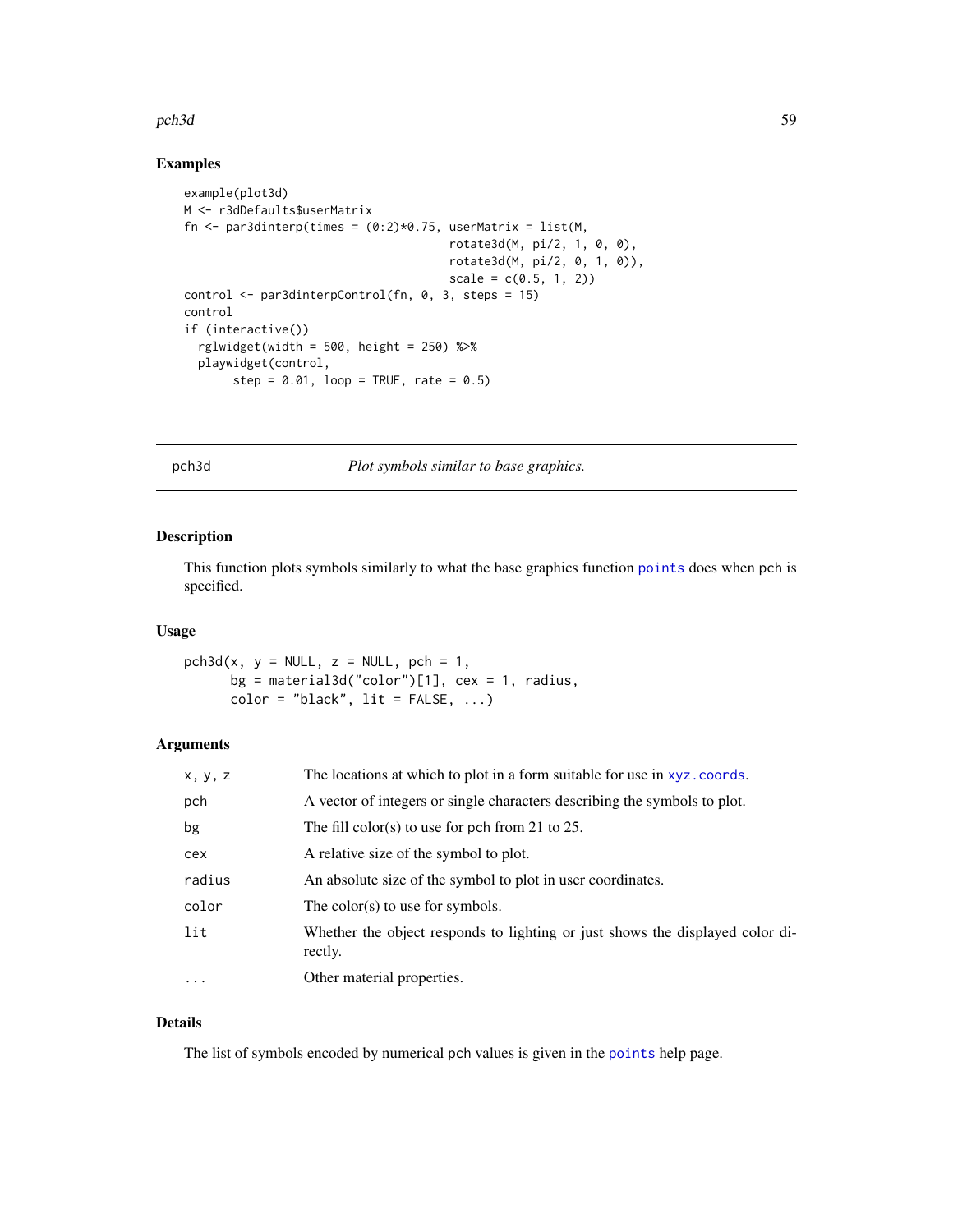## Value

A vector of object id values is returned invisibly. Separate objects will be drawn for each different combination of pch value from 0 to 25, color and bg, and another holding all the character symbols.

## Note

This function is not a perfect match to how the [points](#page-0-0) function works due to limitations in rgl and OpenGL. In particular:

Symbols with numbers from 1 to 25 are drawn as 3D sprites (see [sprites3d](#page-142-0)), so they will resize as the window is zoomed. Letters and numbers from 32 to 255 (which are mapped to letters) are drawn using [text3d](#page-149-0), so they maintain a fixed size.

A calculation somewhat like the one in [plot3d](#page-74-0) that sets the size of spheres is used to choose the size of sprites based on cex and the current scaling. This will likely need manual tweaking. Use the radius argument for a fixed size.

No special handling is done for the case of pch = ".". Use points3d for small dots.

As of rgl version 0.100.10, background and foreground colors can vary from symbol to symbol.

# Author(s)

Duncan Murdoch

# See Also

[points3d](#page-81-0), [text3d](#page-149-0), [plot3d](#page-74-0), [points](#page-0-0).

# Examples

```
open3d()
i \le -0:25; x \le -i \frac{8}{9} 5; y \le -\text{rep}(0, 26); z \le -i \frac{8}{9} 5
pch3d(x, y, z, pch = i, bg = "gray", color = rainbow(26))text3d(x, y, z + 0.3, i)
pch3d(x + 5, y, z, pch = i+65)text3d(x + 5, y, z + 0.3, i+65)
```
<span id="page-59-0"></span>

persp3d *Surface plots*

## Description

This function draws plots of surfaces in 3-space. persp3d is a generic function.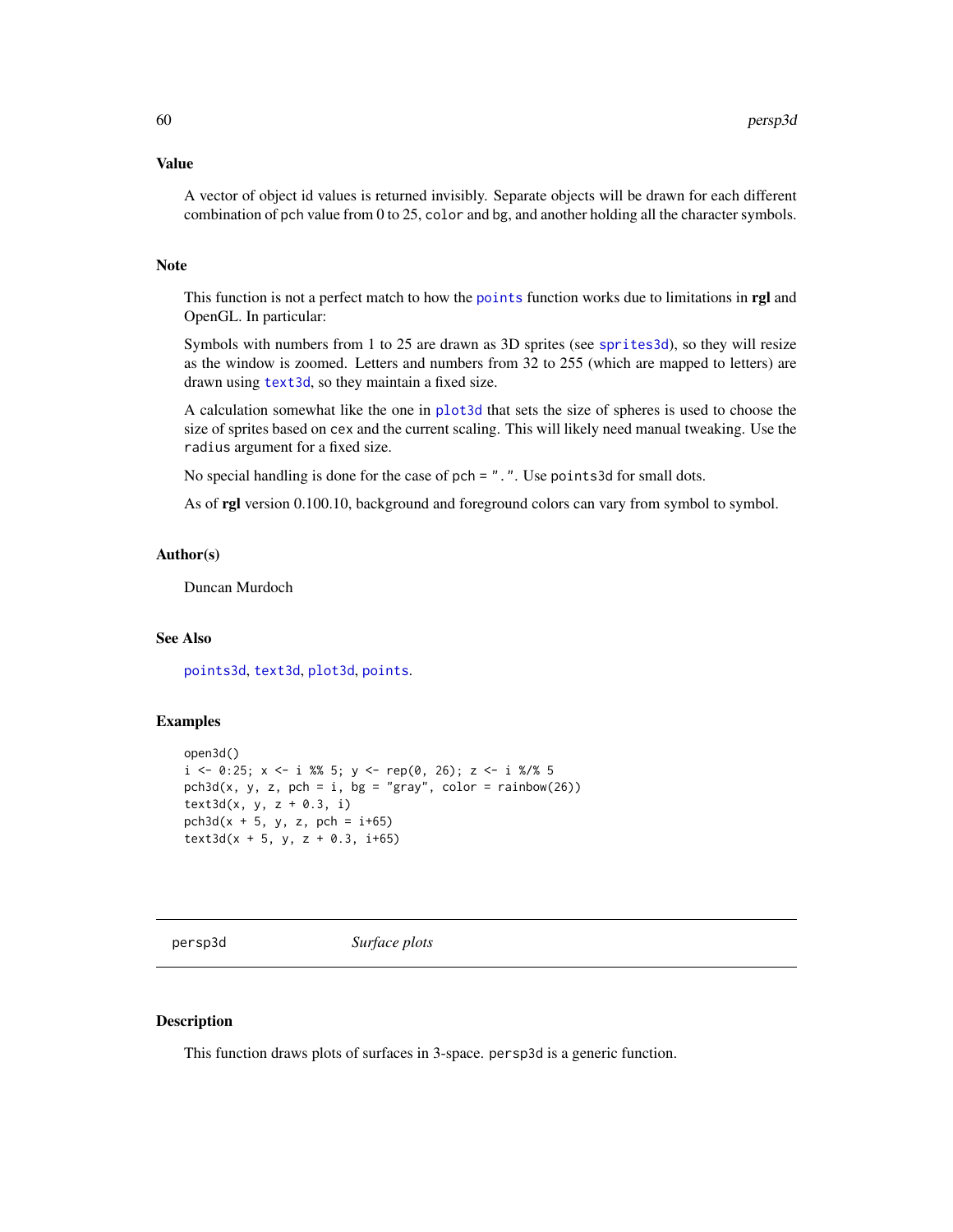#### $persp3d$  61

## Usage

```
persp3d(x, \ldots)## Default S3 method:
persp3d(x = seq(0, 1, len = nrow(z)), y = seq(0, 1, len = ncol(z)), z,xlim = NULL, ylim = NULL, zlim = NULL,
    xlab = NULL, ylab = NULL, zlab = NULL, add = FALSE, aspect = !add,
    forceClipregion = FALSE, ...)
```
# Arguments

| x, y, z          | points to plot on surface. See Details below.                                                                                             |
|------------------|-------------------------------------------------------------------------------------------------------------------------------------------|
| xlim, ylim, zlim |                                                                                                                                           |
|                  | x-, y- and z-limits. If present, the plot is clipped to this region.                                                                      |
| xlab, ylab, zlab |                                                                                                                                           |
|                  | titles for the axes. N.B. These must be character strings; expressions are not<br>accepted. Numbers will be coerced to character strings. |
| add              | whether to add the points to an existing plot.                                                                                            |
| aspect           | either a logical indicating whether to adjust the aspect ratio, or a new ratio.                                                           |
| forceClipregion  |                                                                                                                                           |
|                  | force a clipping region to be used, whether or not limits are given.                                                                      |
| .                | additional material parameters to be passed to surface 3d and decorate 3d.                                                                |
|                  |                                                                                                                                           |

## Details

The default method plots a surface defined as a grid of  $(x, y, z)$  locations in space. The grid may be specified in several ways:

- As with [persp](#page-0-0), x and y may be given as vectors in ascending order, with z given as a matrix. There should be one x value for each row of z and one y value for each column. The surface drawn will have x constant across rows and y constant across columns. This is the most convenient format when z is a function of x and y which are measured on a regular grid.
- x and y may also be given as matrices, in which case they should have the same dimensions as z. The surface will combine corresponding points in each matrix into locations  $(x, y, z)$  and draw the surface through those. This allows general surfaces to be drawn, as in the example of a spherical Earth shown below.
- If x is a list, its components x\$x, x\$y and x\$z are used for x, y and z respectively, though an explicitly specified z value will have priority.

One difference from [persp](#page-0-0) is that colors are specified on each vertex, rather than on each facet of the surface. To emulate the [persp](#page-0-0) color handling, you need to do the following. First, convert the color vector to an  $(nx -1)$  by  $(ny -1)$  matrix; then add an extra row before row 1, and an extra column after the last column, to convert it to nx by ny. (These extra colors will not be used). For example,  $col \leq -rbind(1,cbind(maxrix(cd,nx -1,ny -1),1))$ . Finally, call persp3d with material property smooth = FALSE.

See the "Clipping" section in [plot3d](#page-74-0) for more details on xlim, ylim, zlim and forceClipregion.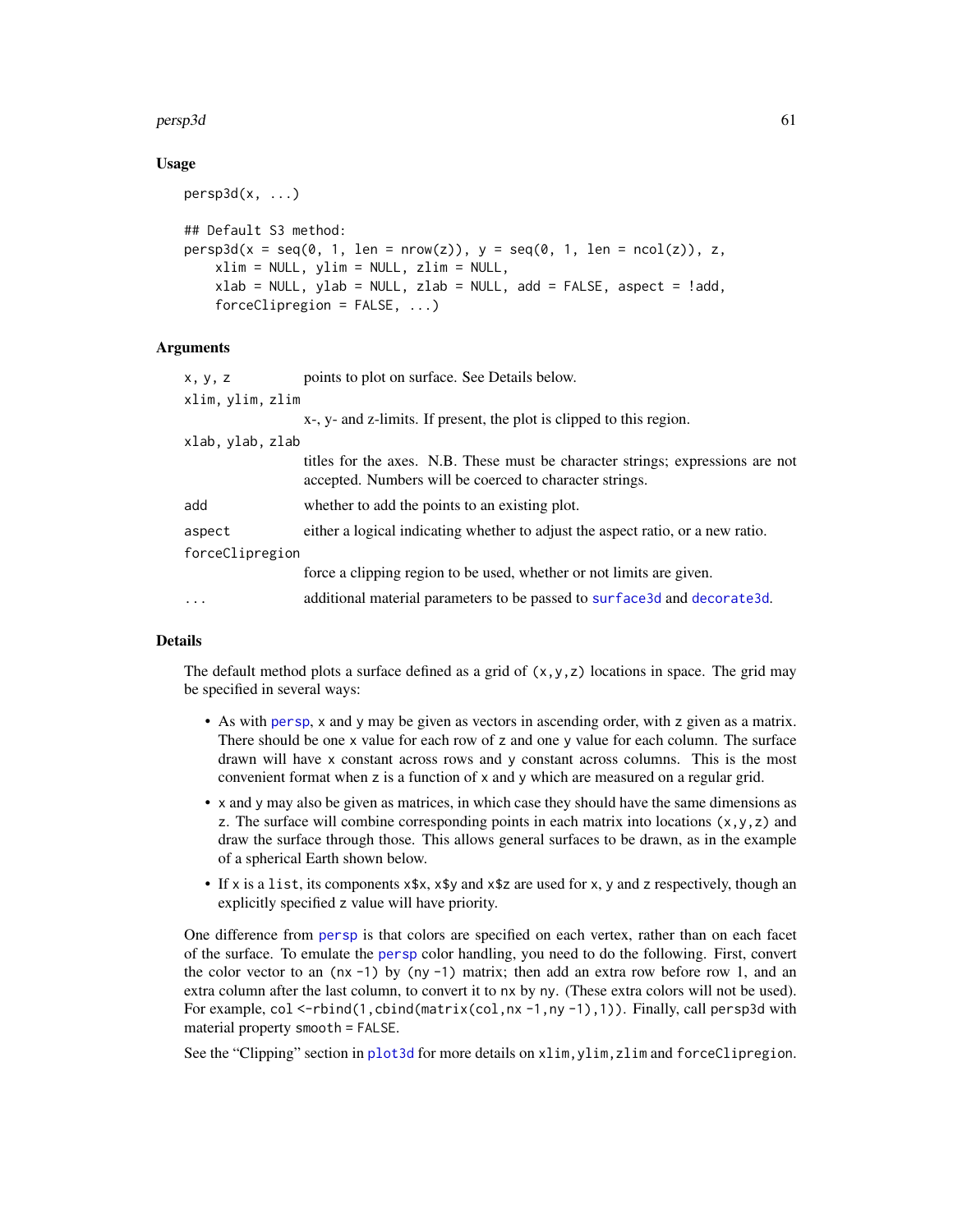#### Value

This function is called for the side effect of drawing the plot. A vector of shape IDs is returned invisibly.

# Author(s)

Duncan Murdoch

# See Also

[plot3d](#page-74-0), [persp](#page-0-0). There is a persp3d. function method for drawing functions, and [persp3d.deldir](#page-62-0) can be used to draw surfaces defined by an irregular collection of points. A formula method [persp3d.formula](#page-77-0) draws surfaces using this method.

The [surface3d](#page-148-0) function is used to draw the surface without the axes etc.

## Examples

```
# (1) The Obligatory Mathematical surface.
# Rotated sinc function.
x \le - seq(-10, 10, length = 30)
y \leq -xf <- function(x, y) { r <- sqrt(x^2 + y^2); 10 * sin(r)/r }
z \le outer(x, y, f)
z[is.na(z)] <- 1
open3d()
bg3d("white")
material3d(col = "black")
# Draw the surface twice: the first draws the solid part,
# the second draws the grid. Offset the first so it doesn't
# obscure the first.
persp3d(x, y, z, aspect = c(1, 1, 0.5), col = "lightblue",xlab = "X", ylab = "Y", zlab = "Sinc( r )",polygon_offset = 1)
persp3d(x, y, z, front = "lines", back = "lines",lit = FALSE, add = TRUE)# (2) Add to existing persp plot:
xE \leftarrow c(-10, 10); xy \leftarrow expand.grid(xE, xE)points3d(xy[, 1], xy[, 2], 6, col = "red")
lines3d(x, y = 10, z = 6 + sin(x), col = "green")phi <- seq(0, 2*pi, len = 201)
r1 < -7.725 # radius of 2nd maximum
xr \leftarrow r1 * \cos(\phi h i)yr < - r1 * sin(\pi)lines3d(xr, yr, f(xr, yr), col = "pink", lwd = 2)
```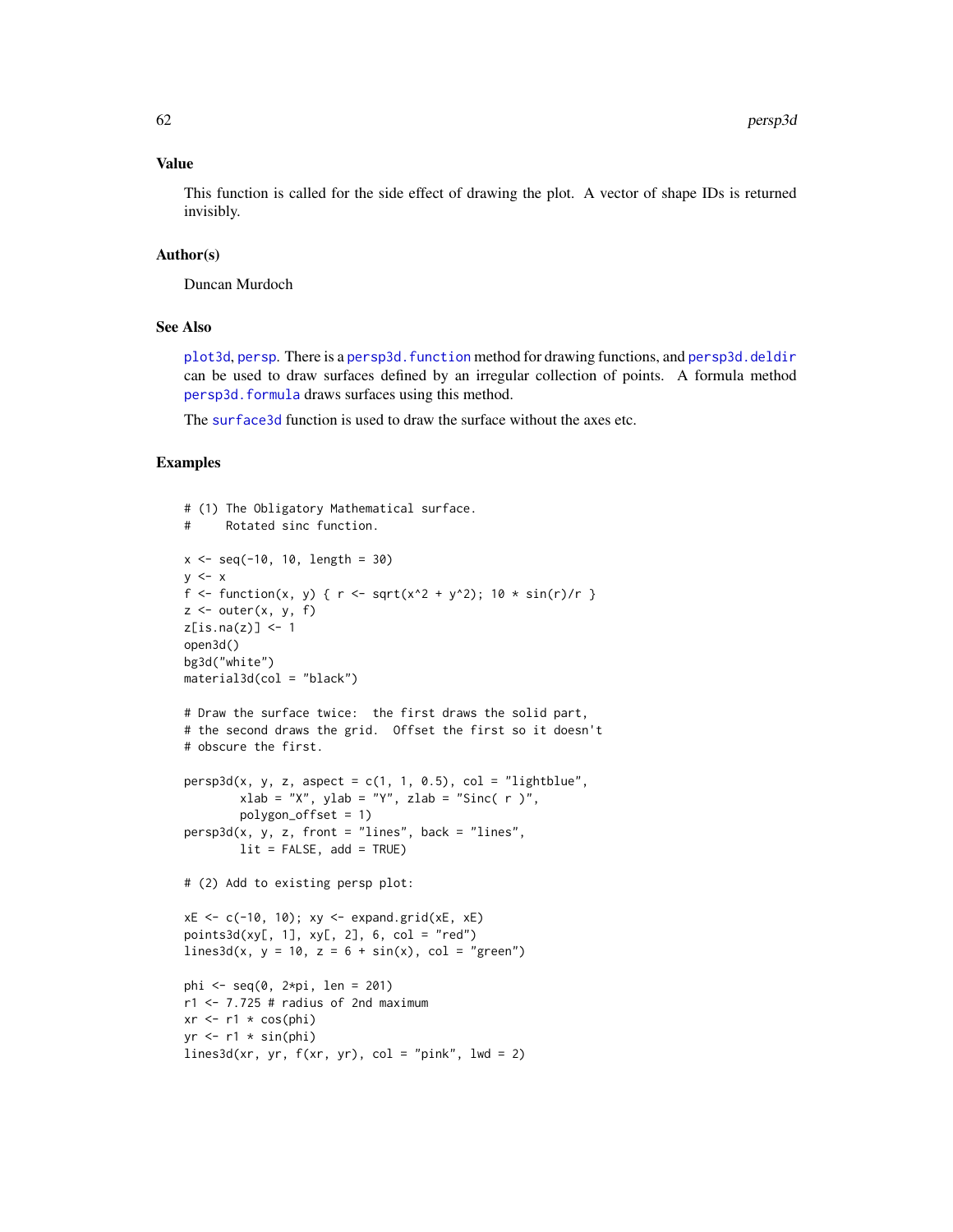```
# (3) Visualizing a simple DEM model
z \le -2 \times volcano # Exaggerate the relief
x \le -10 \times (1: nrow(z)) # 10 meter spacing (S to N)
y \le -10 \times (1:\text{ncol}(z)) # 10 meter spacing (E to W)
open3d()
bg3d("slategray")
material3d(col = "black")
persp3d(x, y, z, col = "green3", aspect = "iso",axes = FALSE, box = FALSE)# (4) A globe
lat <- matrix(seq(90, -90, len = 50)*pi/180, 50, 50, byrow = TRUE)
long <- matrix(seq(-180, 180, len = 50)*pi/180, 50, 50)
r <- 6378.1 # radius of Earth in kmx <- r*cos(lat)*cos(long)
y <- r*cos(lat)*sin(long)
z \leftarrow r * sin(lat)open3d()
persp3d(x, y, z, col = "white",texture = system.file("textures/worldsmall.png", package = "rgl"),
       specular = "black", axes = FALSE, box = FALSE, xlab = "", ylab = "", zlab = "",
       normal_x = x, normal_y = y, normal_z = z)
if (!rgl.useNULL())
  play3d(spin3d(axis = c(0, 0, 1), rpm = 16), duration = 2.5)## Not run:
# This looks much better, but is slow because the texture is very big
persp3d(x, y, z, col = "white",texture = system.file("textures/world.png", package = "rgl"),
       specular = "black", axes = FALSE, box = FALSE, xlab = "", ylab = "", zlab = "",
       normal_x = x, normal_y = y, normal_z = z)
## End(Not run)
```
<span id="page-62-0"></span>persp3d.deldir *Plot a Delaunay triangulation.*

## Description

The  $deldir()$  $deldir()$  function in the **deldir** package computes a Delaunay triangulation of a set of points. These functions display it as a surface.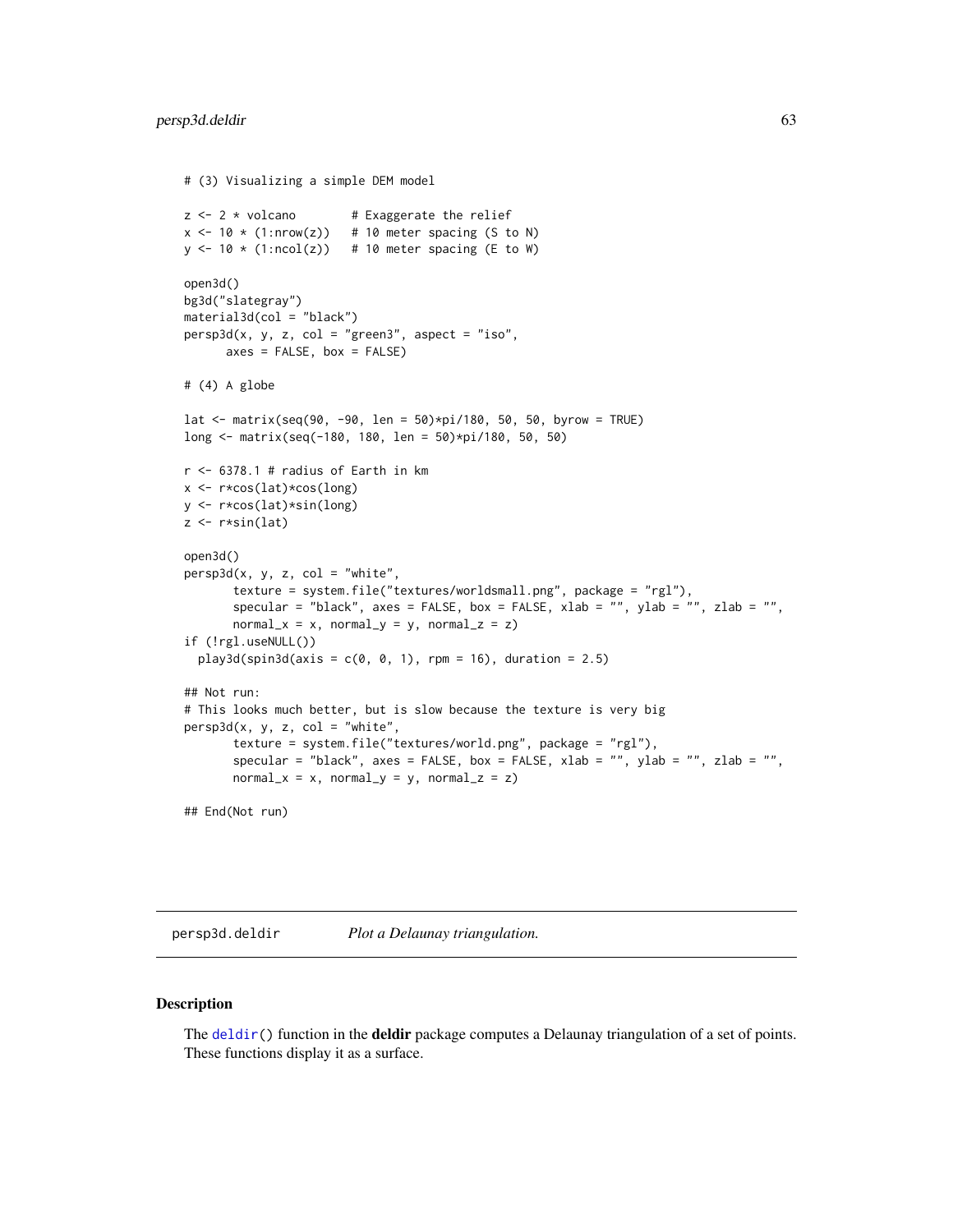## Usage

```
## S3 method for class 'deldir'
plot3d(x, \ldots)## S3 method for class 'deldir'
persp3d(x, ..., add = FALSE)## S3 method for class 'deldir'
as.mesh3d(x, col = "gray", coords = c("x", "y", "z"),
    smooth = TRUE, normals = NULL, texcoords = NULL, ...)
```
## **Arguments**

| $\mathsf{x}$ | A "deldir" object, produced by the deldir() function. It must contain z val-<br>ues.                     |
|--------------|----------------------------------------------------------------------------------------------------------|
| add          | Whether to add surface to existing plot (add = TRUE) or create a new plot (add =<br>FALSE, the default). |
| col          | Colors to apply to each vertex in the triangulation. Will be recycled as needed.                         |
| coords       | See Details below.                                                                                       |
| smooth       | Whether to average normals at vertices for a smooth appearance.                                          |
| normals      | User-specified normals at each vertex. Requires smooth = FALSE.                                          |
| texcoords    | Texture coordinates at each vertex.                                                                      |
| .            | See Details below.                                                                                       |

# Details

These functions construct a [mesh3d](#page-45-0) object corresponding to the triangulation in x. The plot3d and persp3d methods plot it.

The coords parameter allows surfaces to be plotted over any coordinate plane. It should be a permutation of the column names  $c("x", "y", "z")$  from the "deldir" object. The first will be used as the x coordinate, the second as the y coordinate, and the third as the z coordinate.

The ... parameters in plot3d.deldir are passed to persp3d.deldir; in persp3d.deldir they are passed to both as.mesh3d.deldir and persp3d.mesh3d; in as.mesh3d.deldir they are used as material parameters in a [tmesh3d](#page-45-1) call.

# Examples

```
x \le - rnorm(200, sd = 5)
y \le - rnorm(200, sd = 5)
r <- sqrt(x^2 + y^2)
z \le -10 * \sin(r)/rcol <- cm.colors(20)[1 + round(19*(z - min(z))/diff(range(z)))]
if (requireNamespace("deldir", quietly = TRUE)) {
  save <- options(rgl.meshColorWarning = FALSE)
  dxyz \leq deldir::deldir(x, y, z = z, suppressMsge = TRUE)
  persp3d(dxyz, col = col)
  open3d()
  # Do it without smoothing and with a different orientation.
```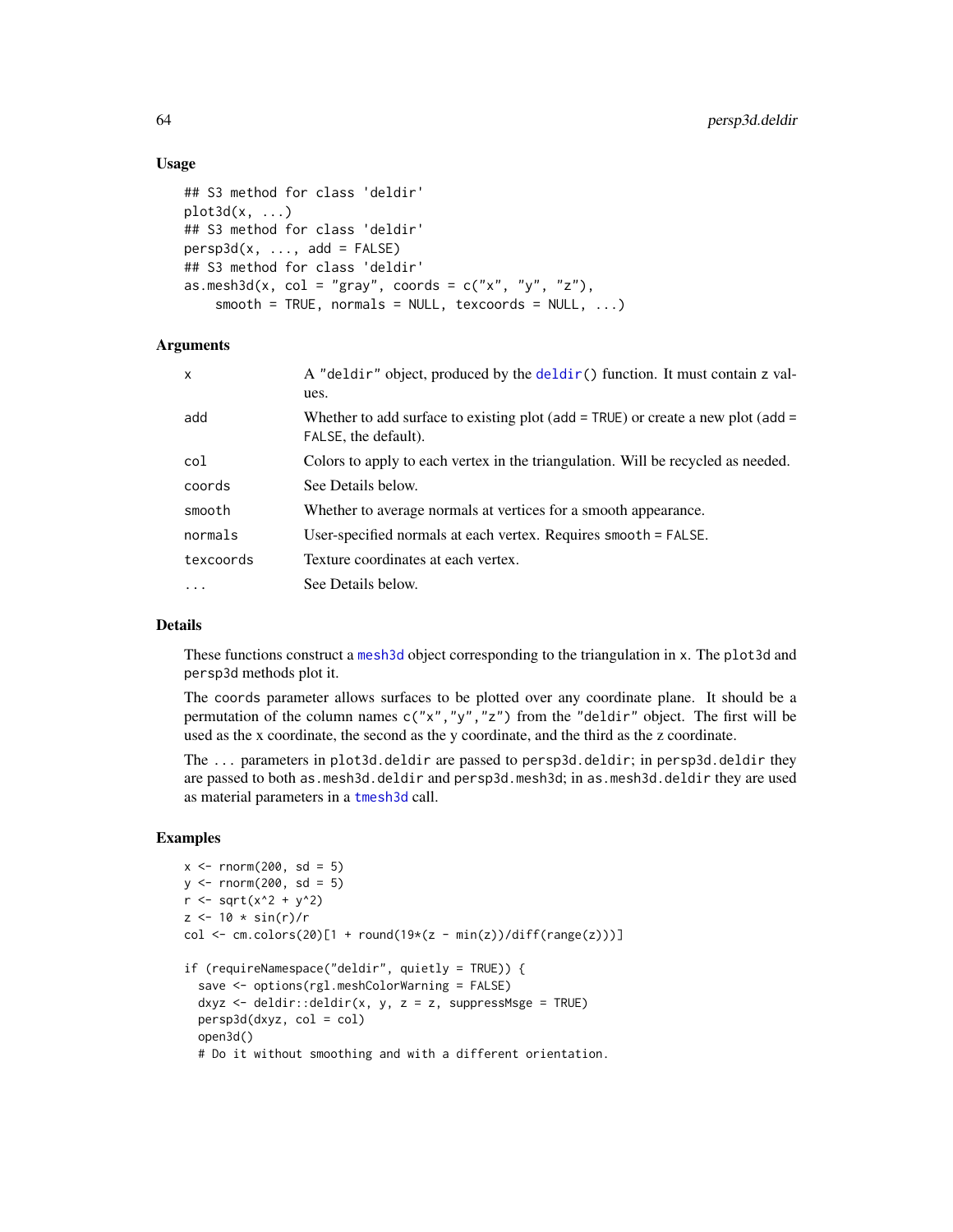```
persp3d(dxyz, col = col, coords = c("z", "x", "y"), smooth = FALSE)options(save)
}
```
<span id="page-64-0"></span>persp3d.function *Plot a function of two variables*

# Description

Plot a function  $z(x,y)$  or a parametric function  $(x(s,t),y(s,t),z(s,t))$ .

## Usage

```
## S3 method for class 'function'
persp3d(x,
 xlim = c(0, 1), ylim = c(0, 1),slim = NULL, tlim = NULL,
 n = 101,
 xvals = seq.int(min(xlim), max(xlim), length.out = n[1]),
 yvals = seq.int(min(ylim), max(ylim), length.out = n[2]),
 svals = seq.int(min(slim), max(slim), length.out = n[1]),
  tvals = seq.int(min(tlim), max(tlim), length.out = n[2]),
 xlab, ylab, zlab,
 col = "gray", others = list(),normal = NULL, texcoords = NULL, ...## S3 method for class 'function'
plot3d(x, \ldots)
```
# Arguments

| x                | A function of two arguments. See the details below.                                                                                                                                                    |
|------------------|--------------------------------------------------------------------------------------------------------------------------------------------------------------------------------------------------------|
| xlim, ylim       | By default, the range of x and y values. For a parametric surface, if these are not<br>missing, they are used as limits on the displayed x and y values.                                               |
| slim, tlim       | If not NULL, these give the range of s and t in the parametric specification of the<br>surface. If only one is given, the other defaults to $c(0,1)$ .                                                 |
| n                | A one or two element vector giving the number of steps in the x and y (or s and<br>t) grid.                                                                                                            |
| xvals, yvals     | The values at which to evaluate x and y. Ignored for a parametric surface. If<br>used, xlim and/or ylim are ignored.                                                                                   |
| svals, tvals     | The values at which to evaluate s and t for a parametric surface. Only used if<br>slim or tlim is not NULL. As with xvals and yvals, these override the corre-<br>sponding slim or tlim specification. |
| xlab, ylab, zlab |                                                                                                                                                                                                        |
|                  | The axis labels. See the details below for the defaults.                                                                                                                                               |
| col              | The color to use for the plot. See the details below.                                                                                                                                                  |
|                  |                                                                                                                                                                                                        |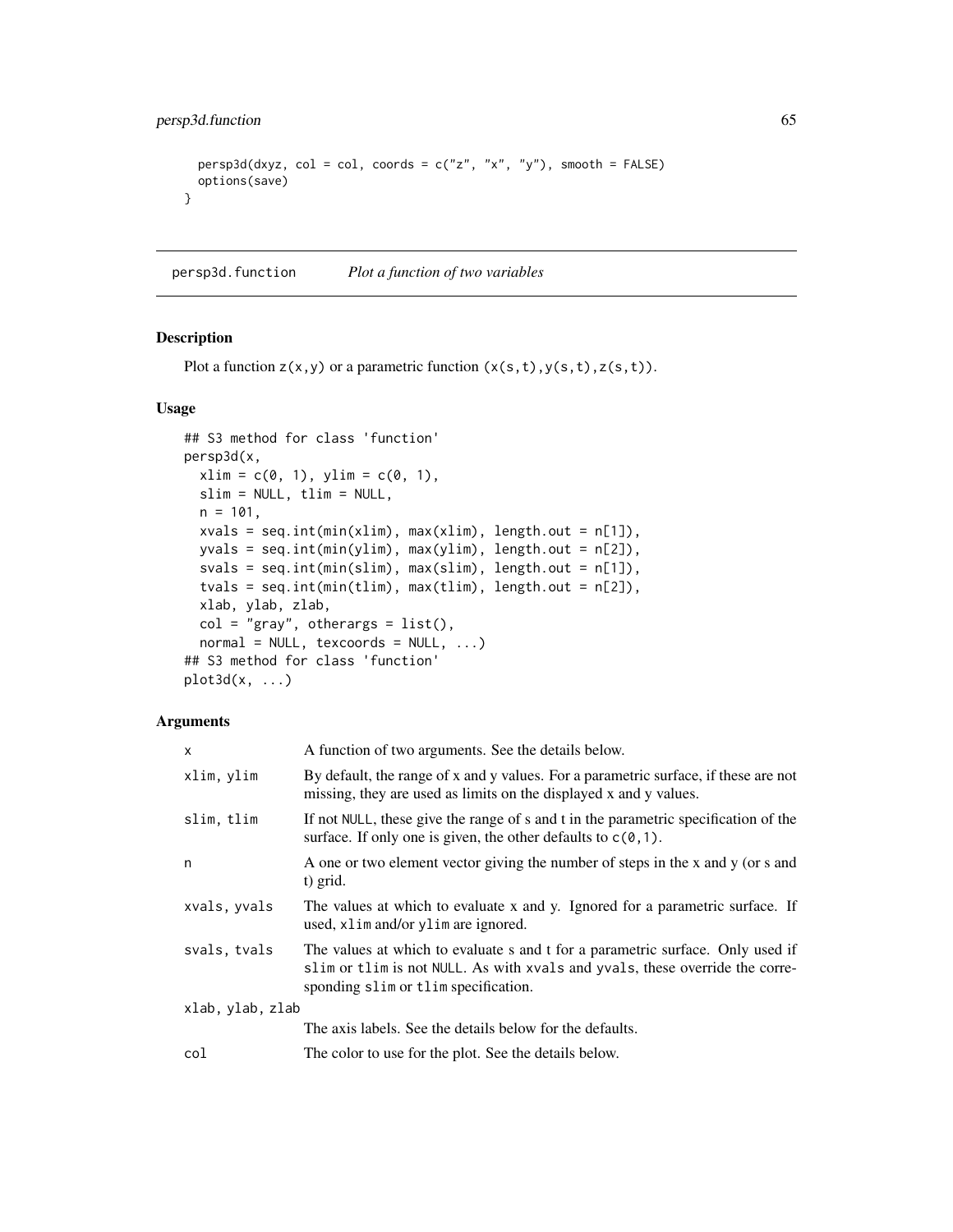| otherargs               | Additional arguments to pass to the function.                                   |
|-------------------------|---------------------------------------------------------------------------------|
| normal, texcoords       |                                                                                 |
|                         | Functions to set surface normals or texture coordinates. See the details below. |
| $\cdot$ $\cdot$ $\cdot$ | Additional arguments to pass to persp3d.                                        |
|                         |                                                                                 |

## Details

The "function" method for plot3d simply passes all arguments to persp3d. Thus this description applies to both.

The first argument  $x$  is required to be a function. It is named  $x$  only because of the requirements of the S3 system; in the remainder of this help page, we will assume that the assignment  $f \leq -x$  has been made, and will refer to the function f().

persp3d.function evaluates f() on a two-dimensional grid of values, and displays the resulting surface. The values on the grid will be passed in as vectors in the first two arguments to the function, so  $f()$  needs to be vectorized. Other optional arguments to  $f()$  can be specified in the otherargs list.

In the default form where slim and tlim are both NULL, it is assumed that  $f(x,y)$  returns heights, which will be plotted in the z coordinate. The default axis labels will be taken from the argument names to f() and the expression passed as argument x to this function.

If slim or tlim is specified, a parametric surface is plotted. The function  $f(s, t)$  must return a 3-column matrix, giving x, y and z coordinates of points on the surface. The default axis labels will be the column names if those are present. In this case xlim, ylim and zlim are used to define a clipping region only if specified; the defaults are ignored.

The color of the surface may be specified as the name of a color, or a vector or matrix of color names. In this case the colors will be recycled across the points on the grid of values.

Alternatively, a function may be given: it should be a function like [rainbow](#page-0-0) that takes an integer argument and returns a vector of colors. In this case the colors are mapped to z values.

The normal argument allows specification of a function to compute normal vectors to the surface. This function is passed the same arguments as f() (incuding otherargs if present), and should produce a 3-column matrix containing the x, y and z coordinates of the normals.

The texcoords argument is a function similar to normal, but it produces a 2-column matrix containing texture coordinates.

Both normal and texcoords may also contain matrices, with 3 and 2 columns respectively, and rows corresponding to the points that were passed to f().

## Value

This function constructs a call to [persp3d](#page-59-0) and returns the value from that function.

# Author(s)

Duncan Murdoch

#### See Also

The [curve](#page-0-0) function in base graphics does something similar for functions of one variable. See the example below for space curves.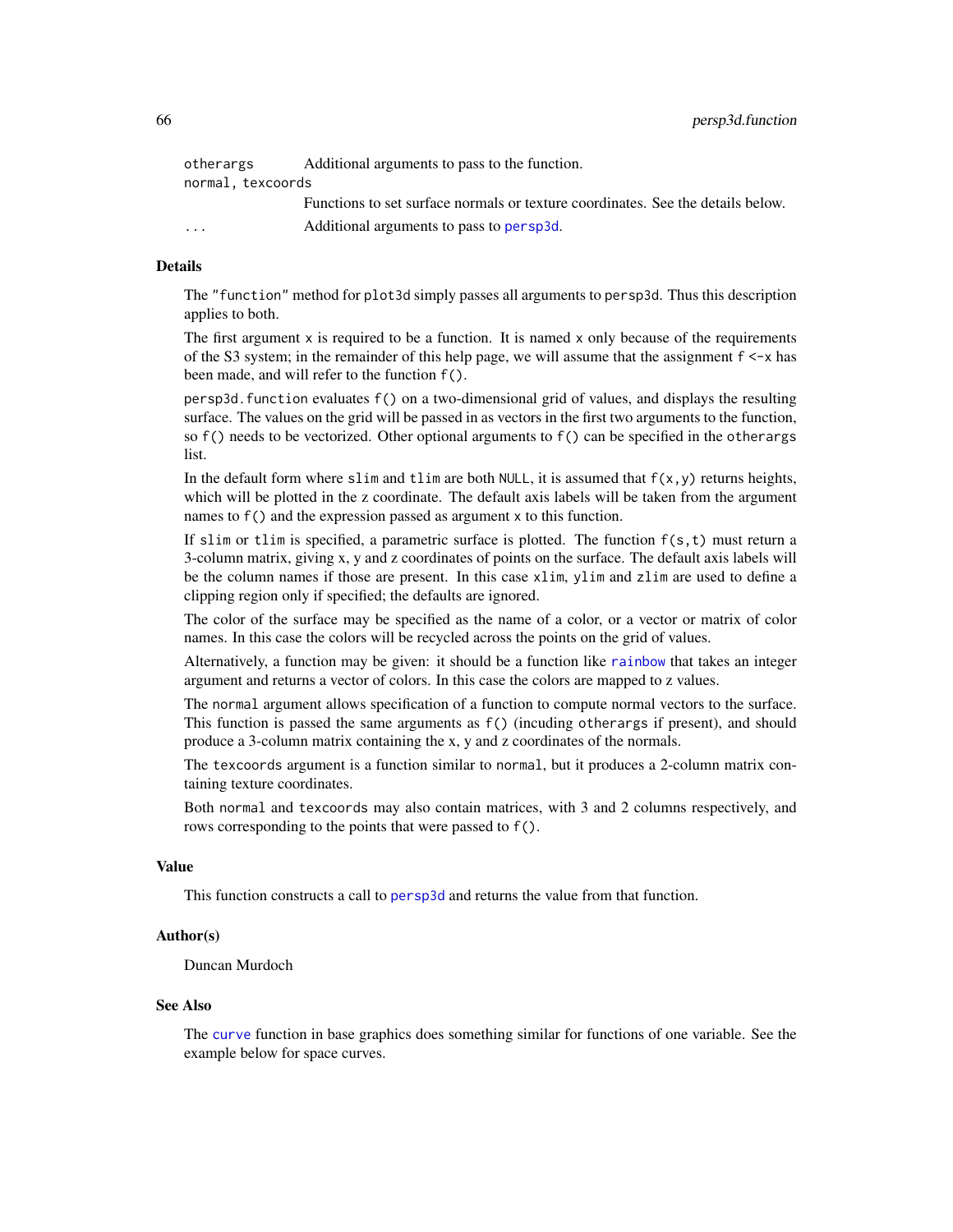# persp3d.triSht 67

## Examples

```
# (1) The Obligatory Mathematical surface.
# Rotated sinc function, with colors
f \leftarrow function(x, y) {
 r <- sqrt(x^2 + y^2)
 ifelse(r == 0, 10, 10 * sin(r)/r)}
open3d()
plot3d(f, col = colorRampPalette(c("blue", "white", "red")),
       xlab = "X", ylab = "Y", zlab = "Sinc( r )",xlim = c(-10, 10), ylim = c(-10, 10),aspect = c(1, 1, 0.5)# (2) A cylindrical plot
f \leftarrow function(s, t) {
 r <- 1 + exp( -pmin( (s - t)^2,
                       (s - t - 1)^2,
                       (s - t + 1)^2 )/0.01 )
 cbind(r*cos(t*2*pi), r*sin(t*2*pi), s)
}
open3d()
plot3d(f, slim = c(0, 1), tlim = c(0, 1), col = "red", alpha = 0.8)# Add a curve to the plot, fixing s at 0.5.
plot3d(f(0.5, seq.int(0, 1, length.out = 100)), type = "l", add = TRUE,lwd = 3, depth_test = "lequal")
```
persp3d.triSht *Plot an interp or tripack Delaunay triangulation.*

### Description

The [tri.mesh\(](#page-0-0)) functions in the **interp** and **tripack** packages compute a Delaunay triangulation of a set of points. These functions display it as a surface.

#### Usage

```
## S3 method for class 'triSht'
plot3d(x, z, ...)
## S3 method for class 'triSht'
persp3d(x, z, ..., add = FALSE)## S3 method for class 'triSht'
as.mesh3d(x, z, col = "gray", coords = c("x", "y", "z"),smooth = TRUE, normals = NULL, texcoords = NULL, ...)## S3 method for class 'tri'
```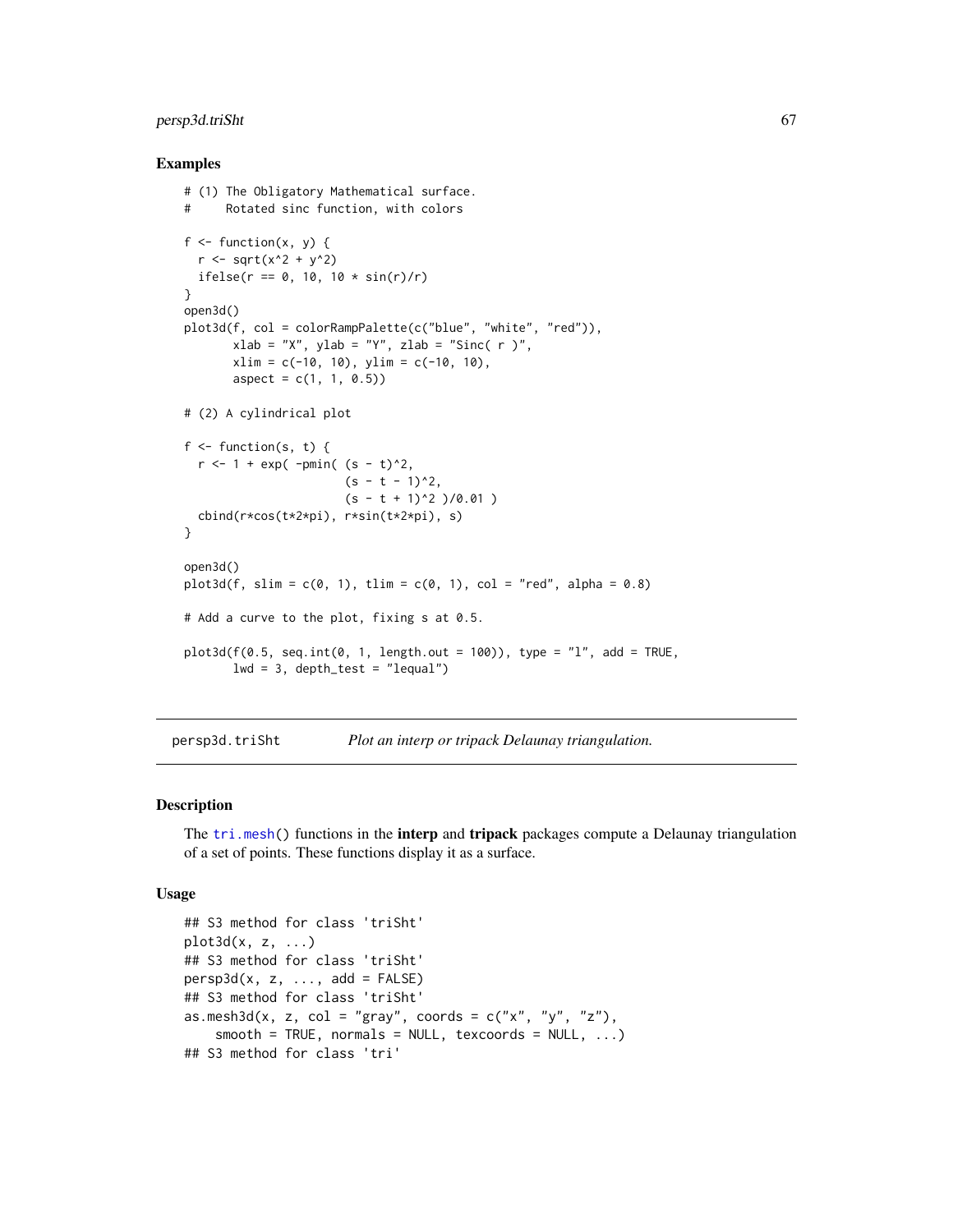```
plot3d(x, z, ...)
## S3 method for class 'tri'
persp3d(x, z, \ldots, add = FALSE)## S3 method for class 'tri'
as.mesh3d(x, z, col = "gray", coords = c("x", "y", "z"),smooth = TRUE, normals = NULL, texcoords = NULL, ...)
```
### Arguments

| $\times$  | A "triSht" or "tri" object, produced by the tri.mesh() function in the in-<br><b>terp</b> or <b>tripack</b> packages respectively. |
|-----------|------------------------------------------------------------------------------------------------------------------------------------|
| z         | z coordinate values corresponding to each of the nodes in x.                                                                       |
| add       | Whether to add surface to existing plot (add = TRUE) or create a new plot (add =<br>FALSE, the default).                           |
| col       | Colors to apply to each vertex in the triangulation. Will be recycled as needed.                                                   |
| coords    | See Details below.                                                                                                                 |
| smooth    | Whether to average normals at vertices for a smooth appearance.                                                                    |
| normals   | User-specified normals at each vertex. Requires smooth = FALSE.                                                                    |
| texcoords | Texture coordinates at each vertex.                                                                                                |
| $\cdot$   | See Details below.                                                                                                                 |

## Details

These functions construct a [mesh3d](#page-45-0) object corresponding to the triangulation in x. The plot3d and persp3d methods plot it.

The coords parameter allows surfaces to be plotted over any coordinate plane. It should be a permutation of the column names  $c("x", "y", "z")$ . The first will be used as the x coordinate, the second as the y coordinate, and the third as the z coordinate.

The ... parameters in plot3d.triSht and plot3d.tri are passed to persp3d; in persp3d.triSht and persp3d.tri they are passed to both as.mesh3d and persp3d.mesh3d; in as.mesh3d.triSht and as.mesh3d.tri they are used as material parameters in a [tmesh3d](#page-45-1) call.

"tri" objects may contain constraints. These appear internally as extra nodes, representing either the inside or outside of boundaries on the region being triangulated. Each of these nodes should also have a z value, but triangles corresponding entirely to constraint nodes will not be drawn. In this way complex, non-convex regions can be triangulated. See the second example below.

# Note

If there are duplicate points, the tri.mesh() functions will optionally delete some of them. If you choose this option, the z values must correspond to the nodes *after* deletion, not before.

# Examples

 $x \le -$  rnorm(200, sd = 5)  $y \le -$  rnorm(200, sd = 5)  $r$  <- sqrt(x^2 + y^2)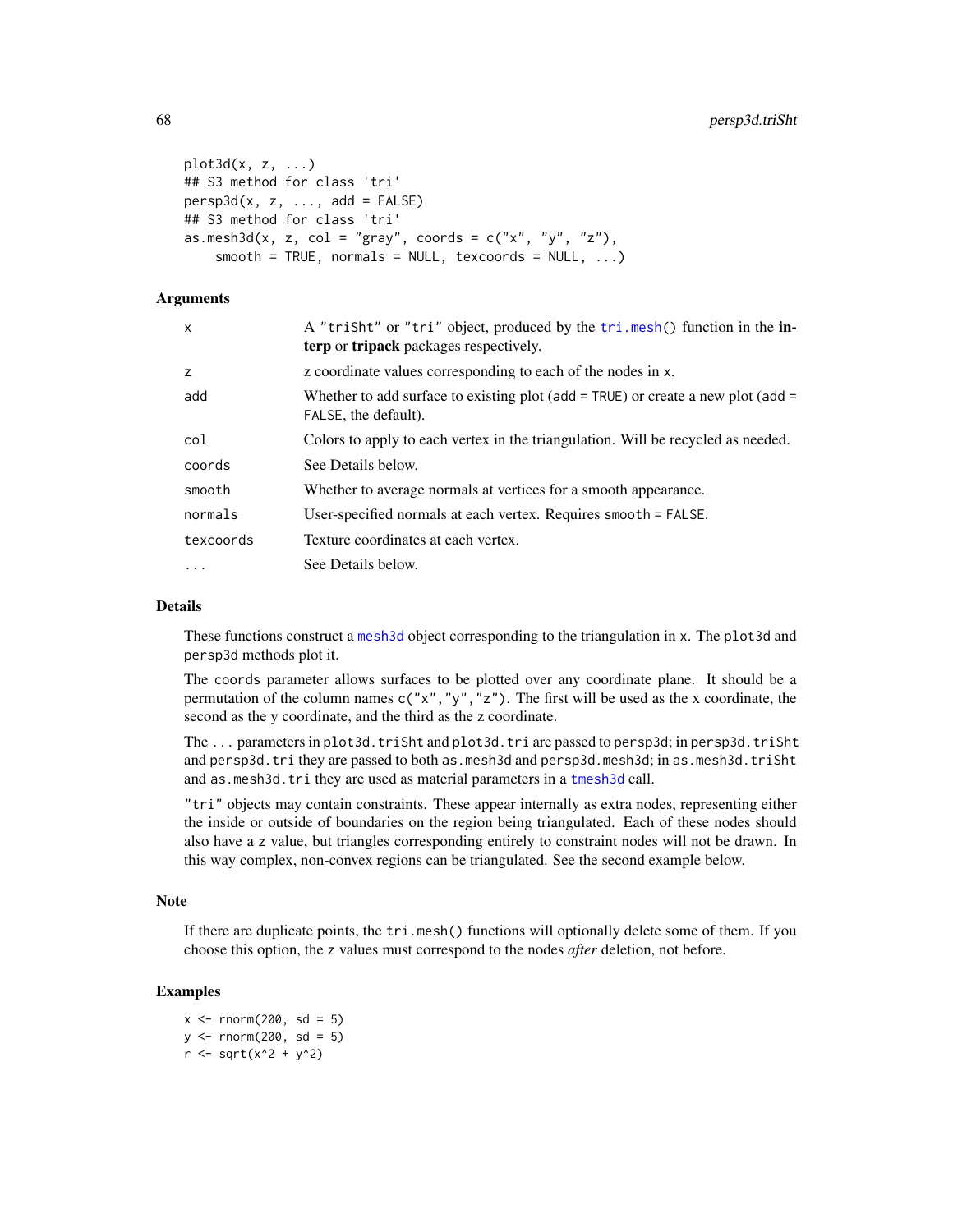#### planes3d 69

```
z < -10 * sin(r)/rcol <- cm.colors(20)[1 + round(19*(z - min(z))/diff(range(z)))]
save <- NULL
if (requireNamespace("interp", quietly = TRUE)) {
  save <- options(rgl.meshColorWarning = FALSE)
  dxy <- interp::tri.mesh(x, y)
  open3d()
  persp3d(dxy, z, col = col, meshColor = "vertices")
  open3d()
  # Do it without smoothing and with a different orientation.
  persp3d(dxy, z, col = col, coords = c("z", "x", "y"), smooth = FALSE)}
if (requireNamespace("tripack", quietly = TRUE)) {
  if (is.null(save))
    save <- options(rgl.meshColorWarning = FALSE)
  # Leave a circular hole around (3, 0)
  theta <- seq(0, 2*pi, len = 30)[-1]cx \leq 2 \star cos(theta) + 3cy <- 2*sin(theta)
  keep <- (x - 3)^2 + y^2 > 4dxy2 <- tripack::tri.mesh(x[keep], y[keep])
  dxy2 <- tripack::add.constraint(dxy2, cx, cy)
  z <- dxy2$x^2 - dxy2$y^2
  col <- terrain.colors(20)[1 + round(19*(z - min(z))/diff(range(z)))]
  open3d()
  persp3d(dxy2, z, col = col)}
options(save)
```
planes3d *add planes*

### **Description**

planes3d and rgl.planes add mathematical planes to a scene. Their intersection with the current bounding box will be drawn. clipplanes3d and rgl.clipplanes add clipping planes to a scene.

#### Usage

planes3d(a,  $b = NULL$ ,  $c = NULL$ ,  $d = 0$ , ...) rgl.planes(a,  $b = NULL$ ,  $c = NULL$ ,  $d = 0$ , ...) clipplanes3d(a,  $b = NULL$ ,  $c = NULL$ ,  $d = 0$ ) rgl.clipplanes(a,  $b = NULL$ ,  $c = NULL$ ,  $d = 0$ )

#### Arguments

a, b, c Coordinates of the normal to the plane. Any reasonable way of defining the coordinates is acceptable. See the function [xyz.coords](#page-0-0) for details.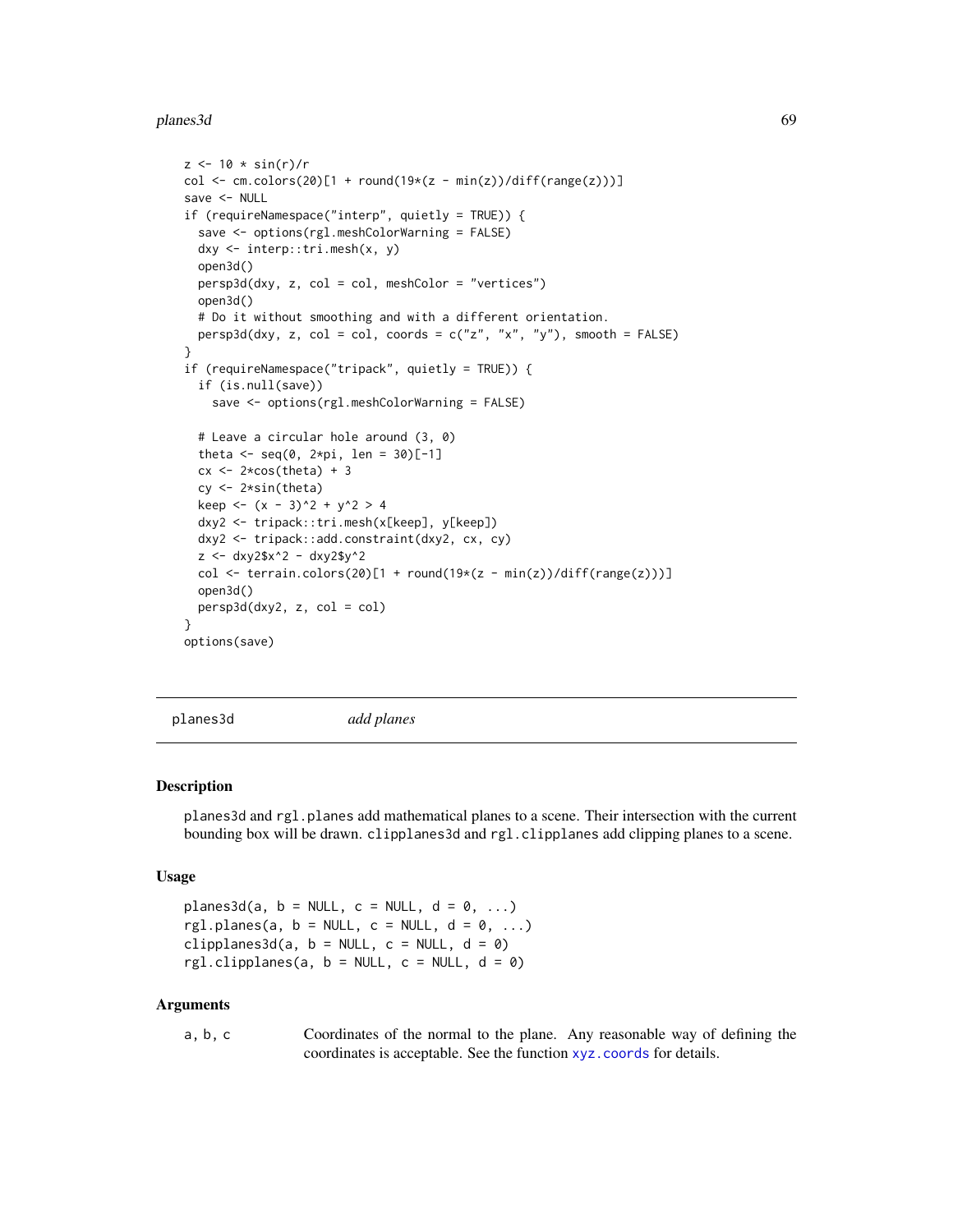|          | Coordinates of the "offset". See the details.       |
|----------|-----------------------------------------------------|
| $\cdots$ | Material properties. See rg1. material for details. |

#### Details

planes3d and rgl.planes draw planes using the parametrization  $ax + by + cz + d = 0$ . Multiple planes may be specified by giving multiple values for any of a,b,c,d; the other values will be recycled as necessary.

clipplanes3d and rgl.clipplanes define clipping planes using the same equations. Clipping planes suppress the display of other objects (or parts of them) in the subscene, based on their coordinates. Points (or parts of lines or surfaces) where the coordinates x,y,z satisfy  $ax + by +$  $cz + d < 0$  will be suppressed.

The number of clipping planes supported by the OpenGL driver is implementation dependent; use par3d("maxClipPlanes") to find the limit.

# Value

A shape ID of the planes or clipplanes object is returned invisibly.

# See Also

[abclines3d](#page-5-0), [rgl.abclines](#page-5-1) for mathematical lines.

[triangles3d](#page-81-1), [rgl.triangles](#page-105-1) or the corresponding functions for quadrilaterals may be used to draw sections of planes that do not adapt to the bounding box.

The example in [subscene3d](#page-144-1) shows how to combine clipping planes to suppress complex shapes.

## Examples

# Show regression plane with z as dependent variable

```
open3d()
x \le rnorm(100)
y <- rnorm(100)
z \le -0.2*x - 0.3*y + rnorm(100, sd = 0.3)fit \leftarrow lm(z \sim x + y)plot3d(x, y, z, type = "s", col = "red", size = 1)coefs <- coef(fit)
a \leftarrow \text{coeffs["x"]}b \leftarrow \text{coeffs['y'']}c <- -1d <- coefs["(Intercept)"]
planes3d(a, b, c, d, alpha = 0.5)open3d()
ids \le plot3d(x, y, z, type = "s", col = "red", size = 1, forceClipregion = TRUE)
oldid <- useSubscene3d(ids["clipregion"])
clipplanes3d(a, b, c, d)
useSubscene3d(oldid)
```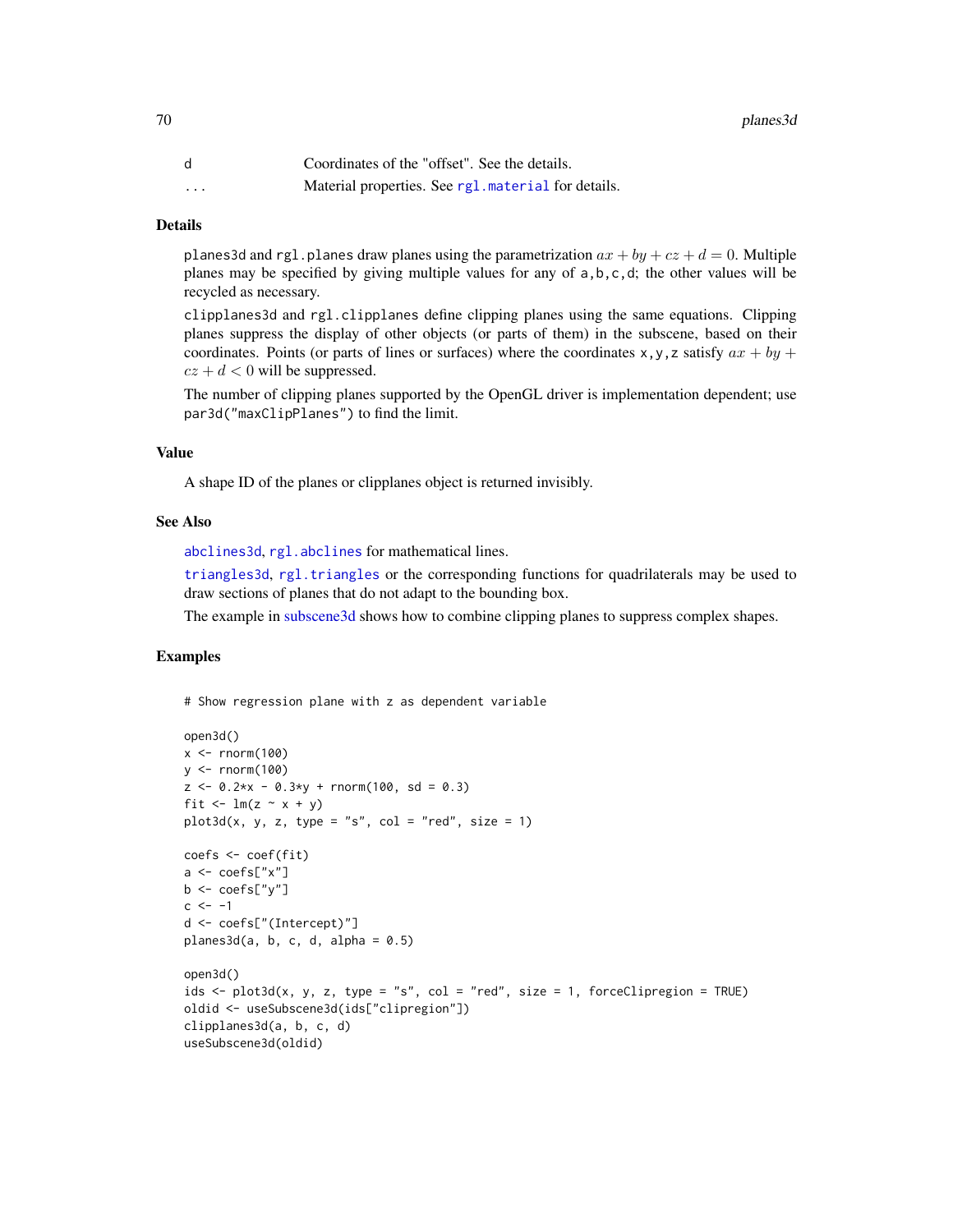<span id="page-70-0"></span>

# Description

play3d calls a function repeatedly, passing it the elapsed time in seconds, and using the result of the function to reset the viewpoint. movie3d does the same, but records each frame to a file to make a movie.

#### Usage

```
play3d(f, duration = Inf, dev = rg1.cur(), ..., startTime = 0)movie3d(f, duration, dev = rgl.cur(), ..., fps = 10,
                   movie = "movie", frames = movie, dir = tempdir(),
                   convert = NULL, clean = TRUE, verbose = TRUE,
                    top = TRUE, type = "gif", startTime = 0)
```
# Arguments

| $\mathsf{f}$ | A function returning a list that may be passed to par 3d                   |
|--------------|----------------------------------------------------------------------------|
| duration     | The duration of the animation                                              |
| dev          | Which rgl device to select                                                 |
|              | Additional parameters to pass to f.                                        |
| startTime    | Initial time at which to start the animation                               |
| fps          | Number of frames per second                                                |
| movie        | The base of the output filename, not including .gif                        |
| frames       | The base of the name for each frame                                        |
| dir          | A directory in which to create temporary files for each frame of the movie |
| convert      | How to convert to a GIF movie; see Details                                 |
| clean        | If convert is NULL or TRUE, whether to delete the individual frames        |
| verbose      | Whether to report the convert command and the output filename              |
| top          | Whether to call rgl. bringtotop before each frame                          |
| type         | What type of movie to create. See Details.                                 |

## Details

The function f will be called in a loop with the first argument being the startTime plus the time in seconds since the start (where the start is measured after all arguments have been evaluated).

play3d is likely to place a high load on the CPU; if this is a problem, calls to [Sys.sleep](#page-0-0) should be made within the function to release time to other processes.

play3d will run for the specified duration (in seconds), but can be interrupted by pressing ESC while the rgl window has the focus.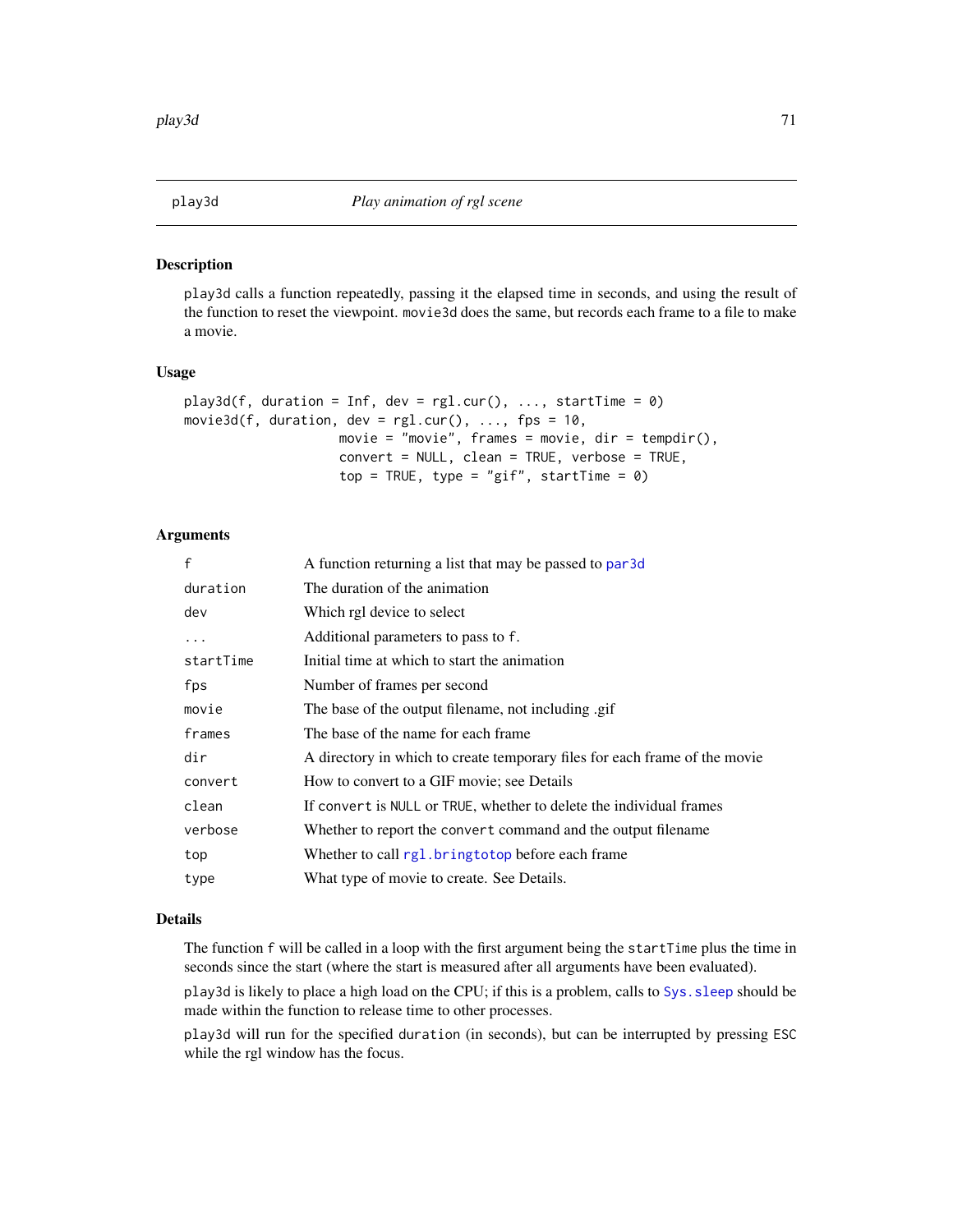movie3d saves each frame to disk in a filename of the form 'framesXXX.png', where XXX is the frame number, starting from 0. If convert is NULL (the default) and the **[magick](#page-0-0)** package is installed, it will be used to convert the frames to a GIF movie (or other format if supported). If **[magick](#page-0-0)** is not installed or convert is TRUE, movie3d will attempt to use the external ImageMagick program to convert the frames to a movie. The newer magick executable is tried first, then convert if that fails. The type argument will be passed to ImageMagick to use as a file extension to choose the file type.

Finally, convert can be a template for a command to execute in the standard shell (wildcards are allowed). The template is converted to a command using

[sprintf\(](#page-0-0)convert,fps,frames,movie,type,duration,dir)

For example, convert = TRUE uses the template "magick -delay 1x%d %s\*.png %s.%s". All work is done in the directory dir, so paths should not be needed in the command. (Note that [sprintf](#page-0-0) does not require all arguments to be used, and supports formats that use them in an arbitrary order.)

The top = TRUE default is designed to work around an OpenGL limitation: in some implementations, rgl. snapshot will fail if the window is not topmost.

As of rgl version 0.94, the dev argument is not needed: the function f can specify its device, as [spin3d](#page-140-0) does, for example. However, if dev is specified, it will be selected as the current device as each update is played.

As of rgl version 0.95.1476, f can include multiple values in a "subscene" component, and par3d() will be called for each of them.

#### Value

play3d is called for the side effect of its repeated calls to f. It returns NULL invisibly.

movie3d is also normally called for the side effect of producing the output movie. It invisibly returns

## Author(s)

Duncan Murdoch, based on code by Michael Friendly

# See Also

[spin3d](#page-140-0) and [par3dinterp](#page-55-0) return functions suitable to use as f. See demo(flag) for an example that modifies the scene in f.

# Examples

```
open3d()
plot3d( cube3d(col = "green") )
M <- par3d("userMatrix")
if (!rgl.useNULL())
  play3d( par3dinterp(time = (0:2)*0.75, userMatrix = list(M,
                                     rotate3d(M, pi/2, 1, 0, 0),
                                     rotate3d(M, pi/2, 0, 1, 0) ) ),
        duration = 3)
## Not run:
movie3d( spin3d(), duration = 5 )
```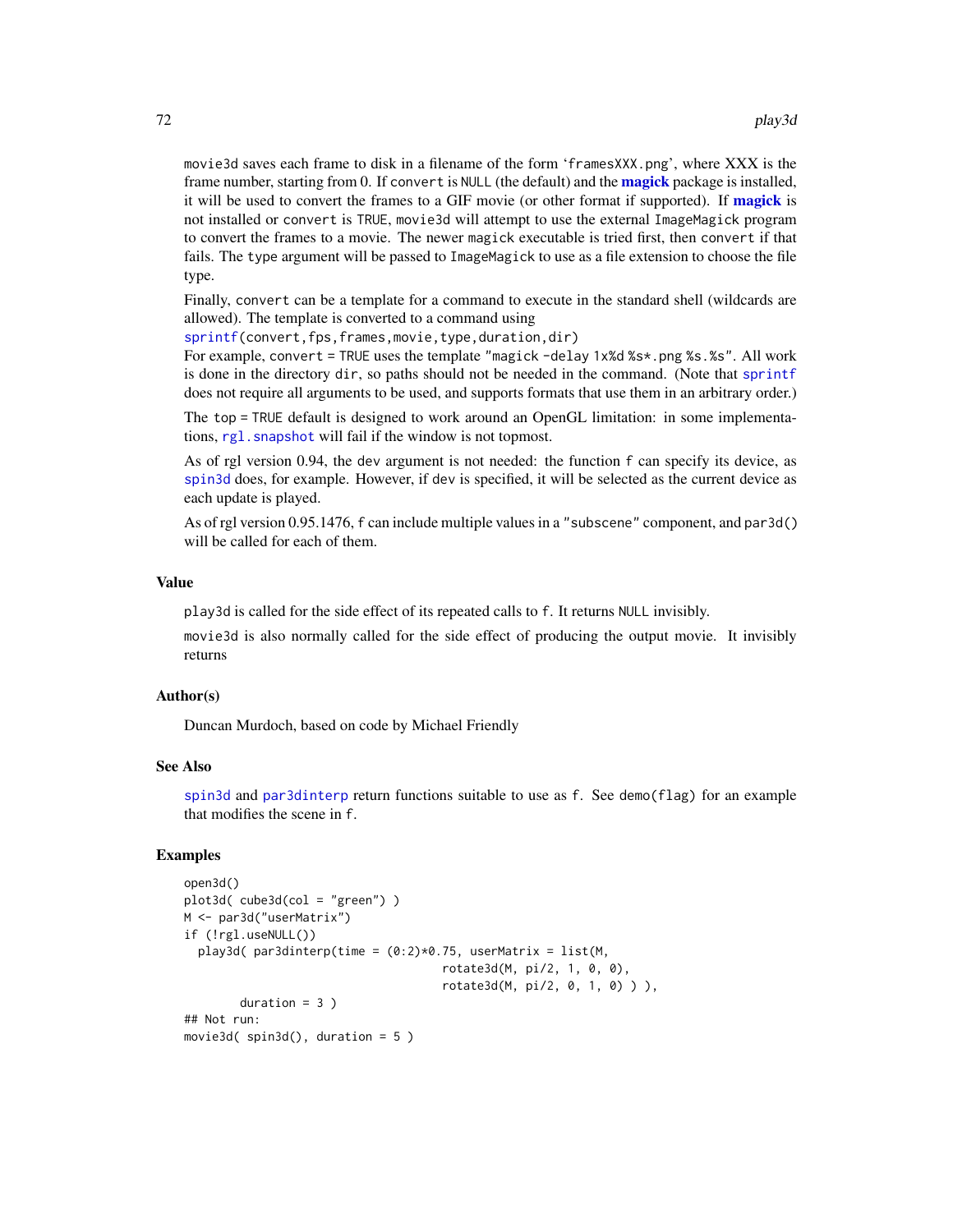# playwidget 73

## End(Not run)

<span id="page-72-0"></span>playwidget *Add a widget to play animations.*

# Description

This is a widget that can be put in a web page to allow animations with or without Shiny.

#### Usage

```
playwidget(sceneId, controls,
            start = 0, stop = Inf, interval = 0.05, rate = 1,
            components = c("Reverse", "Play", "Slower", "Faster",
                            "Reset", "Slider", "Label"),
            loop = TRUE,step = 1, labels = NULL,
            precision = 3,
            elementId = NULL, respondTo = NULL,
            reinit = NULL,
            buttonLabels = components, pause = "Pause",
            height = 40,
            ...)
```

| sceneId     | The HTML id of the rgl scene being controlled, or an object. See the Details<br>below.                                    |
|-------------|---------------------------------------------------------------------------------------------------------------------------|
| controls    | A single "rglControl" object, e.g. propertyControl, or a list of several.                                                 |
| start, stop | The starting and stopping values of the animation. If labels is supplied stop<br>will default to step through the labels. |
| interval    | The requested interval (in seconds) between updates. Updates may occur at<br>longer intervals.                            |
| rate        | The number of units of "nominal" time per real world second.                                                              |
| components  | Which components should be displayed? See Details below.                                                                  |
| loop        | When the player reaches the end of the interval, should it loop back to the be-<br>ginning?                               |
| step        | Step size in the slider.                                                                                                  |
| labels      | Optional labels to use, corresponding to slider steps. Set to NULL for auto-<br>generated labels.                         |
| precision   | If labels=NULL, the precision to use when displaying timer values.                                                        |
| elementId   | The HTML id of the generated widget, containing buttons, slider, etc.                                                     |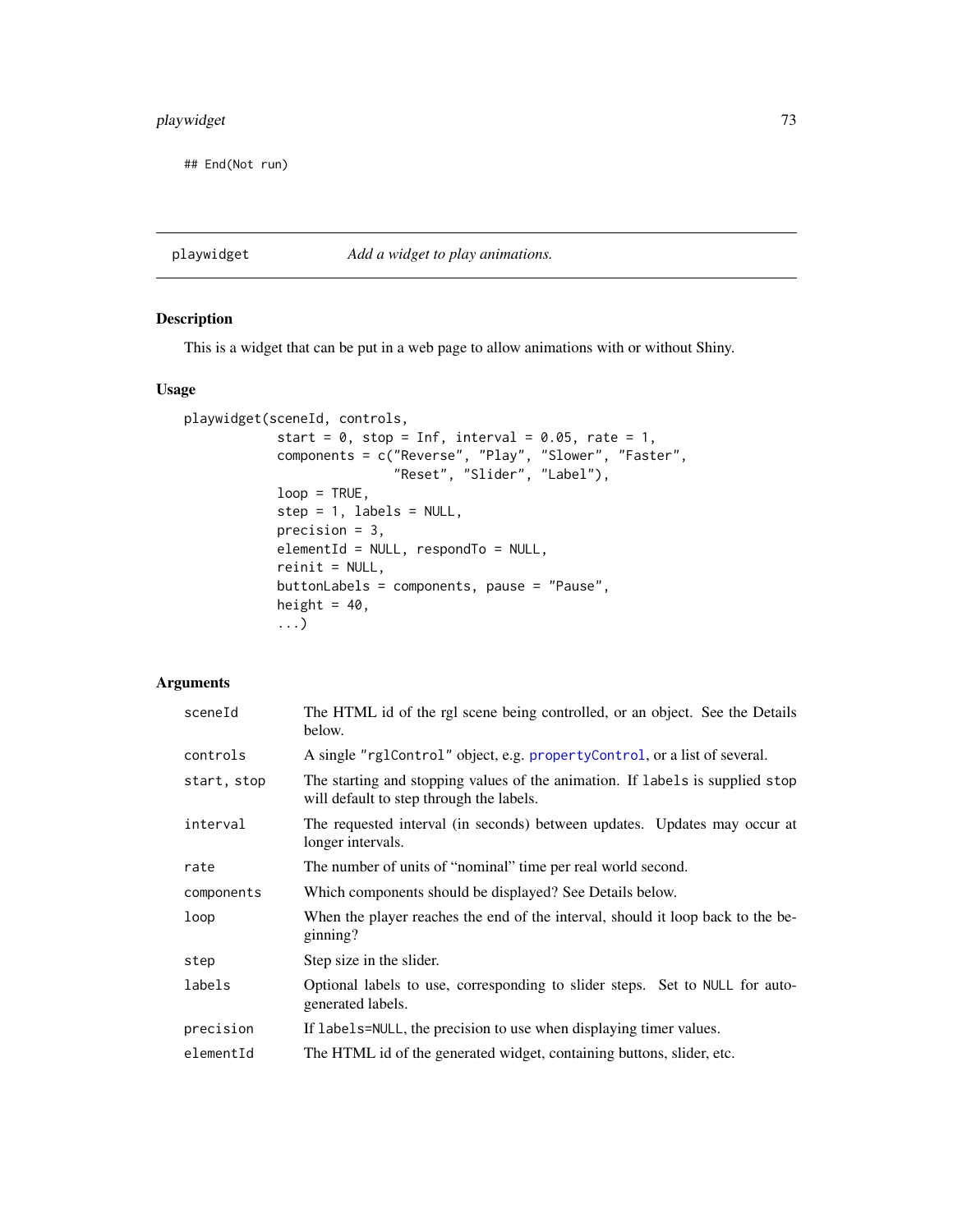| respondTo           | The HTML ID of a Shiny input control (e.g. a slider Input control) to respond<br>to.                                                     |  |
|---------------------|------------------------------------------------------------------------------------------------------------------------------------------|--|
| reinit              | A vector of ids that will need re-initialization before being drawn again.                                                               |  |
| buttonLabels, pause |                                                                                                                                          |  |
|                     | These are the labels that will be shown on the buttons if they are displayed.<br>pause will be shown on the "Play" button while playing. |  |
| height              | The height of the widget in pixels. In a pipe, this is a relative height.                                                                |  |
| $\cdots$            | Additional arguments to pass to to htmlwidgets:: createWidget.                                                                           |  |
|                     |                                                                                                                                          |  |

## Details

The components are buttons to control the animation, a slider for manual control, and a label to show the current value. They will be displayed in the order given in components. Not all need be included.

The buttons have the following behaviour:

Reverse Reverse the direction.

Play Play the animation.

Slower Decrease the playing speed.

Faster Increase the playing speed.

Reset Stop the animation and reset to the start value.

If respondTo is used, no components are shown, as it is assumed Shiny (or whatever control is being referenced) will provide the UI components.

The sceneId component can be another playwidget, a [rglwidget](#page-120-0) result, or a result of htmltools:[:tags](#page-0-0) or htmltools: : tagList. This allows you to use a **magrittr**-style "pipe" command to join an rglwidget with one or more [playwidget](#page-72-0)s. If a playwidget comes first, sceneId should be set to NA. If the [rglwidget](#page-120-0) does not come first, previous values should be piped into its controllers argument. Other HTML code (including other widgets) can be used in the chain if wrapped in htmltools:[:tagList](#page-0-0).

# Value

A widget suitable for use in an **Rmarkdown**-generated web page, or elsewhere.

#### Appearance

The appearance of the controls is set by the stylesheet in system.file("htmlwidgets/lib/rglClass/rgl.css").

The overall widget is of class rglPlayer, with id set according to elementId.

The buttons are of HTML class rgl-button, the slider is of class rgl-slider, and the label is of class rgl-label. Each element has an id prefixed by the widget id, e.g. elementId-button-Reverse, elementId-slider, etc. (where elementId should be replaced by the actual id).

The reinit parameter handles the case where an object needs re-initialization after each change. For example, plane objects may need this if their intersection with the bounding box changes shape. Note that re-initialization is generally incompatible with the [vertexControl](#page-161-0) as it modifies values which are set during initialization.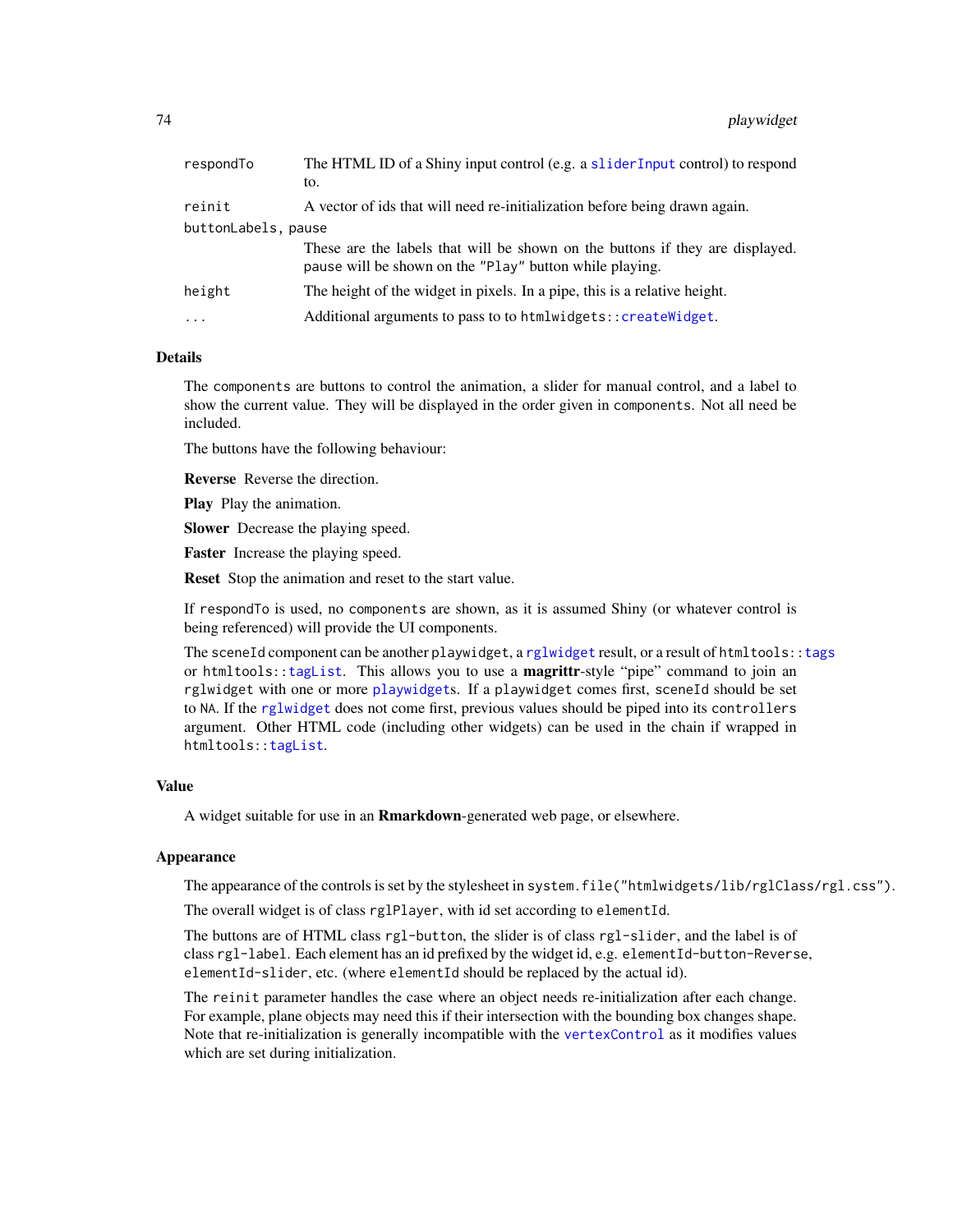#### plot3d **75**

## Author(s)

Duncan Murdoch

## See Also

[subsetControl](#page-84-1), [propertyControl](#page-84-0), [ageControl](#page-7-0) and [vertexControl](#page-161-0) are possible controls to use.

[toggleWidget](#page-158-0) is a wrapper for playwidget and [subsetControl](#page-84-1) to insert a single button to toggle some elements in a display.

## Examples

```
saveopts <- options(rgl.useNULL = TRUE)
objid <- plot3d(1:10, 1:10, rnorm(10), col=c("red", "red"), type = "s")["data"]
control <- ageControl(value=0,
            births=1:10,
             ages = c(-5, 0, 5),colors = c("green", "yellow", "red"),
             objids = objid)
# This example uses explicit names
rglwidget(elementId = "theplot", controllers = "theplayer",
          height = 300, width = 300)
playwidget("theplot", control, start = -5, stop = 5,
           rate = 3, elementId = "theplayer",
           components = c("Play", "Slider"))
# This example uses pipes, and can skip the names
widget \le rglwidget(height = 300, width = 300) %>%
playwidget(control, start = -5, stop = 5,
           rate = 3, components = c("Play", "Slider"))
if (interactive())
 widget
options(saveopts)
```
<span id="page-74-0"></span>plot3d *3D Scatterplot*

#### <span id="page-74-1"></span>Description

Draws a 3D scatterplot.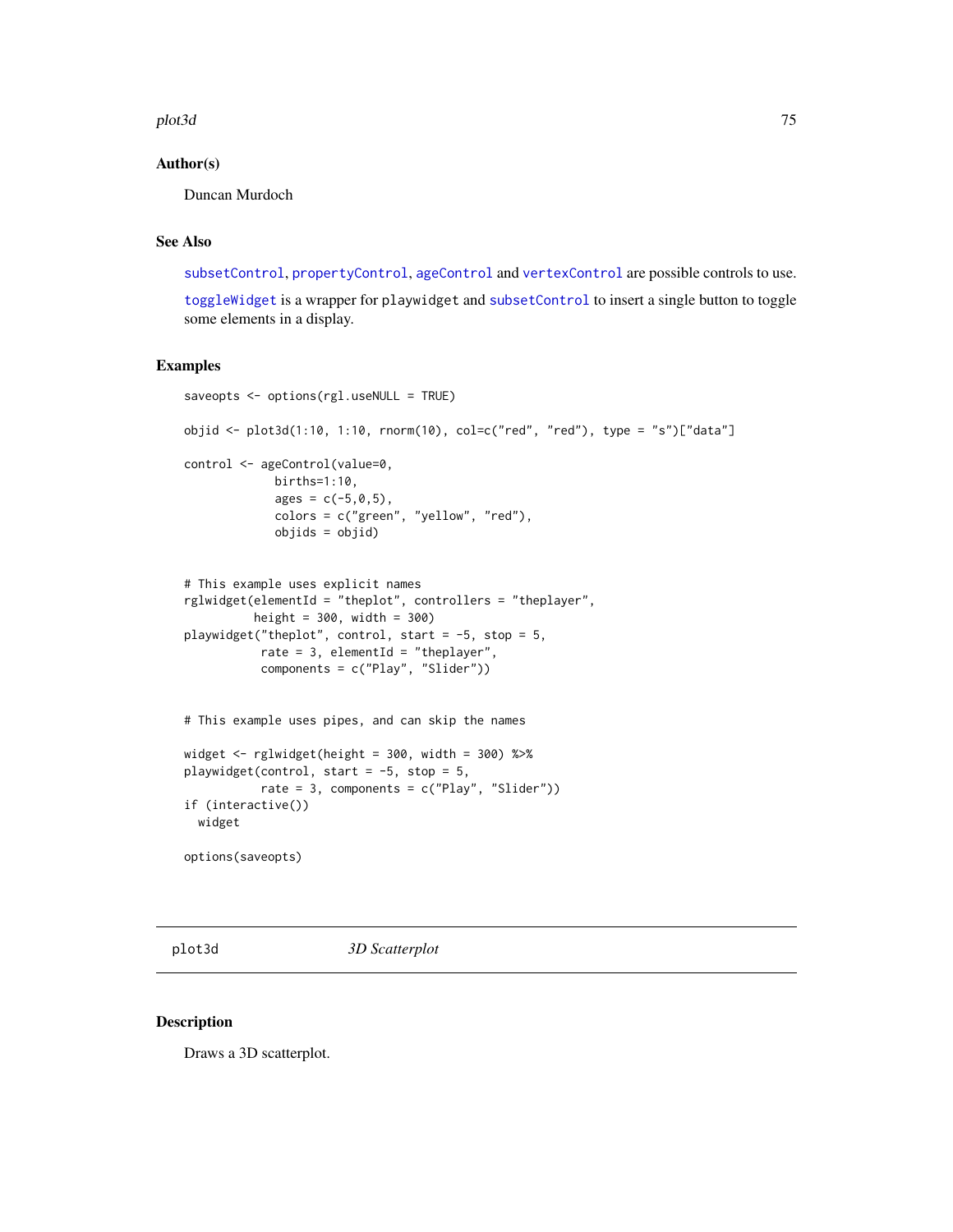# Usage

```
plot3d(x, ...)
## Default S3 method:
plot3d(x, y, z,
xlab, ylab, zlab, type = "p", col,
size, lwd, radius,
add = FALSE, aspect = !add,xlim = NULL, ylim = NULL, zlim = NULL,
forceClipregion = FALSE, ...)## S3 method for class 'mesh3d'
plot3d(x, xlab = "x", ylab = "y", zlab = "z", type = c("shade", "wire", "dots"),add = FALSE, aspect = !add, ...)decorate3d(xlim, ylim, zlim,
xlab = "x", ylab = "y", zlab = "z",box = TRUE, axes = TRUE, main = NULL, sub = NULL,
top = TRUE, aspect = FALSE, expand = 1.03,
...)
```

| x, y, z          | vectors of points to be plotted. Any reasonable way of defining the coordinates<br>is acceptable. See the function xyz. coords for details.                                                                                                                                                                   |
|------------------|---------------------------------------------------------------------------------------------------------------------------------------------------------------------------------------------------------------------------------------------------------------------------------------------------------------|
| xlab, ylab, zlab |                                                                                                                                                                                                                                                                                                               |
|                  | labels for the coordinates.                                                                                                                                                                                                                                                                                   |
| type             | For the default method, a single character indicating the type of item to plot.<br>Supported types are: 'p' for points, 's' for spheres, 'l' for lines, 'h' for line seg-<br>ments from $z = 0$ , and 'n' for nothing. For the mesh3d method, one of 'shade',<br>'wire', or 'dots'. Partial matching is used. |
| col              | the color to be used for plotted items.                                                                                                                                                                                                                                                                       |
| size             | the size for plotted points.                                                                                                                                                                                                                                                                                  |
| lwd              | the line width for plotted items.                                                                                                                                                                                                                                                                             |
| radius           | the radius of spheres: see Details below.                                                                                                                                                                                                                                                                     |
| add              | whether to add the points to an existing plot.                                                                                                                                                                                                                                                                |
| aspect           | either a logical indicating whether to adjust the aspect ratio, or a new ratio.                                                                                                                                                                                                                               |
| expand           | how much to expand the box around the data, if it is drawn.                                                                                                                                                                                                                                                   |
| xlim, ylim, zlim |                                                                                                                                                                                                                                                                                                               |
|                  | In plot3d, if not NULL, set clipping limits for the plot. In decorate3d, these are<br>used for the labels.                                                                                                                                                                                                    |
| forceClipregion  |                                                                                                                                                                                                                                                                                                               |
|                  | Force a clipping region to be used, whether or not limits are given.                                                                                                                                                                                                                                          |
| .                | additional parameters which will be passed to par3d, material3d or decorate3d.                                                                                                                                                                                                                                |
| box, axes        | whether to draw a box and axes.                                                                                                                                                                                                                                                                               |
| main, sub        | main title and subtitle.                                                                                                                                                                                                                                                                                      |
| top              | whether to bring the window to the top when done.                                                                                                                                                                                                                                                             |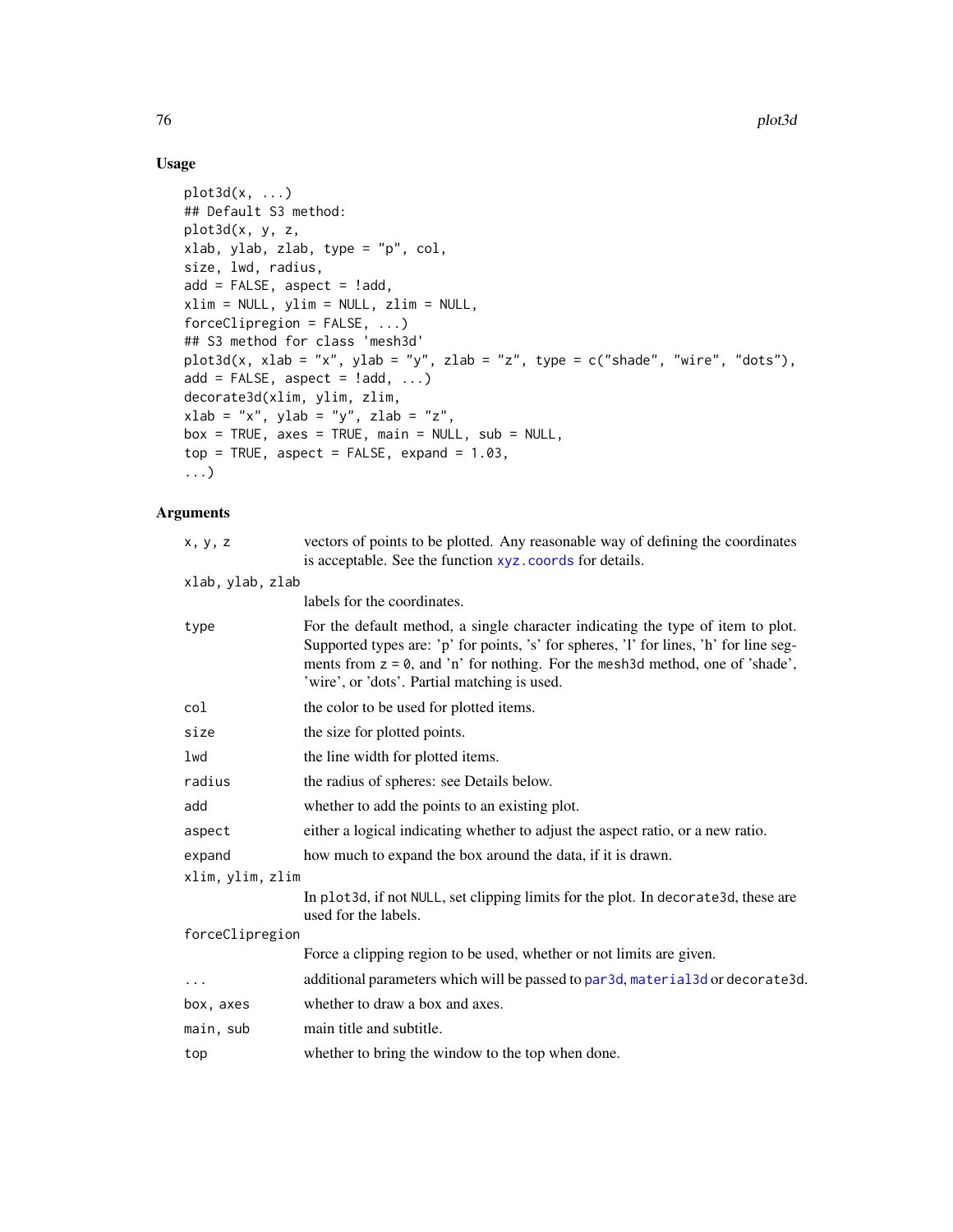#### plot3d 77

#### Details

plot3d is a partial 3D analogue of plot.default.

Missing values in the data are skipped, as in standard graphics.

If aspect is TRUE, aspect ratios of  $c(1,1,1)$  are passed to aspect 3d. If FALSE, no aspect adjustment is done. In other cases, the value is passed to [aspect3d](#page-19-0).

With type = "s", spheres are drawn centered at the specified locations. The radius may be controlled by size (specifying the size relative to the plot display, with the default size = 3 giving a radius about 1/20 of the plot region) or radius (specifying it on the data scale if an isometric aspect ratio is chosen, or on an average scale if not).

## Value

plot3d is called for the side effect of drawing the plot; a vector of object IDs is returned.

decorate3d adds the usual decorations to a plot: labels, axes, etc.

# Clipping

If any of xlim, ylim or zlim are specified, they should be length two vectors giving lower and upper clipping limits for the corresponding coordinate. NA limits will be ignored.

If any clipping limits are given, then the data will be plotted in a newly created subscene within the current one; otherwise plotting will take place directly in the current subscene. This subscene is named "clipregion" in the results. This may affect the appearance of transparent objects if some are drawn in the plot3d call and others after, as rgl will not attempt to depth-sort objects if they are in different subscenes. It is best to draw all overlapping transparent objects in the same subscene. See the example in [planes3d](#page-68-0). It will also affect the use of [clipplanes3d](#page-68-1); clipping planes need to be in the same subscene as the objects being clipped.

Use forceClipregion = TRUE to force creation of this subscene even without specifying limits.

## Author(s)

Duncan Murdoch

## See Also

[plot.default](#page-0-0), [open3d](#page-50-1), [par3d](#page-50-0). There are [plot3d.function](#page-64-0) and [plot3d.deldir](#page-62-0) methods for plotting surfaces.

## Examples

```
open3d()
x <- sort(rnorm(1000))
y <- rnorm(1000)
z <- rnorm(1000) + atan2(x, y)
plot3d(x, y, z, col = rainbow(1000))
```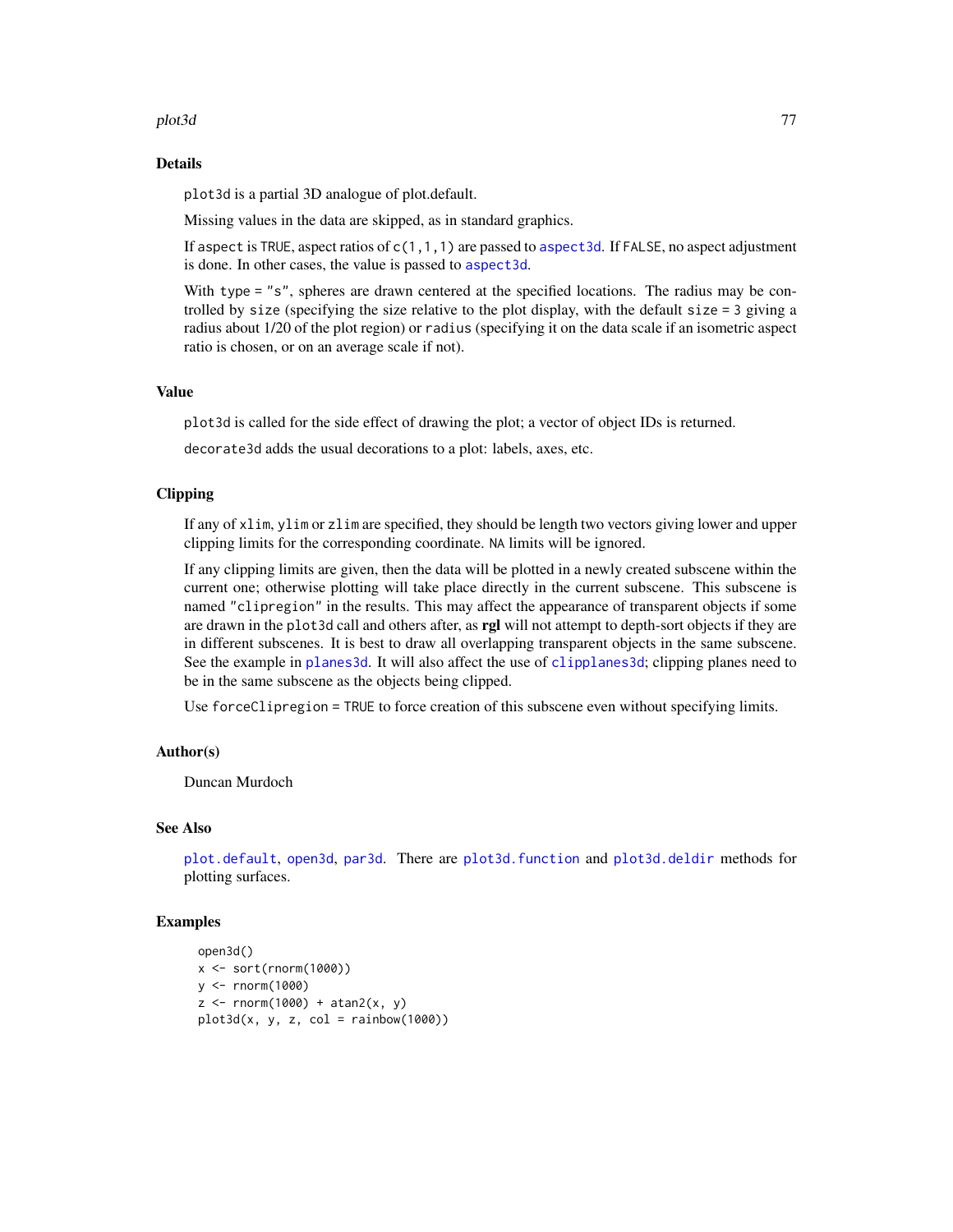plot3d.formula *Methods for formulas*

#### Description

These functions provide a simple formula-based interface to [plot3d](#page-74-0) and [persp3d](#page-59-0).

# Usage

```
## S3 method for class 'formula'
plot3d(x, data = NULL, xlab, ylab, zlab, ...)## S3 method for class 'formula'
persp3d(x, data = NULL, xlab, ylab, zlab, ...)
```
## Arguments

| X                | A formula like $z \sim x + y$ .                                                                            |
|------------------|------------------------------------------------------------------------------------------------------------|
| data             | An optional data frame or list in which to find the components of the formula.                             |
| xlab, ylab, zlab |                                                                                                            |
|                  | Optional axis labels to override the ones automatically obtained from the for-<br>mula.                    |
| $\ddotsc$        | Additional arguments to pass to the default plot 3d method, or the persp3d<br>method for "deldir" objects. |

## Details

Only simple formulas (the ones handled by the [xyz.coords](#page-0-0) function) are supported: a single variable on the left hand side (which will be plotted on the Z axis), and a sum of two variables on the right hand side (which will be the X and Y axis variables in the plot.)

## Value

These functions are called for the side effect of drawing the plots. The plot3d method draws a scatterplot. The persp3d method draws a surface plot.

Return values are as given by the [plot3d.default](#page-74-1) method or the [persp3d.deldir](#page-62-1) methods.

#### Note

The persp3d method requires that the suggested package deldir is installed.

## Author(s)

Duncan Murdoch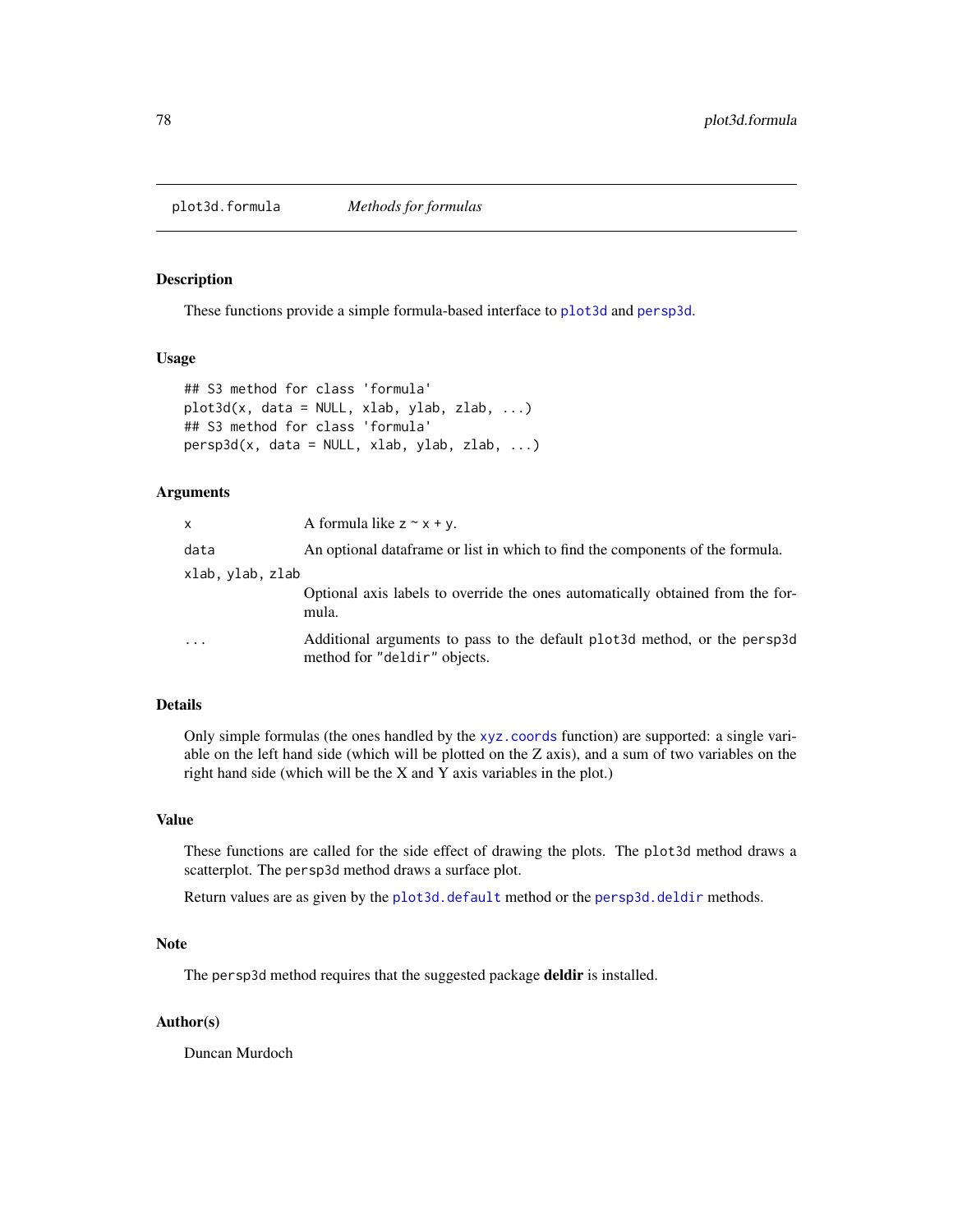#### plot3d.lm 79

# Examples

```
open3d()
mfrow3d(1, 2, sharedMouse = TRUE)
plot3d(mpg \sim wt + qsec, data = mtcars)if (requireNamespace("deldir"))
  persp3d(mpg ~ wt + qsec, data = mtcars)
```
plot3d.lm *Method for plotting simple linear fit.*

# Description

This function provides several plots of the result of fitting a two-predictor model.

## Usage

```
## S3 method for class 'lm'
plot3d(x,
       which = 1,
       plane.col = "gray", plane.alpha = 0.5,
       sharedMouse = TRUE,
       use_surface3d,
       do\_grid = TRUE,grid,col = "black",grid.alpha = 1,
       grid.steps = 5,
       sub. steps = 4,vars = get_all_vars(terms(x), x$model),
       ...)
```

| $\times$                         | An object inheriting from class "1m" obtained by fitting a two-predictor model.                                                                                                                                   |
|----------------------------------|-------------------------------------------------------------------------------------------------------------------------------------------------------------------------------------------------------------------|
| which                            | Which plot to show? See Details below.                                                                                                                                                                            |
| plane.col, plane.alpha           |                                                                                                                                                                                                                   |
|                                  | These parameters control the colour and transparency of a plane or surface.                                                                                                                                       |
| sharedMouse                      | If multiple plots are requested, should they share mouse controls, so that they<br>move in sync?                                                                                                                  |
| use surface3d                    | Use the surface3d function to plot the surface rather than planes3d. This<br>allows curved surfaces to be shown. The default is FALSE if the model looks like<br>a simple 2 parameter linear fit, otherwise TRUE. |
| do_grid                          | Plot a grid.                                                                                                                                                                                                      |
| grid.col, grid.alpha, grid.steps |                                                                                                                                                                                                                   |
|                                  | Characteristics of the grid.                                                                                                                                                                                      |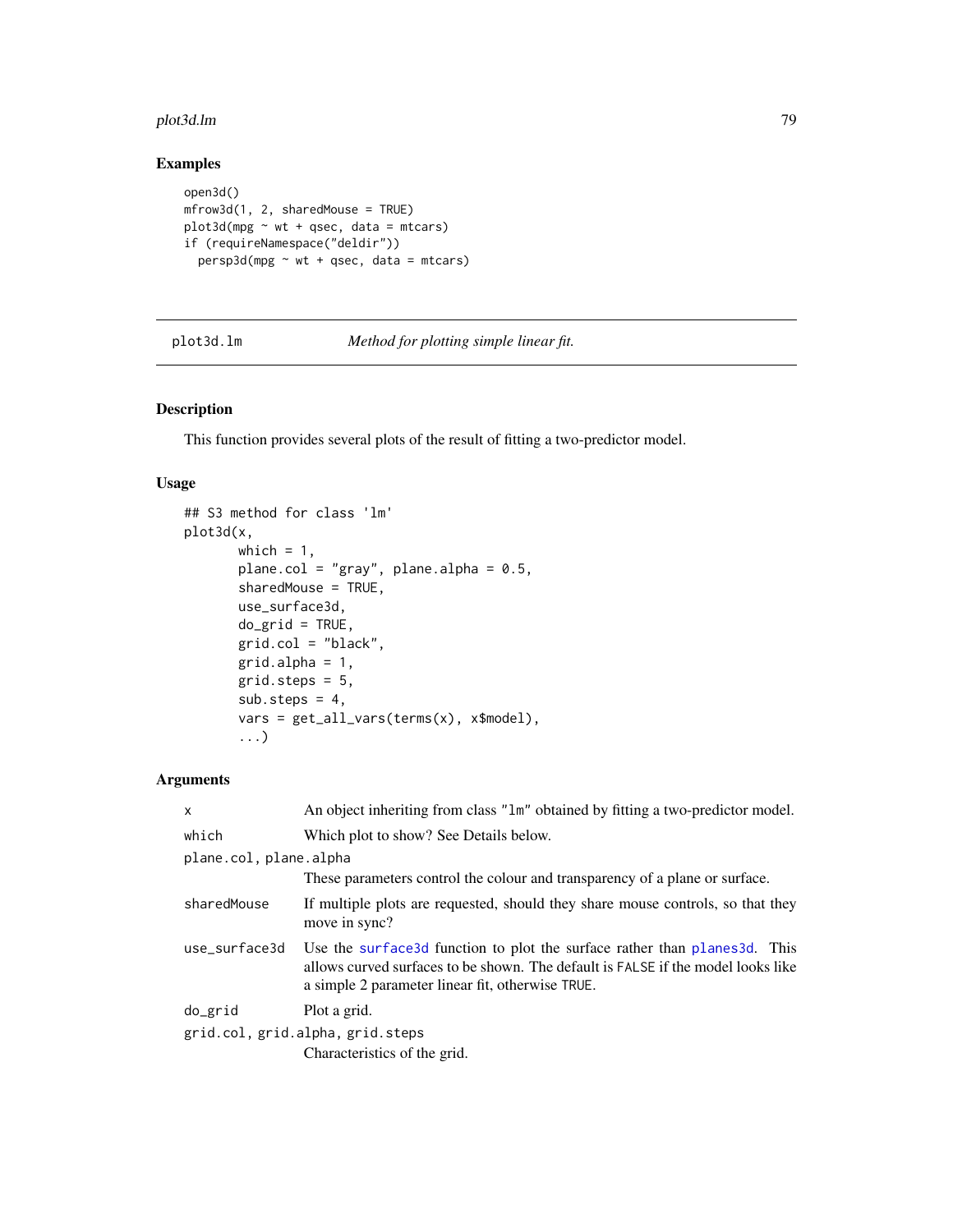| sub.steps | If use_surface3d is TRUE, use an internal grid of grid.steps*sub.steps to<br>draw the surface. sub. steps $> 1$ allows curvature within facets. Similarly, if<br>do_grid is TRUE, it allows curvature within grid lines. |  |
|-----------|--------------------------------------------------------------------------------------------------------------------------------------------------------------------------------------------------------------------------|--|
| vars      | A data frame containing the variables to plot in the first three columns, with the<br>response assumed to be in column 1. See the Note below.                                                                            |  |
| $\cdot$   | Other parameters to pass to the default plot 3d method, to control the appear-<br>ance of aspects of the plot other than the plane.                                                                                      |  |

## Details

Three plots are possible, depending on the value(s) in which:

- 1. (default) Show the points and the fitted plane.
- 2. Show the residuals and the plane at  $z = 0$ .
- 3. Show the predicted values on the fitted plane.

## Value

Called for the side effect of drawing one or more plots.

Invisibly returns a high-level vector of object ids. Names of object ids have the plot number (in drawing order) appended.

# Note

The default value for the vars argument will handle simple linear models with a response and two predictors, and some models with functions of those two predictors. For models that fail (e.g. models using [poly](#page-0-0)), you can include the observed values as in the third example below.

## Author(s)

Duncan Murdoch

#### Examples

```
open3d()
ids \le plot3d(lm(mpg \sim wt + qsec, data = mtcars), which = 1:3)
names(ids)
open3d()
plot3d(lm(mpg \sim wt + I(wt^2) + qsec, data = mtcars))open3d()
# Specify vars in the order: response, pred1, pred2.
plot3d(lm(mpg \sim poly(wt, 3) + qsec, data = mtcars),vars = mtcars[,c("mpg", "wt", "qsec")])
```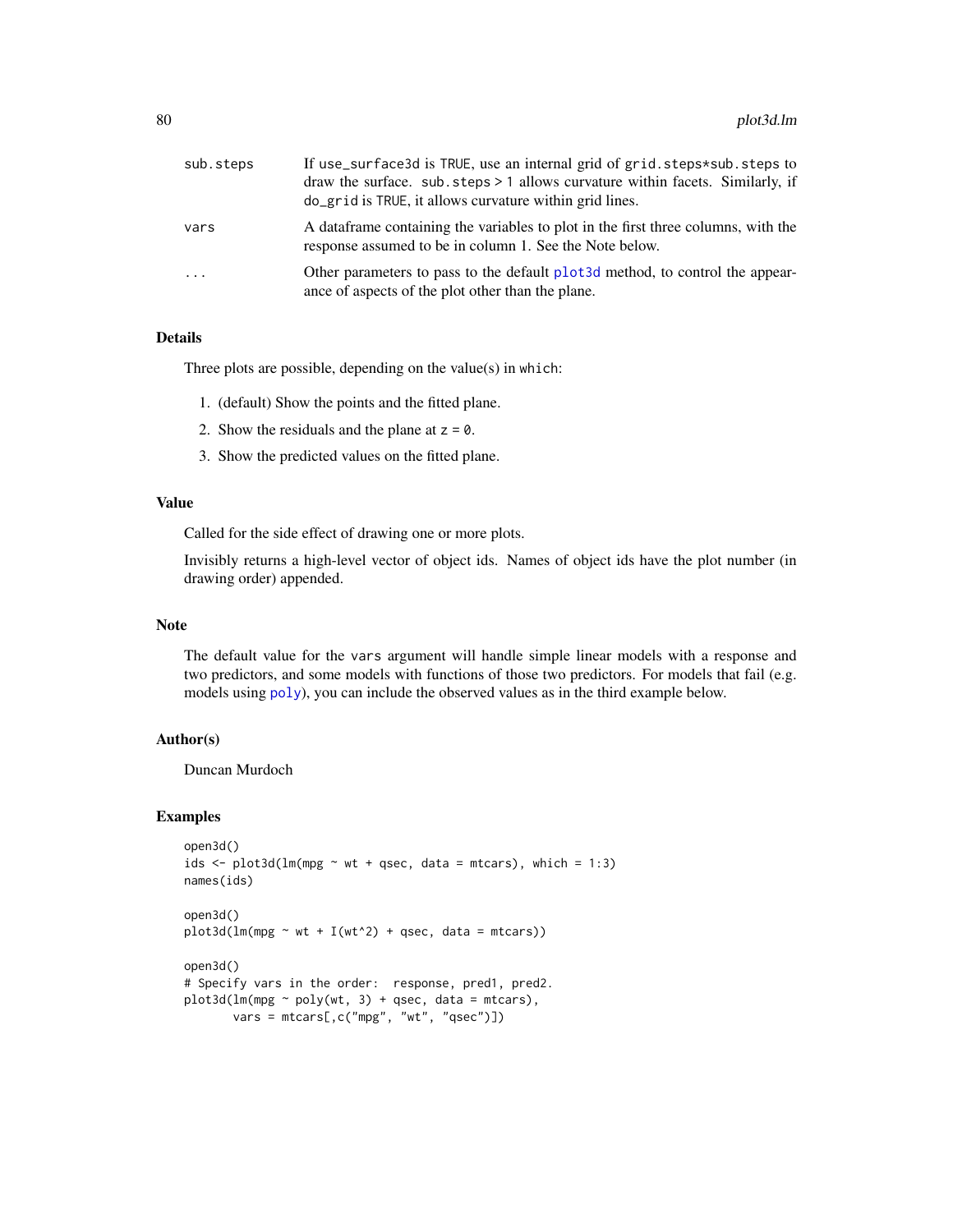# Description

To plot mathematical text, this function uses base graphics functions to plot it to a '.png' file, then uses that file as a texture in a sprite.

#### Usage

```
plotmath3d(x, y = NULL, z = NULL, text, cex = par("cex"), adj = par("adj"),
          pos = NULL, offset = 0.5,fixedSize = TRUE, startsize = 480, initCex = 5, ...)
```
# Arguments

| x, y, z            | coordinates. Any reasonable way of defining the coordinates is acceptable. See<br>the function xyz. coords for details.                                                                                                                                                                                            |  |
|--------------------|--------------------------------------------------------------------------------------------------------------------------------------------------------------------------------------------------------------------------------------------------------------------------------------------------------------------|--|
| text               | A character vector or expression. See plotmath for how expressions are inter-<br>preted.                                                                                                                                                                                                                           |  |
| cex                | Character size expansion.                                                                                                                                                                                                                                                                                          |  |
| adj                | one value specifying the horizontal adjustment, or two, specifying horizontal<br>and vertical adjustment respectively.                                                                                                                                                                                             |  |
| pos, offset        | alternate way to specify adj; see text3d                                                                                                                                                                                                                                                                           |  |
| fixedSize          | Should the resulting sprite behave like the default ones, and resize with the<br>scene, or like text, and stay at a fixed size?                                                                                                                                                                                    |  |
| startsize, initCex |                                                                                                                                                                                                                                                                                                                    |  |
|                    | These parameters are unlikely to be needed by users. startsize is an over-<br>estimate of the size (in pixels) of the largest expression. Increase this if large<br>expressions are cut off. initcex is the size of text used to form the bitmap.<br>Increase this if letters look too blurry at the desired size. |  |
|                    | Additional arguments to pass to text when drawing the text.                                                                                                                                                                                                                                                        |  |

## Value

Called for the side effect of displaying the sprites. The shape ID of the displayed object is returned.

## Note

The [text3d](#page-149-0) function passes calls to this function if its usePlotmath argument is TRUE. The default value is determined by examining its texts argument; if it looks like an expression, plotmath3d is used.

#### Author(s)

Duncan Murdoch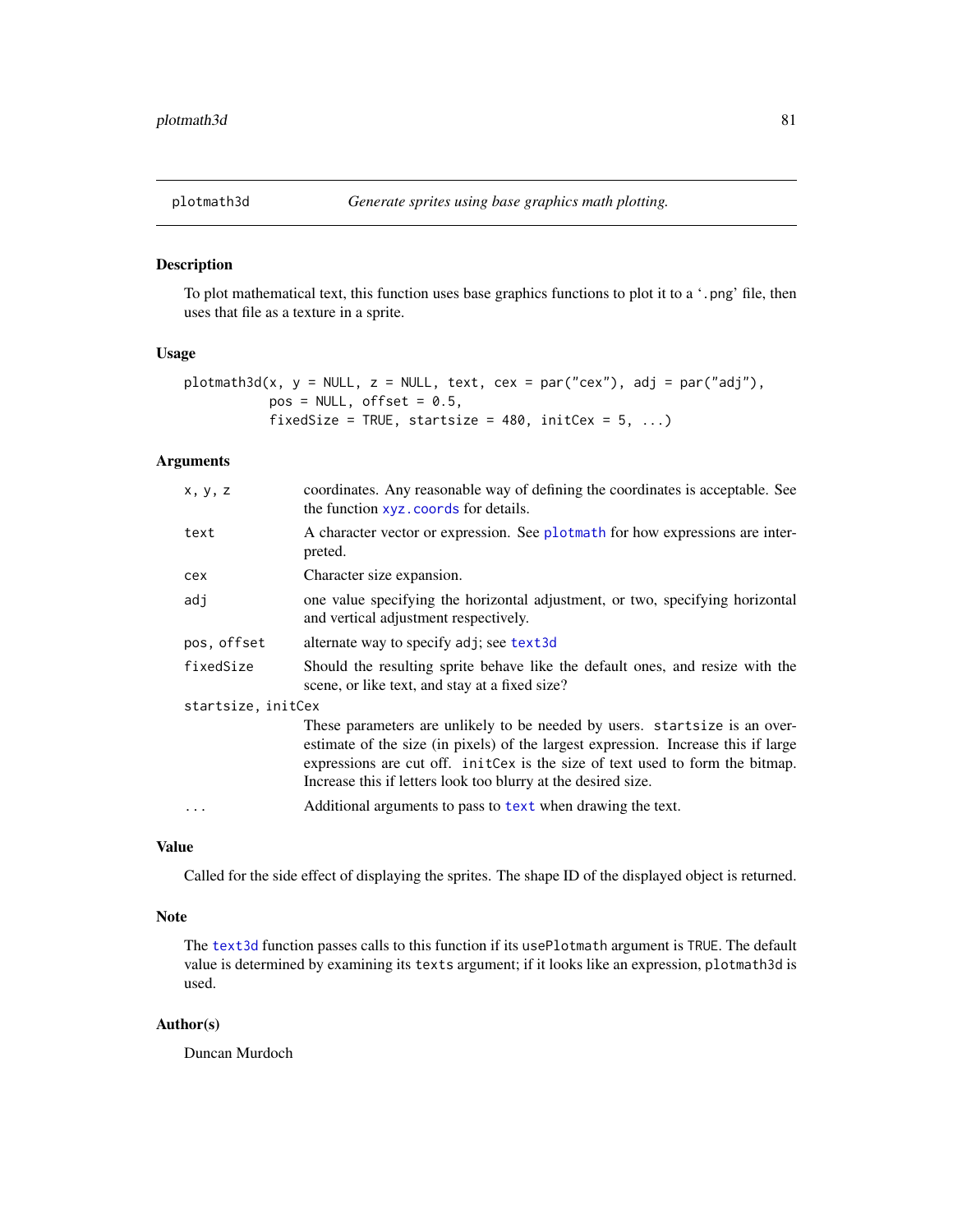82 points3d

#### See Also

[text3d](#page-149-0)

## Examples

```
open3d()
plotmath3d(1:3, 1:3, 1:3, expression(x[1] == 1, x[2] == 2, x[3] == 3))# This lets the text resize with the plot
text3d(4, 4, 4, "resizeable text", usePlotmath = TRUE, fixedSize = FALSE)
```
<span id="page-81-1"></span>

points3d *add primitive set shape*

# <span id="page-81-0"></span>**Description**

Adds a shape node to the current scene

## Usage

```
points3d(x, y = NULL, z = NULL, ...)
lines3d(x, y = NULL, z = NULL, ...)segments3d(x, y = NULL, z = NULL, ...)triangle3d(x, y = NULL, z = NULL, ...)quads3d(x, y = NULL, z = NULL, ...)
```
## Arguments

| x, y, z | coordinates. Any reasonable way of defining the coordinates is acceptable. See<br>the function xyz. coords for details.                         |
|---------|-------------------------------------------------------------------------------------------------------------------------------------------------|
| .       | Material properties (see rg1, material). For normals use normals and for tex-<br>ture coordinates use texcoords; see rgl.primitive for details. |

#### Details

The functions points3d, lines3d, segments3d, triangles3d and quads3d add points, joined lines, line segments, filled triangles or quadrilaterals to the plots. They correspond to the OpenGL types GL\_POINTS,GL\_LINE\_STRIP,GL\_LINES,GL\_TRIANGLES and GL\_QUADS respectively.

Points are taken in pairs by segments3d, triplets as the vertices of the triangles, and quadruplets for the quadrilaterals. Colors are applied vertex by vertex; if different at each end of a line segment, or each vertex of a polygon, the colors are blended over the extent of the object. Polygons must be non-degenerate and quadrilaterals must be entirely in one plane and convex, or the results are undefined.

These functions call the lower level functions [rgl.points](#page-105-1), [rgl.linestrips](#page-105-1), and so on, and are provided for convenience.

The appearance of the new objects are defined by the material properties. See [rgl.material](#page-98-1) for details.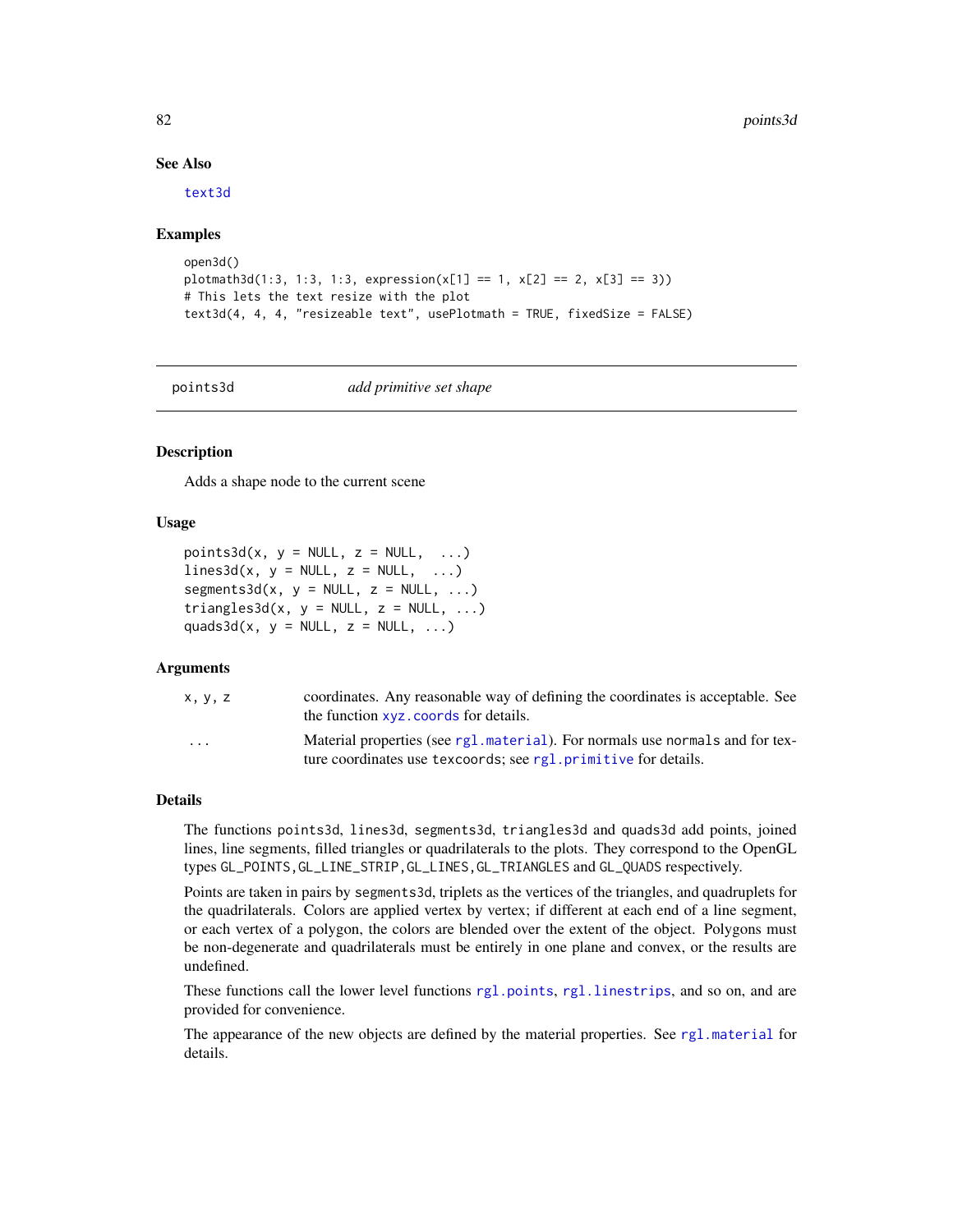#### points3d 83

The two principal differences between the rgl.  $\star$  functions and the  $\star$ 3d functions are that the former set all unspecified material properties to defaults, whereas the latter use current values as defaults; the former make persistent changes to material properties with each call, whereas the latter make temporary changes only for the duration of the call.

## Value

Each function returns the integer object ID of the shape that was added to the scene. These can be passed to [rgl.pop](#page-123-0) to remove the object from the scene.

## Author(s)

Ming Chen and Duncan Murdoch

#### Examples

# Show 12 random vertices in various ways.

```
M \leq - matrix(rnorm(36), 3, 12, dimnames = list(c('x', 'y', 'z'),
                                         rep(LETTERS[1:4], 3)))
```
# Force 4-tuples to be convex in planes so that quads3d works.

```
for (i in c(1, 5, 9)) {
    quad \leq as.data.frame(M[, i + 0:3])
    coeffs \le runif(2, 0, 3)
    if (mean(coeffs) < 1) coeffs <- coeffs + 1 - mean(coeffs)
    quad$C <- with(quad, coeffs[1]*(B - A) + coeffs[2]*(D - A) + A)
   M[, i + 0:3] < - as.matrix(quad)
}
open3d()
# Rows of M are x, y, z coords; transpose to plot
M \leftarrow t(M)shift \leq matrix(c(-3, 3, 0), 12, 3, byrow = TRUE)
points3d(M)
lines3d(M + shift)
segments3d(M + 2*shift)
triangles3d(M + 3*shift, col = 'red')
quads3d(M + 4*shift, col = 'green')
text3d(M + 5*shift, texts = 1:12)# Add labels
shift \leq outer(0:5, shift[1, ])
shift[, 1] <- shift[, 1] + 3
text3d(shift,
       texts = c('points3d', 'lines3d', 'segments3d',
         'triangles3d', 'quads3d', 'text3d'),
```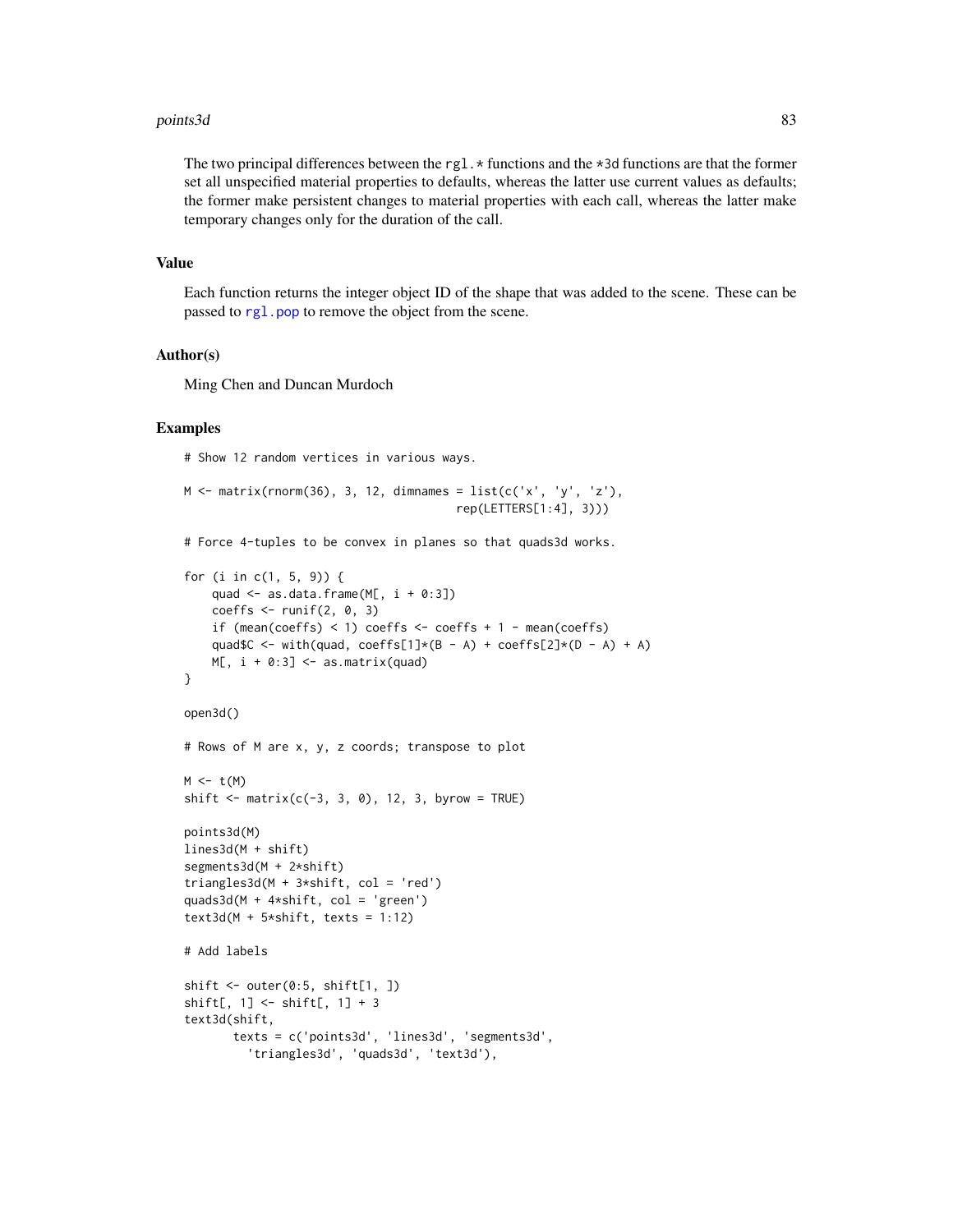```
adj = 0rgl.bringtotop()
```
## Description

This function takes a description of a flat polygon in x, y and z coordinates, and draws it in three dimensions.

## Usage

 $polygon3d(x, y = NULL, z = NULL, fill = TRUE, plot = TRUE,$ coords =  $1:2$ , random = TRUE, ...)

# Arguments

| X, Y, Z | Vertices of the polygon in a form accepted by xyz.coords.           |
|---------|---------------------------------------------------------------------|
| fill    | logical; should the polygon be filled?                              |
| plot    | logical; should the polygon be displayed?                           |
| coords  | Which two coordinates $(x = 1, y = 2, z = 3)$ describe the polygon. |
| random  | Should a random triangulation be used?                              |
|         | Other parameters to pass to lines 3d or shade 3d if plot = TRUE.    |

#### Details

The function triangulates the two dimensional polygon described by coords, then applies the triangulation to all three coordinates. No check is made that the polygon is actually all in one plane, but the results may be somewhat unpredictable (especially if random = TRUE) if it is not.

Polygons need not be simple; use NA to indicate separate closed pieces. For fill = FALSE there are no other restrictions on the pieces, but for fill = TRUE the resulting two-dimensional polygon needs to be one that [triangulate](#page-159-0) can handle.

#### Value

If plot = TRUE, the id number of the lines (for  $fill = FALSE$ ) or triangles (for  $fill = TRUE$ ) that have been plotted.

If plot  $=$  FALSE, then for fill  $=$  FALSE, a vector of indices into the XYZ matrix that could be used to draw the polygon. For fill = TRUE, a triangular mesh object representing the triangulation.

## Author(s)

Duncan Murdoch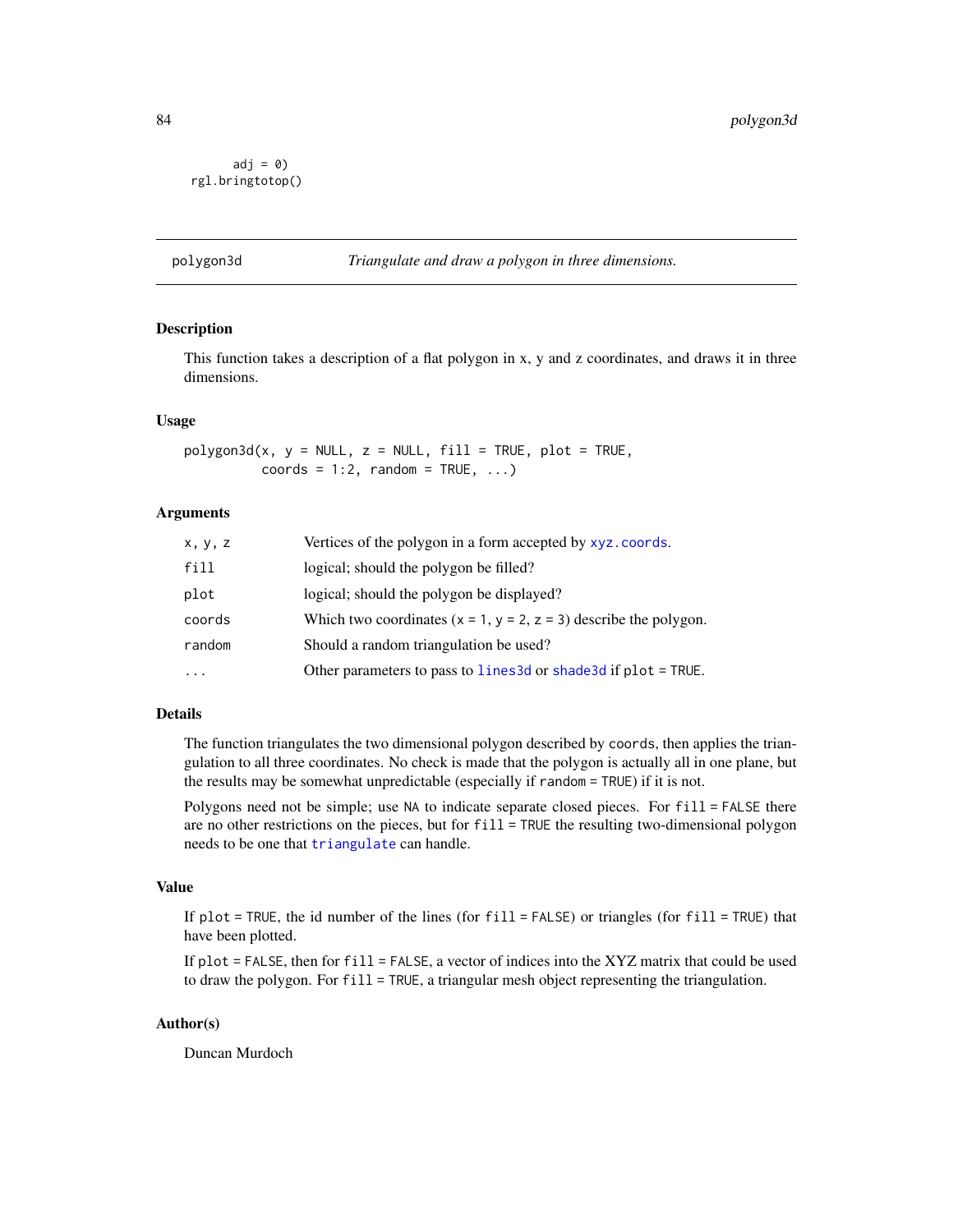# propertyControl 85

# See Also

[extrude3d](#page-34-0) for a solid extrusion of a polygon, [triangulate](#page-159-0) for the triangulation.

# Examples

```
theta \leq seq(0, 4*pi, len = 50)
r <- theta + 1
r < -c(r[-50], rev(the tax 0.8) + 1)theta <- c(theta[-50], rev(theta))
x <- r*cos(theta)
y <- r*sin(theta)
plot(x, y, type = "n")polygon(x, y)
polygon3d(x, y, x + y, col = "blue")
```
<span id="page-84-0"></span>propertyControl *Controls to use with playwidget().*

# <span id="page-84-1"></span>Description

These are setter functions to produce actions in a Shiny app, or in an animation.

# Usage

```
subsetControl(value = 1, subsets, subscenes = NULL,
                         fullset = Reduce(union, subsets),
                         accumulate = FALSE)
propertyControl(value = 0, entries, properties, objids, values = NULL,
                param = seq_len(NROW(values)) - 1, interp = TRUE)
```

| value                       | The value to use for input (typically input \$value in a Shiny app.)       |  |
|-----------------------------|----------------------------------------------------------------------------|--|
| subsets                     | A list of vectors of object identifiers; the value will choose among them. |  |
| fullset                     | Objects in the subscene which are not in fullet will not be touched.       |  |
| subscenes                   | The subscenes to be controlled. If NULL, the root subscene.                |  |
| accumulate                  | If TRUE, the subsets will accumulate (by union) as the value increases.    |  |
| entries, properties, objids |                                                                            |  |
|                             | Which properties to set.                                                   |  |
| values                      | Values to set.                                                             |  |
| param                       | Parameter values corresponding to the rows of value                        |  |
| interp                      | Whether to use linear interpolation between param values                   |  |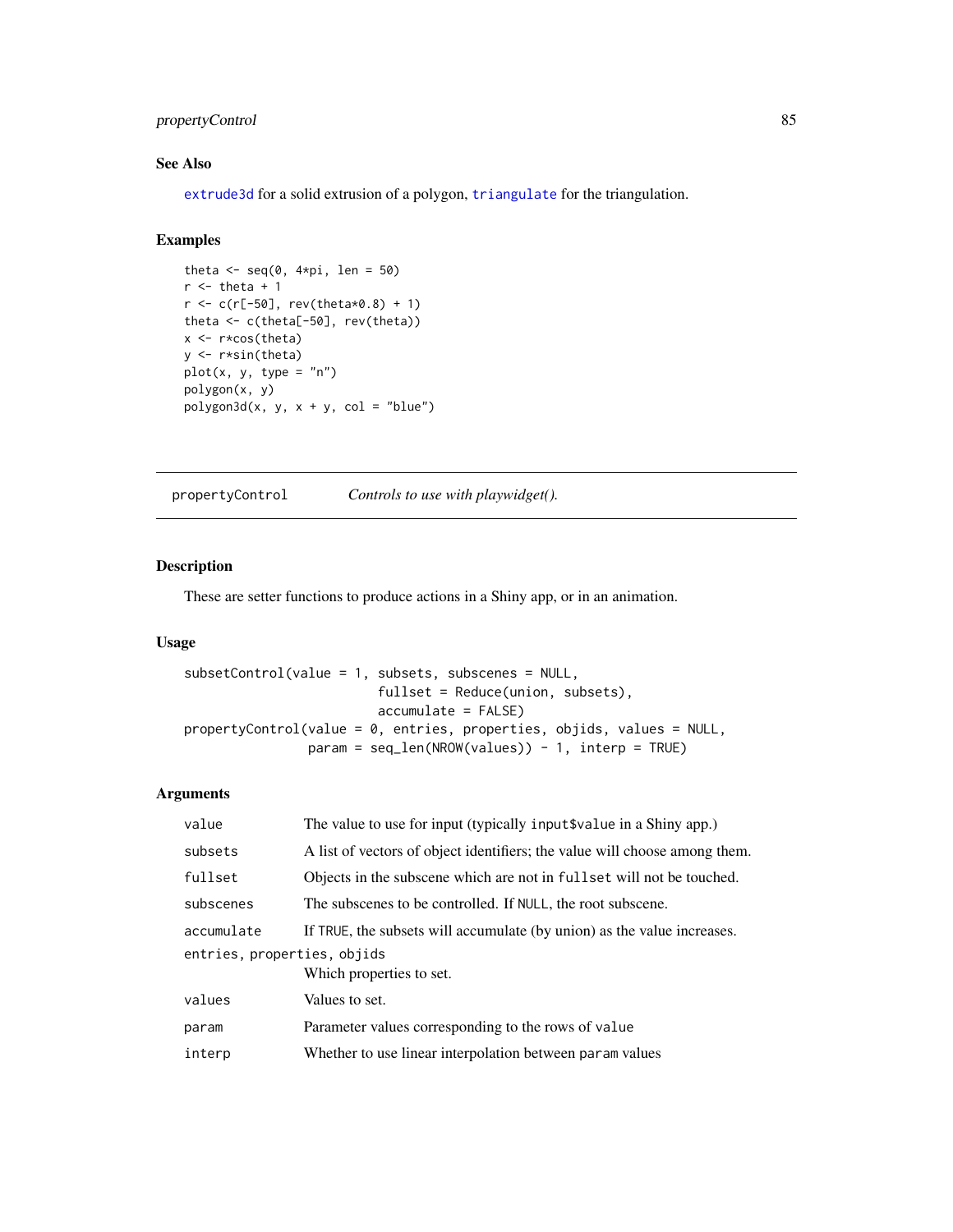## Details

subsetControl produces data for [playwidget](#page-72-0) to display subsets of the object in one or more subscenes. This code will not touch objects in the subscenes if they are not in fullset. fullset defaults to the union of all the object ids mentioned in subsets, so by default if an id is not mentioned in one of the subsets, it will not be controlled by the slider. If value is specified in R code, it will be a 1-based index into the subsets list; when specified internally in Javascript, 0-based indexing into the corresponding array will be used.

propertyControl sets individual properties. Here the row of values is determined by the position of value in param.

## Value

These functions return controller data in a list of class "rglControl".

#### Author(s)

Duncan Murdoch

## See Also

[subsetSetter](#page-164-0) for a way to embed a pure Javascript control, and [playwidget](#page-72-0) for a way to use these in animations (including Shiny), [rglShared](#page-118-0) for linking using the crosstalk package.

propertySetter *Write HTML/Javascript code to control a WebGL display.*

## **Description**

propertySlider writes out HTML code to control WebGL displays on the same page via a slider; par3dinterpSetter and propertySetter return Javascript code to be used in HTML controls.

#### Usage

```
propertySlider(setter = propertySetter,
             minS = NULL, maxS = NULL, step = 1, init = NULL,
     labels,
     id = basename(tempfile("input")), name = id,
     outputid = past@(id, "text"),
     index = NULL,...)
propertySetter(values = NULL, entries, properties, objids, prefixes = "",
               param = seq_len(NROW(values)), interp = TRUE, digits = 7)
par3dinterpSetter(fn, from, to, steps, subscene, omitConstant = TRUE,
                  rename = character(), ...)
```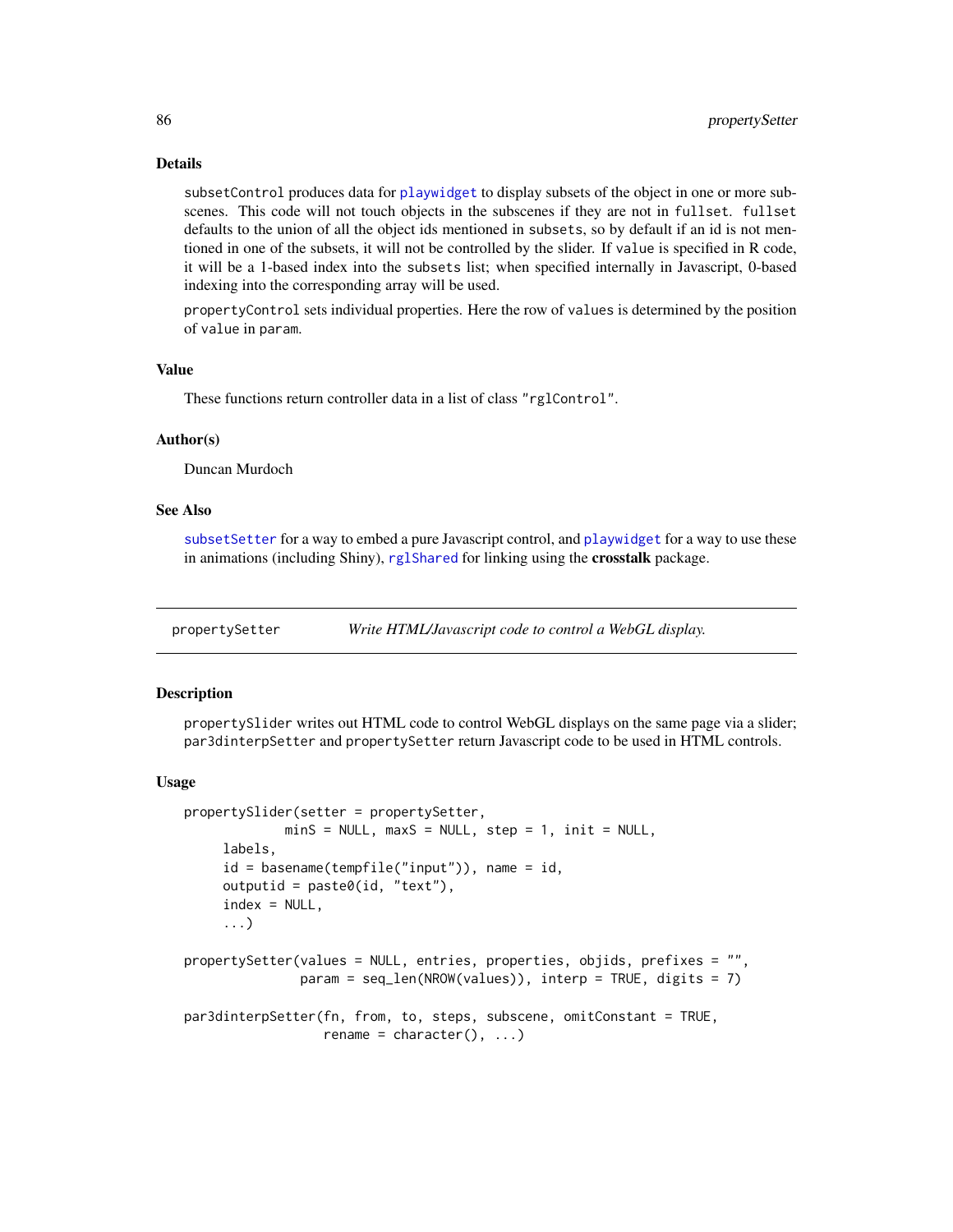```
matrixSetter(fns, from, to, steps, subscene = currentSubscene3d(),
             \text{matrix} = \text{"userMatrix"}, omitConstant = TRUE, prefix = "", ...)
vertexSetter(values, vertices = 1, attributes, objid, prefix = "",
     param = seq_len(NROW(values)), interp = TRUE,
     digits = 7)
```

|                        | setter       | A function to write Javascript code, or its output, or a list containing several of<br>these.                                                                                 |
|------------------------|--------------|-------------------------------------------------------------------------------------------------------------------------------------------------------------------------------|
| minS, maxS, step, init |              |                                                                                                                                                                               |
|                        |              | Slider values to be displayed. Reasonable defaults are used if missing.                                                                                                       |
|                        | labels       | Labels to display for each slider value. The defaults are calculated using internal<br>variables. If NULL, no labels will be shown.                                           |
|                        | id           | The id of the input control that will be generated.                                                                                                                           |
|                        | name         | The name of the input control that will be generated.                                                                                                                         |
|                        | outputid     | The id of the output control that will display the slider value, or NULL for none.                                                                                            |
|                        | index        | The 1-based index of this slider: it controls the corresponding entry in an in-<br>dexed setter such as matrix Setter.                                                        |
|                        |              | See Details below.                                                                                                                                                            |
|                        | values       | An array of values; rows correspond to slider positions. Alternatively, NULL;<br>the generated function takes a single value or array of values and applies them<br>directly. |
|                        |              | entries, properties, objids, prefixes                                                                                                                                         |
|                        |              | Vectors describing the columns of values. See the details below.                                                                                                              |
|                        | param        | Parameter values corresponding to each row of values.                                                                                                                         |
|                        | interp       | Whether to interpolate values. If FALSE, the Javascript function will expect non-<br>negative integer values. Ignored if values is NULL.                                      |
|                        | digits       | How many significant digits to emit in the Javascript code.                                                                                                                   |
|                        | fn           | A function returned from par3dinterp.                                                                                                                                         |
|                        |              | from, to, steps Values where fn should be evaluated.                                                                                                                          |
|                        | subscene     | Which subscene's properties should be modified?                                                                                                                               |
|                        | omitConstant | If TRUE, do not set values that are constant across the range.                                                                                                                |
|                        | rename       | A named character vector of names of Javascript properties to modify. See the<br>details.                                                                                     |
|                        | fns          | A list containing functions returned from par3dinterp.                                                                                                                        |
|                        | matrix       | A character string giving the Javascript property name of the matrix to modify.                                                                                               |
|                        | prefix       | The prefix of the scene containing matrix.                                                                                                                                    |
|                        | vertices     | A vector of vertex numbers (1-based) within an object.                                                                                                                        |
|                        | attributes   | A vector of attributes of a vertex, from c("x","y","z","r","g","b","a","nx","ny","nz","radius"<br>See Details.                                                                |
|                        | objid        | The object containing the vertices to be modified.                                                                                                                            |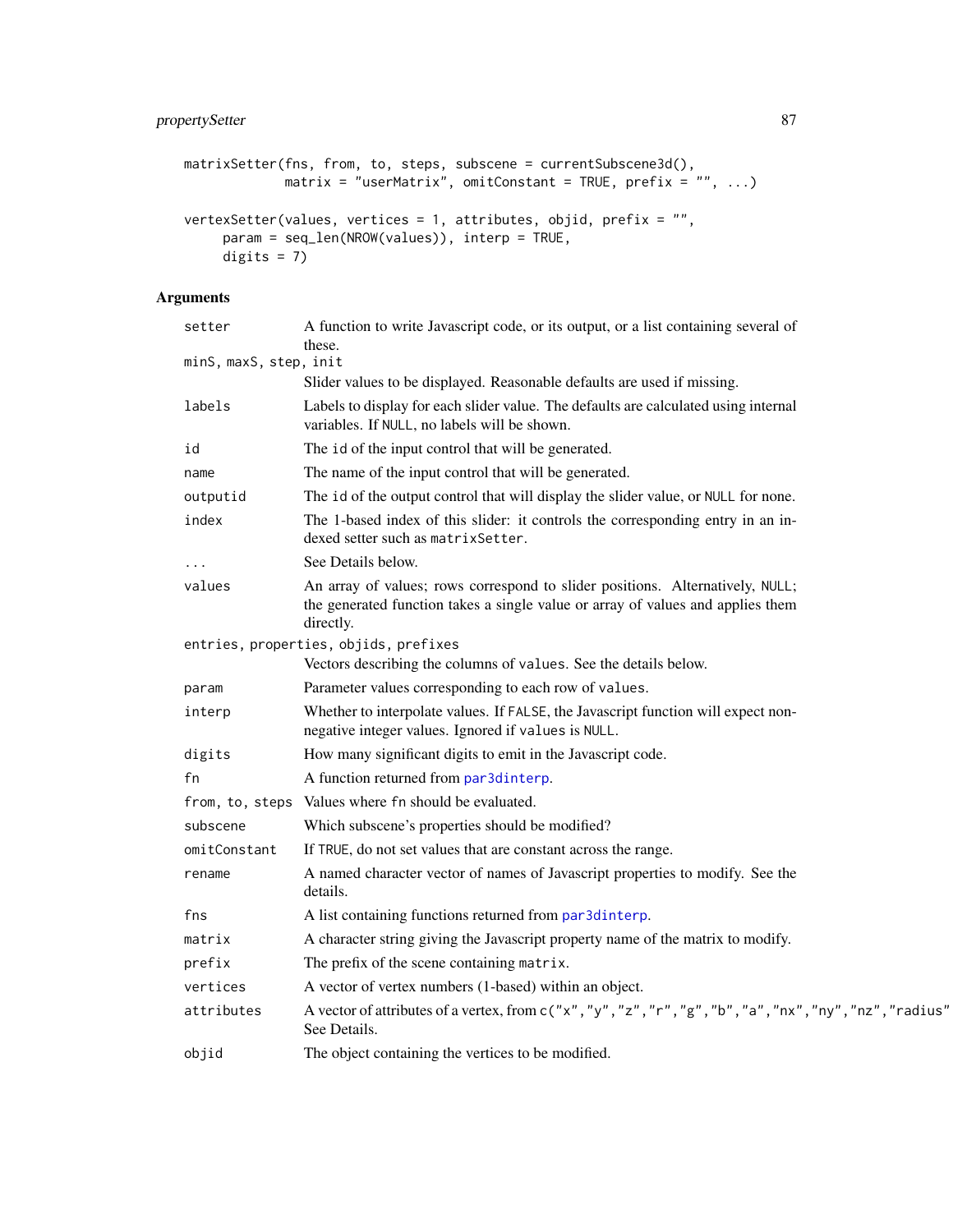## Details

The ... parameters to propertySlider will be passed to setter if the latter is a function, otherwise ignored.

The ... parameters to par3dinterpSetter will be passed to propertySetter.

The ... parameters to matrixSetter will be passed to the par3dinterpSetter functions used for each of the functions in fns.

propertySetter is a low-level general purpose function for modifying properties of objects in the scene. It is mainly for internal use. propertySlider uses it to generate Javascript for a slider control to manipulate those properties.

vertexSetter modifies attributes of vertices in a single object. The attributes are properties of each vertex in a scene; not all are applicable to all objects. In order, the are: coordinates of the vertex "x", "y", "z", color of the vertex "r", "g", "b", "a", normal at the vertex "nx", "ny", "nz", radius of a sphere at the vertex "radius", origin within a texture "ox","oy" and perhaps "oz", texture coordinates "ts","tt".

propertySetter and vertexSetter allow values to be specified in two ways. The normal way when used with a slider is to interpolate between specified values indexed by the slider. If values = NULL, the value of the slider is used directly (and only one entry can be set). Multiple entries can be set directly by passing an array of values in custom Javascript code.

par3dinterpSetter uses propertySetter to set parameters corresponding to values produced by the result of par3dinterp. Its rename argument allows translation of names, e.g. rename = c(userMatrix = "myMatrix") would cause the "userMatrix" result from [par3dinterp](#page-55-0) to be used to modify the Javascript myMatrix property.

matrixSetter is used in the situation where multiple controls (e.g. sliders) are used to determine the value of a matrix, typically "userMatrix". It will generate one par3dinterpSetter function for each of the entries in fns; these will be called when a propertySlider with the corresponding (1-based) index is changed, and the results multiplied together from right to left to produce a new value for whichever property is named in matrix.

The rows of the values matrix correspond to different settings for numeric properties. The columns are values to insert into those properties.

Argument entries gives the numeric (zero based) index into the Javascript property named by properties, for the object id objids, in the display with prefix prefixes. All of these may be vectors, corresponding to the columns of values. All but entries will be recycled to the appropriate length; its length needs to match the number of columns in values.

There are two modes for determining the values to substitute. In the simplest mode (interp = FALSE in propertySetter), each row of values corresponds to a location for the slider, and the values are simply copied into place. This requires that param, min, max and step take on their default values.

In other cases, linear interpolation is used between successive rows of values, with extrapolation outside the range of param repeating the first or last row. param should then contain the values that correspond to exact rows.

In both cases, param must be a strictly increasing vector.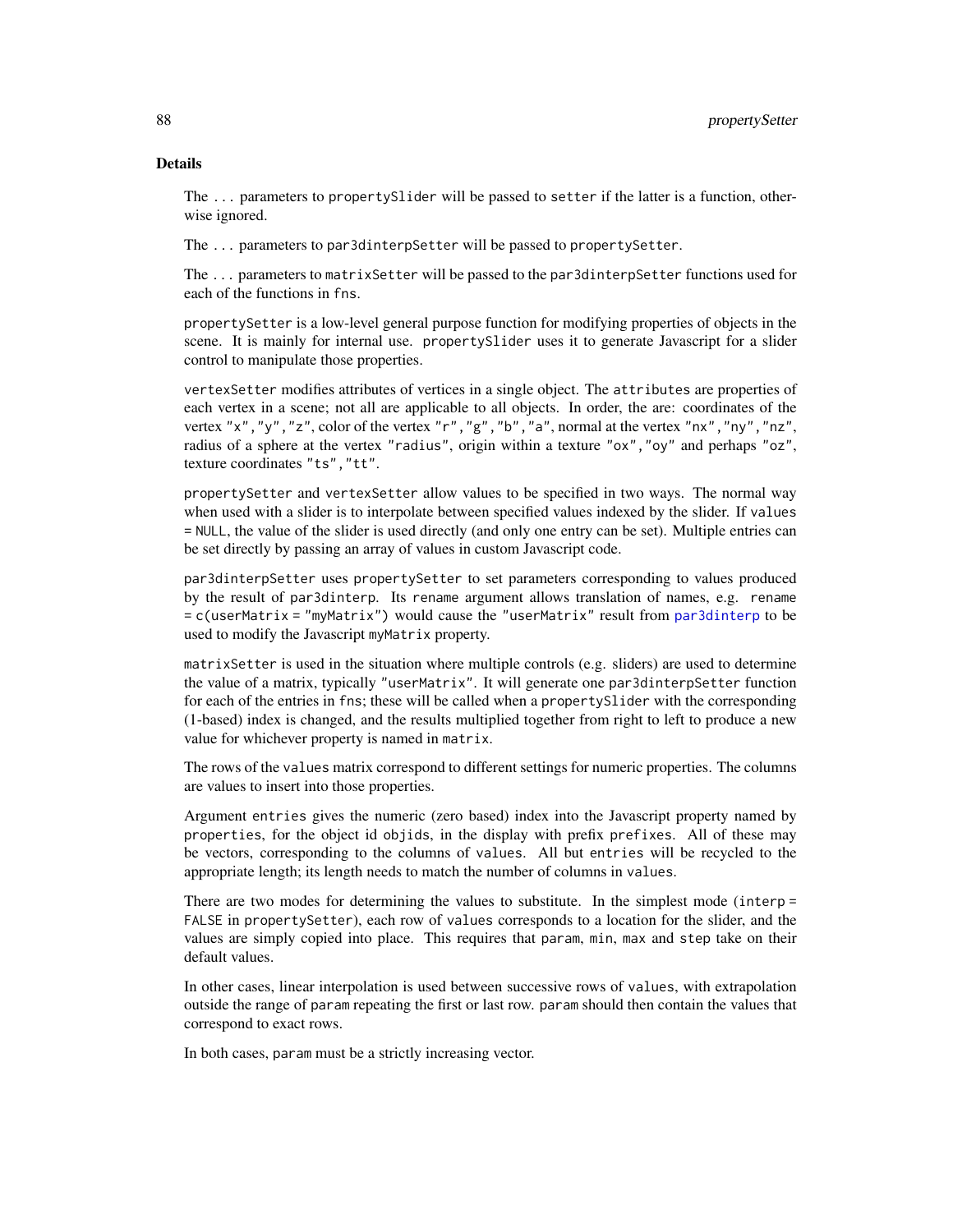# propertySetter 89

## Value

propertySlider prints the full code to generate the control, and returns the id of the control that was generated.

propertySetter returns a single element character vector containing the Javascript source for a function to set the appropriate properties. It does not assign the function to a variable or include any of the HTML wrapper text that propertySlider adds.

The character vector has class "propertySetter", and an attribute named "env" which gives access to the local environment where it was created, so for example attr(value,"env")\$prefixes will give access to the prefixes argument if value was produced by "propertySetter".

par3dinterpSetter returns a propertySetter result.

matrixSetter is similar to propertySetter, but the Javascript function takes arguments value, index, and the class of the result is c("matrixSetter","indexedSetter","propertySetter").

vertexSetter is similar to propertySetter, but the class of the result is c("vertexSetter","propertySetter").

## Author(s)

Duncan Murdoch

## See Also

[writeWebGL](#page-171-0). [clipplaneSlider](#page-164-0) makes use of propertySlider.

[ageSetter](#page-8-0) can be used as the setter argument to propertySlider to modify objects according to a linear (age) scale.

# Examples

```
# Just the setter function
cat(propertySetter(1:4, entries = 12, properties = "values", objids = 13))
# A 4-position slider
propertySlider(values = 1:4, entries = 12, properties = "values", objids = 13, interp = FALSE)
# A 10-position slider interpolating the 4-position slider
propertySlider(values = 1:4, entries = 12, properties = "values", objids = 13,
             step = (4-1)/9)
# The userMatrix interpolation from example(play3d)
M <- r3dDefaults$userMatrix
fn \leq par3dinterp(time = (0:2)*0.75, userMatrix = list(M,
                                   rotate3d(M, pi/2, 1, 0, 0),
                                   rotate3d(M, pi/2, 0, 1, 0) ) )
cat(par3dinterpSetter(fn, 0, 3, steps=10))
```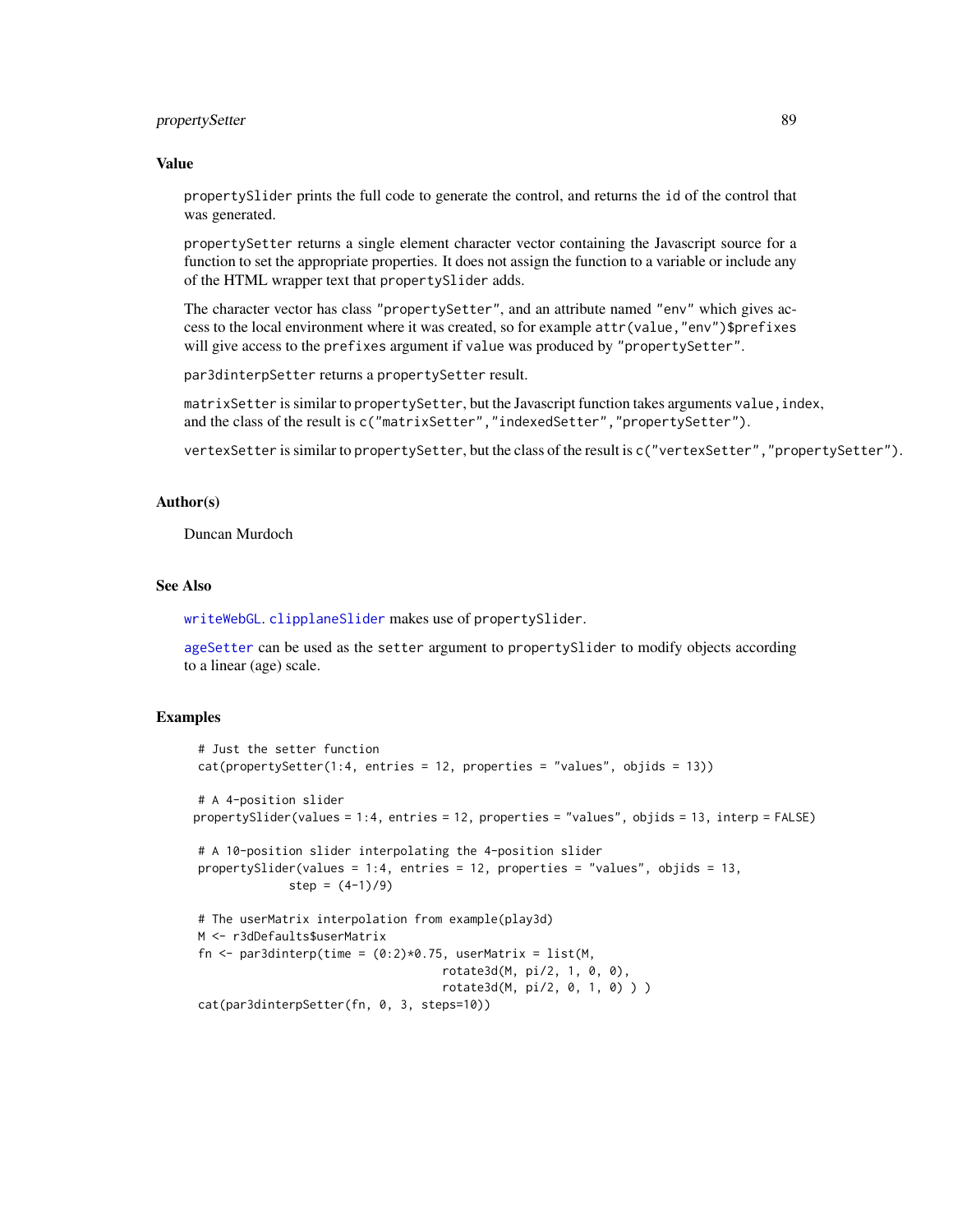#### <span id="page-89-0"></span>Description

Generic 3D interface for 3D rendering and computational geometry.

#### Details

R3d is a design for an interface for 3d rendering and computation without dependency on a specific rendering implementation. R3d includes a collection of 3D objects and geometry algorithms. All r3d interface functions are named \*3d. They represent generic functions that delegate to implementation functions.

The interface can be grouped into 8 categories: Scene Management, Primitive Shapes, High-level Shapes, Geometry Objects, Visualization, Interaction, Transformation, Subdivision.

The rendering interface gives an abstraction to the underlying rendering model. It can be grouped into four categories:

Scene Management: A 3D scene consists of shapes, lights and background environment.

**Primitive Shapes:** Generic primitive 3D graphics shapes such as points, lines, triangles, quadrangles and texts.

High-level Shapes: Generic high-level 3D graphics shapes such as spheres, sprites and terrain.

Interaction: Generic interface to select points in 3D space using the pointer device.

In this package we include an implementation of r3d using the underlying rgl.  $\star$  functions.

3D computation is supported through the use of object structures that live entirely in R.

Geometry Objects: Geometry and mesh objects allow to define high-level geometry for computational purpose such as triangle or quadrangle meshes (see [mesh3d](#page-45-1)).

Transformation: Generic interface to transform 3d objects.

Visualization: Generic rendering of 3d objects such as dotted, wired or shaded.

Computation: Generic subdivision of 3d objects.

At present, the main practical differences between the r3d functions and the rgl.  $\star$  functions are as follows.

The r3d functions call [open3d](#page-50-1) if there is no device open, and the rgl. $*$  functions call [rgl.open](#page-101-0). By default [open3d](#page-50-1) sets the initial orientation of the coordinate system in 'world coordinates', i.e. a right-handed coordinate system in which the x-axis increases from left to right, the y-axis increases with depth into the scene, and the z-axis increases from bottom to top of the screen.  $rgl.*$  functions, on the other hand, use a right-handed coordinate system similar to that used in OpenGL. The x-axis matches that of r3d, but the y-axis increases from bottom to top, and the z-axis decreases with depth into the scene. Since the user can manipulate the scene, either system can be rotated into the other one.

The r3d functions also preserve the rgl.material setting across calls (except for texture elements, in the current implementation), whereas the rg1. $\star$  functions leave it as set by the last call.

The example code below illustrates the two coordinate systems.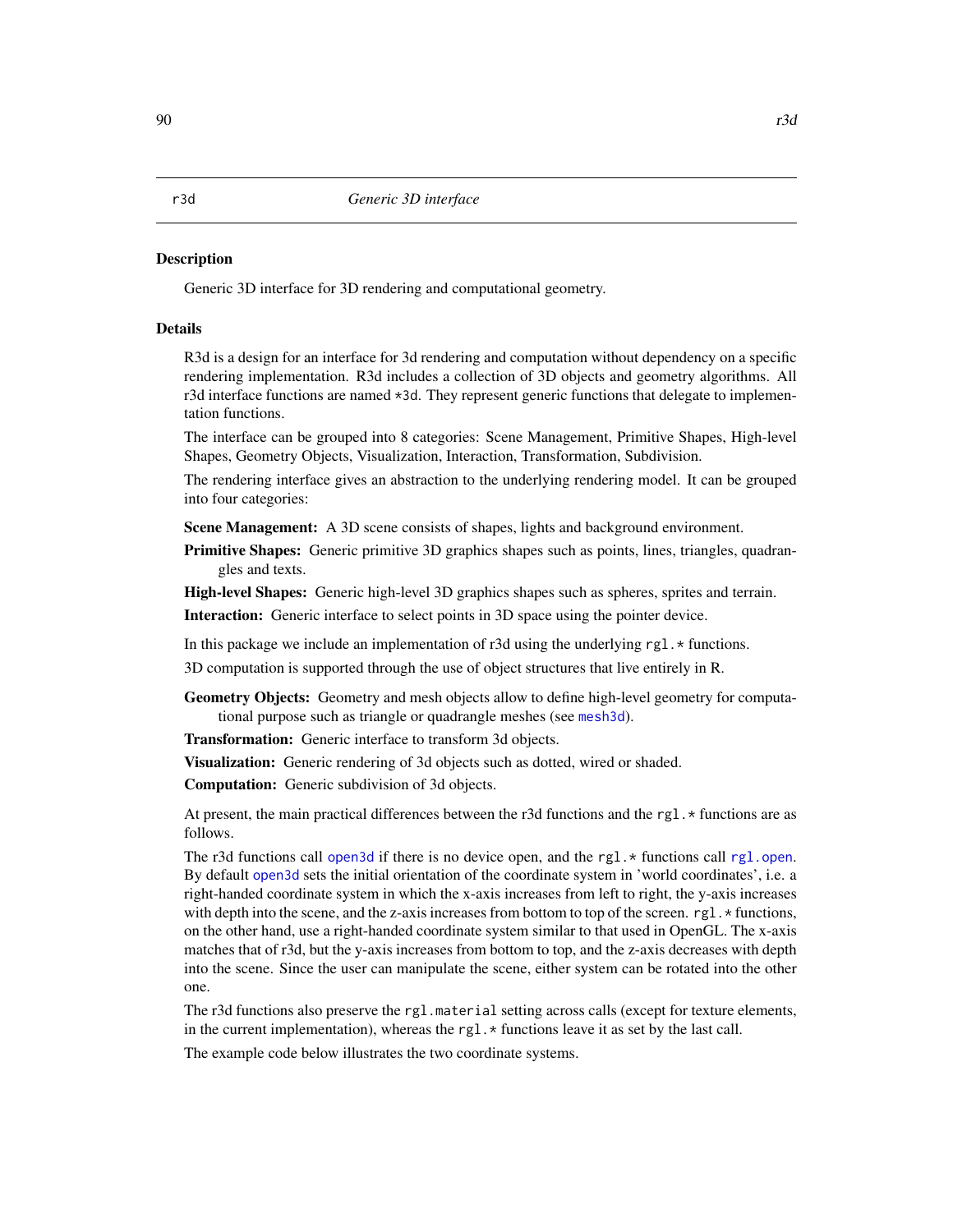## readSTL 91

# See Also

```
points3d, lines3d, segments3d, triangles3d, quads3d, text3d, spheres3d, sprites3d, terrain3d,
select3d, dot3d, wire3d, shade3d, transform3d, rotate3d, subdivision3d, mesh3d, cube3d,
rgl
```
## Examples

```
x \leq -c(0, 1, 0, 0)y \leq -c(0, 0, 1, 0)z \leq c(\emptyset, \emptyset, \emptyset, 1)labels <- c("Origin", "X", "Y", "Z")
i \leftarrow c(1, 2, 1, 3, 1, 4)# rgl.* interface
rgl.open()
rgl.texts(x, y, z, labels)
rgl.texts(1, 1, 1, "rgl.* coordinates")
rgl.lines(x[i], y[i], z[i])
# *3d interface
open3d()
text3d(x, y, z, labels)
text3d(1, 1, 1, "*3d coordinates")
segments3d(x[i], y[i], z[i])
```
readSTL *Read and write STL (stereolithography) format files*

# <span id="page-90-0"></span>Description

These functions read and write STL files. This is a simple file format that is commonly used in 3D printing. It does not represent text, only triangles. The writeSTL function converts some RGL object types to triangles.

#### Usage

```
readSTL(con, ascii = FALSE, plot = TRUE, ...)
writeSTL(con, ascii = FALSE,
         pointRadius = 0.005,
         pointShape = icosahedron3d(),
         lineRadius = pointRadius,
         lineSides = 20,
         ids = NULL)
```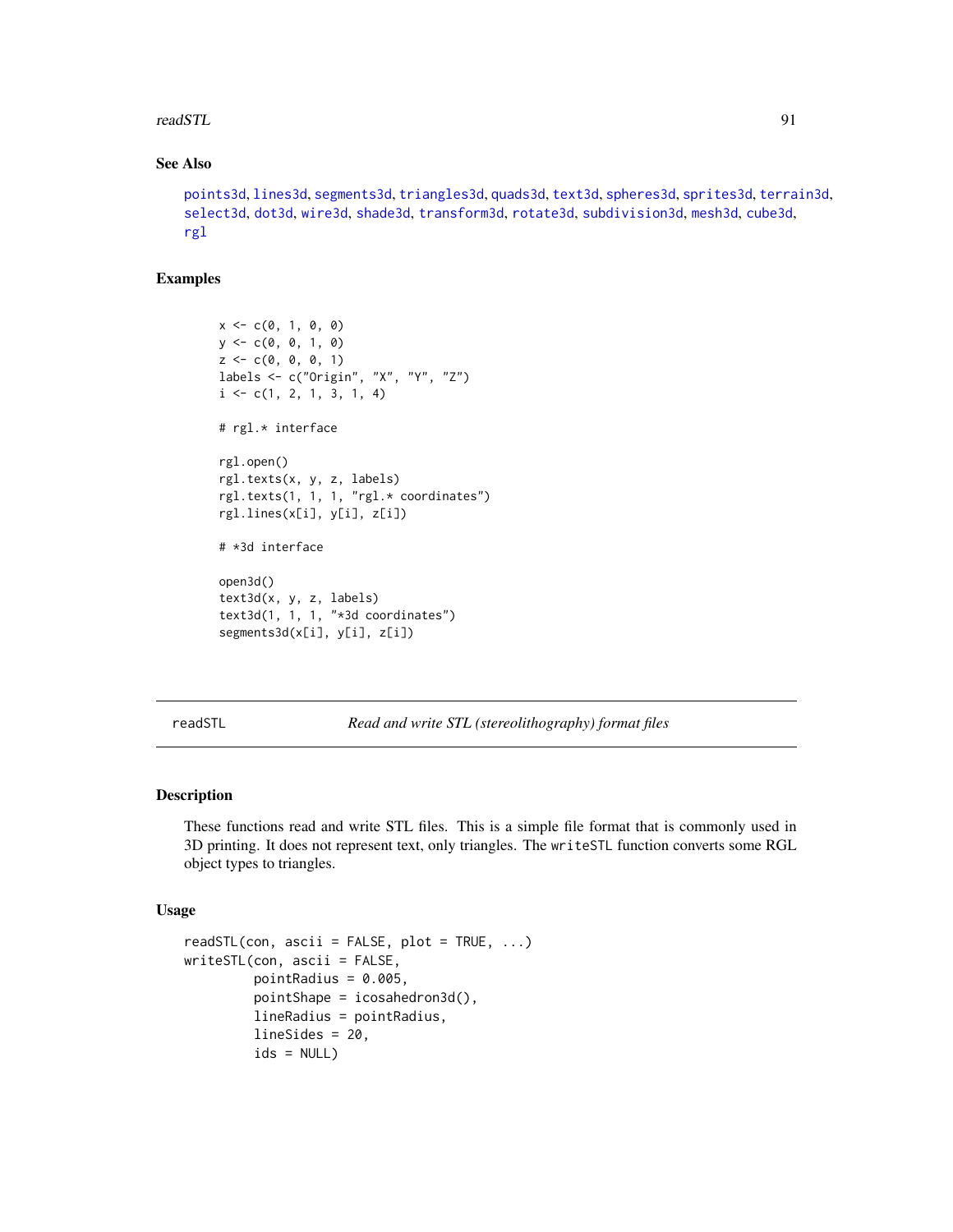## **Arguments**

| con                     | A connection or filename.                                                                    |
|-------------------------|----------------------------------------------------------------------------------------------|
| ascii                   | Whether to use the ASCII format or the binary format.                                        |
| plot                    | On reading, should the object be plotted?                                                    |
| $\ddots$                | If plotting, other parameters to pass to triangles3d                                         |
| pointRadius, lineRadius |                                                                                              |
|                         | The radius of points and lines relative to the overall scale of the figure.                  |
| pointShape              | A mesh shape to use for points. It is scaled by the point Radius.                            |
| lineSides               | Lines are rendered as cylinders with this many sides.                                        |
| ids                     | The identifiers (from rg1.ids) of the objects to write. If NULL, try to write<br>everything. |

# Details

The current implementation is limited. For reading, it ignores normals and color information. For writing, it only outputs triangles, quads, planes, spheres, points, line segments, line strips and surfaces, and does not write color information. Lines and points are rendered in an isometric scale: if your data scales vary, they will look strange.

Since the STL format only allows one object per file, all RGL objects are combined into a single object when output.

The output file is readable by Blender and Meshlab; the latter can write in a number of other formats, including U3D, suitable for import into a PDF document.

## Value

readSTL invisibly returns the object id if plot = TRUE, or (visibly) a matrix of vertices of the triangles if not.

writeSTL invisibly returns the name of the connection to which the data was written.

## Author(s)

Duncan Murdoch

## References

The file format was found on Wikipedia on October 25, 2012. I learned about the STL file format from David Smith's blog reporting on Ian Walker's r2stl function.

## See Also

[scene3d](#page-124-0) saves a copy of a scene to an R variable; [writeWebGL](#page-171-0), [writeASY](#page-166-0), [writePLY](#page-170-0), [writeOBJ](#page-168-0) and [writeSTL](#page-90-0) write the scene to a file in various other formats.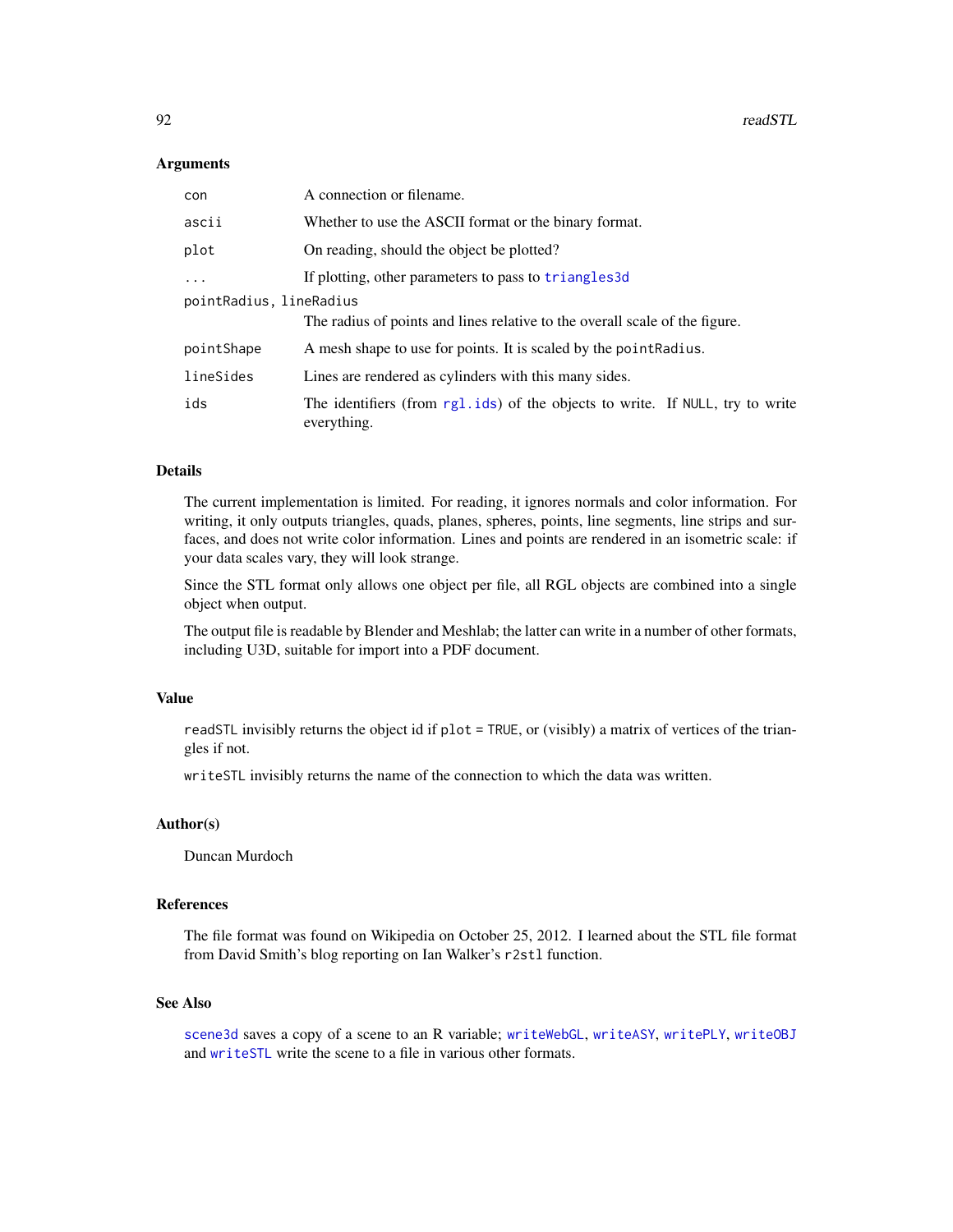#### rgl.attrib 93

## Examples

```
filename <- tempfile(fileext = ".stl")
open3d()
shade3d( icosahedron3d(col = "magenta") )
writeSTL(filename)
open3d()
readSTL(filename, col = "red")
```
<span id="page-92-0"></span>rgl.attrib *Get information about shapes*

## Description

Retrieves information about the shapes in a scene.

#### Usage

rgl.attrib(id, attrib, first = 1, last = rgl.attrib.count(id, attrib))

# Arguments

| id          | A shape identifier, as returned by rgl. ids.                                                                                                                                                                                                                          |
|-------------|-----------------------------------------------------------------------------------------------------------------------------------------------------------------------------------------------------------------------------------------------------------------------|
| attrib      | An attribute of a shape. Currently supported: one of<br>"vertices", "normals", "colors", "texcoords", "dim", "texts", "cex",<br>"adj","radii","centers","ids","usermatrix","types","flags","offsets",<br>"family"."font"."pos"<br>or unique prefixes to one of those. |
| first, last | Specify these to retrieve only those rows of the result.                                                                                                                                                                                                              |

## Details

If the identifier is not found or is not a shape that has the given attribute, zero will be returned by rgl.attrib.count, and an empty matrix will be returned by rgl.attrib.

The first four attrib names correspond to the usual OpenGL properties; "dim" is used just for surfaces, defining the rows and columns in the rectangular grid; "cex", "adj", "family", "font" and "pos" apply only to text objects.

## Value

rgl.attrib returns the values of the attribute. Attributes are mostly real-valued, with the following sizes:

| "vertices" | 3 values | X, y, Z    |
|------------|----------|------------|
| "normals"  | 3 values | x, y, z    |
| "centers"  | 3 values | X, y, Z    |
| "colors"   | 4 values | r, g, b, a |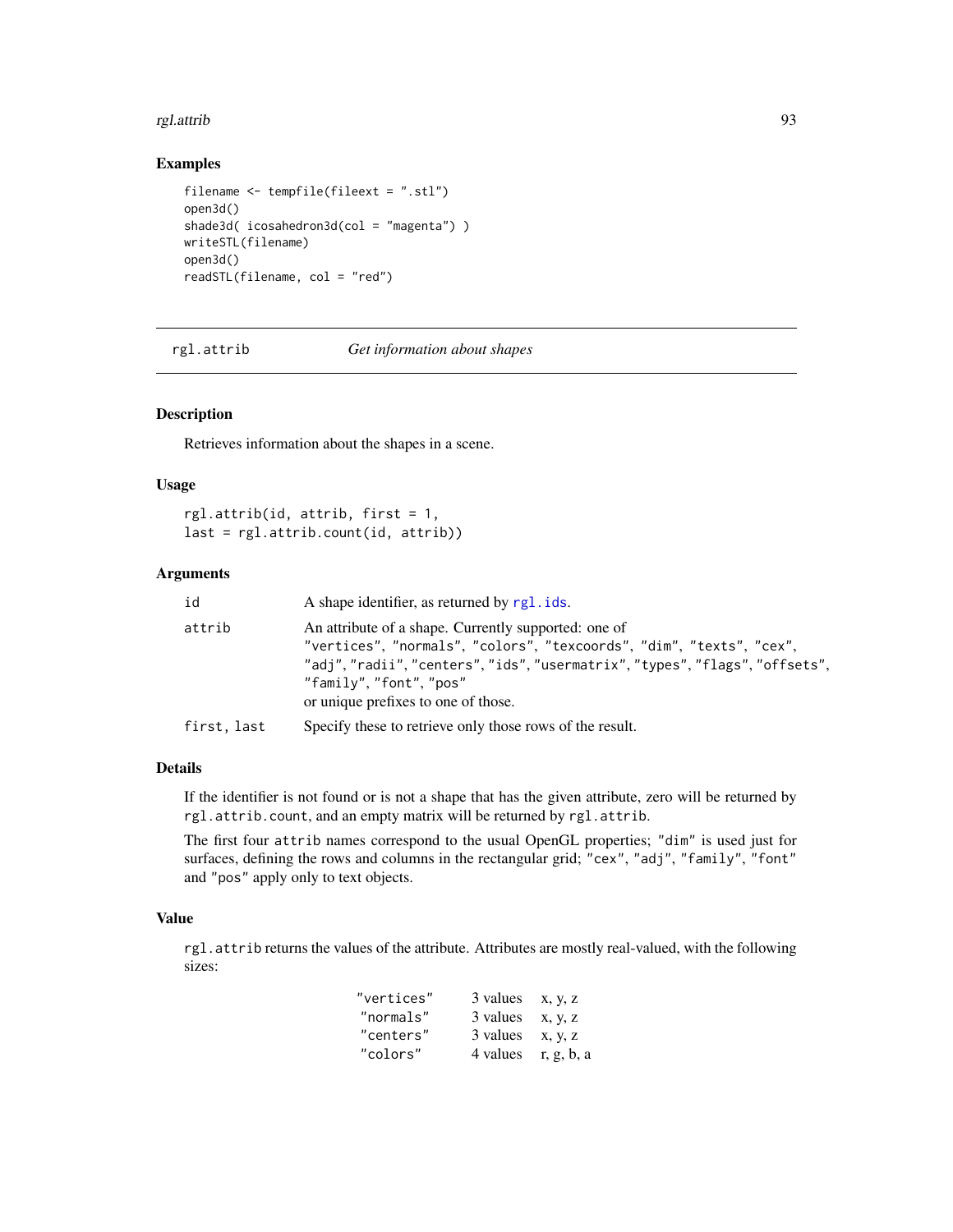| "texcoords"  | 2 values | s, t       |
|--------------|----------|------------|
| "dim"        | 2 values | r, c       |
| $"$ cex"     | 1 value  | cex        |
| "adj"        | 2 values | x, y       |
| "radii"      | 1 value  | r          |
| "ids"        | 1 value  | id         |
| "usermatrix" | 4 values | x, y, z, w |
| "texts"      | 1 value  | text       |
| "types"      | 1 value  | type       |
| "flags"      | 1 value  | flag       |
| "family"     | 1 value  | family     |
| "font"       | 1 value  | font       |
| "pos"        | 1 value  | pos        |

The "texts", "types" and "family" attributes are character-valued; the "flags" attribute is logical valued, with named rows.

These are returned as matrices with the row count equal to the count for the attribute, and the columns as listed above.

# Author(s)

Duncan Murdoch

# See Also

[rgl.ids](#page-123-0), [rgl.attrib.info](#page-93-0)

## Examples

```
p \leftarrow plot3d(rnorm(100), rnorm(100), rnorm(100), type = "s", col = "red")rgl.attrib(p["data"], "vertices", last = 10)
```
<span id="page-93-0"></span>rgl.attrib.info *Get information about attributes of objects*

## Description

These functions give information about the attributes of rgl objects. rgl.attrib.info is the more "user-friendly" function; rgl.attrib.count is a lower-level function more likely to be used in programming.

## Usage

```
rgl.attrib.info(id = rgl.ids("all", 0)$id, attribs = NULL, showAll = FALSE)
rgl.attrib.count(id, attrib)
```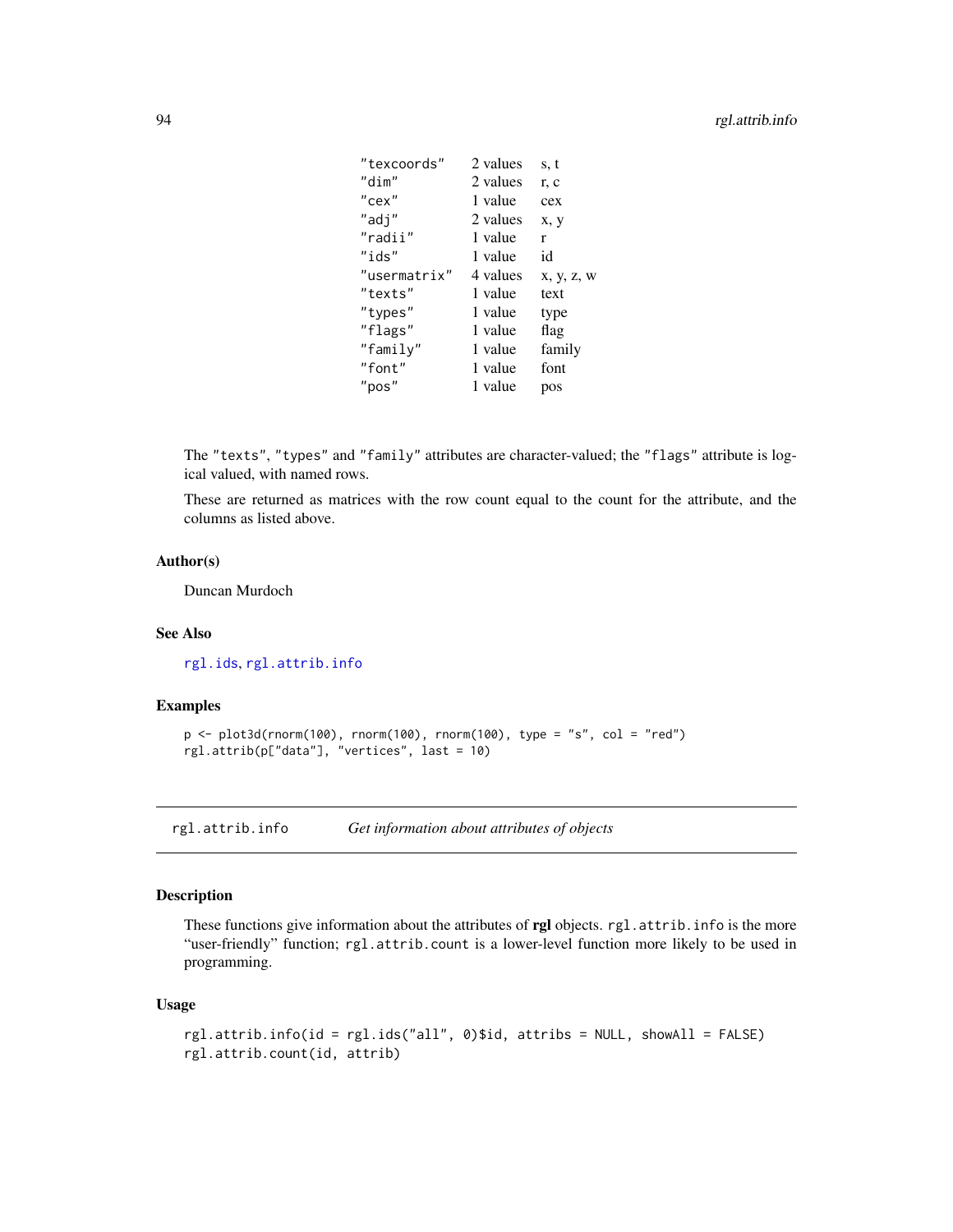#### rgl.bbox 95

## Arguments

| id      | One or more rgl object ids.                        |
|---------|----------------------------------------------------|
| attribs | A character vector of one or more attribute names. |
| showAll | Should attributes with zero entries be shown?      |
| attrib  | A single attribute name.                           |

# Details

See the first example below to get the full list of attribute names.

# Value

A dataframe containing the following columns:

| id         | The id of the object.                                                           |
|------------|---------------------------------------------------------------------------------|
| attrib     | The full name of the attribute.                                                 |
| nrow, ncol | The size of matrix that would be returned by rgl. attribute for this attribute. |

# Author(s)

Duncan Murdoch

# See Also

[rgl.attrib](#page-92-0) to obtain the attribute values.

# Examples

```
open3d()
id \leq points3d(rnorm(100), rnorm(100), rnorm(100), col = "green")rgl.attrib.info(id, showAll = TRUE)
rgl.attrib.count(id, "vertices")
merge(rgl.attrib.info(), rgl.ids("all"))
```
<span id="page-94-0"></span>rgl.bbox *Set up Bounding Box decoration*

# <span id="page-94-1"></span>Description

Set up the bounding box decoration.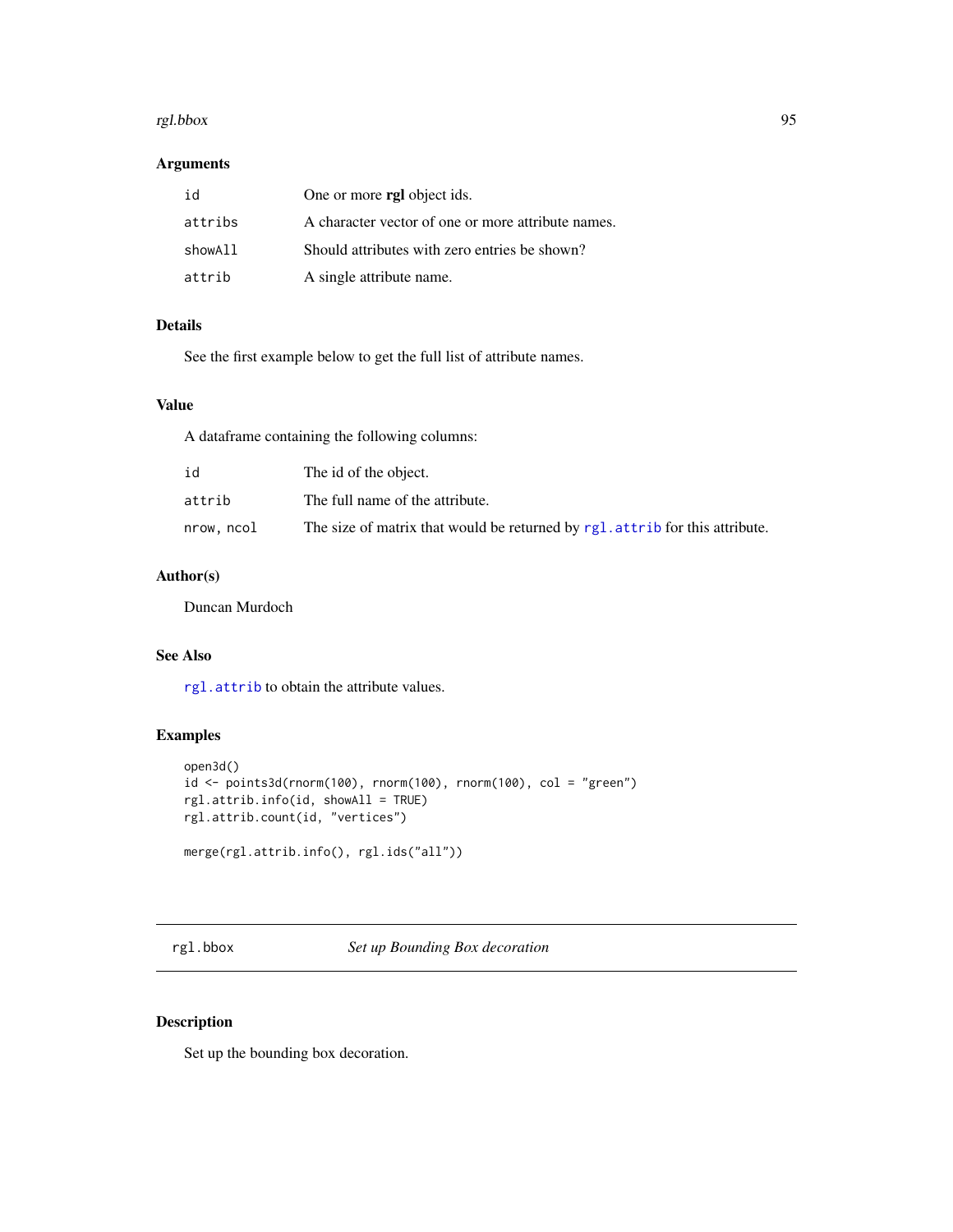## Usage

```
rgl.bbox(
xat = NULL, xlab = NULL, xunit = 0, xlen = 5,
yat = NULL, ylab = NULL, yunit = 0, ylen = 5,
zat = NULL, zlab = NULL, zunit = 0, zlen = 5,
marklen = 15.0, marklen.rel = TRUE, expand = 1,
draw_front = FALSE, ...)bbox3d(xat = NULL, yat = NULL, zat = NULL,xunit = "pretty", yunit = "pretty", zunit = "pretty",
expand = 1.03,
draw_front = FALSE, ...)
```
## Arguments

| vector specifying the tickmark positions                                                                                                    |
|---------------------------------------------------------------------------------------------------------------------------------------------|
| xlab, ylab, zlab                                                                                                                            |
| character vector specifying the tickmark labeling                                                                                           |
| xunit, yunit, zunit                                                                                                                         |
| value specifying the tick mark base for uniform tick mark layout                                                                            |
| xlen, ylen, zlen                                                                                                                            |
| value specifying the number of tickmarks                                                                                                    |
| value specifying the length of the tickmarks                                                                                                |
| logical, if TRUE tick mark length is calculated using 1/marklen * axis length,<br>otherwise tick mark length is marklen in coordinate space |
| value specifying how much to expand the bounding box around the data                                                                        |
| draw the front faces of the bounding box                                                                                                    |
| Material properties (or other rg1.bbox parameters in the case of bbox3d). See<br>rgl. material for details.                                 |
|                                                                                                                                             |

# Details

Four different types of tick mark layouts are possible. This description applies to the X axis; other axes are similar: If xat is not NULL, the ticks are set up at custom positions. If xunit is numeric but not zero, it defines the tick mark base. If it is "pretty" (the default in bbox3d), ticks are set at [pretty](#page-0-0) locations. If xlen is not zero, it specifies the number of ticks (a suggestion if xunit is "pretty").

The first color specifies the bounding box, while the second one specifies the tick mark and font color.

bbox3d defaults to [pretty](#page-0-0) locations for the axis labels and a slightly larger box, whereas rgl.bbox covers the exact range.

[axes3d](#page-22-0) offers more flexibility in the specification of the axes, but they are static, unlike those drawn by [rgl.bbox](#page-94-0) and [bbox3d](#page-94-1).

#### Value

This function is called for the side effect of setting the bounding box decoration. A shape ID is returned to allow [rgl.pop](#page-123-0) to delete it.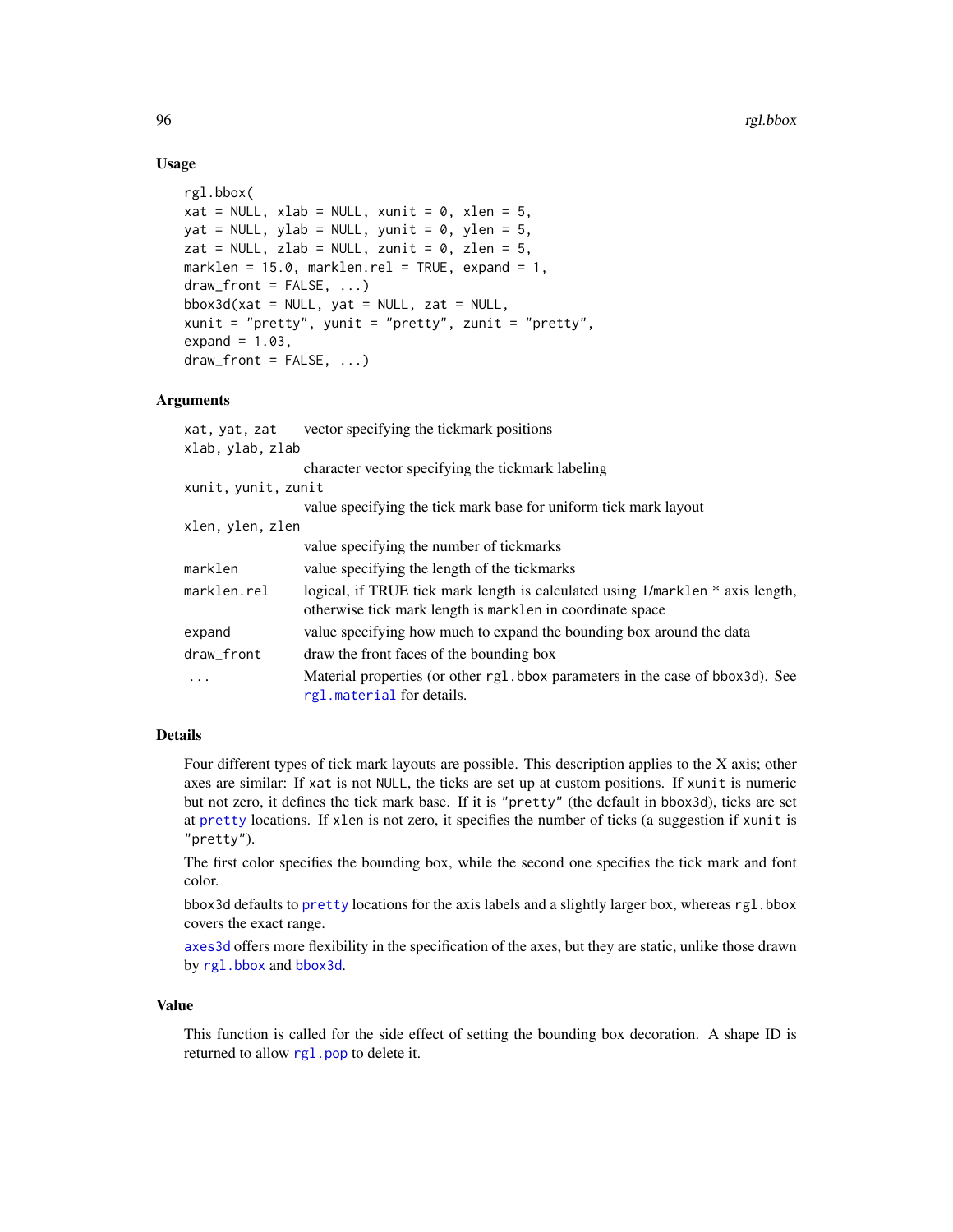# rgl.bringtotop 97

## See Also

[rgl.material](#page-98-1), [axes3d](#page-22-0)

## Examples

```
rgl.open()
rgl.points(rnorm(100), rnorm(100), rnorm(100))
rgl.bbox(color = c("#333377", "white"), emission = "#333377",
         specular = "#3333FF", shininess = 5, alpha = 0.8)
open3d()
points3d(rnorm(100), rnorm(100), rnorm(100))
bbox3d(color = c("#333377", "black"), emission = "#333377",
       specular = "#3333FF", shininess = 5, alpha = 0.8)
```
rgl.bringtotop *Assign focus to an RGL window*

# Description

'rgl.bringtotop' brings the current RGL window to the front of the window stack (and gives it focus).

## Usage

```
rgl.bringtotop(stay = FALSE)
```
#### Arguments

stay whether to make the window stay on top.

## Details

If stay is TRUE, then the window will stay on top of normal windows.

#### Note

not completely implemented for X11 graphics (stay not implemented; window managers such as KDE may block this action (set "Focus stealing prevention level" to None in Control Center/Window Behavior/Advanced)). Not currently implemented under OS/X.

# Author(s)

Ming Chen/Duncan Murdoch

#### Examples

```
rgl.open()
rgl.points(rnorm(1000), rnorm(1000), rnorm(1000), color = heat.colors(1000))
rgl.bringtotop(stay = TRUE)
```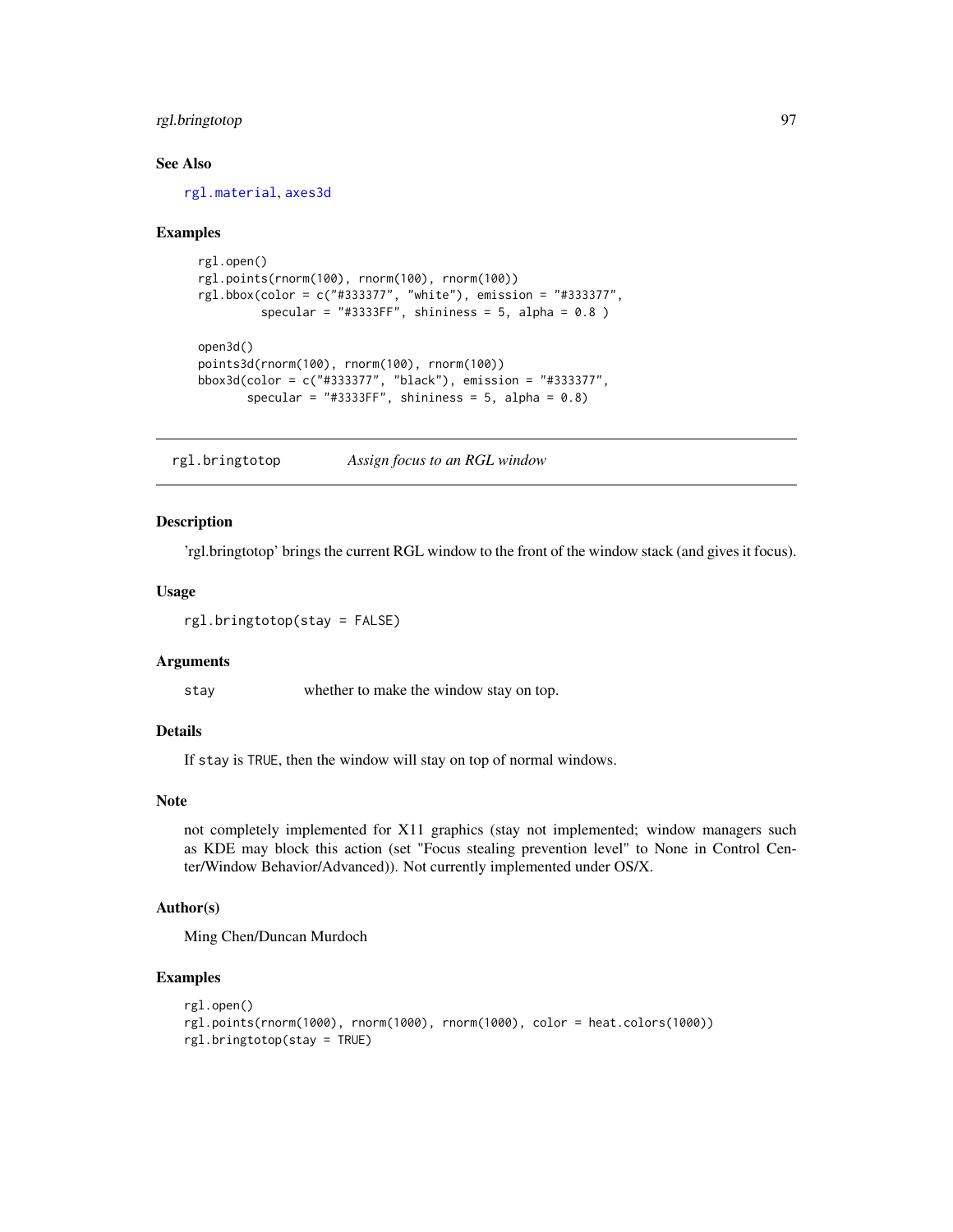<span id="page-97-0"></span>

## **Description**

Initializing the rgl system.

## Usage

```
rgl.init(initValue = 0, only NULL = FALSE,debug = getOption("rgl.debug", FALSE))
```
## Arguments

| initValue | value for internal use only                  |
|-----------|----------------------------------------------|
| onlyNULL  | only initialize the null (no display) device |
| debug     | enable some debugging messages               |

# Details

If useNULL is TRUE, rgl will use a "null" device. This device records objects as they are plotted, but displays nothing. It is intended for use with [rglwidget](#page-120-0) and similar functions.

Currently debug only controls messages printed by the OpenGL library during initialization. In future debug = TRUE may become more verbose.

**rgl** requires the OpenGL system to be installed and available in order to display images on screen. If there is a problem initializing it, you may see the message 'rgl.init' failed, running with 'rgl.useNULL = TRUE'. There are several causes and remedies:

- On any system, the OpenGL libraries need to be present for rgl to be able to start.
	- On MacOS, you need to install Xquartz. It is available from <https://www.xquartz.org>.
	- On Linux, you need to install Mesa 3D. One of these commands may work, depending on your system:

zypper source-install --build-deps-only Mesa # openSUSE/SLED/SLES yum-builddep mesa # yum Fedora, OpenSuse(?) dnf builddep mesa # dnf Fedora apt-get build-dep mesa # Debian, Ubuntu and related

- Windows should have OpenGL installed by default.
- On Unix-alike systems (MacOS and Linux, for example), rgl uses the GLX system for creating displays. If the graphic is created on a remote machine, it may need to use "Indirect GLX" (IGLX). Due to security concerns, this is often disabled by default. See [https:](https://www.x.org/wiki/Development/Security/Advisory-2014-12-09/) [//www.x.org/wiki/Development/Security/Advisory-2014-12-09/](https://www.x.org/wiki/Development/Security/Advisory-2014-12-09/) for a discussion of the security issues, and [https://www.visitusers.org/index.php?title=Re-enabling\\_](https://www.visitusers.org/index.php?title=Re-enabling_INdirect_glx_on_your_X_server) [INdirect\\_glx\\_on\\_your\\_X\\_server](https://www.visitusers.org/index.php?title=Re-enabling_INdirect_glx_on_your_X_server) for ways to re-enable IGLX.
- The <https://www.virtualgl.org> project is intended to be a way to avoid IGLX, by rendering remotely and sending bitmaps to the local machine. It's not a simple install...
- If you don't need to see rgl displays on screen, you can use the "NULL device". See [rgl.useNULL](#page-113-0).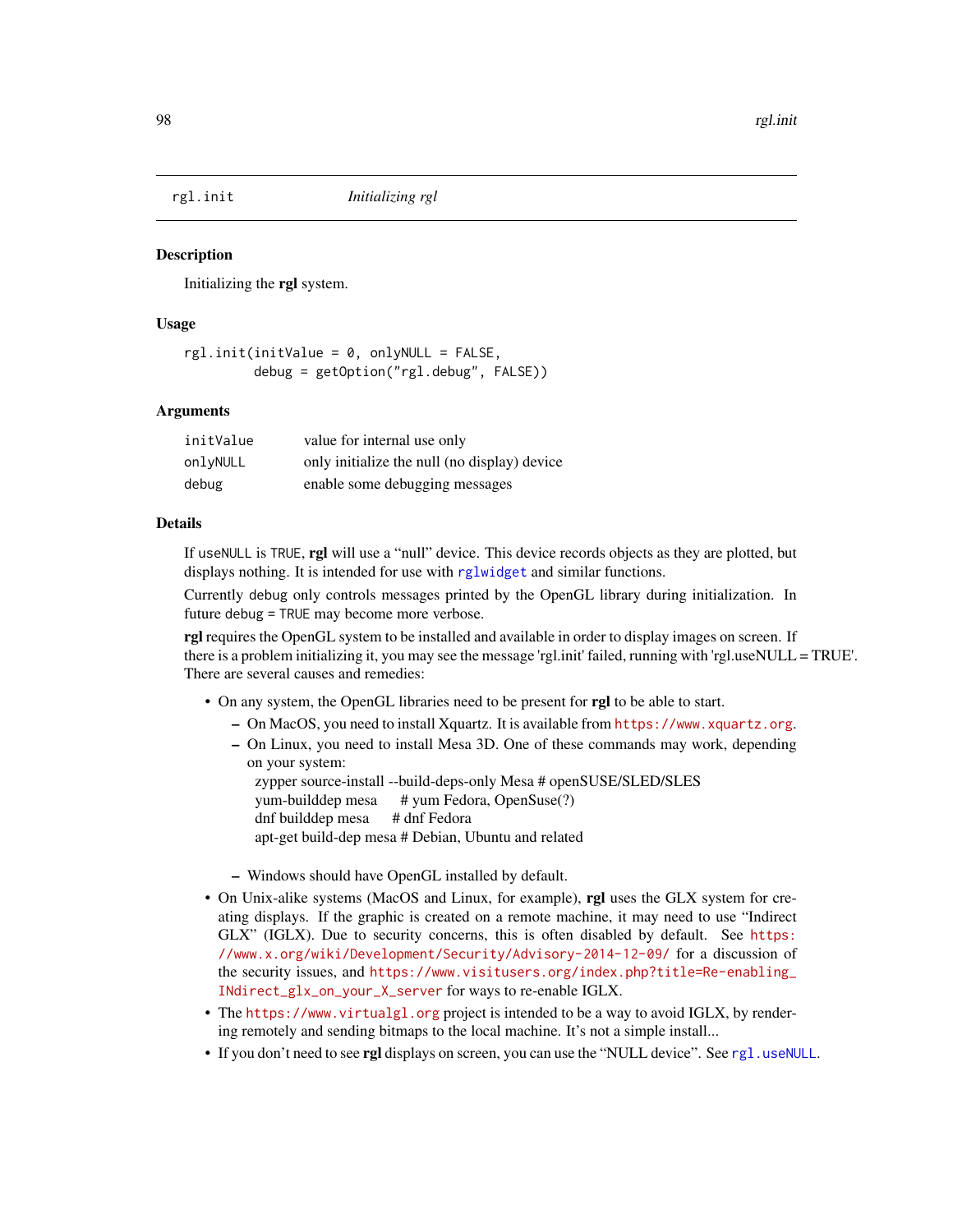# rgl.material 99

# Value

Normally the user doesn't call rgl.init at all: it is called when the package is loaded. It returns no useful value.

# <span id="page-98-1"></span>rgl.material *Generic Appearance setup*

## <span id="page-98-0"></span>Description

Set material properties for geometry appearance.

#### Usage

```
rgl.material(
 color = c("white"),alpha = c(1.0),
 lit = TRUE,ambient = "black"
 specular = "white",
 emission = "black",
 shinines = 50.0,
 smooth = TRUE,
 text{text} = NULL,text{textype} = "rgb",
 texmipmap = FALSE,
 texminfilter = "linear",
 texmagfilter = "linear",
 texenvmap = FALSE,front = "fill",back = "fill",size = 3.0,
 1wd = 1.0,
 f \circ g = TRUE,
 point_antialias = FALSE,
 line_antialias = FALSE,
 depth\_mask = TRUE,
 depth_test = "less",
 polygon_offset = c(0.0, 0.0),
 ...
)
material3d(...)
```
# Arguments

color vector of R color characters. Represents the diffuse component in case of lighting calculation (lit = TRUE), otherwise it describes the solid color characteristics.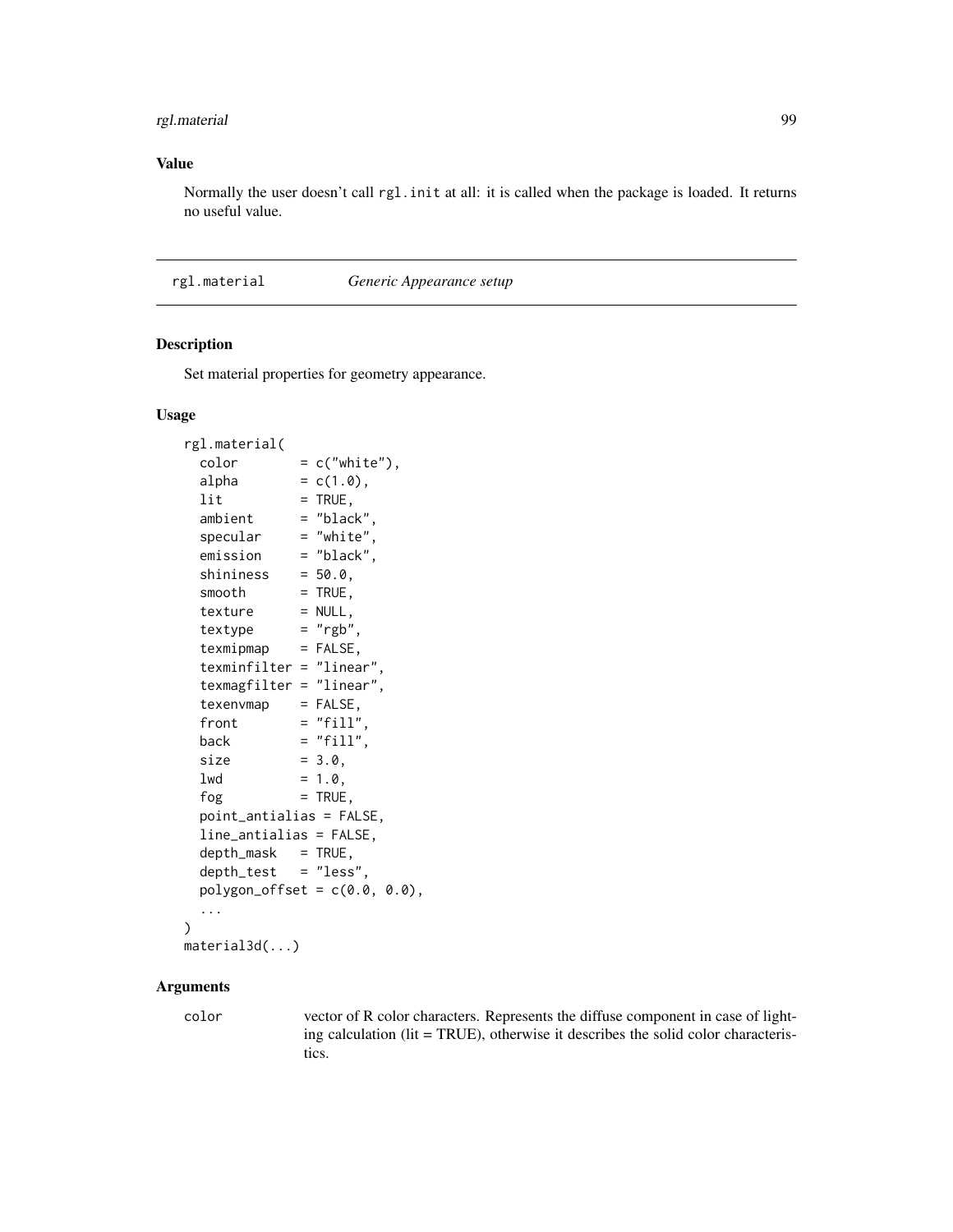| lit          | logical, specifying if lighting calculation should take place on geometry                                                                                                                                                                                                                                               |
|--------------|-------------------------------------------------------------------------------------------------------------------------------------------------------------------------------------------------------------------------------------------------------------------------------------------------------------------------|
|              | ambient, specular, emission, shininess                                                                                                                                                                                                                                                                                  |
|              | properties for lighting calculation. ambient, specular, emission are R color char-<br>acter string values; shininess represents a numerical.                                                                                                                                                                            |
| alpha        | vector of alpha values between 0.0 (fully transparent)  1.0 (opaque).                                                                                                                                                                                                                                                   |
| smooth       | logical, specifying whether Gouraud shading (smooth) or flat shading should be<br>used.                                                                                                                                                                                                                                 |
| texture      | path to a texture image file. Supported formats: png.                                                                                                                                                                                                                                                                   |
| textype      | specifies what is defined with the pixmap                                                                                                                                                                                                                                                                               |
|              | "alpha" alpha values                                                                                                                                                                                                                                                                                                    |
|              | "luminance" luminance                                                                                                                                                                                                                                                                                                   |
|              | "luminance.alpha" luminance and alpha                                                                                                                                                                                                                                                                                   |
|              | "rgb" color                                                                                                                                                                                                                                                                                                             |
|              | "rgba" color and alpha texture                                                                                                                                                                                                                                                                                          |
| texmipmap    | Logical, specifies if the texture should be mipmapped.                                                                                                                                                                                                                                                                  |
| texmagfilter | specifies the magnification filtering type (sorted by ascending quality):                                                                                                                                                                                                                                               |
|              | "nearest" texel nearest to the center of the pixel                                                                                                                                                                                                                                                                      |
|              | "linear" weighted linear average of a 2x2 array of texels                                                                                                                                                                                                                                                               |
| texminfilter | specifies the minification filtering type (sorted by ascending quality):                                                                                                                                                                                                                                                |
|              | "nearest" texel nearest to the center of the pixel                                                                                                                                                                                                                                                                      |
|              | "linear" weighted linear average of a 2x2 array of texels                                                                                                                                                                                                                                                               |
|              | "nearest.mipmap.nearest" low quality mipmapping                                                                                                                                                                                                                                                                         |
|              | "nearest.mipmap.linear" medium quality mipmapping                                                                                                                                                                                                                                                                       |
|              | "linear.mipmap.nearest" medium quality mipmapping                                                                                                                                                                                                                                                                       |
|              | "linear.mipmap.linear" high quality mipmapping                                                                                                                                                                                                                                                                          |
| texenvmap    | logical, specifies if auto-generated texture coordinates for environment-mapping<br>should be performed on geometry.                                                                                                                                                                                                    |
| front, back  | Determines the polygon mode for the specified side:                                                                                                                                                                                                                                                                     |
|              | "filled" filled polygon                                                                                                                                                                                                                                                                                                 |
|              | "lines" wireframed polygon                                                                                                                                                                                                                                                                                              |
|              | "points" point polygon                                                                                                                                                                                                                                                                                                  |
|              | "culled" culled (hidden) polygon                                                                                                                                                                                                                                                                                        |
| size         | numeric, specifying the size of points in pixels                                                                                                                                                                                                                                                                        |
| lwd          | numeric, specifying the line width in pixels                                                                                                                                                                                                                                                                            |
| fog          | logical, specifying if fog effect should be applied on the corresponding shape                                                                                                                                                                                                                                          |
|              | point_antialias, line_antialias                                                                                                                                                                                                                                                                                         |
|              | logical, specifying if points and lines should be antialiased                                                                                                                                                                                                                                                           |
| depth_mask   | logical, specifying whether the object's depth should be stored.                                                                                                                                                                                                                                                        |
| depth_test   | Determines which depth test is used to see if this object is visible, depending<br>on its apparent depth in the scene compared to the stored depth. Possible values<br>are "never", "less" (the default), "equal", "lequal" (less than or equal),<br>"greater", "notequal", "gequal" (greater than or equal), "always". |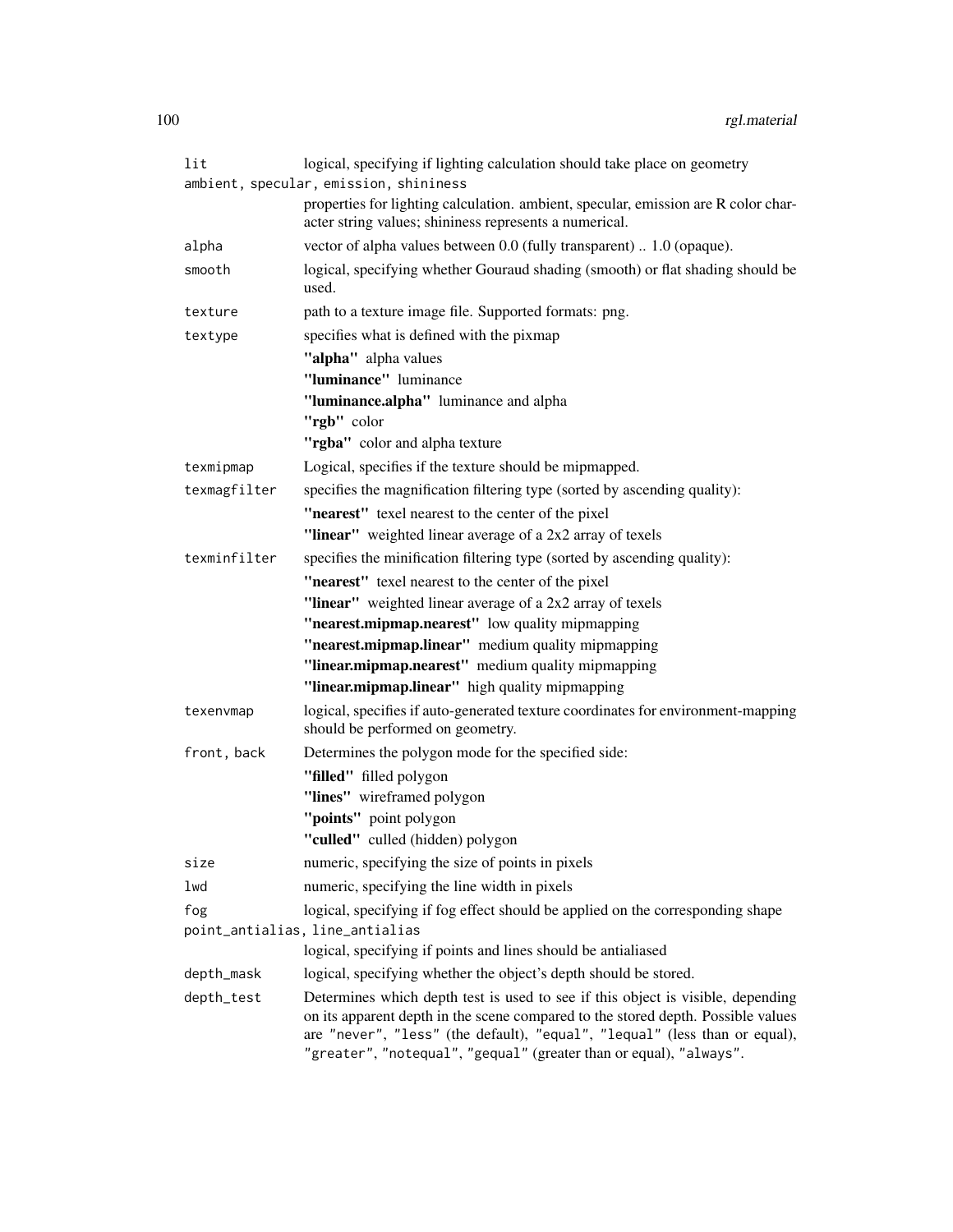#### rgl.material 101

polygon\_offset If non-zero, offsets are added to the recorded depth of filled polygons. See Details below. ... Any of the arguments above can be passed to material3d; see Details below. rgl.material will ignore others.

# **Details**

Values can be queried by specifying their names in a character vector, e.g. material3d("color"). There is one read-only property that can be queried but not set:

isTransparent Is the current colour transparent?

Only one side at a time can be culled.

The polygon\_offset property is a two element vector giving the 'factor' and 'units' values to use in a glPolygonOffset() call in OpenGL. If only one value is given, it is used for both elements. The 'units' value is added to the depth of all pixels in a filled polygon, and the 'factor' value is multiplied by an estimate of the slope of the polygon and then added to the depth. Positive values "push" polygons back slightly for the purpose of depth testing, to allow points, lines or other polygons to be drawn on the surface without being obscured due to rounding error. Negative values pull the object forward. A typical value to use is 1 (which is automatically expanded to  $c(1,1)$ ). If values are too large, objects which should be behind the polygon will show through, and if values are too small, the objects on the surface will be partially obscured. Experimentation may be needed to get it right. The first example in [?persp3d](#page-59-0) uses this property to add grid lines to a surface.

material3d is an alternate interface to the material properties, modelled after [par3d](#page-50-0): rather than setting defaults for parameters that are not specified, they will be left unchanged. material3d may also be used to query the material properties; see the examples below.

The current implementation does not return parameters for textures.

If point\_antialias is TRUE, points will be drawn as circles; otherwise, they will be drawn as squares. Lines tend to appear heavier with line\_antialias == TRUE.

The material member of the [r3dDefaults](#page-50-1) list may be used to set default values for material properties.

The ... parameter to rgl.material is ignored.

#### Value

rgl.material() is called for the side effect of setting the material properties. It returns a value invisibly which is not intended for use by the user.

Users should use material3d() to query material properties. It returns values similarly to [par3d](#page-50-0) as follows: When setting properties, it returns the previous values in a named list. A named list is also returned when more than one value is queried. When a single value is queried it is returned directly.

## See Also

[rgl.primitive](#page-105-0), [rgl.bbox](#page-94-0), [rgl.bg](#page-24-0), [rgl.light](#page-40-0)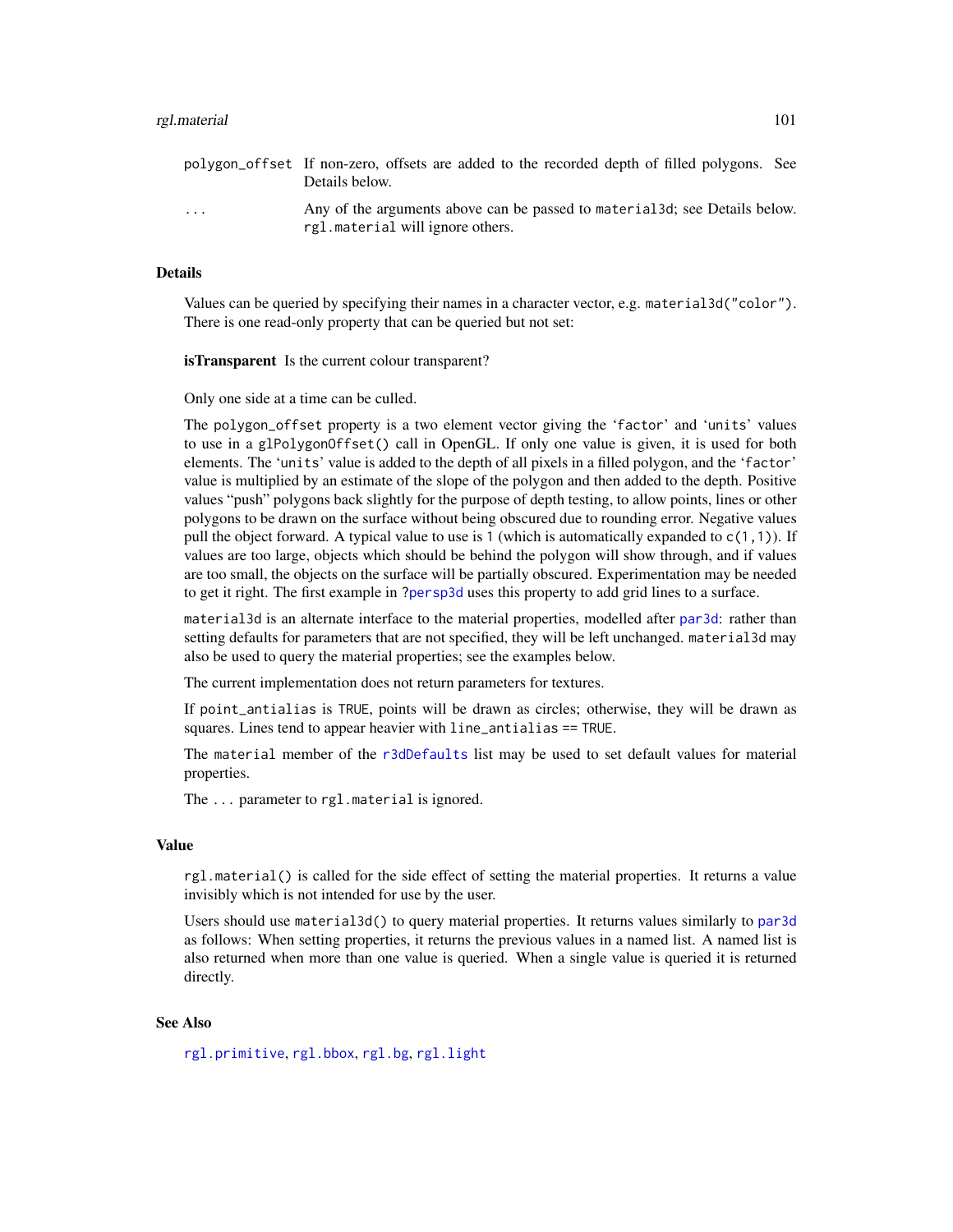## Examples

```
save <- material3d("color")
material3d(color = "red")
material3d("color")
material3d(color = save)
# this illustrates the effect of depth_test
x \leftarrow c(1:3); xmid \leftarrow mean(x)
y \leq c(2, 1, 3); ymid \leq mean(y)
z \le -1open3d()
tests <- c("never", "less", "equal", "lequal", "greater",
                   "notequal", "gequal", "always")
for (i in 1:8) {
  triangles3d(x, y, z + i, col = heat.colors(8)[i])
  texts3d(xmid, ymid, z + i, paste(i, tests[i], sep = ". "), depth_test = tests[i])
}
highlevel() # To trigger display
```
<span id="page-101-0"></span>rgl.open *3D visualization device system*

## Description

3D real-time rendering system.

#### Usage

```
# Low level rgl.* interface
rgl.open(useNULL = rgl.useNULL()) # open new device
rgl.close() # close current device
rgl.cur() # returns active device ID
rgl.dev.list() # returns all device IDs
rgl.set(which, silent = FALSE) # set device as active
rgl.quit() # shutdown rgl device system
```
## Arguments

| useNULL | whether to open the "null" device           |
|---------|---------------------------------------------|
| which   | device ID                                   |
| silent  | whether to suppress update of window titles |

## Details

The rgl device design is oriented towards the R device metaphor. If you send scene management instructions, and there's no device open, it will be opened automatically. Opened devices automatically get the current device focus. The focus may be changed by using rgl.set(). rgl.quit()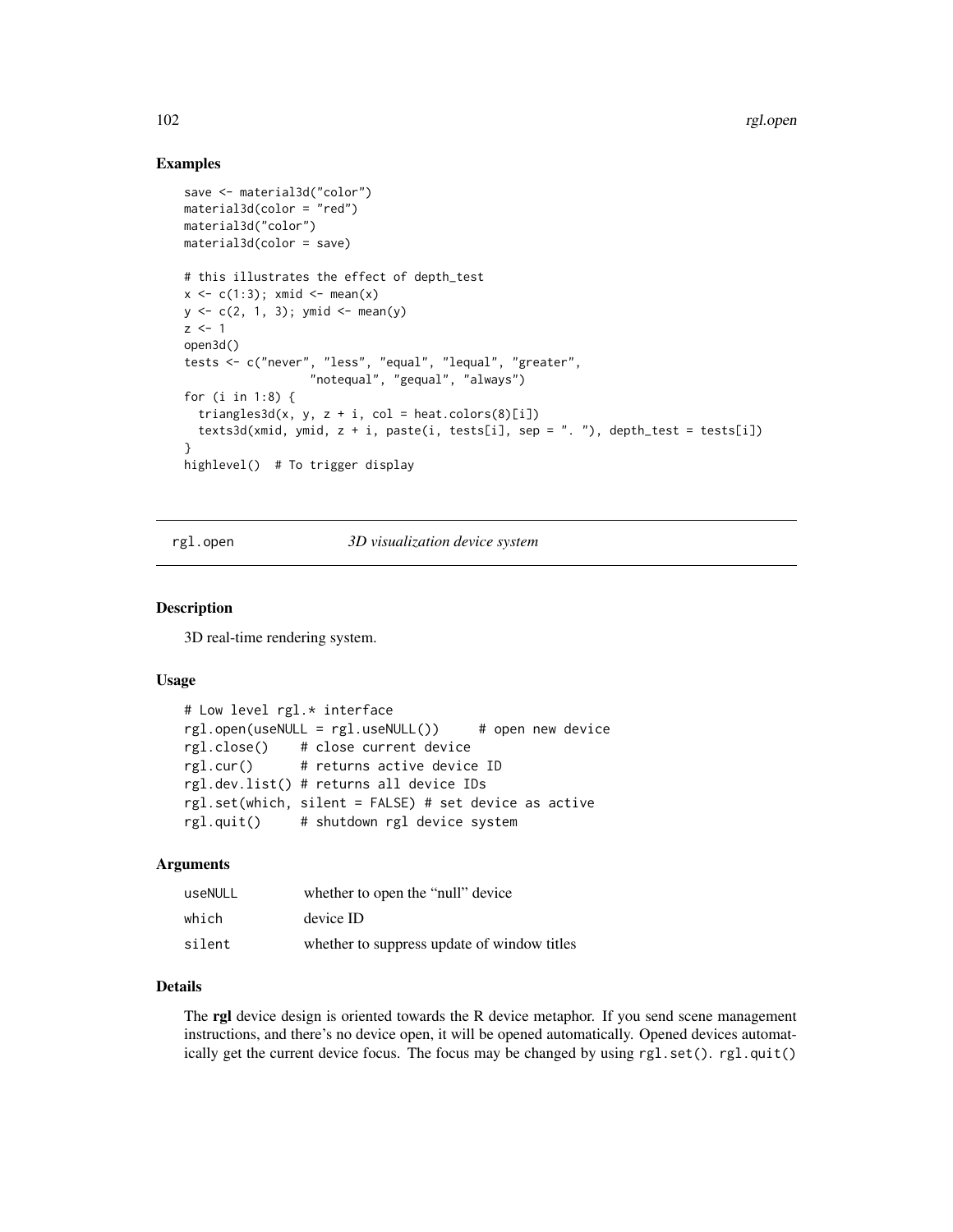#### rgl.pixels 103

shuts down the rgl subsystem and all open devices, detaches the package including the shared library and additional system libraries.

The rgl.open() function attempts to open a new RGL window. If the "rgl.antialias" option is set, it will be used to select the requested antialiasing. (See [open3d](#page-50-1) for more description of antialiasing and an alternative way to set the value.)

If useNULL is TRUE, rgl will use a "null" device. This device records objects as they are plotted, but displays nothing. It is intended for use with [rglwidget](#page-120-0) and similar functions.

If rgl.open() fails (e.g. because X windows is not running, or its DISPLAY variable is not set properly), then you can retry the initialization by calling  $rgl$ , init(). Do not do this when windows have already been successfully opened: they will be orphaned, with no way to remove them other than closing R. In fact, it's probably a good idea not to do this at all: quitting R and restarting it is a better solution.

This package also includes a higher level interface which is described in the [r3d](#page-89-0) help topic. That interface is designed to act more like classic 2D R graphics. We recommend that you avoid mixing rgl.\* and \*3d calls.

## Value

rgl.open, rgl.close and rgl.set are called for their side effects and return no useful value. Similarly rgl.quit is not designed to return useful values; in fact, users shouldn't call it at all!

rgl.cur returns the currently active devices, or  $\theta$  if none is active; rgl.dev.list returns a vector of all open devices. Both functions name the items according to the type of device: null for a hidden null device, wgl for a Windows device, and glX for an X windows device.

# See Also

[r3d,](#page-89-0) [rgl.init](#page-97-0), [rgl.clear](#page-123-0), [rgl.pop](#page-123-0), [rgl.viewpoint](#page-163-0), [rgl.light](#page-40-0), [rgl.bg](#page-24-0), [rgl.bbox](#page-94-0), [rgl.points](#page-105-1), [rgl.lines](#page-105-1), [rgl.triangles](#page-105-1), [rgl.quads](#page-105-1), [rgl.texts](#page-149-1), [rgl.surface](#page-110-0), [rgl.spheres](#page-139-1), [rgl.sprites](#page-142-0), [rgl.snapshot](#page-108-0), [rgl.useNULL](#page-113-0)

rgl.pixels *Extract pixel information from window*

#### Description

This function extracts single components of the pixel information from the topmost window.

#### Usage

```
rgl.pixels(component = c("red", "green", "blue"),
       viewport = par3d("viewport"), top = TRUE)
```

| component | Which component(s)?                            |
|-----------|------------------------------------------------|
| viewport  | Lower left corner and size of desired region.  |
| top       | Whether to bring window to top before reading. |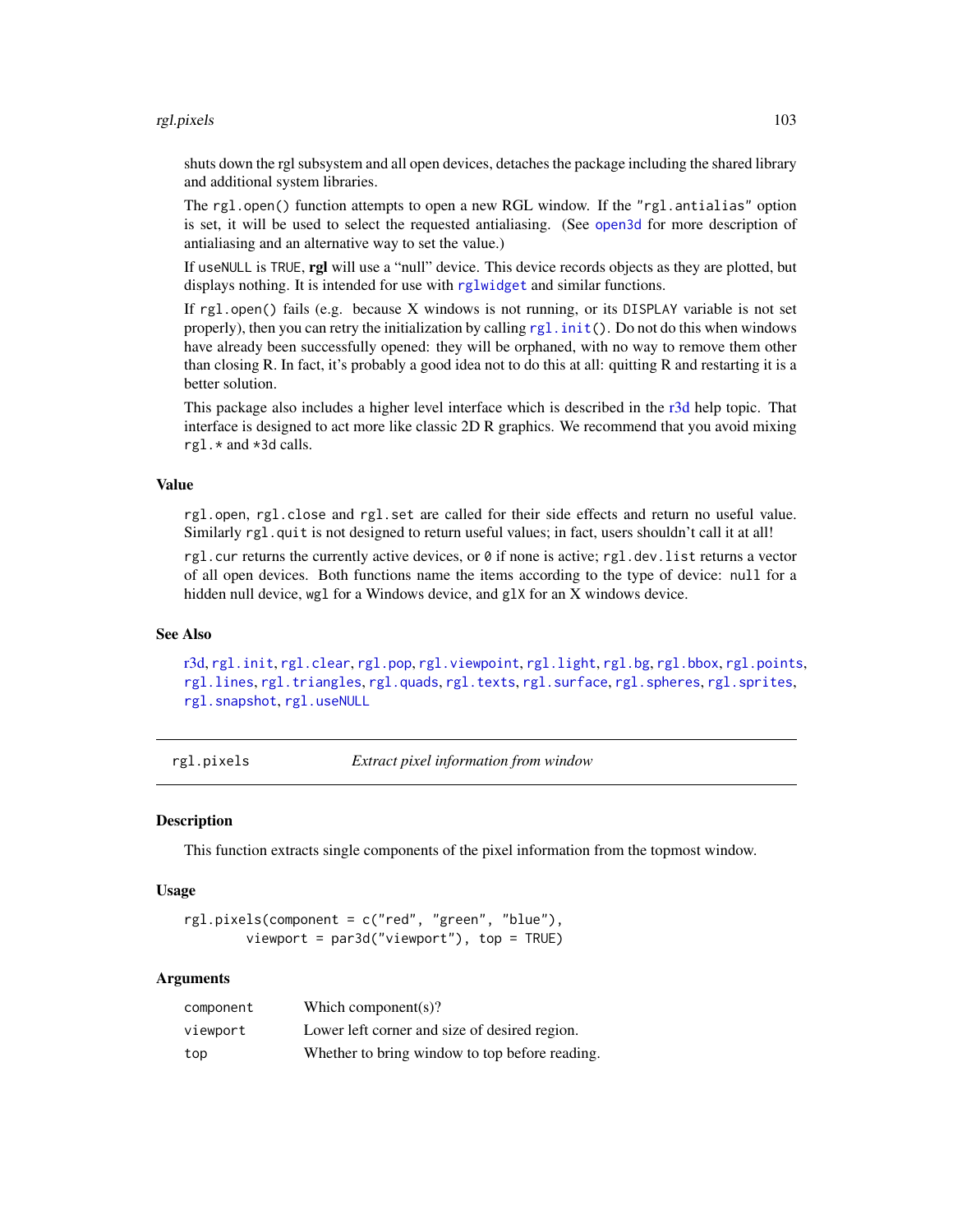# Details

The possible components are "red", "green", "blue", "alpha", "depth", and "luminance" (the sum of the three colors). All are scaled from 0 to 1.

Note that the luminance is kept below 1 by truncating the sum; this is the definition used for the GL\_LUMINANCE component in OpenGL.

# Value

A vector, matrix or array containing the desired components. If one component is requested, a vector or matrix will be returned depending on the size of block requested (length 1 dimensions are dropped); if more, an array, whose last dimension is the list of components.

## Author(s)

Duncan Murdoch

# See Also

[rgl.snapshot](#page-108-0) to write a copy to a file, demo("stereo") for functions that make use of this to draw a random dot stereogram and an anaglyph.

## Examples

```
example(surface3d)
depth <- rgl.pixels(component = "depth")
if (length(depth) && is.matrix(depth)) # Protect against empty or single pixel windows
    contour(depth)
```
rgl.postscript *export screenshot*

# Description

Saves the screenshot to a file in PostScript or other vector graphics format.

## Usage

rgl.postscript( filename, fmt = "eps", drawText = TRUE )

| filename | full path to filename.                                          |
|----------|-----------------------------------------------------------------|
| fmt      | export format, currently supported: ps, eps, tex, pdf, svg, pgf |
| drawText | logical, whether to draw text                                   |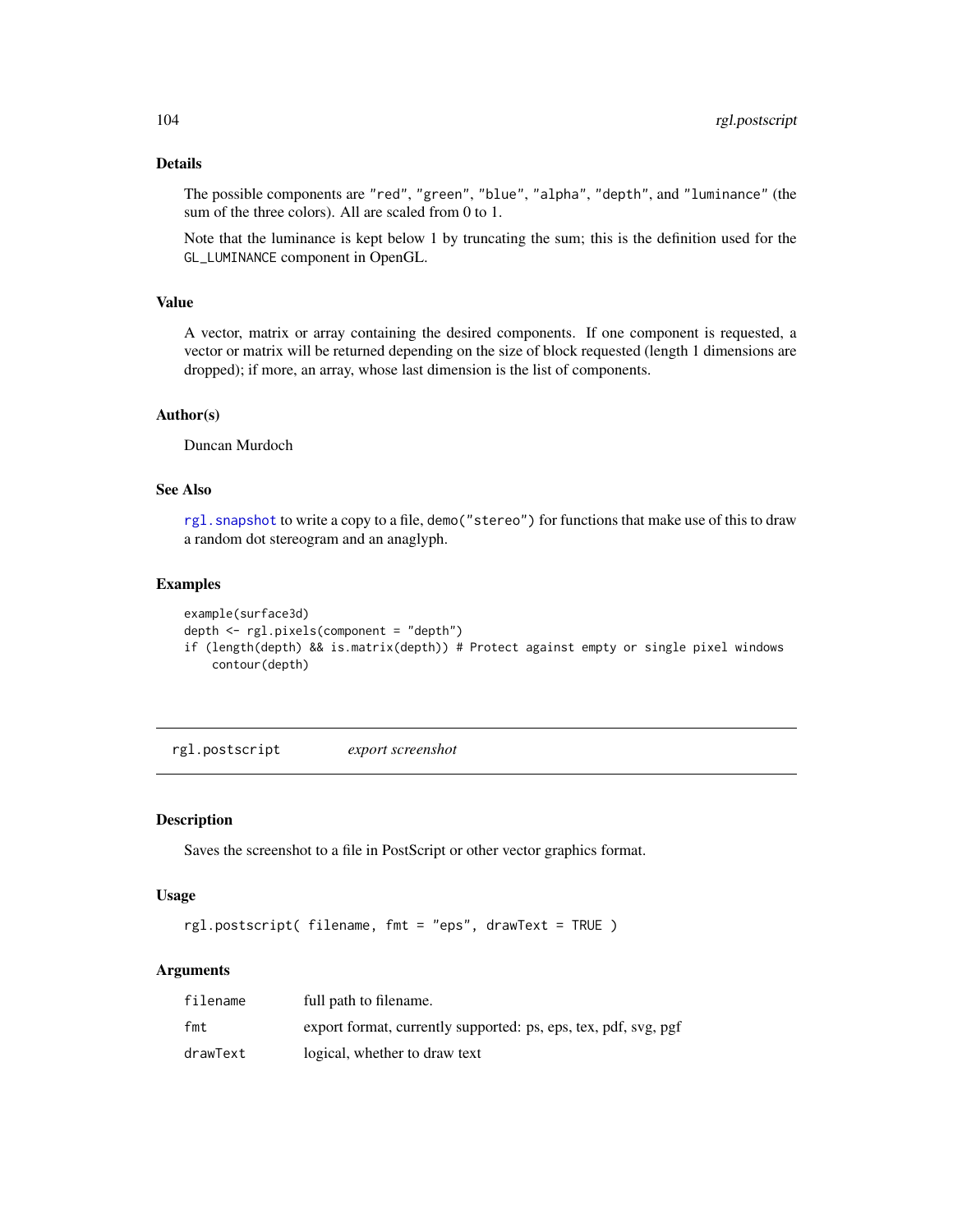# rgl.postscript 105

## Details

Animations can be created in a loop modifying the scene and saving a screenshot to a file. (See example below)

This function is a wrapper for the GL2PS library by Christophe Geuzaine, and has the same limitations as that library: not all OpenGL features are supported, and some are only supported in some formats. See the reference for full details.

## Author(s)

Christophe Geuzaine / Albrecht Gebhardt

#### References

GL2PS: an OpenGL to PostScript printing library by Christophe Geuzaine, [https://www.geuz.](https://www.geuz.org/gl2ps/) [org/gl2ps/](https://www.geuz.org/gl2ps/), version 1.4.0.

## See Also

[rgl.viewpoint](#page-163-0), [rgl.snapshot](#page-108-0)

## Examples

```
# Create new files in tempdir
savedir <- setwd(tempdir())
x \le -y \le -\text{seq}(-10, 10, \text{length} = 20)z \le outer(x, y, function(x, y) x^2 + y^2)
persp3d(x, y, z, col = 'lightblue')title3d("Using LaTeX text", col = 'red', line = 3)
rgl.postscript("persp3da.ps", "ps", drawText = FALSE)
rgl.postscript("persp3da.pdf", "pdf", drawText = FALSE)
rgl.postscript("persp3da.tex", "tex")
rgl.pop()
title3d("Using ps/pdf text", col = 'red', line = 3)
rgl.postscript("persp3db.ps", "ps")
rgl.postscript("persp3db.pdf", "pdf")
rgl.postscript("persp3db.tex", "tex", drawText = FALSE)
setwd(savedir)
## Not run:
#
# create a series of frames for an animation
#
rgl.open()
shade3d(oh3d(), color = "red")
rgl.viewpoint(0, 20)
```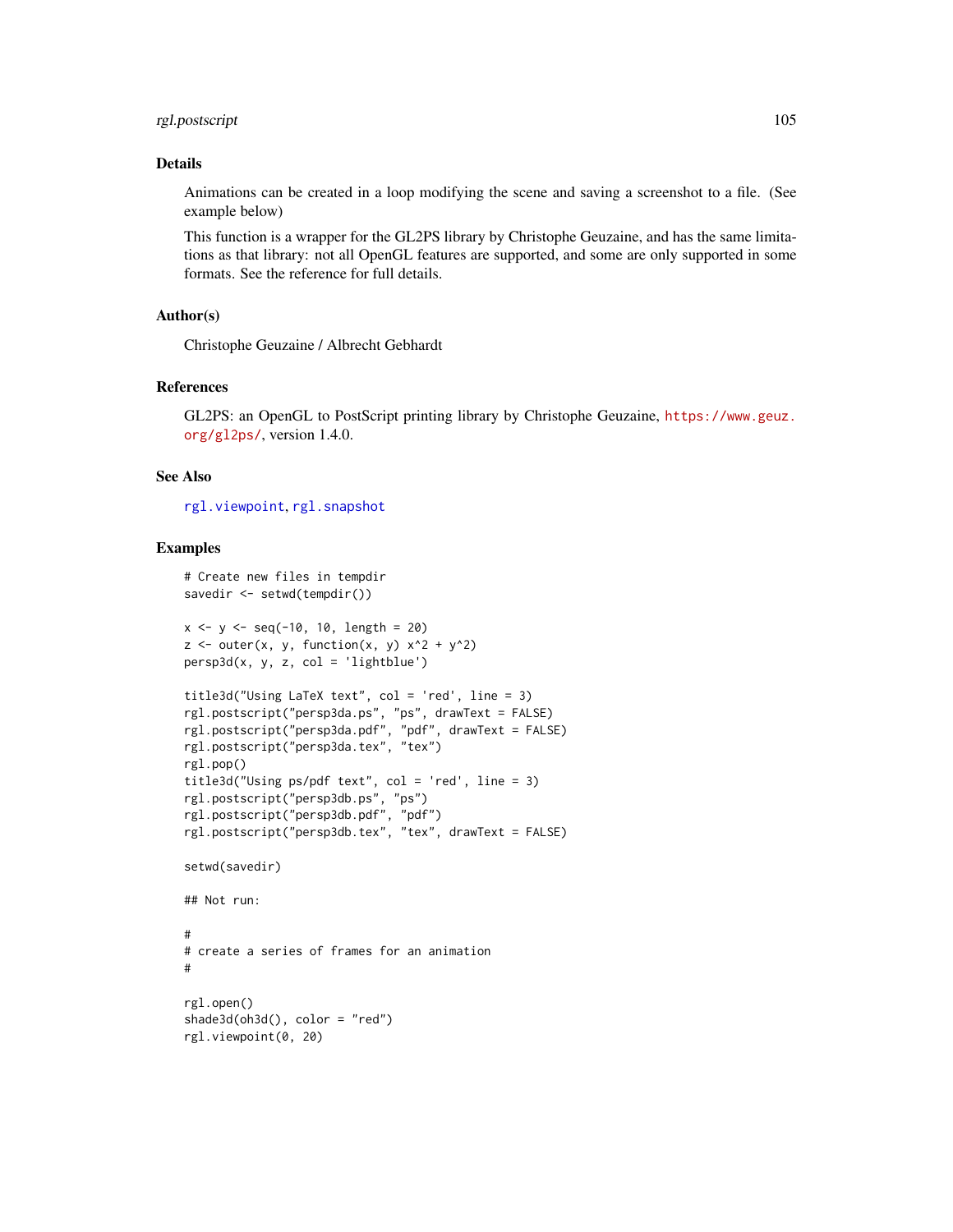```
for (i in 1:45) {
 rgl.viewpoint(i, 20)
 filename <- paste("pic", formatC(i, digits = 1, flag = "0"), ".eps", sep = "")
 rgl.postscript(filename, fmt = "eps")
}
## End(Not run)
```
<span id="page-105-0"></span>rgl.primitive *add primitive set shape*

#### <span id="page-105-1"></span>**Description**

Adds a shape node to the current scene

#### Usage

```
rgl.points(x, y = NULL, z = NULL, ... )rgl.lines(x, y = NULL, z = NULL, ... )rgl.linestrips(x, y = NULL, z = NULL, ...)
rgl.triangles(x, y = NULL, z = NULL, normals = NULL, texcoordinates = NULL, ... )rgl.guads(x, y = NULL, z = NULL, normals = NULL, txexcoords = NULL, ... )
```
#### Arguments

| x, y, z   | coordinates. Any reasonable way of defining the coordinates is acceptable. See<br>the function xyz. coords for details. |
|-----------|-------------------------------------------------------------------------------------------------------------------------|
| normals   | Normals at each point.                                                                                                  |
| texcoords | Texture coordinates at each point.                                                                                      |
|           | Material properties. See rg1. material for details.                                                                     |

#### Details

Adds a shape node to the scene. The appearance is defined by the material properties. See [rgl.material](#page-98-1) for details.

The names of these functions correspond to OpenGL primitives. They all take a sequence of vertices in x,y,z. The only non-obvious ones are rgl.lines which draws line segments based on pairs of vertices, and rgl.linestrips which joins the vertices.

For triangles and quads, the normals at each vertex may be specified using normals. These may be given in any way that would be acceptable as a single argument to [xyz.coords](#page-0-0). These need not match the actual normals to the polygon: curved surfaces can be simulated by using other choices of normals.

Texture coordinates may also be specified. These may be given in any way that would be acceptable as a single argument to [xy.coords](#page-0-0), and are interpreted in terms of the bitmap specified as the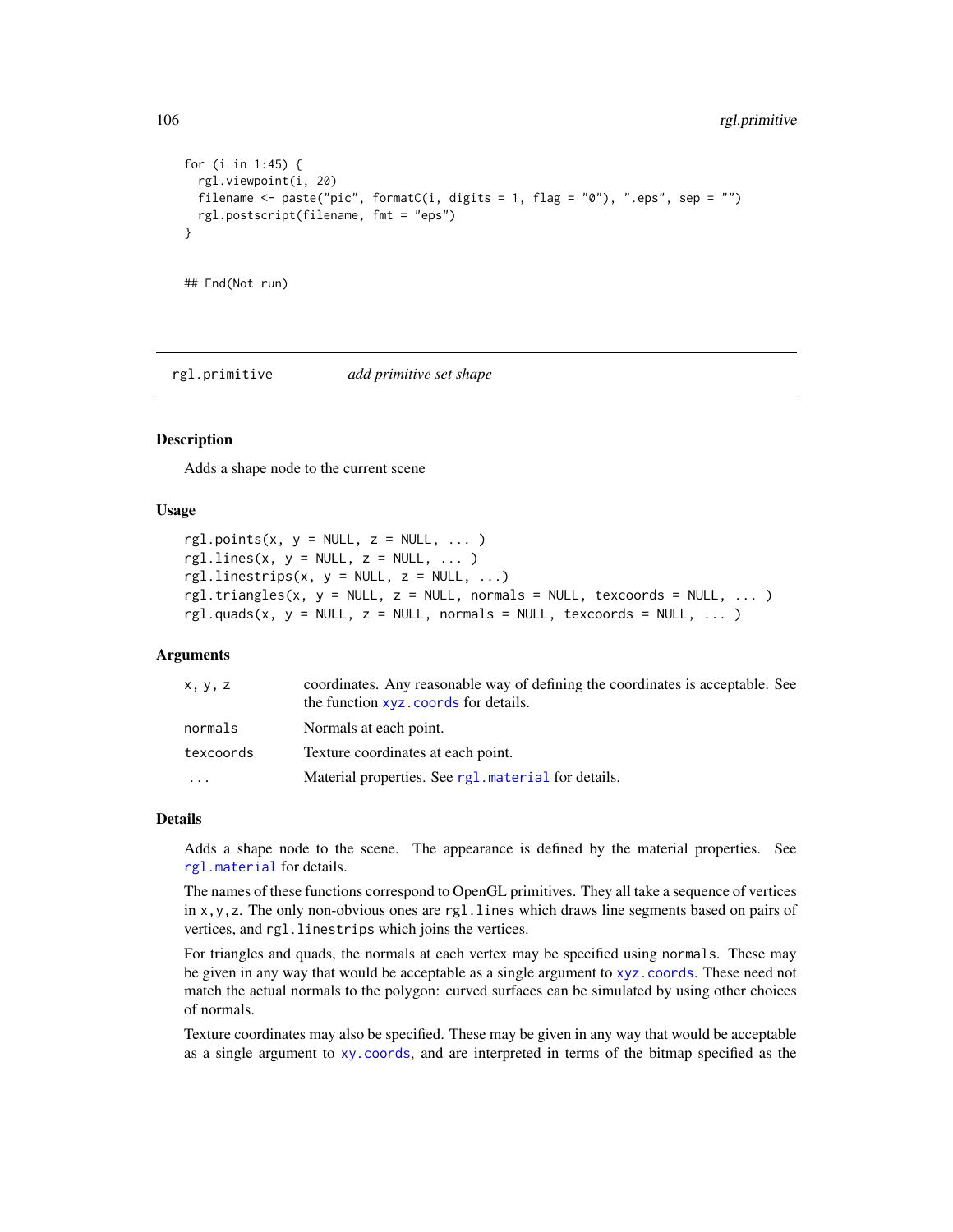#### rgl.select 107

material texture, with  $(0,0)$  at the lower left,  $(1,1)$  at the upper right. The texture is used to modulate the color of the polygon.

These are the lower level functions called by [points3d](#page-81-1), [segments3d](#page-81-0), [lines3d](#page-81-0), etc. The two principal differences between the rgl.  $\star$  functions and the  $\star$ 3d functions are that the former set all unspecified material properties to defaults, whereas the latter use current values as defaults; the former make persistent changes to material properties with each call, whereas the latter make temporary changes only for the duration of the call.

#### Value

Each primitive function returns the integer object ID of the shape that was added to the scene. These can be passed to rg1.pop to remove the object from the scene.

#### See Also

[rgl.material](#page-98-1), [rgl.spheres](#page-139-1), [rgl.texts](#page-149-1), [rgl.surface](#page-110-0), [rgl.sprites](#page-142-0)

# Examples

```
rgl.open()
rgl.points(rnorm(1000), rnorm(1000), rnorm(1000), color = heat.colors(1000))
```
rgl.select *Switch to select mode, and return the mouse position selected.*

## **Description**

Mostly for internal use, this function temporarily installs a handler on a button of the mouse that will return the mouse coordinates of one click and drag rectangle.

#### Usage

rgl.select(button = c("left", "middle", "right"), dev = rgl.cur(), subscene = currentSubscene3d(dev))

# **Arguments**

| button        | Which button to use?                     |
|---------------|------------------------------------------|
| dev. subscene | The rgl device and subscene to work with |

## Value

A vector of four coordinates: the X and Y coordinates of the start and end of the dragged rectangle.

## Author(s)

Duncan Murdoch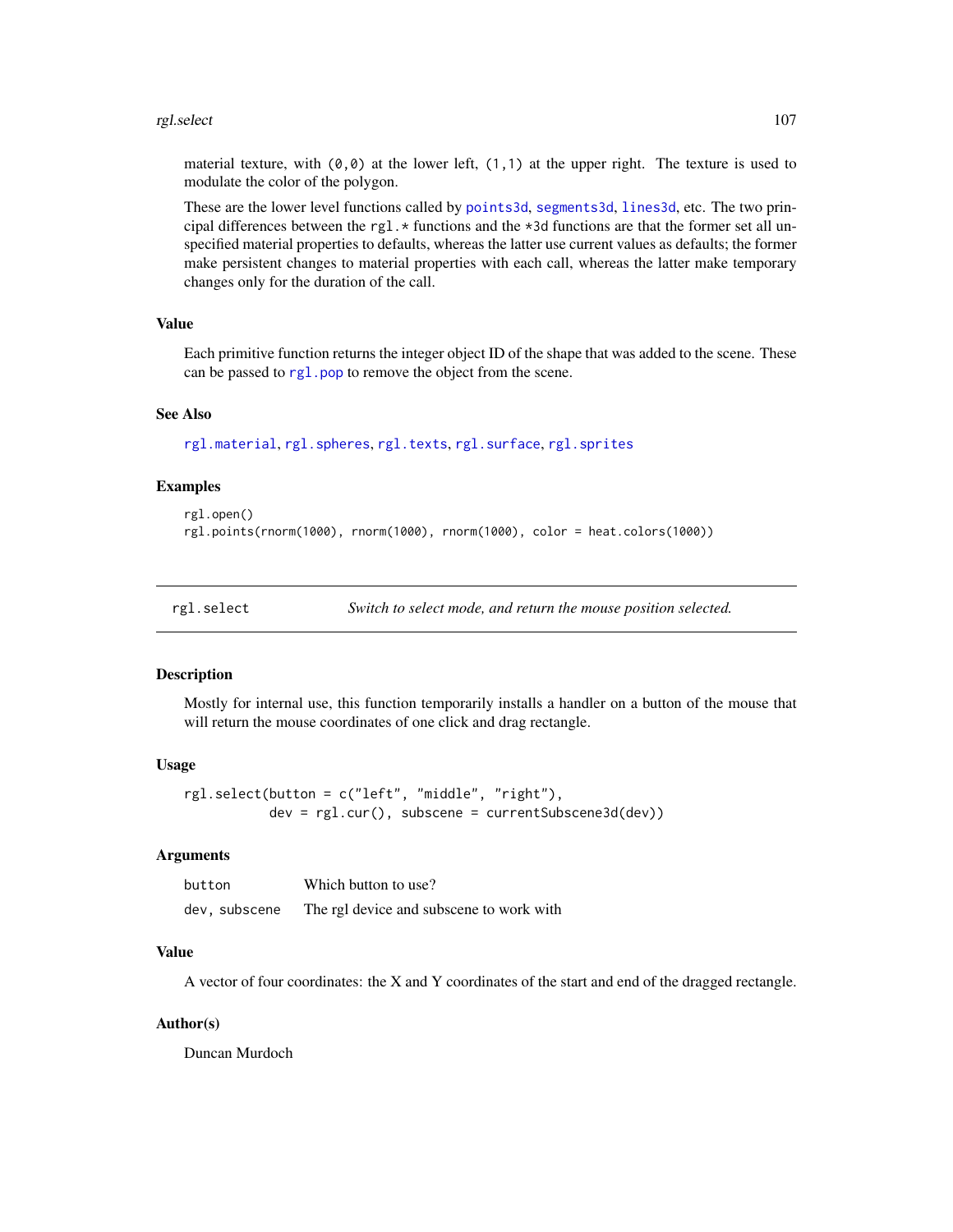# See Also

[rgl.select3d](#page-127-1), a version that allows the selection region to be used to select points in the scene.

rgl.setMouseCallbacks *User callbacks on mouse events*

#### Description

Set and get user callbacks on mouse events.

#### Usage

```
rgl.setMouseCallbacks(button, begin = NULL, update = NULL, end = NULL,
                      dev = rgl.cur(), subscene = currentSubscene3d(dev))
rgl.getMouseCallbacks(button,
                      dev = rgl.cur(), subscene = currentSubscene3d(dev))
rgl.setWheelCallback(rotate,
                      dev = rgl.cur(), subscene = currentSubscene3d(dev))
```
rgl.getWheelCallback(dev = rgl.cur(), subscene = currentSubscene3d(dev))

# Arguments

| button        | Which button?                            |
|---------------|------------------------------------------|
| begin         | Called when mouse down event occurs      |
| update        | Called when mouse moves                  |
| end           | Called when mouse is released            |
| rotate        | Called when mouse wheel is rotated       |
| dev, subscene | The rgl device and subscene to work with |

## Details

The set functions set event handlers on mouse events that occur within the current rgl window. The begin and update events should be functions taking two arguments; these will be the mouse coordinates when the event occurs. The end event handler takes no arguments. The rotate event takes a single argument, which will be equal to 1 if the user pushes the wheel away by one click, and 2 if the user pulls the wheel by one click.

Alternatively, the handlers may be set to NULL, the default value, in which case no action will occur.

If a subscene has multiple listeners, the user action will still only be called for the subscene that received the mouse event. It should consult [par3d\(](#page-50-0)"listeners") if it makes sense to take action on the whole group of subscenes.

The get function retrieves the callbacks that are currently set.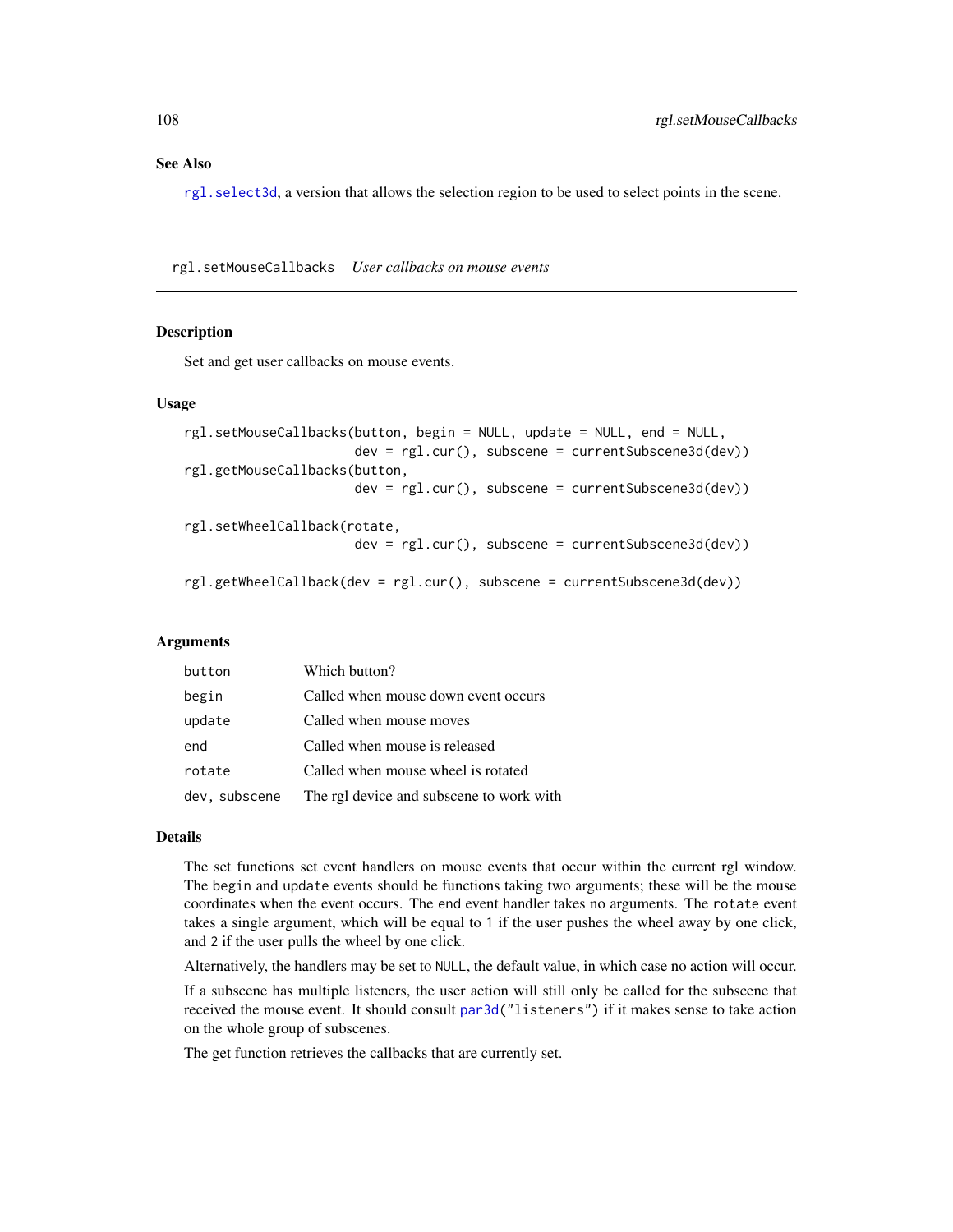# rgl.snapshot 109

### Value

The set functions are called for the side effect of setting the mouse event handlers.

The rgl.getMouseCallbacks function returns a list containing the callback functions or NULL if no user callback is set. The rgl.getWheelCallback returns the callback function or NULL.

#### Author(s)

Duncan Murdoch

### See Also

[par3d](#page-50-0) to set built-in handlers

### Examples

```
pan3d <- function(button, dev = rgl.cur(), subscene = currentSubscene3d(dev)) {
  start <- list()
  begin \leq function(x, y) {
    activeSubscene <- par3d("activeSubscene", dev = dev)
    start$listeners <<- par3d("listeners", dev = dev, subscene = activeSubscene)
    for (sub in start$listeners) {
      init <- par3d(c("userProjection","viewport"), dev = dev, subscene = sub)
      init$pos <- c(x/init$viewport[3], 1 - y/init$viewport[4], 0.5)
      start[[as.character(sub)]] <<- init
    }
  }
  update \leq function(x, y) {
    for (sub in start$listeners) {
      init <- start[[as.character(sub)]]
      xlat <- 2*(c(x/init$viewport[3], 1 - y/init$viewport[4], 0.5) - init$pos)
      mouseMatrix <- translationMatrix(xlat[1], xlat[2], xlat[3])
   par3d(userProjection = mouseMatrix %*% init$userProjection, dev = dev, subscene = sub )
     }
  }
  rgl.setMouseCallbacks(button, begin, update, dev = dev, subscene = subscene)
 cat("Callbacks set on button", button, "of rgl device", dev, "in subscene", subscene, "\n")
}
shade3d(icosahedron3d(), col = "yellow")
pan3d(1)
```
rgl.snapshot *export screenshot*

#### Description

Saves the screenshot as png file.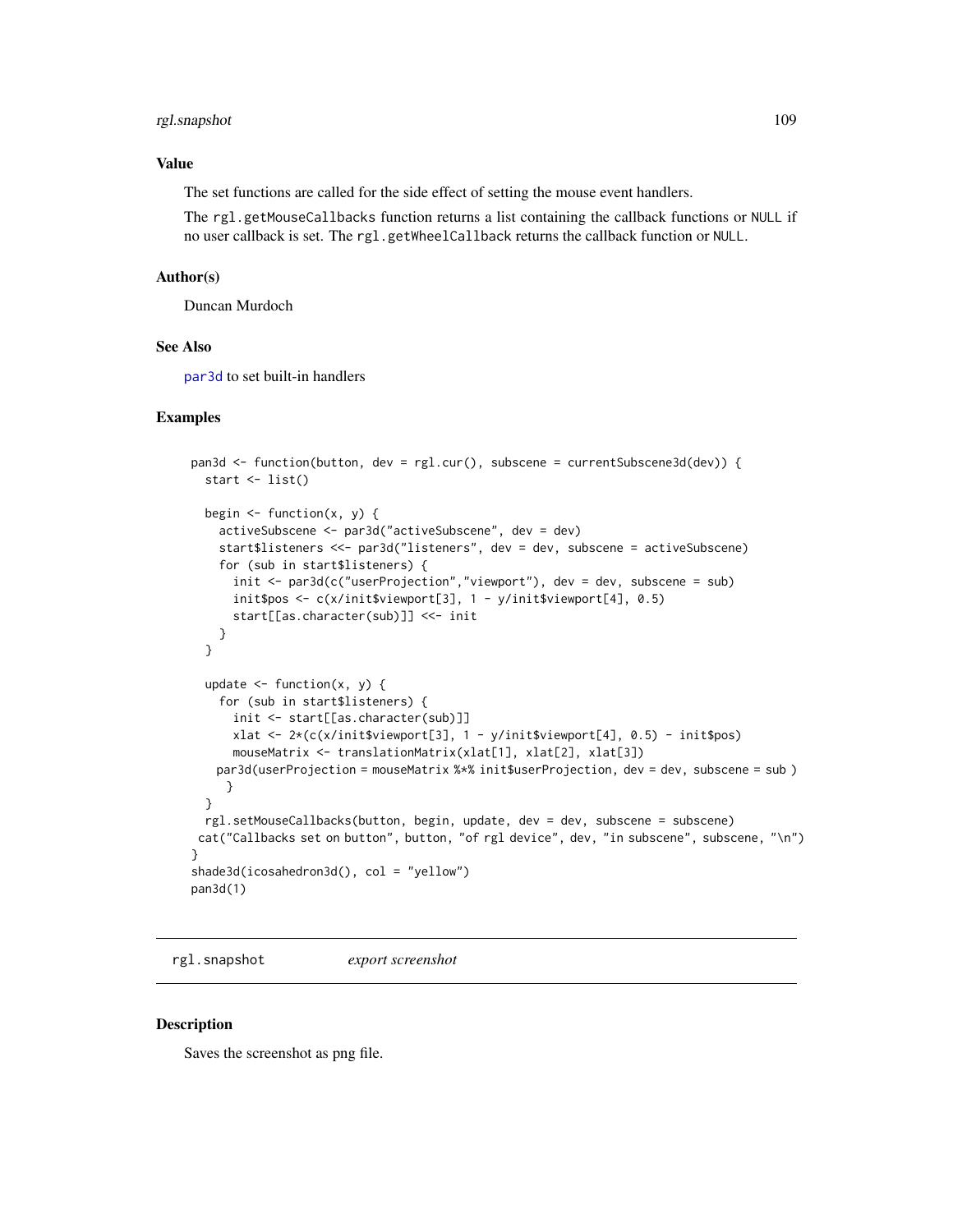### Usage

```
rgl.snapshot( filename, fmt = "png", top = TRUE )
snapshot3d( ... )
```
### Arguments

| filename | full path to filename.                        |
|----------|-----------------------------------------------|
| fmt      | image export format, currently supported: png |
| top      | whether to call rgl.bringtotop                |
|          | arguments to pass to rgl. snapshot            |

# Details

Animations can be created in a loop modifying the scene and saving each screenshot to a file. Various graphics programs (e.g. ImageMagick) can put these together into a single animation. (See [movie3d](#page-70-0) or the example below.)

# Note

On some systems, the snapshot will include content from other windows if they cover the active rgl window. Setting top = TRUE (the default) will use [rgl.bringtotop](#page-96-0) before the snapshot to avoid this.

# See Also

[movie3d](#page-70-0), [rgl.viewpoint](#page-163-0)

# Examples

```
## Not run:
#
# create animation
#
shade3d(oh3d(), color = "red")
rgl.bringtotop()
rgl.viewpoint(0, 20)
olddir <- setwd(tempdir())
for (i in 1:45) {
  rgl.viewpoint(i, 20)
  filename \leq paste("pic", formatC(i, digits = 1, flag = "0"), ".png", sep = "")
  rgl.snapshot(filename)
}
## Now run ImageMagick in tempdir(). Use 'convert' instead of 'magick'
## if you have an older version of ImageMagick:
## magick -delay 10 *.png -loop 0 pic.gif
setwd(olddir)
```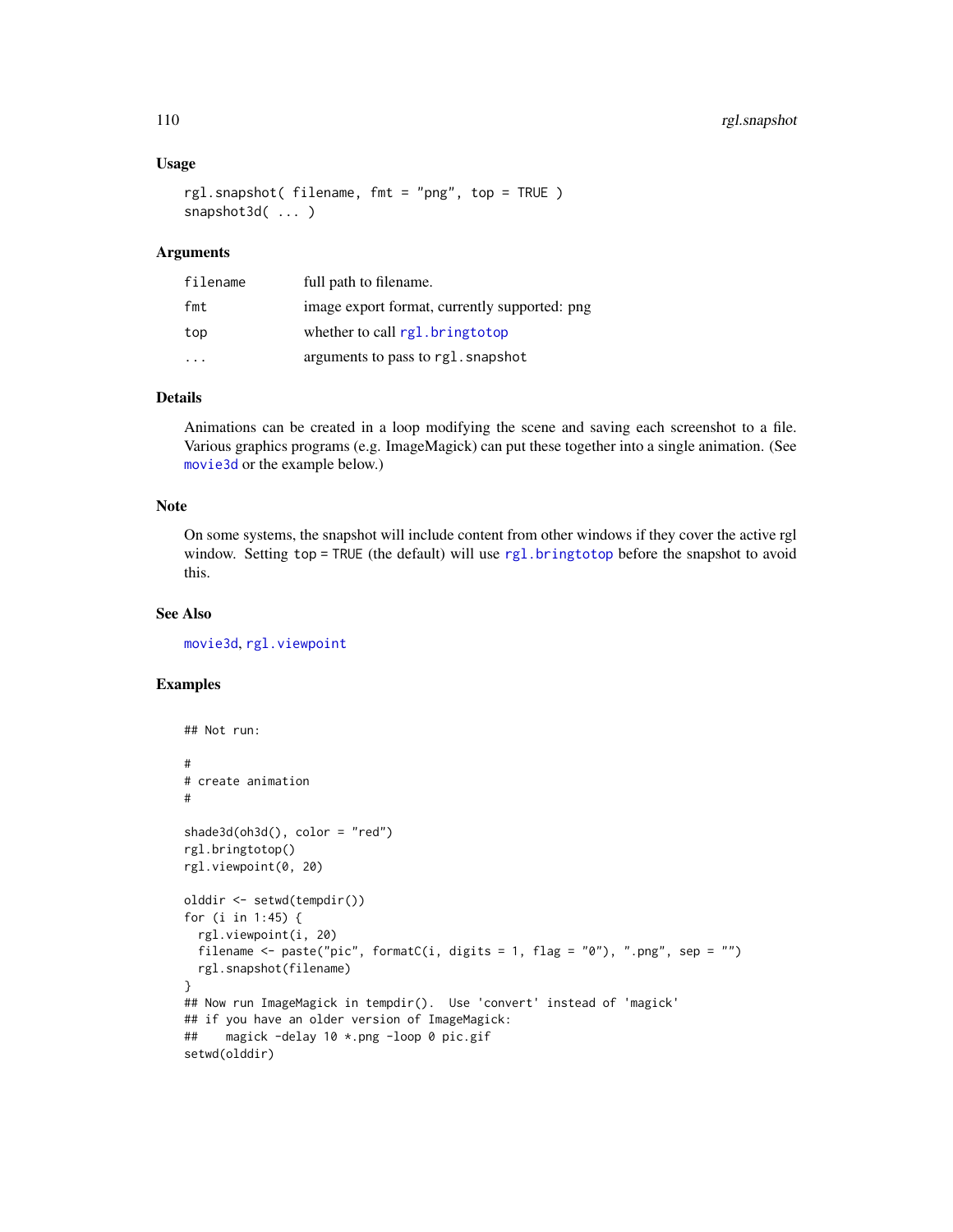## End(Not run)

### rgl.surface *add height-field surface shape*

# **Description**

Adds a surface to the current scene. The surface is defined by a matrix defining the height of each grid point and two vectors defining the grid.

### Usage

rgl.surface $(x, z, y,$  coords = 1:3, ...,  $normal_x = NULL$ ,  $normal_y = NULL$ ,  $normal_z = NULL$  $texture_s = NULL, \text{ texture_t} = NULL)$ 

### **Arguments**

| $\mathsf{x}$                 | values corresponding to rows of y, or matrix of x coordinates                                               |  |
|------------------------------|-------------------------------------------------------------------------------------------------------------|--|
| y                            | matrix of height values                                                                                     |  |
| z                            | values corresponding to columns of y, or matrix of z coordinates                                            |  |
| coords                       | See details                                                                                                 |  |
| $\ddots$                     | Material and texture properties. See rg1. material for details.                                             |  |
| normal_x, normal_y, normal_z |                                                                                                             |  |
|                              | matrices of the same dimension as y giving the coordinates of normals at each<br>grid point                 |  |
| texture_s, texture_t         |                                                                                                             |  |
|                              | matrices of the same dimension as z giving the coordinates within the current<br>texture of each grid point |  |
|                              |                                                                                                             |  |

#### Details

Adds a surface mesh to the current scene. The surface is defined by the matrix of height values in y, with rows corresponding to the values in x and columns corresponding to the values in z.

The coords parameter can be used to change the geometric interpretation of x, y, and z. The first entry of coords indicates which coordinate  $(1 = X, 2 = Y, 3 = Z)$  corresponds to the x parameter. Similarly the second entry corresponds to the y parameter, and the third entry to the z parameter. In this way surfaces may be defined over any coordinate plane.

If the normals are not supplied, they will be calculated automatically based on neighbouring points.

Texture coordinates run from 0 to 1 over each dimension of the texture bitmap. If texture coordinates are not supplied, they will be calculated to render the texture exactly once over the grid. Values greater than 1 can be used to repeat the texture over the surface.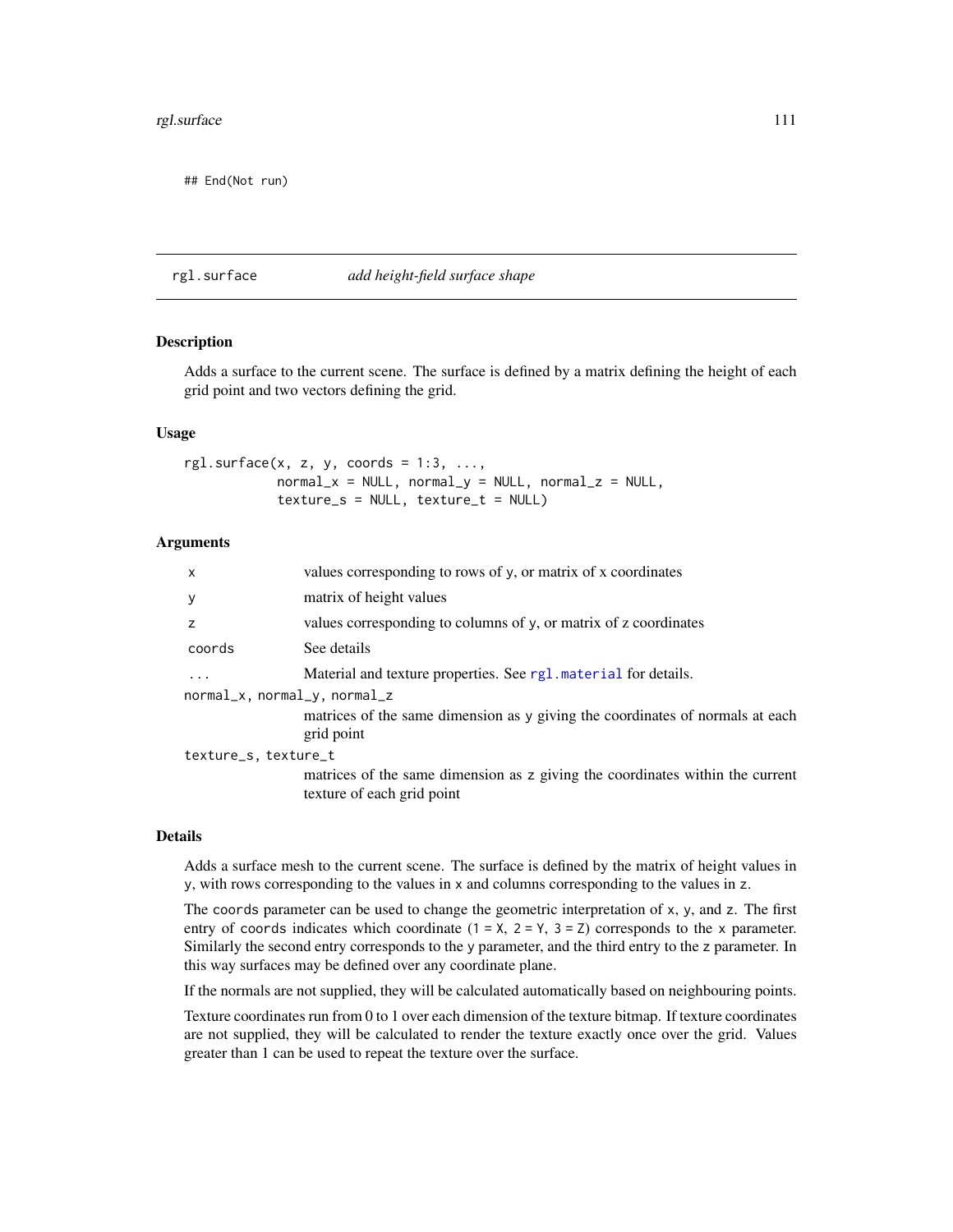rgl.surface always draws the surface with the 'front' upwards (i.e. towards higher y values). This can be used to render the top and bottom differently; see [rgl.material](#page-98-0) and the example below.

If the x or z argument is a matrix, then it must be of the same dimension as y, and the values in the matrix will be used for the corresponding coordinates. This is used to plot shapes such as cylinders where y is not a function of x and z.

NA values in the height matrix are not drawn.

### Value

The object ID of the displayed surface is returned invisibly.

### See Also

[rgl.material](#page-98-0), [surface3d](#page-148-0), [terrain3d](#page-148-1). See [persp3d](#page-59-0) for a higher level interface.

#### Examples

```
#
# volcano example taken from "persp"
#
data(volcano)
y \le -2 * volcano # Exaggerate the relief
x \le -10 \times (1: nrow(y)) # 10 meter spacing (S to N)
z \le -10 \times (1:\text{ncol}(y)) # 10 meter spacing (E to W)
ylim <- range(y)
ylen <- ylim[2] - ylim[1] + 1
colorlut <- terrain.colors(ylen) # height color lookup table
col \le colorlut[ y - ylim[1] + 1 ] # assign colors to heights for each point
rgl.open()
rgl.surface(x, z, y, color = col, back = "lines")
```
rgl.Sweave *Integrating* rgl *with* Sweave

#### Description

As of R 2.13.0, it is possible to include rgl graphics into a [Sweave](#page-0-0) document. These functions support that integration.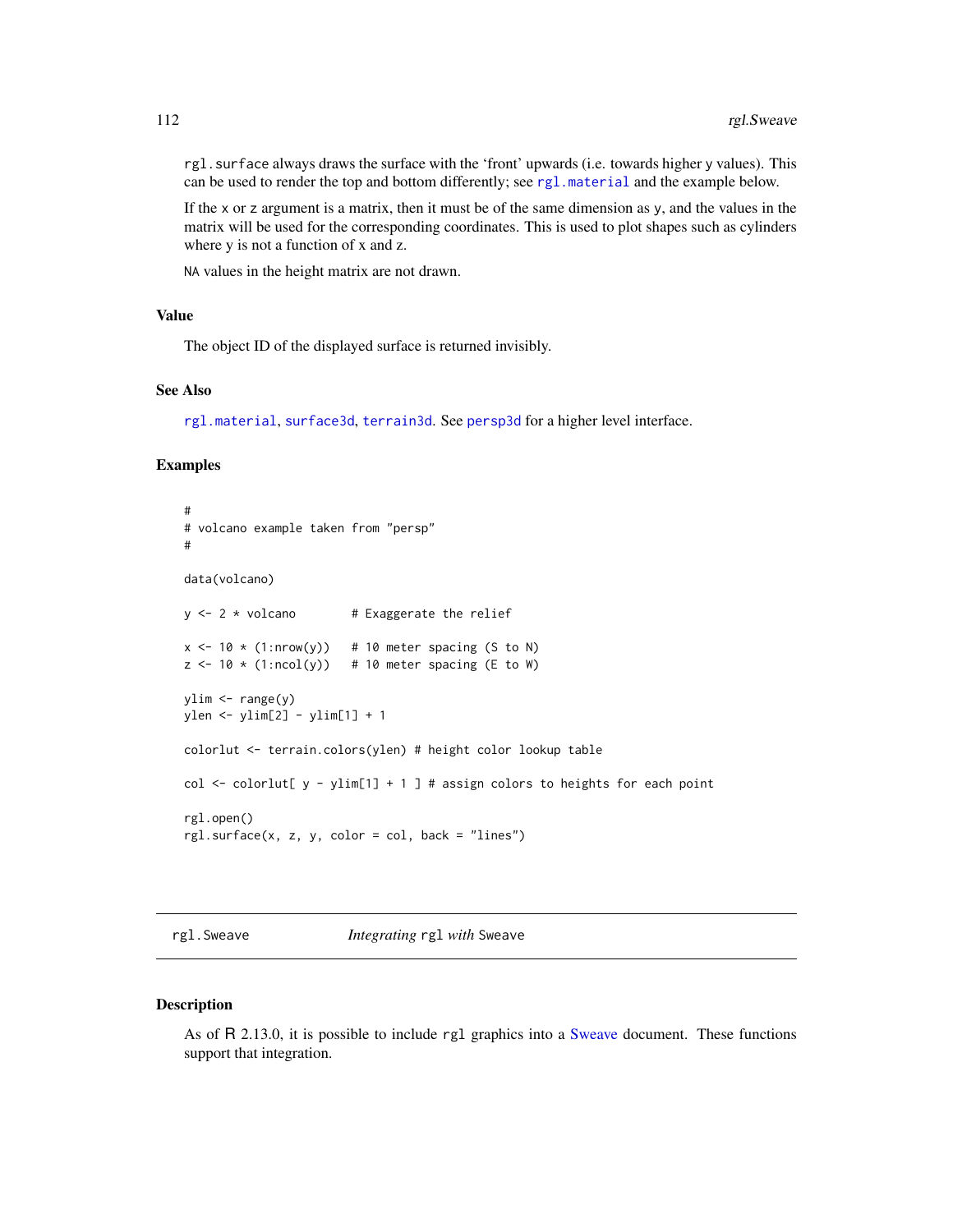#### rgl.Sweave 113

### Usage

```
Sweave.snapshot()
rgl.Sweave(name, width, height, options, ...)
rgl.Sweave.off()
```
### Arguments

```
name, width, height, options, ...
                 These arguments are passed by Sweave to rgl.Sweave when it opens the device.
```
#### Details

The rgl.Sweave function is not normally called by the user. The user specifies it as the graphics driver when opening the code chunk, e.g. by using

<<fig = TRUE, pdf = FALSE, grdevice = rgl.Sweave, resolution = 100>>=

When the rgl device is closed at the end of the code chunk, rgl.Sweave.off() will be called automatically. It will save a snapshot of the last image (by default in '.png' format) for inclusion in the Sweave document and (by default) close the device. Alternatively, the Sweave. snapshot() function can be called to save the image before the end of the chunk. Only one snapshot will be taken per chunk.

Several chunk options are used by the rgl. Sweave device:

- stayopen (default FALSE). If TRUE then the rgl device will *not* be closed at the end of the chunk, instead a call to Sweave. snapshot () will be used if it has not been called explicitly. Subsequent chunks can add to the scene.
- outputtype (default png). The output may be specified as outputtype = pdf or outputtype = eps instead, in which case the rgl. postscript function will be used to write output in the specified format. Note that [rgl.postscript](#page-103-0) has limitations and does not always render scenes correctly.
- delay (default  $(0.1)$ ). After creating the display window,  $Sys$ , sleep will be called to delay this many seconds, to allow the display system to initialize. This is needed in X11 systems which open the display asynchronously. If the default time is too short, rgl.Sweave may falsely report that the window is too large to open.

### Value

These functions are called for their side effects.

### Note

We recommend turning off all other graphics drivers in a chunk that uses grdevice  $=$  rgl. Sweave. The rgl functions do not write to a standard graphics device.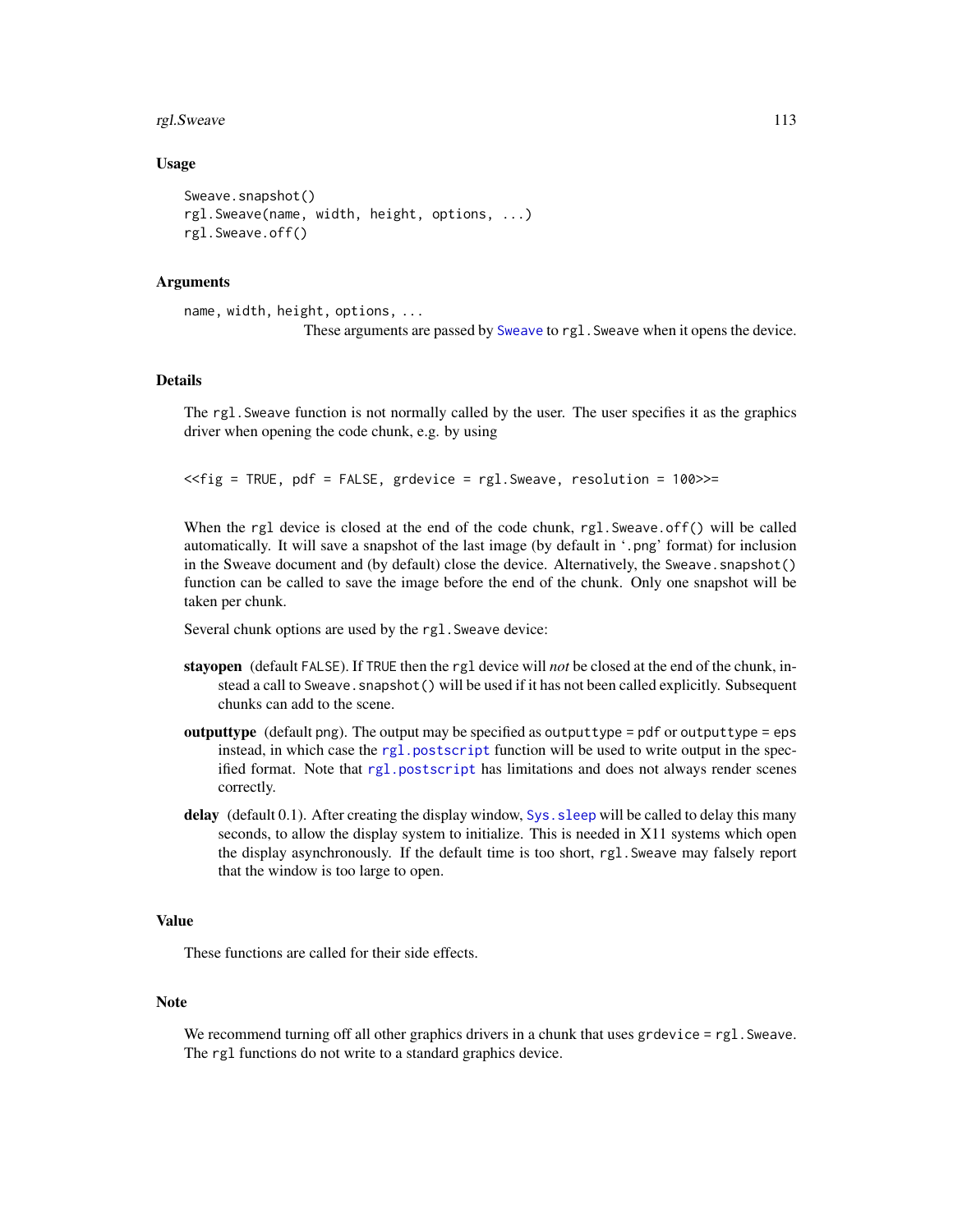Note

The rgl package relies on your graphics hardware to render OpenGL scenes, and the default '.png' output copies a bitmap from the hardware device. All such devices have limitations on the size of the bitmap, but they do not always signal these limitations in a way that rgl will detect. If you find that images are not being produced properly, try reducing the size using the resolution, width or height chunk options.

### Author(s)

Duncan Murdoch

#### See Also

[RweaveLatex](#page-0-0) for a description of alternate graphics drivers in Sweave, and standard options that can be used in code chunks.

[hook\\_rgl](#page-38-0) and [hook\\_webgl](#page-38-1) allow fixed or interactive rgl scenes to be embedded in knitr documents.

rgl.useNULL *Report default use of null device.*

#### Description

This function checks the "rgl.useNULL" option if present, or the RGL\_USE\_NULL environment variable if it is not. If the value is TRUE or a string which matches "yes" or "true" in a case-insensitive test, TRUE is returned.

#### Usage

rgl.useNULL()

### Value

A logical value indicating the current default for use of the null device.

### Note

This function is checked by the initialization code when rgl is loaded. Thus if you want to run rgl on a system where there is no graphics support, you should run options (rgl.useNULL = TRUE) or set the environment variable RGL\_USE\_NULL=TRUE \*before\* calling library(rgl) (or other code that loads rgl), and it will not fail in its attempt at initialization.

# Author(s)

Duncan Murdoch

### See Also

[open3d](#page-50-1) and [rgl.open](#page-101-0).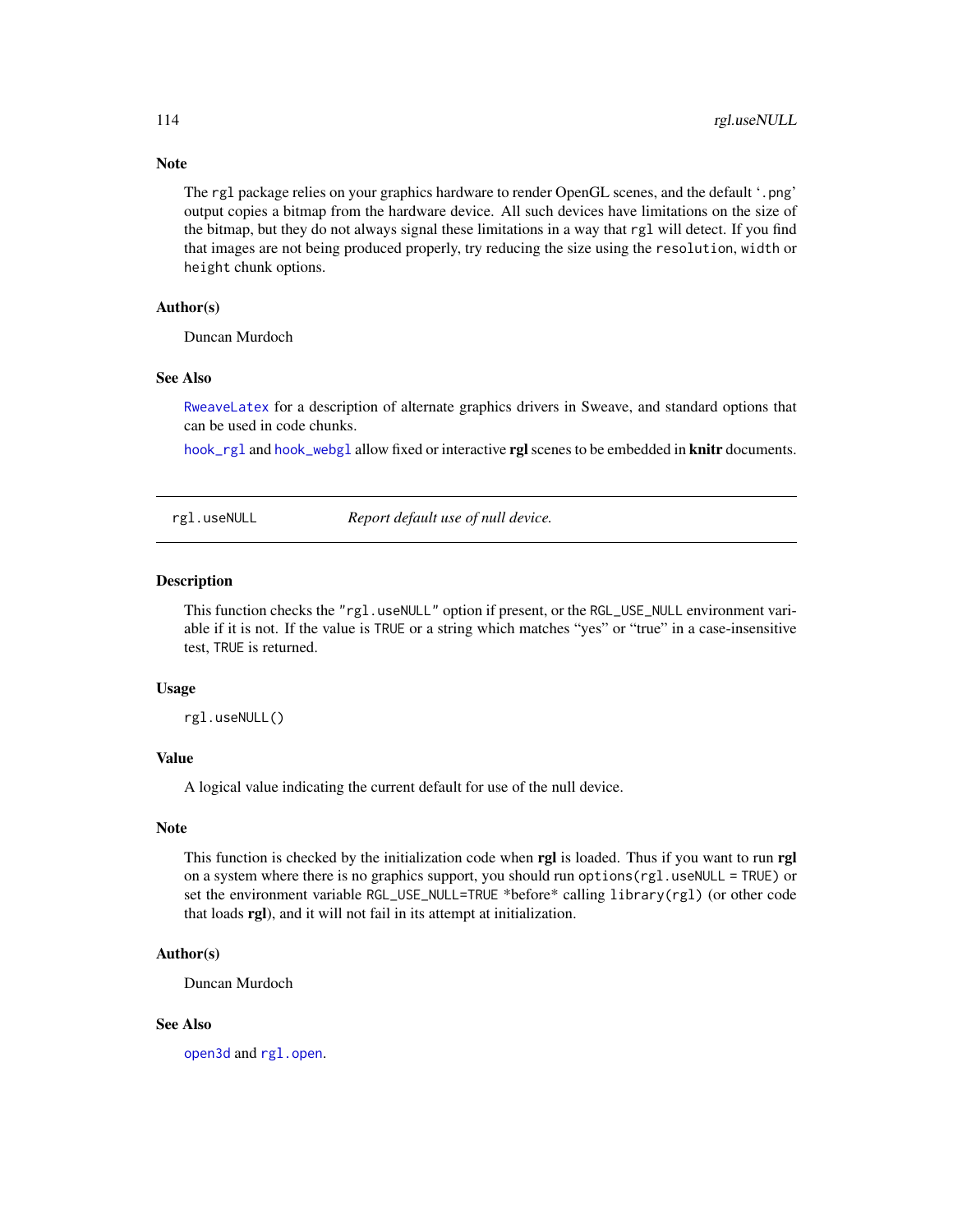# rgl.user2window 115

### Examples

rgl.useNULL()

rgl.user2window *Convert between rgl user and window coordinates*

#### Description

This function converts from 3-dimensional user coordinates to 3-dimensional window coordinates.

#### Usage

```
rgl.user2window(x, y = NULL, z = NULL, projection = rgl.projection())rgl.window2user(x, y = NULL, z = 0, projection = rgl.projection())
rgl.projection(dev = rgl.cur(), subscene = currentSubscene3d(dev))
```
### Arguments

| x, y, z       | Input coordinates. Any reasonable way of defining the coordinates is acceptable.<br>See the function xyz. coords for details. |
|---------------|-------------------------------------------------------------------------------------------------------------------------------|
| projection    | The rgl projection to use                                                                                                     |
| dev, subscene | The rgl device and subscene to work with                                                                                      |

#### Details

These functions convert between user coordinates and window coordinates.

Window coordinates run from 0 to 1 in X, Y, and Z. X runs from 0 on the left to 1 on the right; Y runs from 0 at the bottom to 1 at the top; Z runs from 0 foremost to 1 in the background. rgl does not currently display vertices plotted outside of this range, but in normal circumstances will automatically resize the display to show them. In the example below this has been suppressed.

### Value

The coordinate conversion functions produce a matrix with columns corresponding to the X, Y, and Z coordinates.

rgl.projection() returns a list containing the following components:

| model      | the modelview matrix  |
|------------|-----------------------|
| projection | the projection matrix |
| viewport   | the viewport vector   |

See [par3d](#page-50-0) for more details.

### Author(s)

Ming Chen / Duncan Murdoch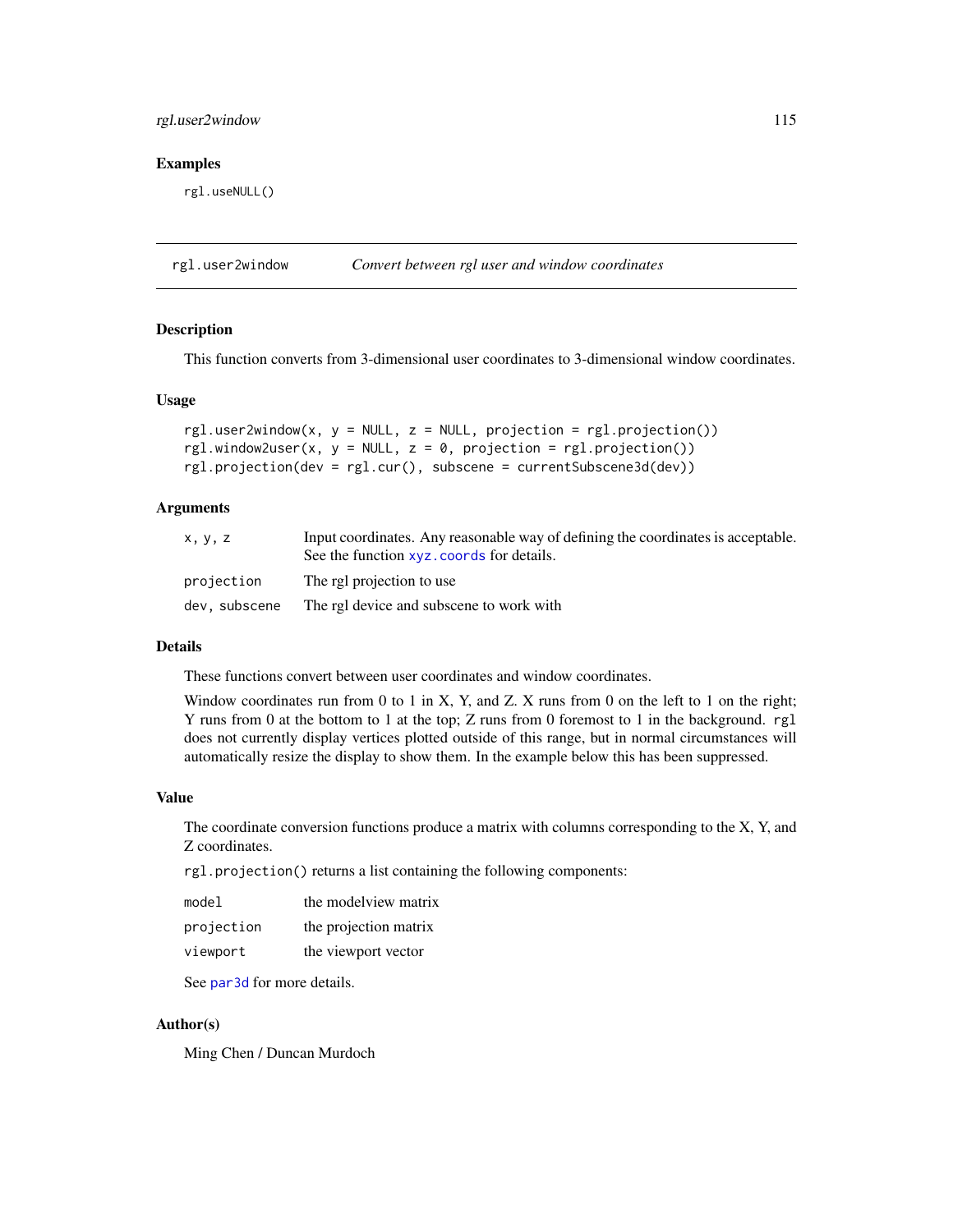116 rglIds and the contract of the contract of the contract of the contract of the contract of the contract of the contract of the contract of the contract of the contract of the contract of the contract of the contract of

# See Also

[select3d](#page-127-0)

### Examples

```
open3d()
points3d(rnorm(100), rnorm(100), rnorm(100))
if (interactive() || !.Platform$OS == "unix") {
# Calculate a square in the middle of the display and plot it
square <- rgl.window2user(c(0.25, 0.25, 0.75, 0.75, 0.25),
                         c(0.25, 0.75, 0.75, 0.25, 0.25), 0.5)
par3d(ignoreExtent = TRUE)
lines3d(square)
par3d(ignoreExtent = FALSE)
}
```
rglIds *rgl id values*

## Description

All objects in an rgl scene have a numerical id. These ids are normally stored in vectors of class c("rglIds","numeric"), which will also have class "rglHighlevel" or "rglLowlevel" depending on whether a high level function like [plot3d](#page-74-0) or [persp3d](#page-59-0), or a low level function created the objects.

# Usage

```
rglId(ids = integer())
lowlevel(ids = integer())
highlevel(ids = integer())
## S3 method for class 'rglId'
print(x,
      rglwidget = getOption("rgl.printRglwidget", FALSE),
      ...)
```
# Arguments

| ids       | A vector of object ids.                                                  |
|-----------|--------------------------------------------------------------------------|
| X         | An "rglId" object to print.                                              |
| rglwidget | Whether to create and print an rgl widget. If false, nothing is printed. |
| $\cdots$  | Other arguments which will be passed to reglwidget if it is used.        |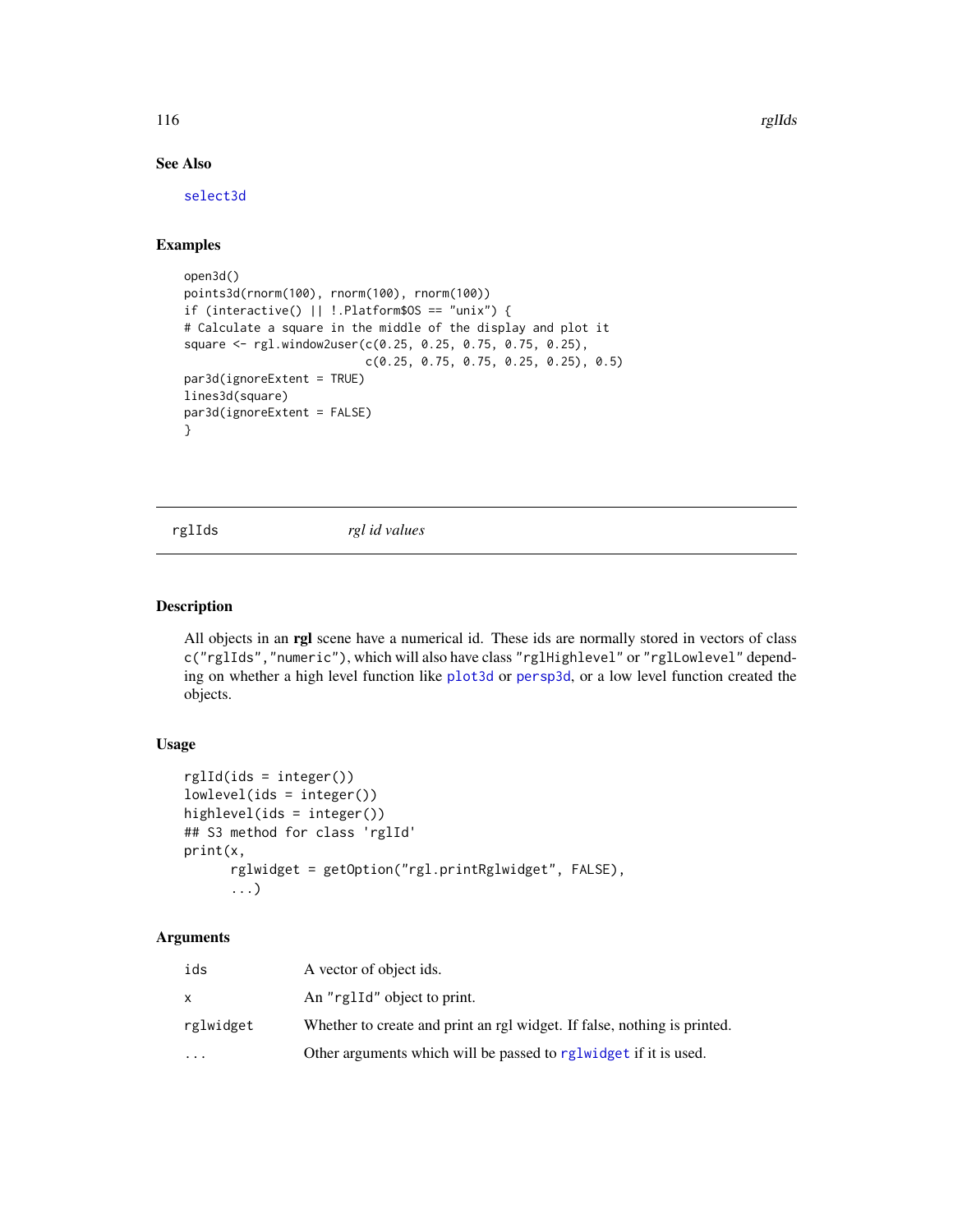#### rglMouse that the contract of the contract of the contract of the contract of the contract of the contract of the contract of the contract of the contract of the contract of the contract of the contract of the contract of

# Details

These functions and classes are intended to allow rgl scenes to be automatically displayed in R Markdown documents. However, this is not fully in place yet, so explicit rglwidget() calls are still recommended.

Note that *all* objects in the current scene will be printed by default, not just the ids in x. (The reason for this is that lights are also objects; printing objects without lights would rarely make sense.)

# Value

Objects of class "rglId", c("rglHighlevel","rglId","numeric") or c("rglLowlevel","rglId","numeric") for rglId, lowlevel or highlevel respectively.

### Author(s)

Duncan Murdoch

### Examples

```
x \le matrix(rnorm(30), ncol = 3, dimnames = list(NULL, c("x", "y", "z")))
p \leftarrow plot3d(x, type = "s")str(p)
if (interactive())
  print(p, rglwidget = TRUE)
```
rglMouse *Generate HTML code to select mouse mode.*

# Description

This generates an HTML select element to choose among the mouse modes supported by [rglwidget](#page-120-0).

```
rglMouse(sceneId,
         choices = c("trackball", "selecting",
                     "xAxis", "yAxis", "zAxis",
                     "polar", "zoom", "fov",
                     "none"),
         labels = choices,
         button = 1,
         dev = rgl.cur().
         subscene = currentSubscene3d(dev),
         default = par3d("mouseMode", dev = dev, subscence = subscence)[button],stayActive = FALSE,
         height = 40,
         ...)
```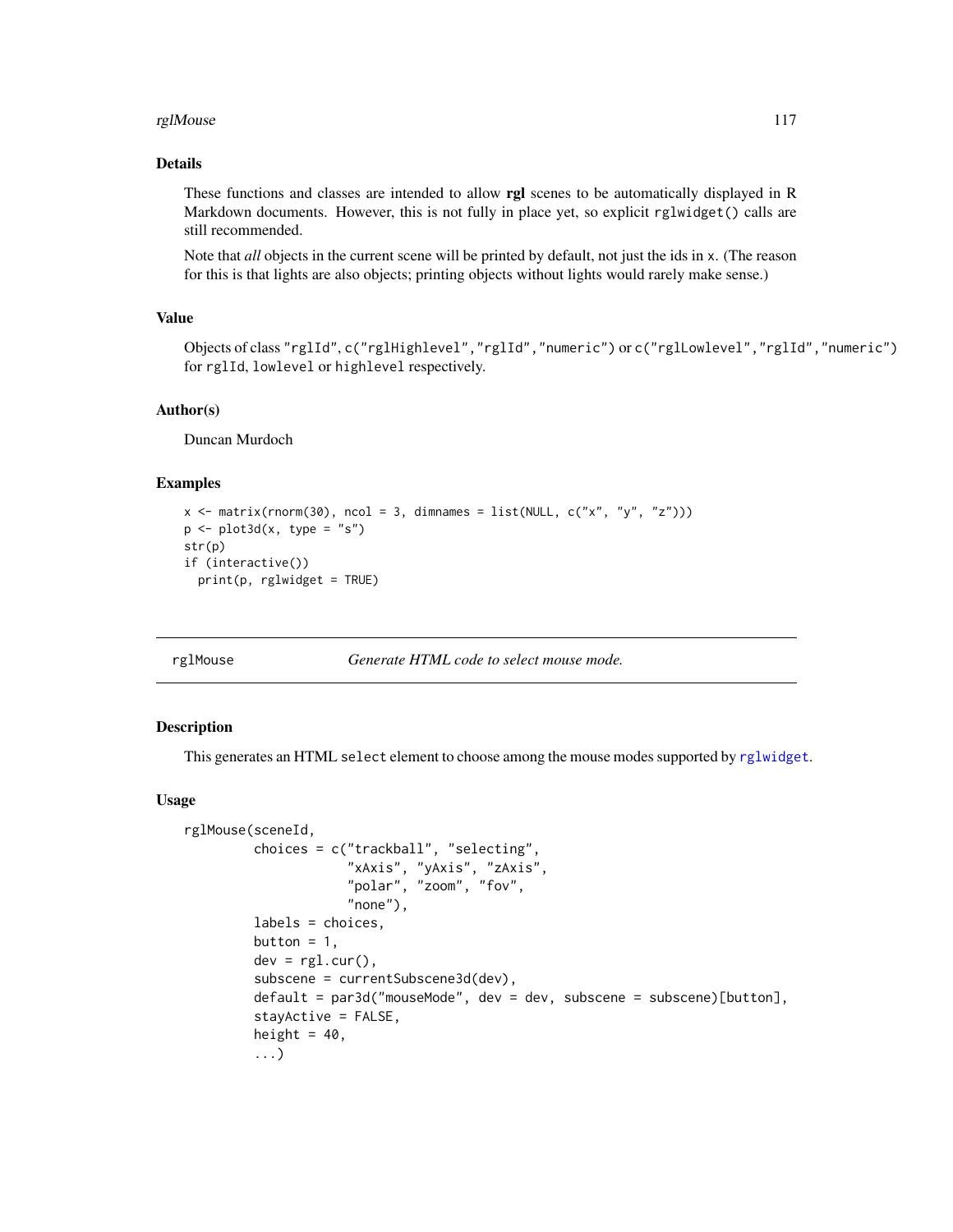### **Arguments**

| sceneId    | Either an rglwidget or the elementId from one of them.                         |
|------------|--------------------------------------------------------------------------------|
| choices    | Which mouse modes to support?                                                  |
| labels     | How to label each mouse mode.                                                  |
| button     | Which mouse button is being controlled.                                        |
| dev        | The rgl device used for defaults.                                              |
| subscene   | Which subscene is being modified.                                              |
| default    | What is the default entry to show in the control.                              |
| stayActive | Whether a selection brush should stay active if the mouse mode is changed.     |
| height     | The (relative) height of the item in the output display.                       |
| $\ddots$ . | Additional arguments to pass to htmltools: : tags\$select(), e.g. id or class. |

# Details

A result of an [rglwidget](#page-120-0) call can be passed as the sceneId argument. This allows the widget to be "piped" into the rglMouse call. The widget will appear first, the selector next in a taglist.

If the sceneId is a character string, it should be the elementId of a separately constructed [rglwidget](#page-120-0) result.

Finally, the sceneId can be omitted. In this case the rglMouse result needs to be passed into an [rglwidget](#page-120-0) call as part of the controllers argument. This will place the selector before the widget on the resulting display.

If the mouse mode is changed while brushing the scene, by default the brush will be removed (and so the selection will be cleared too). If this is not desired, set stayActive = TRUE.

# Value

A browsable value to put in a web page.

### Author(s)

Duncan Murdoch

#### Examples

```
if (interactive()) {
 open3d()
 xyz \leq -\text{matrix}(rnorm(300), ncol = 3)id \leftarrow plot3d(xyz, col = "red", type = "s")['data"]par3d(mouseMode = "selecting")
 share <- rglShared(id)
# This puts the selector below the widget.
 rglwidget(shared = share, width = 300, height = 300) %>% rglMouse()
```

```
# This puts the selector above the widget.
 rglMouse() %>% rglwidget(shared = share, width = 300, height = 300, controllers = .)
}
```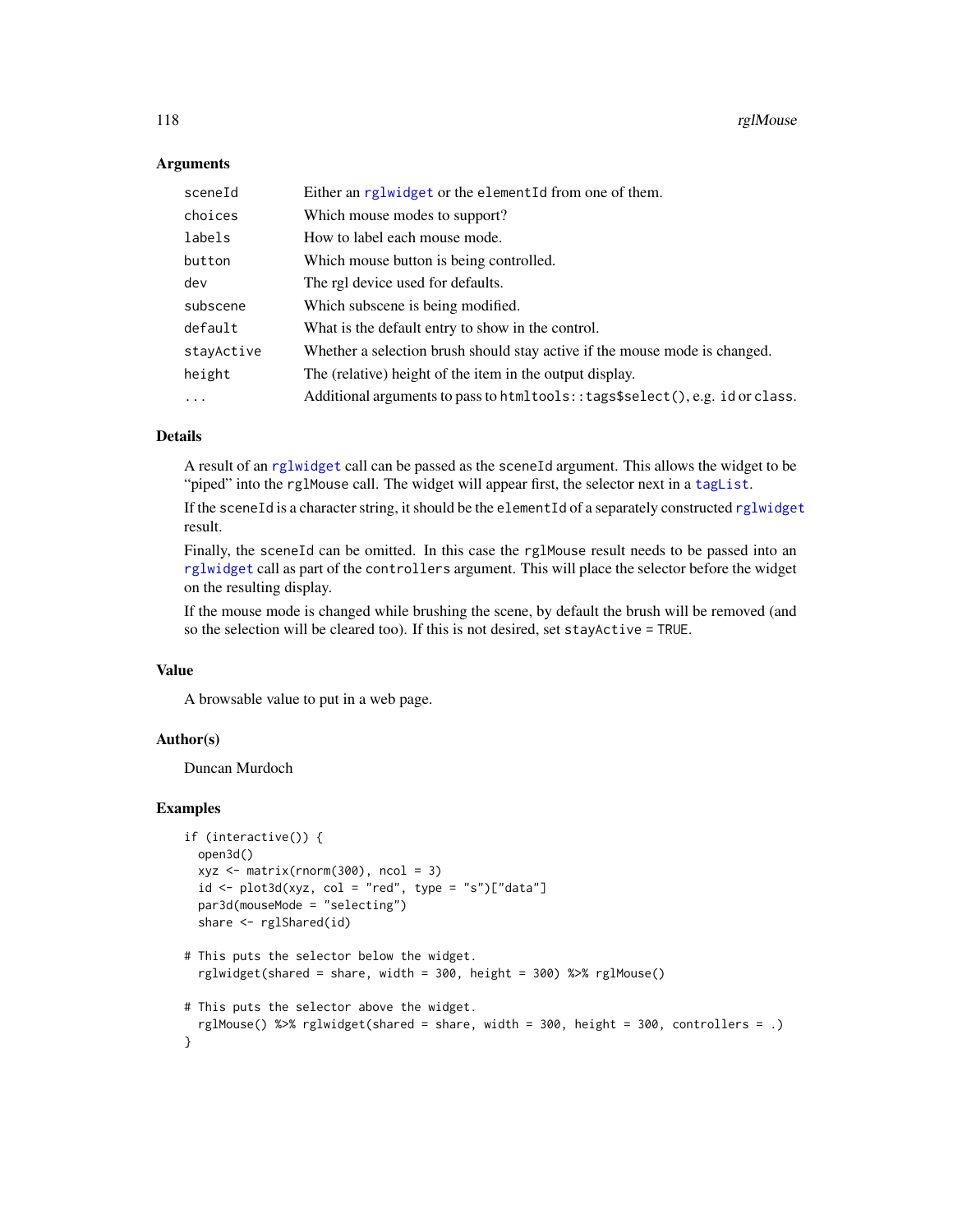### <span id="page-118-0"></span>Description

The crosstalk package provides a way for different parts of an interactive display to communicate about datasets, using "shared data" objects. When selection or filtering is performed in one view, the result is mirrored in all other views.

This function allows vertices of rgl objects to be treated as shared data.

# Usage

```
rglShared(id, key = NULL, group = NULL,
         deselectedFade = 0.1,
          deselectedColor = NULL,
  selectedColor = NULL,
          selectedIgnoreNone = TRUE,
  filteredFade = 0,
          filteredColor = NULL)
```
### Arguments

| id                          | An existing rgl id.                                                                                                            |
|-----------------------------|--------------------------------------------------------------------------------------------------------------------------------|
| key                         | Optional unique labels to apply to each vertex. If missing, numerical keys will<br>be used.                                    |
| group                       | Optional name of the shared group to which this data belongs. If missing, a<br>random name will be generated.                  |
|                             | deselectedFade, deselectedColor                                                                                                |
|                             | Appearance of points that are not selected. See Details.                                                                       |
| selectedColor               | Appearance of points that are selected.                                                                                        |
| selectedIgnoreNone          |                                                                                                                                |
|                             | If no points are selected, should the points be shown in their original colors<br>(TRUE), or in the deselected colors (FALSE)? |
| filteredFade, filteredColor |                                                                                                                                |
|                             | Appearance of points that have been filtered out.                                                                              |

#### Details

Some functions which normally work on dataframe-like datasets will accept shared data objects in their place.

If a selection is in progress, the alpha value for unselected points is multiplied by deselectedFade. If deselectedColor is NULL, the color is left as originally specified; if not, the point is changed to the color given by deselectedColor.

If no points have been selected, then by default points are shown in their original colors. However, if selectedIgnoreNone = FALSE, all points are displayed as if unselected.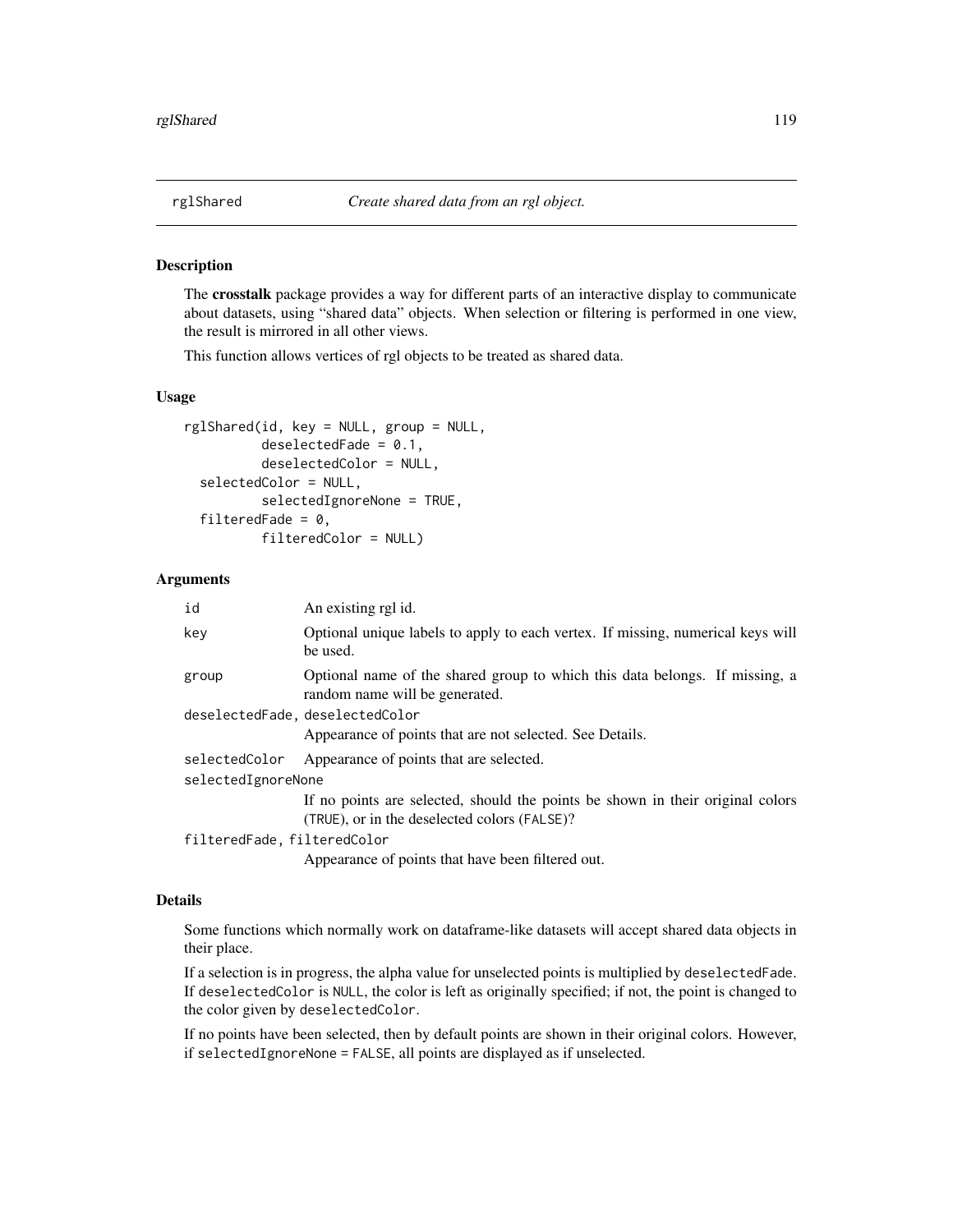The selectedColor argument is similarly used to change the color (or not) of selected points, and filteredFade and filteredColor are used for points that have been filtered out of the display.

### Value

An object of class "SharedData" which contains the x, y and z coordinates of the rgl object with the given id.

### Author(s)

Duncan Murdoch

### References

<https://rstudio.github.io/crosstalk/index.html>

# Examples

```
save <- options(rgl.useNULL = TRUE)
open3d()
x <- sort(rnorm(100))
y <- rnorm(100)
z \leftarrow \text{rnorm}(100) + \text{atan2}(x, y)ids \leftarrow plot3d(x, y, z, col = rainbow(100))# The data will be selected and filtered, the the axes.
sharedData <- rglShared(ids["data"])
# Also add some labels that are only displayed
# when points are selected
sharedLabel \leq rglShared(text3d(x, y, z, text = 1:100,
                                  adj = -0.5,
                          group = sharedData$groupName(),
                          deselectedFade = 0,
                          selectedIgnoreNone = FALSE)
if (interactive())
  crosstalk::filter_slider("x", "x", sharedData, ~x) %>%
  rglwidget(shared = list(sharedData, sharedLabel), controller = .) %>%
  rglMouse()
options(save)
```
rglToLattice *Convert rgl userMatrix to lattice or base angles*

### Description

These functions take a user orientation matrix from an rgl scene and approximate the parameters to either lattice or base graphics functions.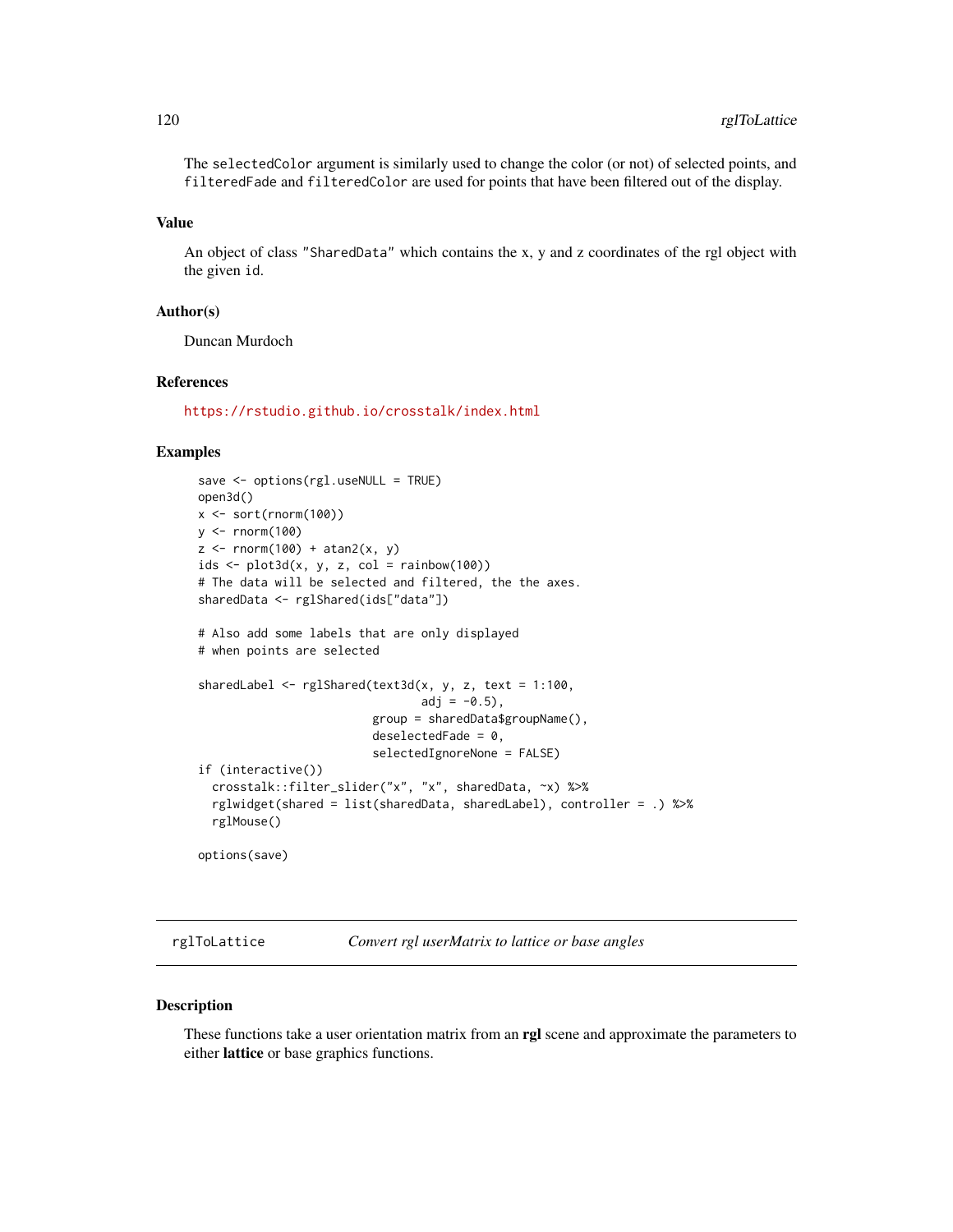#### rglwidget 121

### Usage

```
rglToLattice(rotm = par3d("userMatrix"))
rglToBase(rotm = par3d("userMatrix"))
```
### Arguments

rotm A matrix in homogeneous coordinates to convert.

#### Details

The lattice package can use Euler angles in the ZYX scheme to describe the rotation of a scene in its [wireframe](#page-0-0) or [cloud](#page-0-0) functions. The rglToLattice function computes these angles based on rotm, which defaults to the current user matrix. This allows rgl to be used to interactively find a decent viewpoint and then reproduce it in lattice.

The base graphics [persp](#page-0-0) function does not use full Euler angles; it uses a viewpoint angle, and assume the z axis remains vertical. The rglToBase function computes the viewpoint angle accurately if the rgl scene is displayed with a vertical z axis, and does an approximation otherwise.

# Value

rglToLattice returns a list suitable to be used as the screen argument to [wireframe](#page-0-0).

rglToBase returns a list containing theta and phi components which can be used as corresponding arguments in [persp](#page-0-0).

### Author(s)

Duncan Murdoch

### Examples

```
if (requireNamespace("orientlib")) {
 persp3d(volcano, col = "green")
 if (requireNamespace("lattice"))
   lattice::wireframe(volcano, screen = rglToLattice())
 angles <- rglToBase()
 persp(volcano, col = "green", border = NA, shade = 0.5,theta = angles$theta, phi = angles$phi)
}
```
<span id="page-120-0"></span>rglwidget *An htmlwidget to hold an rgl scene.*

### Description

The **htmlwidgets** package provides a framework for embedding graphical displays in HTML documents of various types. This function provides the necessities to embed an rgl scene in one.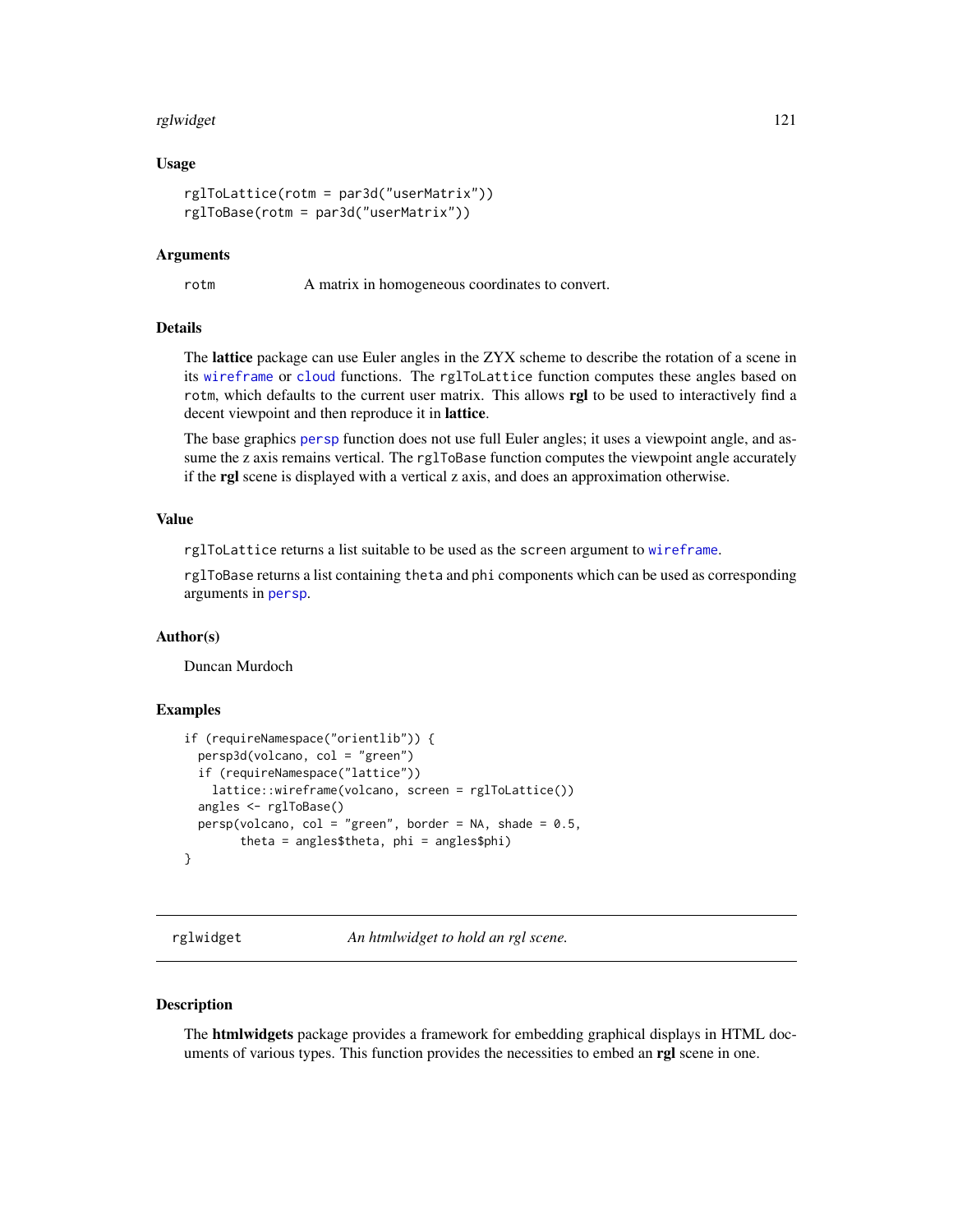### Usage

```
rglwidget(x = scene3d(), width = figWidth(), height = figHeight().
         controllers = NULL, snapshot = FALSE,
         elementId = NULL, reuse = linteractive(),
         webGLoptions = list(preserveDrawingBuffer = TRUE),
         shared = NULL, ...)
```
# Arguments

| x             | An <b>rgl</b> scene produced by the <b>scene3d</b> function.                                                          |
|---------------|-----------------------------------------------------------------------------------------------------------------------|
| width, height | The width and height of the display in pixels.                                                                        |
| controllers   | Names of playwidget objects associated with this scene, or objects (typically<br>piped in). See Details below.        |
| snapshot      | Control of snapshot of scene. See write WebGL for details.                                                            |
| elementId     | The id to use on the HTML div component that will hold the scene.                                                     |
| reuse         | A logical variable indicating whether rgl objects from earlier scenes should be<br>referenced. See the Details below. |
| webGLoptions  | A list of options to pass to WebGL when the drawing context is created. See the<br>Details below.                     |
| shared        | An object produced by rglShared, or a list of such objects.                                                           |
| $\ddots$      | Additional arguments to pass to htmlwidgets:: createWidget.                                                           |
|               |                                                                                                                       |

# Details

This produces a WebGL version of an rgl scene using the htmlwidgets framework. This allows display of the scene in the RStudio IDE, a browser, an **rmarkdown** document or in a **shiny** app.

options(rgl.printRglwidget = TRUE) will cause rglwidget() to be called and displayed when the result of an rgl call that changes the scene is printed.

In a shiny app, there will often be one or more [playwidget](#page-72-0) objects in the app, taking input from the user. In order to be sure that the initial value of the user control is reflected in the scene, you should list all players in the controllers argument. See the sample application in system.file("shinyDemo",package = "rglwidget") for an example.

In RMarkdown or in standalone code, you can use a **magrittr**-style "pipe" command to join an rglwidget with a [playwidget](#page-72-0) or [toggleWidget](#page-158-0). If the control widget comes first, it should be piped into the controllers argument. If the rglwidget comes first, it can be piped into the first argument of playwidget or toggleWidget.

If the reuse argument is FALSE (the default in interactive use), earlier information will be cleared before drawing the new scene. If TRUE, earlier data will be re-used in the current scene, so it may be smaller and faster to load. In both cases information from the current scene (added to earlier information if reuse=TRUE) will be saved for possible use in a future scene. If reuse=NA, the saved information will neither be used nor updated.

If elementId is NULL and we are not in a Shiny app, elementId is set to a random value to facilitate re-use of information.

To save the display to a file, use htmlwidgets:[:saveWidget](#page-0-0). This requires pandoc to be installed.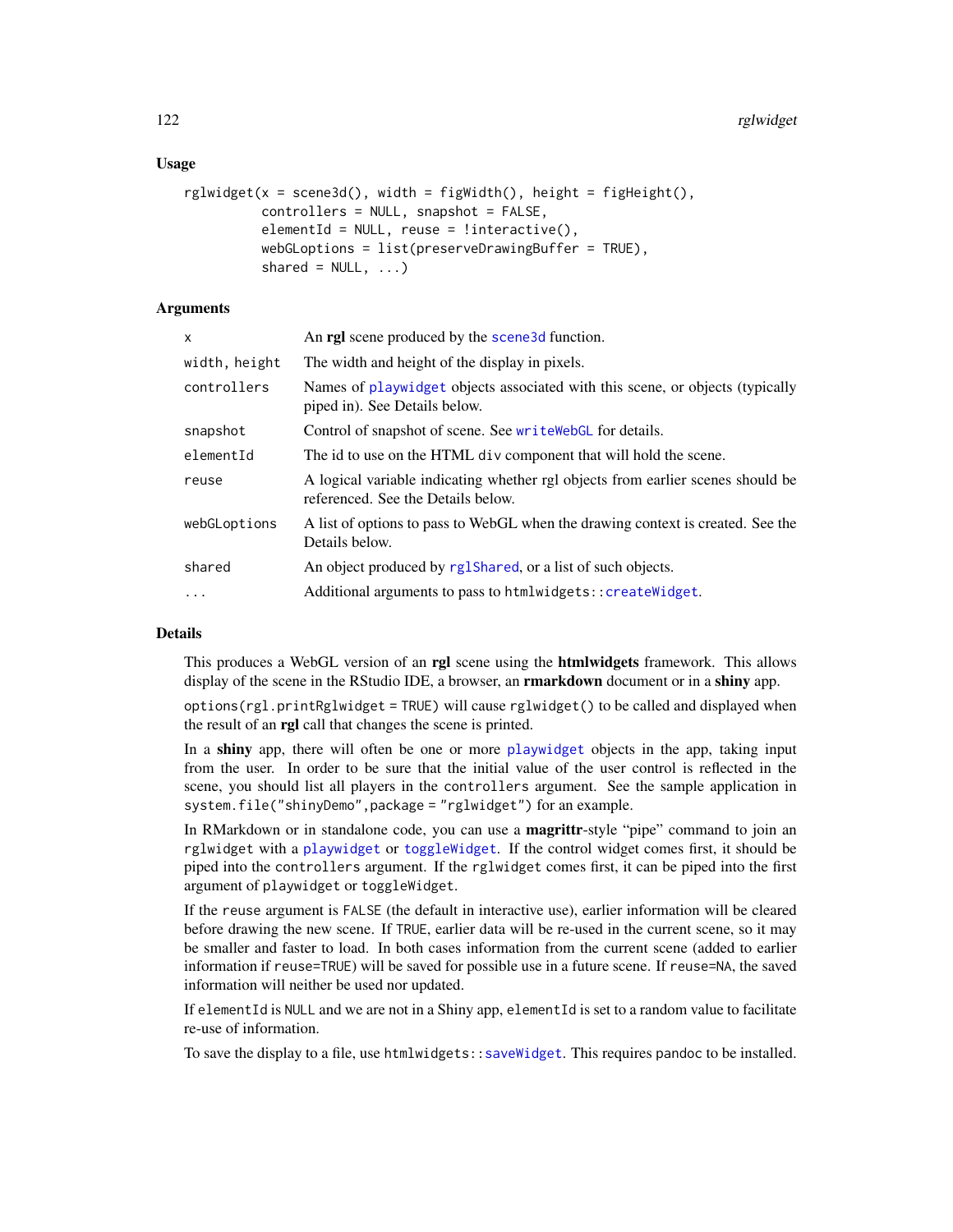#### rglwidget 123

The webGLoptions argument is a list which will be passed when the WebGL context is created. See the WebGL 1.0 specification on <https://www.khronos.org/registry/webgl/specs> for possible settings. The default in rglwidget differs from the WebGL default by setting preserveDrawingBuffer = TRUE in order to allow other tools to read the image, but please note that some implementations of WebGL contain bugs with this setting. We have attempted to work around them, but may change our default in the future if this proves unsatisfactory.

# Value

An object of class "htmlwidget" (or "shiny.tag.list" if pipes are used) that will intelligently print itself into HTML in a variety of contexts including the R console, within R Markdown documents, and within Shiny output bindings.

If reuse = TRUE, a record will be kept of objects in the scene and they need not be included in the HTML generated for later scenes. This is normally useful only in **rmarkdown** documents which can have many **rgl** scenes; if the widget is displayed in RStudio, only one scene will be shown.

If objects are passed in the shared argument, then the widget will respond to selection and filtering applied to those as shared datasets. See [rglShared](#page-118-0) for more details and an example.

### Appearance

The appearance of the display is set by the stylesheet in system.file("htmlwidgets/lib/rglClass/rgl.css").

The widget is of class rglWebGL, with id set according to elementId. (As of this writing, no special settings are given for class rglWebGL, but you can add your own.)

### Author(s)

Duncan Murdoch

### See Also

[hook\\_webgl](#page-38-1) for an earlier approach to this problem. [rglwidgetOutput](#page-134-0) for Shiny details.

### Examples

```
save <- getOption("rgl.useNULL")
options(rgl.useNULL=TRUE)
example("plot3d", "rgl")
widget <- rglwidget()
if (interactive())
 widget
```

```
# Save it to a file. This requires pandoc
filename <- tempfile(fileext = ".html")
htmlwidgets::saveWidget(rglwidget(), filename)
browseURL(filename)
```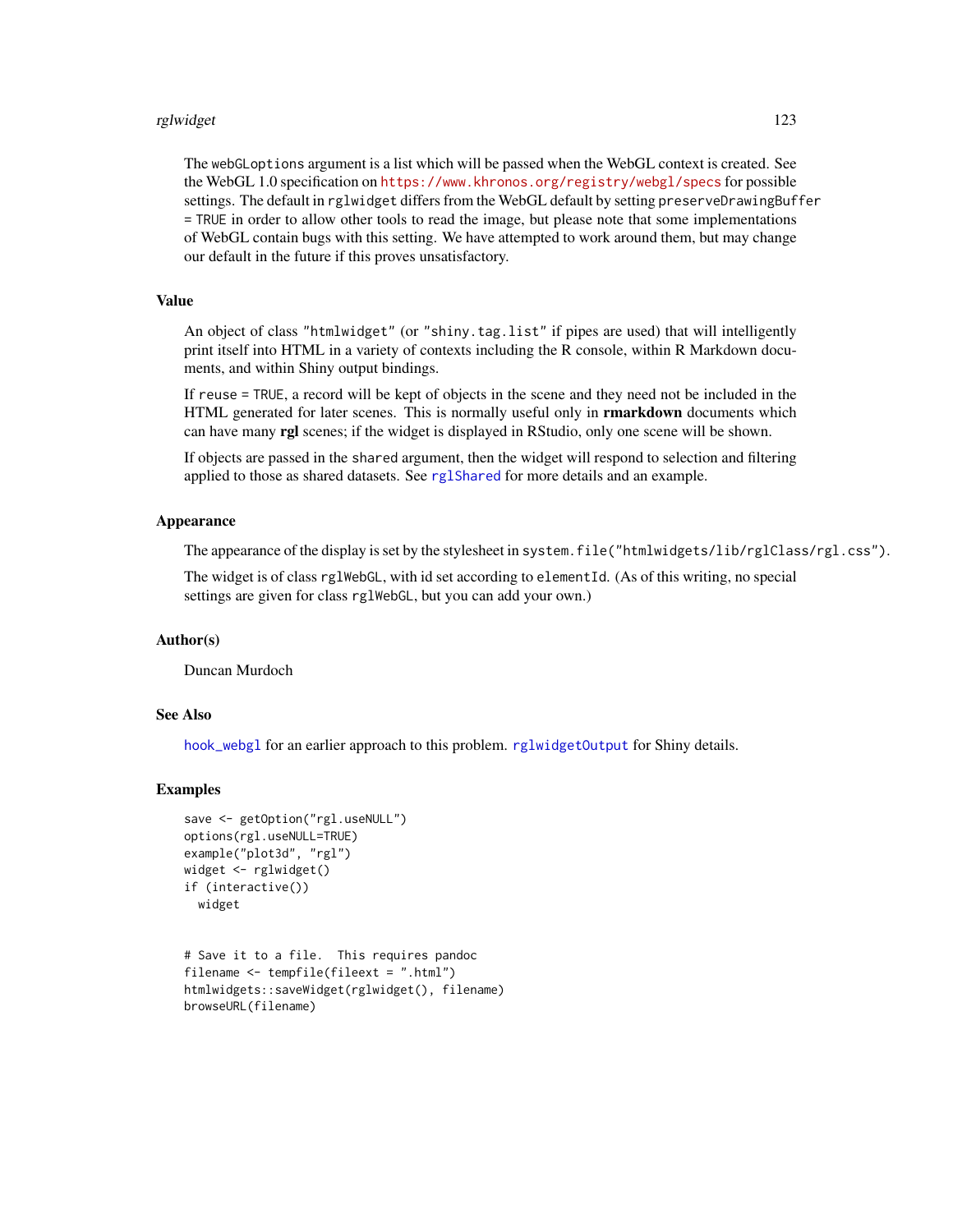#### <span id="page-123-0"></span>Description

Clear shapes, lights, bbox

### Usage

```
clear3d( type = c("shapes", "bboxdeco", "material"), defaults, subscene = 0)
rgl.clear( type = "shapes", subscene = 0)
pop3d( ... )
rgl.pop( type = "shapes", id = 0 )
rgl.ids( type = "shapes", subscene = NA )
```
### Arguments

| type      | Select subtype $(s)$ :                                                                   |
|-----------|------------------------------------------------------------------------------------------|
|           | "shapes" shape stack                                                                     |
|           | "lights" light stack                                                                     |
|           | "bboxdeco" bounding box"                                                                 |
|           | "userviewpoint" user viewpoint                                                           |
|           | "modelviewpoint" model viewpoint                                                         |
|           | "material" material properties                                                           |
|           | "background" scene background                                                            |
|           | "subscene" subscene list                                                                 |
|           | "all" all of the above                                                                   |
| defaults  | default values to use after clearing                                                     |
| subscene  | which subscene to work with. NA means the current one, $\theta$ means the whole<br>scene |
| id        | vector of ID numbers of items to remove                                                  |
| $\ddotsc$ | generic arguments passed through to RGL-specific (or other) functions                    |

# Details

RGL holds several lists of objects in each scene. There are lists for shapes, lights, bounding box decorations, subscenes, etc. clear3d and rgl.clear clear the specified stack, or restore the defaults for the bounding box (not visible) or viewpoint. With  $id = \emptyset$  rgl.pop removes the last added node on the list (except for subscenes: there it removes the active subscene). The id argument may be used to specify arbitrary item(s) to remove; if id  $!= \emptyset$ , the type argument is ignored.

rgl.clear and clear3d may also be used to clear material properties back to their defaults.

clear3d has an optional defaults argument, which defaults to [r3dDefaults](#page-50-1). Only the materials component of this argument is currently used by clear3d.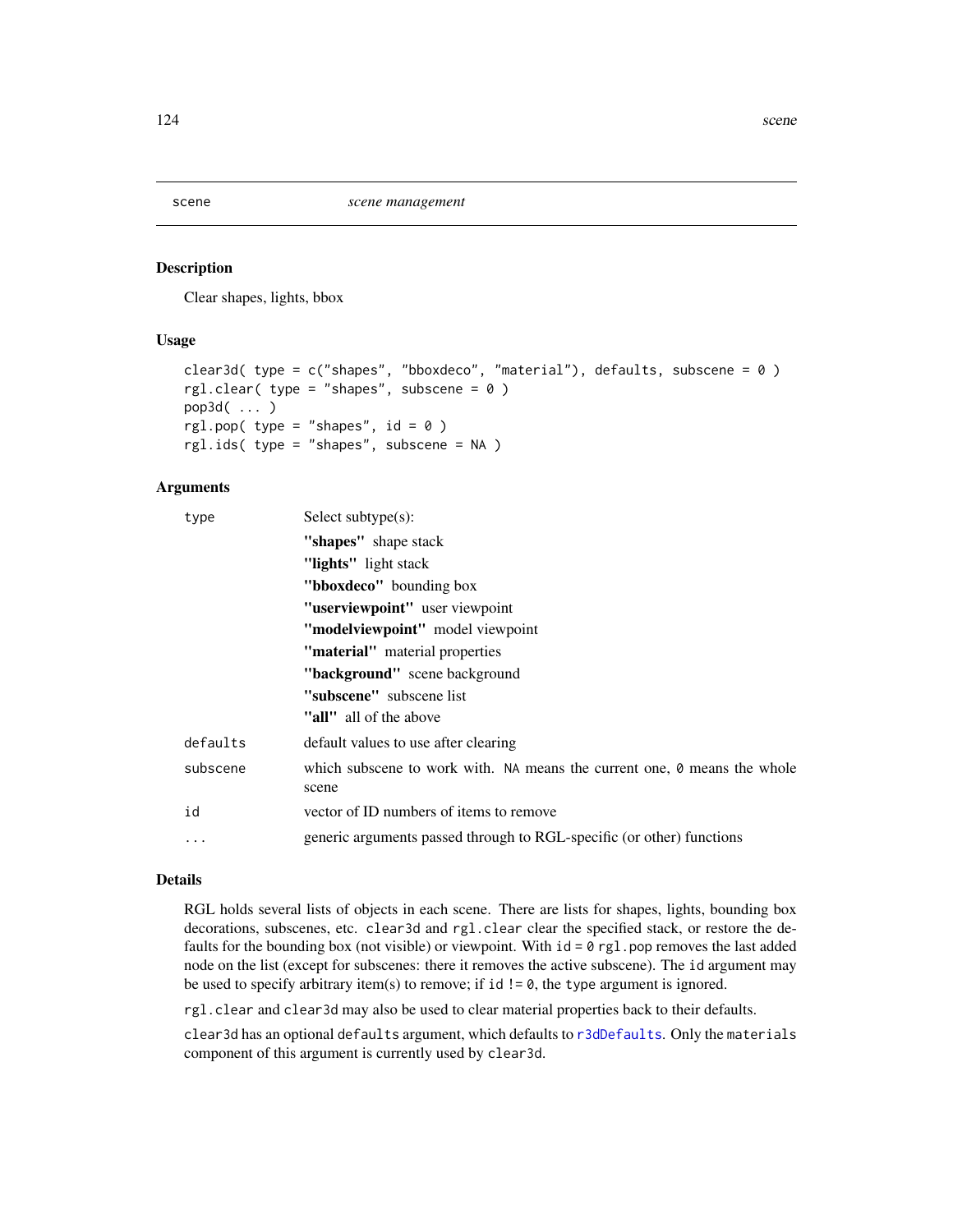rgl.ids returns a dataframe containing the IDs in the currently active subscene by default, or a specified subscene, or if subscene  $= 0$ , in the whole rgl window, along with an indicator of their type.

Note that clearing the light stack leaves the scene in darkness; it should normally be followed by a call to [rgl.light](#page-40-0) or [light3d](#page-40-0).

### See Also

[rgl](#page-3-0), [rgl.bbox](#page-94-0), [rgl.light](#page-40-0), [open3d](#page-50-1) to open a new window.

### Examples

```
x < - rnorm(100)
y <- rnorm(100)
z < - rnorm(100)p \leftarrow plot3d(x, y, z, type = 's')rgl.ids()
lines3d(x, y, z)
rgl.ids()
if (interactive() && !rgl.useNULL()) {
  readline("Hit enter to change spheres")
  rgl.pop(id = p['data''])spheres3d(x, y, z, col = "red", radius = 1/5)box3d()
}
```
<span id="page-124-0"></span>

scene3d *Saves the current scene to a variable, and displays such variables.*

### Description

This function saves a large part of the RGL state associated with the current window to a variable.

#### Usage

```
scene3d()
## S3 method for class 'rglscene'
plot3d(x, add = FALSE, ...)## S3 method for class 'rglobject'
plot3d(x, \ldots)## S3 method for class 'rglscene'
print(x, \ldots)## S3 method for class 'rglobject'
print(x, \ldots)
```
### Arguments

| X                 | An object of class "rglscene"                             |
|-------------------|-----------------------------------------------------------|
| add               | Whether to open a new window, or add to the existing one. |
| $\cdot\cdot\cdot$ | Additional parameters, currently ignored.                 |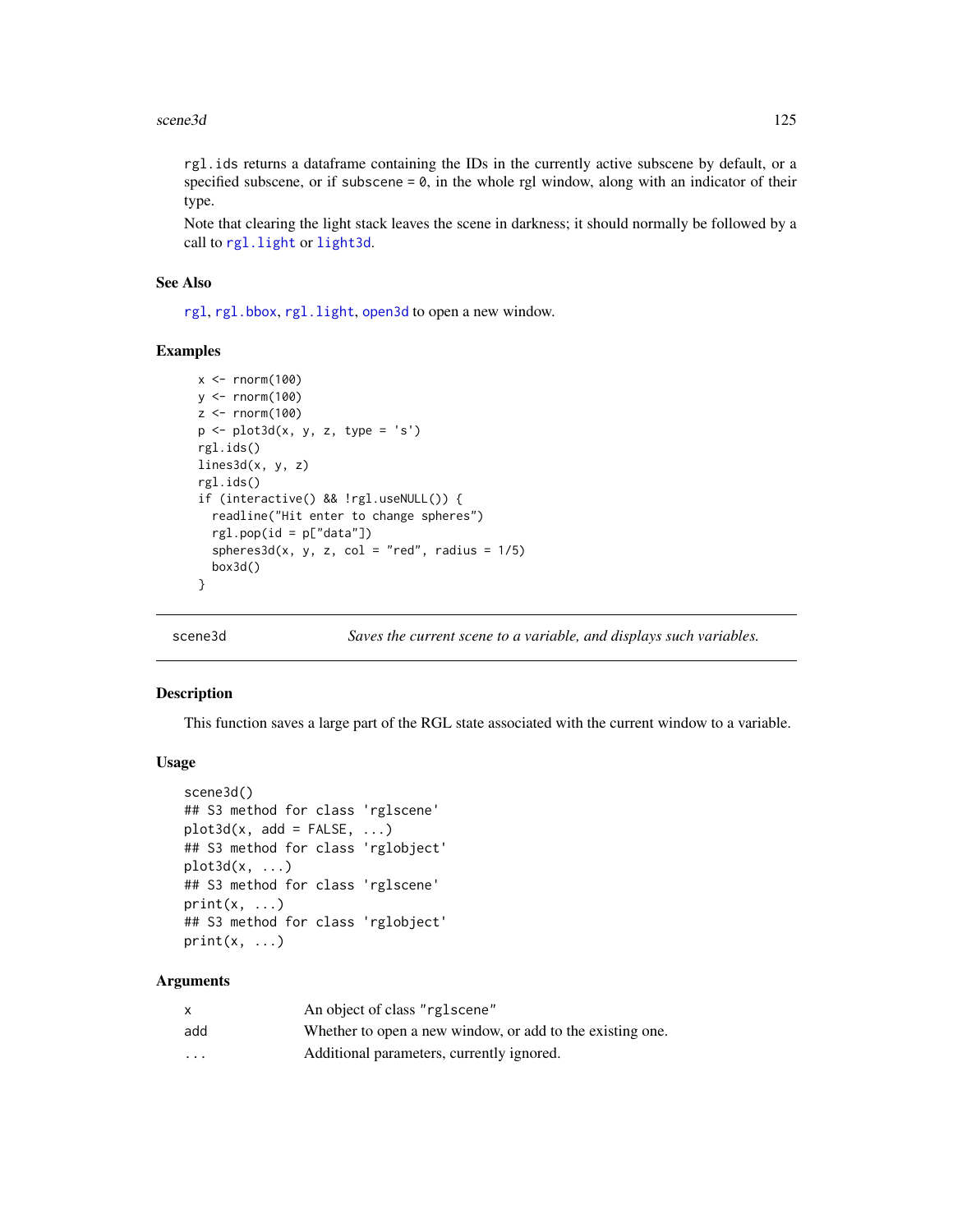# Details

The components saved are: the [par3d](#page-50-0) settings, the [material3d](#page-98-1) settings, the [bg3d](#page-24-0) settings, the lights and the objects in the scene.

In most cases, calling [plot3d](#page-74-0) on that variable will duplicate the scene. (There are likely to be small differences, mostly internal, but some aspects of the scene are not currently available.) If textures are used, the name of the texture will be saved, rather than the contents of the texture file.

Other than saving the code to recreate a scene, saving the result of scene3d to a file will allow it to be reproduced later most accurately. In roughly decreasing order of fidelity, [writeWebGL](#page-171-0), [writePLY](#page-170-0), [writeOBJ](#page-168-0) and [writeSTL](#page-90-0) write the scene to a file in formats readable by other software.

# Value

The scene3d function returns an object of class "rglscene". This is a list with some or all of the components:

| material     | The results returned from a material 3d call.                                          |  |
|--------------|----------------------------------------------------------------------------------------|--|
| rootSubscene | A list containing information about the main ("root") subscene. This may in-<br>clude: |  |
|              | <b>id</b> The scene id.                                                                |  |
|              | type "subscene"                                                                        |  |
|              | <b>par3d</b> The par3d settings for the subscene.                                      |  |
|              | embeddings The subscene Info() $\mathcal{S}$ embeddings for the main subscene.         |  |
|              | objects The ids for objects in the subscene.                                           |  |
|              | subscenes A recursive list of child subscenes.                                         |  |
| objects      | A list containing the RGL lights, background and objects in the scene.                 |  |

The objects in the objects component are of class "rglobject". They are lists containing some or all of the components

| id                      | The RGL identifier of the object in the original scene.                                                                                             |  |
|-------------------------|-----------------------------------------------------------------------------------------------------------------------------------------------------|--|
| type                    | A character variable identifying the type of object.                                                                                                |  |
| material                | Components of the material that differ from the scene material.                                                                                     |  |
| vertices, normals, etc. |                                                                                                                                                     |  |
|                         | Any of the attributes of the object retrievable by rgl. attrib.                                                                                     |  |
| ignoreExtent            | A logical value indicating whether this object contributes to the bounding box.<br>Currently this may differ from the object in the original scene. |  |
| objects                 | Sprites may contain other objects; they will be stored here as a list of "rglobject"s.                                                              |  |
|                         |                                                                                                                                                     |  |

Lights in the scene are stored similarly, mixed into the objects list.

The plot3d methods invisibly return a vector of RGL object ids that were plotted. The print methods invisibly return the object that was printed.

### Author(s)

Duncan Murdoch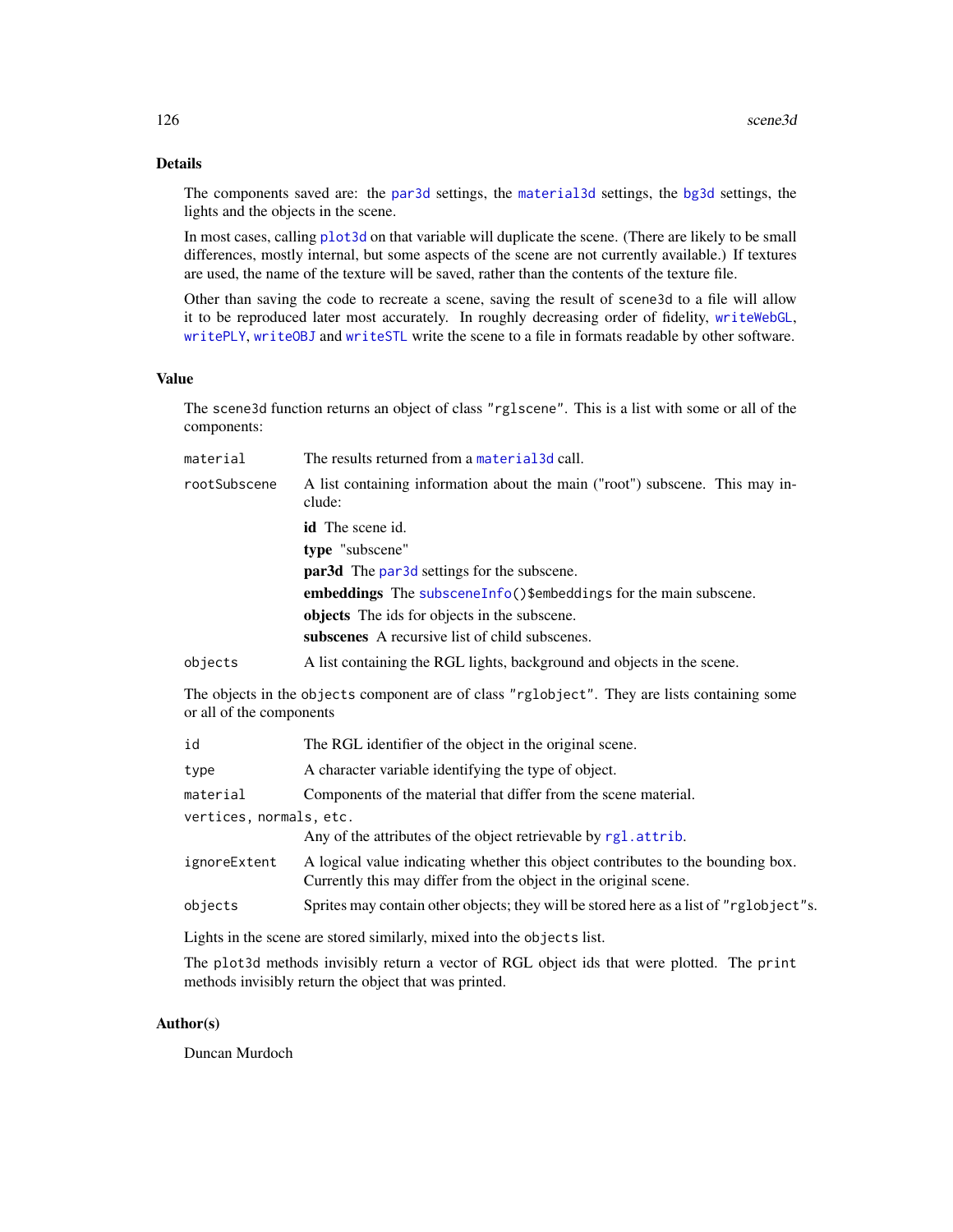# sceneChange 127

# See Also

[writeWebGL](#page-171-0), [writePLY](#page-170-0), [writeOBJ](#page-168-0) and [writeSTL](#page-90-0) write the scene to a file in various formats.

### Examples

```
open3d()
z \le -2 \times volcano # Exaggerate the relief
x \le -10 \times (1: nrow(z)) # 10 meter spacing (S to N)
y \le -10 \times (1:\text{ncol}(z)) # 10 meter spacing (E to W)
persp3d(x, y, z, col = "green3", aspect = "iso")s < - scene3d()
# Make it bigger
s$par3d$windowRect <- 1.5*s$par3d$windowRect
# and draw it again
plot3d(s)
```
sceneChange *Make large change to a scene from Shiny*

## Description

These functions allow Shiny apps to make relatively large changes to a scene, adding and removing objects from it.

### Usage

```
sceneChange(elementId, x = scene3d(),
            delete = NULL, add = NULL, replace = NULL,
            material = FALSE, rootSubscene = FALSE,
            delfromSubscenes = NULL, skipRedraw = FALSE)
registerSceneChange()
```
# Arguments

| elementId                        | The id of the element holding the rglClass instance.                                                                                                                                             |
|----------------------------------|--------------------------------------------------------------------------------------------------------------------------------------------------------------------------------------------------|
| X                                | The new scene to use as a source for objects to add.                                                                                                                                             |
| delete, add, replace             |                                                                                                                                                                                                  |
|                                  | Object ids to modify in the scene. The delete and replace ids must be present<br>in the old scene in the browser; the add and replace ids must be present in x.                                  |
| material                         | Logical to indicate whether default material should be updated.                                                                                                                                  |
| rootSubscene<br>delfromSubscenes | Logical to indicate whether root subscene should be updated.                                                                                                                                     |
|                                  | A vector of subscene ids that may have been changed by deletions. By default,<br>all subscenes in x are used, but the objects may be included in subscenes in the<br>browser that are different. |
| skipRedraw                       | If TRUE, stop the scene from redrawing until skipRedraw=FALSE is sent. If NA,<br>don't redraw this time, but don't change the state of the skipRedraw flag.                                      |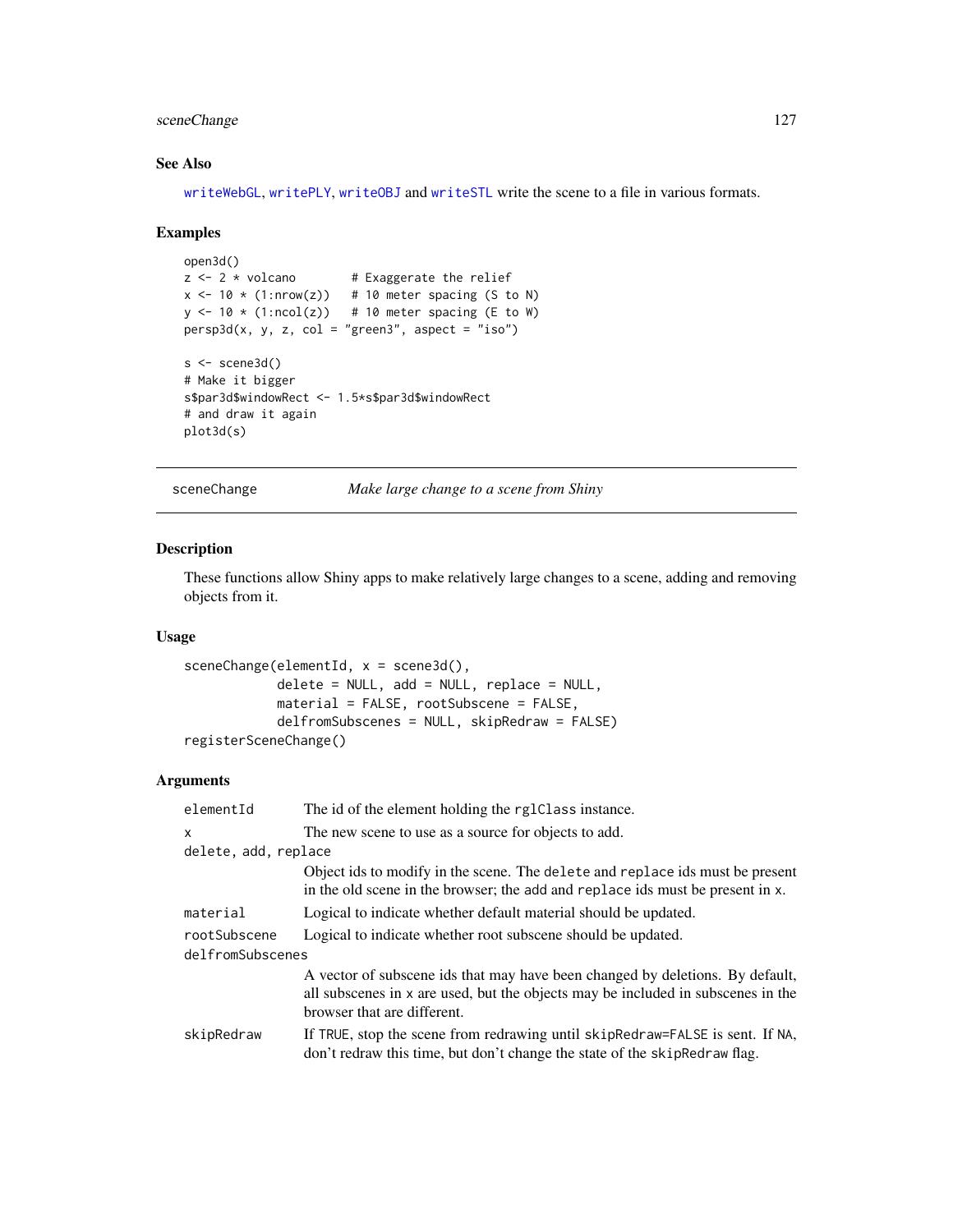# Details

registerSceneChange must be called in the UI component of a Shiny app to register the "sceneChange" custom message.

#### Value

registerSceneChange returns the HTML code to register the message.

sceneChange returns a list to be used as the "sceneChange" message to change the scene. Use [shiny::session\\$sendCustomMessage](#page-0-0) to send it.

# Author(s)

Duncan Murdoch

# See Also

[playwidget](#page-72-0) for a different approach to modifying scenes that can be much faster, but may be less flexible. The Shiny demo in this package makes use of all of these approaches.

### Examples

```
## Not run:
shinyUI(fluidPage(
 registerSceneChange(),
 actionButton("thebutton", "Change")
))
shinyServer(function(input, output, session) {
 observeEvent(input$thebutton, {
   session$sendCustomMessage("sceneChange",
     sceneChange("thewidget", delete = deletes, add = adds))
 })
})
## End(Not run)
```
<span id="page-127-0"></span>

select3d *Select a rectangle in an RGL scene*

#### Description

This function allows the user to use the mouse to select a region in an RGL scene.

```
rgl.select3d(button = c("left", "middle", "right"),
            dev = rgl.cur(), subscene = currentSubscene3d(dev))
select3d(...)
```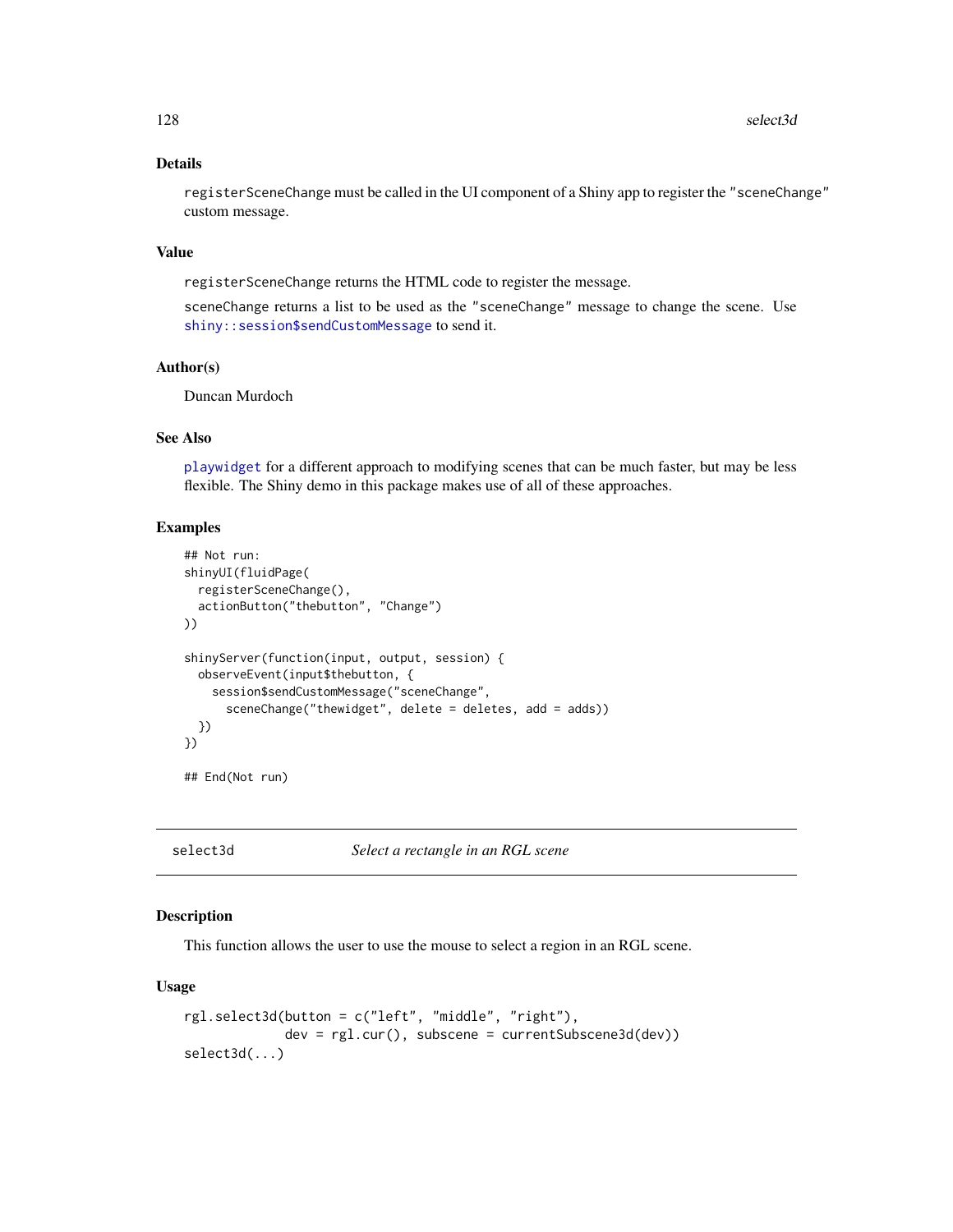#### select3d 129

#### **Arguments**

| button                  | Which button to use for selection.                     |
|-------------------------|--------------------------------------------------------|
|                         | dev, subscene The rgl device and subscene to work with |
| $\cdot$ $\cdot$ $\cdot$ | Button argument to pass to rgl. select3d               |

### Details

This function selects 3-dimensional regions by allowing the user to use a mouse to draw a rectangle showing the projection of the region onto the screen. It returns a function which tests points for inclusion in the selected region.

If the scene is later moved or rotated, the selected region will remain the same, no longer corresponding to a rectangle on the screen.

# Value

Returns a function  $f(x,y,z)$  which tests whether each of the points  $(x,y,z)$  is in the selected region, returning a logical vector. This function accepts input in a wide variety of formats as it uses [xyz.coords](#page-0-0) to interpret its parameters.

# Author(s)

Ming Chen / Duncan Murdoch

# See Also

[selectpoints3d](#page-129-0), [locator](#page-0-0)

### Examples

```
# Allow the user to select some points, and then redraw them
# in a different color
if (interactive()) {
x <- rnorm(1000)
y <- rnorm(1000)
z <- rnorm(1000)
open3d()
points3d(x, y, z)
 f <- select3d()
if (!is.null(f)) {
  keep \leftarrow f(x, y, z)rgl.pop()
  points3d(x[keep], y[keep], z[keep], color = 'red')
  points3d(x[!keep], y[!keep], z[!keep])
}
}
```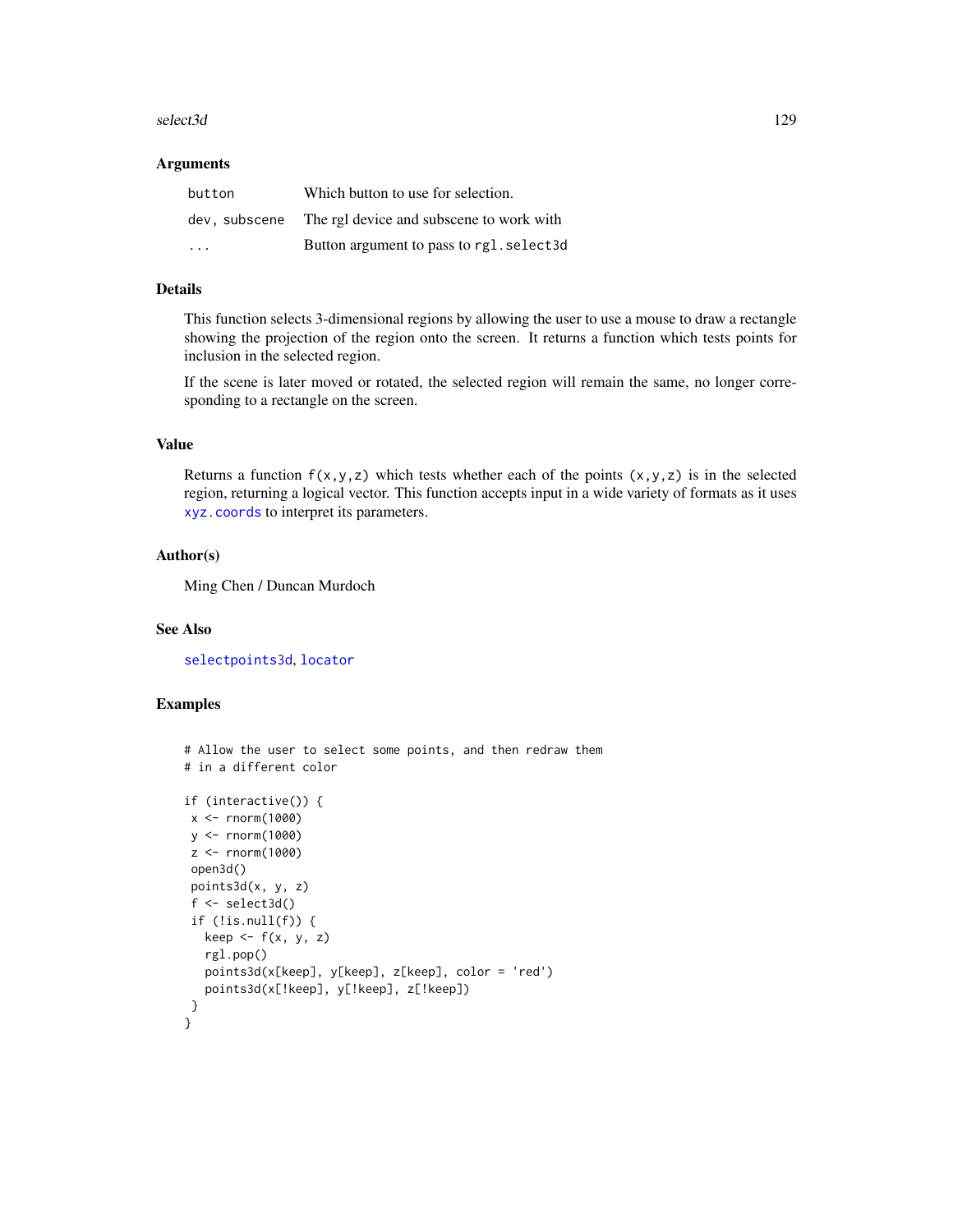<span id="page-129-0"></span>

### Description

This function uses the [select3d](#page-127-0) function to allow the user to choose a point or region in the scene, then reports on all the vertices in or near that selection.

#### Usage

```
selectpoints3d(objects = rgl.ids()$id, value = TRUE, closest = TRUE,
              multiple = FALSE, ...)
```
### Arguments

| objects  | A vector of object id values to use for the search.                                        |
|----------|--------------------------------------------------------------------------------------------|
| value    | If TRUE, return the coordinates of the points; otherwise, return their indices.            |
| closest  | If TRUE, return the points closest to the selection of no points are exactly within<br>it. |
| multiple | If TRUE or a function, do multiple selections. See the Details below.                      |
|          | Other parameters to pass to select3d.                                                      |

#### Details

The multiple argument may be a logical value or a function. If logical, it controls whether multiple selections will be performed. If multiple is FALSE, a single selection will be performed; it might contain multiple points. If TRUE, multiple selections will occur and the results will be combined into a single matrix.

If multiple is a function, it should take a single argument. This function will be called with the argument set to a matrix containing newly added rows to the value, i.e. it will contain coordinates of the newly selected points (if value = TRUE), or the indices of the points (if value = FALSE). It should return a logical value, TRUE to indicate that selection should continue, FALSE to indicate that it should stop.

In either case, if multiple selections are being performed, the ESC key will stop the process.

#### Value

If value is TRUE, a 3-column matrix giving the coordinates of the selected points. All rows in the matrix will be unique even if multiple vertices have the same coordinates.

If value is FALSE, a 2-column matrix containing columns:

| id    | The object id containing the point.                                           |
|-------|-------------------------------------------------------------------------------|
| index | The index of the point within rgl. attrib(id, "vertices"). If multiple points |
|       | have the same coordinates, all indices will be returned.                      |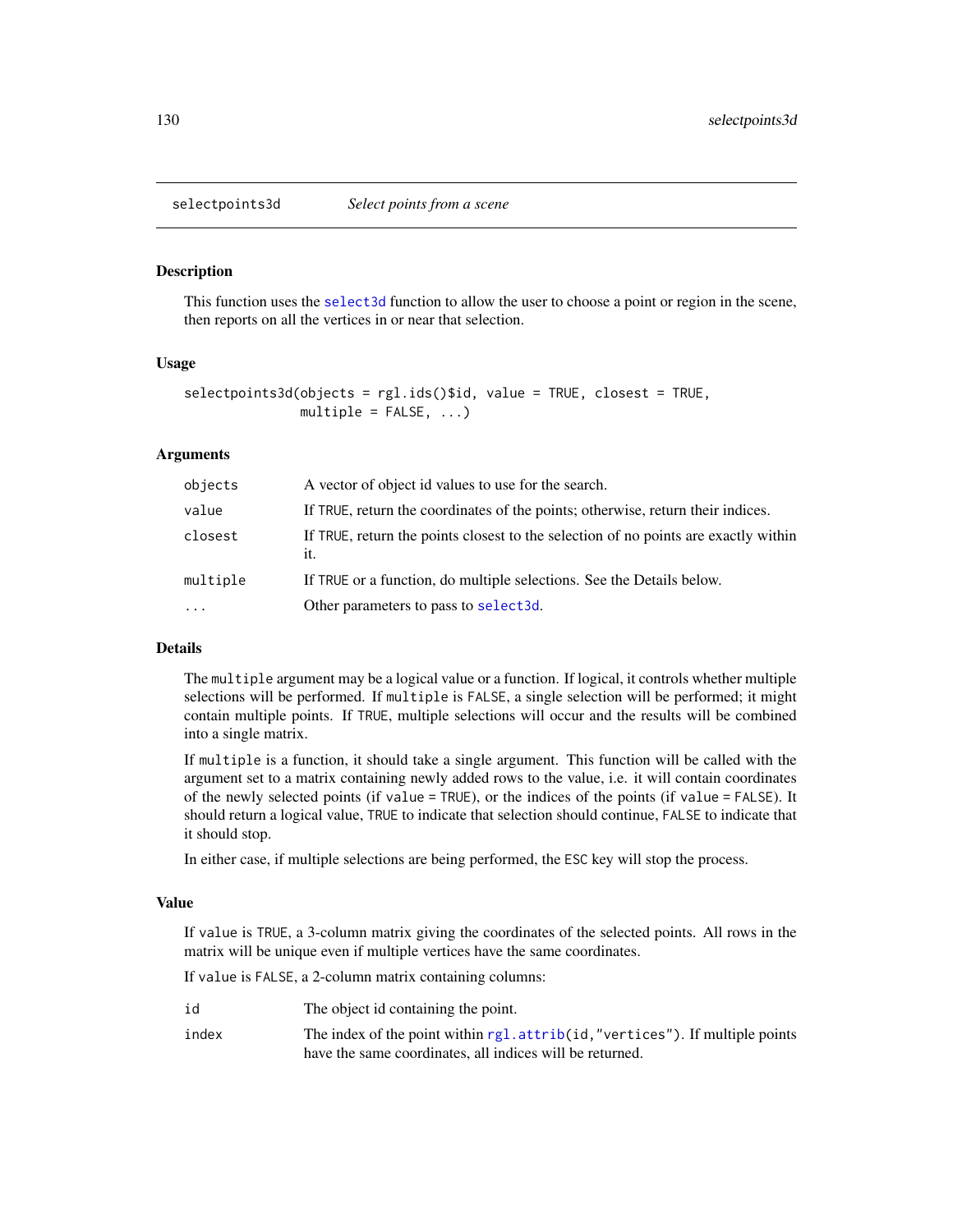```
setUserShaders 131
```
### Author(s)

Duncan Murdoch

# See Also

[select3d](#page-127-0) to return a selection function.

### Examples

```
xyz <- cbind(rnorm(20), rnorm(20), rnorm(20))
ids <- plot3d( xyz )
if (interactive()) {
 # Click near a point to select it and put a sphere there.
 # Press ESC to quit...
 # This version returns coordinates
 selectpoints3d(ids["data"],
     multiple = function(x) {
        spheres3d(x, color = "red", alpha = 0.3, radius = 0.2)
        TRUE
     })
 # This one returns indices
 selectpoints3d(ids["data"], value = FALSE,
     multiple = function(ids) {
        spheres3d(xyz[ids[, "index"], , drop = FALSE], color = "blue",
                  alpha = 0.3, radius = 0.2)
        TRUE
     })
}
```
setUserShaders *Set user-defined shaders for* rgl *objects.*

# Description

Sets user-defined shaders (programs written in GLSL) for customized display of rgl objects. Currently only supported in WebGL displays, as the regular displays do not support GLSL.

```
setUserShaders(ids, vertexShader = NULL, fragmentShader = NULL,
              attributes = NULL, uniforms = NULL, scene = scene3d())
```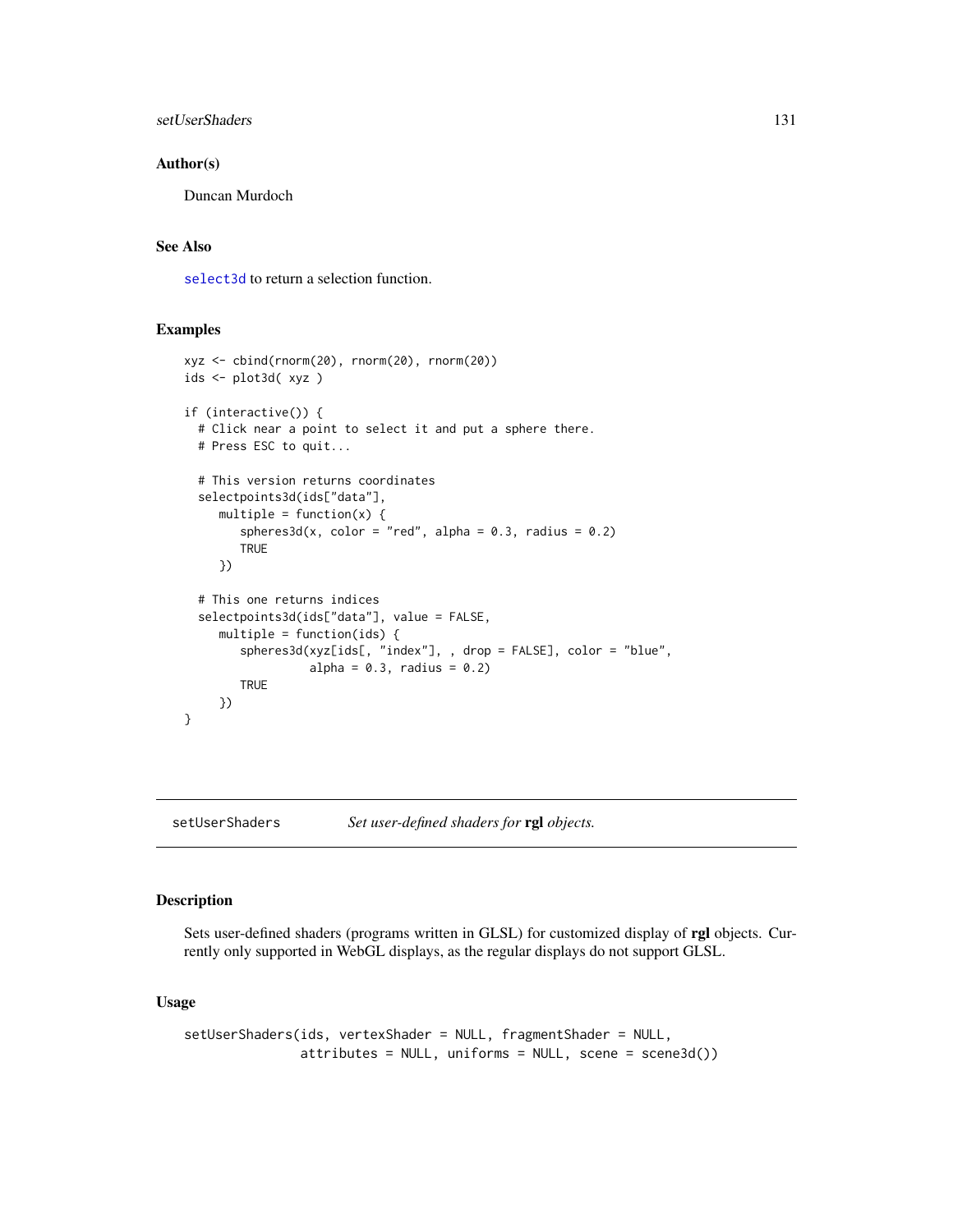### Arguments

| ids                          | Which objects should receive the shaders.                                                                          |
|------------------------------|--------------------------------------------------------------------------------------------------------------------|
| vertexShader, fragmentShader |                                                                                                                    |
|                              | The vertex and fragment shader source code. If NULL, the automatically gener-<br>ated shader will be used instead. |
| attributes                   | A named list of "attributes" to attach to each vertex.                                                             |
| uniforms                     | A named list of "uniforms".                                                                                        |
| scene                        | A scene3d object to modify.                                                                                        |

### Details

Modern versions of OpenGL work with "shaders", programs written to run on the graphics processor. The vertex shader does the calculations to move vertices and set their intrinsic colours. The fragment shader computes how each pixel in the display will be shown, taking into account lighting, material properties, etc. (More precisely, it does the computation for each "fragment"; a fragment is a pixel within an object to display. There may be many objects at a particular location, and each will result in a fragment calculation unless culled by z-buffering or being discarded in some other way.)

Normally the WebGL code automatically generates shaders for each object. This function allows them to be written by hand, for testing new features, hand optimization, etc. Currently it is not easy to get copies of the default shaders; they need to be obtained from a Javascript debugger while displaying the scene.

#### Value

A modified version of the scene.

### Author(s)

Duncan Murdoch

### See Also

[rglwidget](#page-120-0) for display of the scene in WebGL.

### Examples

```
id <- shade3d(octahedron3d(), col = "red")
```

```
# For each triangle, set weights on the 3 vertices.
# This will be replicated to the appropriate size in Javascript.
wts < - diag(3)
```

```
# This leaves out the centres of each face
vs < -"
 attribute vec3 aPos;
 attribute vec4 aCol;
 uniform mat4 mvMatrix;
 uniform mat4 prMatrix;
```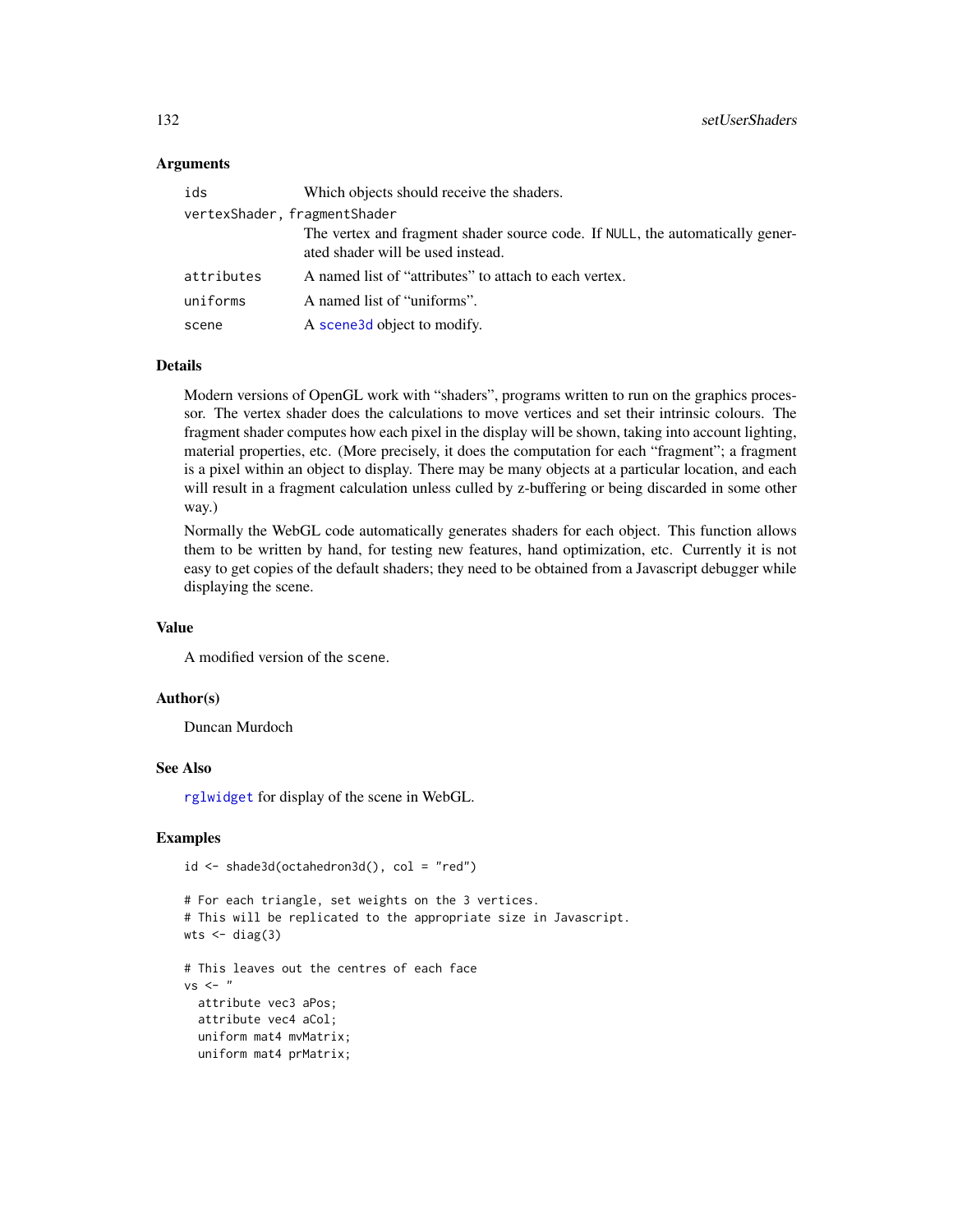```
varying vec4 vCol;
 varying vec4 vPosition;
 attribute vec3 aNorm;
 uniform mat4 normMatrix;
 varying vec3 vNormal;
 attribute vec3 wts;
 varying vec3 vwts;
 void main(void) {
   vPosition = mvMatrix * vec4(aPos, 1.);gl_Position = prMatrix * vPosition;
   vCol = aCol;vNormal = normalize((normMatrix * vec4(aNorm, 1.)).xyz);
   vwts = wts;}
,,
fs \leq - "
 #ifdef GL_ES
 precision highp float;
 #endif
 varying vec4 vCol; // carries alpha
 varying vec4 vPosition;
 varying vec3 vNormal;
 uniform mat4 mvMatrix;
 uniform vec3 emission;
 uniform float shininess;
 uniform vec3 ambient0;
 uniform vec3 specular0; // light*material
 uniform vec3 diffuse0;
 uniform vec3 lightDir0;
 uniform bool viewpoint0;
 uniform bool finite0;
 varying vec3 vwts;
 uniform vec2 wtrange;
 void main(void) {
    float minwt = min(vwts.x, min(vwts.y, vwts.z));
    if (minwt < wtrange.x || minwt > wtrange.y) discard;
   vec3 eye = normalize(-vPosition.xyz);
   vec3 lightdir;
    vec4 colDiff;
    vec3 halfVec;
   vec4 lighteffect = vec4(emission, 0.);
   vec3 col;
    float nDotL;
   vec3 n = normalize(vNormal);
   n = -faceforward(n, n, eye);
   colDiff = vec4(vCol.rgb * diffuse0, vCol.a);lightdir = lightDir0;
    if (!viewpoint0)
     lightdir = (mvMatrix * vec4(lightdir, 1.)).xyz;
    if (!finite0) {
     halfVec = normalize(lightdir + eye);
    } else {
     lightdir = normalize(lightdir - vPosition.xyz);
```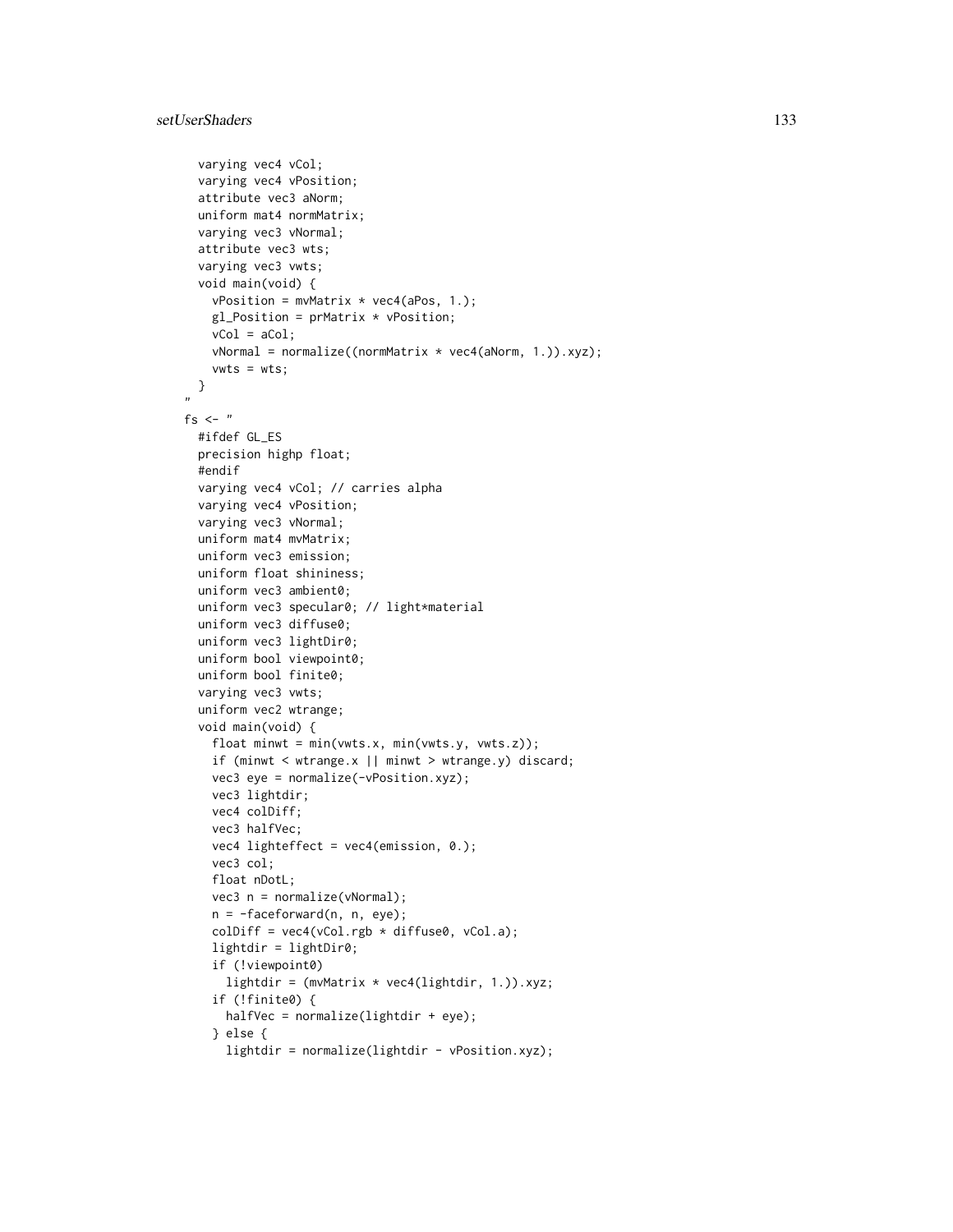```
halfVec = normalize(lightdir + eye);
   }
   col = ambient0;nDotL = dot(n, lightdir);col = col + max(nDotL, 0.) * colDiff.rgb;col = col + pow(max(dot(halfVec, n), 0.), shininess) * specular0;lighteffect = lighteffect + vec4(col, colDiff.a);
    gl_FragColor = lighteffect;
 }
,,
x <- setUserShaders(id, vs, fs, attributes = list(wts=wts),
                    uniforms = list(wrange = c(-0.01, 0.15)))if (interactive())
  rglwidget(x)
```
shapelist3d *Create and plot a list of shapes*

### Description

These functions create and plot a list of shapes.

#### Usage

shapelist3d(shapes,  $x = 0$ ,  $y = NULL$ ,  $z = NULL$ , size = 1, matrix = NULL, override = TRUE,  $\ldots$ , plot = TRUE)

# Arguments

| shapes     | A single shape 3d object, or a list of them.                            |
|------------|-------------------------------------------------------------------------|
| X, Y, Z    | Translation(s) to apply                                                 |
| size       | Scaling(s) to apply                                                     |
| matrix     | A single matrix transformation, or a list of them.                      |
| override   | Whether the material properties should override the ones in the shapes. |
| $\ddots$ . | Material properties to apply.                                           |
| plot       | Whether to plot the result.                                             |

#### Details

shapelist3d is a quick way to create a complex object made up of simpler ones. Each of the arguments shapes through override may be a vector of values (a list in the case of shapes or matrix). All values will be recycled to produce a list of shapes as long as the longest of them.

The [xyz.coords](#page-0-0) function will be used to process the x, y and z arguments, so a matrix may be used as x to specify all three. If a vector is used for x but y or z is missing, default values of  $\theta$  will be used.

The "shapelist3d" class is simply a list of "shape3d" objects.

Methods for [dot3d](#page-45-0), [wire3d](#page-45-0), [shade3d](#page-45-0), [translate3d](#page-42-0), [scale3d](#page-42-0), and [rotate3d](#page-42-0) are defined for these objects.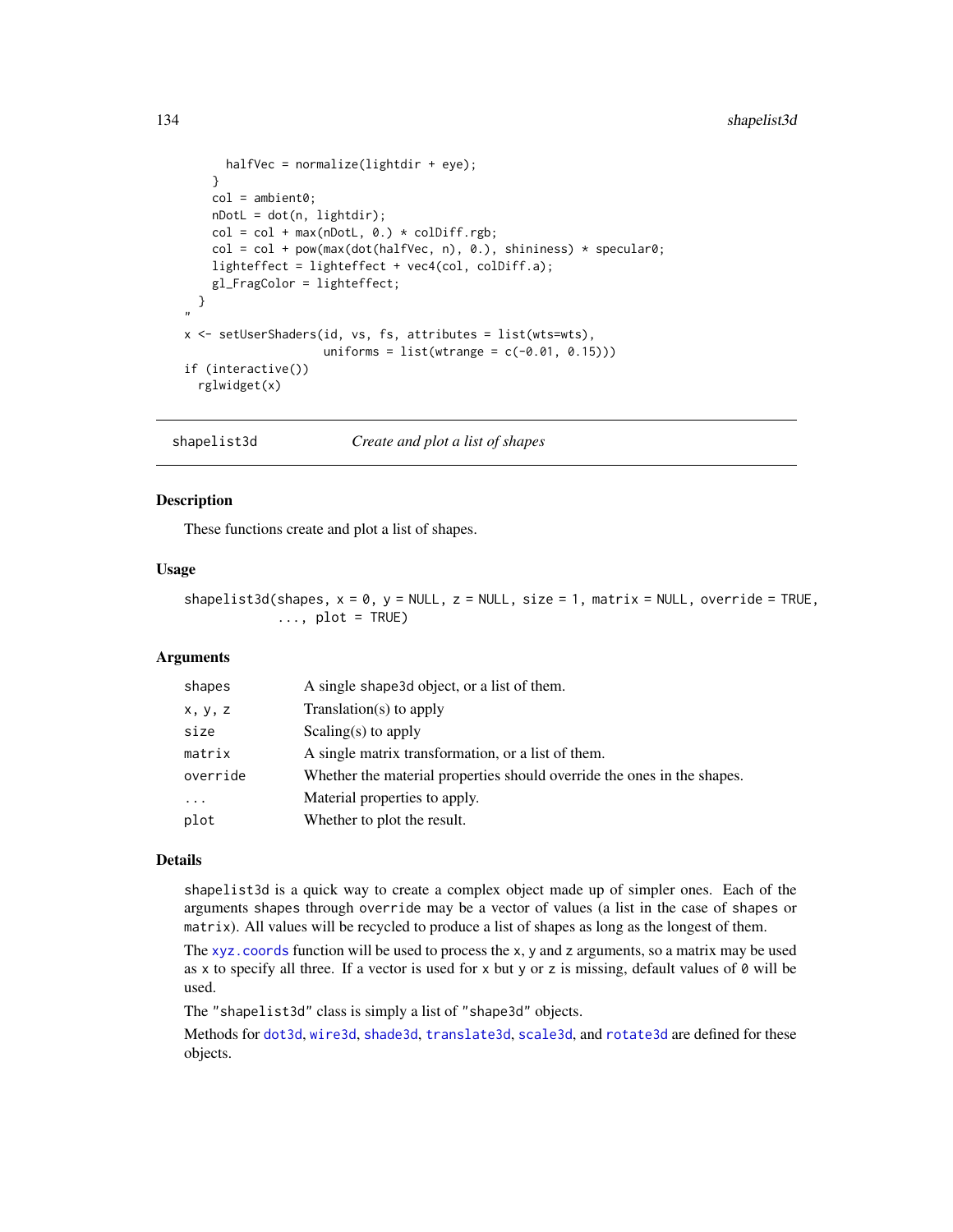#### shiny and the state of the state of the state of the state of the state of the state of the state of the state of the state of the state of the state of the state of the state of the state of the state of the state of the

# Value

An object of class c("shapelist3d","shape3d").

# Author(s)

Duncan Murdoch

### See Also

[mesh3d](#page-45-1)

# Examples

```
shapelist3d(icosahedron3d(), x = rnorm(10), y = rnorm(10), z = rnorm(10), col = 1:5, size = 0.3)
```
shiny *Functions for integration of* [rglwidget](#page-120-0) *into Shiny app.*

# <span id="page-134-0"></span>Description

These functions allow an rgl scene to be embedded in a Shiny app.

### Usage

```
rglwidgetOutput(outputId, width = "512px", height = "512px")
renderRglwidget(expr, env = parent.frame(), quoted = FALSE, outputArgs = list())
```

```
playwidgetOutput(outputId, width = "0px", height = "0px")
renderPlaywidget(expr, env = parent.frame(), quoted = FALSE, outputArgs = list())
```
# Arguments

| outputId      | The name for the control.                                                                                         |
|---------------|-------------------------------------------------------------------------------------------------------------------|
| width, height | Width and height to display the control.                                                                          |
| expr          | An R expression returning a rglwidget (for render Rglwidget) or a playwidget<br>(for renderPlaywidget) as output. |
| env           | The environment in which to evaluate expr.                                                                        |
| quoted        | Is the expression already quoted?                                                                                 |
| outputArgs    | A list containing arguments; see details below.                                                                   |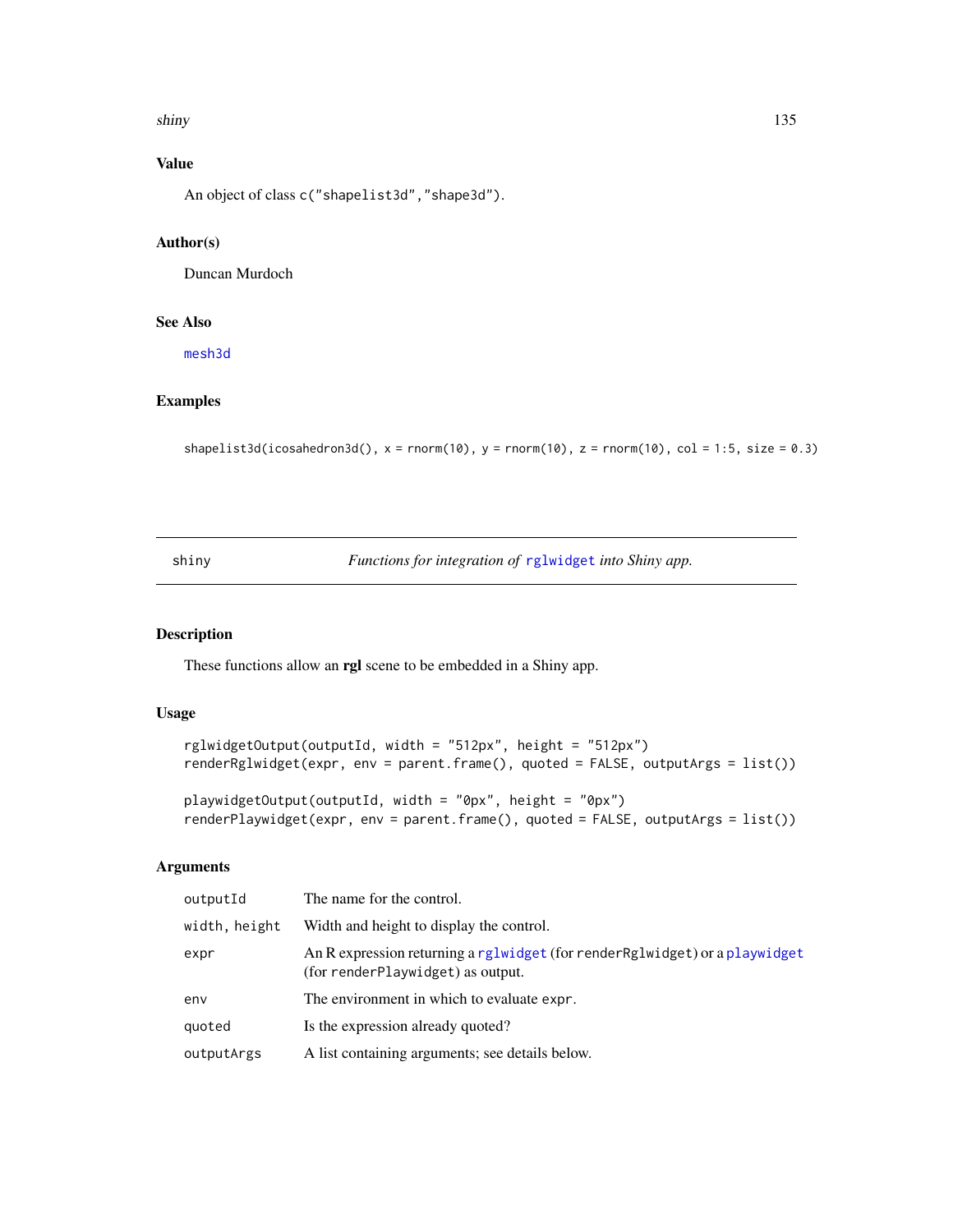### Details

Use rglwidgetOutput or playwidgetOutput as an output object in a Shiny user interface section; use renderRglwidget or renderPlaywidget as the render function in the server section.

In a dynamic R Markdown document with runtime: shiny, you only call the render function, and may optionally pass width and height to the output function by putting them in a list in outputArgs. See the example below.

# Value

Used internally by Shiny.

### Author(s)

Duncan Murdoch

#### Examples

```
## Not run:
# This could be used in a dynamic R Markdown document. See
# demo("shinyDemo") and demo("simpleShinyRgl") for Shiny apps.
inputPanel(
 sliderInput("n", label = "n", min = 10, max = 100, value = 10, step = 10)
)
renderRglwidget({
   n <- input$n
   try(rgl.close())
   plot3d(rnorm(n), rnorm(n), rnorm(n))
   rglwidget()
 }, outputArgs = list(width = "auto", height = "300px"))
```

```
## End(Not run)
```
shinyGetPar3d *Communicate rgl parameters between R and Javascript in Shiny.*

## Description

These functions allow Shiny apps to read and write the par3d settings that may have been modified by user interaction in the browser.

```
shinyGetPar3d(parameters, session, subscene = currentSubscene3d(rgl.cur()), tag = "")
shinySetPar3d(..., session, subscene = currentSubscene3d(rgl.cur()))
```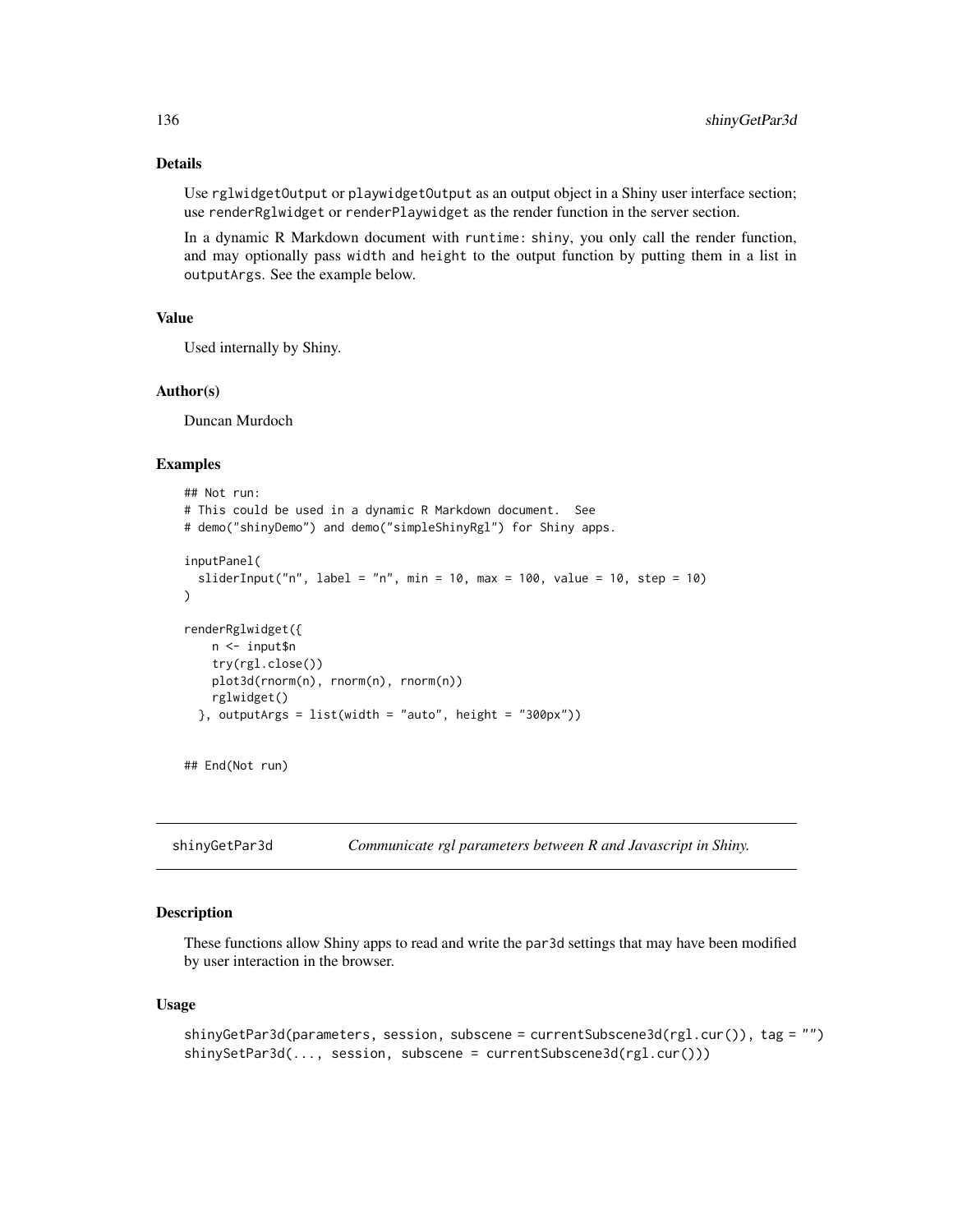### shinyGetPar3d 137

#### Arguments

| parameters | A character vector naming the parameters to get.                                                           |
|------------|------------------------------------------------------------------------------------------------------------|
| session    | The Shiny session object.                                                                                  |
| subscene   | The subscene to which the parameters apply. Defaults to the currently active<br>subscene in the R session. |
| tag        | An arbitrary string or value which will be sent as part of the response.                                   |
| $\cdots$   | A number of name = value pairs to be modified.                                                             |

#### Details

Requesting information from the browser is a complicated process. The shinyGetPar3d function doesn't return the requested value, it just submits a request for the value to be returned later in input\$par3d, a reactive input. No action will result except when a reactive observer depends on input\$par3d. See the example code below.

The shinySetPar3d function sends a message to the browser asking it to change a particular parameter. The change will be made immediately, without sending the full scene to the browser, so should be reasonably fast.

### Value

These functions are called for their side effects, and don't return useful values.

The side effect of shinyGetPar3d is to cause input\$par3d to be updated sometime later. Besides the requested parameter values, input\$par3d will contain a copy of the subscene and tag arguments.

The side effect of shinySetPar3d is to send a message to the browser to update its copy of the par3d parameters immediately.

#### **Note**

R and the browser don't maintain a perfect match between the way parameters are stored internally. The browser version of parameters will be returned by shinyGetPar3d and should be supplied to shinySetPar3d.

#### Author(s)

Duncan Murdoch

### References

<https://shiny.rstudio.com/articles/communicating-with-js.html> describes the underlying mechanisms used by these two functions.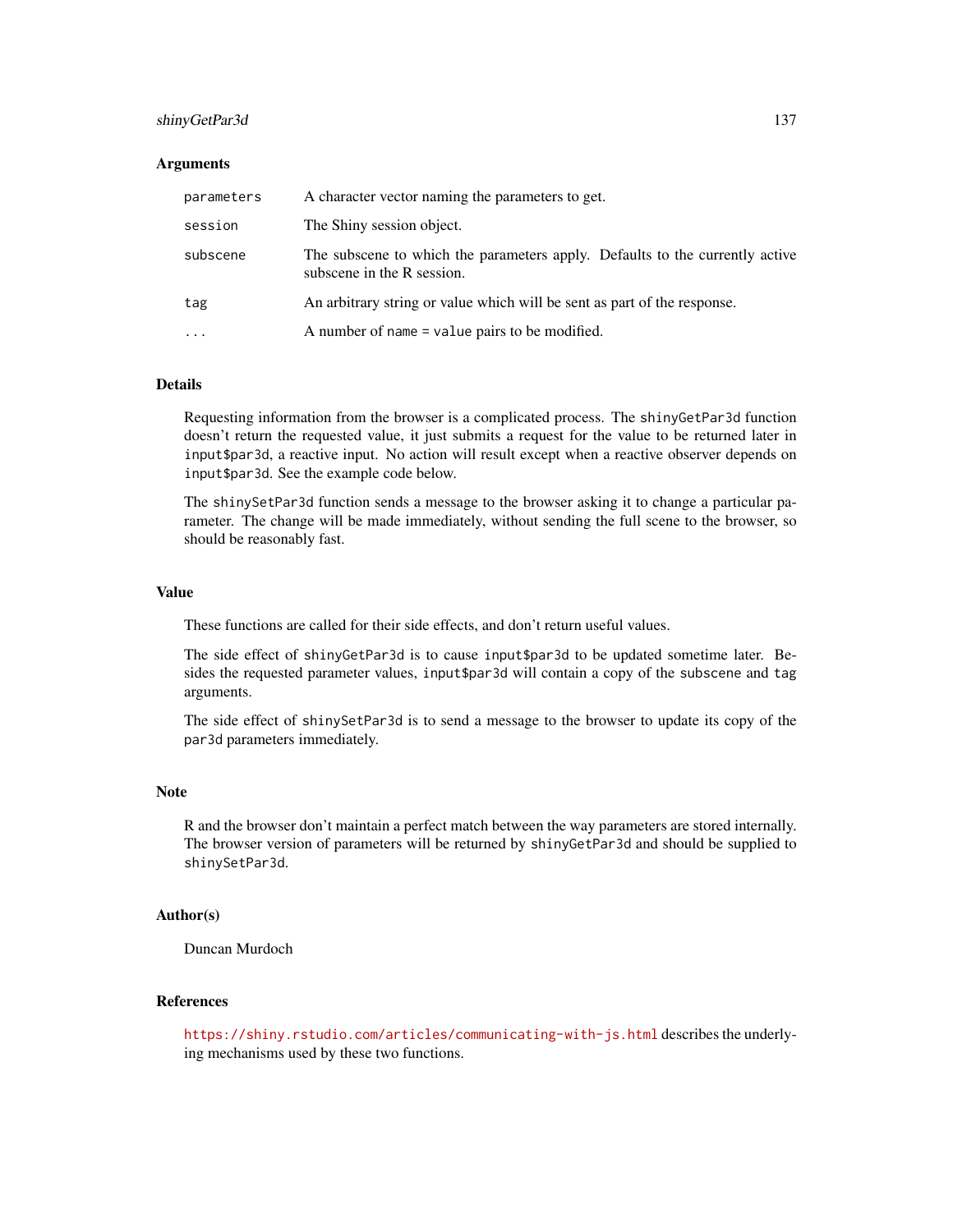### Examples

```
if (interactive()) {
 save <- options(rgl.useNULL = TRUE)
 xyz \le - matrix(rnorm(300), ncol = 3)
 app = shiny::shinyApp(
   ui = shiny::bootstrapPage(
     shiny::actionButton("redraw", "Redraw"),
     rglwidgetOutput("rglPlot")
   ),
    server = function(input, output, session) {
     # This waits until the user to click on the "redraw"
     # button, then sends a request for the current userMatrix
     shiny::observeEvent(input$redraw, {
        shinyGetPar3d("userMatrix", session)
     })
     # This draws the plot whenever input$par3d changes,
     # i.e. whenever a response to the request above is
      # received.
     output$rglPlot <- renderRglwidget({
        if (length(rgl.dev.list())) rgl.close()
        col <- sample(colors(), 1)
        plot3d(xyz, col = col, type = "s", main = col)par3d(userMatrix = input$par3d$userMatrix)
        rglwidget()
     })
   })
 shiny::runApp(app)
 options(save)
}
```
show2d *Draw a 2D plot on a rectangle in a 3D scene.*

#### Description

This function uses a bitmap of a standard 2D graphics plot as a texture on a quadrilateral. Default arguments are set up so that it will appear on the face of the bounding box of the current 3D plot, but optional arguments allow it to be placed anywhere in the scene.

```
show2d(expression,
 face = "z-", line = 0,
  reverse = FALSE, rotate = 0,x = NULL, y = NULL, z = NULL,width = 480, height = 480,
```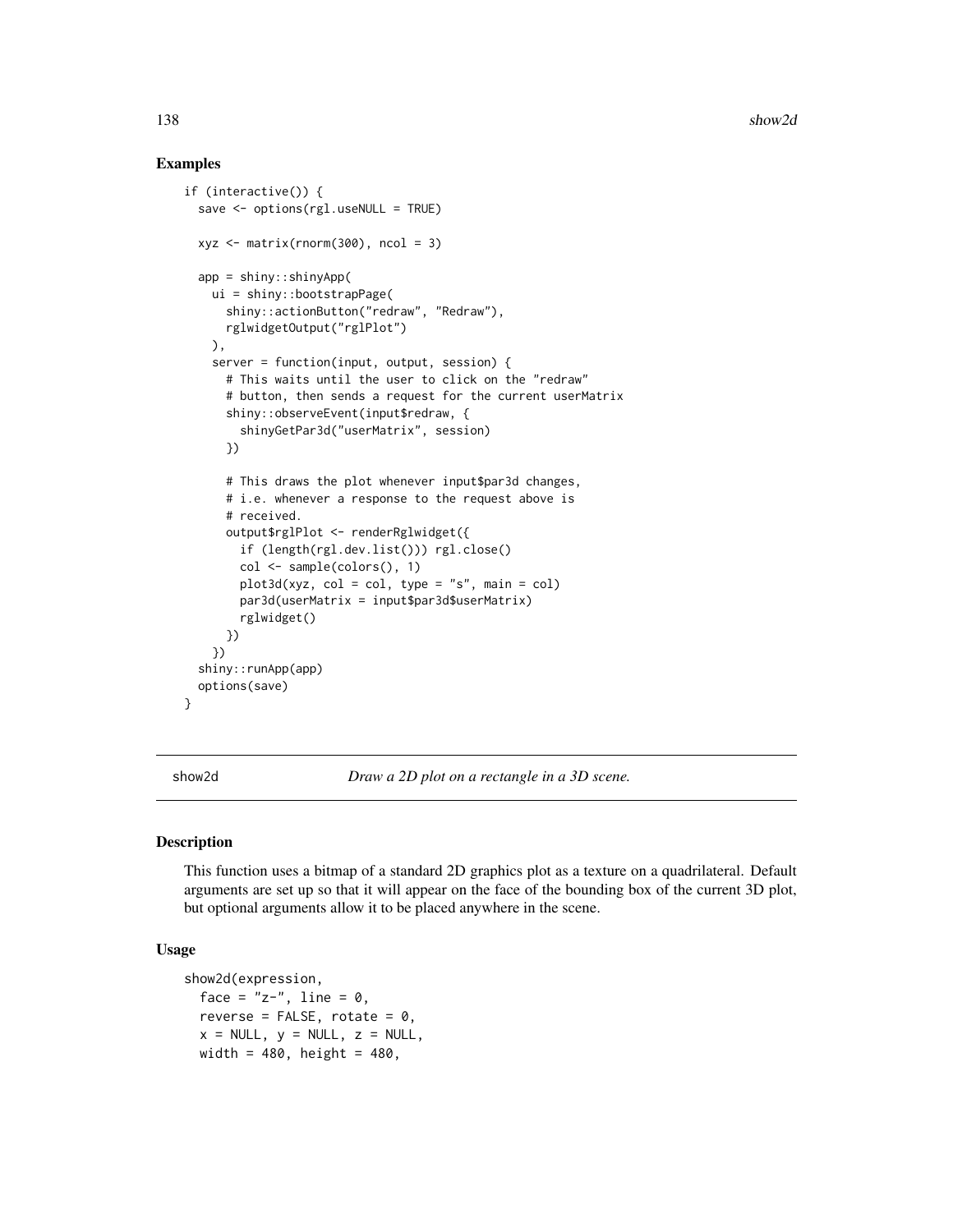#### show2d 139

```
filename = NULL,
ignoreExtent = TRUE,
color = "white", spectrum = "black", i>1texmipmap = TRUE, texminfilter = "linear.mipmap.linear",
expand = 1.03,
texcoords = matrix(c(0, 1, 1, 0, 0, 0, 1, 1), ncol = 2), ...
```
# Arguments

| Any plotting commands to produce a plot in standard graphics. Ignored if<br>filename is not NULL.                                                                      |
|------------------------------------------------------------------------------------------------------------------------------------------------------------------------|
| A character string defining which face of the bounding box to use. See Details<br>below.                                                                               |
| How far out from the bounding box should the quadrilateral be placed? Uses<br>same convention as mtext3d: not lines of text, but fraction of the bounding box<br>size. |
|                                                                                                                                                                        |
| Should the image be reversed or rotated? See Details below.                                                                                                            |
| Specific values to use to override face.                                                                                                                               |
| Parameters to pass to png when creating the bitmap. See Details below.                                                                                                 |
| A '.png' file image to use as the texture.                                                                                                                             |
| Whether the quadrilateral should be ignored when computing the bounding box<br>of the scene.                                                                           |
| color, specular, lit, texmipmap, texminfilter,                                                                                                                         |
| Material properties to use for the quadrilateral.                                                                                                                      |
| Amount by which the quadrilateral is expanded outside the bounding box of the<br>data.                                                                                 |
| Coordinates on the image. Lower left of the bitmap is $c(\theta, \theta)$ , upper right is<br>$c(1,1)$ .                                                               |
|                                                                                                                                                                        |

# Details

The default arguments are chosen to make it easy to place a 2D image on the face of the bounding box. If x, y and z are NULL (the defaults), face will be used as a code for one of the six faces of the bounding box. The first letter should be "x", "y" or "z"; this defines the axis perpendicular to the desired face. If the second letter is "-" or is missing, the face will be chosen to be the face with the lower value on that axis. Any other letter will use the opposite face.

If any of x, y or z is given, the specified value will be used to replace the value calculated above. Usually four values should be given, corresponding to the coordinates of the lower left, lower right, upper right and upper left of the destination for the image before reverse and rotate are used. Fewer values can be used for one or two coordinates; [cbind](#page-0-0) will be used to put together all 3 coordinates into a 4 by 3 matrix (which will be returned as an attribute of the result).

The bitmap plot will by default be oriented so that it is properly oriented when viewed from the direction of the higher values of the perpendicular coordinate, and its lower left corner is at the lower value of the two remaining coordinates. The argument reverse causes the orientation to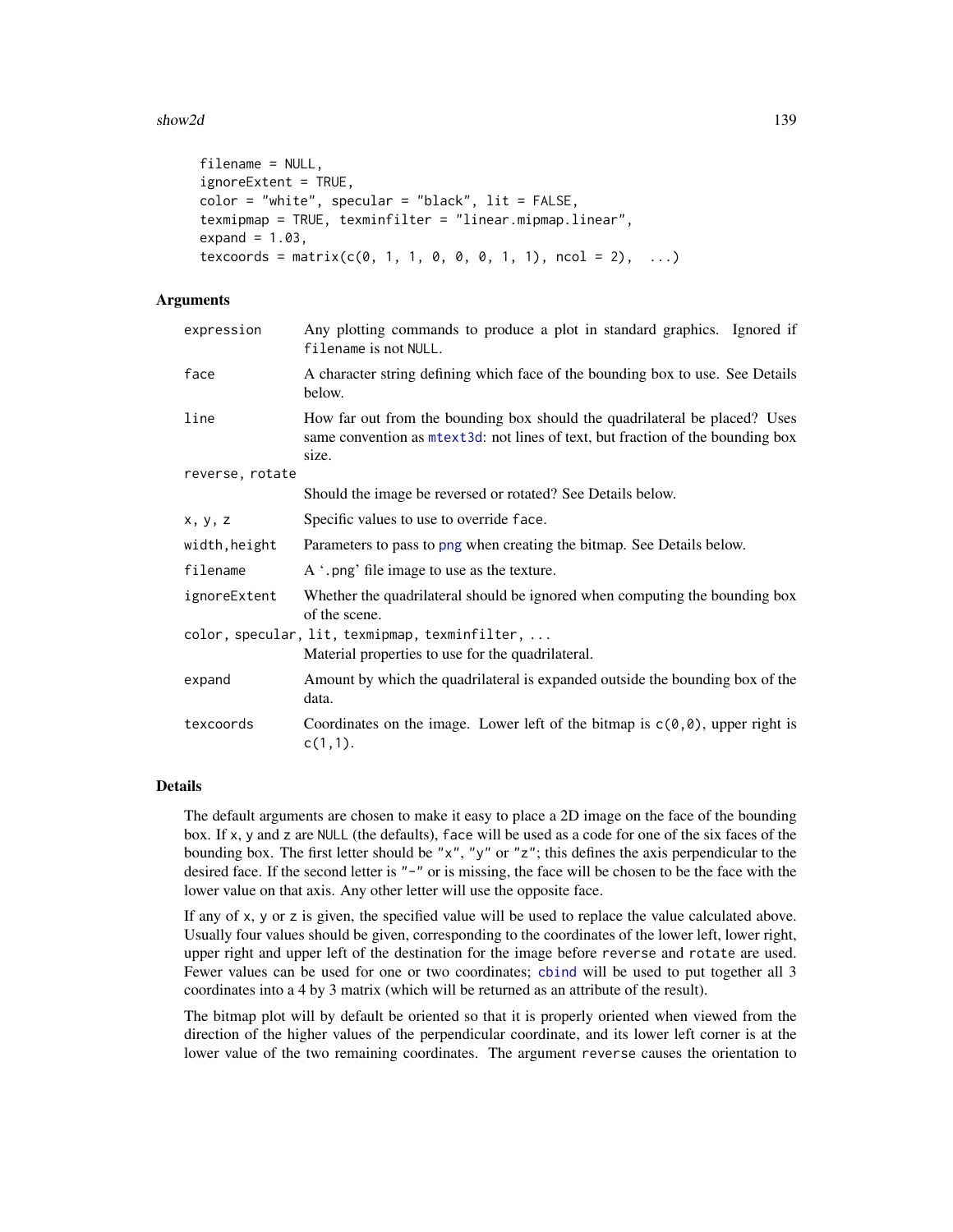be mirrored, and rotate causes it to be rotated by multiples of 90 degrees. rotate should be an integer, with 0 for no rotation, 1 for a 90 degree counter-clockwise rotation, etc.

The width and height arguments control the shape and resolution of the bitmap. The defaults give a square bitmap, which is appropriate with the usual  $c(1,1,1)$  aspect ratios (see aspect3d). Some tuning may be needed to choose the resoluttion. The plot will look best when displayed at its original size; shrinking it smaller tends to make it look faded, while expanding it bigger will make it look blurry. If filename is given, the width and height will be taken from the file, and width and height arguments will be ignored.

#### Value

Invisibly returns the id value of the quadrilateral, with the following attributes:

| value     | The value returned by expression.                                          |
|-----------|----------------------------------------------------------------------------|
| XVZ       | A 4 by 3 matrix giving the coordinates of the corners as used in plotting. |
| texcoords | A 4 by 2 matrix giving the texture coordinates of the image.               |
| filename  | The filename for the temporary file holding the bitmap image.              |

# Author(s)

Duncan Murdoch

### See Also

[bgplot3d](#page-25-0) uses a plot as the background for the window.

#### Examples

```
example(plot3d, ask = FALSE)
show2d({
 par(mar=c(0,0,0,0))
 plot(x, y, col = rainbow(1000), axes=FALSE)
 })
```
spheres3d *add sphere set shape*

### Description

Adds a sphere set shape node to the scene

```
spheres3d(x, y = NULL, z = NULL, radius = 1, ...)rgl.spheres(x, y = NULL, z = NULL, radius, ...)
```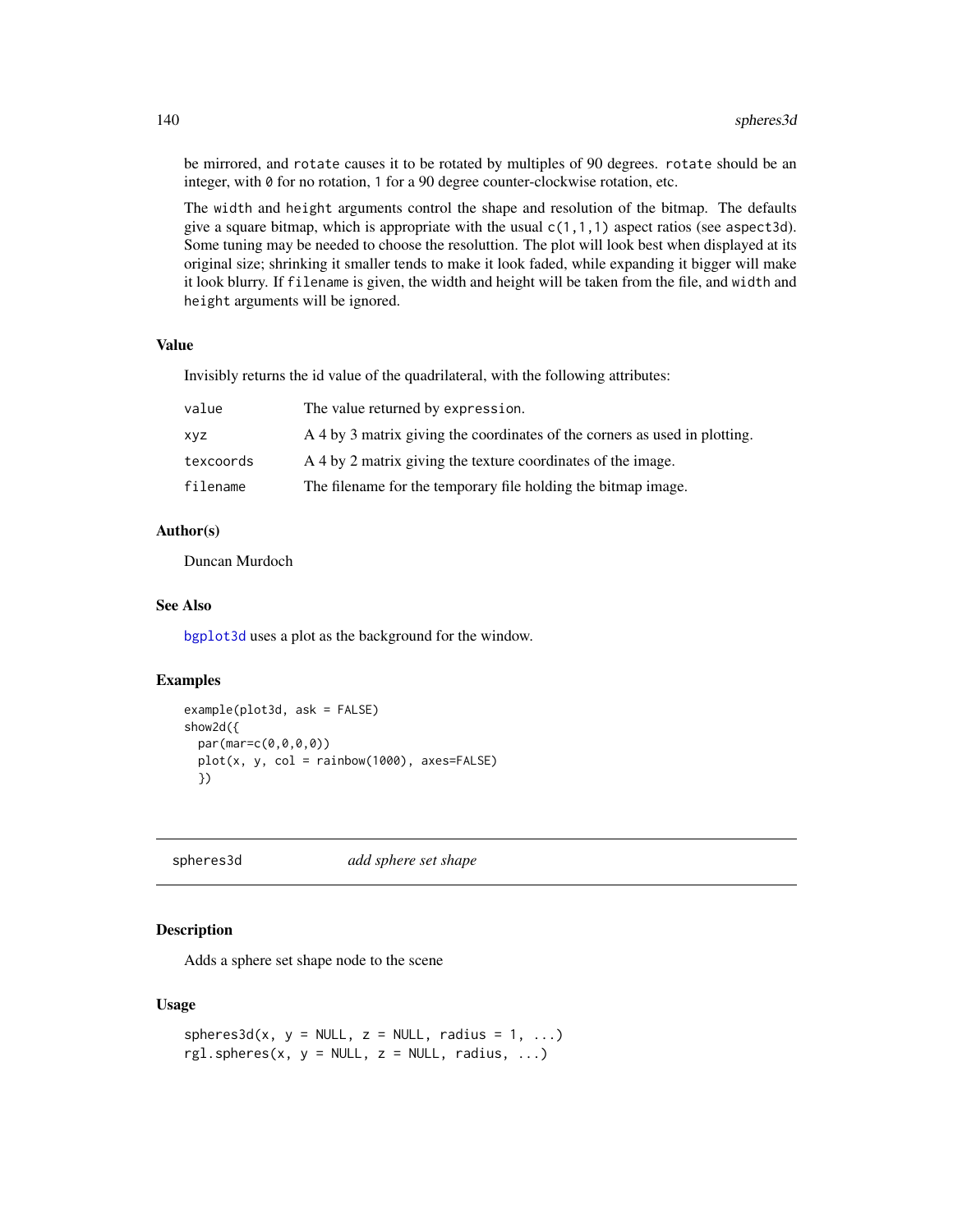#### spin3d 141

### Arguments

| x, y, z                 | Numeric vector of point coordinates corresponding to the center of each sphere.<br>Any reasonable way of defining the coordinates is acceptable. See the function<br>xyz. coords for details. |
|-------------------------|-----------------------------------------------------------------------------------------------------------------------------------------------------------------------------------------------|
| radius                  | Vector or single value defining the sphere radius/radii                                                                                                                                       |
| $\cdot$ $\cdot$ $\cdot$ | Material properties. See rg1. material for details.                                                                                                                                           |

### Details

If a non-isometric aspect ratio is chosen, these functions will still draw objects that appear to the viewer to be spheres. Use [ellipse3d](#page-32-0) to draw shapes that are spherical in the data scale.

When the scale is not isometric, the radius is measured in an average scale. In this case the bounding box calculation is iterative, since rescaling the plot changes the shape of the spheres in usercoordinate, which changes the bounding box. Versions of rgl prior to 0.92.802 did not do this iterative adjustment.

If any coordinate or radius is NA, the sphere is not plotted.

If a texture is used, its bitmap is wrapped around the sphere, with the top edge at the maximum y coordinate, and the left-right edges joined at the maximum in the z coordinate, centred in x.

### Value

A shape ID of the spheres object is returned.

### See Also

[rgl.material](#page-98-0), [aspect3d](#page-19-0) for setting non-isometric scales

#### Examples

```
open3d()
spheres3d(rnorm(10), rnorm(10), rnorm(10), radius = runif(10), color = rainbow(10))
```
spin3d *Create a function to spin a scene at a fixed rate*

### Description

This creates a function to use with [play3d](#page-70-1) to spin an rgl scene at a fixed rate.

```
spin3d(axis = c(0, 0, 1), rpm = 5,dev = rg1.cur(), subscene = par3d("listeners", dev = dev))
```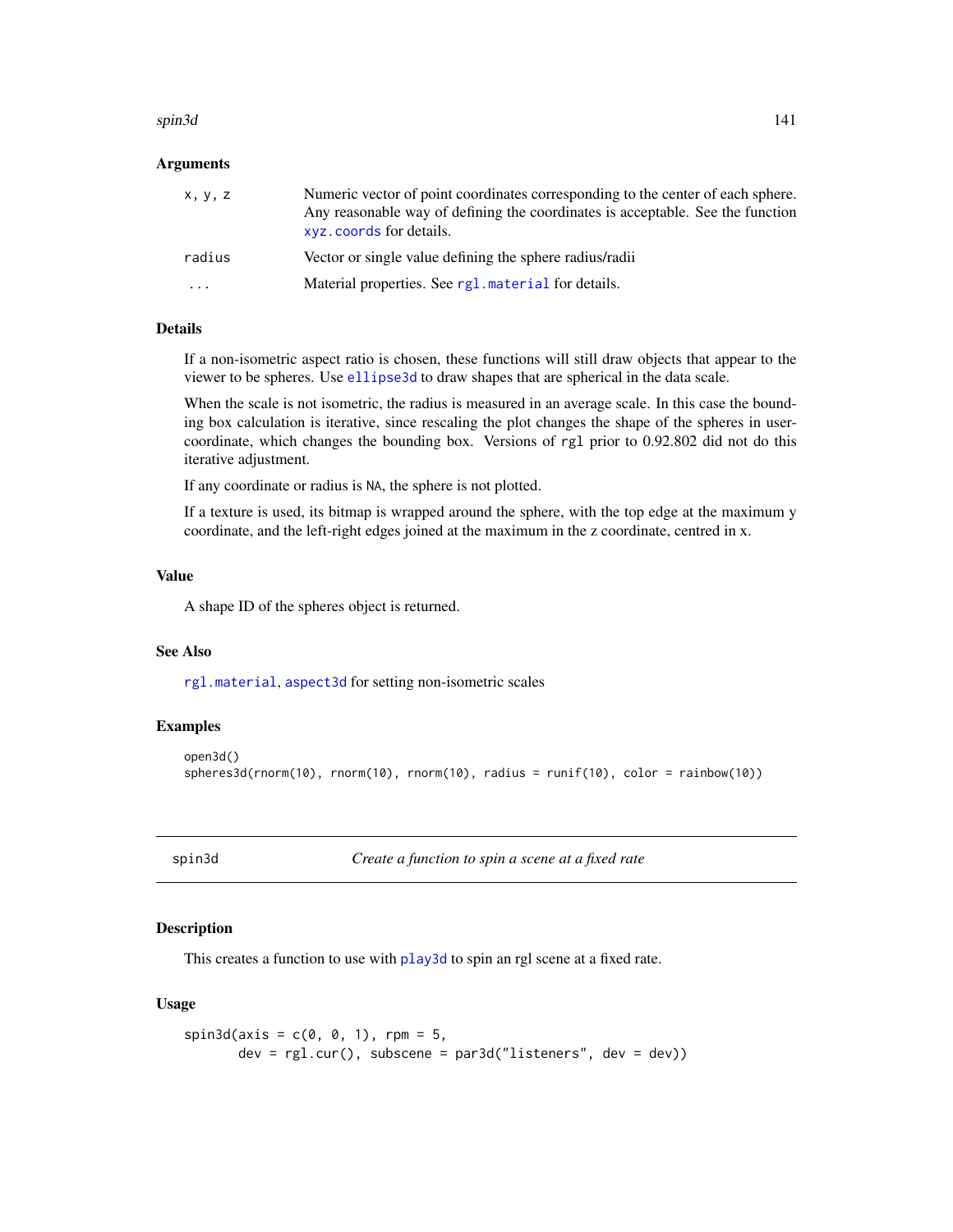142 spin3d

#### **Arguments**

| axis     | The desired axis of rotation                |
|----------|---------------------------------------------|
| rpm      | The rotation speed in rotations per minute. |
| dev      | Which rgl device to use                     |
| subscene | Which subscene to use                       |

# Value

A function with header function(time, base = M), where M is the result of par3d("userMatrix") at the time the function is created. This function calculates and returns a list containing userMatrix updated by spinning the base matrix for time seconds at rpm revolutions per minute about the specified axis.

### Note

Prior to rgl version 0.95.1476, the subscene argument defaulted to the current subscene, and any additional entries would be ignored by [play3d](#page-70-1). The current default value of par3d("listeners", dev = dev) means that all subscenes that share mouse responses will also share modifications by this function.

### Author(s)

Duncan Murdoch

### See Also

[play3d](#page-70-1) to play the animation

## Examples

```
# Spin one object
open3d()
plot3d(oh3d(col = "lightblue", alpha = 0.5))if (!rgl.useNULL())
 play3d(spin3d(axis = c(1, 0, 0), rpm = 30), duration = 2)# Show spinning sprites, and rotate the whole view
open3d()
spriteid <- NULL
spin1 <- spin3d(rpm = 4.5) # the scene spinner
spin2 \le spin3d(rpm = 9 ) # the sprite spinner
f <- function(time) {
    par3d(skipRedraw = TRUE) # stops intermediate redraws
   on.exit(par3d(skipRedraw = FALSE)) # redraw at the end
    rgl.pop(id = spriteid) # delete the old sprite
    cubeid <- shade3d(cube3d(), col = "red")
    spriteid <<- sprites3d(0:1, 0:1, 0:1, shape = cubeid,
```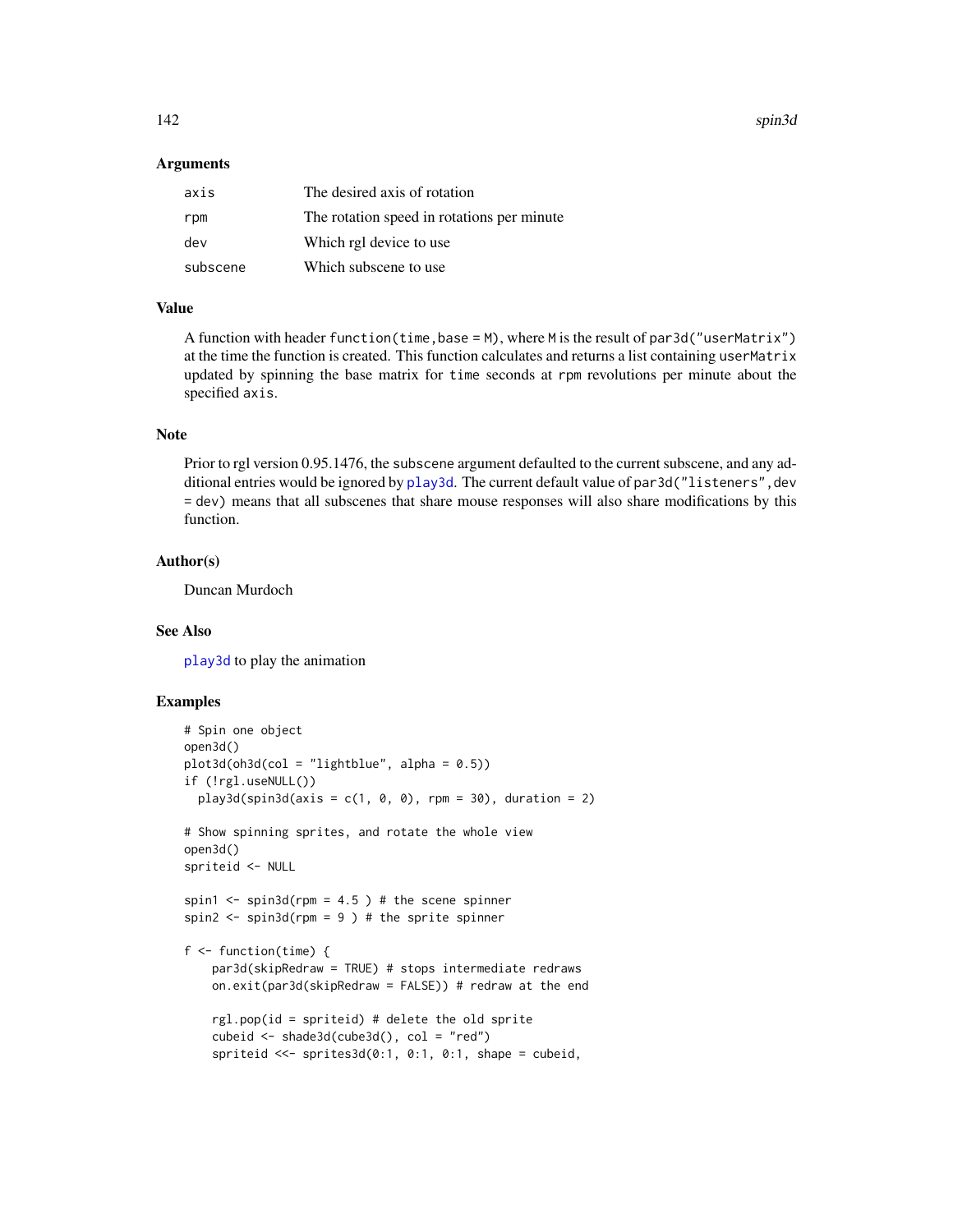sprites that the set of the set of the set of the set of the set of the set of the set of the set of the set of the set of the set of the set of the set of the set of the set of the set of the set of the set of the set of

}

```
userMatrix = spin2(time,
                     base = spin1(time)$userMatrix)$userMatrix)
    spin1(time)
if (!rgl.useNULL())
 play3d(f, duration = 2)
```
sprites *add sprite set shape*

#### Description

Adds a sprite set shape node to the scene.

#### Usage

 $sprites3d(x, y = NULL, z = NULL, radius = 1, shapes = NULL, userMatrix,$ ...)  $particles3d(x, y = NULL, z = NULL, radius = 1, ...)$ rgl.sprites(x, y = NULL, z = NULL, radius = 1, shapes = NULL, userMatrix,  $fixedSize = FALSE, ...$ 

#### Arguments

| x, y, z    | point coordinates. Any reasonable way of defining the coordinates is acceptable.<br>See the function xyz. coords for details. |
|------------|-------------------------------------------------------------------------------------------------------------------------------|
| radius     | vector or single value defining the sphere radius                                                                             |
| shapes     | NULL for a simple square, or a vector of identifiers of shapes in the scene                                                   |
| userMatrix | if shape is not NULL, the transformation matrix for the shapes                                                                |
| fixedSize  | should sprites remain at a fixed size, or resize with the scene?                                                              |
| $\ddotsc$  | material properties when shape $== 0$ , texture mapping is supported                                                          |

### Details

Simple sprites (used when shapes is NULL) are 1 by 1 squares that are directed towards the viewpoint. Their primary use is for fast (and faked) atmospherical effects, e.g. particles and clouds using alpha blended textures. Particles are Sprites using an alpha-blended particle texture giving the illusion of clouds and gasses. The centre of each square will be at the coordinates given by x,y,z.

When shapes is not NULL, it should be a vector of identifers of objects to plot in the scene (e.g. as returned by plotting functions or by [rgl.ids](#page-123-0)). These objects will be removed from the scene and duplicated as a sprite image in a constant orientation, as specified by userMatrix. The origin 0,0,0 will be plotted at the coordinates given by x,y,z.

The userMatrix argument is ignored for shapes = NULL. For shapes, sprites3d defaults the matrix to r3dDefaults\$userMatrix while rgl.sprites defaults it to an identity transformation.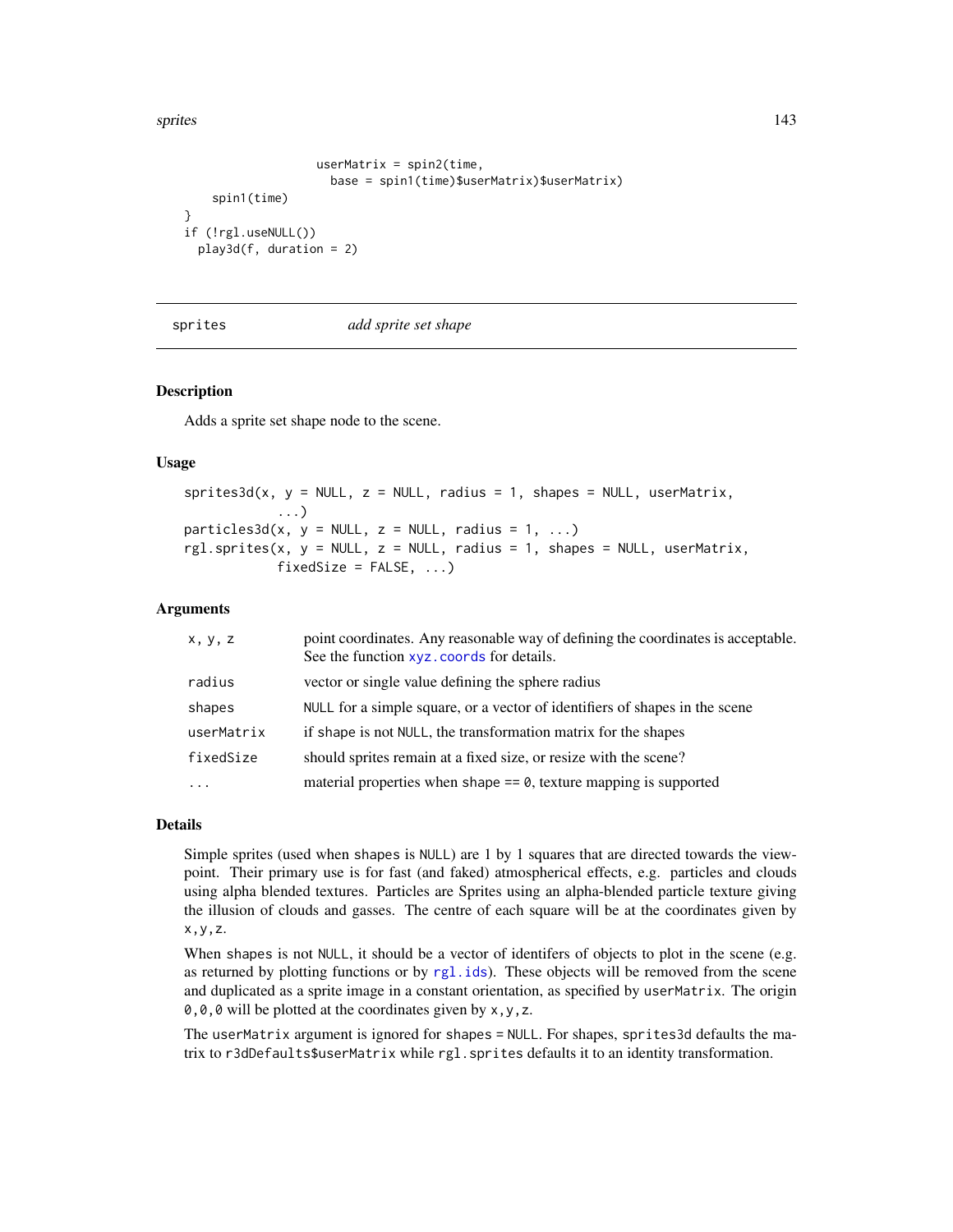If any coordinate is NA, the sprite is not plotted.

The id values of the shapes are retrieved using  $rgl.attrib(id,"ids")$ ; the user matrix is retrieved using rgl.attrib(id,"usermatrix").

### Value

These functions are called for the side effect of displaying the sprites. The shape ID of the displayed object is returned.

### See Also

[rgl.material](#page-98-0)

### Examples

```
open3d()
particles3d( rnorm(100), rnorm(100), rnorm(100), color = rainbow(100))
# is the same as
sprites3d( rnorm(100), rnorm(100), rnorm(100), color = rainbow(100),
  lit = FALSE, alpha = .2,textype = "alpha", texture = system.file("textures/particle.png", package = "rgl") )
sprites3d( rnorm(10) + 6, rnorm(10), rnorm(10), shape = shade3d(tetrahedron3d(), col = "red") )
```
subdivision3d *generic subdivision surface method*

### Description

The subdivision surface algorithm divides and refines (deforms) a given mesh recursively to certain degree (depth). The mesh3d algorithm consists of two stages: divide and deform. The divide step generates for each triangle or quad four new triangles or quads, the deform step drags the points (refinement step).

### Usage

```
subdivision3d( x, ...)
  ## S3 method for class 'mesh3d'
subdivision3d(x, depth = 1, normalize = FALSE, deform = TRUE, ... )
  divide.mesh3d(mesh, vb = mesh$vb, ib = mesh$ib, it = mesh$it )
  normalize.mesh3d(mesh)
  deform.mesh3d(mesh, vb = mesh$vb, ib = mesh$ib, it = mesh$it )
```
# **Arguments**

| x     | 3d geometry mesh |
|-------|------------------|
| mesh  | 3d geometry mesh |
| depth | recursion depth  |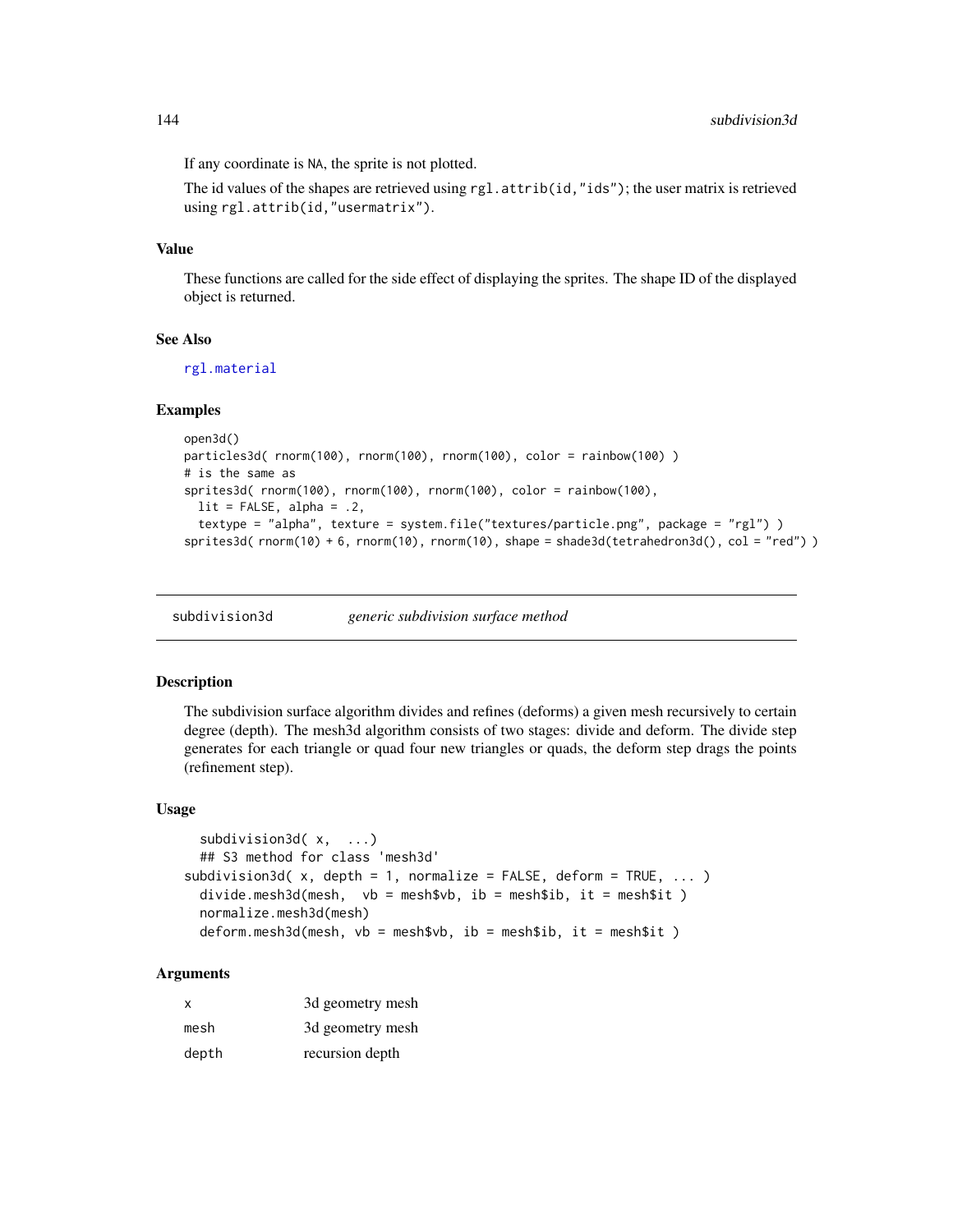#### <span id="page-144-1"></span>subscene3d 145

| normalize | normalize mesh3d coordinates after division if deform is TRUE                                                            |
|-----------|--------------------------------------------------------------------------------------------------------------------------|
| deform    | deform mesh                                                                                                              |
| it        | indices for triangular faces                                                                                             |
| ib        | indices for quad faces                                                                                                   |
| vb        | matrix of vertices: 4xn matrix (rows x, y, z, h) or equivalent vector, where h<br>indicates scaling of each plotted quad |
| $\ddotsc$ | other arguments (unused)                                                                                                 |

# **Details**

subdivision3d takes a mesh object and replaces each triangle or quad with 4 new ones by adding vertices half-way along the edges (and one in the centre of a quad). The positions of the vertices are deformed so that the resulting surface is smoother than the original. These operations are repeated depth times.

The other functions do the individual steps of the subdivision. divide.mesh3d adds the extra vertices. deform.mesh3d does the smoothing by replacing each vertex with the average of each of its neighbours. normalize.mesh3d normalizes the homogeneous coordinates, by setting the 4th coordinate to 1. (The 4th coordinate is used as a weight in the deform step.)

#### See Also

[r3d](#page-89-0) [mesh3d](#page-45-0)

# Examples

```
open3d()
shade3d( subdivision3d( cube3d(), depth = 3 ), color = "red", alpha = 0.5 )
```
subscene3d *Create, select or modify a subscene.*

#### <span id="page-144-0"></span>**Description**

This creates a new subscene, or selects one by id value, or adds objects to one.

#### Usage

```
newSubscene3d(viewport = "replace",
              projection = "replace",
              model = "replace",
              mouseMode = "inherit",
              parent = currentSubscene3d(),
              copyLights = TRUE,
              copyShapes = FALSE,
              copyBBoxDeco = copyShapes,
              copyBackground = FALSE, newviewport,
```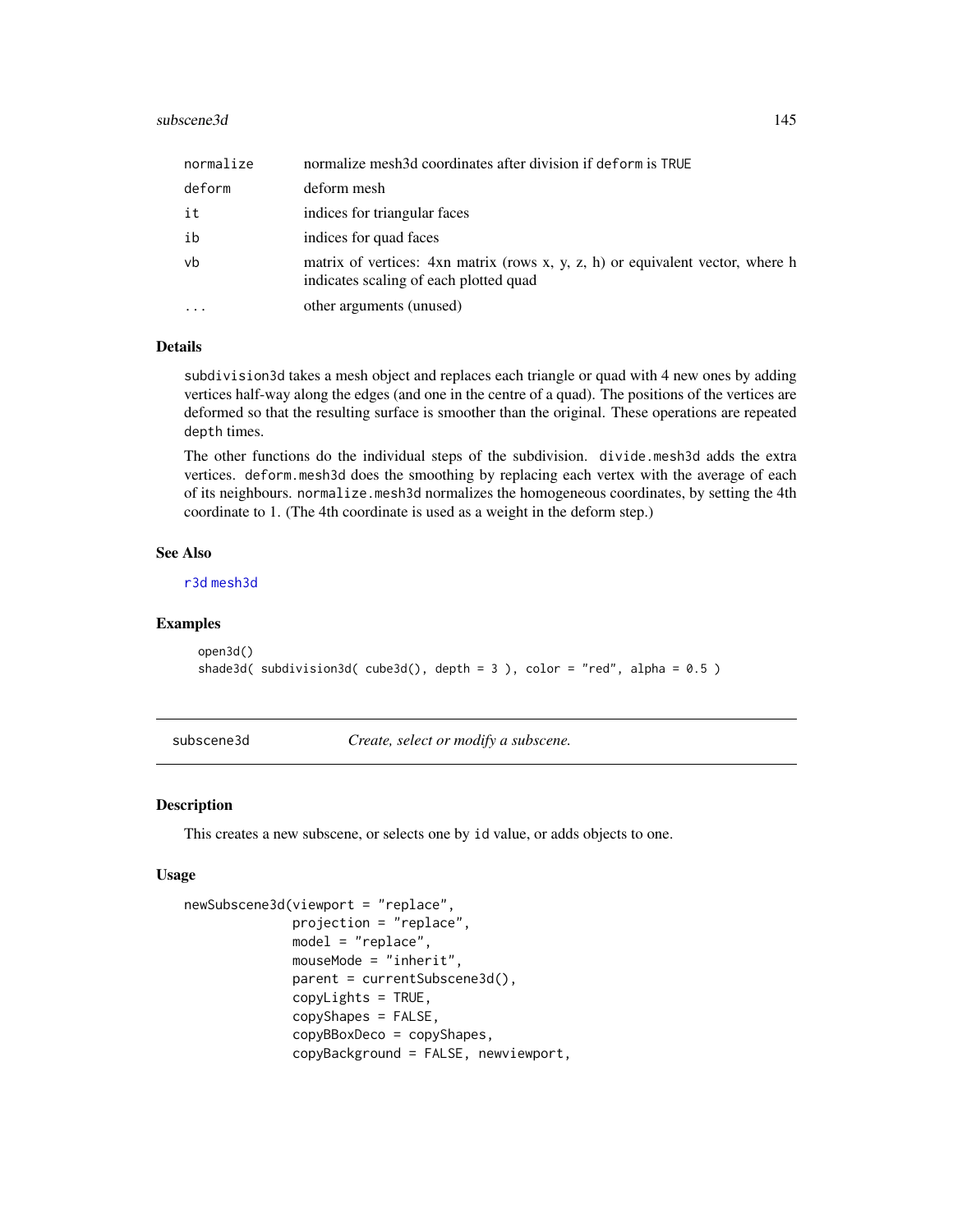```
ignoreExtent)
currentSubscene3d(dev = rgl.cur())
useSubscene3d(subscene)
addToSubscene3d(ids, subscene = currentSubscene3d())
delFromSubscene3d(ids, subscene = currentSubscene3d())
gc3d(protect = NULL)
```
# **Arguments**

| viewport, projection, model, mouseMode                                                                                                 |
|----------------------------------------------------------------------------------------------------------------------------------------|
| How should the new subscene be embedded? Possible values are c("inherit","modify","replace").<br>See Details below.                    |
| The parent subscene (defaults to the current subscene).                                                                                |
| copyLights, copyShapes, copyBBoxDeco, copyBackground                                                                                   |
| Whether lights, shapes, bounding box decorations and background should be<br>copied to the new subscene.                               |
| Optionally specify the new subscene's viewport (in pixels).                                                                            |
| Whether to ignore the subscene's bounding box when calculating the parent<br>bounding box. Defaults to TRUE if model is not "inherit". |
| Which rgl device to query for the current subscene.                                                                                    |
| Which subscene to use or modify.                                                                                                       |
| A vector of integer object ids to add to the subscene.                                                                                 |
| Object ids to protect from this garbage collection.                                                                                    |
|                                                                                                                                        |

#### Details

The rgl package allows multiple windows to be open; each one corresponds to a "scene". Within each scene there are one or more "subscenes". Each subscene corresponds to a rectangular region in the window, and may have its own projection, transformation and behaviour in response to the mouse.

There is always a current subscene: most graphic operations make changes there, e.g. by adding an object to it.

The scene "owns" objects; addToSubscene3d and delFromSubscene3d put their ids into or remove them from the list being displayed within a particular subscene. The gc3d function deletes objects from the scene if they are not visible in any subscene, unless they are protected by having their id included in protect.

The viewport, projection and model parameters each have three possible settings: c("inherit","modify","replace"). "inherit" means that the corresponding value from the parent subscene will be used. "replace" means that the new subscene will have its own value of the value, independent of its parent. "modify" means that the child value will be applied first, and then the parent value will be applied. For viewport, this means that if the parent viewport is changed, the child will maintain its relative position. For the two matrices, "modify" is unlikely to give satisfactory results, but it is available for possible use.

The mouseMode parameter can only be one of c("inherit","replace"). If it is "inherit", the subscene will use the mouse controls of the parent, and any change to them will affect the parent and all children that inherit from it. This is the behaviour that was present before rgl version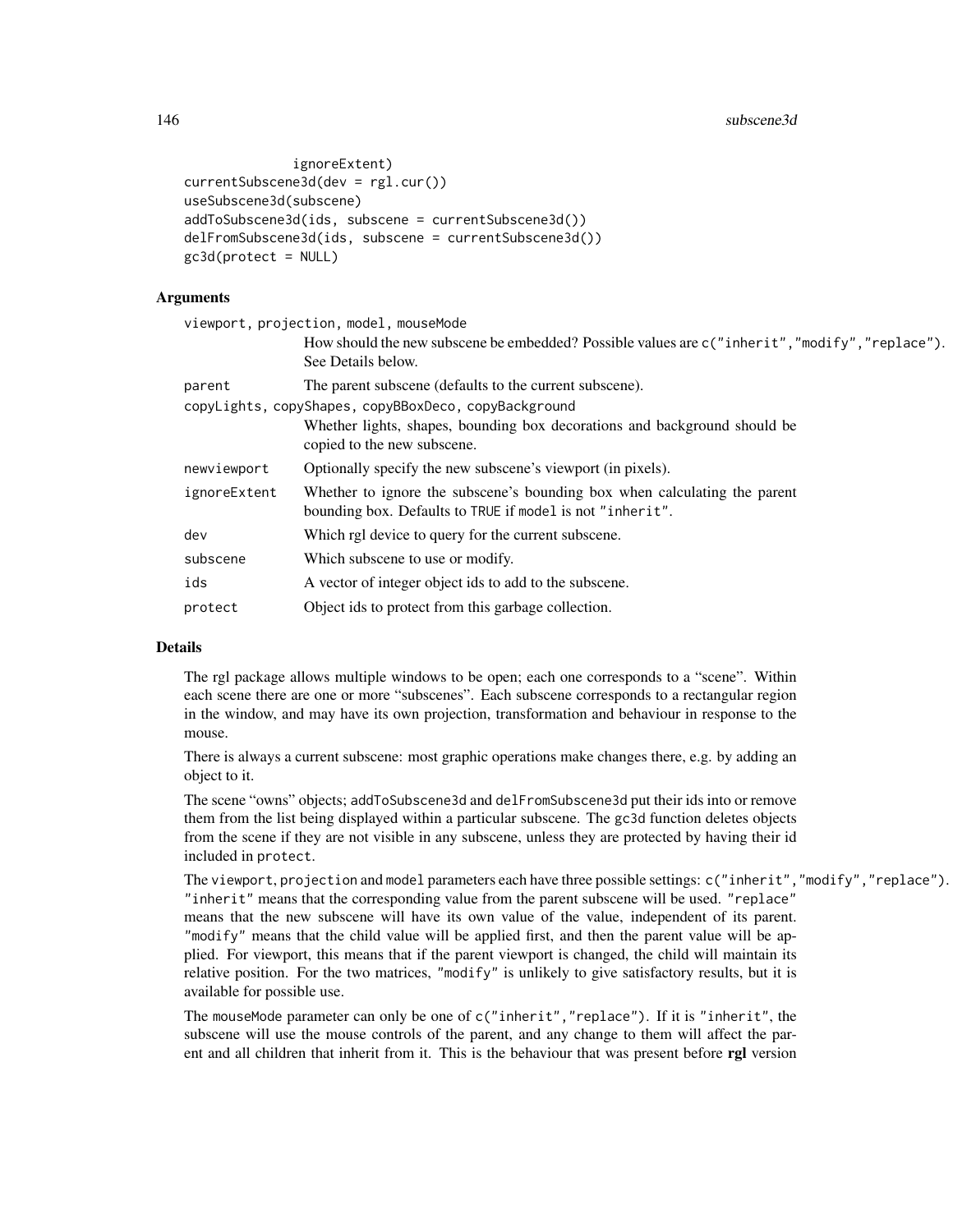#### <span id="page-146-0"></span>subscene3d and the subscene of the subscene of the subscene of the subscene of the subscene of the subscene of the subscene of the subscene of the subscene of the subscene of the subscene of the subscene of the subscene of

0.100.13. If it is "replace", then it will receive a copy of the parent mouse controls, but modifications to them will affect only this subscene, not the parent. Note that this is orthogonal to the [par3d\(](#page-50-0)"listeners") setting: if another subscene is listed as a listener, it will respond to mouse actions using the same mode as the one receiving them.

The viewport parameter controls the rectangular region in which the subscene is displayed. It is specified using newviewport (in pixels relative to the whole window), or set to match the parent viewport.

The projection parameter controls settings corresponding to the observer. These include the field of view and the zoom; they also include the position of the observer relative to the model. The par3d("projMatrix") matrix is determined by the projection.

The model parameter controls settings corresponding to the model. Mouse rotations affect the model, as does scaling. The par3d("modelMatrix") matrix is determined by these as well as by the position of the observer (since OpenGL assumes that the observer is at (0, 0, 0) after the MODELVIEW transformation). Only those parts concerning the model are inherited when model specifies inheritance, the observer setting is controlled by projection.

If copyBackground is TRUE, the background of the newly created child will overwrite anything displayed in the parent subscene, regardless of depth.

# Value

If successful, each function returns the object id of the subscene, with the exception of gc3d, which returns the count of objects which have been deleted, and useSubscene3d, which returns the previously active subscene id.

#### Author(s)

Duncan Murdoch and Fang He.

# See Also

[subsceneInfo](#page-147-0) for information about a subscene, [mfrow3d](#page-47-0) and [layout3d](#page-47-1) to set up multiple panes of subscenes.

#### Examples

# Show the Earth with a cutout by using clipplanes in subscenes

```
lat \le matrix(seq(90, -90, len = 50)*pi/180, 50, 50, byrow = TRUE)
long <- matrix(seq(-180, 180, len = 50)*pi/180, 50, 50)
```

```
r <- 6378.1 # radius of Earth in kmx <- r*cos(lat)*cos(long)
y <- r*cos(lat)*sin(long)
z \leftarrow r * sin(lat)open3d()
obj \leq surface3d(x, y, z, col = "white",texture = system.file("textures/worldsmall.png", package = "rgl"),
```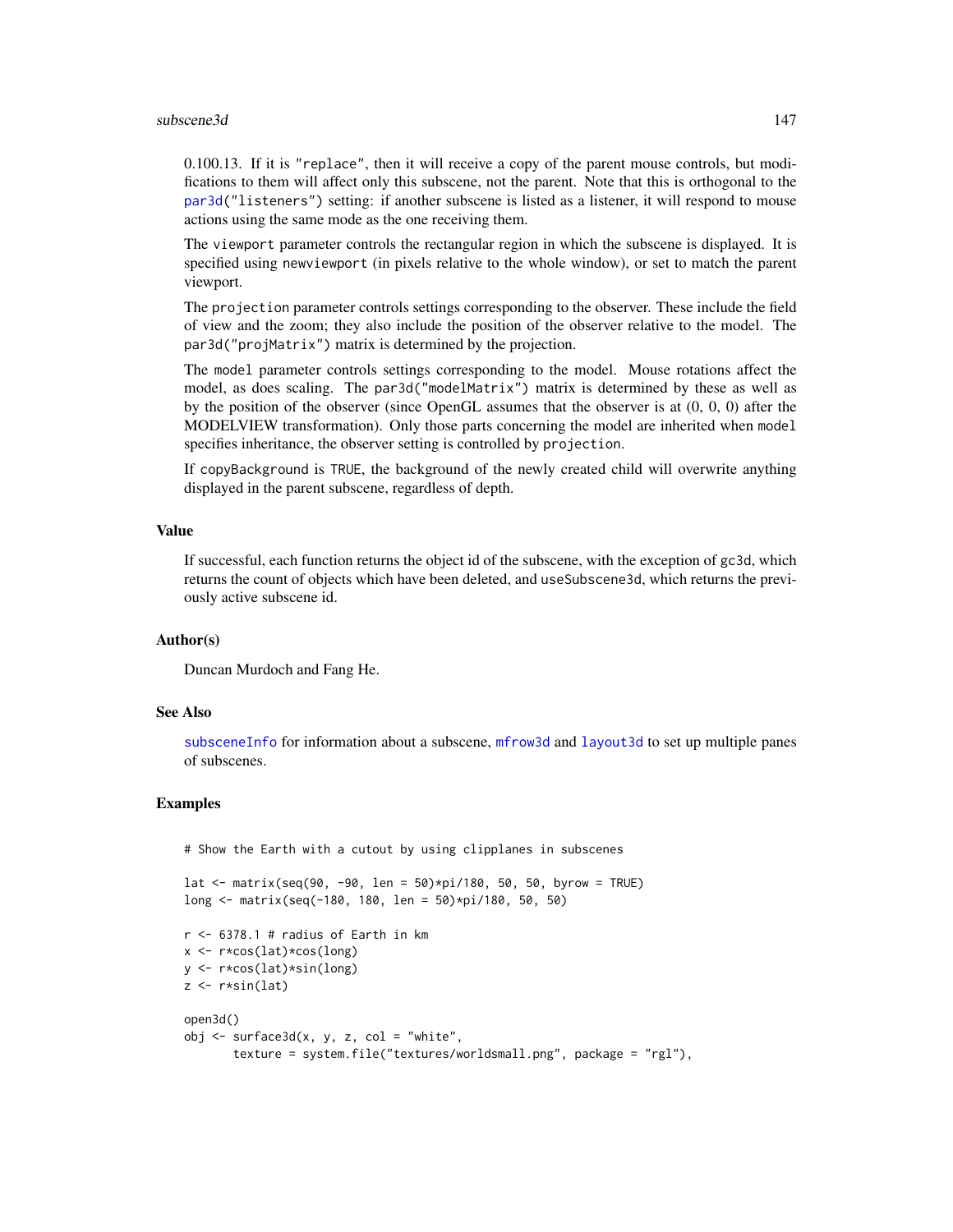```
specular = "black", axes = FALSE, box = FALSE, xlab = "", ylab = "", zlab = "",
      normal_x = x, normal_y = y, normal_z = z)
cols <- c(rep("chocolate4", 4), rep("burlywood1", 4), "darkgoldenrod1")
rs <- c(6350, 5639, 4928.5, 4207, 3486,
                         (3486 + 2351)/2, 2351, (2351 + 1216)/2, 1216)
for (i in seq_along(rs))
 obj \leq c(obj, spheres3d(0, 0, col = cols[i], radius = rs[i]))
root <- currentSubscene3d()
newSubscene3d("inherit", "inherit", "inherit", copyShapes = TRUE, parent = root)
clipplanes3d(1, 0, 0, 0)
newSubscene3d("inherit", "inherit", "inherit", copyShapes = TRUE, parent = root)
clipplanes3d(0, 1, 0, 0)newSubscene3d("inherit", "inherit", "inherit", copyShapes = TRUE, parent = root)
clipplanes3d(0, 0, 1, 0)
# Now delete the objects from the root subscene, to reveal the clipping planes
useSubscene3d(root)
delFromSubscene3d(obj)
```
<span id="page-147-0"></span>subsceneInfo *Get information on subscenes*

#### **Description**

This function retrieves information about the tree of subscenes shown in the active window.

#### Usage

subsceneInfo(id = NA, embeddings, recursive = FALSE)

# Arguments

| id         | Which subscene to report on; NA is the current subscene. Set to "root" for the |
|------------|--------------------------------------------------------------------------------|
|            | root.                                                                          |
| embeddings | Optional new setting for the embeddings for this subscene.                     |
| recursive  | Whether to report on children recursively.                                     |

#### Details

In rgl, each window contains a tree of "subscenes", each containing views of a subset of the objects defined in the window.

Rendering in each subscene depends on the viewport, the projection, and the model transformation. Each of these characteristics may be inherited from the parent (embedding[i] = "inherit"), may modify the parent ( $\text{embedding}[i] = \text{"modify"}$ ), or may replace the parent ( $\text{embedding}[i] =$ "replace"). All three must be specified if embeddings is used.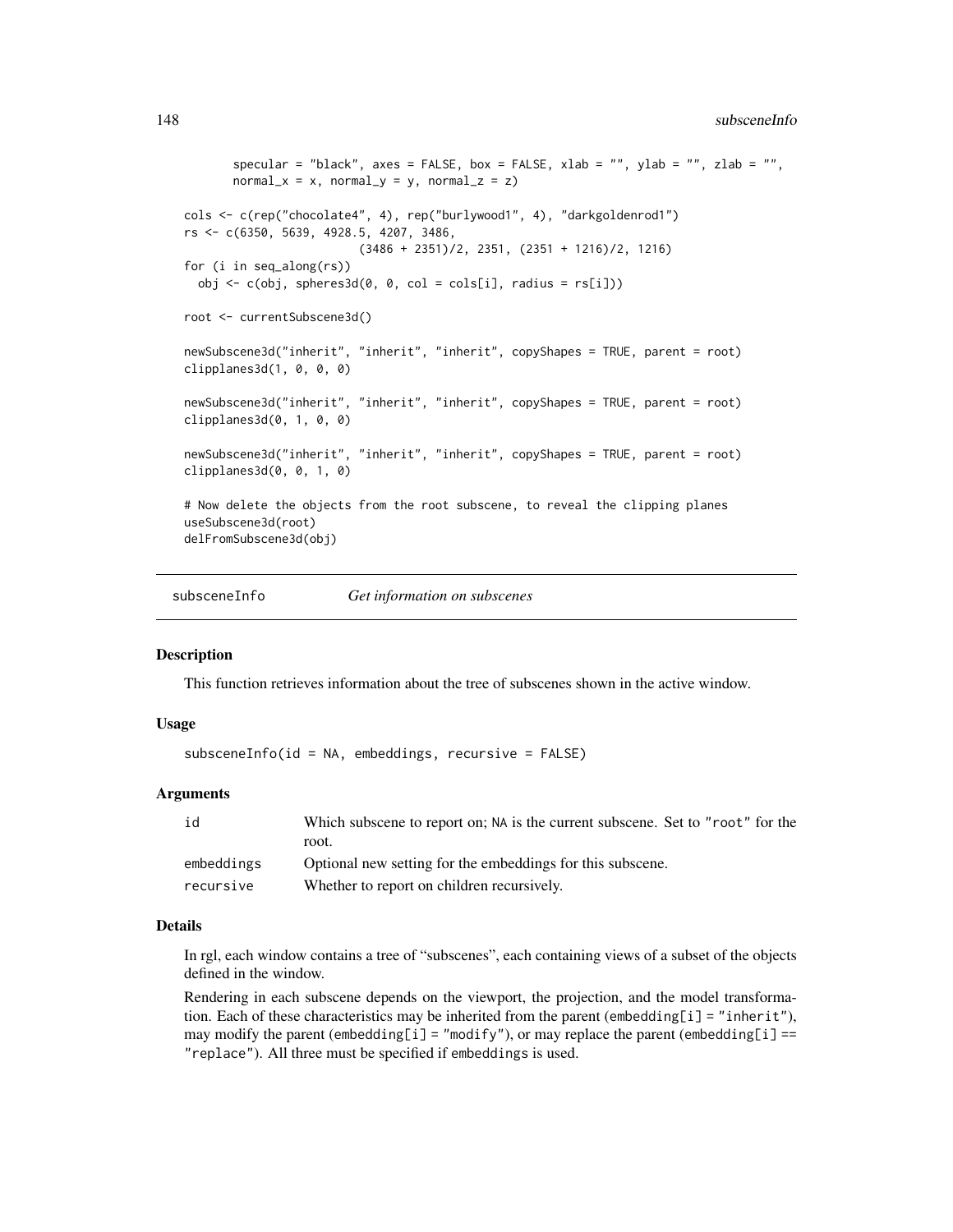#### <span id="page-148-0"></span>surface3d 149

# Value

| id        | The object id of the subscene                                                                 |
|-----------|-----------------------------------------------------------------------------------------------|
| parent    | The object id of the parent subscene, if any                                                  |
| children  | If recursive, a list of the information for the children, otherwise just their<br>object ids. |
| embedding | A vector of 3 components describing how this subscene is embedded in its par-<br>ent.         |

# Author(s)

Duncan Murdoch

# See Also

[newSubscene3d](#page-144-0)

# Examples

example(plot3d) subsceneInfo()

surface3d *add height-field surface shape*

# Description

Adds a surface to the current scene. The surface is defined by a matrix defining the height of each grid point and two vectors defining the grid.

# Usage

```
surface3d(x, y, z, ..., normal_x = NULL, normal_y = NULL, normal_z = NULL)\text{terrain3d}(x, y, z, ..., \text{normal}_x = \text{NULL}, \text{normal}_y = \text{NULL}, \text{normal}_z = \text{NULL})
```
#### Arguments

| $\mathsf{x}$                 | values corresponding to rows of z, or matrix of x coordinates                               |
|------------------------------|---------------------------------------------------------------------------------------------|
| y                            | values corresponding to the columns of z, or matrix of y coordinates                        |
| z                            | matrix of heights                                                                           |
| $\cdots$                     | Material and texture properties. See rg1. material for details.                             |
| normal_x, normal_y, normal_z | matrices of the same dimension as z giving the coordinates of normals at each<br>grid point |
|                              |                                                                                             |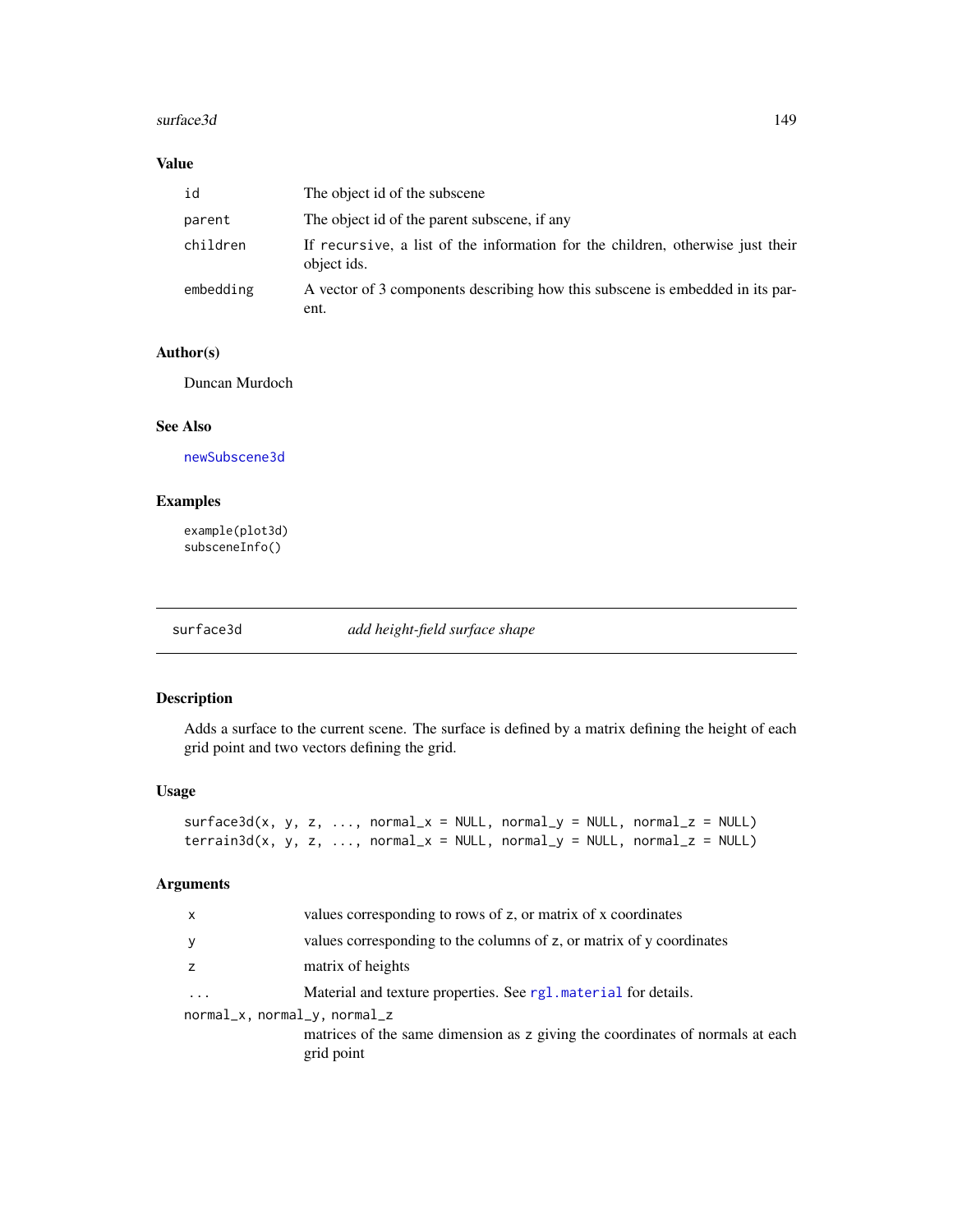# <span id="page-149-1"></span>Details

Adds a surface mesh to the current scene. The surface is defined by the matrix of height values in z, with rows corresponding to the values in x and columns corresponding to the values in y. This is the same parametrization as used in [persp](#page-0-0).

If the x or y argument is a matrix, then it must be of the same dimension as z, and the values in the matrix will be used for the corresponding coordinates. This is used to plot shapes such as cylinders where z is not a function of x and y.

If the normals are not supplied, they will be calculated automatically based on neighbouring points.

surface3d always draws the surface with the 'front' upwards (i.e. towards higher z values). This can be used to render the top and bottom differently; see [rgl.material](#page-98-0) and the example below.

For more flexibility in defining the surface, use rgl. surface.

surface3d and terrain3d are synonyms.

# See Also

[rgl.material](#page-98-0), [rgl.surface](#page-110-0). See [persp3d](#page-59-0) for a higher level interface.

#### Examples

```
#
# volcano example taken from "persp"
#
data(volcano)
z \le -2 \times volcano # Exaggerate the relief
x \le -10 \times (1: nrow(z)) # 10 meter spacing (S to N)
y \le -10 \times (1:\text{ncol}(z)) # 10 meter spacing (E to W)
zlim \leftarrow range(z)zlen <- zlim[2] - zlim[1] + 1
colorlut <- terrain.colors(zlen) # height color lookup table
col <- colorlut[ z - zlim[1] + 1 ] # assign colors to heights for each point
open3d()
surface3d(x, y, z, color = col, back = "lines")
```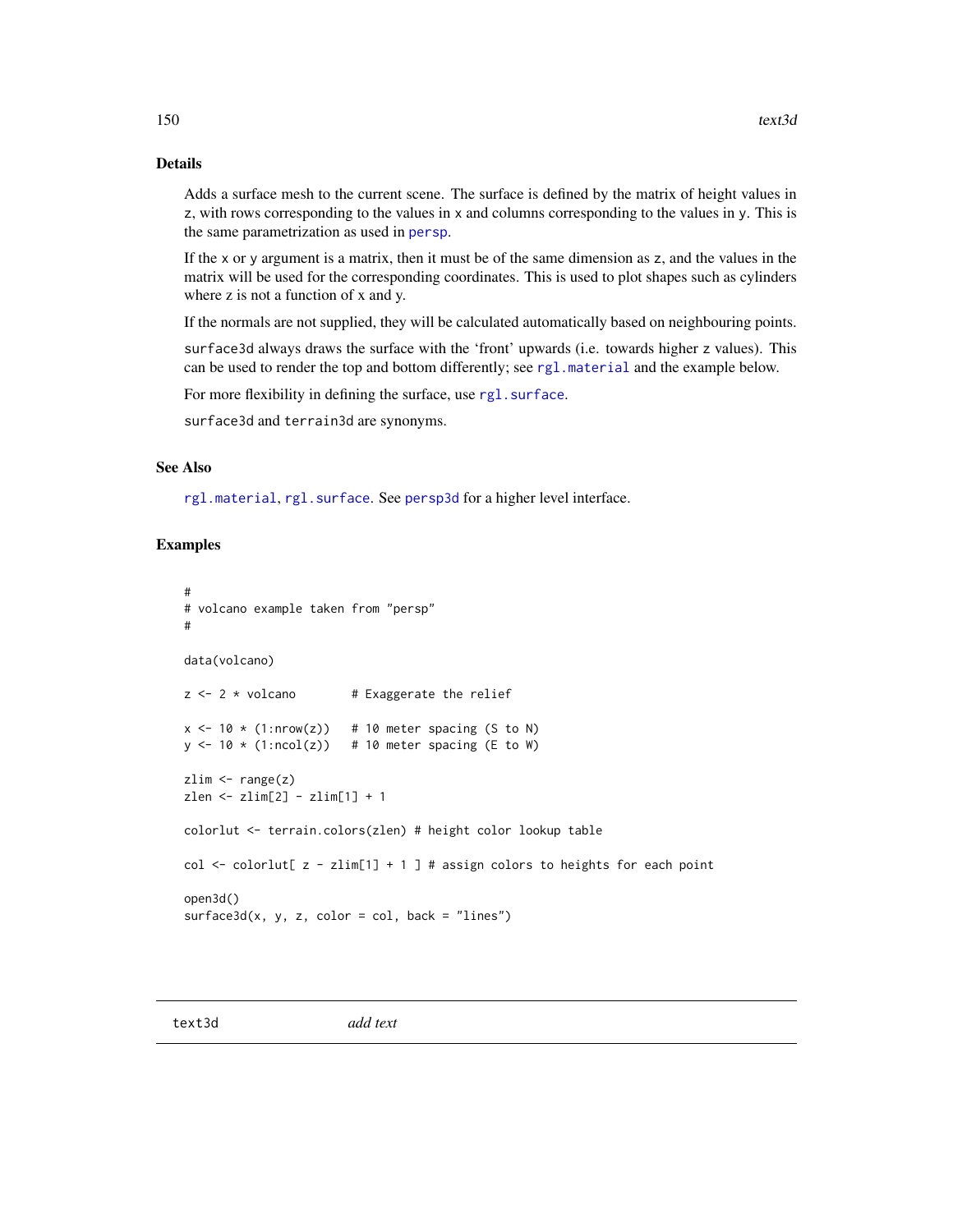#### <span id="page-150-0"></span>text3d 151

#### Description

Adds text to the scene. The text is positioned in 3D space. Text is always oriented towards the camera.

# Usage

```
rgl.texts(x, y = NULL, z = NULL, text,
           adj = 0.5, pos = NULL, offset = 0.5,
           family = par3d("family"), font = par3d("font"),
           cex = par3d("cex"), useFreeType = par3d("useFreeType"), ...)text3d(x, y = NULL, z = NULL, texts, adj = 0.5, pos = NULL, offset = 0.5,usePlotmath = is.language(texts), ...)
text3d(x, y = NULL, z = NULL, texts, adj = 0.5, pos = NULL, offset = 0.5,usePlotmath = is.language(texts), ...)
rglFonts(...)
```
# Arguments

| x, y, z     | point coordinates. Any reasonable way of defining the coordinates is acceptable.<br>See the function xyz. coords for details.                                                                                                   |
|-------------|---------------------------------------------------------------------------------------------------------------------------------------------------------------------------------------------------------------------------------|
| text        | text character vector to draw                                                                                                                                                                                                   |
| texts       | text character vector to draw                                                                                                                                                                                                   |
| adj         | one value specifying the horizontal adjustment, or two, specifying horizontal<br>and vertical adjustment respectively. .                                                                                                        |
| pos         | a position specifier for the text. If specified, this overrides any adj value given.<br>Values of 1, 2, 3 and 4, respectively indicate positions below, to the left of, above<br>and to the right of the specified coordinates. |
| offset      | when pos is specified, this value gives the offset of the label from the specified<br>coordinate in fractions of a character width.                                                                                             |
| family      | A device-independent font family name, or ""                                                                                                                                                                                    |
| font        | A numeric font number from 1 to 5                                                                                                                                                                                               |
| cex         | A numeric character expansion value                                                                                                                                                                                             |
| useFreeType | logical. Should FreeType be used to draw text? (See details below.)                                                                                                                                                             |
| usePlotmath | logical. Should plotmath 3d be used for the text?                                                                                                                                                                               |
| .           | In rgl. texts, material properties; see rgl. material for details. In rglFonts,<br>device dependent font definitions for use with FreeType. In the other functions,<br>additional parameters to pass to rgl. texts.             |

# Details

The adj parameter determines the position of the text relative to the specified coordinate. Use adj  $= c(0,0)$  to place the left bottom corner at  $(x,y,z)$ , adj =  $c(0.5,0.5)$  to center the text there, and  $adj = c(1,1)$  to put the right top corner there. The optional second coordinate for vertical adjustment defaults to 0.5. Placement is done using the "advance" of the string and the "ascent" of the font relative to the baseline, when these metrics are known.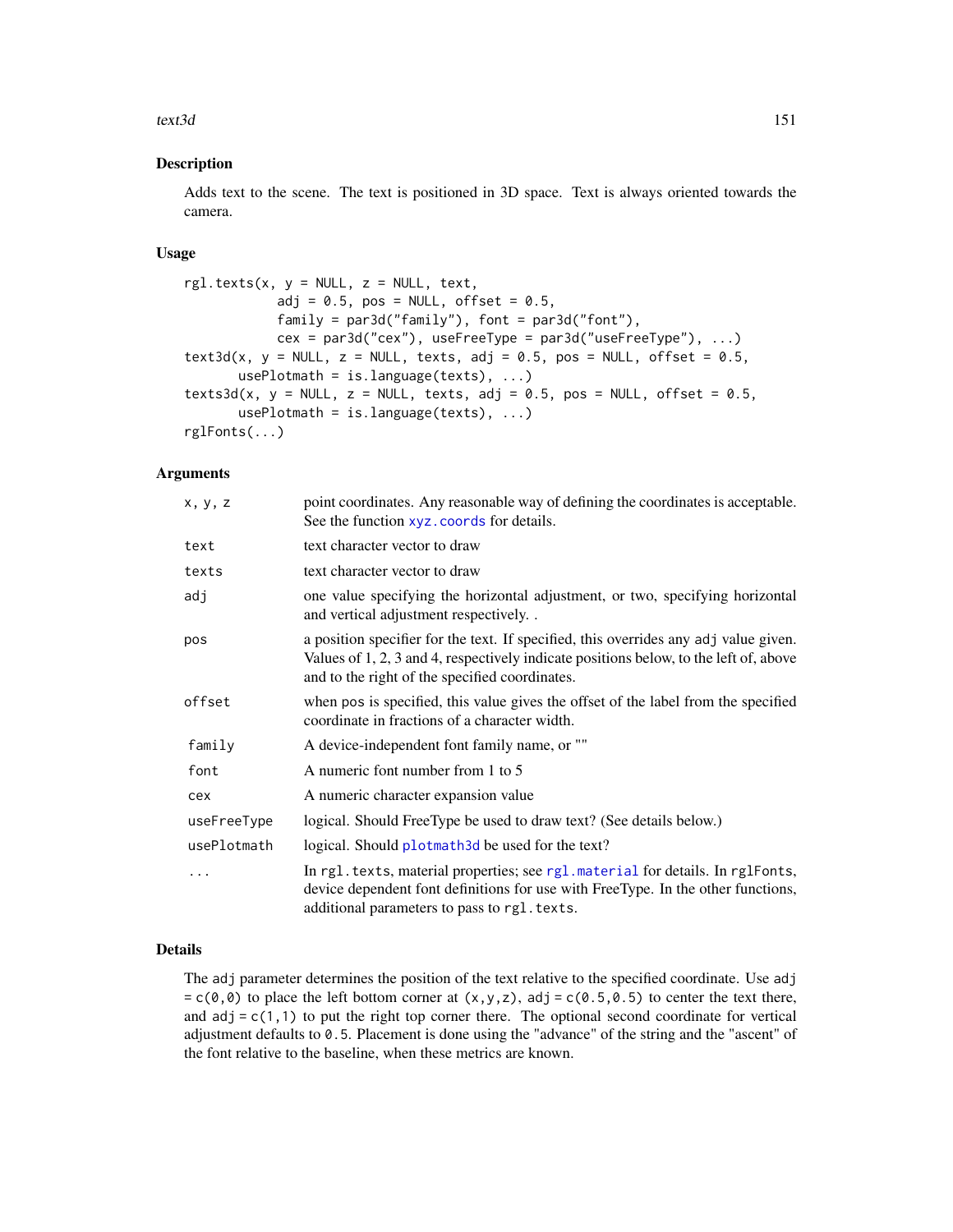<span id="page-151-0"></span>text3d and texts3d draw text using the [r3d](#page-89-0) conventions. These are synonyms; the former is singular to be consistent with the classic 2-D graphics functions, and the latter is plural to be consistent with all the other graphics primitives. Take your choice!

If any coordinate or text is NA, that text is not plotted.

If usePlotmath is TRUE, the work will be done by the [plotmath3d](#page-80-0) function instead of  $rgl.$  texts. This is the default if the texts parameter is "language", e.g. the result of a call to [expression](#page-0-0) or [quote](#page-0-0).

#### Value

The text drawing functions return the object ID of the text object (or sprites, in case of usePlotmath = TRUE) invisibly.

rglFonts returns the current set of font definitions.

# Fonts

Fonts are specified using the family, font, cex, and useFreeType arguments. Defaults for the currently active device may be set using [par3d](#page-50-0), or for future devices using [r3dDefaults](#page-50-1).

The family specification is the same as for standard graphics, i.e. families

c("serif","sans","mono","symbol")

are normally available, but users may add additional families. font numbers are restricted to the range 1 to 4 for standard, bold, italic and bold italic respectively; with font 5 recoded as family "symbol" font 1.

Using an unrecognized value for "family" will result in the system standard font as used in rgl up to version 0.76. That font is not resizable and font values are ignored.

If useFreeType is TRUE, then rgl will use the FreeType anti-aliased fonts for drawing. This is generally desirable, and it is the default if rgl was built to support FreeType.

FreeType fonts are specified using the rglFonts function. This function takes a vector of four filenames of TrueType font files which will be used for the four styles regular, bold, italic and bold italic. The vector is passed with a name to be used as the family name, e.g. rglFonts(sans =  $c('/path/to/FreeSans.ttf'',...)$ . In order to limit the file size, rg1 ships with just 3 font files, for regular versions of the serif, sans and mono families. Additional free font files are available from the Amaya project at <http://dev.w3.org/cvsweb/Amaya/fonts/>. See the example below for how to specify a full set of fonts.

Full pathnames should normally be used to specify font files. If relative paths are used, they are interpreted differently by platform. Currently Windows fonts are looked for in the Windows fonts folder, while other platforms use the current working directory.

If FreeType fonts are not used, then bitmapped fonts will be used instead. On Windows these will be based on the fonts specified using the windowsFonts function, and are resizable. Other platforms will use the default bitmapped font which is not resizable.

Bitmapped fonts have a limited number of characters supported; if any unsupported characters are used, an error will be thrown.

#### See Also

[r3d](#page-89-0), [plotmath3d](#page-80-0)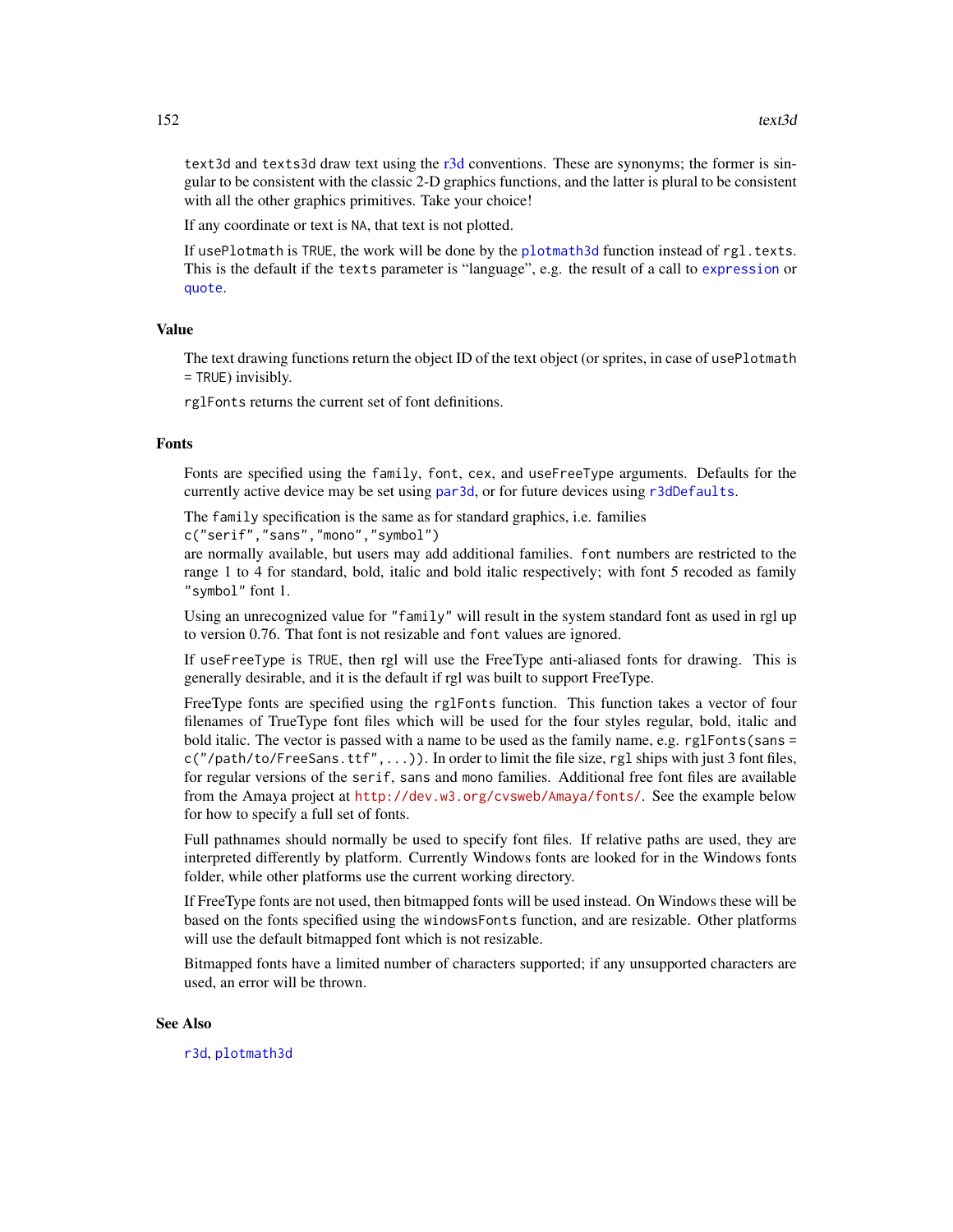# <span id="page-152-0"></span>thigmophobe3d 153

#### Examples

```
open3d()
famnum \leq rep(1:4, 8)
family <- c("serif", "sans", "mono", "symbol")[famnum]
font \leq rep(rep(1:4, each = 4), 2)
cex \le rep(1:2, each = 16)
text3d(font, cex, fammum, text = paste(family, font), adj = 0.5,color = "blue", family = family, font = font, cex = cex)
## Not run:
# These FreeType fonts are available from the Amaya project, and are not shipped
# with rgl. You would normally install them to the rgl/fonts directory
# and use fully qualified pathnames, e.g.
# system.file("fonts/FreeSerif.ttf", package = "rgl")
rglFonts(serif = c("FreeSerif.ttf", "FreeSerifBold.ttf", "FreeSerifItalic.ttf",
                 "FreeSerifBoldItalic.ttf"),
         sans = c("FreeSans.ttf", "FreeSansBold.ttf", "FreeSansOblique.ttf",
                 "FreeSansBoldOblique.ttf"),
         mono = c("FreeMono.ttf", "FreeMonoBold.ttf", "FreeMonoOblique.ttf",
                 "FreeMonoBoldOblique.ttf"),
         symbol= c("ESSTIX10.TTF", "ESSTIX12.TTF", "ESSTIX9_.TTF",
                 "ESSTIX11.TTF"))
```
## End(Not run)

thigmophobe3d *Find the direction away from the closest point in a 3d projection.*

#### Description

Jim Lemon's [thigmophobe](#page-0-0) function in the [plotrix](#page-0-0) package computes good directions for labels in a 2D plot. This function does the same for a particular projection in a 3D plot by projecting down to 2D and calling his function.

#### Usage

```
thigmophobe3d(x, y = NULL, z = NULL,
             P = par3d("projMatrix"),M = par3d("modelMatrix"),
             windowRect = par3d("windowRect"))
```
# Arguments

x, y, z point coordinates. Any reasonable way of defining the coordinates is acceptable. See the function [xyz.coords](#page-0-0) for details.

P, M, windowRect

The projection and modelview matrices, and the size and position of the display in pixels.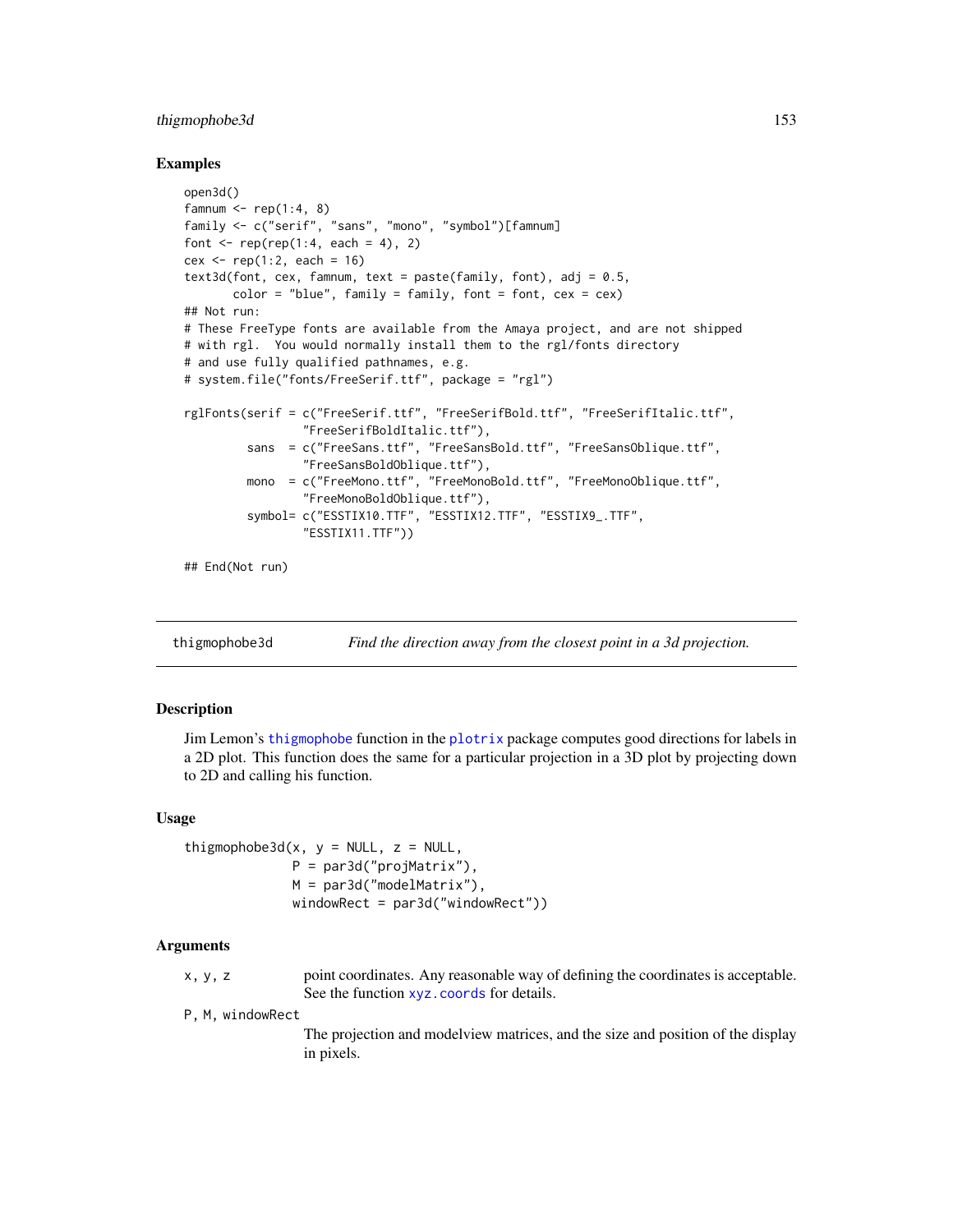# Details

Since thigmophobe3d projects using fixed P and M, it will not necessarily choose good directions if the user rotates the display or makes any other change to the projection.

#### Value

A vector of values from 1 to 4 to be used as the pos argument in [text3d](#page-149-0).

# Note

The example below shows how to update the directions during an animation; I find that the moving labels are distracting, and prefer to live with fixed ones.

#### Author(s)

Duncan Murdoch

#### References

[plotrix](https://CRAN.R-project.org/package=plotrix)

# See Also

[text3d](#page-149-0)

# Examples

```
if (requireNamespace("plotrix")) {
 # Simulate some data
 xyz \leq -\text{matrix}(rnorm(30), ncol = 3)# Plot the data first, to establish the projection
 plot3d(xyz)
 # Now thigmophobe3d can choose directions
 textid \le text3d(xyz, texts = 1:10, pos = thigmophobe3d(xyz))
 # Update the label positions during an animation
 if (interactive() && !rgl.useNULL()) {
   spin \le spin3d(rpm = 5)
   f <- function(time) {
      par3d(skipRedraw = TRUE)
      on.exit(par3d(skipRedraw = FALSE))
      rgl.pop(id = textid)
      # Need to rotate before thigmophobe3d is called
      result <- spin(time)
      par3d(userMatrix = result$userMatrix)
      textid <<- text3d(xyz, texts = 1:10, pos = thigmophobe3d(xyz))
      result
    }
   play3d(f, duration = 5)
```
<span id="page-153-0"></span>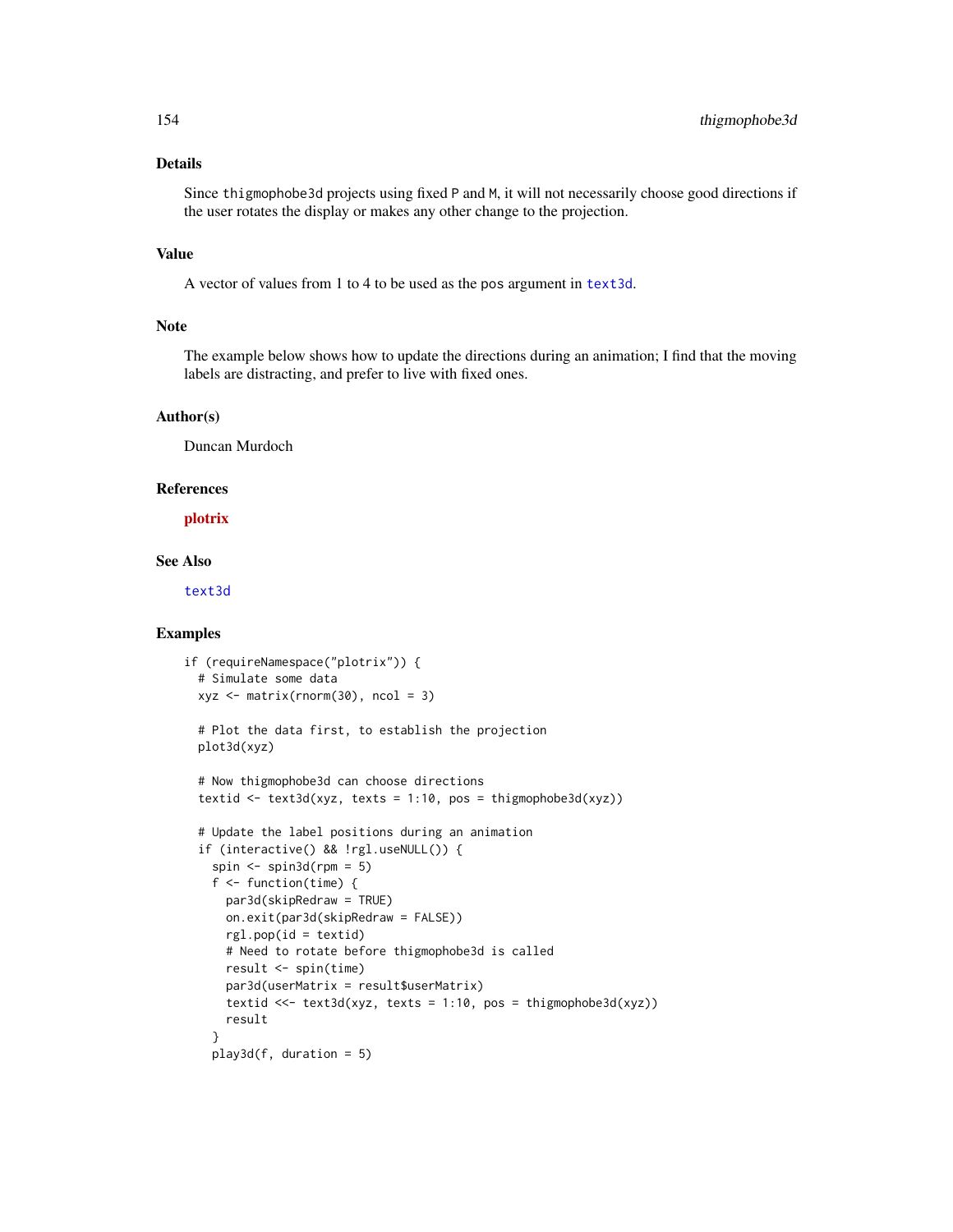# <span id="page-154-1"></span>tkpar3dsave 155

} }

# <span id="page-154-0"></span>tkpar3dsave *Modal dialog for saving par3d settings*

# **Description**

This function opens a TCL/TK modal dialog to allow particular views of an rgl scene to be saved.

#### Usage

```
tkpar3dsave(params = c("userMatrix", "scale", "zoom", "FOV"),
          times = FALSE, dev = rgl.cur(), ...)
```
# Arguments

| params | Which parameters to save                    |
|--------|---------------------------------------------|
| times  | Should times be saved as well?              |
| dev    | Which rg1 device to work with               |
|        | Additional parameters to pass to tktoplevel |

# Details

This opens a TCL/TK modal dialog box with Record and Quit buttons. Each time Record is clicked, a snapshot is taken of current [par3d](#page-50-0) settings. When Quit is clicked, the dialog closes and the values are returned in a list.

If times == TRUE, then the times at which the views are recorded will also be saved, so that the [play3d](#page-70-0) function will play back with the same timing.

# Value

A list of the requested components. Each one will consist of a list of values that were current when the Record button was clicked. These are suitable to be passed directly to the [par3dinterp](#page-55-0) function.

# Author(s)

Duncan Murdoch

# See Also

[par3d](#page-50-0), [par3dinterp](#page-55-0)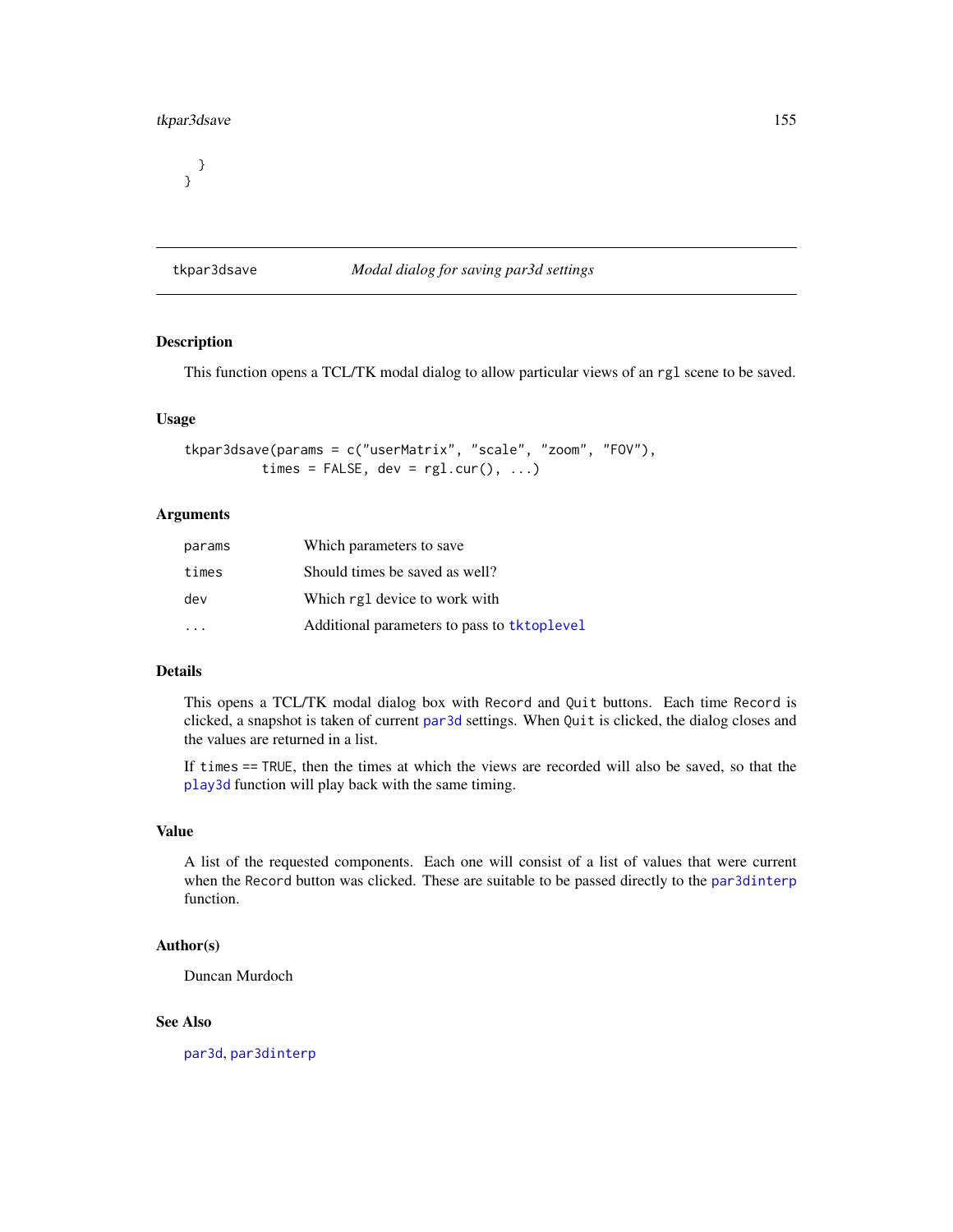# Examples

```
if (interactive()) {
 # Record a series of positions, and then play them back immediately
 # at evenly spaced times, in an oscillating loop
 example(plot3d)
 play3d( par3dinterp( tkpar3dsave() ) )
 # As above, but preserve the click timings
 # play3d( par3dinterp( tkpar3dsave(times=TRUE) ) )
}
```
tkrgl *tkrgl functions*

#### Description

Functions from the former tkrgl package.

#### Details

The tkrgl package contained functions to use TCL/TK to control an rgl scene on screen. These functions have now been merged into rgl, with a goal of dropping the tkrgl package.

To avoid conflicts with rgl names and to indicate the TCL/TK nature of these functions, they have all been prefixed with tk:

[tkpar3dsave](#page-154-0) Formerly tkrgl::par3dsave, allows interactive saving of scene parameters.

[tkspin3d,](#page-155-0) [tkspinControl](#page-156-0) Formerly tkrgl::spin3d and tkrgl::spinControl, create buttons to spin the scene.

History:

| $0.2 - 2$ |  |  | First public release |
|-----------|--|--|----------------------|
|-----------|--|--|----------------------|

- 0.3 Added possibility to control multiple windows
- 0.4 Compatibility with 2.0.0 tcltk package
- 0.5 Added continuous rotation
- 0.6 Added par3dsave
- 0.7 Added parameters to [tkspinControl](#page-156-0), fixed startup
- 0.8 Minor fixes to pass checks
- 0.9 Merge functions into rgl

<span id="page-155-0"></span>tkspin3d *Create TCL/TK controller for rgl window*

<span id="page-155-1"></span>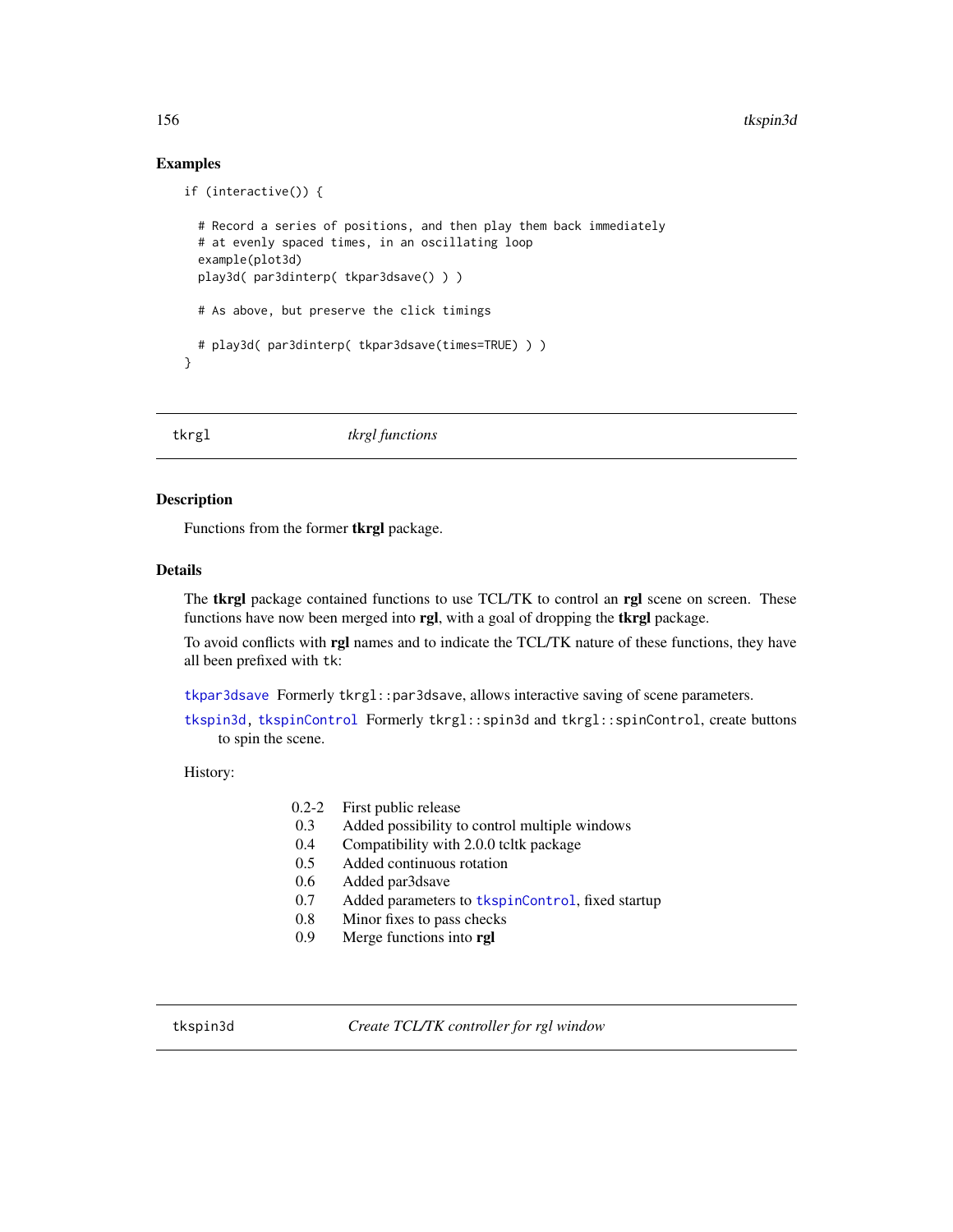# <span id="page-156-1"></span>tkspinControl 157

# Description

This function creates a TCL/TK window containing buttons to spin and resize one or more rgl windows.

# Usage

```
tkspin3d(dev = rgl.cur(), ...)
```
#### Arguments

| dev                     | A vector of one or more rgl device numbers to control                  |
|-------------------------|------------------------------------------------------------------------|
| $\cdot$ $\cdot$ $\cdot$ | Named parameters in that match named formal arguments to tkspinControl |
|                         | are passed there, while others are passed to tktoplevel                |

# Author(s)

Ming Chen and Duncan Murdoch

# See Also

[tkspinControl](#page-156-0)

# Examples

```
if (interactive()) {
   open3d()
   points3d(rnorm(100), rnorm(100), rnorm(100), size=3)
   axes3d()
   box3d()
    tkspin3d()
}
```
<span id="page-156-0"></span>tkspinControl *Create a spin control in a TCL/TK window*

# **Description**

This function may be used to embed a spin control in a TCL/TK window.

# Usage

```
tkspinControl(base, dev = rgl.cur(),
continue=FALSE, speed=30, scale=100, ... )
```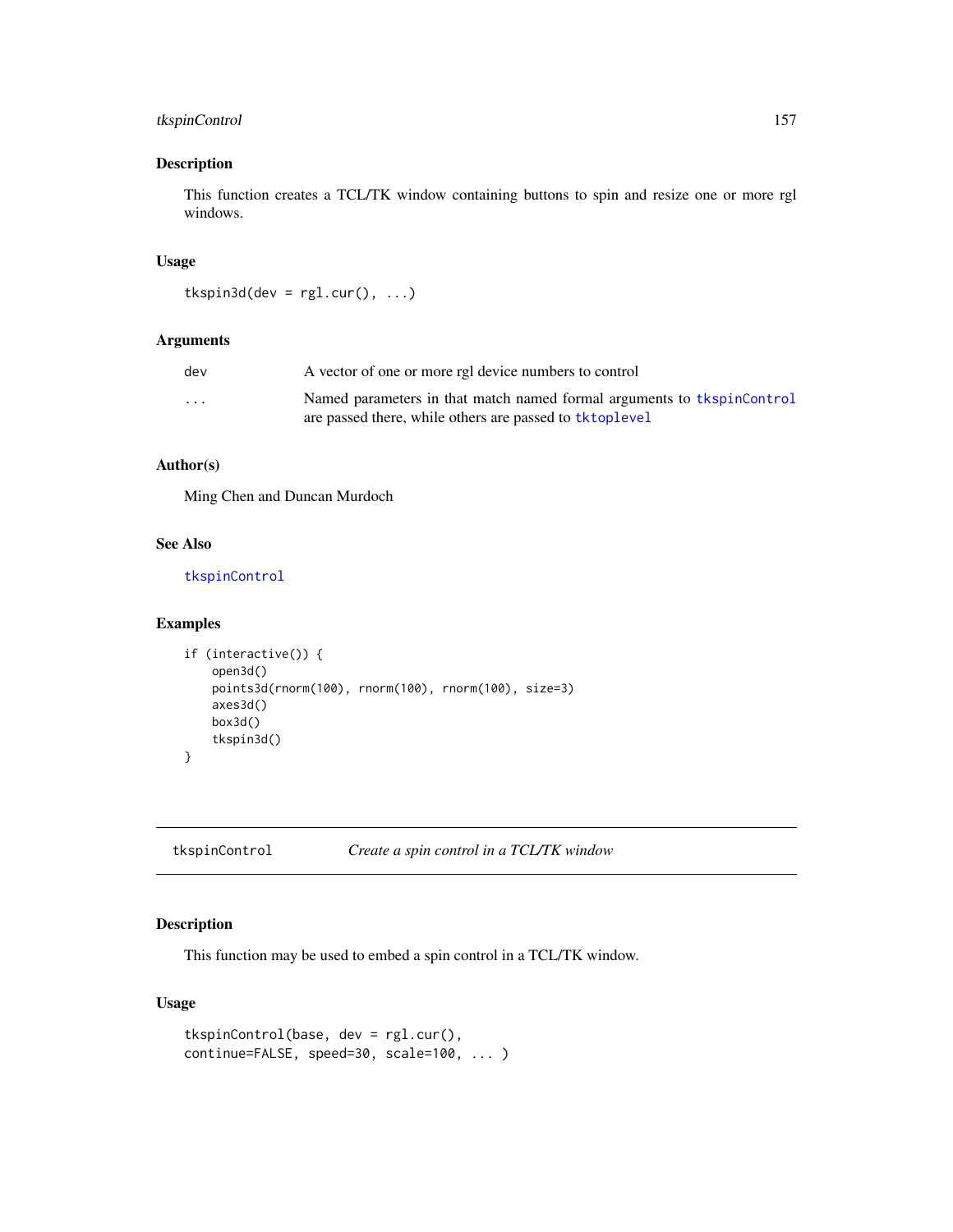# <span id="page-157-0"></span>Arguments

| base     | The TCL/TK frame in which to insert this control.      |
|----------|--------------------------------------------------------|
| dev      | A vector of one or more rgl device numbers to control. |
| continue | Initial setting for continuous rotation checkbox.      |
| speed    | Initial setting for speed slider.                      |
| scale    | Initial setting for scale slider.                      |
|          | Additional parameters to pass to tkframe               |

#### Author(s)

Ming Chen and Duncan Murdoch

# See Also

[spin3d](#page-140-0)

# Examples

```
if (interactive()) {
   library(tcltk)
   open3d()
   win1 <- rgl.cur()
   plot3d(rexp(100), rexp(100), rexp(100), size=3, col='green')
   open3d()
   win2 < - rgl.cur()
   plot3d(rt(100,2), rt(100,2), rt(100, 2), size=3, col='yellow')
   open3d()
   win3 <- rgl.cur()
   plot3d(rexp(100), rexp(100), rexp(100), size=3, col='red')
   open3d()
   win4 \leftarrow rgl.cur()
  plot3d(rbinom(100,10,0.5), rbinom(100,10,0.5), rbinom(100,10,0.5), size=3, col='cyan')
   base <- tktoplevel()
   tkwm.title(base, "Spinners")
   con1 <- spinControl(base, dev=c(win1,win2))
   con2 <- spinControl(base, dev=c(win3,win4))
    tkpack(con1, con2)
}
```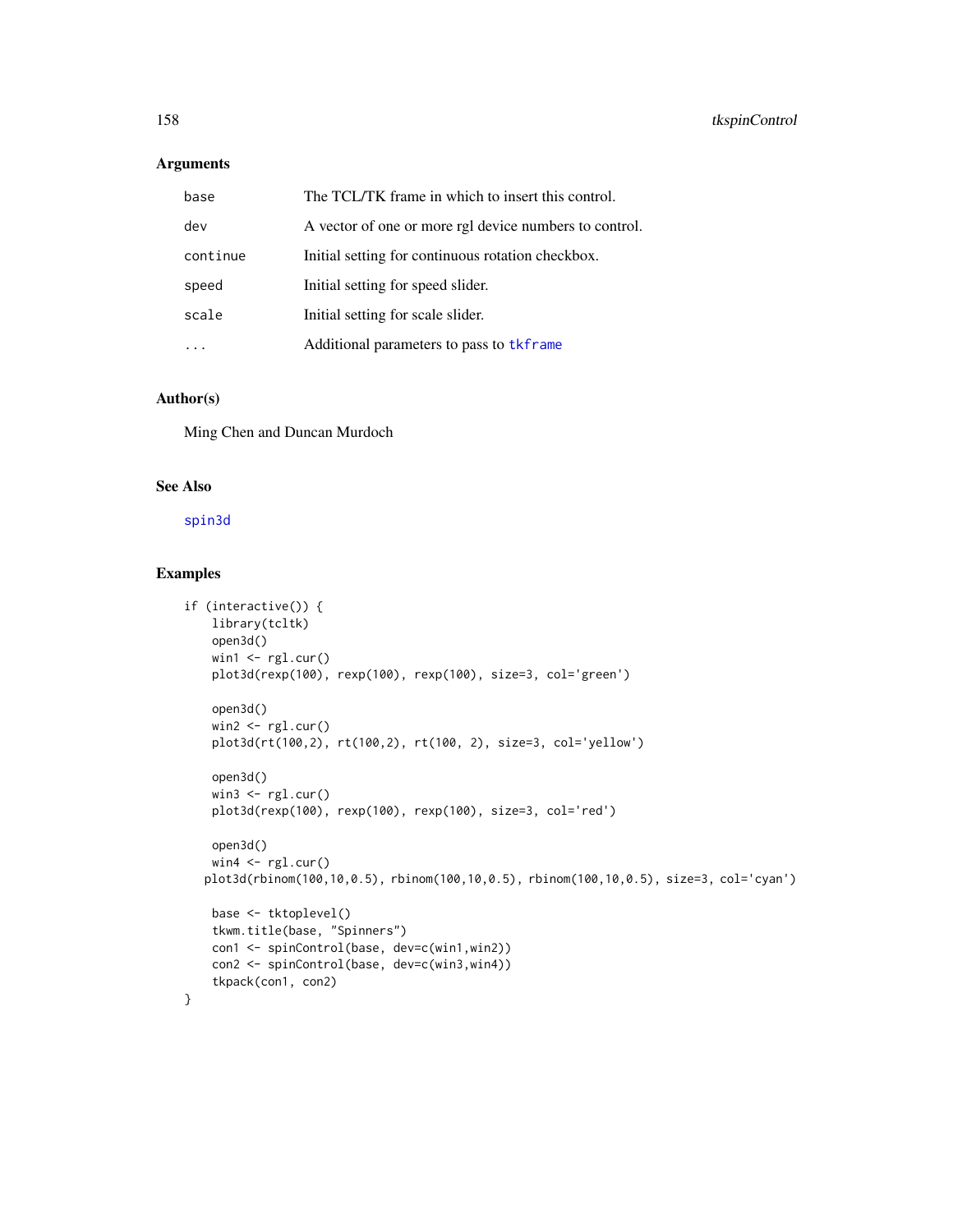<span id="page-158-1"></span><span id="page-158-0"></span>

# **Description**

This function produces a button in an HTML scene that will toggle the display of items in the scene.

#### Usage

```
toggleWidget(sceneId,
             ids = integer(), hidden = integer(),
             subscenes = NULL,
             label = deparse(substitute(ids)),
             ...)
```
# Arguments

| sceneId     | The HTML id of the rgl scene being controlled, or an object as in playwidget.                                           |
|-------------|-------------------------------------------------------------------------------------------------------------------------|
| ids, hidden | The rgl id numbers of the objects to toggle. Those in ids are initially shown;<br>those in hidden are initially hidden. |
| subscenes   | The subscenes in which to toggle the objects.                                                                           |
| label       | The label to put on the button.                                                                                         |
| $\ddots$    | Additional arguments to pass to playwidget.                                                                             |

# Details

Like [playwidget](#page-72-0), this function is designed to work within the **htmlwidgets** framework. If the value is printed, the button will be inserted into the output.

It is also designed to work with magrittr-style pipes: the result of [rglwidget](#page-120-0) or other widgets can be piped into it to add it to a display. It can also appear first in the pipeline, if sceneId is set to NA.

# Value

A widget suitable for use in an Rmarkdown-generated web page, or elsewhere.

# Author(s)

Duncan Murdoch

# See Also

[toggleButton](#page-164-0) for the older style of HTML control.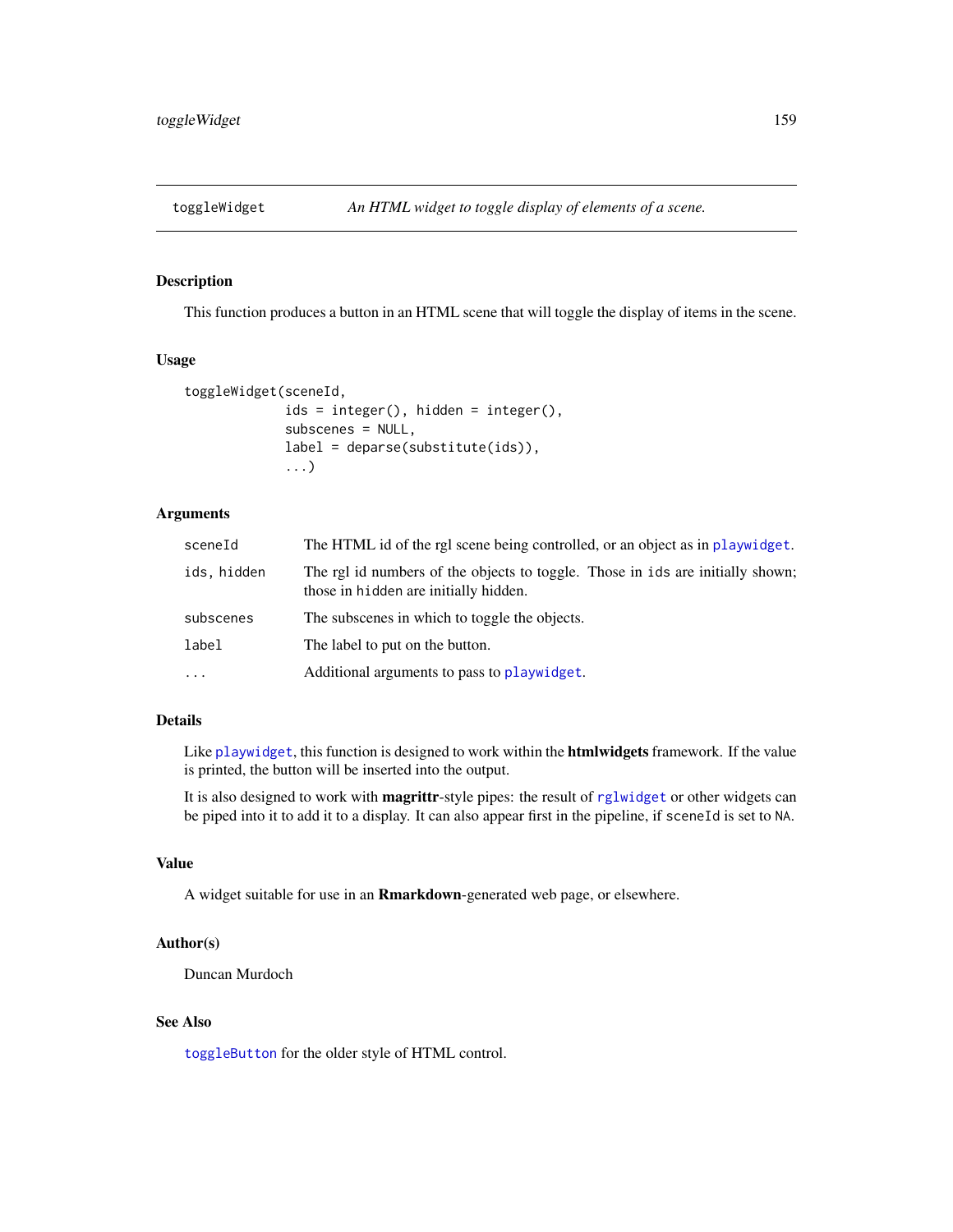# Examples

```
theplot \le plot3d(rnorm(100), rnorm(100), rnorm(100), col = "red")
widget \le- rglwidget(height = 300, width = 300) %\gg%
  toggleWidget(theplot["data"],
               hidden = theplot[c("xlab", "ylab", "zlab")],
               label = "Points")if (interactive())
 widget
```
triangulate *Triangulate a two-dimensional polygon.*

# **Description**

This algorithm decomposes a general polygon into simple polygons and uses the "ear-clipping" algorithm to triangulate it. Polygons with holes are supported.

#### Usage

triangulate(x, y = NULL, z = NULL, random = TRUE, plot = FALSE, partial = NA)

#### Arguments

| x, y, z | Coordinates of a two-dimensional polygon in a format supported by xyz.coords. |  |
|---------|-------------------------------------------------------------------------------|--|
|         | See Details for how z is handled.                                             |  |
| random  | Whether to use a random or deterministic triangulation.                       |  |
| plot    | Whether to plot the triangulation; mainly for debugging purposes.             |  |
| partial | If the triangulation fails, should partial results be returned?               |  |

#### Details

Normally triangulate looks only at the x and y coordinates. However, if one of those is constant, it is replaced with the z coordinate if present.

The algorithm works as follows. First, it breaks the polygon into pieces separated by NA values in x or y. Each of these pieces should be a simple, non-self-intersecting polygon, separate from the other pieces. (Though some minor exceptions to this rule may work, none are guaranteed). The nesting of these pieces is determined.

The "outer" polygon(s) are then merged with the polygons that they immediately contain, and each of these pieces is triangulated using the ear-clipping algorithm.

Finally, all the triangulated pieces are put together into one result.

#### Value

A three-by-n array giving the indices of the vertices of each triangle. (No vertices are added; only the original vertices are used in the triangulation.)

The array has an integer vector attribute "nextvert" with one entry per vertex, giving the index of the next vertex to proceed counter-clockwise around outer polygon boundaries, clockwise around inner boundaries.

<span id="page-159-0"></span>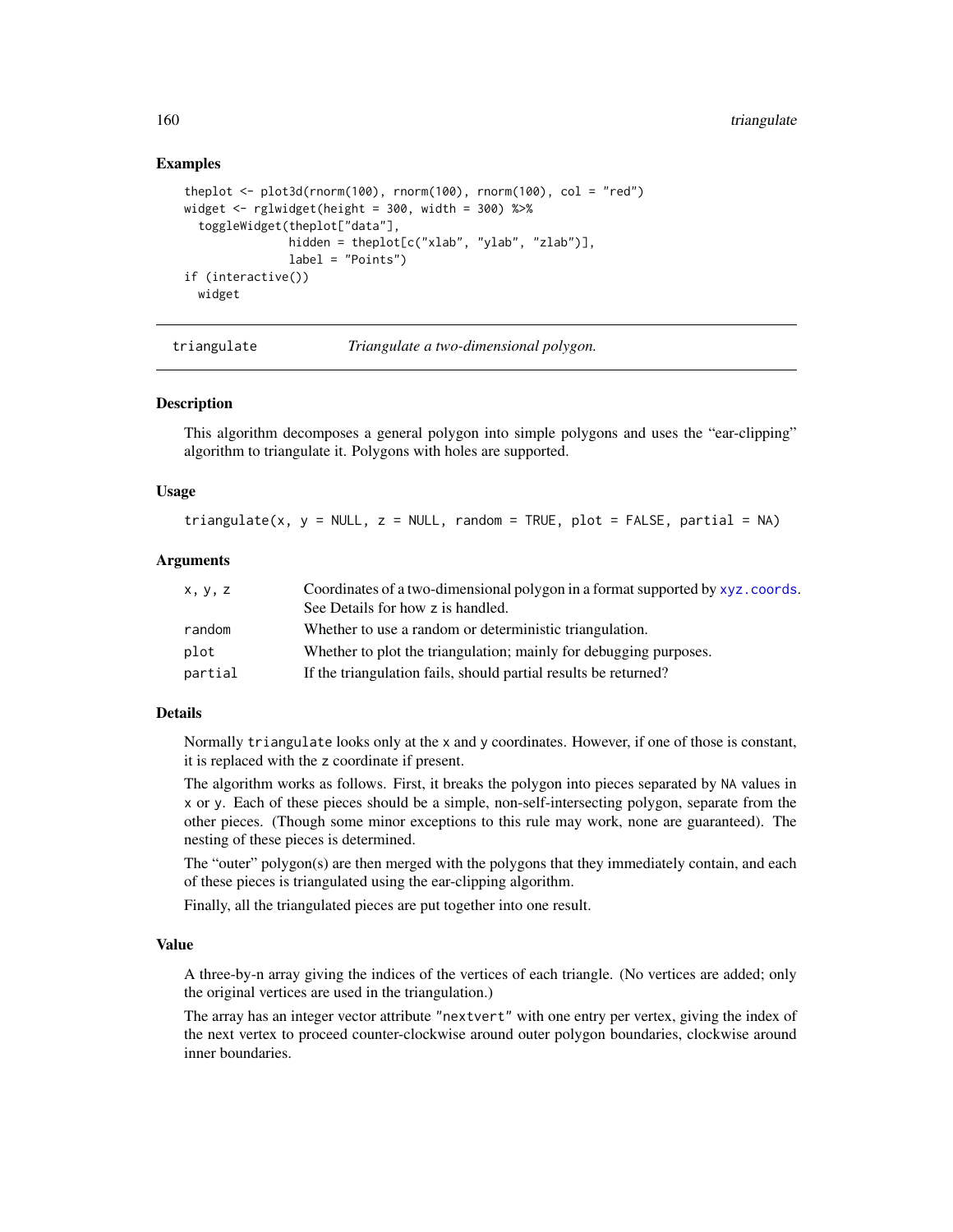#### <span id="page-160-0"></span>turn3d 161

# Note

Not all inputs will succeed, even when a triangulation is possible. Generally using random = TRUE will find a successful triangulation if one exists, but it may occasionally take more than one try.

#### Author(s)

Duncan Murdoch

# References

See the Wikipedia article "polygon triangulation" for a description of the ear-clipping algorithm.

# See Also

[extrude3d](#page-34-0) for a solid extrusion of a polygon, [polygon3d](#page-83-0) for a flat display; both use triangulate.

#### Examples

```
theta <- seq(0, 2*pi, len = 25)[-25]theta <- c(theta, NA, theta, NA, theta, NA, theta, NA, theta)
r <- c(rep(1.5, 24), NA, rep(0.5, 24), NA, rep(0.5, 24), NA, rep(0.3, 24), NA, rep(0.1, 24))
dx <- c(rep(0, 24), NA, rep(0.6, 24), NA, rep(-0.6, 24), NA, rep(-0.6, 24), NA, rep(-0.6, 24))
x \leftarrow r * cos(theta) + dxy <- r*sin(theta)
plot(x, y, type = "n")
polygon(x, y)
triangle(x, y, plot = TRUE)open3d()
polygon3d(x, y, x - y, col = "red")
```
turn3d *Create a solid of rotation from a two-dimensional curve.*

# Description

This function "turns" the curve (as on a lathe) to form a solid of rotation along the x axis.

# Usage

 $turn3d(x, y = NULL, n = 12, smooth = FALSE, ...)$ 

# Arguments

| x, y   | Points on the curve, in a form suitable for $xy$ , coords. The y values must be<br>non-negative. |
|--------|--------------------------------------------------------------------------------------------------|
| n.     | How many steps in the rotation?                                                                  |
| smooth | logical; whether to add normals for a smooth appearance.                                         |
| .      | Additional parameters to pass to tmesh3d.                                                        |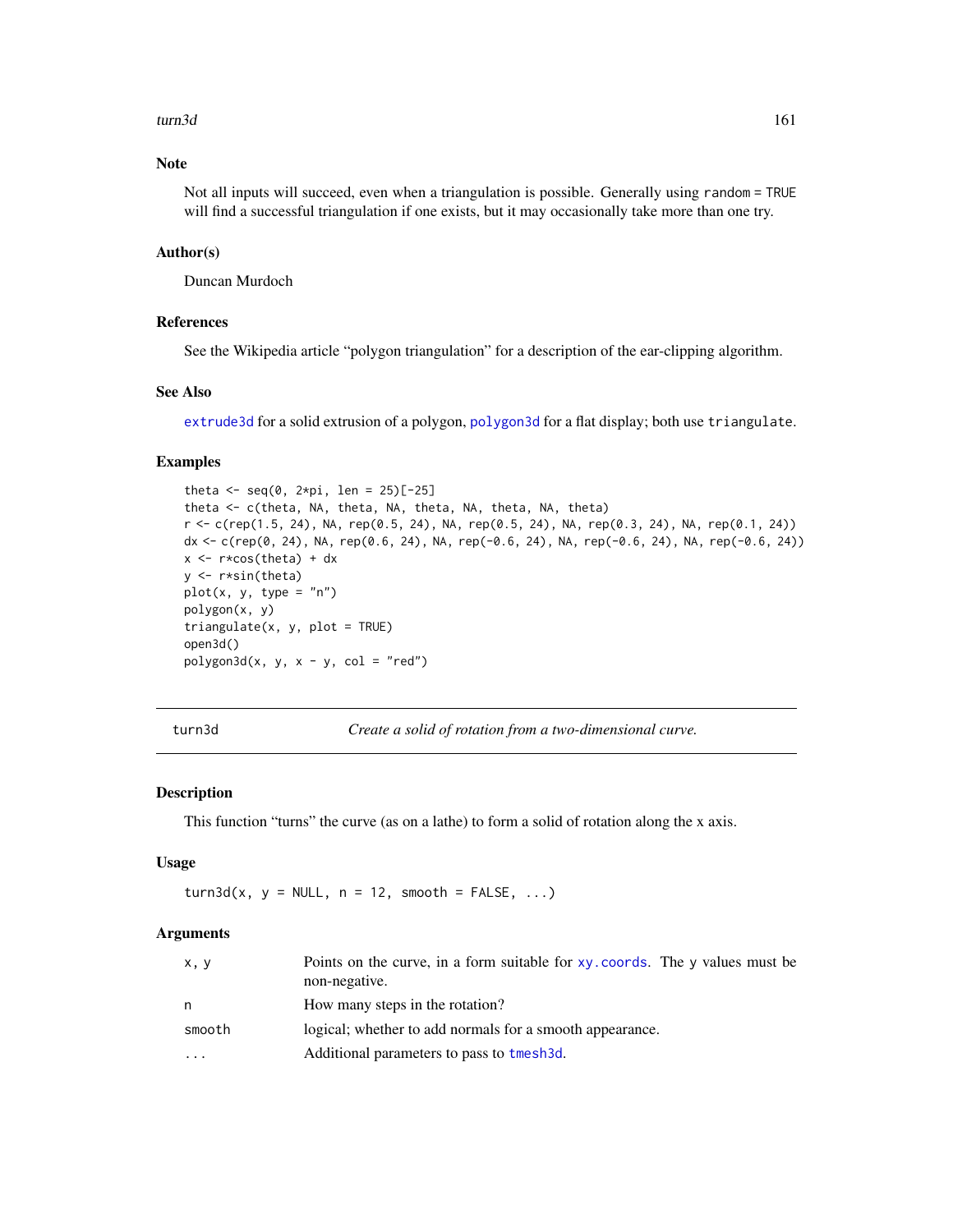# Value

A mesh object containing triangles and/or quadrilaterals.

# Author(s)

Fang He and Duncan Murdoch

# See Also

[extrude3d](#page-34-0)

# Examples

```
x \le -1:10y \le - rnorm(10)^2
shade3d(turn3d(x, y), col = "green")
```
vertexControl *Set attributes of vertices.*

# Description

This is a function to produce actions in a web display. A [playwidget](#page-72-0) or Shiny input control (e.g. a [sliderInput](#page-0-0) control) sets a value which controls attributes of a selection of vertices.

# Usage

```
vertexControl(value = 0, values = NULL, vertices = 1, attributes,
             objid, param = seq\_len(NROW(value)) - 1, interp = TRUE)
```
# Arguments

| value      | The value to use for input (typically input \$value in a Shiny app.) Not needed<br>with playwidget.                               |
|------------|-----------------------------------------------------------------------------------------------------------------------------------|
| values     | A matrix of values, each row corresponding to an input value.                                                                     |
| vertices   | Which vertices are being controlled? Specify vertices as a number from 1 to<br>the number of vertices in the objid.               |
| attributes | A vector of attributes of a vertex, from $c('x'', y'', 'z'', 'red'', 'green'', 'blue'', 'alpha'', 'n x'', 'ny'',$<br>See Details. |
| objid      | A single <b>rgl</b> object id.                                                                                                    |
| param      | Parameter values corresponding to each row of values.                                                                             |
| interp     | Whether to interpolate between rows of values.                                                                                    |

<span id="page-161-0"></span>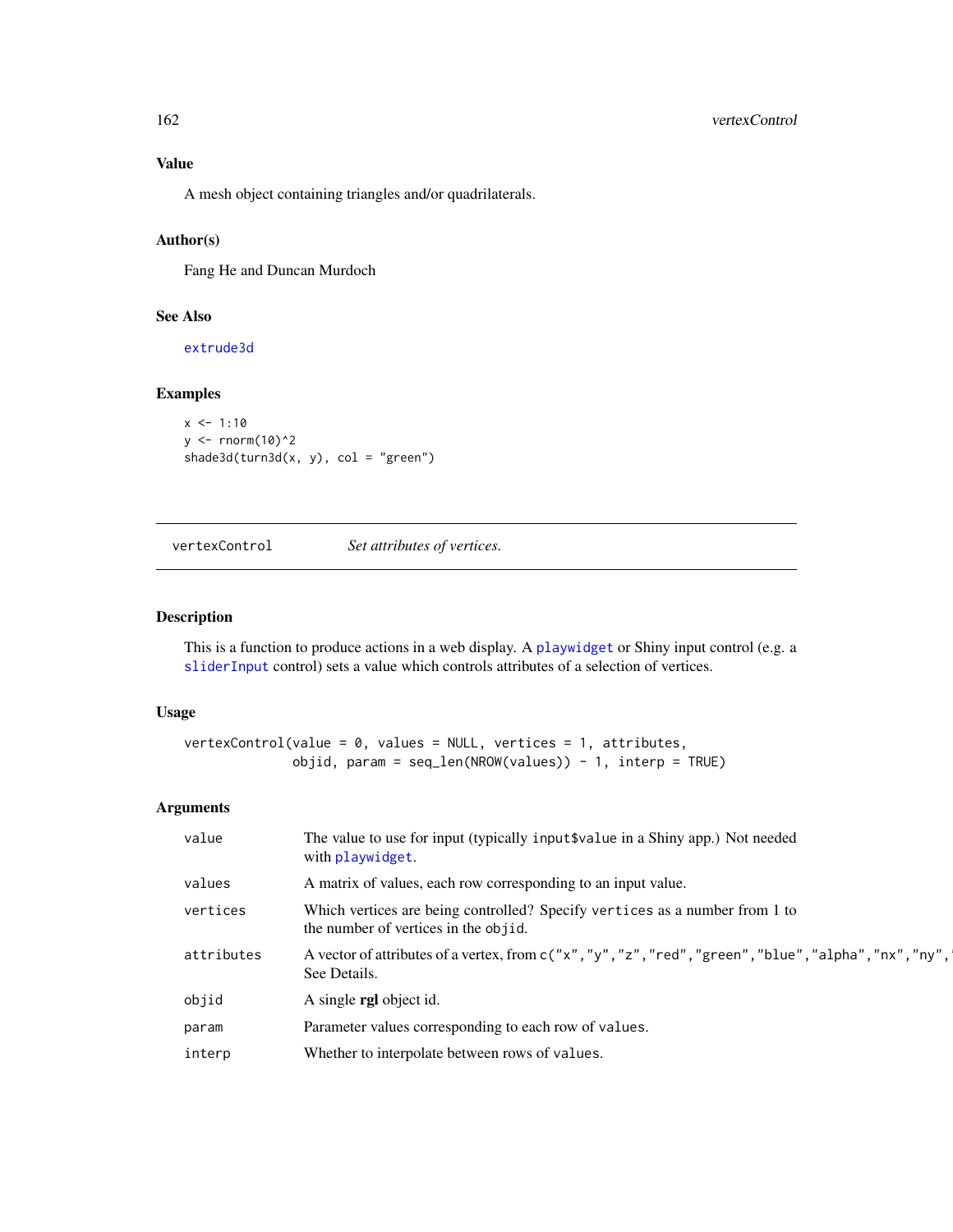#### <span id="page-162-0"></span>vertexControl 163

# Details

This function modifies attributes of vertices in a single object. The attributes are properties of each vertex in a scene; not all are applicable to all objects. In order, they are: coordinates of the vertex "x","y","z", color of the vertex "red","green","blue","alpha", normal at the vertex "nx","ny","nz", radius of a sphere at the vertex "radius", origin within a texture "ox","oy" and perhaps "oz", texture coordinates "ts","tt".

Planes are handled specially. The coefficients  $a, b, c$  in the planes 3d or clipplanes 3d specification are controlled using "nx","ny","nz", and d is handled as "offset". The vertices argument is interpreted as the indices of the planes when these attributes are set.

If only one attribute of one vertex is specified, values may be given as a vector and will be treated as a one-column matrix. Otherwise values must be given as a matrix with ncol(values) == max(length(vertices),length(attributes)). The vertices and attributes vectors will be recycled to the same length, and entries from column j of values will be applied to vertex vertices[j], attribute attributes[j].

The value argument is translated into a row (or two rows if interp = TRUE) of values by finding its location in param.

# Value

A list of class "rglControl" of cleaned up parameter values, to be used in an rgl widget.

#### Author(s)

Duncan Murdoch

# Examples

```
saveopts <- options(rgl.useNULL = TRUE)
theta \leq seq(0, 6 \times pi, len=100)
xyz <- cbind(sin(theta), cos(theta), theta)
plot3d(xyz, type="l")
id <- spheres3d(xyz[1,,drop=FALSE], col="red")
widget <- rglwidget(width=500, height=300) %>%
playwidget(vertexControl(values=xyz,
                         attributes=c("x", "y", "z"),
                         objid = id, param=1:100,
           start = 1, stop = 100, rate=10)
if (interactive())
  widget
options(saveopts)
```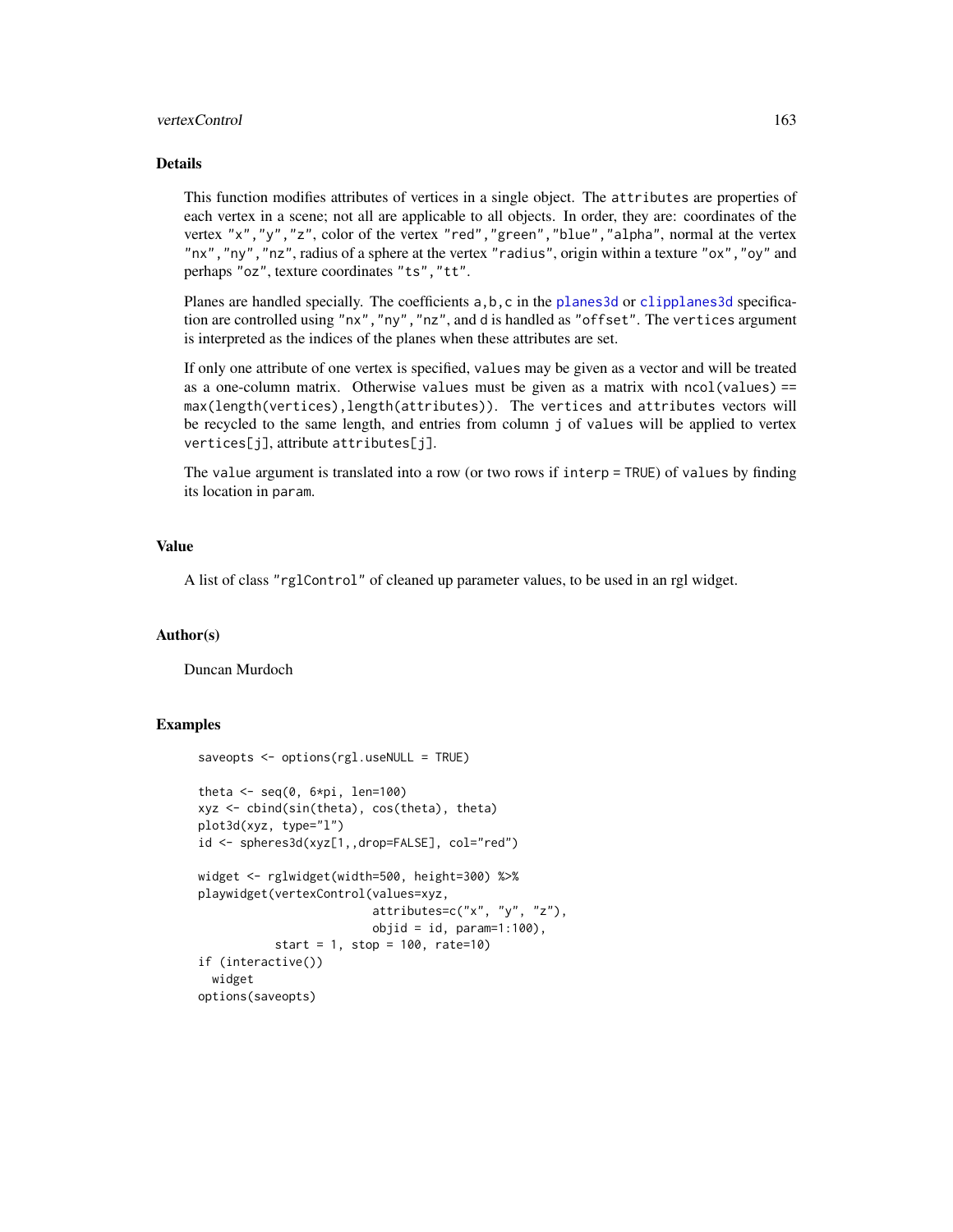<span id="page-163-0"></span>

#### **Description**

Set the viewpoint orientation.

#### Usage

```
view3d( theta = 0, phi = 15, ...)
rgl.viewpoint( theta = 0, phi = 15, fov = 60, zoom = 1,
        scale = par3d("scale"), interactive = TRUE, userMatrix,
       type = c("userviewpoint", "modelviewpoint") )
```
# Arguments

| theta, phi  | polar coordinates                                                   |
|-------------|---------------------------------------------------------------------|
| $\ddots$ .  | additional parameters to pass to rgl. viewpoint                     |
| fov         | field-of-view angle in degrees                                      |
| zoom        | zoom factor                                                         |
| scale       | real length 3 vector specifying the rescaling to apply to each axis |
| interactive | logical, specifying if interactive navigation is allowed            |
| userMatrix  | 4x4 matrix specifying user point of view                            |
| type        | which viewpoint to set?                                             |

#### Details

The data model can be rotated using the polar coordinates theta and phi. Alternatively, it can be set in a completely general way using the 4x4 matrix userMatrix. If userMatrix is specified, theta and phi are ignored.

The pointing device of your graphics user-interface can also be used to set the viewpoint interactively. With the pointing device the buttons are by default set as follows:

left adjust viewpoint position

middle adjust field of view angle

right or wheel adjust zoom factor

The user's view can be set with fov and zoom.

If the fov angle is set to 0, a parallel or orthogonal projection is used. Small non-zero values (e.g. 0.01 or less, but not 0.0) are likely to lead to rendering errors due to OpenGL limitations.

Prior to version 0.94, all of these characteristics were stored in one viewpoint object. With that release the characteristics are split into those that affect the projection (the user viewpoint) and those that affect the model (the model viewpoint). By default, this function sets both, but the type argument can be used to limit the effect.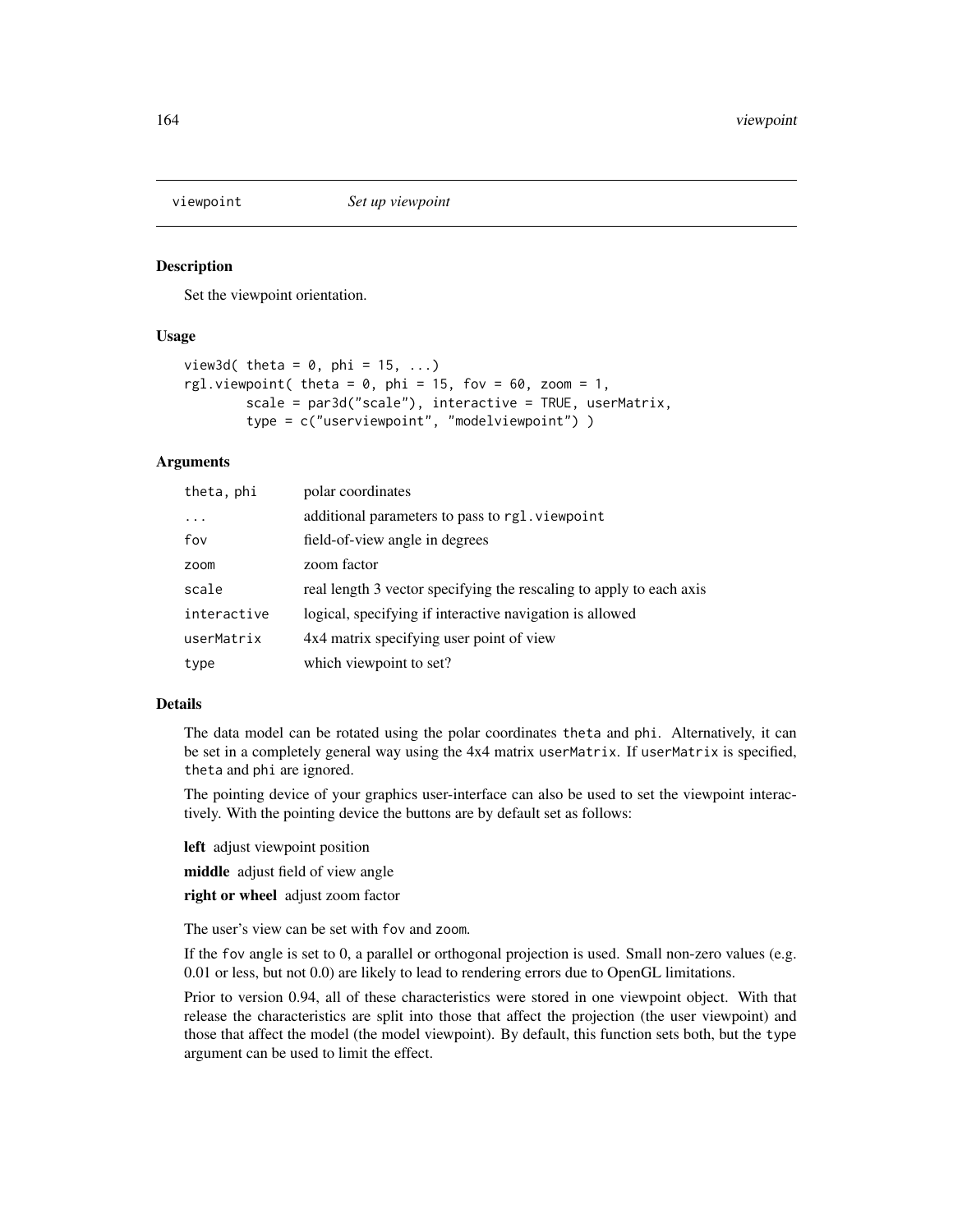# <span id="page-164-1"></span>webGLcontrols 165

# See Also

[par3d](#page-50-0)

# Examples

## Not run: # animated round trip tour for 10 seconds rgl.open() shade3d(oh3d(), color = "red") start <- proc.time()[3] while  $((i \leq 36*(proc.time))[3] - start)) \leq 360)$  { rgl.viewpoint(i, i/4); } ## End(Not run)

webGLcontrols *Write HTML/Javascript code to control a WebGL display.*

# <span id="page-164-0"></span>Description

These functions write out HTML code to control WebGL displays on the same page.

#### Usage

```
subsetSlider(subsets, labels = names(subsets),
             fullset = Reduce(union, subsets),
             subscenes = currentSubscene3d(), prefixes = "",
             accumulate = FALSE, ...)subsetSetter(subsets, subscenes = currentSubscene3d(), prefixes = "",
fullset = Reduce(union, subsets),
                         accumulate = FALSE)
clipplaneSlider(a=NULL, b=NULL, c=NULL, d=NULL,
                plane = 1, clipplaneids, prefixes = "",
                labels = signif(values[, 1], 3), ...toggleButton(subset, subscenes = currentSubscene3d(), prefixes = "",
             label = deparse(substitute(subset)),
             id = paste0(basename(tempfile("input"))), name = id)
```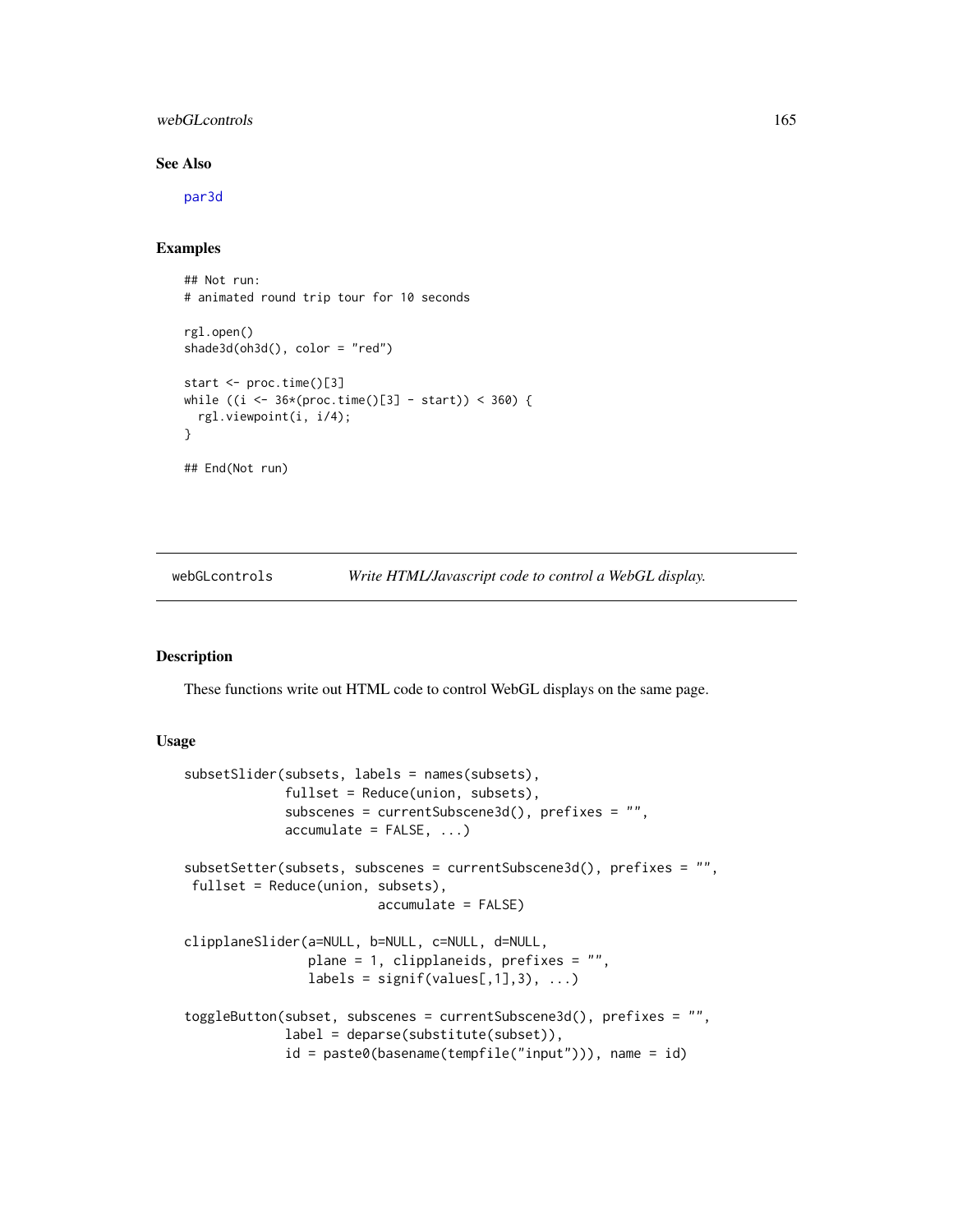#### <span id="page-165-0"></span>**Arguments**

| subsets             | A list of vectors of object identifiers; the slider or setter will choose among them.     |
|---------------------|-------------------------------------------------------------------------------------------|
| labels              | Labels to display corresponding to each subset. If NULL, numeric labels will be<br>shown. |
| fullset             | Objects in the subscene which are not in fuller will not be touched.                      |
| subscenes           | The subscenes to be controlled.                                                           |
| prefixes            | The prefixes of the WebGL scenes to be controlled.                                        |
| accumulate          | If TRUE, the subsets will accumulate (by union) as the value increases.                   |
| id                  | The id of the input control that will be generated.                                       |
| name                | The name of the input control that will be generated.                                     |
| $\ddots$            | Arguments to pass to property Slider.                                                     |
| a,b,c,d             | The parameter values to change. Leave as NULL to hold the parameter constant.             |
| plane, clipplaneids |                                                                                           |
|                     | The identifier of the particular clipplane to modify.                                     |
| subset              | The subset that the button should toggle.                                                 |
| label               | The button label.                                                                         |

#### Details

subsetSlider and clipplaneSlider generate an HTML5 slider control with a text label. To display no text, set the labels to blanks in the ... argument.

subsetSetter is a low-level function to produce the Javascript code used by subsetSlider. This code will not touch objects in the subscene if they are not in fullset. fullset defaults to the union of all the object ids mentioned in subsets, so by default if an id is not mentioned in one of the subsets, it will not be controlled by the slider.

toggleButton generates a button that toggles the presence of objects within a subscene. If the first entry in subset is in the subscene, all are deleted, otherwise all are added.

clipplaneSlider allows a clipping plane to be moved to a sequence of positions. Any non-NULL entries among a, b, c, d should be vectors; the slider will set those parameters of the selected clipping plane to corresponding values as the slider is moved.

#### Value

subsetSetter returns a length-one character vector of class "propertySetter".

The other functions use [cat](#page-0-0) to write their output and invisibly return the id of the control that was generated.

#### Author(s)

Duncan Murdoch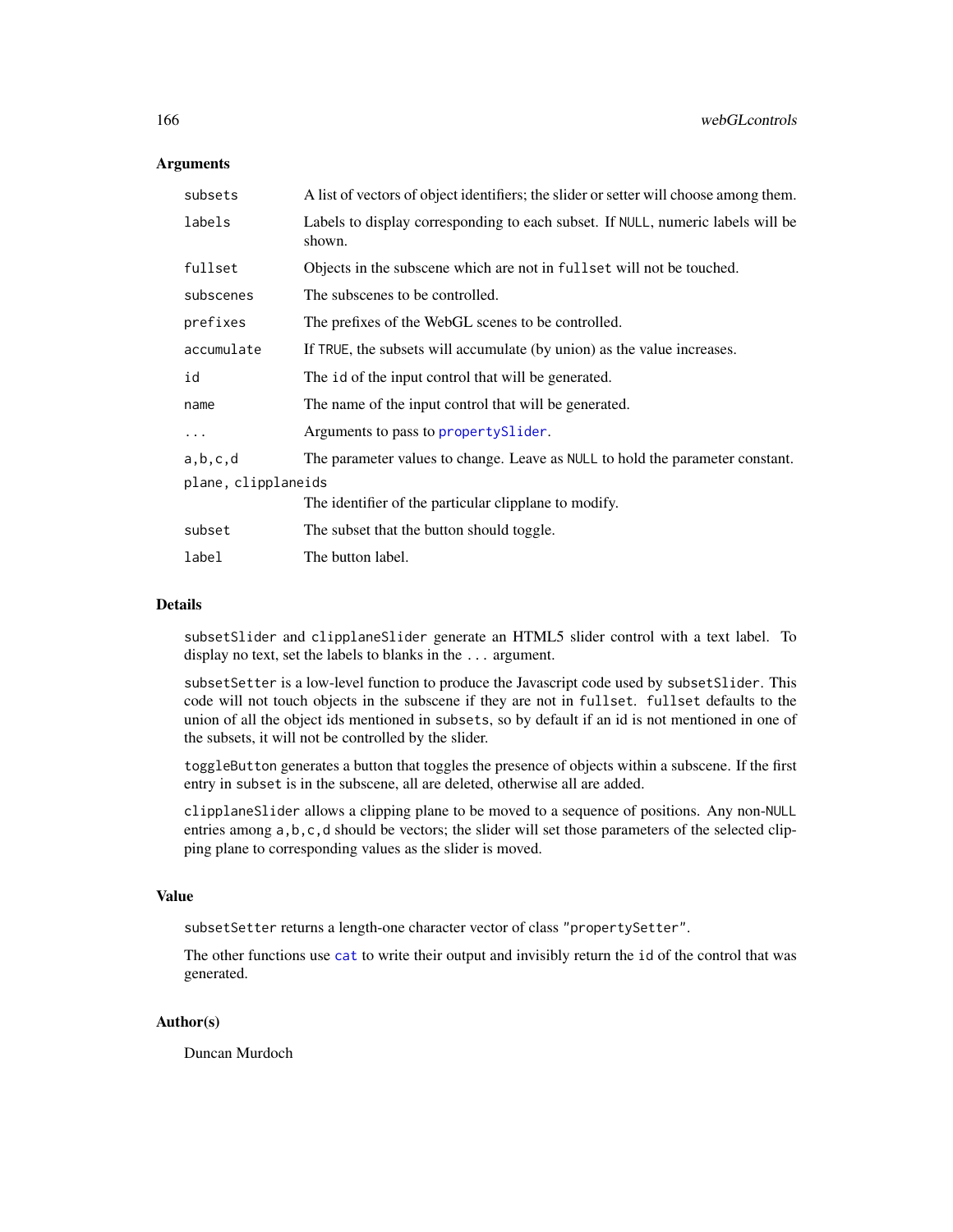#### <span id="page-166-1"></span>writeASY  $167$

# See Also

[playwidget](#page-72-0) and [toggleWidget](#page-158-0) for a newer, preferred method of inserting controls into a scene.

Older functions include [writeWebGL](#page-171-0). See [propertySlider](#page-85-0) and [propertySetter](#page-85-1) for lower level, more flexible functions.

# Examples

```
subsets <- list(1:3, 1:4, 1:5)
subsetSlider(subsets = subsets)
toggleButton(1:3)
clipplaneSlider(d = seq(0, 1, len=20), clipplaneid = 123)
```
<span id="page-166-0"></span>writeASY *Write Asymptote code for an rgl scene*

#### Description

Asymptote is a language for 3D graphics that is highly integrated with LaTeX. This is an experimental function to write an Asymptote program to approximate an rgl scene.

#### Usage

```
writeASY(scene = scene3d(),
         title = "scene",
         outtype = c("pdf", "eps", "asy", "latex", "pdflatex"),
         prc = TRUE,
         runAsy = "asy %filename%",
         defaultFontsize = 12,
         width = 7, height = 7,
         ppi = 100,
         ids = NULL,ver244 = FALSE)
```
#### Arguments

| scene           | rgl scene object                                                                                           |
|-----------------|------------------------------------------------------------------------------------------------------------|
| outtype         | What type of file to write? See Details.                                                                   |
| prc             | Whether to produce an interactive PRC scene.                                                               |
| title           | The base of the filename to produce.                                                                       |
| runAsy          | Code to run the Asymptote program.                                                                         |
| defaultFontsize |                                                                                                            |
|                 | The default fontsize for text.                                                                             |
| width, height   | Width and height of the output image, in inches.                                                           |
| ppi             | "Pixels per inch" to assume when converting line widths and point sizes (which<br>rgl measures in pixels). |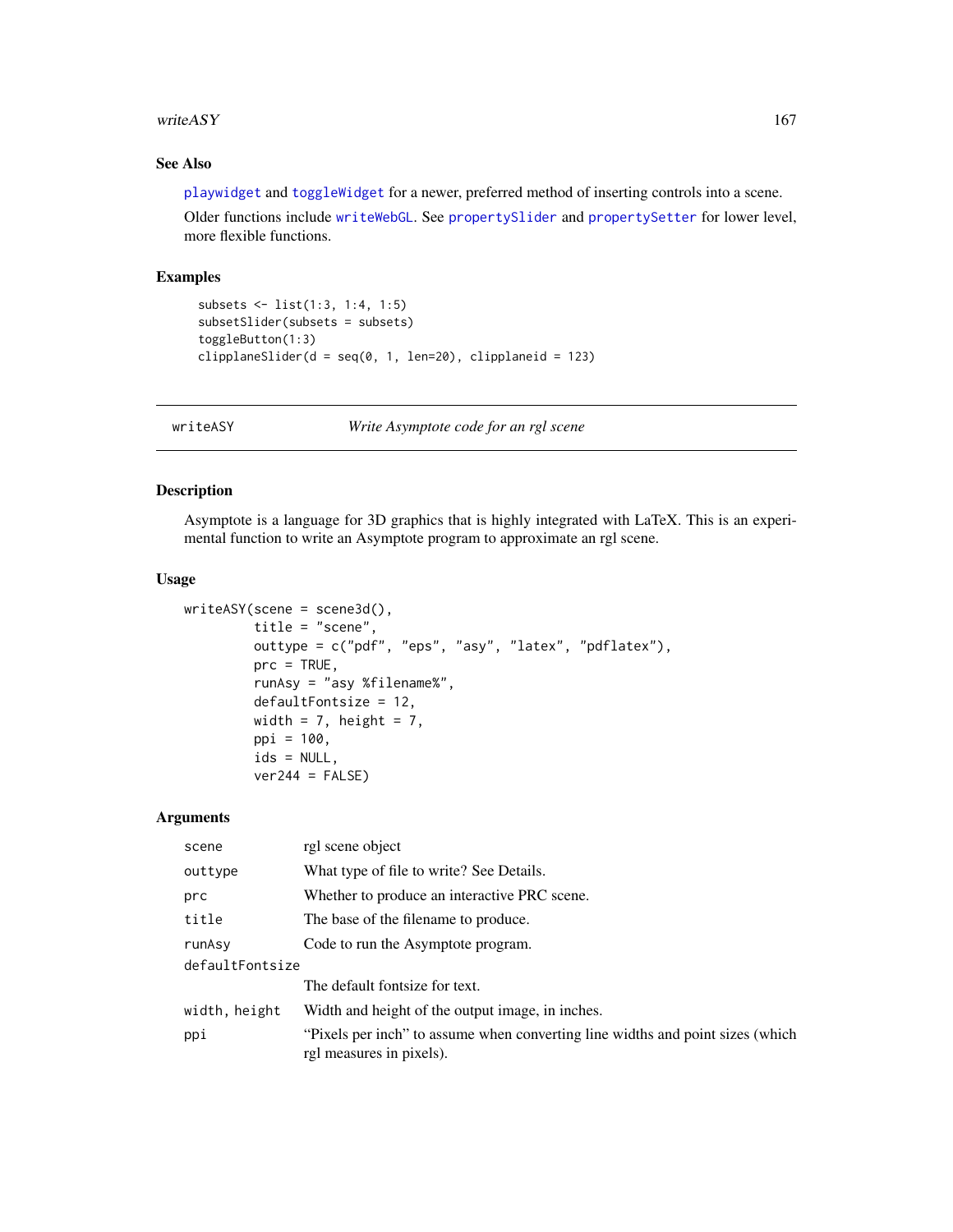<span id="page-167-0"></span>

| ids    | If not NULL, write out just these rgl objects.                                                                                                                                                                                                                                  |
|--------|---------------------------------------------------------------------------------------------------------------------------------------------------------------------------------------------------------------------------------------------------------------------------------|
| ver244 | Asymptote version 2.44 had a definition for its "light()" function that was in-<br>compatibly changed in some later version. (The new version is seen in version<br>2.49, but may have arrived earlier.). Setting ver $244 = TRUE$ makes write ASY<br>use the older definition. |

#### Details

Asymptote is both a language describing a 2D or 3D graphic, and a program to interpret that language and produce output in a variety of formats including EPS, PDF (interactive or static), etc.

The interactive scene produced with prc = TRUE requires outtype = "pdf", and (as of this writing) has a number of limitations:

- As far as we know, only Adobe Acrobat Reader of a sufficiently recent version can display these scenes.
- Current versions ignore lighting settings.

#### Value

The filename of the output file is returned invisibly.

# Note

This function is currently under development and limited in the quality of output it produces. Arguments will likely change.

There are a number of differences between the interactive display in Asymptote and the display in rgl. In particular, many objects that are a fixed size in rgl will scale with the image in Asymptote. Defaults have been chosen somewhat arbitrarily; tweaking will likely be needed.

Material properties of surfaces are not yet implemented.

# Author(s)

Duncan Murdoch

#### References

J. C. Bowman and A. Hammerlindl (2008). Asymptote: A vector graphics language, TUGBOAT: The Communications of the TeX Users Group, 29:2, 288-294.

#### See Also

[scene3d](#page-124-0) saves a copy of a scene to an R variable; [writeWebGL](#page-171-0), [writePLY](#page-170-0), [writeOBJ](#page-168-0) and [writeSTL](#page-90-0) write the scene to a file in various other formats.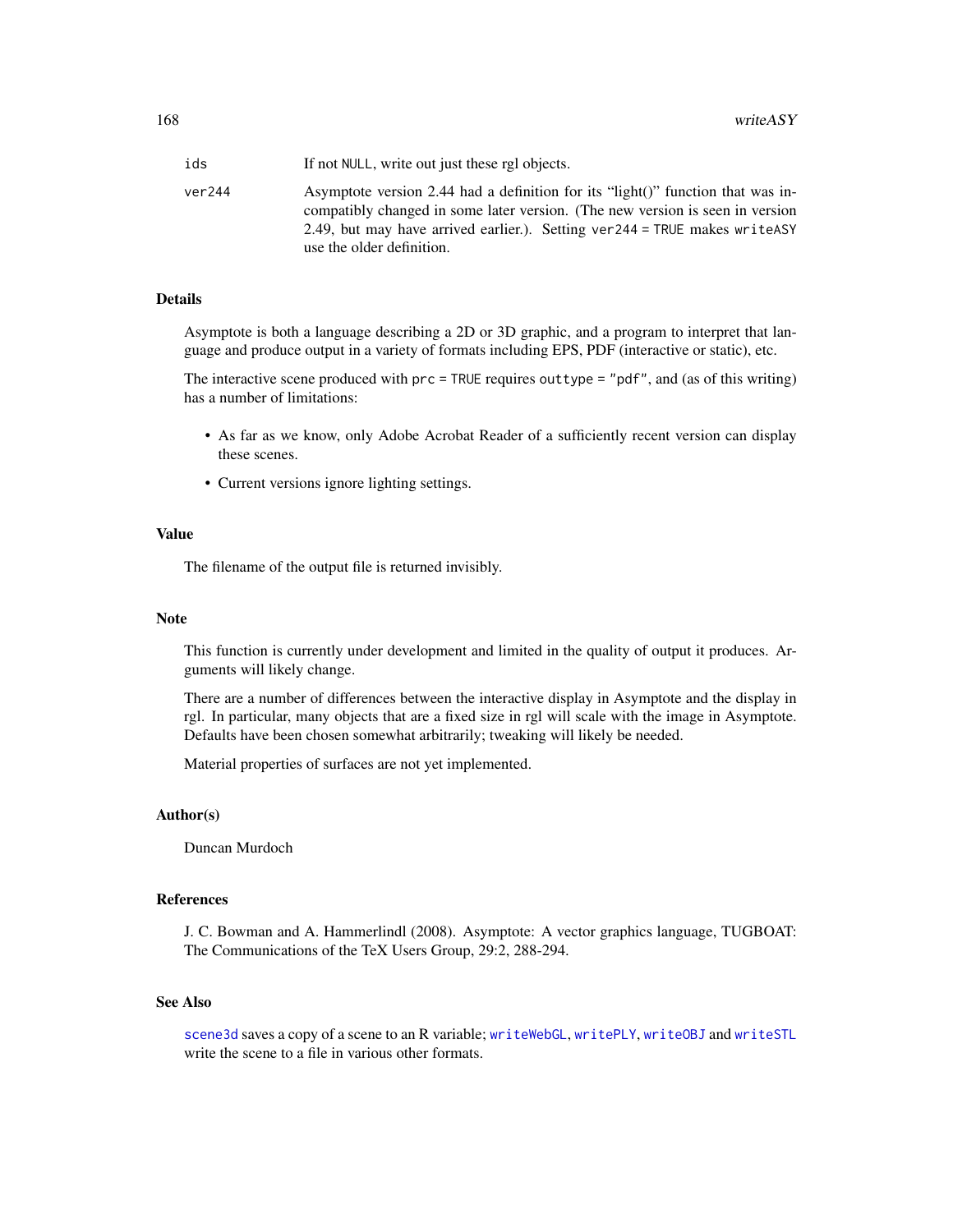#### <span id="page-168-1"></span>writeOBJ 169

#### Examples

```
x < - rnorm(20)y \le - rnorm(20)z \le- rnorm(20)plot3d(x, y, z, type = "s", col = "red")olddir <- setwd(tempdir())
writeASY(title = "interactive") # Produces interactive.pdf
writeASY(title = "noninteractive", prc = FALSE) # Produces noninteractive.pdf
setwd(olddir)
```
<span id="page-168-0"></span>writeOBJ *Read and write Wavefront OBJ format files*

# Description

writeOBJ writes OBJ files. This is a file format that is commonly used in 3D graphics applications. It does not represent text, but does represent points, lines, polygons (and many other types that RGL doesn't support). readOBJ reads only some parts of OBJ files.

#### Usage

```
writeOBJ(con,
         pointRadius = 0.005, pointShape = icosahedron3d(),
         lineRadius = pointRadius, lineSides = 20,
         pointsAsPoints = FALSE, linesAsLines = FALSE,
        withNormals = TRUE, withTextures = TRUE,
         separateObjects = TRUE,
         ids = NULL)
readOBJ(con, ...)
```
# **Arguments**

| con<br>pointRadius, lineRadius            | A connection or filename.                                                                                          |
|-------------------------------------------|--------------------------------------------------------------------------------------------------------------------|
|                                           | The radius of points and lines relative to the overall scale of the figure, if they<br>are converted to polyhedra. |
| pointShape                                | A mesh shape to use for points if they are converted. It is scaled by the point Radius.                            |
| lineSides<br>pointsAsPoints, linesAsLines | Lines are rendered as cylinders with this many sides.                                                              |
|                                           | Whether to convert points and lines to "point" and "line" records in the OBJ<br>output.                            |
| withNormals<br>separateObjects            | Whether to output vertex normals for smooth shading.                                                               |
|                                           | Whether to mark each RGL object as a separate object in the file.                                                  |
| withTextures                              | Whether to output texture coordinates.                                                                             |
| ids                                       | The identifiers (from rgl.ids) of the objects to write. If NULL, try to write<br>everything.                       |
| $\cdots$                                  | Additional arguments (typically just material) to pass to tmesh3d.                                                 |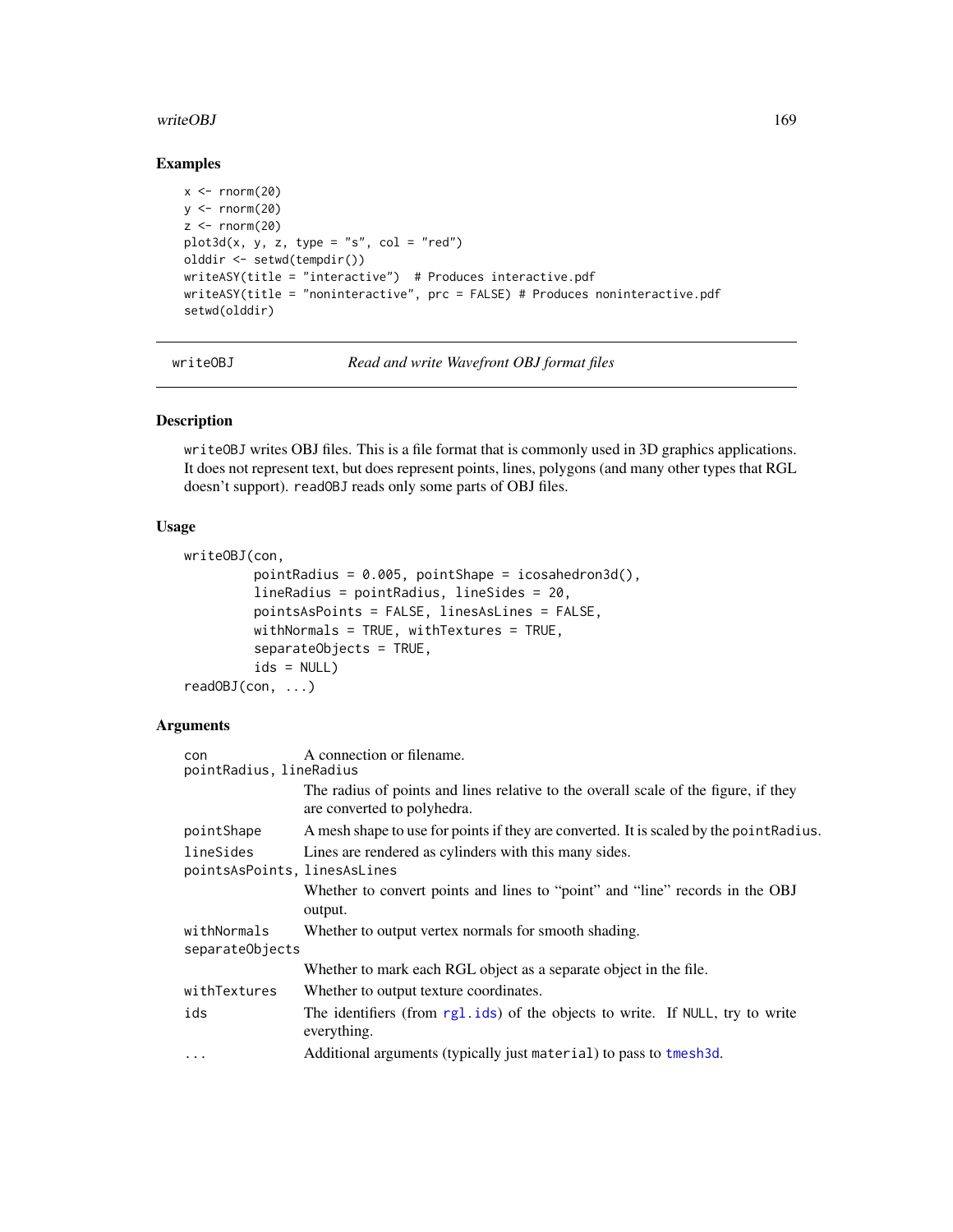# <span id="page-169-0"></span>Details

The current writeOBJ implementation only outputs triangles, quads, planes, spheres, points, line segments, line strips and surfaces. It does not output material properties such as colors, since the OBJ format does not support the per-vertex colors that RGL uses.

The readOBJ implementation can read faces, normals, and textures coordinates, but ignores material properties (including the specification of the texture file to use). To read a file that uses a single texture, specify it in the material argument, e.g. readOBJ("model.OBJ", material = list(color = "white",texture = "texture.png")). There is no support for files that use multiple textures.

The defaults for pointsAsPoints and linesAsLines have been chosen because Blender ([http:](http://www.blender.org) [//www.blender.org](http://www.blender.org)) does not import points or lines, only polygons. If you are exporting to other software you may want to change them.

If present, texture coordinates are output by default, but the textures themselves are not.

Individual RGL objects are output as separate objects in the file when separateObjects = TRUE, the default.

The output file should be readable by Blender and Meshlab; the latter can write in a number of other formats, including U3D, suitable for import into a PDF document.

#### Value

writeObj invisibly returns the name of the connection to which the data was written.

readObj returns a mesh object constructed from the input file.

# Author(s)

Duncan Murdoch

# References

The file format was found at <http://www.martinreddy.net/gfx/3d/OBJ.spec> on November 11, 2012.

#### See Also

[scene3d](#page-124-0) saves a copy of a scene to an R variable; [writeWebGL](#page-171-0), [writeASY](#page-166-0), [writePLY](#page-170-0) and [writeSTL](#page-90-0) write the scene to a file in various other formats.

#### Examples

```
filename <- tempfile(fileext = ".obj")
open3d()
shade3d( icosahedron3d() )
writeOBJ(filename)
# The motivation for writing readObj() was to read this shape
# file of Comet 67P/Churyumov-Gerasimenko, from the ESA:
open3d()
shade3d(readOBJ(url(
```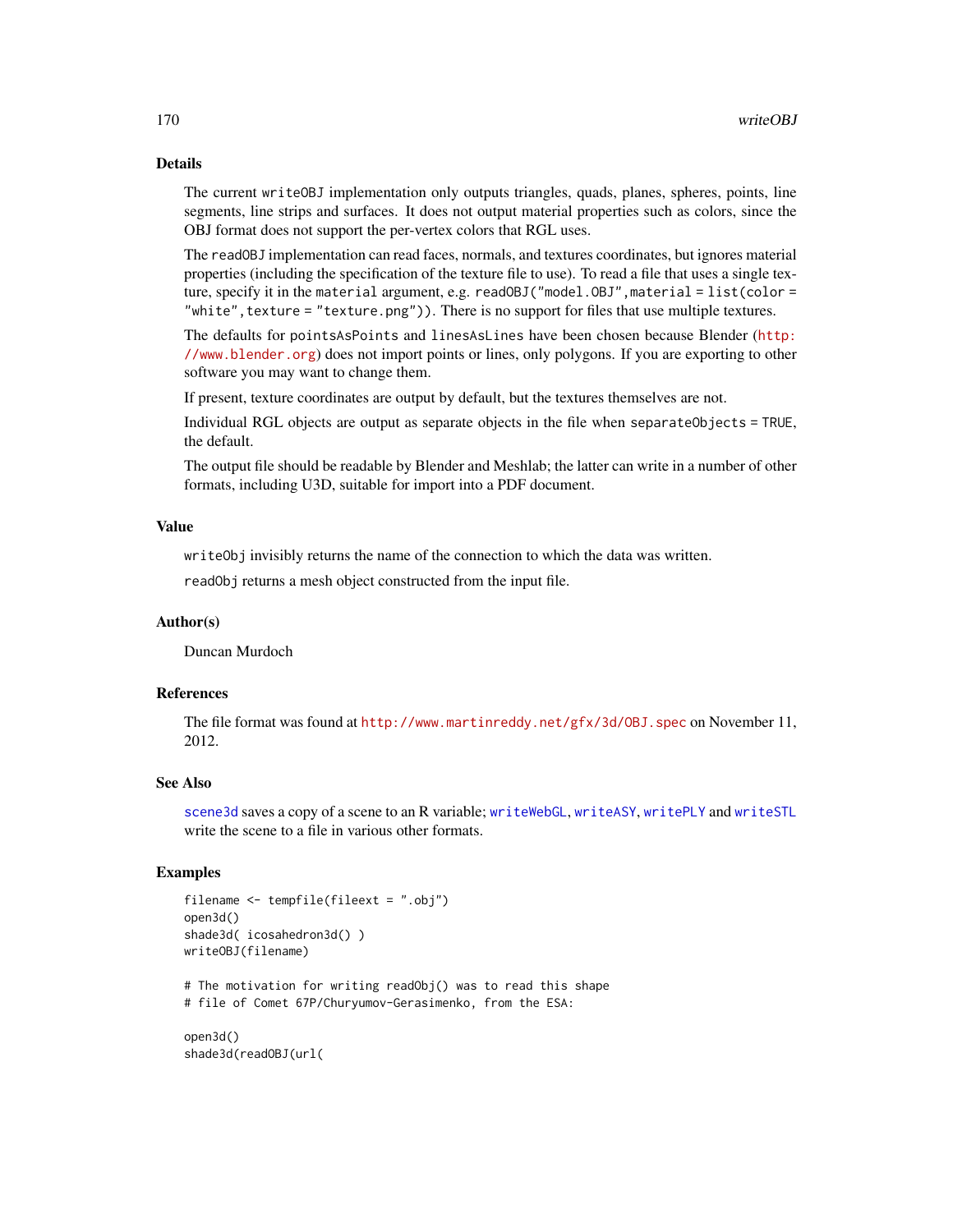#### <span id="page-170-1"></span>write  $PLY$  171

```
"http://sci.esa.int/science-e/www/object/doc.cfm?fobjectid=54726"
), material = list(col = "gray"))# Textures are used in a realistic hand image available from
# https://free3d.com/3d-model/freerealsichand-85561.html
# Thanks to Monte Shaffer for pointing this out.
# Decompress the files into the current directory, convert
# hand_mapNew.jpg to hand_mapNew.png, then use
## Not run:
open3d()
shade3d(readOBJ("hand.OBJ", material = list(color = "white",
shininess = 1, texture = "hand_mapNew.png")))
```

```
## End(Not run)
```
writePLY *Write Stanford PLY format files*

# Description

This function writes PLY files. This is a simple file format that is commonly used in 3D printing. It does not represent text, only edges and polygons. The writePLY function does the necessary conversions.

#### Usage

```
writePLY(con, format = c("little_endian", "big_endian", "ascii"),
         pointRadius = 0.005, pointShape = icosahedron3d(),
         lineRadius = pointRadius, lineSides = 20,
         pointsAsEdges = FALSE, linesAsEdges = pointsAsEdges,
        withColors = TRUE, withNormals = !(pointsAsEdges || linesAsEdges),
        ids = NULL)
```
#### **Arguments**

| con                                      | A connection or filename.                                                                                          |
|------------------------------------------|--------------------------------------------------------------------------------------------------------------------|
| format                                   | Which output format. Defaults to little-endian binary.                                                             |
| pointRadius, lineRadius                  |                                                                                                                    |
|                                          | The radius of points and lines relative to the overall scale of the figure, if they<br>are converted to polyhedra. |
| pointShape                               | A mesh shape to use for points if they are converted. It is scaled by the point Radius.                            |
| lineSides<br>pointsAsEdges, linesAsEdges | Lines are rendered as cylinders with this many sides.                                                              |
|                                          | Whether to convert points and lines to "Edge" records in the PLY output.                                           |
| withColors                               | Whether to output vertex color information.                                                                        |
| withNormals                              | Whether to output vertex normals for smooth shading.                                                               |
| ids                                      | The identifiers (from rg1.ids) of the objects to write. If NULL, try to write<br>everything.                       |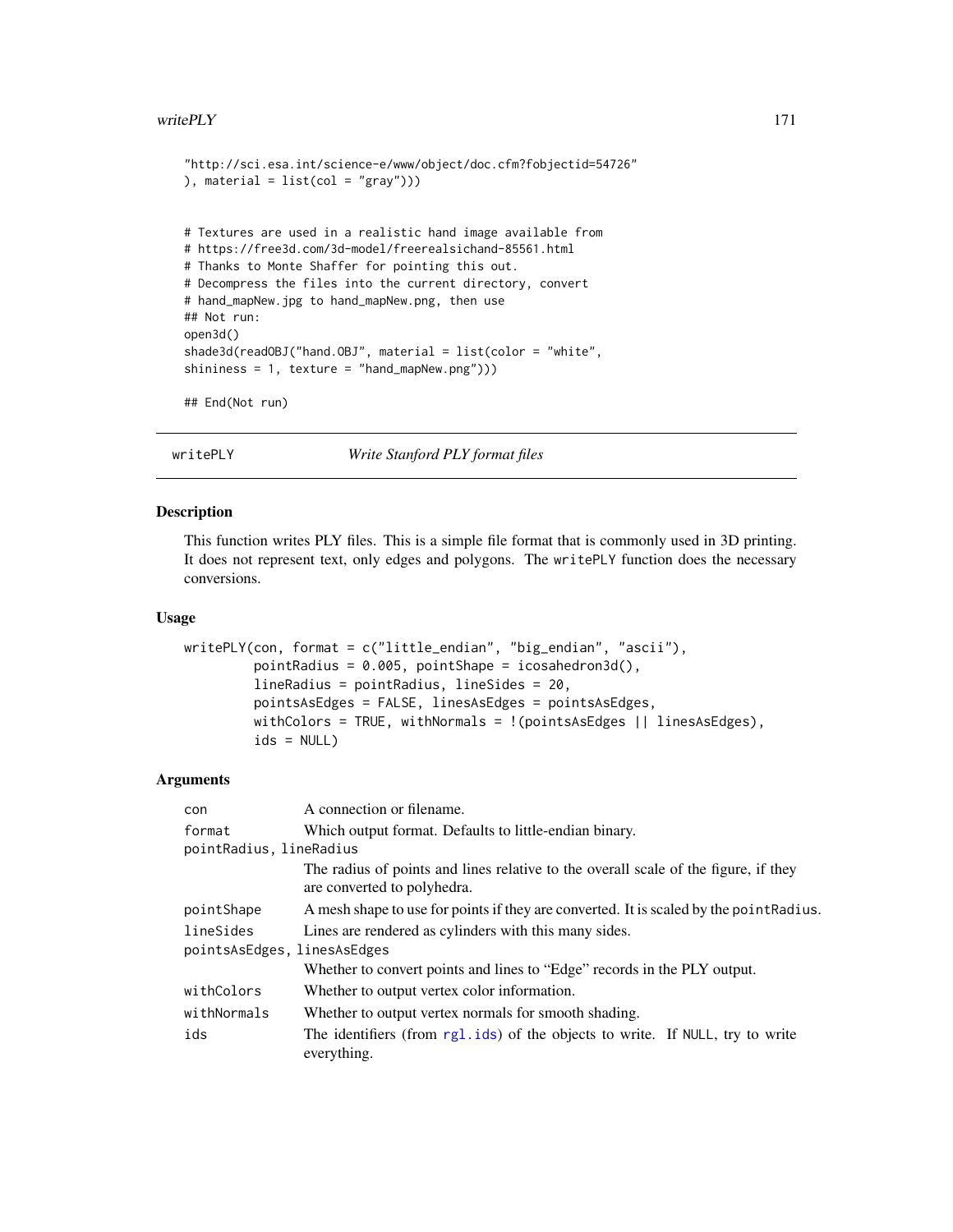# <span id="page-171-1"></span>Details

The current implementation only outputs triangles, quads, planes, spheres, points, line segments, line strips and surfaces.

The defaults for pointsAsEdges and linesAsEdges have been chosen because Blender ([http:](http://www.blender.org) [//www.blender.org](http://www.blender.org)) does not import lines, only polygons. If you are exporting to other software you may want to change them.

Since the PLY format only allows one object per file, all RGL objects are combined into a single object when output.

The output file is readable by Blender and Meshlab; the latter can write in a number of other formats, including U3D, suitable for import into a PDF document.

#### Value

Invisibly returns the name of the connection to which the data was written.

#### Author(s)

Duncan Murdoch

#### References

The file format was found on <http://www.mathworks.com> on November 10, 2012 at a URL that no longer exists; currently the format is described at [https://www.mathworks.com/help/vision/](https://www.mathworks.com/help/vision/ug/the-ply-format.html) [ug/the-ply-format.html](https://www.mathworks.com/help/vision/ug/the-ply-format.html).

# See Also

[scene3d](#page-124-0) saves a copy of a scene to an R variable; [writeWebGL](#page-171-0), [writeASY](#page-166-0), [writeOBJ](#page-168-0) and [writeSTL](#page-90-0) write the scene to a file in various other formats.

#### Examples

```
filename <- tempfile(fileext = ".ply")
open3d()
shade3d( icosahedron3d(col = "magenta") )
writePLY(filename)
```
<span id="page-171-0"></span>writeWebGL *Write scene to HTML.*

#### Description

Writes the current scene to a collection of files that contain WebGL code to reproduce it in a browser.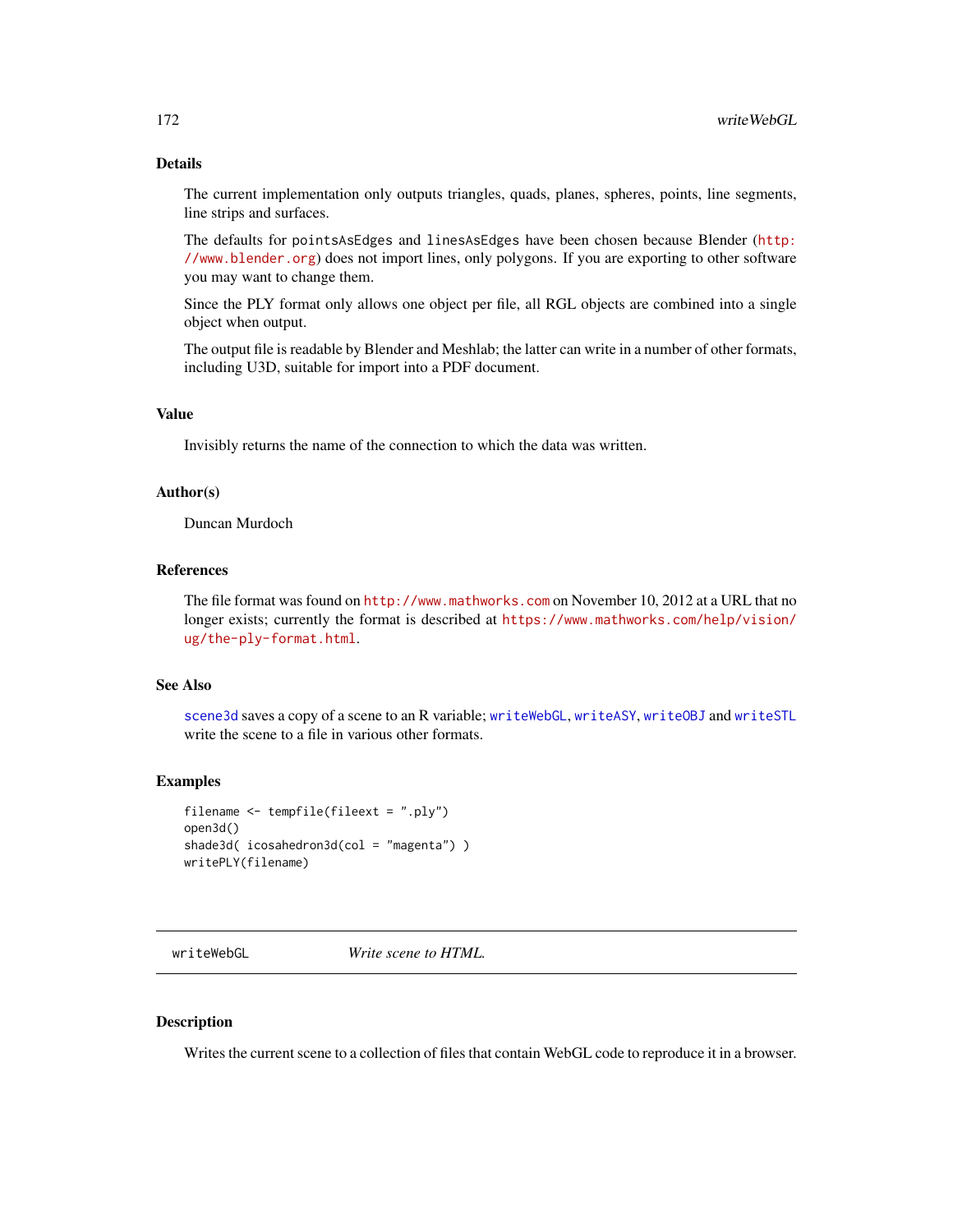#### writeWebGL 173

#### Usage

```
writeWebGL(dir = "webGL", filename = file.path(dir, "index.html"),
       template = system.file(file.path("WebGL", "template.html"), package = "rgl"),
           prefix = ",
           snapshot = TRUE, commonParts = TRUE, reuse = NULL,
           font = "Arial", width, height)
```
# **Arguments**

| dir           | Where to write the files.                                                                                                                                                                                             |
|---------------|-----------------------------------------------------------------------------------------------------------------------------------------------------------------------------------------------------------------------|
| filename      | The filename to use for the main file.                                                                                                                                                                                |
| template      | The template web page to which to write the Javascript for the scene. See Details<br>below.                                                                                                                           |
| prefix        | An optional prefix to use on global identifiers in the scene; use different prefixes<br>for different scenes displayed on the same web page. If not blank, it should be a<br>legal identifier in Javascript and HTML. |
| snapshot      | Whether to include a snapshot of the scene, to be displayed in browsers that<br>don't support WebGL, or a specification of the snapshot to use. See details<br>below.                                                 |
| commonParts   | Whether to include parts that would be common to several figures on the same<br>page. Currently this includes a reference to and copy of the 'CanvasMatrix.js'<br>file in the output.                                 |
| reuse         | When writing several figures on the same page, set this to a dataframe containing<br>values to reuse. See the Value section below.                                                                                    |
| font          | The font to use for text.                                                                                                                                                                                             |
| width, height | The (optional) width and height in pixels of the image to display. If omitted, the<br>par3d("windowRect") dimensions will be used.                                                                                    |

#### Details

This function writes out a web page containing Javascript that reconstructs the scene in WebGL.

Use the template argument to give the filename of a web page that is to contain the code for the new scene. It should contain a single line containing paste0("%", prefix, "WebGL%"), e.g. %WebGL% with the default empty prefix. That line will be replaced by the Javascript and other code necessary to reproduce the current scene. The template may also contain the string "%rglVersion%" which will be replaced with the current rgl version number. If template is NULL, the output will simply be written directly to the main file.

To put more than one scene into a web page, use different values of prefix for each. The prefix will be used in identifiers in both Javascript and HTML, so it is safest to start with a letter and only use alphanumeric characters.

WebGL is a fairly new technology for displaying 3D scenes in browsers. Most current browsers support it to some extent, though it may not be enabled by default; see <http://get.webgl.org> for details. A major exception currently is Microsoft's Internet Explorer, though plugins are available.

Currently writeWebGL has a number of known limitations, some of which will be gradually eliminated as development progresses: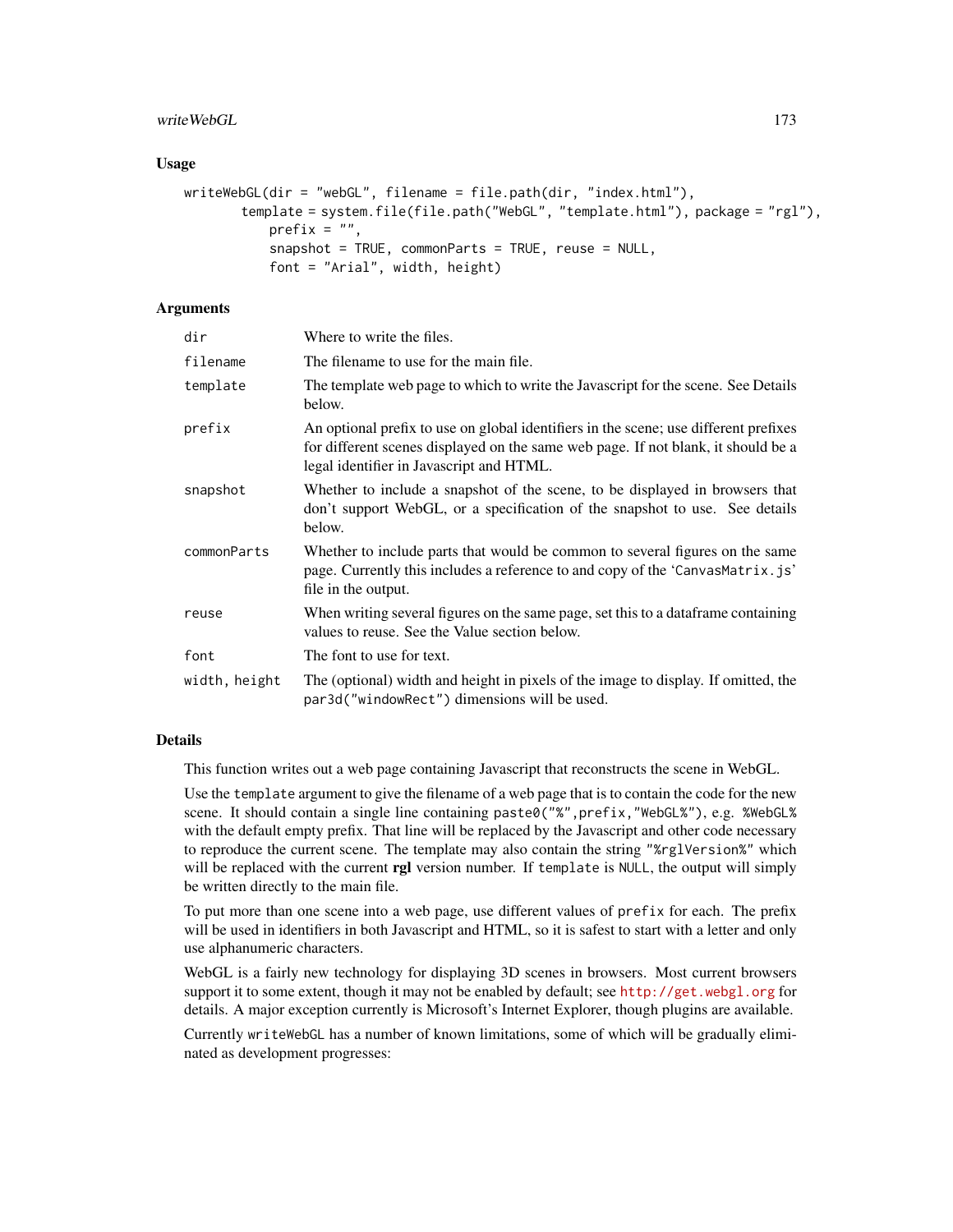- <span id="page-173-0"></span>• The bounding box decorations are fixed; labels do not move as they do within R.
- User-defined mouse controls are not supported.
- Missing values are not handled properly.
- WebGL browsers generally do not support more than 65535 vertices per object. writeWebGL will print a warning if this limit is exceeded, but it is up to the user to break his scene into smaller objects. (And 65535 vertices may not be small enough!)

# Value

The filename is returned. If reuse is not NULL, it will have an attribute called "reuse" which contains a dataframe with columns "id" and "prefix" identifying the prefix used for objects drawn in this scene. This dataframe can be used as the reuse argument in subsequent calls to writeWebGL.

#### **Note**

This function is deprecated in favour of the rglwidget() function.

# **Note**

If commonParts is TRUE, the output includes a binary copy of the CanvasMatrix Javascript library. This file is necessary for the Javascript code written by writeWebGL to function properly, but only one copy is needed if the output page contains multiple writeWebGL figures.

Its source (including the copyright notice and license for free use) is included in the file named by system.file("htmlwidgets/lib/CanvasMatrix.src.js",package = "rgl").

# Author(s)

Duncan Murdoch.

# References

<http://www.webgl.org>

#### See Also

[scene3d](#page-124-0) saves a copy of a scene to an R variable; [writeASY](#page-166-0), [writePLY](#page-170-0), [writeOBJ](#page-168-0) and [writeSTL](#page-90-0) write the scene to a file in various other formats.

#### Examples

```
plot3d(rnorm(100), rnorm(100), rnorm(100), rnorm(100), type = "s", col = "red")# This writes a copy into temporary directory 'webGL', and then displays it
filename <- writeWebGL(dir = file.path(tempdir(), "webGL"),
                     width = 500, reuse = TRUE)
# Display the "reuse" attribute
attr(filename, "reuse")
# Display the scene in a browser
if (interactive())
  browseURL(paste0("file://", filename))
```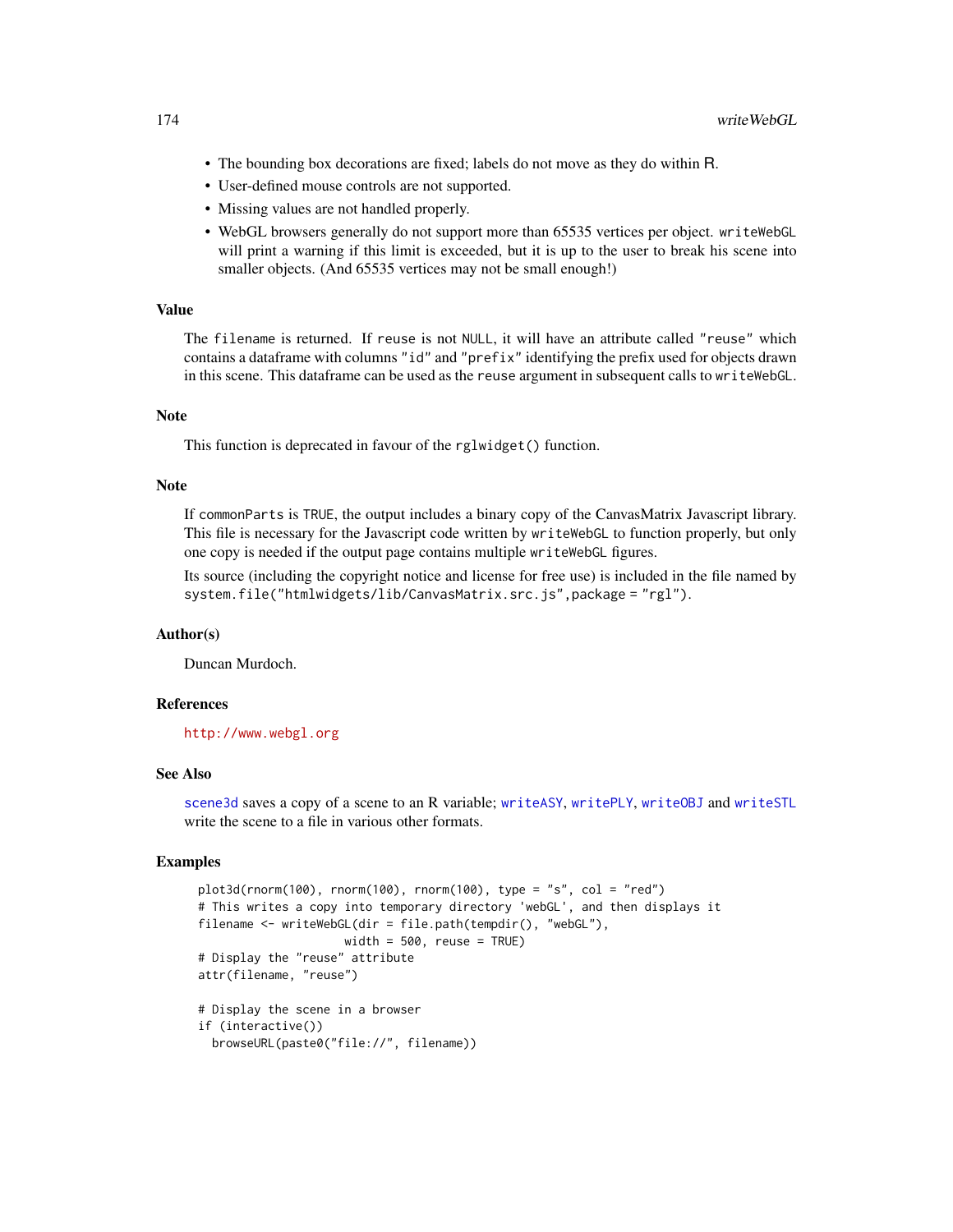# **Index**

∗Topic dplot ellipse3d, [33](#page-32-0) par3dinterp, [56](#page-55-1) play3d, [71](#page-70-1) spin3d, [141](#page-140-1) ∗Topic dynamic abclines3d, [6](#page-5-0) addNormals, [7](#page-6-0) aspect3d, [20](#page-19-0) axes3d, [23](#page-22-0) bg3d, [25](#page-24-0) cylinder3d, [30](#page-29-0) grid3d, [38](#page-37-0) light, [41](#page-40-0) matrices, [43](#page-42-0) mesh3d, [46](#page-45-2) par3d, [51](#page-50-2) persp3d, [60](#page-59-1) planes3d, [69](#page-68-2) plot3d, [75](#page-74-0) points3d, [82](#page-81-0) r3d, [90](#page-89-1) rgl-package, [4](#page-3-0) rgl.bbox, [95](#page-94-0) rgl.bringtotop, [97](#page-96-0) rgl.material, [99](#page-98-1) rgl.open, [102](#page-101-0) rgl.pixels, [103](#page-102-0) rgl.postscript, [104](#page-103-0) rgl.primitive, [106](#page-105-0) rgl.setMouseCallbacks, [108](#page-107-0) rgl.snapshot, [109](#page-108-0) rgl.surface, [111](#page-110-1) rgl.user2window, [115](#page-114-0) scene, [124](#page-123-1) select3d, [128](#page-127-0) shapelist3d, [134](#page-133-0) spheres3d, [140](#page-139-0) sprites, [143](#page-142-0)

subdivision3d, [144](#page-143-0) surface3d, [149](#page-148-0) text3d, [150](#page-149-1) viewpoint, [164](#page-163-0) ∗Topic graphics bgplot3d, [26](#page-25-0) extrude3d, [35](#page-34-1) identify3d, [40](#page-39-0) mfrow3d, [48](#page-47-2) observer3d, [50](#page-49-0) persp3d, [60](#page-59-1) persp3d.deldir, [63](#page-62-0) persp3d.function, [65](#page-64-0) persp3d.triSht, [67](#page-66-0) polygon3d, [84](#page-83-1) readSTL, [91](#page-90-1) rgl.attrib, [93](#page-92-0) scene3d, [125](#page-124-1) selectpoints3d, [130](#page-129-0) subscene3d, [145](#page-144-1) subsceneInfo, [148](#page-147-1) triangulate, [160](#page-159-0) turn3d, [161](#page-160-0) writeOBJ, [169](#page-168-1) writePLY, [171](#page-170-1) writeWebGL, [172](#page-171-1) ∗Topic utilities hook\_rgl, [39](#page-38-0) rgl.Sweave, [112](#page-111-0) .check3d, [5](#page-4-0) %>% *(*import*)*, [41](#page-40-0) %>%, *[41](#page-40-0)* abclines3d, [6,](#page-5-0) *[38](#page-37-0)*, *[70](#page-69-0)* addNormals, [7,](#page-6-0) *[14,](#page-13-0) [15](#page-14-0)*, *[45](#page-44-0)* addToSubscene3d *(*subscene3d*)*, [145](#page-144-1) ageControl, [8,](#page-7-0) *[41](#page-40-0)*, *[75](#page-74-0)* ageSetter, [9,](#page-8-0) *[89](#page-88-0)* all.equal, *[14](#page-13-0)*, *[45](#page-44-0)*

alphashape3d::ashape3d, *[16,](#page-15-0) [17](#page-16-0)*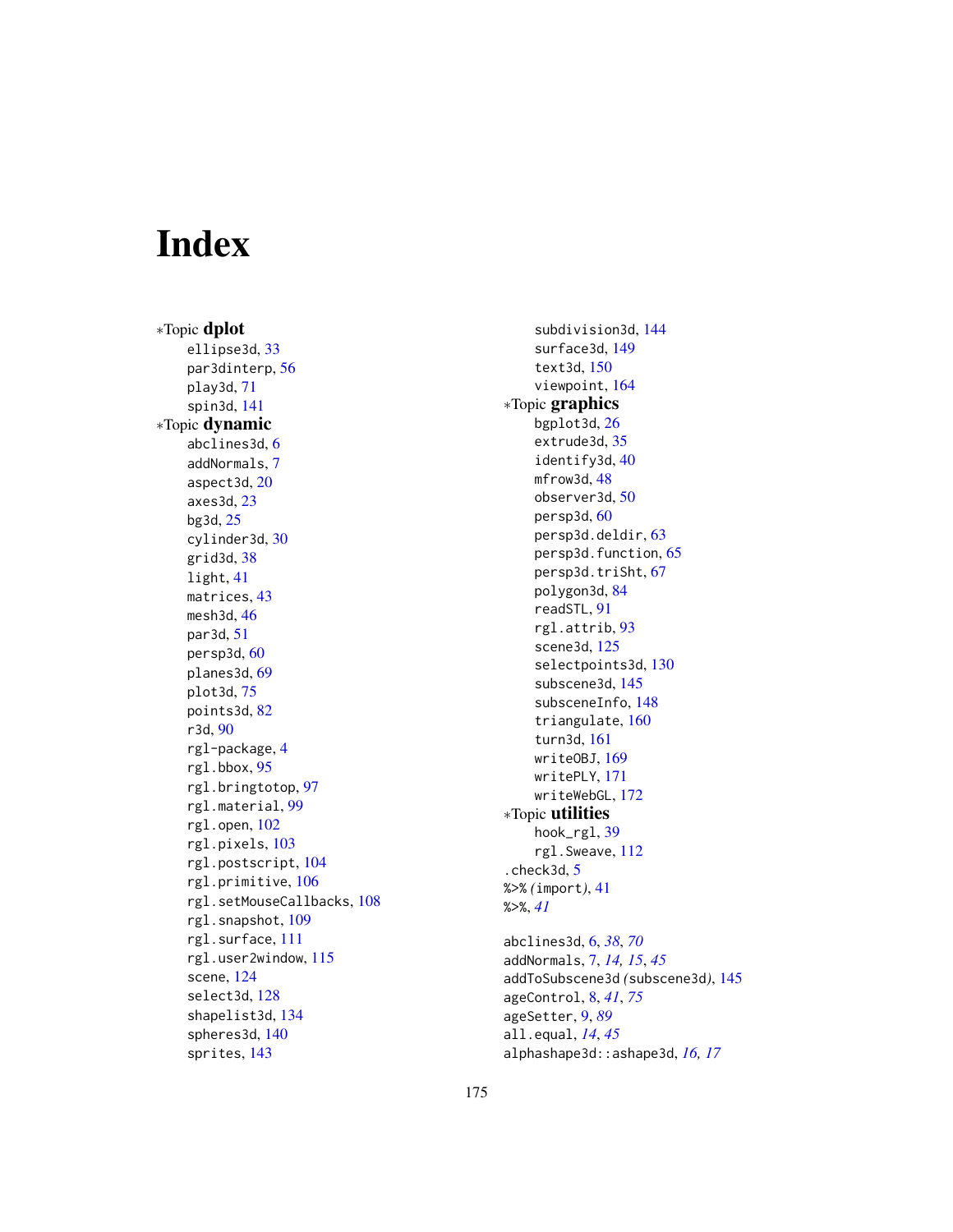```
arc3d, 11
arrow3d, 12, 13
arrows, 13
as.character, 40
as.mesh3d, 14, 17, 18, 20
as.mesh3d.ashape3d, 16
as.mesh3d.deldir (persp3d.deldir), 63
as.mesh3d.rglId, 14, 18, 45
as.mesh3d.tri (persp3d.triSht), 67
as.mesh3d.triSht (persp3d.triSht), 67
as.triangles3d, 19
as.triangles3d.rglId, 18
asEuclidean (matrices), 43
ashape3d, 16
asHomogeneous (matrices), 43
aspect3d, 20, 54, 77, 141
asRow, 21
axes3d, 23, 96, 97
axis, 24
axis3d, 38, 39
axis3d (axes3d), 23
bbox3d, 23, 24, 96
bbox3d (rgl.bbox), 95
bg3d, 25, 26, 27, 52, 53, 126
bgplot3d, 25, 26, 140
box, 24
box3d (axes3d), 23
cat, 166
cbind, 139
check3d (.check3d), 5
clear3d (scene), 124
clearSubsceneList (mfrow3d), 48
clipMesh3d, 18, 27
clipplaneControl, 29
clipplanes3d, 77, 163
clipplanes3d (planes3d), 69
clipplaneSlider, 89
clipplaneSlider (webGLcontrols), 165
cloud, 121
col2rgb, 10
createWidget, 74, 122
cube3d, 4, 91
cube3d (mesh3d), 46
cuboctahedron3d (mesh3d), 46
currentSubscene3d (subscene3d), 145
curve, 66
```
cylinder3d, [30](#page-29-0)

```
decorate3d, 61
decorate3d (plot3d), 75
deform.mesh3d (subdivision3d), 144
deldir, 63, 64
delFromSubscene3d (subscene3d), 145
divide.mesh3d (subdivision3d), 144
dodecahedron3d (mesh3d), 46
dot3d, 91, 134
dot3d (mesh3d), 46
elementId2Prefix, 32
ellipse3d, 33, 141
expression, 152
extrude3d, 35, 85, 161, 162
figHeight (figWidth), 36
figWidth, 36
gc3d, 49
```
gc3d *(*subscene3d*)*, [145](#page-144-1) getr3dDefaults *(*par3d*)*, [51](#page-50-2) getWidgetId *(*asRow*)*, [21](#page-20-0) GramSchmidt, [37](#page-36-0) grid, *[38](#page-37-0)* grid3d, [38](#page-37-0)

highlevel *(*rglIds*)*, [116](#page-115-0) hook\_rgl, [39,](#page-38-0) *[114](#page-113-0)* hook\_webgl, *[114](#page-113-0)*, *[123](#page-122-0)* hook\_webgl *(*hook\_rgl*)*, [39](#page-38-0)

icosahedron3d *(*mesh3d*)*, [46](#page-45-2) identify, *[40,](#page-39-0) [41](#page-40-0)* identify3d, [40](#page-39-0) identityMatrix *(*matrices*)*, [43](#page-42-0) import, [41](#page-40-0)

layout, *[48](#page-47-2)[–50](#page-49-0)* layout3d, *[147](#page-146-0)* layout3d *(*mfrow3d*)*, [48](#page-47-2) legend, *[26,](#page-25-0) [27](#page-26-0)* legend3d *(*bgplot3d*)*, [26](#page-25-0) light, [41](#page-40-0) light3d, *[125](#page-124-1)* light3d *(*light*)*, [41](#page-40-0) lines3d, *[84](#page-83-1)*, *[91](#page-90-1)*, *[107](#page-106-0)* lines3d *(*points3d*)*, [82](#page-81-0) locator, *[129](#page-128-0)* lowlevel *(*rglIds*)*, [116](#page-115-0)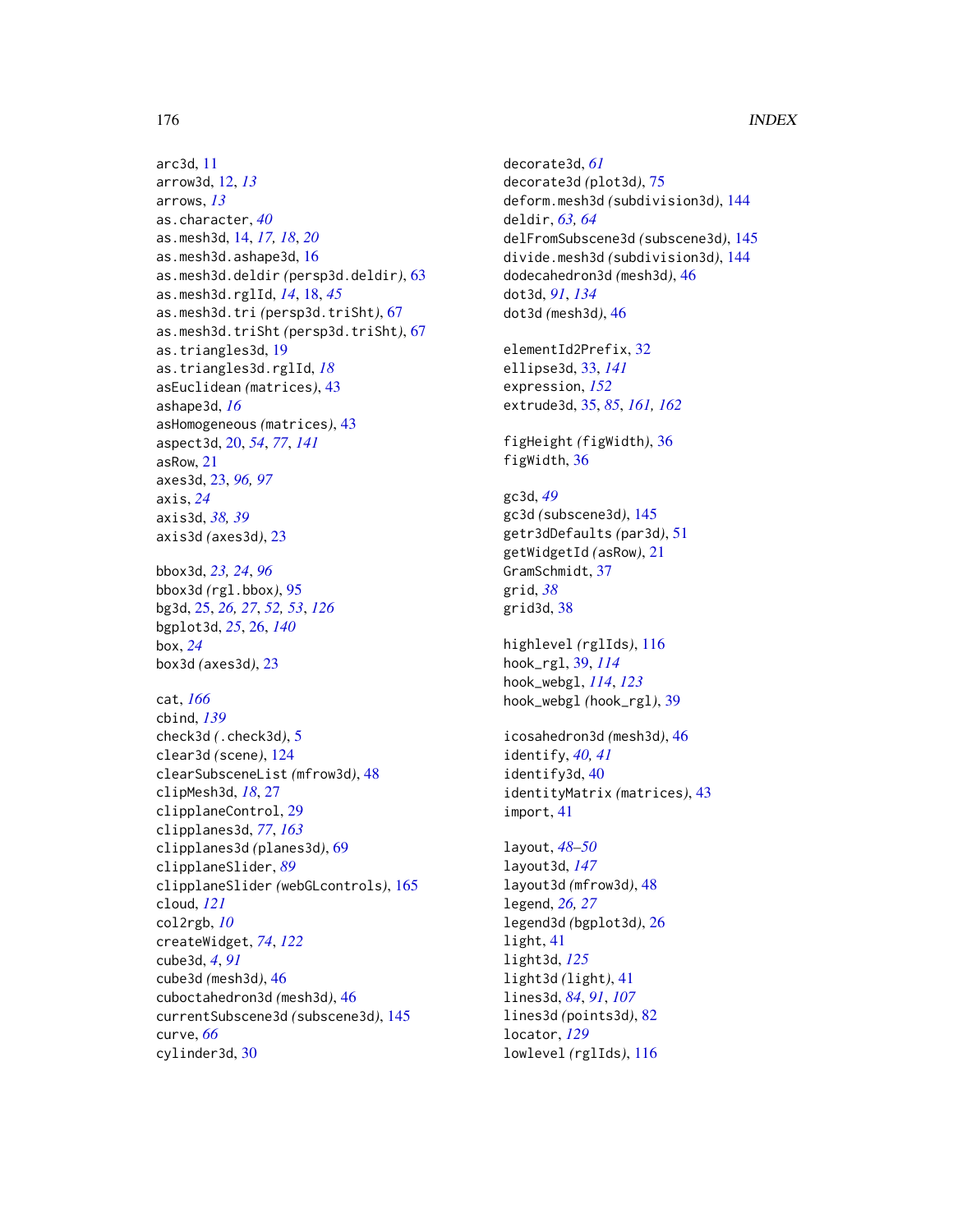#### INDEX 177

magick, *[72](#page-71-0)* material3d, *[16](#page-15-0)*, *[23](#page-22-0)*, *[25](#page-24-0)*, *[47](#page-46-0)*, *[53](#page-52-0)*, *[76](#page-75-0)*, *[126](#page-125-0)* material3d *(*rgl.material*)*, [99](#page-98-1) matrices, [43,](#page-42-0) *[55](#page-54-0)* matrixSetter *(*propertySetter*)*, [86](#page-85-2) mergeVertices, [45](#page-44-0) mesh3d, *[14,](#page-13-0) [15](#page-14-0)*, *[28](#page-27-0)*, *[34](#page-33-0)*, *[43](#page-42-0)*, *[45](#page-44-0)*, [46,](#page-45-2) *[64](#page-63-0)*, *[68](#page-67-0)*, *[90,](#page-89-1) [91](#page-90-1)*, *[135](#page-134-0)*, *[145](#page-144-1)* mfrow3d, [48,](#page-47-2) *[147](#page-146-0)* movie3d, *[110](#page-109-0)* movie3d *(*play3d*)*, [71](#page-70-1) mtext, *[24](#page-23-0)* mtext3d, *[139](#page-138-0)* mtext3d *(*axes3d*)*, [23](#page-22-0)

newSubscene3d, *[49,](#page-48-0) [50](#page-49-0)*, *[149](#page-148-0)* newSubscene3d *(*subscene3d*)*, [145](#page-144-1) next3d *(*mfrow3d*)*, [48](#page-47-2) normalize.mesh3d *(*subdivision3d*)*, [144](#page-143-0)

observer3d, [50,](#page-49-0) *[54](#page-53-0)* octahedron3d *(*mesh3d*)*, [46](#page-45-2) oh3d *(*mesh3d*)*, [46](#page-45-2) open3d, *[4,](#page-3-0) [5](#page-4-0)*, *[77](#page-76-0)*, *[90](#page-89-1)*, *[103](#page-102-0)*, *[114](#page-113-0)*, *[125](#page-124-1)* open3d *(*par3d*)*, [51](#page-50-2)

par, *[48](#page-47-2)[–50](#page-49-0)* par3d, *[5](#page-4-0)*, *[21](#page-20-0)*, *[44](#page-43-0)*, *[48,](#page-47-2) [49](#page-48-0)*, *[51](#page-50-2)*, [51,](#page-50-2) *[57](#page-56-0)*, *[71](#page-70-1)*, *[76,](#page-75-0) [77](#page-76-0)*, *[101](#page-100-0)*, *[108,](#page-107-0) [109](#page-108-0)*, *[115](#page-114-0)*, *[126](#page-125-0)*, *[147](#page-146-0)*, *[152](#page-151-0)*, *[155](#page-154-1)*, *[165](#page-164-1)* par3dinterp, [56,](#page-55-1) *[58](#page-57-0)*, *[72](#page-71-0)*, *[87,](#page-86-0) [88](#page-87-0)*, *[155](#page-154-1)* par3dinterpControl, [58](#page-57-0) par3dinterpSetter *(*propertySetter*)*, [86](#page-85-2) par3dsave *(*tkpar3dsave*)*, [155](#page-154-1) particles3d *(*sprites*)*, [143](#page-142-0) pch3d, [59](#page-58-0) persp, *[61,](#page-60-0) [62](#page-61-0)*, *[121](#page-120-1)*, *[150](#page-149-1)* persp3d, *[17](#page-16-0)*, [60,](#page-59-1) *[66](#page-65-0)*, *[78](#page-77-0)*, *[101](#page-100-0)*, *[112](#page-111-0)*, *[116](#page-115-0)*, *[150](#page-149-1)* persp3d.deldir, *[62](#page-61-0)*, [63,](#page-62-0) *[78](#page-77-0)* persp3d.formula, *[62](#page-61-0)* persp3d.formula *(*plot3d.formula*)*, [78](#page-77-0) persp3d.function, *[62](#page-61-0)*, [65](#page-64-0) persp3d.tri *(*persp3d.triSht*)*, [67](#page-66-0) persp3d.triSht, [67](#page-66-0) pipe, *[22](#page-21-0)* pipe *(*import*)*, [41](#page-40-0) planes3d, *[6](#page-5-0)*, [69,](#page-68-2) *[77](#page-76-0)*, *[79](#page-78-0)*, *[163](#page-162-0)* play3d, *[57](#page-56-0)*, [71,](#page-70-1) *[141,](#page-140-1) [142](#page-141-0)*, *[155](#page-154-1)*

playwidget, *[8](#page-7-0)*, *[29](#page-28-0)*, *[41](#page-40-0)*, *[58](#page-57-0)*, [73,](#page-72-1) *[74](#page-73-0)*, *[86](#page-85-2)*, *[122](#page-121-0)*, *[128](#page-127-0)*, *[135](#page-134-0)*, *[159](#page-158-1)*, *[162](#page-161-0)*, *[167](#page-166-1)* playwidgetOutput *(*shiny*)*, [135](#page-134-0) plot.default, *[77](#page-76-0)* plot3d, *[4](#page-3-0)*, *[17](#page-16-0)*, *[21](#page-20-0)*, *[52](#page-51-0)*, *[60](#page-59-1)[–62](#page-61-0)*, [75,](#page-74-0) *[78](#page-77-0)*, *[80](#page-79-0)*, *[116](#page-115-0)*, *[126](#page-125-0)* plot3d.default, *[78](#page-77-0)* plot3d.deldir, *[77](#page-76-0)* plot3d.deldir *(*persp3d.deldir*)*, [63](#page-62-0) plot3d.formula, [78](#page-77-0) plot3d.function, *[77](#page-76-0)* plot3d.function *(*persp3d.function*)*, [65](#page-64-0) plot3d.lm, [79](#page-78-0) plot3d.rglobject *(*scene3d*)*, [125](#page-124-1) plot3d.rglscene *(*scene3d*)*, [125](#page-124-1) plot3d.tri *(*persp3d.triSht*)*, [67](#page-66-0) plot3d.triSht *(*persp3d.triSht*)*, [67](#page-66-0) plotmath, *[81](#page-80-1)* plotmath3d, [81,](#page-80-1) *[151,](#page-150-0) [152](#page-151-0)* plotrix, *[153](#page-152-0)* png, *[26](#page-25-0)*, *[139](#page-138-0)* points, *[59,](#page-58-0) [60](#page-59-1)* points3d, *[11](#page-10-0)*, *[60](#page-59-1)*, [82,](#page-81-0) *[91](#page-90-1)*, *[107](#page-106-0)* poly, *[80](#page-79-0)* polygon3d, *[13](#page-12-0)*, *[35](#page-34-1)*, [84,](#page-83-1) *[161](#page-160-0)* pop3d *(*scene*)*, [124](#page-123-1) pretty, *[38](#page-37-0)*, *[96](#page-95-0)* print.rglId *(*rglIds*)*, [116](#page-115-0) print.rglobject *(*scene3d*)*, [125](#page-124-1) print.rglscene *(*scene3d*)*, [125](#page-124-1) propertyControl, *[30](#page-29-0)*, *[58](#page-57-0)*, *[73](#page-72-1)*, *[75](#page-74-0)*, [85](#page-84-0) propertySetter, [86,](#page-85-2) *[167](#page-166-1)* propertySlider, *[10](#page-9-0)*, *[166,](#page-165-0) [167](#page-166-1)* propertySlider *(*propertySetter*)*, [86](#page-85-2) qmesh3d, *[15](#page-14-0)*, *[34](#page-33-0)*

qmesh3d *(*mesh3d*)*, [46](#page-45-2) quads3d, *[91](#page-90-1)* quads3d *(*points3d*)*, [82](#page-81-0) quote, *[152](#page-151-0)*

r3d, *[5](#page-4-0)*, *[48](#page-47-2)*, [90,](#page-89-1) *[103](#page-102-0)*, *[145](#page-144-1)*, *[152](#page-151-0)* r3dDefaults, *[52](#page-51-0)*, *[101](#page-100-0)*, *[124](#page-123-1)*, *[152](#page-151-0)* r3dDefaults *(*par3d*)*, [51](#page-50-2) rainbow, *[66](#page-65-0)* readOBJ *(*writeOBJ*)*, [169](#page-168-1) readSTL, [91](#page-90-1) registerSceneChange *(*sceneChange*)*, [127](#page-126-0) renderPlaywidget *(*shiny*)*, [135](#page-134-0)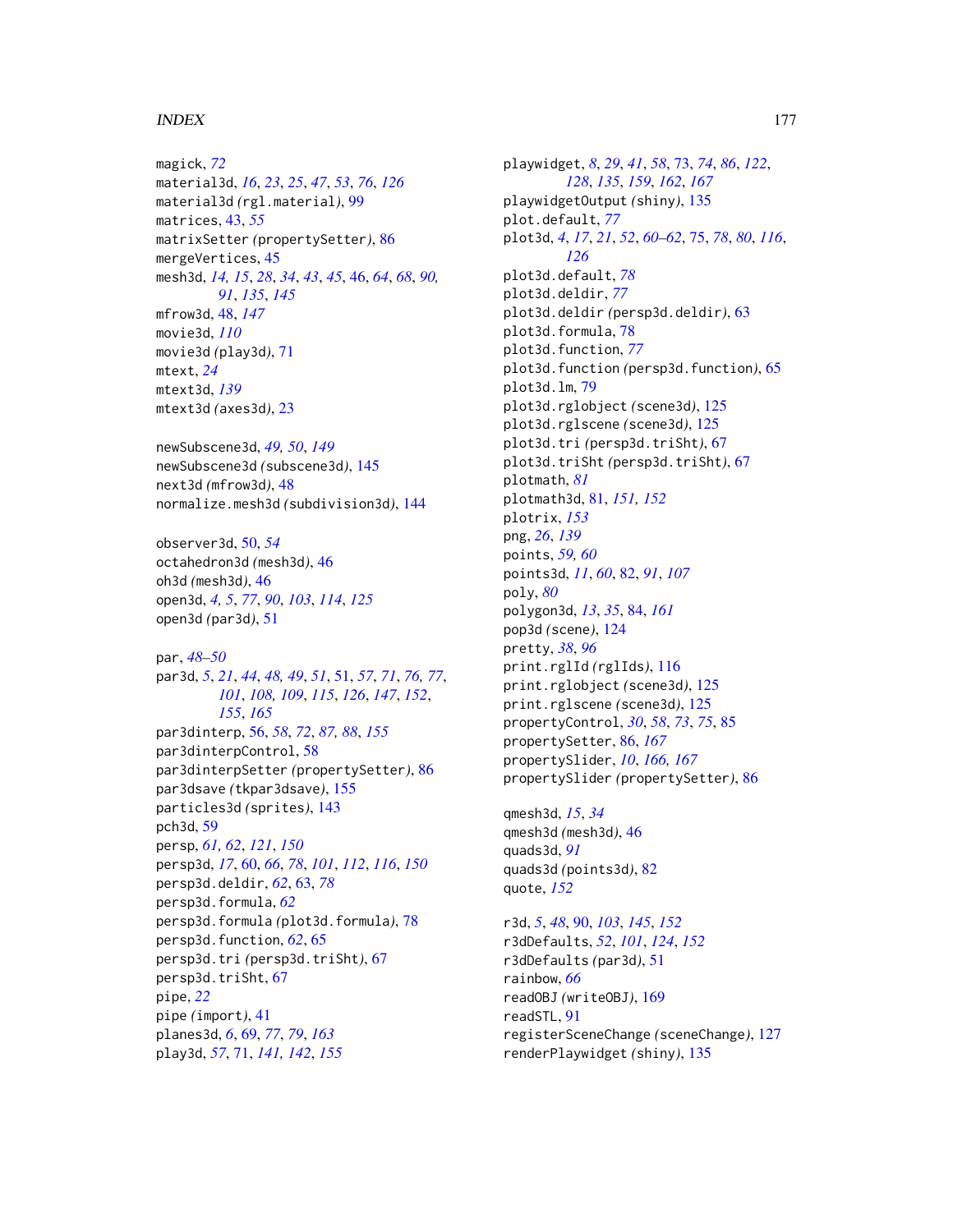renderRglwidget *(*shiny*)*, [135](#page-134-0) rgl, *[91](#page-90-1)*, *[125](#page-124-1)* rgl *(*rgl-package*)*, [4](#page-3-0) rgl-package, [4](#page-3-0) rgl.abclines, *[70](#page-69-0)* rgl.abclines *(*abclines3d*)*, [6](#page-5-0) rgl.antialias *(*rgl.open*)*, [102](#page-101-0) rgl.attrib, *[9](#page-8-0)*, [93,](#page-92-0) *[95](#page-94-0)*, *[126](#page-125-0)*, *[130](#page-129-0)* rgl.attrib.count *(*rgl.attrib.info*)*, [94](#page-93-0) rgl.attrib.info, *[94](#page-93-0)*, [94](#page-93-0) rgl.bbox, [95,](#page-94-0) *[96](#page-95-0)*, *[101](#page-100-0)*, *[103](#page-102-0)*, *[125](#page-124-1)* rgl.bg, *[101](#page-100-0)*, *[103](#page-102-0)* rgl.bg *(*bg3d*)*, [25](#page-24-0) rgl.bringtotop, *[71](#page-70-1)*, [97,](#page-96-0) *[110](#page-109-0)* rgl.clear, *[42](#page-41-0)*, *[103](#page-102-0)* rgl.clear *(*scene*)*, [124](#page-123-1) rgl.clipplanes *(*planes3d*)*, [69](#page-68-2) rgl.close *(*rgl.open*)*, [102](#page-101-0) rgl.cur *(*rgl.open*)*, [102](#page-101-0) rgl.dev.list *(*rgl.open*)*, [102](#page-101-0) rgl.getMouseCallbacks *(*rgl.setMouseCallbacks*)*, [108](#page-107-0) rgl.getWheelCallback *(*rgl.setMouseCallbacks*)*, [108](#page-107-0) rgl.ids, *[92](#page-91-0)[–94](#page-93-0)*, *[143](#page-142-0)*, *[169](#page-168-1)*, *[171](#page-170-1)* rgl.ids *(*scene*)*, [124](#page-123-1) rgl.init, [98,](#page-97-0) *[103](#page-102-0)* rgl.light, *[101](#page-100-0)*, *[103](#page-102-0)*, *[125](#page-124-1)* rgl.light *(*light*)*, [41](#page-40-0) rgl.lines, *[103](#page-102-0)* rgl.lines *(*rgl.primitive*)*, [106](#page-105-0) rgl.linestrips, *[82](#page-81-0)* rgl.linestrips *(*rgl.primitive*)*, [106](#page-105-0) rgl.material, *[70](#page-69-0)*, *[82](#page-81-0)*, *[96,](#page-95-0) [97](#page-96-0)*, [99,](#page-98-1) *[106,](#page-105-0) [107](#page-106-0)*, *[111,](#page-110-1) [112](#page-111-0)*, *[141](#page-140-1)*, *[144](#page-143-0)*, *[149–](#page-148-0)[151](#page-150-0)* rgl.open, *[4](#page-3-0)*, *[90](#page-89-1)*, [102,](#page-101-0) *[114](#page-113-0)* rgl.pixels, [103](#page-102-0) rgl.planes, *[6](#page-5-0)* rgl.planes *(*planes3d*)*, [69](#page-68-2) rgl.points, *[82](#page-81-0)*, *[103](#page-102-0)* rgl.points *(*rgl.primitive*)*, [106](#page-105-0) rgl.pop, *[42](#page-41-0)*, *[83](#page-82-0)*, *[96](#page-95-0)*, *[103](#page-102-0)*, *[107](#page-106-0)* rgl.pop *(*scene*)*, [124](#page-123-1) rgl.postscript, [104,](#page-103-0) *[113](#page-112-0)* rgl.primitive, *[47](#page-46-0)*, *[82](#page-81-0)*, *[101](#page-100-0)*, [106](#page-105-0) rgl.printRglwidget *(*rglwidget*)*, [121](#page-120-1) rgl.projection *(*rgl.user2window*)*, [115](#page-114-0) rgl.quads, *[103](#page-102-0)*

rgl.quads *(*rgl.primitive*)*, [106](#page-105-0) rgl.quit *(*rgl.open*)*, [102](#page-101-0) rgl.select, [107](#page-106-0) rgl.select3d, *[108](#page-107-0)* rgl.select3d *(*select3d*)*, [128](#page-127-0) rgl.set, *[4](#page-3-0)* rgl.set *(*rgl.open*)*, [102](#page-101-0) rgl.setMouseCallbacks, *[53,](#page-52-0) [54](#page-53-0)*, [108](#page-107-0) rgl.setWheelCallback, *[54](#page-53-0)* rgl.setWheelCallback *(*rgl.setMouseCallbacks*)*, [108](#page-107-0) rgl.snapshot, *[72](#page-71-0)*, *[103](#page-102-0)[–105](#page-104-0)*, [109](#page-108-0) rgl.spheres, *[103](#page-102-0)*, *[107](#page-106-0)* rgl.spheres *(*spheres3d*)*, [140](#page-139-0) rgl.sprites, *[103](#page-102-0)*, *[107](#page-106-0)* rgl.sprites *(*sprites*)*, [143](#page-142-0) rgl.surface, *[103](#page-102-0)*, *[107](#page-106-0)*, [111,](#page-110-1) *[150](#page-149-1)* rgl.Sweave, *[40](#page-39-0)*, [112](#page-111-0) rgl.texts, *[103](#page-102-0)*, *[107](#page-106-0)* rgl.texts *(*text3d*)*, [150](#page-149-1) rgl.triangles, *[70](#page-69-0)*, *[103](#page-102-0)* rgl.triangles *(*rgl.primitive*)*, [106](#page-105-0) rgl.useNULL, *[5](#page-4-0)*, *[56](#page-55-1)*, *[98](#page-97-0)*, *[103](#page-102-0)*, [114](#page-113-0) rgl.user2window, [115](#page-114-0) rgl.viewpoint, *[56](#page-55-1)*, *[103](#page-102-0)*, *[105](#page-104-0)*, *[110](#page-109-0)* rgl.viewpoint *(*viewpoint*)*, [164](#page-163-0) rgl.window2user *(*rgl.user2window*)*, [115](#page-114-0) rglFonts *(*text3d*)*, [150](#page-149-1) rglHighlevel *(*rglIds*)*, [116](#page-115-0) rglId *(*rglIds*)*, [116](#page-115-0) rglIds, [116](#page-115-0) rglLowlevel *(*rglIds*)*, [116](#page-115-0) rglMouse, [117](#page-116-0) rglobject-class *(*scene3d*)*, [125](#page-124-1) rglscene-class *(*scene3d*)*, [125](#page-124-1) rglShared, *[86](#page-85-2)*, [119,](#page-118-0) *[122,](#page-121-0) [123](#page-122-0)* rglToBase *(*rglToLattice*)*, [120](#page-119-0) rglToLattice, [120](#page-119-0) rglwidget, *[32](#page-31-0)*, *[36](#page-35-0)*, *[41](#page-40-0)*, *[74](#page-73-0)*, *[98](#page-97-0)*, *[103](#page-102-0)*, *[116](#page-115-0)[–118](#page-117-0)*, [121,](#page-120-1) *[132](#page-131-0)*, *[135](#page-134-0)*, *[159](#page-158-1)* rglwidgetOutput, *[123](#page-122-0)* rglwidgetOutput *(*shiny*)*, [135](#page-134-0) rotate3d, *[35](#page-34-1)*, *[91](#page-90-1)*, *[134](#page-133-0)* rotate3d *(*matrices*)*, [43](#page-42-0) rotationMatrix *(*matrices*)*, [43](#page-42-0) RweaveLatex, *[114](#page-113-0)*

saveWidget, *[122](#page-121-0)* scale3d, *[134](#page-133-0)*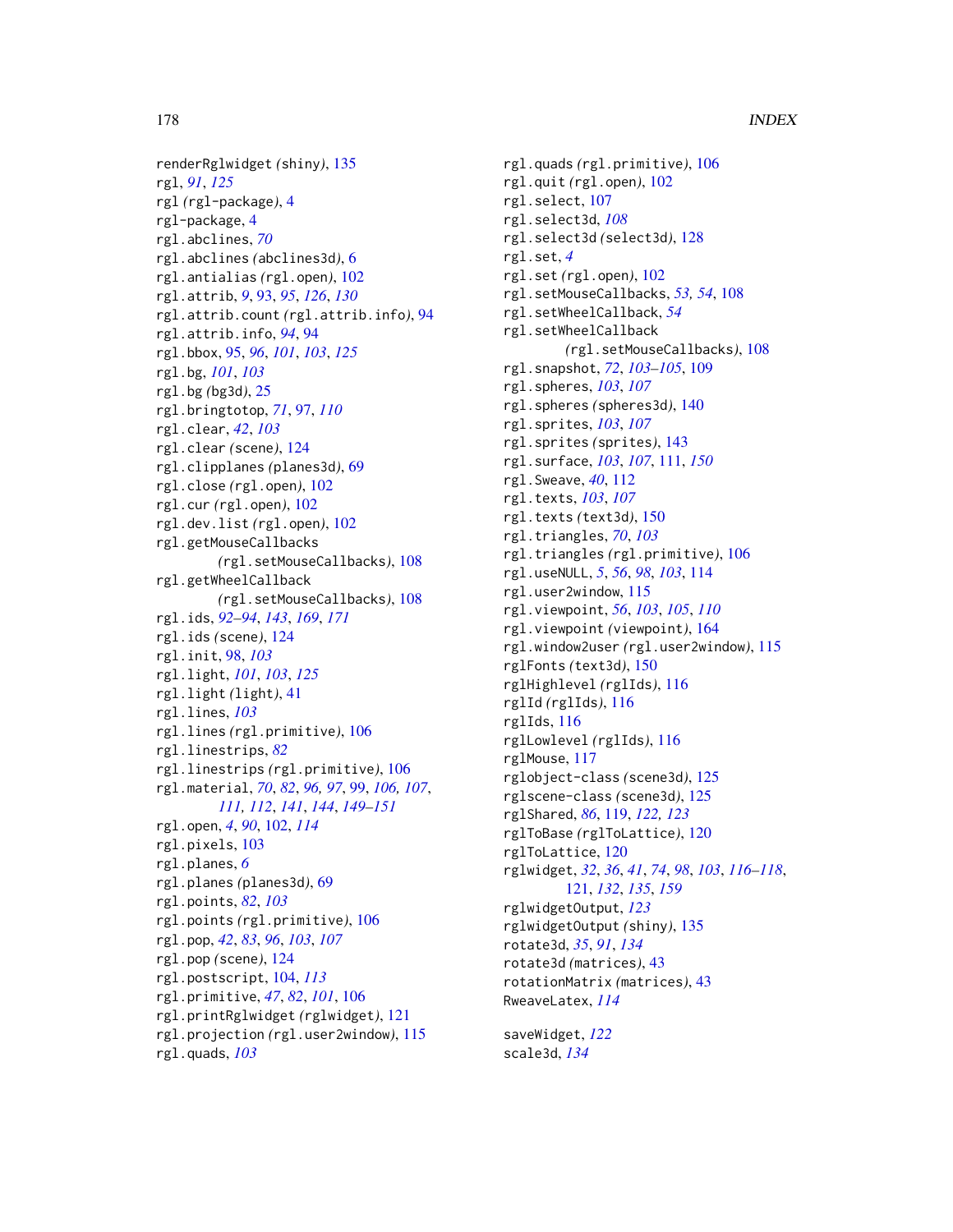# INDEX 279

scale3d *(*matrices*)*, [43](#page-42-0) scaleMatrix *(*matrices*)*, [43](#page-42-0) scene, [124](#page-123-1) scene3d, *[92](#page-91-0)*, *[122](#page-121-0)*, [125,](#page-124-1) *[132](#page-131-0)*, *[168](#page-167-0)*, *[170](#page-169-0)*, *[172](#page-171-1)*, *[174](#page-173-0)* sceneChange, [127](#page-126-0) segments3d, *[6](#page-5-0)*, *[13](#page-12-0)*, *[91](#page-90-1)*, *[107](#page-106-0)* segments3d *(*points3d*)*, [82](#page-81-0) select3d, *[41](#page-40-0)*, *[54](#page-53-0)*, *[91](#page-90-1)*, *[116](#page-115-0)*, [128,](#page-127-0) *[130,](#page-129-0) [131](#page-130-0)* selectpoints3d, *[129](#page-128-0)*, [130](#page-129-0) setupKnitr *(*hook\_rgl*)*, [39](#page-38-0) setUserShaders, [131](#page-130-0) shade3d, *[13](#page-12-0)*, *[84](#page-83-1)*, *[91](#page-90-1)*, *[134](#page-133-0)* shade3d *(*mesh3d*)*, [46](#page-45-2) shape3d *(*mesh3d*)*, [46](#page-45-2) shapelist3d, *[48](#page-47-2)*, [134](#page-133-0) shiny, [135](#page-134-0) shiny::session\$sendCustomMessage, *[128](#page-127-0)* shinyGetPar3d, [136](#page-135-0) shinySetPar3d *(*shinyGetPar3d*)*, [136](#page-135-0) show2d, [138](#page-137-0) sliderInput, *[29](#page-28-0)*, *[74](#page-73-0)*, *[162](#page-161-0)* snapshot3d *(*rgl.snapshot*)*, [109](#page-108-0) spheres3d, *[91](#page-90-1)*, [140](#page-139-0) spin3d, *[72](#page-71-0)*, [141,](#page-140-1) *[158](#page-157-0)* sprintf, *[72](#page-71-0)* sprites, [143](#page-142-0) sprites3d, *[60](#page-59-1)*, *[91](#page-90-1)* sprites3d *(*sprites*)*, [143](#page-142-0) subdivision3d, *[34](#page-33-0)*, *[91](#page-90-1)*, [144](#page-143-0) subscene3d, *[70](#page-69-0)*, [145](#page-144-1) subsceneInfo, *[126](#page-125-0)*, *[147](#page-146-0)*, [148](#page-147-1) subsceneList *(*mfrow3d*)*, [48](#page-47-2) subsetControl, *[75](#page-74-0)* subsetControl *(*propertyControl*)*, [85](#page-84-0) subsetSetter, *[86](#page-85-2)* subsetSetter *(*webGLcontrols*)*, [165](#page-164-1) subsetSlider *(*webGLcontrols*)*, [165](#page-164-1) surface3d, *[61,](#page-60-0) [62](#page-61-0)*, *[79](#page-78-0)*, *[112](#page-111-0)*, [149](#page-148-0) Sweave, *[112,](#page-111-0) [113](#page-112-0)* Sweave.snapshot *(*rgl.Sweave*)*, [112](#page-111-0) Sys.sleep, *[71](#page-70-1)*, *[113](#page-112-0)*

tagList, *[74](#page-73-0)*, *[118](#page-117-0)* tags, *[74](#page-73-0)* terrain3d, *[91](#page-90-1)*, *[112](#page-111-0)* terrain3d *(*surface3d*)*, [149](#page-148-0) tetrahedron3d *(*mesh3d*)*, [46](#page-45-2) text, *[81](#page-80-1)* text3d, *[40](#page-39-0)*, *[53](#page-52-0)*, *[60](#page-59-1)*, *[81,](#page-80-1) [82](#page-81-0)*, *[91](#page-90-1)*, [150,](#page-149-1) *[154](#page-153-0)*

texts3d *(*text3d*)*, [150](#page-149-1) thigmophobe, *[153](#page-152-0)* thigmophobe3d, [153](#page-152-0) title, *[24](#page-23-0)* title3d *(*axes3d*)*, [23](#page-22-0) tkframe, *[158](#page-157-0)* tkpar3dsave, *[57](#page-56-0)*, [155,](#page-154-1) *[156](#page-155-1)* tkrgl, [156](#page-155-1) tkspin3d, *[156](#page-155-1)*, [156](#page-155-1) tkspinControl, *[156,](#page-155-1) [157](#page-156-1)*, [157](#page-156-1) tktoplevel, *[155](#page-154-1)*, *[157](#page-156-1)* tmesh3d, *[15,](#page-14-0) [16](#page-15-0)*, *[35](#page-34-1)*, *[64](#page-63-0)*, *[68](#page-67-0)*, *[161](#page-160-0)*, *[169](#page-168-1)* tmesh3d *(*mesh3d*)*, [46](#page-45-2) toggleButton, *[159](#page-158-1)* toggleButton *(*webGLcontrols*)*, [165](#page-164-1) toggleWidget, *[75](#page-74-0)*, *[122](#page-121-0)*, [159,](#page-158-1) *[167](#page-166-1)* transform3d, *[91](#page-90-1)* transform3d *(*matrices*)*, [43](#page-42-0) translate3d, *[134](#page-133-0)* translate3d *(*matrices*)*, [43](#page-42-0) translationMatrix *(*matrices*)*, [43](#page-42-0) tri.mesh, *[67,](#page-66-0) [68](#page-67-0)* triangles3d, *[19](#page-18-0)*, *[70](#page-69-0)*, *[91,](#page-90-1) [92](#page-91-0)* triangles3d *(*points3d*)*, [82](#page-81-0) triangulate, *[35](#page-34-1)*, *[84,](#page-83-1) [85](#page-84-0)*, [160](#page-159-0) turn3d, *[35](#page-34-1)*, [161](#page-160-0)

```
useSubscene3d, 4
useSubscene3d (subscene3d), 145
```

```
vertexControl, 74, 75, 162
vertexSetter, 10
vertexSetter (propertySetter), 86
view3d (viewpoint), 164
viewpoint, 164
```

```
webGLcontrols, 165
wire3d, 91, 134
wire3d (mesh3d), 46
wireframe, 121
writeASY, 92, 167, 170, 172, 174
writeOBJ, 92, 126, 127, 168, 169, 172, 174
writePLY, 92, 126, 127, 168, 170, 171, 174
writeSTL, 92, 126, 127, 168, 170, 172, 174
writeSTL (readSTL), 91
writeWebGL, 25, 32, 52, 89, 92, 122, 126, 127,
         167, 168, 170, 172, 172
```
xy.coords, *[106](#page-105-0)*, *[161](#page-160-0)*